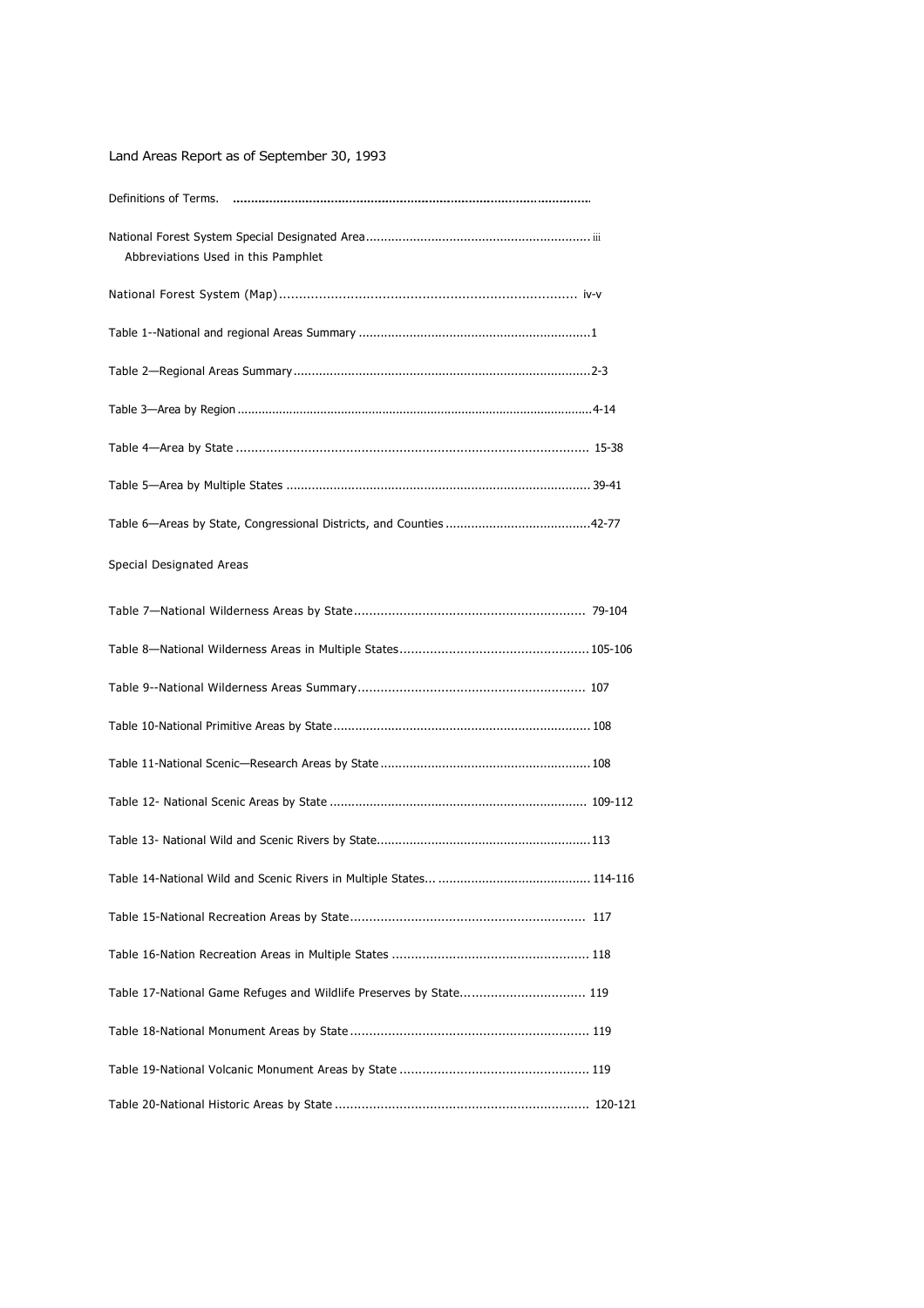### SD426 1993 )d States artment of vulture St 83 Land Areas of the National Forest ystem As of September 1993

A45

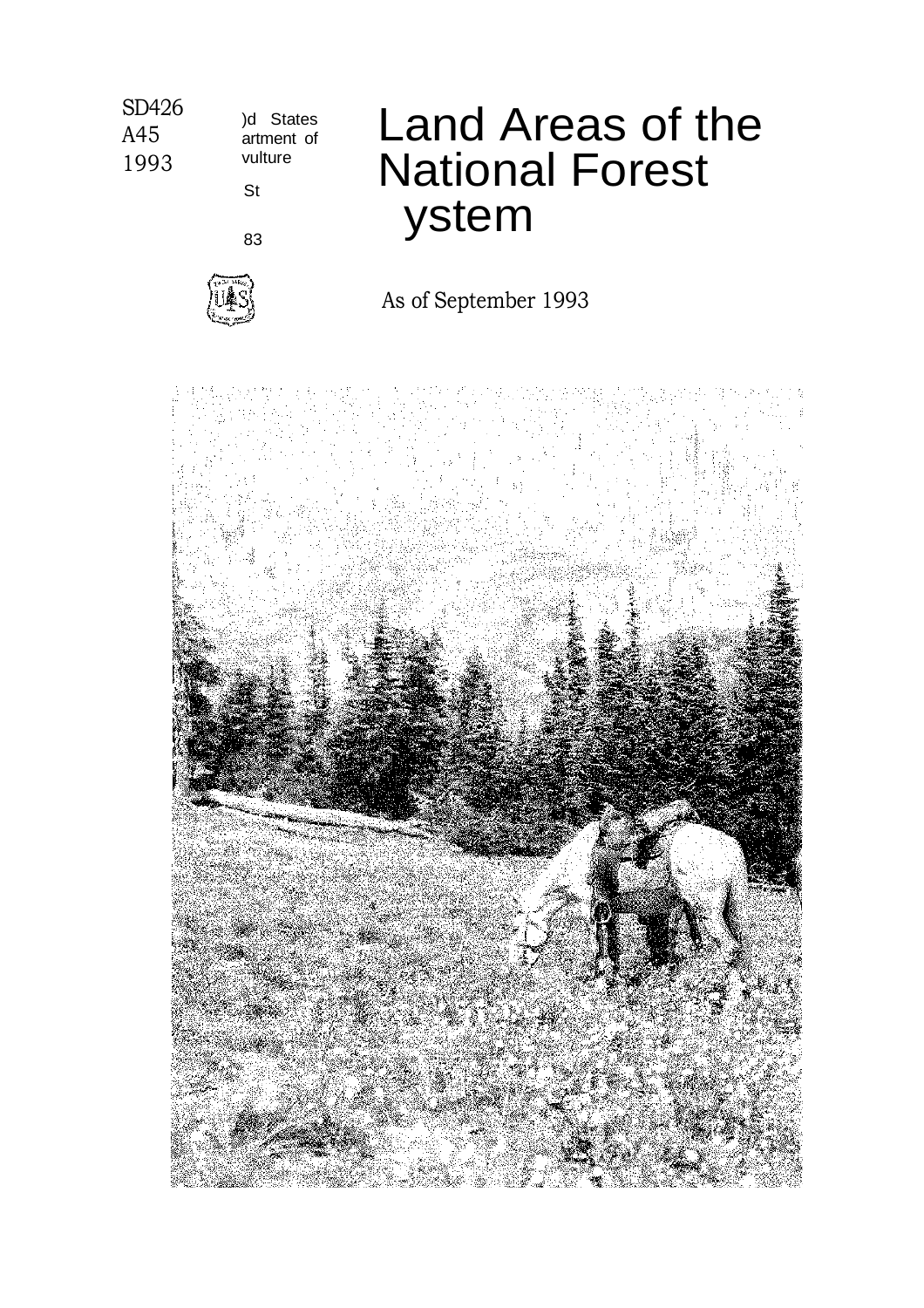United States Department of Agriculture

Forest **Service** 

FS-383

February 1994



# **Land Areas of the National Forest System**

As of September 1993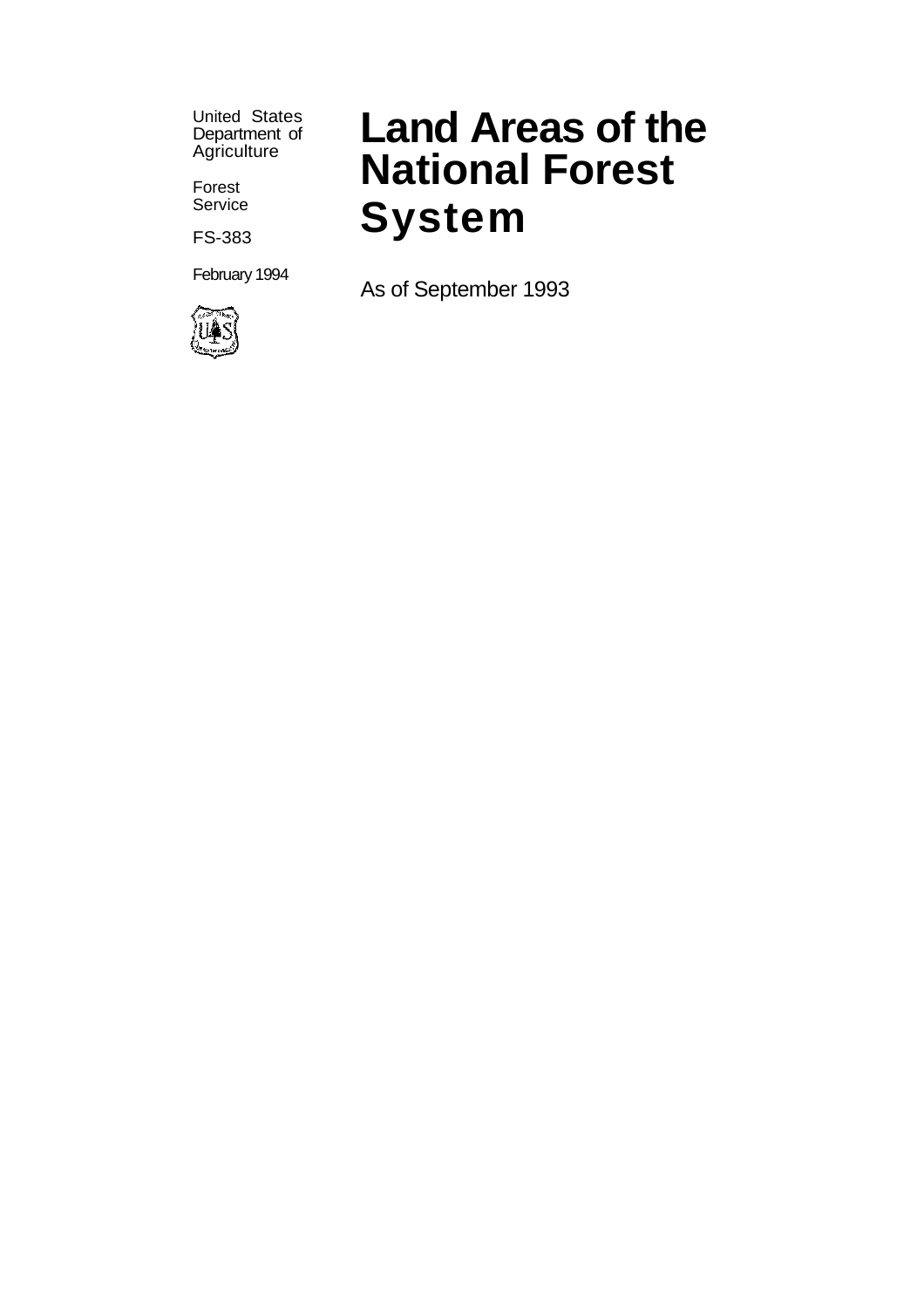### Table of Contents

|                                                                                        | Page (8)    |
|----------------------------------------------------------------------------------------|-------------|
|                                                                                        |             |
| National Forest System Special Designated Areas<br>Abbreviations Used in this Pamphlet |             |
| National Forest System (Map).                                                          | $iv-v$      |
| Table 1 - National and Regional Areas Summary                                          | 1           |
|                                                                                        |             |
|                                                                                        |             |
|                                                                                        |             |
|                                                                                        |             |
|                                                                                        |             |
| Special Designated Areas                                                               |             |
|                                                                                        |             |
|                                                                                        |             |
|                                                                                        |             |
|                                                                                        |             |
|                                                                                        |             |
|                                                                                        |             |
|                                                                                        |             |
|                                                                                        |             |
|                                                                                        |             |
|                                                                                        |             |
| Table 17-National Monument Areas by State                                              | <u> 119</u> |
|                                                                                        |             |
| Table 19-National Historic Areas by State.                                             | 119         |
| Table 20-National Forest Lands-Annual Acreage                                          | . 120-121   |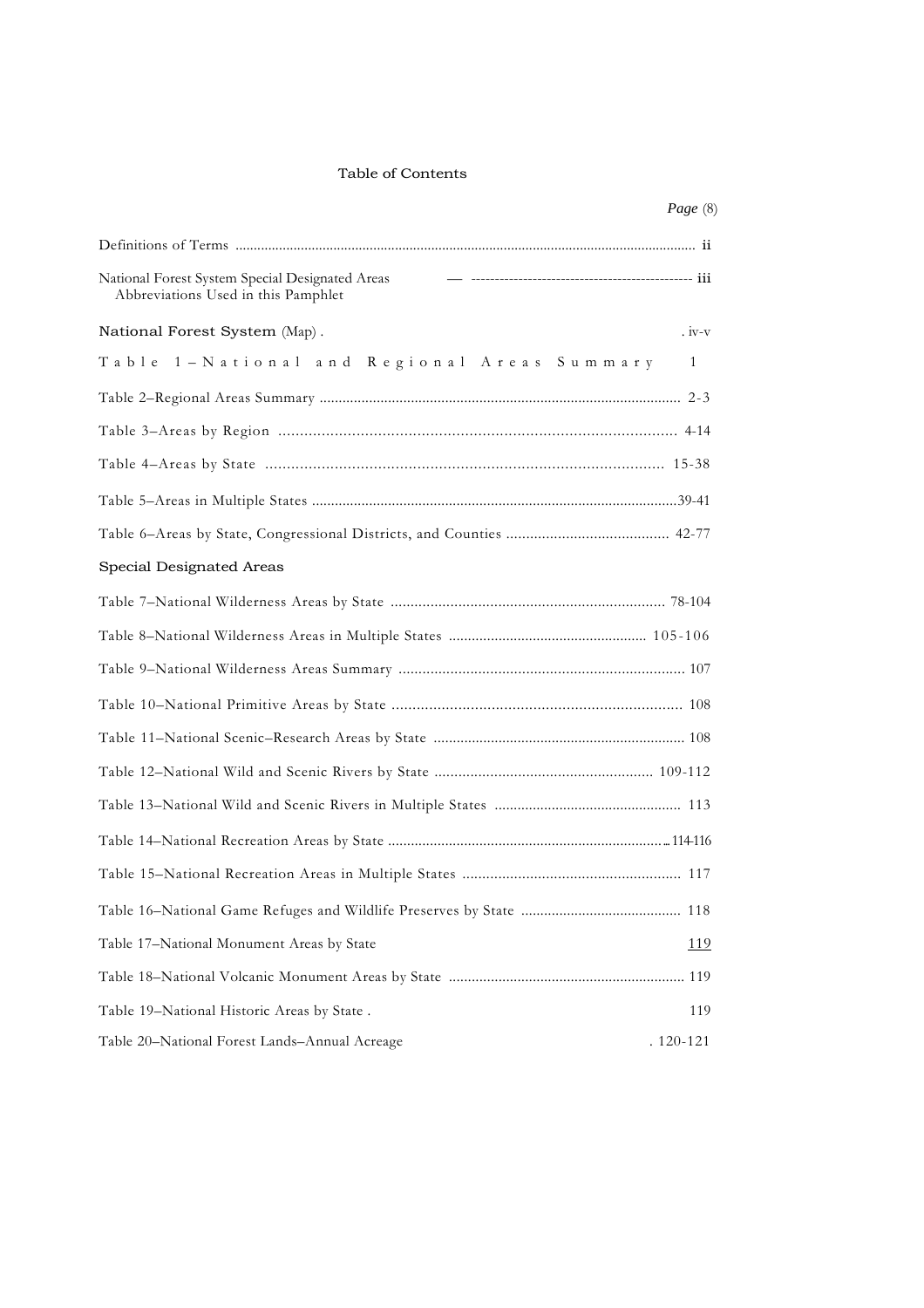### Definition of Terms

National Forest System—A nationally significant system of Federally owned units of forest, range, and related land, consisting of national forests, purchase units, national grasslands, land utilitization project areas, water areas, and interests in lands that are administered by the USDA Forest Service or designated for administration through the Forest Service.

National Forest—A unit formally established and permanently set aside and reserved for National Forest purposes.

Purchase Unit—A unit designated by the Secretary of Agriculture or previously approved by the National Forest Reservation Commission for purposes of Weeks Law acquisition.

National Grassland—A unit designated by the Secretary of Agriculture and permanently held by the Department of Agriculture under Title III of the Bankhead-Jones Farm Tenant Act.

Land Utilization Project—A unit designated by the Secretary of Agriculture for conservation and utilitzation under Title III of the Bankhead-Jones Farm Tenant Act.

Research and Experimental Area—A unit reserved and dedicated by the Secretary of Agriculture for forest or range research and experimentation.

Other Area—An area administered by the Forest Service that is not included in one of the above groups.

Region—A large geographic area containing units of the National Forest System.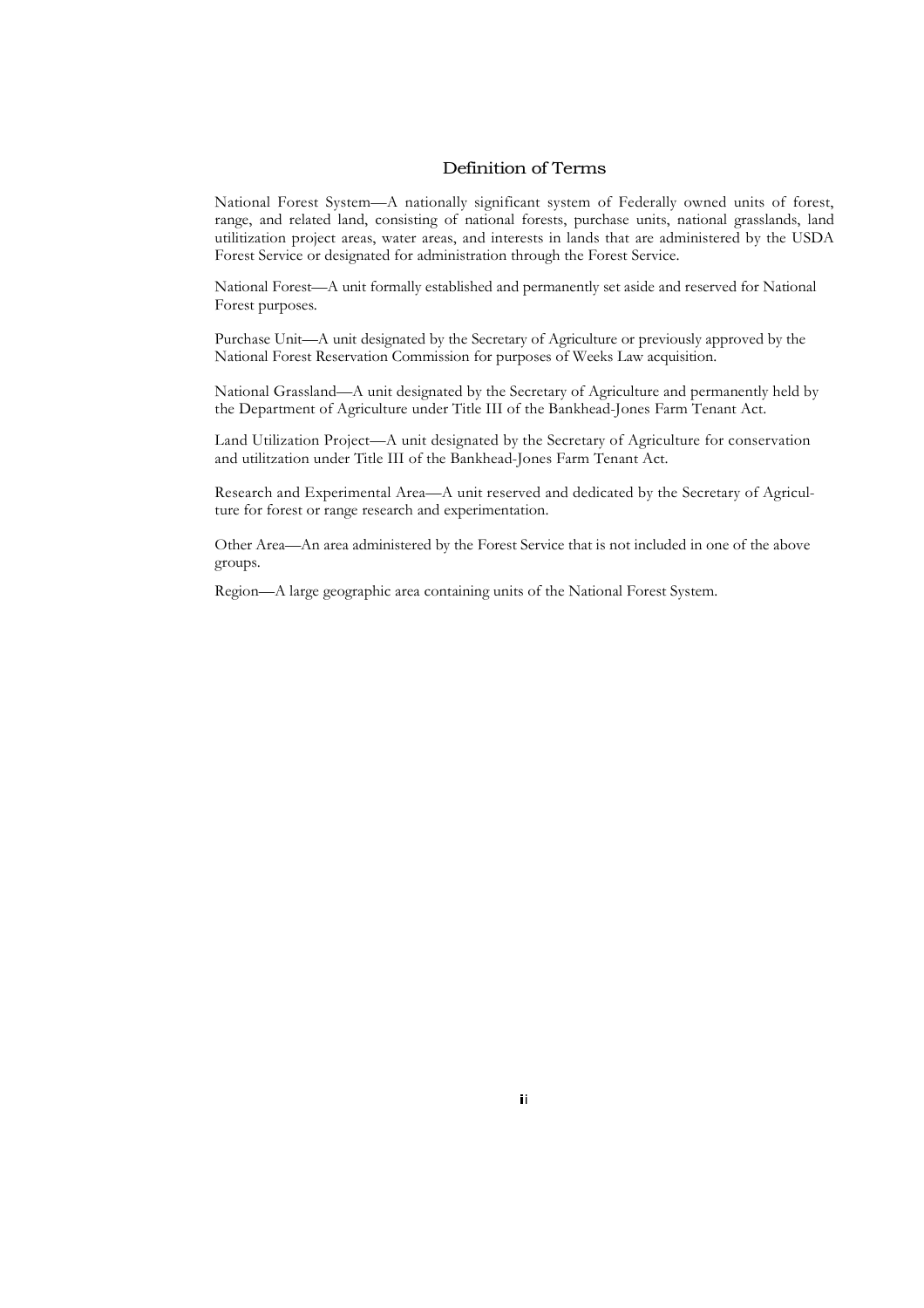#### National Forest System Special Designated Areas

National Forest Wilderness Areas—Areas designated by Cngress as a part of the National Wilderness Preservation System.

National Forest Primitive Areas—Areas designated by the Chief of the USDA Forest Service as primitive areas. They are administered in the same manner as national wilderness areas, pending studies to determine suitability as a component of the National Wilderness Preservation System.

National Wild and Scenic River Areas—Areas designated by Congress as part of the National Wild and Scenic River System.

National Recreation Areas—Areas established by Congress for the purpose of assuring and implementing the protection and management of public outdoor recreation opportunities.

National Scenic—Research Area—Areas established by Congress to provide use and enjoyment of certain ocean headlands and to insure protection and encourage the study of the area for research and scientific purposes.

National Game Refuges and Wildlife Preserve Areas—Areas designated by Presidential. Proclamation or by Congress for the protection of wildlife.

National Monument Areas—Areas including historic landmarks, historic and prehistoric structures, and other objects of hisotirc or scientific interest, declared by Proclamation or by Congress as national monuments.

Class I Areas—Wilderness Areas designated by Congress in the Clean. Air Act for special protection to protect values that might be affected adversely by air pollution, including visibility.

Abbreviations used in this booklet:

- PU -- Purchase Unit NGL -- National Grassland
- LUP -- Land Utilization Project EF -- Experimental Forest
- ER -- Experimental Range
- EA -- Experimental Area<br>
OTh -- Other Area
- -- Other Area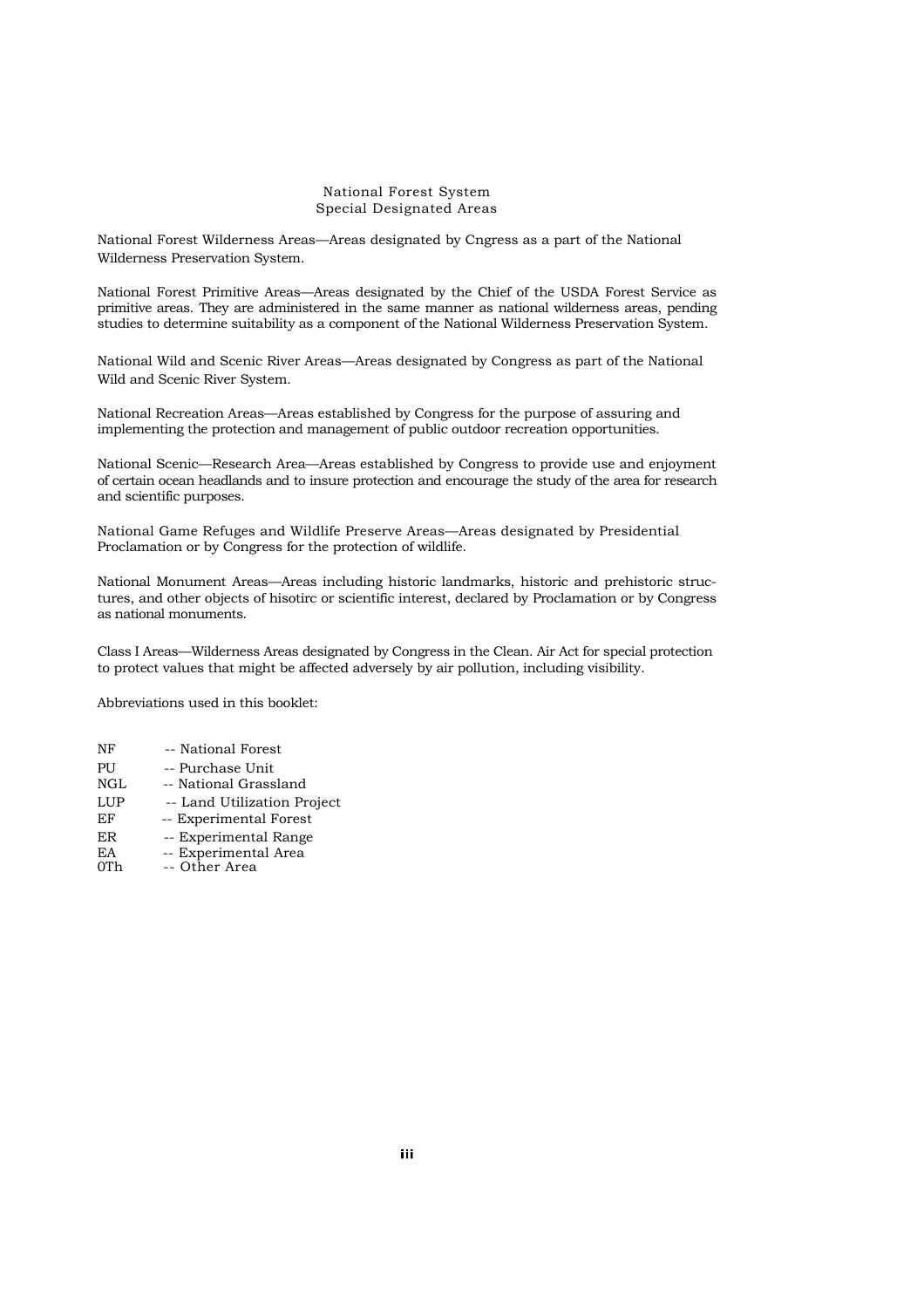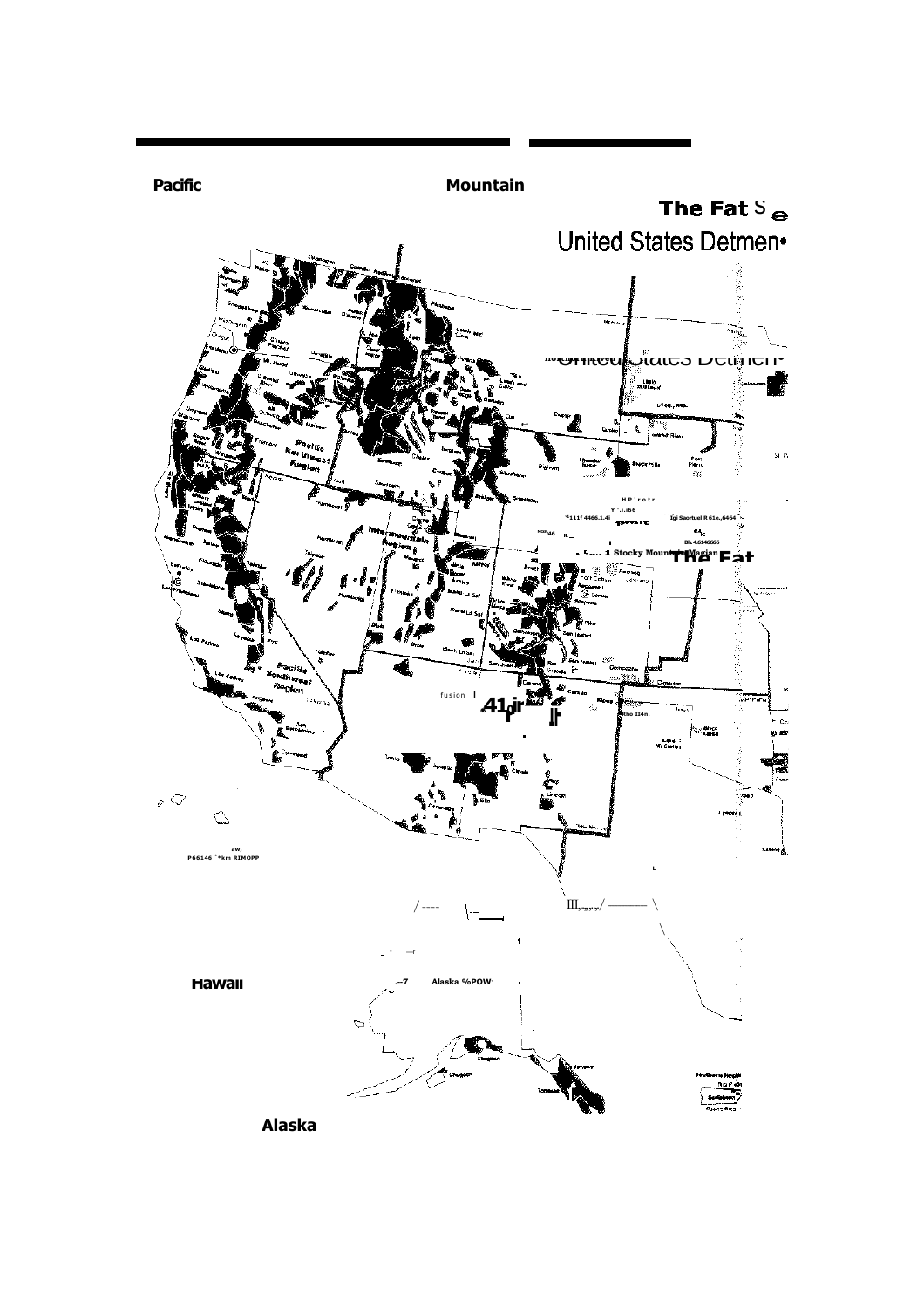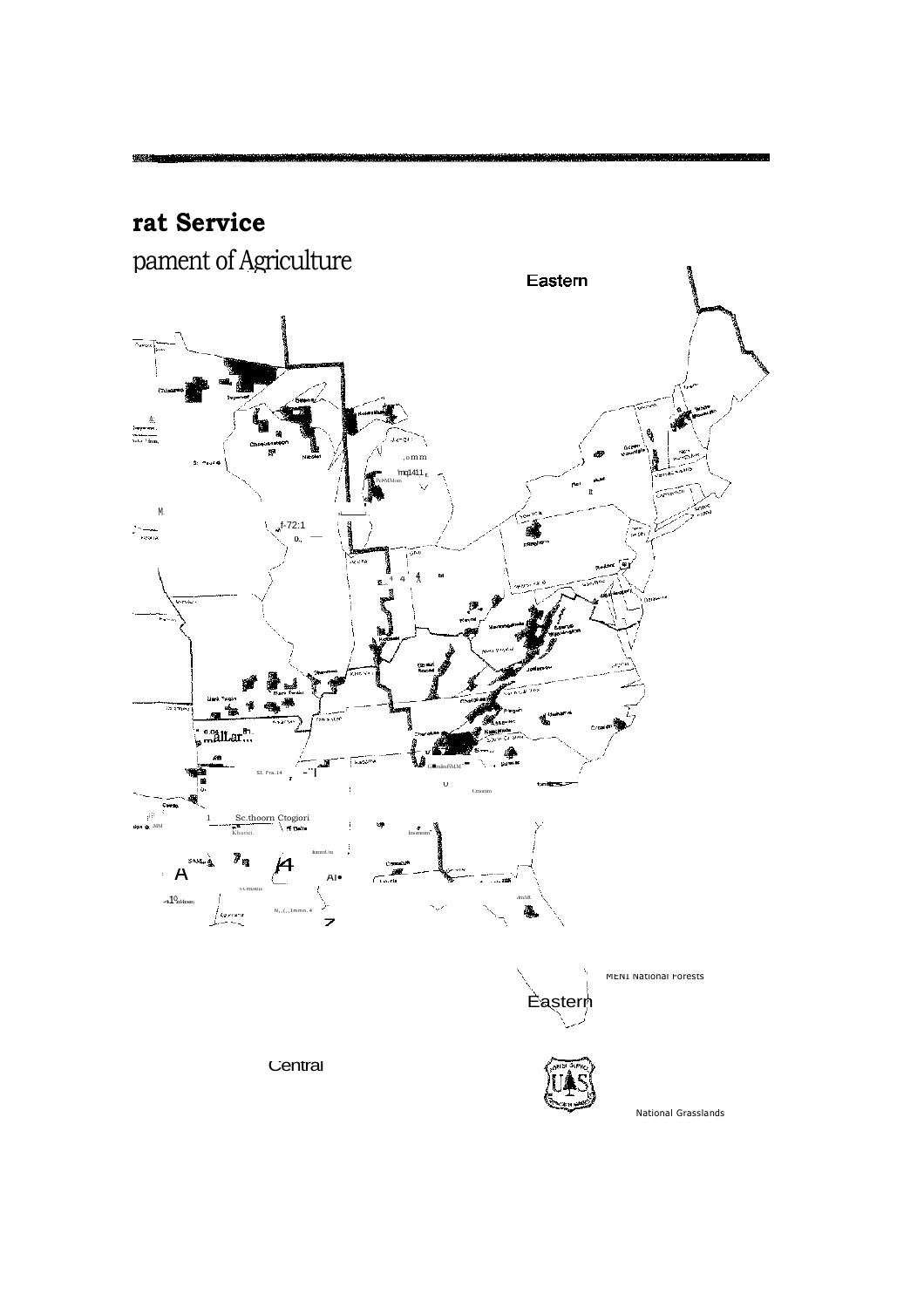|                                               | No. of<br>units | Gross<br>acreage | <b>NFS</b>     | Other<br>acreage |
|-----------------------------------------------|-----------------|------------------|----------------|------------------|
| Area kind                                     |                 |                  | acreage        |                  |
| National totals                               |                 |                  |                |                  |
| National forests                              | 155             | 225,074,649      | 187,226,244    | 37,848,405       |
| National grasslands                           | 20              | 4,256,930        | 3,852,796      | 404,134          |
| Purchase units                                | 42              | 2,035,353        | 297,109        | 1,738,244        |
| Land utilization proj.                        | 8               | 2,833            | 2,833          | $\theta$         |
| Research & exp. areas                         | 20              | 73,140           | 64,857         | 8,283            |
| Other areas                                   | 33              | 110,108          | 109,516        | 592              |
| Total                                         | 278             | 231,553,013      | 191,553,355    | 39,999,658       |
| Eastern regional totals (regions 8 and 9)     |                 |                  |                |                  |
| National forests                              | 52              | 44,739,949       | 24,437,022     | 20,302,927       |
| National grasslands                           | 2               | 184,099          | 38,093         | 146,006          |
| Purchase units                                | 30              | 1,877,774        | 290,148        | 1,587,626        |
| Land utilization proj.                        | 4               | 999              | 999            | $\theta$         |
| Research & exp. areas                         | 14              | 12,542           | 4,259          | 8,283            |
| Other areas                                   | 3               | 221              | 221            | $\Omega$         |
| Total                                         | 105             | 46,815,584       | 24,770,742     | 22,044,842       |
| Western regional totals (regions 1 through 6) |                 |                  |                |                  |
| National forests                              | 104             | 155,979,565      | 140,664,934    | 15,314,631       |
| National grasslands                           | 18              | 4,072,831        | 3,814,703      | 258.128          |
| Purchase units                                | 12              | 157,579          | 6,961          | 150,618          |
| Land utilization proj.                        | 4               | 1,834            | 1,834          |                  |
| Research & exp. areas                         | 6               | 60,598           | 60,598         |                  |
| Other areas                                   | 30              | 109,887          | 109,295        | 592              |
| Total                                         | 174             | 160,382,294      | 144,658,325    | 15,723,969       |
| Alaska region totals (region 10)              |                 |                  |                |                  |
| National forests                              | 2               | 24, 355, 135     | 22, 124, 288   | 2,230,847        |
| National grasslands                           |                 | 0                | $\Omega$       | $\Omega$         |
| Purchase units                                |                 | $\overline{0}$   | $\overline{0}$ | $\theta$         |
| Land utilization proj.                        |                 |                  | 0              | $\theta$         |
| Research & exp. areas                         |                 | $\overline{0}$   | $\theta$       | $\theta$         |
| Other areas                                   |                 | $\Omega$         | $\theta$       |                  |
| Total                                         | $\overline{2}$  | 24,355,135       | 22,124,288     | 2,230,847        |

# Table 1—National and Regional Areas Summary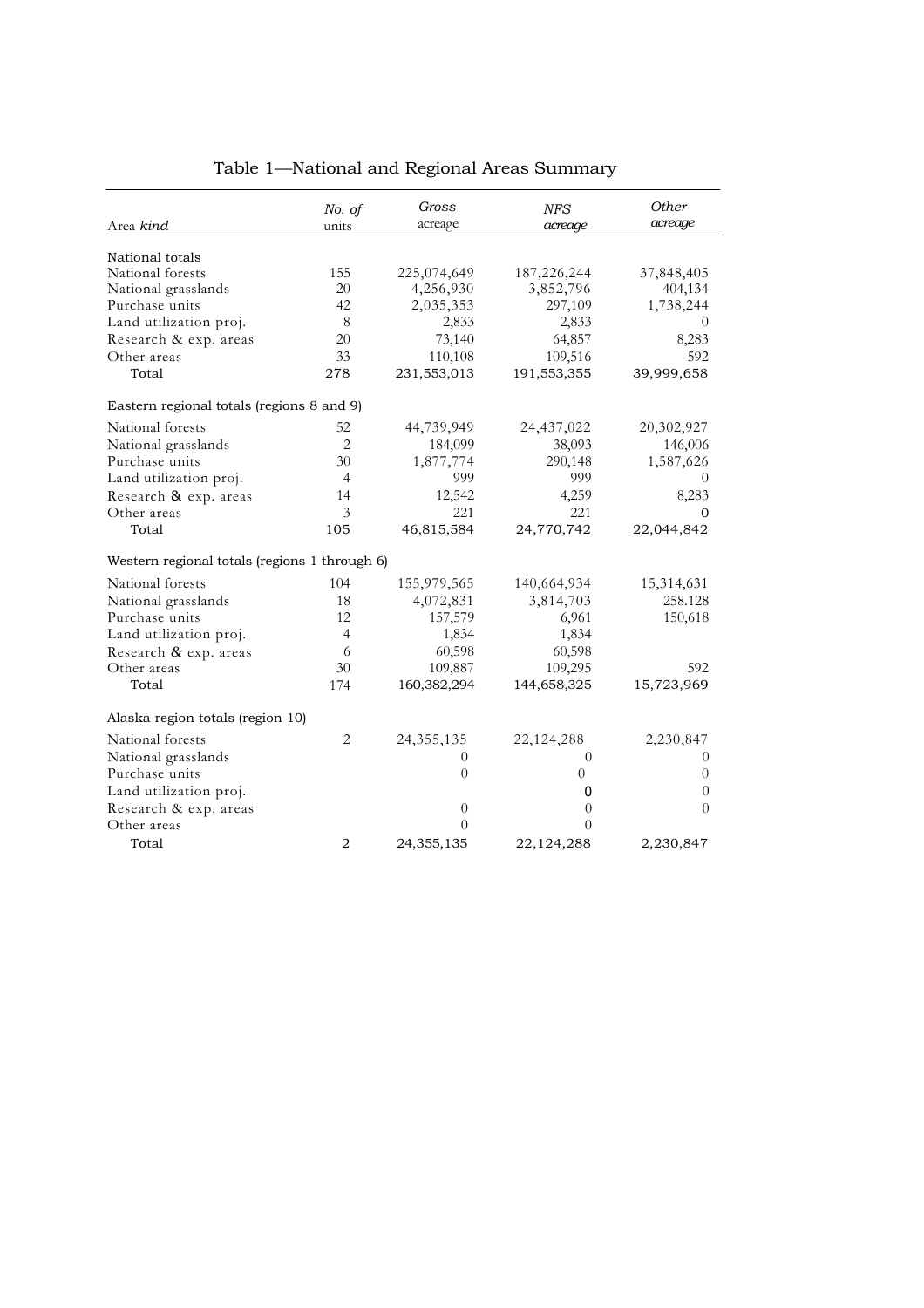| Area kind                        | No. of<br>units | Gross<br>acreage | NFS<br>acreage | <i>Other</i><br>acreage |
|----------------------------------|-----------------|------------------|----------------|-------------------------|
|                                  |                 |                  |                |                         |
| Northern Region (1)              |                 |                  |                |                         |
| National forests                 | 15              | 26,916,308       | 24,090,635     | 2,825,673               |
| National grasslands              | 4               | 1,260,121        | 1,260,121      | $\theta$                |
| Purchase units                   | $\mathbf{2}$    | 707              | 703            | 4                       |
| Land utilization proj.           | $\mathbf{1}$    | 240              | 240            |                         |
| Research and exp. areas          | $\mathbf{1}$    | 40               | 40             | $\theta$                |
| Other areas                      | 3               | 157              | 157            | 0                       |
| Total                            | 26              | 28, 177, 573     | 25,351,896     | 2,825,677               |
| <b>Rocky Mountain Region (2)</b> |                 |                  |                |                         |
| National forests                 | 17              | 22,199,215       | 19,958,514     | 2,240,701               |
| National grasslands              | 7               | 2,274,120        | 2,114,915      | 159,205                 |
| Purchase units                   |                 | $\theta$         | 0              | 0                       |
| Land utilization proj.           |                 | $\theta$         | $\bf{0}$       | 0                       |
| Research and exp. areas          | 1               | 144              | 144            | 0                       |
| Other areas                      |                 | $\Omega$         | 0              | 0                       |
| Total                            | 25              | 24,473,479       | 22,073,573     | 2,399,906               |
| Southwestern Region (3)          |                 |                  |                |                         |
| National forests                 | 12              | 22,006,653       | 20,330,322     | 1,676,331               |
| National grasslands              | 4               | 271,288          | 262,141'       | 9,147                   |
| Purchase units                   |                 | $\theta$         | 0              |                         |
| Land utilization proj.           | 1               | 240              | 240            | $\overline{0}$          |
| Research and exp. areas          |                 | $\theta$         | $\Omega$       | $\theta$                |
| Other Areas                      | 7               | 103,724          | 103,132        | 592                     |
| Total                            | 24              | 22,381,905       | 20,695,835     | 1,686,070               |
| Intermountain Region (4)         |                 |                  |                |                         |
| National forests                 | 19              | 34,125,997       | 31,788,706     | 2,337,291               |
| National grasslands              | 1.              | 75,248           | 47,749         | 27,499                  |
| Purchase units                   |                 | $\theta$         | $\theta$       | $\theta$                |
| Land utilization proj.           |                 | $\theta$         | $\mathbf 0$    | 0                       |
| Research and exp. areas          | 1.              | 55,630           | 55,630         | $\Omega$                |
| Other areas                      |                 | 0                | $\theta$       |                         |
| Total                            | 21              | 34,256,875       | 31,892,085     | 2,364,790               |
|                                  |                 |                  |                |                         |
| Pacific Southwestern Region (5)  |                 |                  |                |                         |
| National forests                 | 19              | 23,562,990       | 19,987,039     | 3,575,951               |
| National grasslands              | 1               | 18,425           | 18,425         | $\theta$                |
| Purchase units                   | 4               | 147,689          | 3,996          | 143,693                 |
| Land utilization proj.           |                 | $\theta$         | $\theta$       | $\theta$                |
| Research and exp. areas          | 3               | 4,784            | 4,784          | $\theta$                |
| Other areas                      | 20              | 6,006            | 6,006          | $\theta$                |
| Total                            | 47              | 23,739,894       | 20,020,250     | 3,719,644               |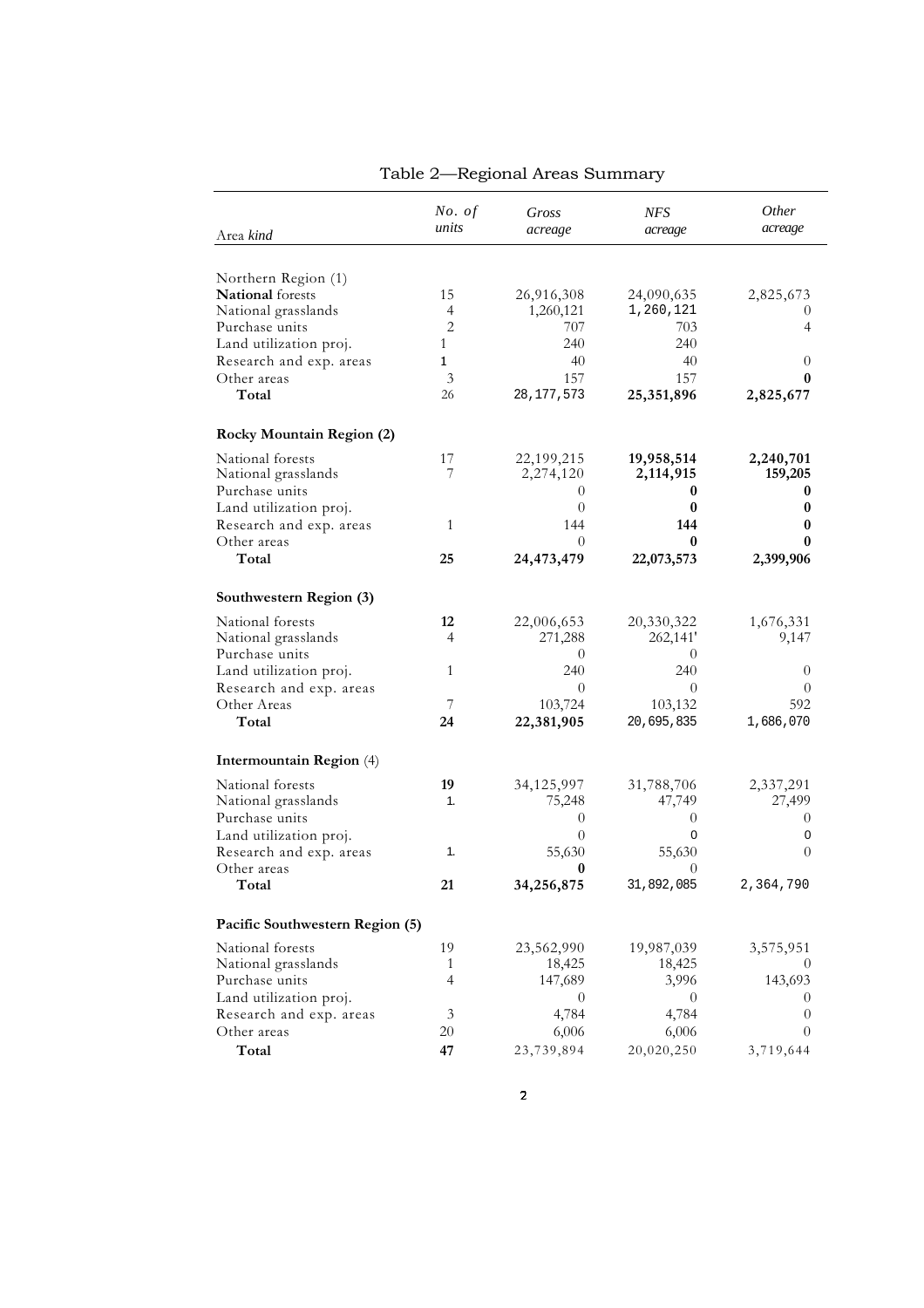| Area kind                       | No. of<br>units | Gross<br>acreage | <b>NFS</b><br>acreage | <i>Other</i><br>acreage |
|---------------------------------|-----------------|------------------|-----------------------|-------------------------|
|                                 |                 |                  |                       |                         |
| Pacific Northwestern Region (6) |                 |                  |                       |                         |
| National forests                | 22              | 27,168,402       | 24,509,718            | 2,658,684               |
| National grasslands             | 1               | 173,629          | 111,352               | 62,277                  |
| Purchase units                  | 6               | 9,183            | 2,262                 | 6,921                   |
| Land utilization proj.          | $\overline{2}$  | 1,354            | 1,354                 | 0                       |
| Research and exp. areas         |                 | $\theta$         | 0                     | $\theta$                |
| Other areas                     |                 | $\Omega$         | $\Omega$              | $\Omega$                |
| Total                           | 31              | 27,352,568       | 24,624,686            | 2,727,882               |
| Southern Region (8)             |                 |                  |                       |                         |
| National forests                | 35              | 23,699,116       | 12,666,405            | 11,032,711              |
| National grasslands             | 2               | 184,099          | 38,093                | 146,006                 |
| Purchase units                  | 12              | 998,268          | 145,749               | 852,519                 |
| Land utilization proj.          | $\mathbf{1}$    | 40               | 40                    | 0                       |
| Research and exp. areas         | 8               | 228              | 228                   | $\theta$                |
| Other areas                     |                 | $\Omega$         | 0                     | 0                       |
| Total                           | 58              | 24,881,751       | 12,850,515            | 12,031,236              |
| Eastern Region (9)              |                 |                  |                       |                         |
| National forests                | 17              | 21,040,833       | 11,770,617            | 9,2.70,216              |
| National grasslands             |                 | $\theta$         | $\theta$              |                         |
| Purchase units                  | 18              | 879,506          | 144,399               | 735,107                 |
| Land utilization proj,          | $\mathfrak{Z}$  | 959              | 959                   | 0                       |
| Research and exp. areas         | 6               | 12,314           | 4,031                 | 8,283                   |
| Other areas                     | 3               | 221              | 223                   | 0                       |
| Total                           | 47              | 21,933,833       | 11,920,227            | 10,013,606              |
| Alaska Region (10)              |                 |                  |                       |                         |
| National forests                | 2               | 24, 355, 135     | 22,124,288            | 2,230,847               |
| National grasslands             |                 | $\theta$         | $\theta$              | 0                       |
| Purchase units                  |                 | $\theta$         | $\theta$              | $\theta$                |
| Land utilization proj.          |                 | $\overline{0}$   | 0                     | $\theta$                |
| Research and exp. areas         |                 | $\theta$         | $\overline{0}$        | $\theta$                |
| Other areas                     |                 | $\theta$         | $\theta$              | $\Omega$                |
| Total                           | $\overline{2}$  | 24,355,135       | 22,124,288            | 2,230,847               |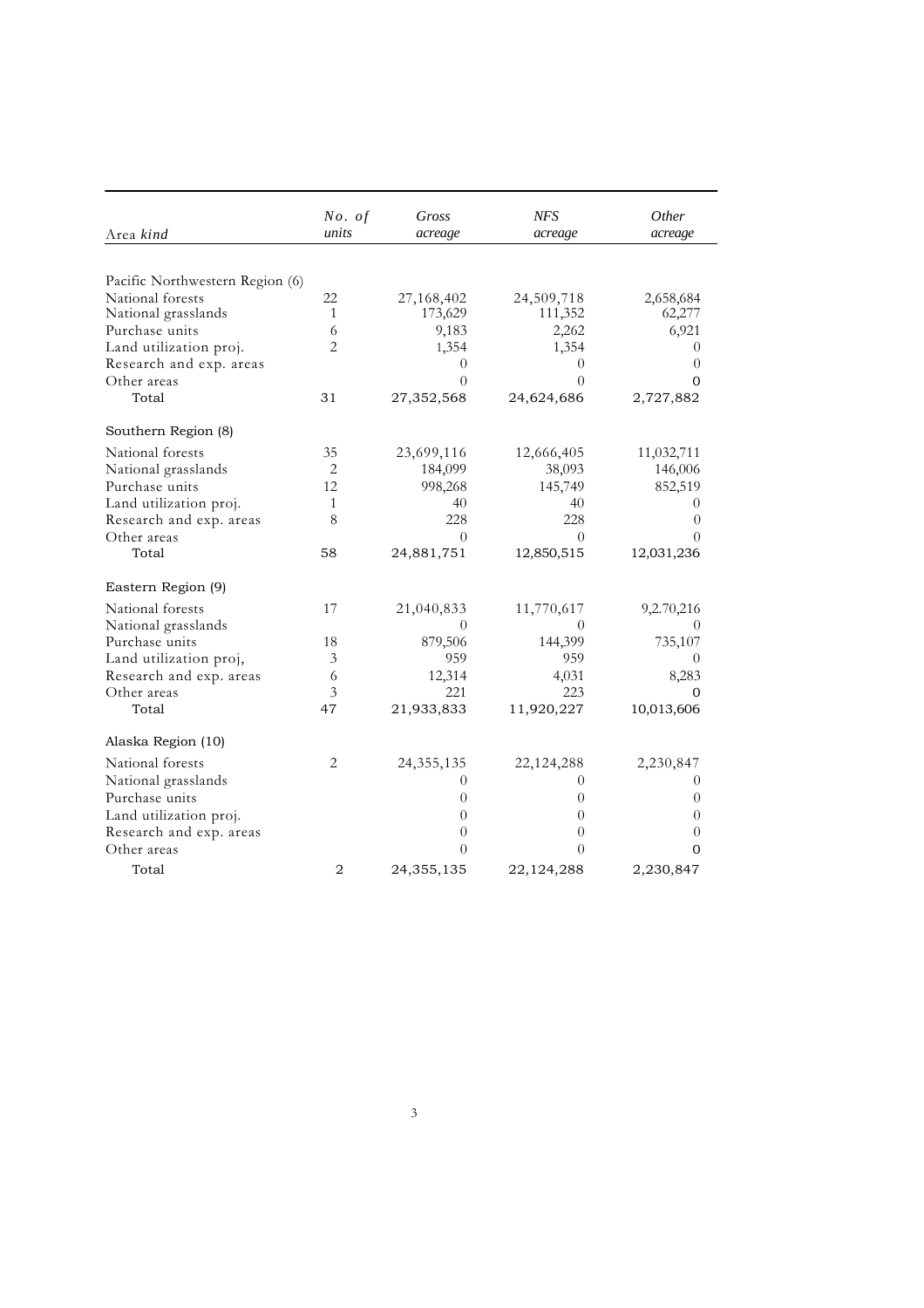| Region                    | No. of         | Gross        | NFS        | Other          |
|---------------------------|----------------|--------------|------------|----------------|
| Unit name                 | units          | acreage      | acreage    | acreage        |
| <b>Region 1 Northern</b>  |                |              |            |                |
| Beaverhead NF             |                | 2498,806     | 2,128,743  | 70,063         |
| Bitterroot NF*            |                | 1,655,717    | 1,579,979  | 75,738         |
| Clearwater NF             |                | 1,738,758    | 1,671,485  | 67,273         |
| Coeur D'Alene NF          |                | 804,799      | 724,425    | 80,374         |
| Custer NF $*$             |                | 1,278,270    | 1,185,914  | 92,356         |
| Deerlodge NF              |                | 1,358,183    | 1,194,124  | 164,059        |
| Flathead NF               |                | 2,629,088    | 2,354,511  | 274,577        |
| Gallatin NF               |                | 2,151,171    | 1,762,738  | 388,433        |
| Helena NF                 |                | 1,164,662    | 976,747    | 187,915        |
| Kaniksu NF *              |                | 1,839,040    | 1,620,308  | 218,732        |
| Kootenai NY <sup>*</sup>  |                | 2,145,617    | 1,824,552  | 321,065        |
| Lewis & Clark NF          |                | 1,999,253    | 1,862,314  | 136,939        |
| Lobo NF                   |                | 2,622,097    | 2,114,416  | 507,681        |
| Nez Perce NY              |                | 2,258,542    | 2,224,017  | 34,525         |
| St. Joe NF                |                | 7,072,305    | 866,362    | 205,943        |
| National forest total     | 15             | 26,916,308   | 24,090,635 | 2,825,673      |
| Denbigh PU                |                | 600          | 596        | 4              |
| Souris PU                 |                | 107          | 107        | 0              |
| Purchase unit total       | $\overline{2}$ | 707          | 703        | 4              |
| Cedar River NGL           |                | 6,717        | 6,717      | $\overline{0}$ |
| Grand River NGL           |                | 155,075      | 155,075    | $\overline{0}$ |
| Little Missouri NGL       |                | 1,028,061    | 1,028,061  | $\overline{0}$ |
| Sheyenne NGL              |                | 70,268       | 70,268     | 0              |
| National grasslands total | 4              | 1,260,121    | 1,260,121  | $\bf{0}$       |
| Northeast Wash. LUP       |                | 240          | 240        |                |
| Utilization proj. total   | 1              | 240          | 240        | $\bf{0}$       |
| Denbigh EF                |                | 40           | 40         | $\bf{0}$       |
| Res. & exp. areas total   | $\mathbf{1}$   | 40           | 40         |                |
| Aerial Fire Depot OTH     |                | 73           | 73         | $\theta$       |
| Auto Repair OTE           |                | 13           | 13         | $\overline{0}$ |
| Missoula Equip. Ctr. 0TH  |                | 71           | 71         | $\bf{0}$       |
| Other areas total         | 3              | 157          | 157        | $\bf{0}$       |
| <b>Region total</b>       | 26             | 28, 177, 573 | 25,351,896 | 2,825,677      |

Table 3—Areas by Region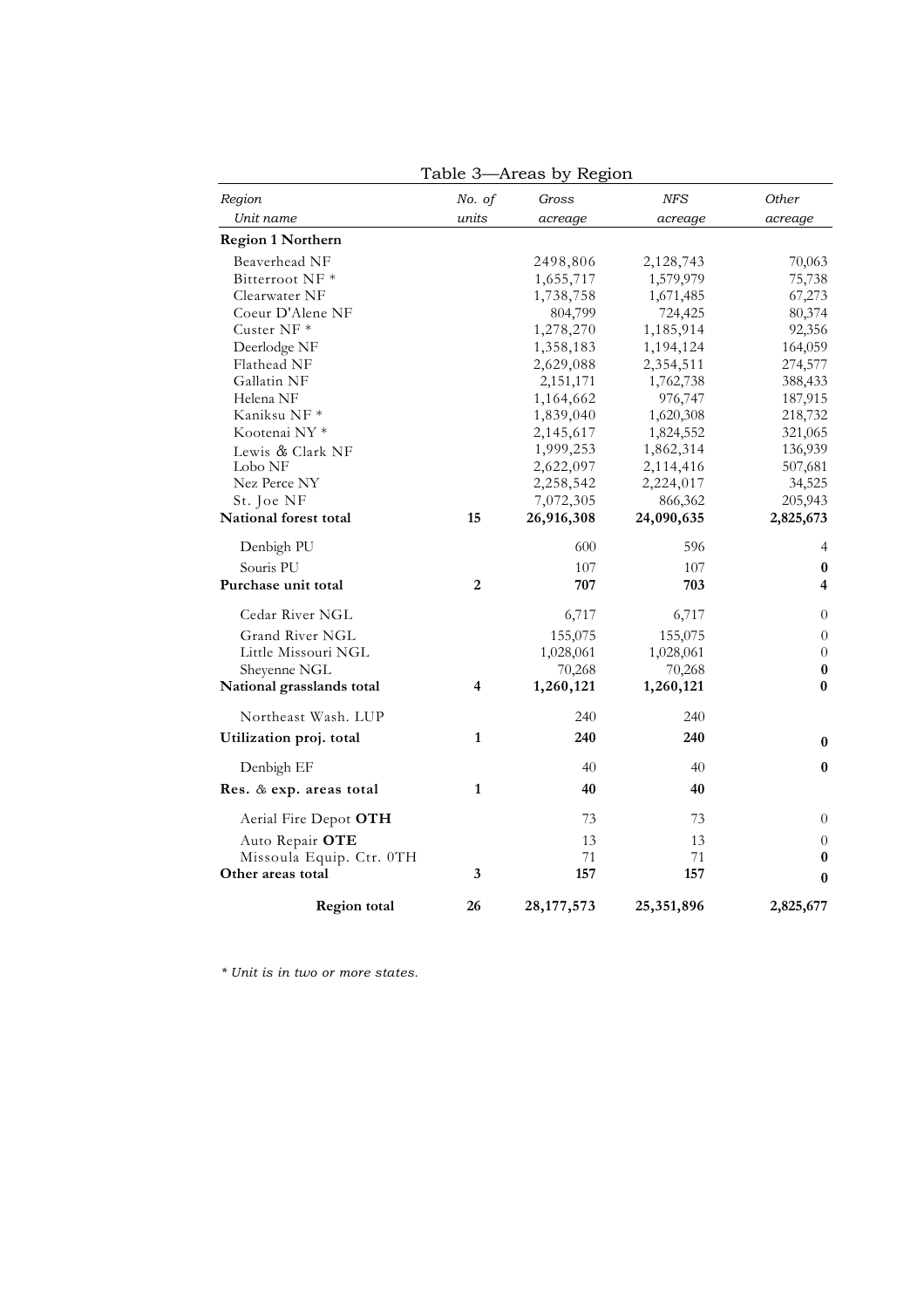| Region                    | No. of         | Gross      | <b>NFS</b> | Other        |
|---------------------------|----------------|------------|------------|--------------|
| Unit name                 | units          | acreage    | acreage    | acreage      |
| Region 2 Rocky Mountain   |                |            |            |              |
| Arapaho NF                |                | 1,155,474  | 1,020,687  | 134,787      |
| Bighorn NI'               |                | 1,115,161  | 1,107,671  | 7,490        |
| Black Hills NF *          |                | 1,527,978  | 1,246,715  | 281,263      |
| Grand Mesa NF             |                | 351,704    | 346,219    | 5,485        |
| Gunnison NF               |                | 1,766,945  | 1,665,121  | 101,824      |
| Medicine Bow NF           |                | 1,402,623  | 1,093,618  | 309,005      |
| Nebraska NF               |                | 229,600    | 141,549    | 88,051       |
| Pike NF                   |                | 1,288,381  | 1,110,097  | 178,284      |
| Rio Grande, NF            |                | 1,962,917  | 1,859,324  | 103,593      |
| Roosevelt NF              |                | 1,082,050  | 789,514    | 292,536      |
| Routt NF                  |                | 1,247,292  | 1,125,487  | 121,805      |
| Samuel R. McKelvie NF     |                | 116,885    | 115,800    | 1,085        |
| San Isabel NF             |                | 1,245,304  | 1,117,131  | 128,173      |
| San Juan NF               |                | 2,107,644  | 1,876,327  | 231,317      |
| Shoshone NF               |                | 2,466,555  | 2,436,834  | 29,721       |
| Uncompahgre NF            |                | 1,044,475  | 944,928    | 99,547       |
| White River NF            |                | 2,088,227  | 1,961,492  | 126,735      |
| National forest total     | 17             | 22,199,215 | 19,958,514 | 2,240,701    |
| Buffalo Gap NGL           |                | 679,525    | 595,673    | 83,852       |
| Cimarron NGL              |                | 116,319    | 108,175    | 8,144        |
| Comanche NGL              |                | 460,211    | 435,319    | 24,892       |
| Fort Pierre NGL           |                | 124,758    | 115,997    | 8,761        |
| Oglala NGL                |                | 95,863     | 94,480     | 1,383        |
| Pawnee NGL                |                | 214,328    | 193,060    | 21,268       |
| Thunder Basin NGL         |                | 583,116    | 572,211    | 10,905       |
| National grasslands total | $\overline{7}$ | 2,274,120  | 2,114,915  | 159,205      |
| Hastings Shelterbelt      |                | 144        | 144        | $\theta$     |
| Res. & exp. areas total   | 1              | 144        | 144        | $\mathbf{0}$ |
| Region total              | 25             | 24,473,479 | 22,073,573 | 2,399,906    |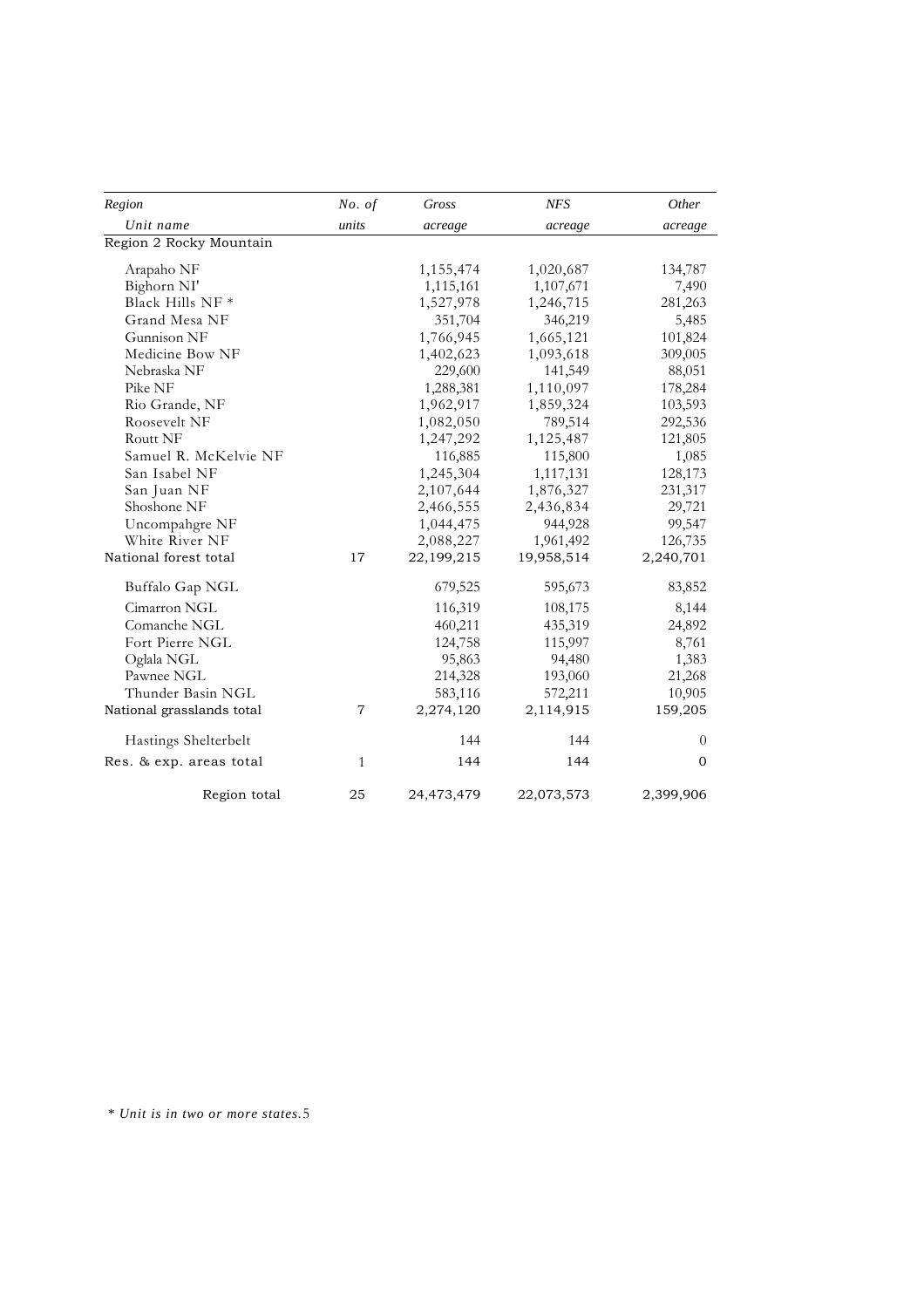#### Table 3-Areas by Region (Continued)

| Region 3 Southwestern                         |                | 1,876,892  | 1,808,542  | 68,350         |
|-----------------------------------------------|----------------|------------|------------|----------------|
| Apache NF <sup>*</sup>                        |                |            |            |                |
| Carson NP                                     |                | 1,490,468  | 1,391,494  | 98,974         |
| Cibola NP                                     |                | 2,103,528  | 1,630,709  | 472,819        |
| Coconino NP                                   |                | 2,010,765  | 1,845,625  | 165,140        |
| Coronado NF <sup>*</sup>                      |                | 3,859,799  | 1,788,079  | 71,720         |
| Gila NF                                       |                | 2,797,628  | 2,704,812  | 92,816         |
| Kaibab NP                                     |                | 1,600,061  | 1,558,082  | 41,979         |
| Lincoln NF                                    |                | 1,271,064  | 1,103,636  | 167,428        |
|                                               |                | 1,407,611  | 1,238,154  | 169,457        |
| <b>NF</b><br>Prescott                         |                | 1,734,800  | 1,569,481  | 165,319        |
| Santa Fe NP                                   |                | 884,495    | 817,115    | 67,380         |
| Sitgreaves NF                                 |                | 2,969,542  | 2,874,593  | 94,949         |
| Tonto NF                                      | 12             | 22,006,053 | 20,330,322 | 1,676,331      |
| National forest total                         |                |            |            |                |
| <b>Black Kettle NGL</b>                       |                | 33,113     | 31,286     | 1,827          |
|                                               |                | 143,497    | 136,417    | 7,080          |
| Kiowa NGL                                     |                | 1,449      | 1,449      | $\theta$       |
| McClelland. Creek NGL                         |                | 93,229     | 92,989     | 240            |
| Rita Blanca NGL                               | $\overline{4}$ | 271,288    | 262,141    | 9,147          |
| National grasslands total                     |                |            |            |                |
|                                               |                | 240        | 240        | $\mathbf{0}$   |
| Cuba Rio Puerco LUP                           | $\mathbf{1}$   | 240        | 240        | $\mathbf{0}$   |
| Utilization proj. total                       |                |            |            |                |
| Baca Location No. 1 OTH                       |                | 970        | 970        | $\theta$       |
|                                               |                | 9          | 7          | $\overline{2}$ |
| Bruns Hospital Area OTH<br>Carson OTH         |                | 100,550    | 100,000    | 550            |
|                                               |                | 66         | 66         | $\theta$       |
| Cant. Divide TC 0TH                           |                | 2,118      | 2,078      | 40             |
| Ft. Bayard Mil. Res. OTH                      |                | 6          | 6          | $\theta$       |
| Ramon Vigil Grant OTH                         |                | 5          | 5          | 0              |
| U.S. Army Reserve TC OTH<br>Other areas total | 7              | 103,724    | 103,132    | 592            |
| Region Total                                  | 24             | 22,381,905 | 20,695,835 | 1,686,070      |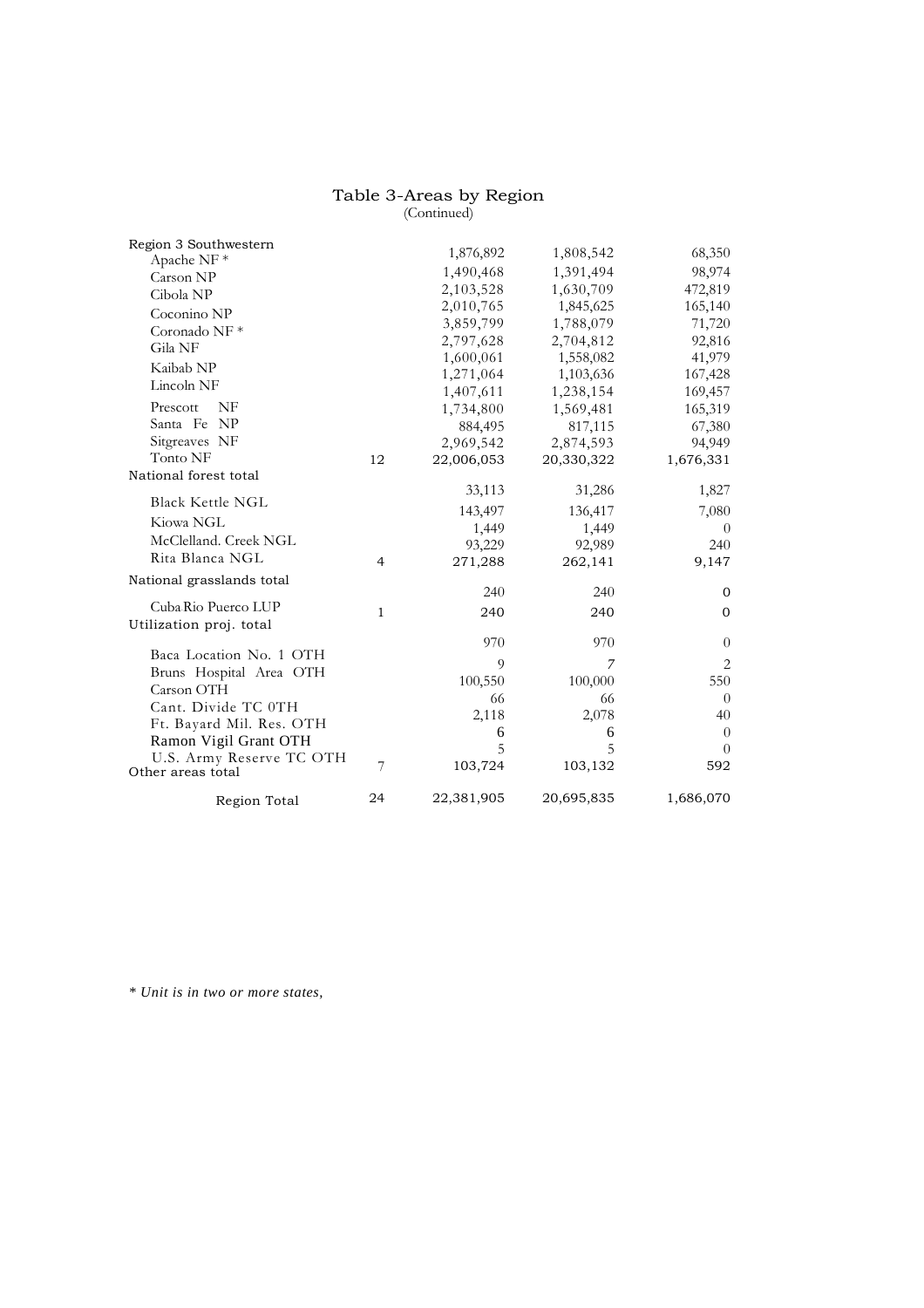### (Continued)

*Region No. of Gross NO'S Other Unit* name *units acreage acreage acreage*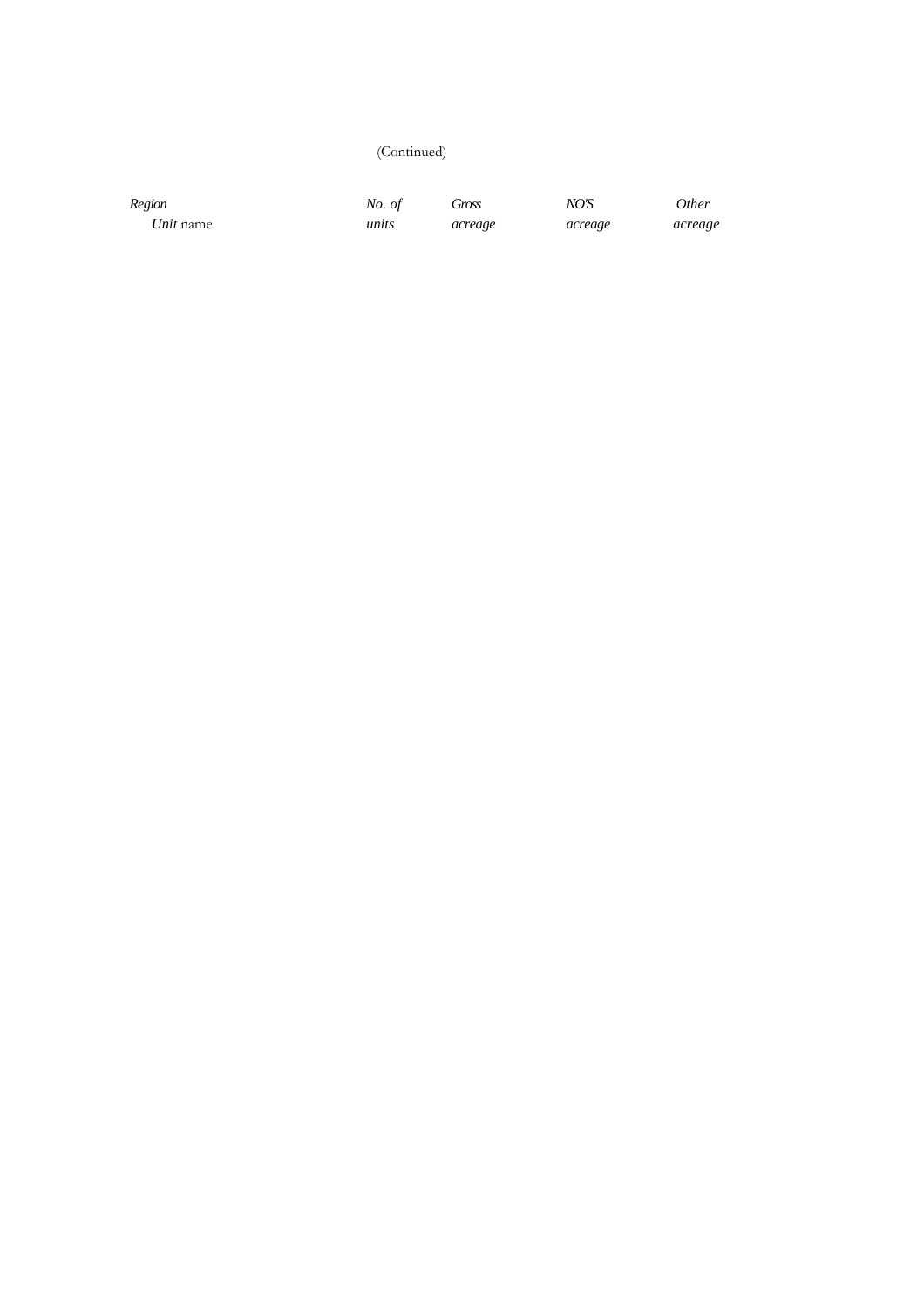#### Table 3-Areas by Region (Continued)

| Region<br>Unit name       | No. of<br>units | Gross<br>acreage | <b>NFS</b><br>acreage | Other<br>acreage |
|---------------------------|-----------------|------------------|-----------------------|------------------|
| Region 4 Intermountain    |                 |                  |                       |                  |
| Ashley NE <sup>*</sup>    |                 | 1,405,089        | 1,384,132             | 20,957           |
| <b>Boise NF</b>           |                 | 2,958,665        | 2,647,740             | 310,925          |
| Bridger NF                |                 | 1,744,705        | 1,733,629             | 11,076           |
| Cache NE                  |                 | 1,216,784        | 675,062               | 541,722          |
| Caribou NF*               |                 | 1,085,961        | 987,351               | 98,610           |
| Challis NF                |                 | 2,488,105        | 2,464,524             | 23,581           |
| Dixie NF                  |                 | 1,967,190        | 1,883,895             | 83,295           |
| Fishiake NF               |                 | 1,539,737        | 1,434,592             | 105,145          |
| Humboldt NF               |                 | 2,618,165        | 2,478,102             | 140,063          |
| Manti-La Sal NF *         |                 | 1,338,066        | 1,265,530             | 72,536           |
| Payette NF                |                 | 2,424,892        | 2,323,232             | 101,660          |
| Salmon NF                 |                 | 1,795,241        | 1,772,114             | 23,127           |
| Sawtooth NF *             |                 | 1,894,780        | 1,803,602             | 91,178           |
| Targhee NF *              |                 | 1,688,780        | 1,643,806             | 44,974           |
| Teton NF                  |                 | 1,694,531        | 1,666,291             | 28,240           |
| Toiyabe NF <sup>*</sup>   |                 | 3,364,951        | 3,212,229             | 152,722          |
| Toiyabe Special Area      |                 | 880,522          | 656,521               | 224,001          |
| Uinta NF                  |                 | 947,390          | 870,506               | 76,884           |
| Wasatch NF <sup>*</sup>   |                 | 1,072,443        | 885,848               | 186,595          |
| National forest total     | 19              | 34,125,997       | 31,788,708            | 2,337,291        |
|                           |                 |                  |                       |                  |
| Curlew NGL                |                 | 75,248           | 47,749                | 27,499           |
| National grasslands total | $\mathbf{1}$    | 75,248           | 47,749                | 27,499           |
|                           |                 |                  |                       |                  |
| Desert Range Exp. Sta.    |                 | 55,630           | 55.630                | $\theta$         |
| Res. & exp. areas total   | 1               | 55,630           | 55,830                | $\mathbf{0}$     |
|                           |                 |                  |                       |                  |
| Region total              | 21              | 34,256,875       | 31,892,085            | 2,364,790        |
|                           |                 |                  |                       |                  |
|                           |                 |                  |                       |                  |

*\* Unit is in two* or *more states.*

2 0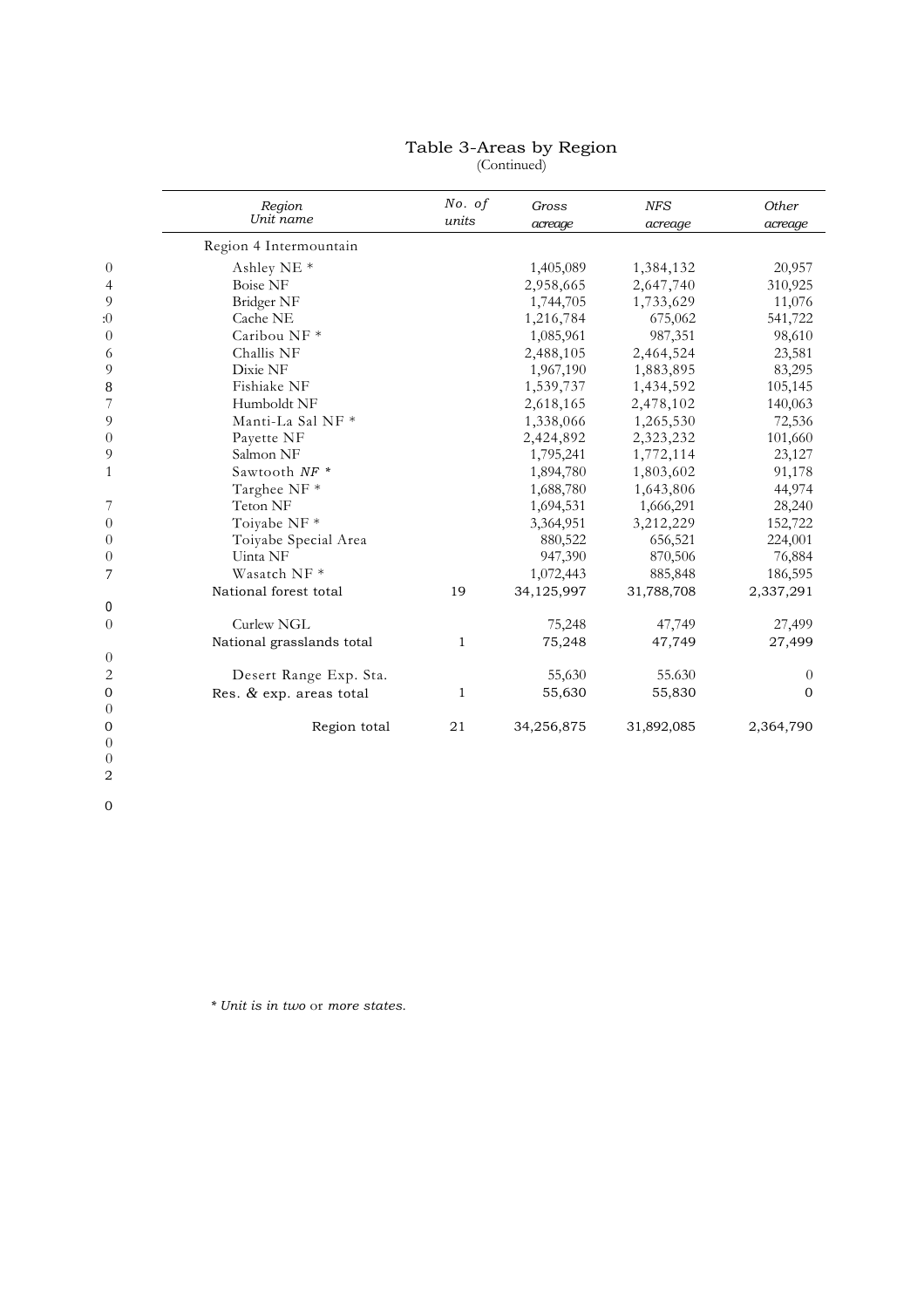|                           | (Continued) |            |             |                |
|---------------------------|-------------|------------|-------------|----------------|
| Region                    | No. of      | Gross      | NE5         | Other          |
| Unit name                 | units       | acreage    | acreage     | acreage        |
| Region 5 California       |             |            |             |                |
| Angeles NF                |             | 693,667    | 655,702     | 37,965         |
| Cleveland NF              |             | 566,850    | 422,558     | 144,292        |
| Eldorado NE <sup>*</sup>  |             | 884,688    | 677,253     | 207,435        |
| Inyo NE $*$               |             | 2,003,110  | 1,900,543   | 102,567        |
| Inyo Special Area         |             | 45,345     | 45,345      | $\theta$       |
| Klamath NE <sup>*</sup>   |             | 1,913,264  | 1,708,736   | 204,528        |
| Lassen NF                 |             | 1,374,945  | 1,059,596   | 315,349        |
| Los Padres NE             |             | 1,962,743  | 1,754,780   | 207,963        |
| Mendocino NE              |             | 1,079,971  | 886,048     | 193,923        |
| Modoc NF                  |             | 1,979,327  | 1,663,536   | 315,791        |
| Plumas NF                 |             | 1,400,895  | 1,171,093   | 229,802        |
| San Bernardino NF         |             | 818,999    | 670,381     | 148,618        |
| Sequoia NF                |             | 1,192,680  | 1, 141, 734 | 50,946         |
| Shasta NF                 |             | 1,634,896  | 1,160,005   | 474,891        |
| Sierra NF                 |             | 1,412,801  | 1,309,013   | 103,788        |
| Six Rivers NF             |             | 1,118,247  | 988,951     | 129,296        |
| Stanislaus NP             |             | 1,090,039  | 897,712     | 192,327        |
| Tahoe NE                  |             | 1,211,425  | 830,376     | 381,049        |
| Trinity NF                |             | 1,179,098  | 1,043,677   | 135,421        |
| National forest total     | 19          | 23,562,990 | 19,987,039  | 3,575,951      |
|                           |             |            |             |                |
| Eldorado PU               |             | 180        | 180         | $\theta$       |
| Guatay Mtn. PU            |             | 522        | 522         | $\theta$       |
| Northern Redwood PU       |             | 145,290    | 1,597       | 143,693        |
| Sur Sur PU                |             | 1,697      | 1,697       | 0              |
| Purchase unit total       | 4           | 147,689    | 3,996       | 143,693        |
| Butte Valley NGL          |             | 18,425     | 18,425      | $\overline{0}$ |
|                           | 1           | 18,425     | 18,425      | $\mathbf 0$    |
| National grasslands total |             |            |             |                |
| Fire Res. Lab. EA         |             | 10         | 10          | 0              |
| inst. Forest Genetics EA  |             | 194        | 194         | $\overline{0}$ |
| San Joaquin EA            |             | 4,580      | 4,580       | $\mathbf 0$    |
| Res. & exp. areas total   | 3           | 4,784      | 4,784       | $\mathbf{O}$   |
| Angeles 0TH               |             | 468        | 468         | 0              |
| Cleveland 0TH             |             | 16         | 16          | $\overline{0}$ |
| Eldorado OTH              |             | 1,683      | 1,683       | $\theta$       |
| Felton Forest Sta. 0TH    |             | 43         | 43          | $\overline{0}$ |
| Humboldt Nursery 0TH      |             | 223        | 223         | $\overline{0}$ |
| Inyo OTH                  |             | 9          | 9           | 0              |
| Klamath 0TH               |             | 716        | 716         | $\theta$       |
|                           |             |            |             |                |

# Table 3-Areas by Region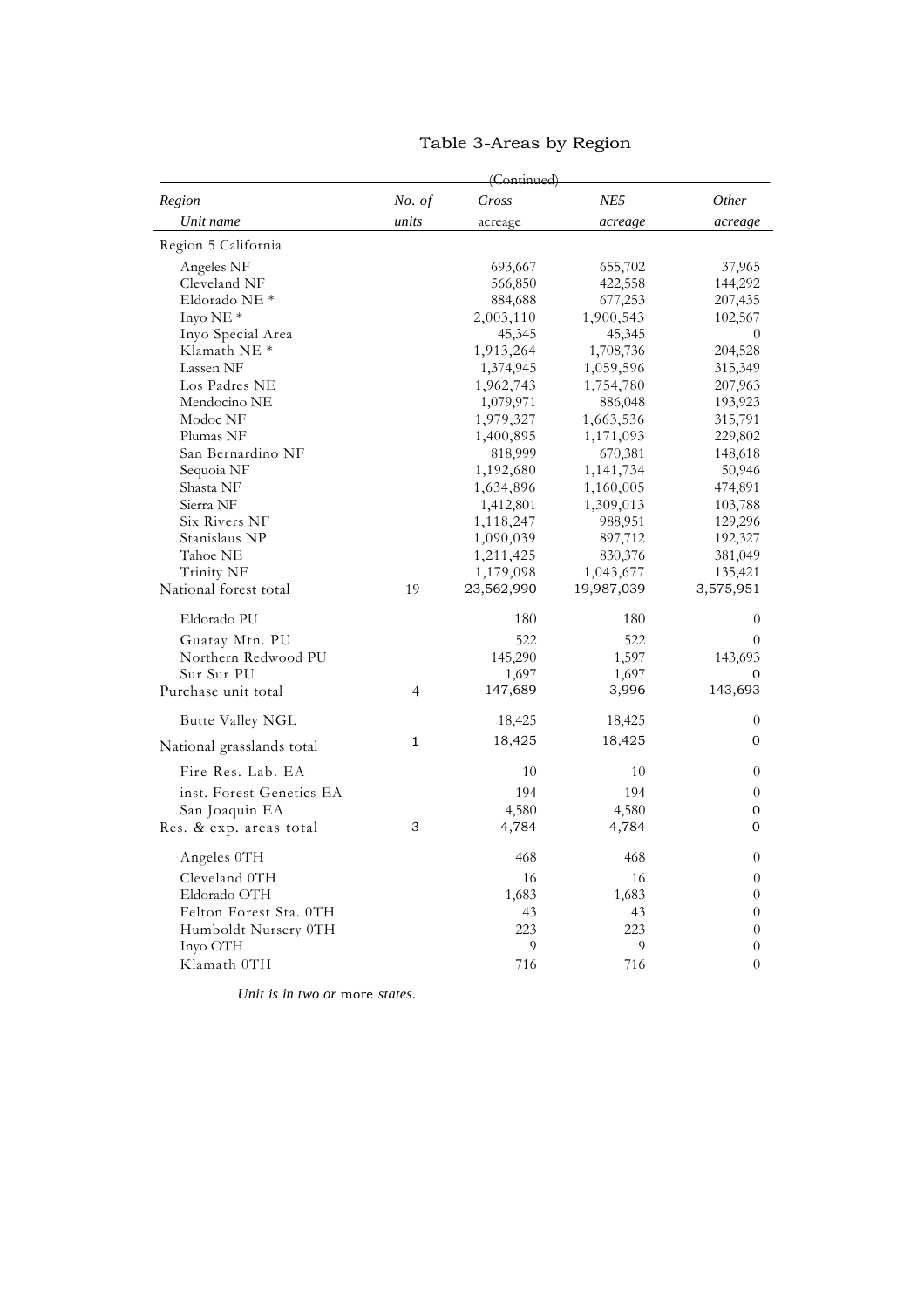# Table 3-Areas by Region

| (Continued) |  |
|-------------|--|
|             |  |

| (Continued)           |                 |                  |                  |                         |  |
|-----------------------|-----------------|------------------|------------------|-------------------------|--|
| Region<br>Unit name   | No. of<br>units | Gross<br>acreage | NO'S'<br>acreage | <b>Other</b><br>acreage |  |
| Region 5 California   |                 |                  |                  |                         |  |
| Lassen OTH            |                 | 267              | 267              | $\Omega$                |  |
| Los Padres 0TH        |                 | 355              | 355              | $\Omega$                |  |
| Mendocino 0TH         |                 | 12               | 12               | 0                       |  |
| Modoc OTH             |                 | 95               | 95               | 0                       |  |
| Plant Intro. Sta. 0TH |                 | 209              | 209              | $\Omega$                |  |
| Plumas 0TH            |                 | 521              | 521              | $\Omega$                |  |
| San Bernardino 0TH    |                 | 707              | 707              | 0                       |  |
| Sequoia 0TH           |                 | 29               | 29               | 0                       |  |
| Shasta OTH            |                 | 84               | 84               | $\Omega$                |  |
| Sierra OTH            |                 | 134              | 134              | 0                       |  |
| Stanislaus OTH        |                 | 279              | 279              | $\Omega$                |  |
| Tahoe 0TH             |                 | 123              | 123              | $\Omega$                |  |
| Trinity OTH           |                 | 33               | 33               | $\mathbf{0}$            |  |
| Other areas total     | 20              | 6,006            | 5,006            | $\mathbf{0}$            |  |
| Region total          | 47              | 23,739,894       | 20,020,250       | 3,719,644               |  |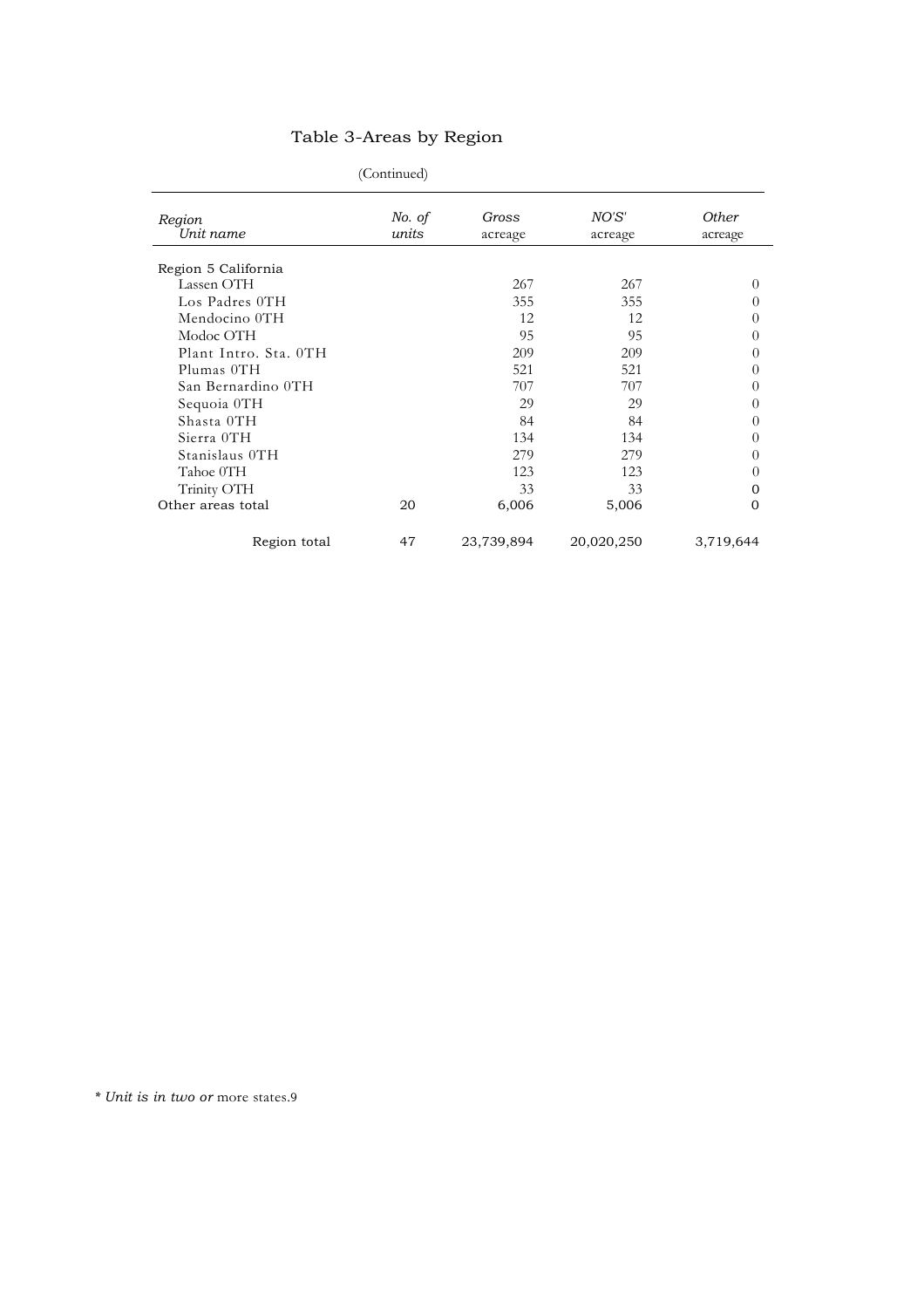| Table 3-Areas by Region |  |  |
|-------------------------|--|--|
|-------------------------|--|--|

 $\overline{\phantom{a}}$ 

|                            | (Continued)    |            |            |           |  |  |  |
|----------------------------|----------------|------------|------------|-----------|--|--|--|
| Region                     | No. of         | Gross      | <b>NFS</b> | Other     |  |  |  |
| Unit name                  | units          | acreage    | acreage    | acreage   |  |  |  |
| Region 6 Pacific Northwest |                |            |            |           |  |  |  |
| Colville NF                |                | 1,030,742  | 952,651    | 78,091    |  |  |  |
| Deschutes NF               |                | 1,852,497  | 1,605,297  | 247,200   |  |  |  |
| Fremont NF                 |                | 1,714,693  | 1,201,194  | 513,499   |  |  |  |
| Gifford Pinchot NF         |                | 1,396,185  | 1,307,991  | 88,194    |  |  |  |
| Malheur NF                 |                | 1,541,082  | 1,465,396  | 75,686    |  |  |  |
| Mt. Baker NF               |                | 1,312,746  | 1,282,115  | 30,631    |  |  |  |
| Mt. Hood NF                |                | 1,116,269  | 1,066,869  | 49,400    |  |  |  |
| Ochoco NF                  |                | 978,987    | 847,898    | 131,089   |  |  |  |
| Okanogan NF                |                | 1,536,958  | 1,499,866  | 37,092    |  |  |  |
| Olympic NF                 |                | 692,688    | 627,213    | 65,475    |  |  |  |
| Quinault Spec Mgmt Area    |                | 5,460      | 5,460      | $\theta$  |  |  |  |
| Rogue River NF *           |                | 685,986    | 629,241.   | 56,745    |  |  |  |
| Siskiyou NF *              |                | 1,163,986  | 1,094,655  | 69,331    |  |  |  |
| Siuslaw NF                 |                | 835,875    | 630,257    | 205,618   |  |  |  |
| Snoqualmie NF              |                | 1,560,260  | 1,239,673  | 320,587   |  |  |  |
| Umatilla. NF *             |                | 1,512,788  | 1,406,178  | 106,610   |  |  |  |
| Umpqua NF                  |                | 1,028,870  | 984,602    | 44,268    |  |  |  |
| Wallowa NF *               |                | 1,079,277  | 998,114    | 81,163    |  |  |  |
| Wenatchee NF               |                | 1,908,006  | 1,671,952  | 236,054   |  |  |  |
| Whitman NF                 |                | 1,317,342  | 1,266,241  | 51,101    |  |  |  |
| Willamette NT              |                | 1,800,381  | 1,686,418  | 113,963   |  |  |  |
| Winenia NP                 |                | 1,097,324  | 1,040,437  | 56,887    |  |  |  |
| National forest total      | 22             | 27,168,402 | 24,509,718 | 2,658,684 |  |  |  |
| Bogachiel PU               |                | 951        | 242        | 709       |  |  |  |
| <b>Brazier PU</b>          |                | 320        | 220        | 100       |  |  |  |
| Golden Phoenix PU          |                | 274        | 274        | $\theta$  |  |  |  |
| Mt. Hood PU                |                | 980        | 354        | 626       |  |  |  |
| Skagit PU                  |                | 820        | 579        | 241       |  |  |  |
| Yachats PU                 |                | 5,838      | 593        | 5,245     |  |  |  |
| Purchase unit total        | 6              | 9,183      | 2,262      | 6,921     |  |  |  |
| Crooked River NGL          |                | 173,629    | 11.1,352   | 62,277    |  |  |  |
| National grasslands total  | $\mathbf{1}$   | 173,629    | 111,352    | 62,277    |  |  |  |
| Northeast Wash. LUP        |                | 498        | 498        | $\theta$  |  |  |  |
| Western Oregon_LUP         |                | 856        | 856        | $\theta$  |  |  |  |
| Utilization proj. total    | $\overline{2}$ | 1,354      | 1,354      | $\theta$  |  |  |  |
| Region total               | 31             | 27,352,568 | 24,624,686 | 2,727,882 |  |  |  |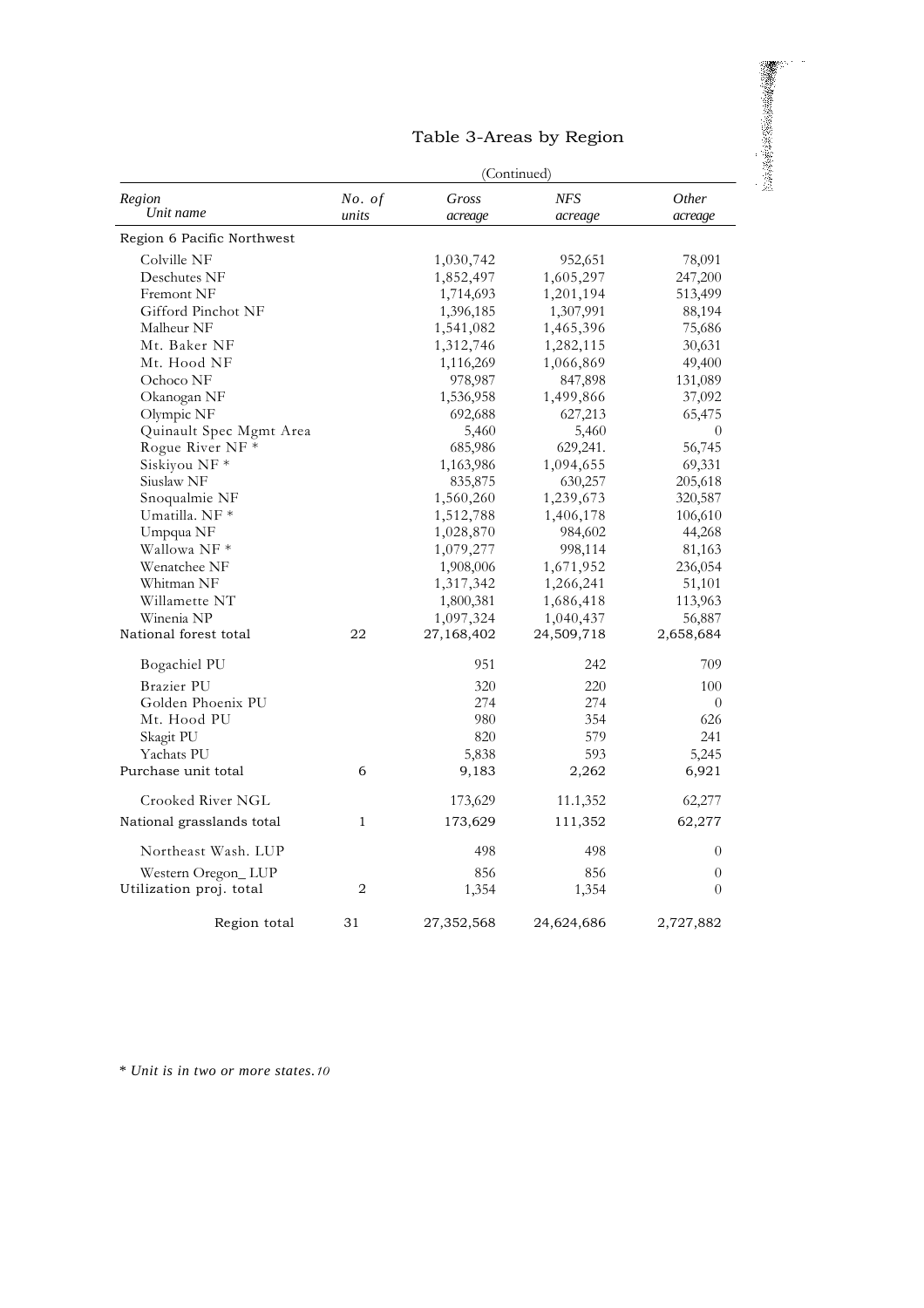# Table 3-Areas by Region

| (Continued) |  |
|-------------|--|
|             |  |

| (Continued)                                     |        |            |            |            |  |
|-------------------------------------------------|--------|------------|------------|------------|--|
| Region                                          | No. of | Gross      | <b>NES</b> | Other      |  |
| Unit name                                       | units  | acreage    | acreage    | acreage    |  |
| Region 8 Southern                               |        |            |            |            |  |
| Angelina NF                                     |        | 402,231    | 153,176    | 249,055    |  |
| Apalachicola NF                                 |        | 632,890    | 564,961    | 67,929     |  |
| <b>Bienville NF</b>                             |        | 382,821    | 178,333    | 204,488    |  |
| Caribbean NF                                    |        | 55,665     | 27,831     | 27,834     |  |
| Chattahoochee NF                                |        | 1,515,885  | 749,274    | 766,611    |  |
| Cherokee NF <sup>*</sup>                        |        | 1,204,847  | 628,592    | 576,255    |  |
| Choctawhatchee, NF                              |        | 1,152      | 1,152      | $\theta$   |  |
| Conecnh NF                                      |        | 171,177    | 83,792     | 87,385     |  |
| Croatan NF                                      |        | 308,234    | 159,182    | 149,052    |  |
| Daniel Boone NF                                 |        | 1,360,692  | 537,655    | 823,037    |  |
| Davy Crockett NF                                |        | 394,200    | 162,021    | 232,179    |  |
| Delta NF                                        |        | 118,150    | 59,534     | 58,616     |  |
| Desoto NF                                       |        | 796,072    | 504,455    | 291,617    |  |
| Francis Marion NF                               |        | 414,700    | 250,947    | 163,753    |  |
| George Washington NF*                           |        | 1,795,085  | 1,064,284  | 730,801    |  |
| Holly Springs NF                                |        | 519,943    | 154,437    | 365,506    |  |
| Homochitto NF                                   |        | 373,497    | 189,897    | 183,600    |  |
| Jefferson NF <sup>*</sup>                       |        | 1,670,845  | 709,593    | 961,252    |  |
| Kisatchie NT                                    |        | 1,022,373  | 602,090    | 420,283    |  |
| Nantahala NF                                    |        | 1,349,000  | 525,341    | 823,659    |  |
| Ocala NF                                        |        | 430,446    | 383,180    | 47,266     |  |
|                                                 |        | 260,884    | 114,506    | 146,378    |  |
| Oconee NT                                       |        | 190,932    | 187,503    | 3,429      |  |
| Osceola NF                                      |        | 2,385,093  | 1,645,575  | 739,518    |  |
| Ouachita NF <sup>*</sup>                        |        | 1,497,000  | 1,128,301  | 368,699    |  |
| Ozark NF                                        |        | 1,076,511  | 504,044    | 572,467    |  |
| Pisgah NF                                       |        | 442,705    | 160,608    | 282,097    |  |
| Sabine NF                                       |        | 491,800    | 161,507    | 330,293    |  |
| Sam Houston NF                                  |        | 29,729     | 21,201     | 8,528      |  |
| St. Francis NF                                  |        | 960,805    | 359,720    | 601,085    |  |
| Sumter NI'                                      |        | 740,295    | 386,008    | 354,287    |  |
| Talladega NI'                                   |        | 119,155    | 66,576     | 52,579     |  |
| Tombigbee NF                                    |        | 15,628     | 11,092     | 4,536      |  |
| Tuskegee NF                                     |        | 219,757    | 49,660     | 170,097    |  |
| Uwharne NI'                                     |        | 348,917    | 180,377    | 168,540    |  |
| William B. Bankhead NT<br>National forest total | 35     | 23,699,116 | 12,666,405 | 11,032,711 |  |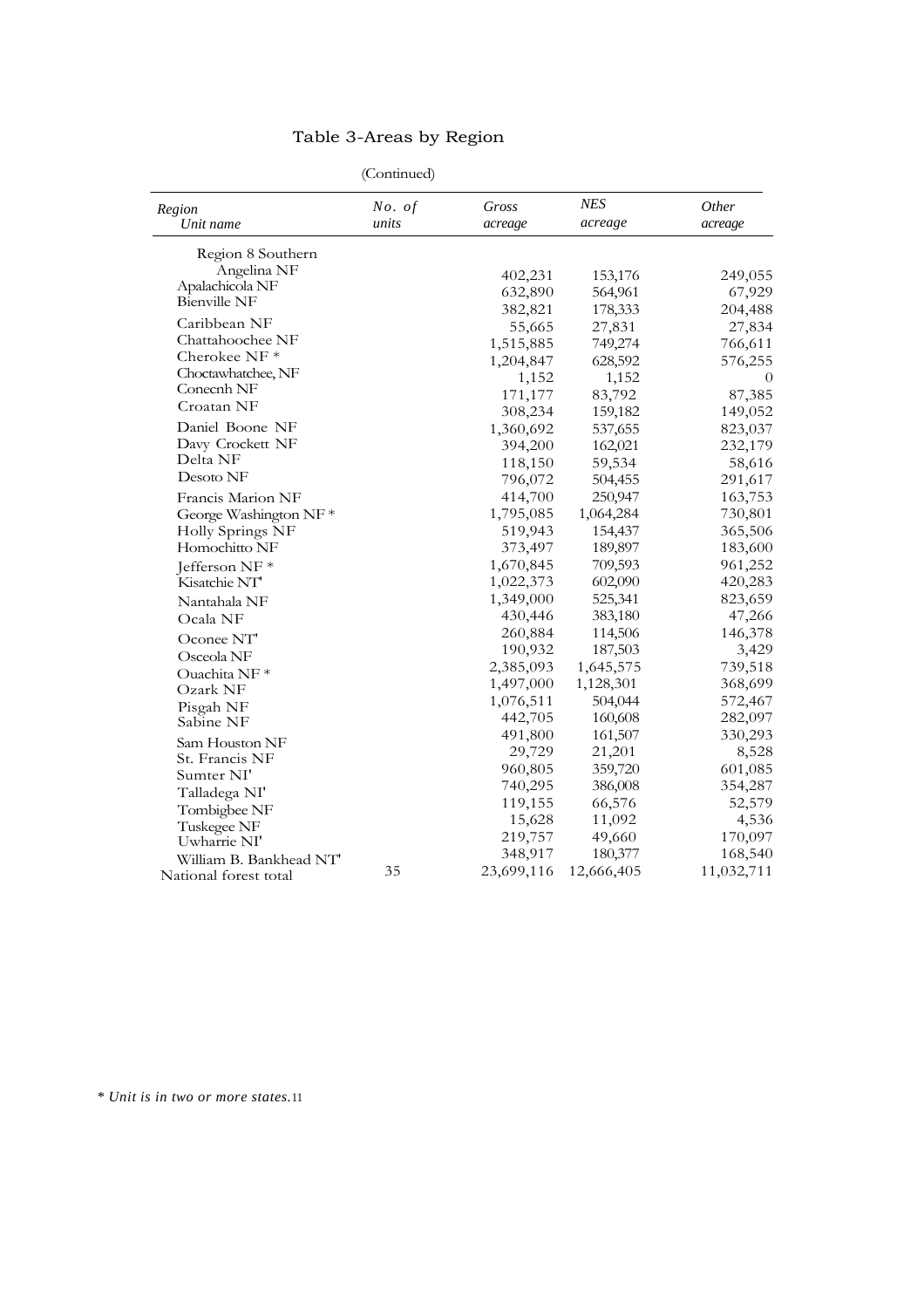| Region<br>Unit name       | No of<br>units | Gross<br>acreage | <b>NFS</b><br>acreage | Other<br>acreage |
|---------------------------|----------------|------------------|-----------------------|------------------|
| Region 8 Southern         |                |                  |                       |                  |
| Bayou Beouf PU            |                | 2,264            | $\theta$              | 2,264            |
| Chattahoochee PIT         |                | 69,302           | 196                   | 69,106           |
| Cherokee PIT              |                | 7,712            | 325                   | 7,387            |
| Desoto PU                 |                | 240              | 240                   | $\Omega$         |
| Jefferson. PU *           |                | 1,145            | $\theta$              | 1,145            |
| Naritahala PU             |                | 17,027           | 737                   | 16,290           |
| Nekoosa PU                |                | 674              | $\theta$              | 674              |
| Ouachita PIT              |                | 188              | 188                   | $\overline{0}$   |
| Ozark PU                  |                | 7,115            | $\theta$              | 7,115            |
| Redbird PU                |                | 686,399          | 144,063               | 542,336          |
| Talladega PU              |                | 11,706           | $\theta$              | 11,706           |
| Yadkin PU                 |                | 194,496          | $\Omega$              | 194,496          |
| Purchase unit total       | 12             | 988,268          | 145,749               | 852,519          |
| Caddo NGL                 |                | 68,661           | 17,784                | 50,877           |
| Lyndon B. Johnson NGL     |                | 115,438          | 20.309                | 95,129           |
| National grasslands total | 2              | 184,099          | 38,093                | 146,006          |
| Pea River LUP             |                | 40               | 40                    | $\overline{0}$   |
| Utilization prof. total   | 1              | 40               | 40                    |                  |
| Estate Thomas EF          |                | 147              | 147                   | $\theta$         |
| Forest Hydro. Lab. EA     |                | 15               | 15                    | $\theta$         |
| Forest Sci. GA Lab. EA    |                | 4                | $\overline{4}$        | $\theta$         |
| Forest Sci. MS Lab. EA    |                | 7                | 7                     | $\boldsymbol{0}$ |
| Forest Sci. MS Lab. EA    |                | 10               | 10                    | $\boldsymbol{0}$ |
| Forest Sci. NC Lab. EA    |                | 27               | 27                    | $\overline{0}$   |
| SUN. Watershed Lab. EA    |                | 15               | 15                    | $\overline{0}$   |
| So. Hardwoods Lab. EA     |                | 3                | 3                     | $\boldsymbol{0}$ |
| Res. & exp. areas total   | 8              | 228              | 228                   | 0                |
| Region total              | 58             | 24,881,751       | 12,850,515            | 12,031,236       |

# Table 3 Areas by Region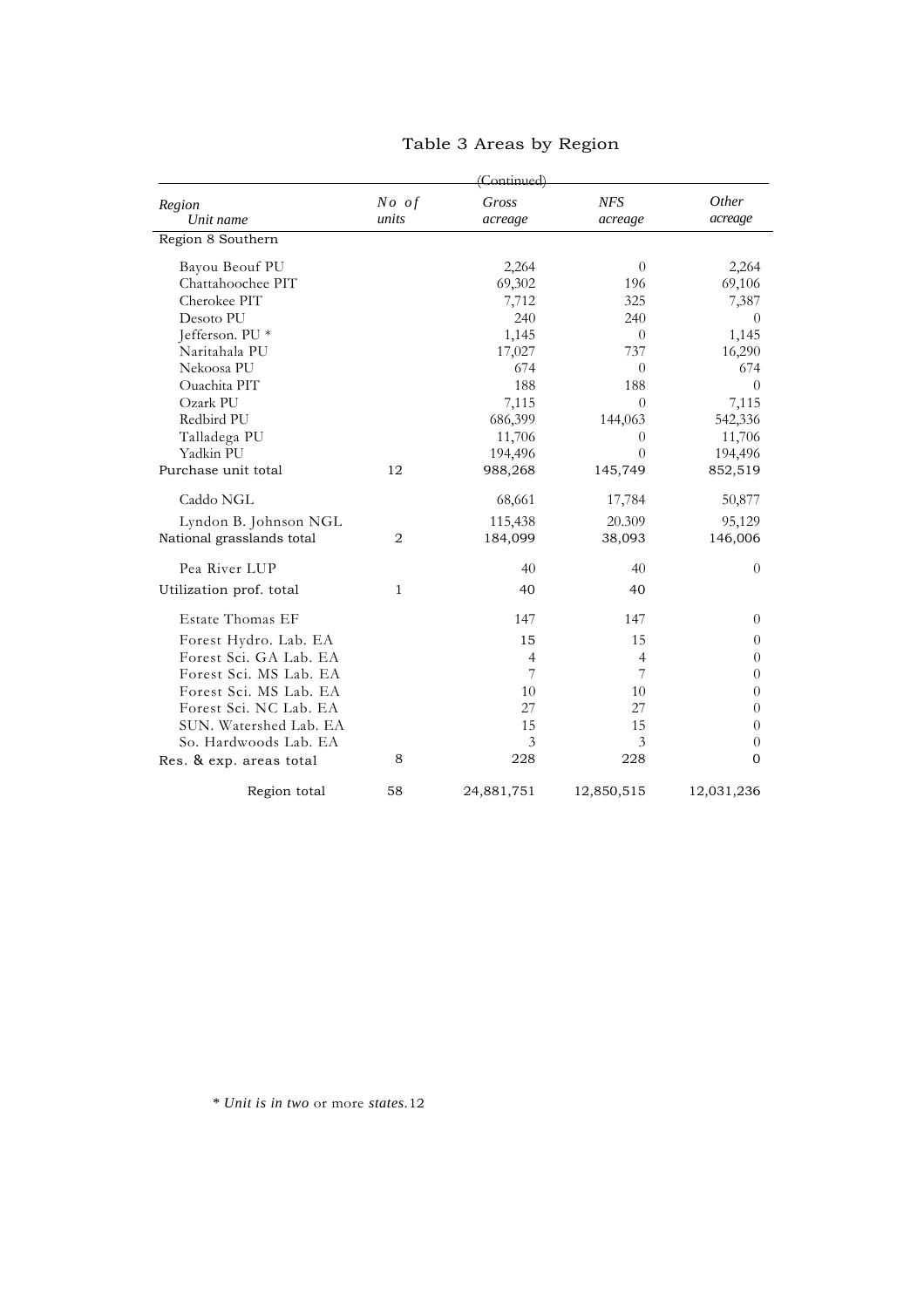# Table 3-Areas by Region

|                         | (Continued) |            |            |           |
|-------------------------|-------------|------------|------------|-----------|
| Region                  | No. of      | Gross      | <b>NFS</b> | Other     |
| Unit name               | units       | acreage    | acreage    | acreage   |
| Region 9 Eastern        |             |            |            |           |
| Allegheny NF            |             | 742,693    | 512,927    | 229,766   |
| Chequamegon NF          |             | 1,049,539  | 857,782    | 191,757   |
| Chippewa NF             |             | 1,599,650  | 664,966    | 934,684   |
| Finger Lakes NF         |             | 13,446     | 13,446     | 0         |
| Green Mountain NF       |             | 815,000    | 349,545    | 465.455   |
| Hiawatha NF             |             | 1,294,642  | 893,447    | 401,195   |
| Hoosier NF              |             | 644,128    | 191,381    | 452,747   |
| Huron NF                |             | 694,057    | 433,116    | 260,941   |
| Manistee NF             |             | 1,331,669  | 532,699    | 798,970   |
| Mark Twain NF           |             | 3,012,121  | 1,486,113  | 1,526,008 |
| Monongahela NF          |             | 1,650,951  | 896,382    | 754,569   |
| Nicolet NF              |             | 973,402    | 661,268    | 312,134   |
| Ottawa NF               |             | 1,559,906  | 982,736    | 577,170   |
| Shawnee NF              |             | 714,890    | 262,441    | 452,449   |
| Superior NF             |             | 3,260,634  | 2,074,796  | 1,185,838 |
| Wayne NF                |             | 832,147    | 216,731    | 615,416   |
| White Mountain NF *     |             | 851,958    | 740,841    | 111,117   |
| National forest total   | 17          | 21,040,833 | 11,770,017 | 9,270,216 |
| Allegheny PU            |             | 141        | 141        | 0         |
| Alpena S.F. PU          |             | 120        | 120        | 0         |
| Dolly Sods North PU     |             | 6,169      | 6,169      | 0         |
| Green Mountain PU       |             | 749        | 749        | 0         |
| Hoosier PU              |             | 212        | 212        | 0         |
| Huron PU                |             | 3,480      | 3,480      | 0         |
| Kabetogama PU           |             | 519,222    | 69,318     | 449,904   |
| Manistee PU             |             | 656        | $\theta$   | 656       |
| Mark Twain PU           |             | 47,658     | 909        | 46,749    |
| Military Hill PIT       |             | 3,458      | 1,494      | 1,964     |
| Monongahela PU          |             | 22,639     | 5,986      | 16,653    |
| North Ewen PU           |             | 1,339      | 926        | 413       |
| Paynesville PU          |             | 2,470      | 1,594      | 876       |
| Pigeon River PU         |             | 87,290     | 11,113     | 76,177    |
| Shawnee PU              |             | 125,106    | 8,309      | 116,797   |
| South Ewen PU           |             | 2,535      | 1,594      | 941       |
| Wayne P11               |             | 1,843      | 1,027      | 816       |
| White Mountain PU       |             | 54,419     | 31,258     | 23,161    |
| Purchase unit total     | 18          | 879,506    | 144,399    | 735,107   |
| Au Sable LUP            |             | 2          | 2          | 0         |
| No. Musk. Sand Dune LUP |             | 397        | 397        | 0         |
| So, Musk. Sand Dune LUP |             | 560        | 560        | 0         |
| Utilization prof. total | 3           | 959        | 959        |           |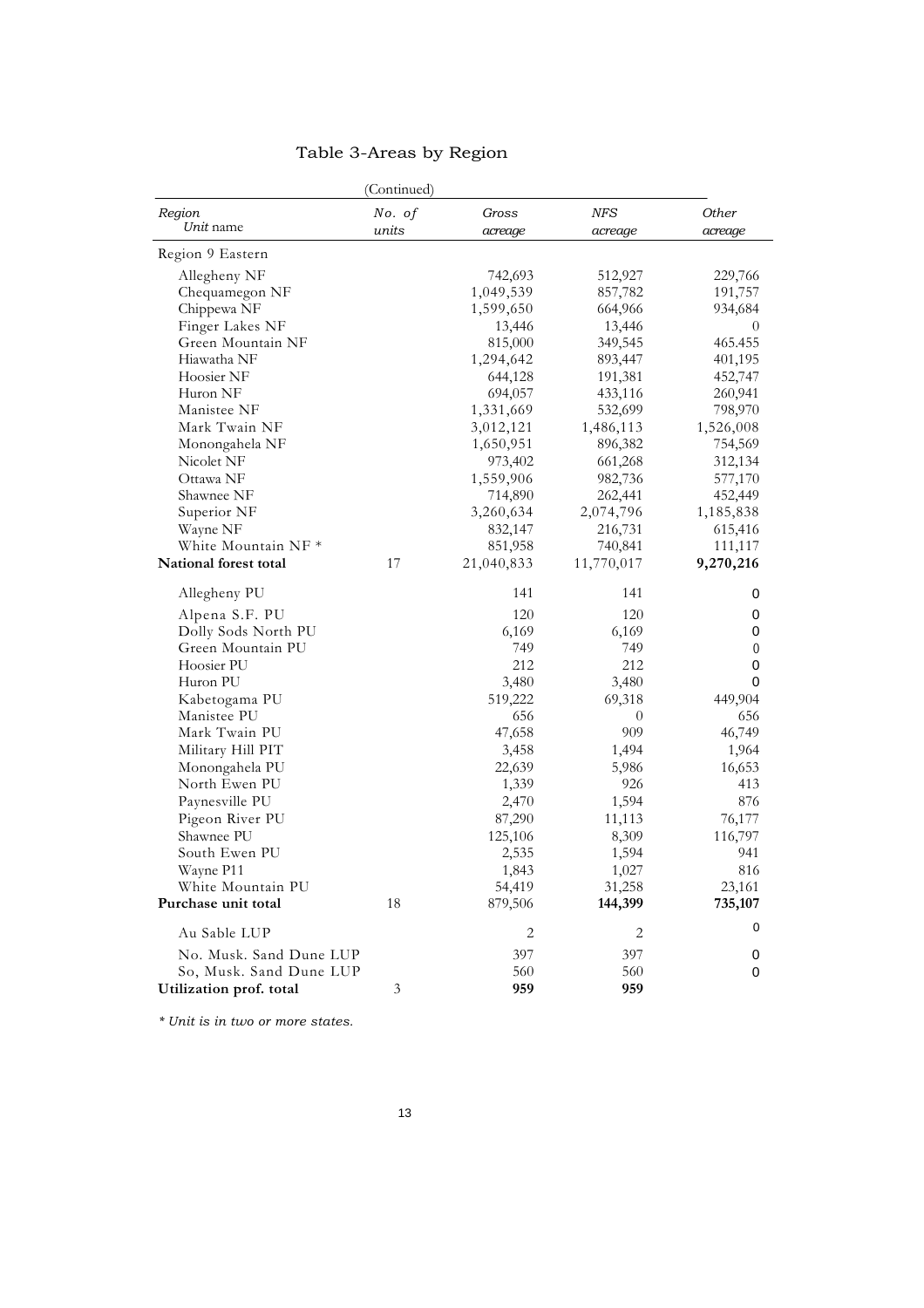| Region<br>Unit name              | No. of<br>units | Gross<br>acreage | NF'S<br>acreage | <i>Other</i><br>acreage |
|----------------------------------|-----------------|------------------|-----------------|-------------------------|
| Region 9 Eastern                 |                 |                  |                 |                         |
| Forest ILD CN Lab. EA            |                 | 24               | 24              | $\Omega$                |
| Forest I&D OH Lab. EA            |                 | 184              | 184             | 0                       |
| Forest Prod. Mkt. Lab. EA        |                 | 83               | 83              | 0                       |
| Forest Prod. Lab. EA             |                 | 39               | 39              | 0                       |
| Massabesic Exp. Forest           |                 | 11,977           | 3,694           | 8,283                   |
| No. Hardwoods Lab. EA            |                 | 7                | 7               | 0                       |
| Res. $\sqrt{z}$ exp. areas total | 6               | 12,314           | 4,031           | 8,283                   |
| Monongahela 0TH                  |                 | 109.             | 109             | $\theta$                |
| Pincb.ot Inst. 0TH               |                 | 102              | 102             | $\Omega$                |
| Shawnee 0TH                      |                 | 10               | 10              | $\theta$                |
| Other areas total                | 3               | 221              | 221             | $\Omega$                |
| Region total                     | 47              | 21,933,833       | 11,920,227      | 10,013,606              |
| Region 10 Alaska                 |                 |                  |                 |                         |
| Chugach NF                       |                 | 6,908,540        | 5,404,414       | 1,504,126               |
| Tongass NF                       |                 | 17,446,595       | 16,719,874      | 726,721                 |
| National forest total            | 2               | 24, 355, 135     | 22, 124, 288    | 2,230,847               |
| Region total                     | 2               | 24, 355, 135'    | 22,124,288      | 2,230,847               |

# Table 3—Areas by Region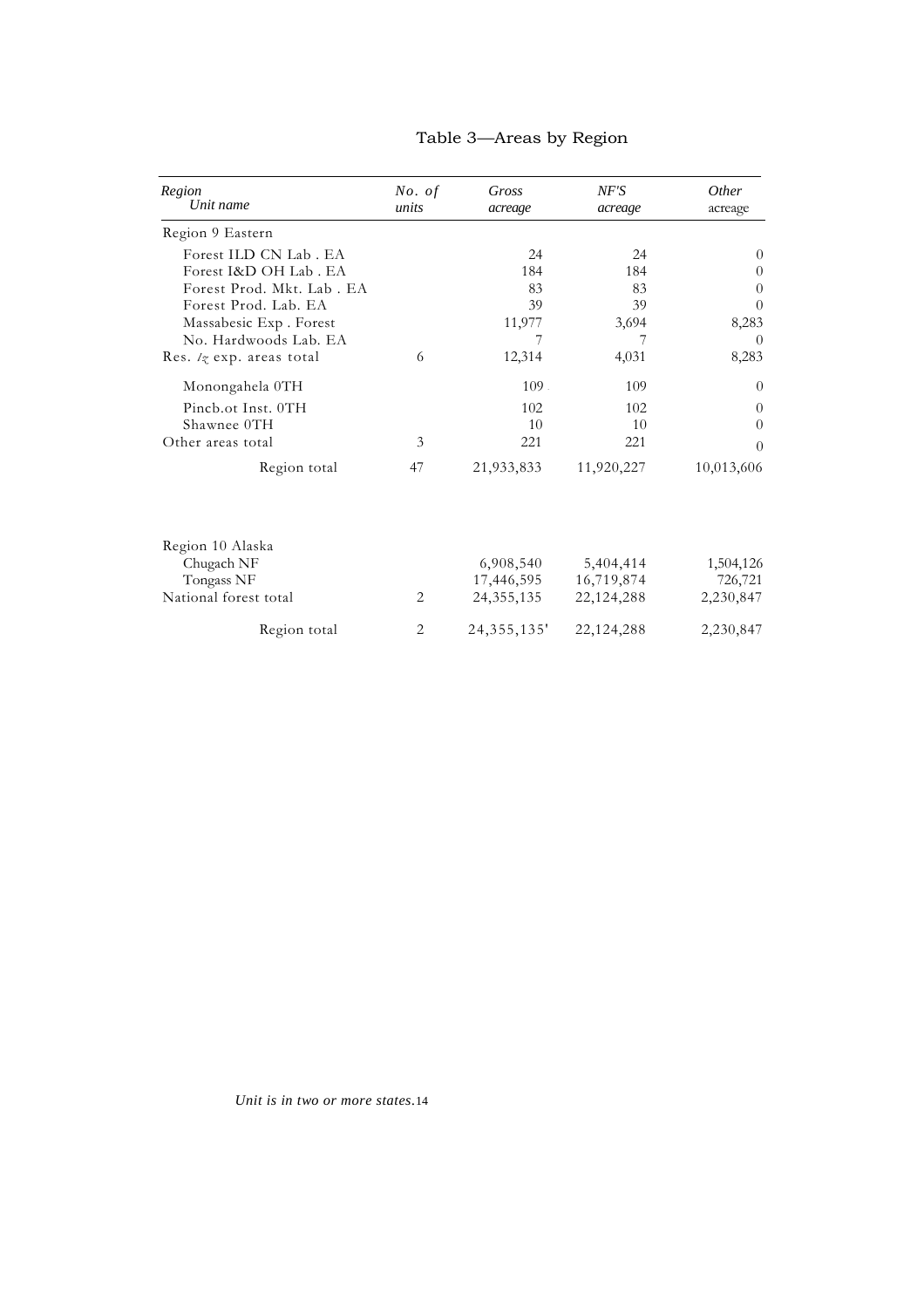| rapic +                 | -nicas by | plate        |              |               |                |
|-------------------------|-----------|--------------|--------------|---------------|----------------|
| <b>State</b>            |           |              |              |               |                |
| Unit name               |           | No. of       | Cross        | <b>NFS</b>    | Other          |
| Headquarters name       | Region    | units        | acreage      | acreage       | acreage        |
| Alabama                 |           |              |              |               |                |
| Con.eettli. NT          |           |              | 171,177      | 83,792        | 87,385         |
| Montgomery, AL          | 8         |              |              |               |                |
| Talladega NF            |           |              | 740,295      | 386,008       | 354,287        |
| Montgomery, AL          | $\,8\,$   |              |              |               |                |
| Tuskegee                |           |              | 15,628       | 11,092        | 4,536          |
| Montgomery, AL          | 8         |              |              |               |                |
| William B. Bankhead NT' |           |              | 348,917      | 180,377       | 1.68,540       |
| Montgomery, AL          | 8         |              |              |               |                |
| National forest total   |           | 4            | 1,276,917    | 661,269       | 614,748        |
| Talladega PU            |           |              | 11,706       | $\theta$      | 11,706         |
| Montgomery, AL          | 8         |              |              |               |                |
| Purchase unit total     |           | $\mathbf{1}$ | 11,706       | $\theta$      | 11,706         |
| Pea River LUP           |           |              | 40           | 40            | $\overline{0}$ |
| Montgomery, AL          | 8         |              |              |               |                |
| Utilization prof, total |           | $\mathbf{1}$ | 40           | 40            | $\theta$       |
| State total             |           | 6            | 1,287,763    | 661,309       | 626,454        |
| Alaska                  |           |              | 6,908,540    | 5,404,414     |                |
| Chugach NT              |           |              |              |               | 1,504,126      |
| Anchorage, AK           | 10        |              |              |               |                |
| Tongass NP              |           |              | 17,446:595   | .16,719,874   | 726,72].       |
| Sitka, AK               | 10        |              |              |               |                |
| National forest total   |           | 2            | 24, 355, 135 | 22,124,288    | 2,230,847      |
|                         |           |              |              |               |                |
| State total             |           | 2            | 24, 355, 135 | 22, 124, 288  | 2,230,847      |
| Arizona                 |           |              |              |               |                |
| Apache NP               |           |              | 1,226,673    | 1,194,340     | 32,333         |
| Springervilie, A.Z      | 3         |              |              |               |                |
| Coconino NE'            |           |              | 2,010,765    | 1,845,626     | 165,140        |
| Flagstaff, A.Z          | 3         |              |              |               |                |
| Coronado NF             |           |              | 1.788,258    | $1,719,143$ • | 69,115         |
| Tucson, AZ              | 3         |              |              |               |                |
| Kaibab NP               |           |              | 1,600,061    | 1,558,082     | 41,979         |
| Williams, AZ            |           |              |              |               |                |
| Prescott NF             |           |              | 1,407,611    | 1,238,154     | 169,457        |
| Prescott, AZ            | 3         |              |              |               |                |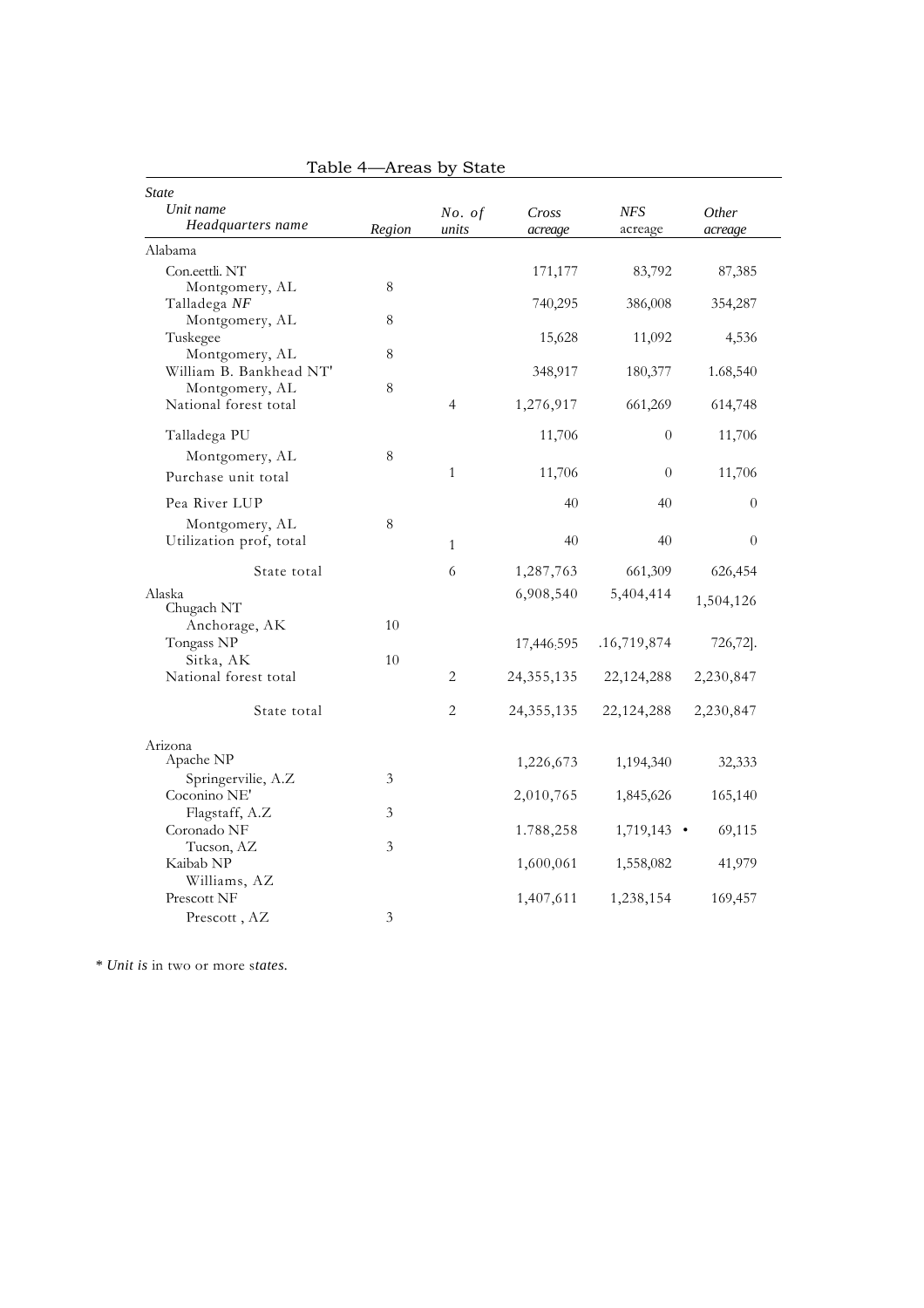|                                                |             |                 | (Continued)          |                       |                  |
|------------------------------------------------|-------------|-----------------|----------------------|-----------------------|------------------|
| State<br>Unit name<br>Headquarters name        | .Region     | No, of<br>units | Gross<br>acreage     | <b>NFS</b><br>acreage | Other<br>acreage |
| Arizona                                        |             |                 |                      |                       |                  |
| Sitgreaves NF<br>Springerville, AZ<br>Tonto NE | 3           |                 | 884,495<br>2,969,542 | 817,115<br>2,874,593  | 67,380<br>94,949 |
| Phoenix, AZ                                    | 3           |                 |                      |                       |                  |
| National forest total                          |             | 7               | 11,887,405           | 11,247,052            | 640,353          |
| State total                                    |             | 7               | 11,887,405           | 11,247,052            | 640,353          |
| Arkansas<br>Ouachita NT' *                     |             |                 |                      |                       |                  |
| Hot Springs NP, AR.                            | 8           |                 | 1,968,503            | 1,390,413             | 578,090          |
| Ozark NF                                       |             |                 | 1,497,000            | 1,128,301             | 368,699          |
| Russellville, AR<br>St. Francis NE             | 8           |                 | 29,729               | 21,201                | 8,528            |
| Russellville, AR<br>National forest total      | 8           | 3               | 3,495,232            | 2,539,915             | 955,317          |
| Ouachita PU                                    |             |                 | 188                  | 188                   | $\overline{0}$   |
| Hot Springs, AR                                | 8           |                 |                      |                       |                  |
| Ozark PU                                       |             |                 | 7,115                | $\theta$              | 7,115            |
| Russellville, AR<br>Purchase unit total        | 8           | 2               | 7,303                | 188                   | 7,115            |
| State total                                    |             | 5               | 3,502,535            | 2,540,103             | 962,432          |
| California                                     |             |                 |                      |                       |                  |
| Angeles NE                                     |             |                 | 693,667              | 655,702               | 37,965           |
| Pasadena, CA<br>Cleveland NE                   | 5           |                 | 566,850              | 422,558               | 144,292          |
| San Diego, CA                                  | 5           |                 |                      |                       |                  |
| Eldorado NE *<br>Placerville, CA               | 5           |                 | 884,635              | 677,200               | 207,435          |
| $\ast$<br>Inyo                                 |             |                 | 1,940,762            | 1,839,887             | 100,875          |
| Bishop, CA<br>Klamath NE                       | 5           |                 | 1,886,725            | 1,682,402             | 204,323          |
| Yreka, CA                                      | $\mathbf 5$ |                 |                      |                       |                  |
| Lassen NF<br>Susan via, CA                     | $\mathbf 5$ |                 | 1,374,945            | 1,059,596             | 315,349          |
| Los Padres NF                                  |             |                 | 1,962,743            | 1,754,780             | 207,963          |
| Goleta, CA                                     | $\mathbf 5$ |                 |                      |                       |                  |
| Mendocino NF<br>Willows, CA                    | $\mathbf 5$ |                 | 1,079,971            | 886,048               | 193,923          |
| Modoc NF                                       |             |                 | 1,979,327            | 1,663,536             | 315,791          |
| Alturas, CA                                    | 5           |                 |                      |                       |                  |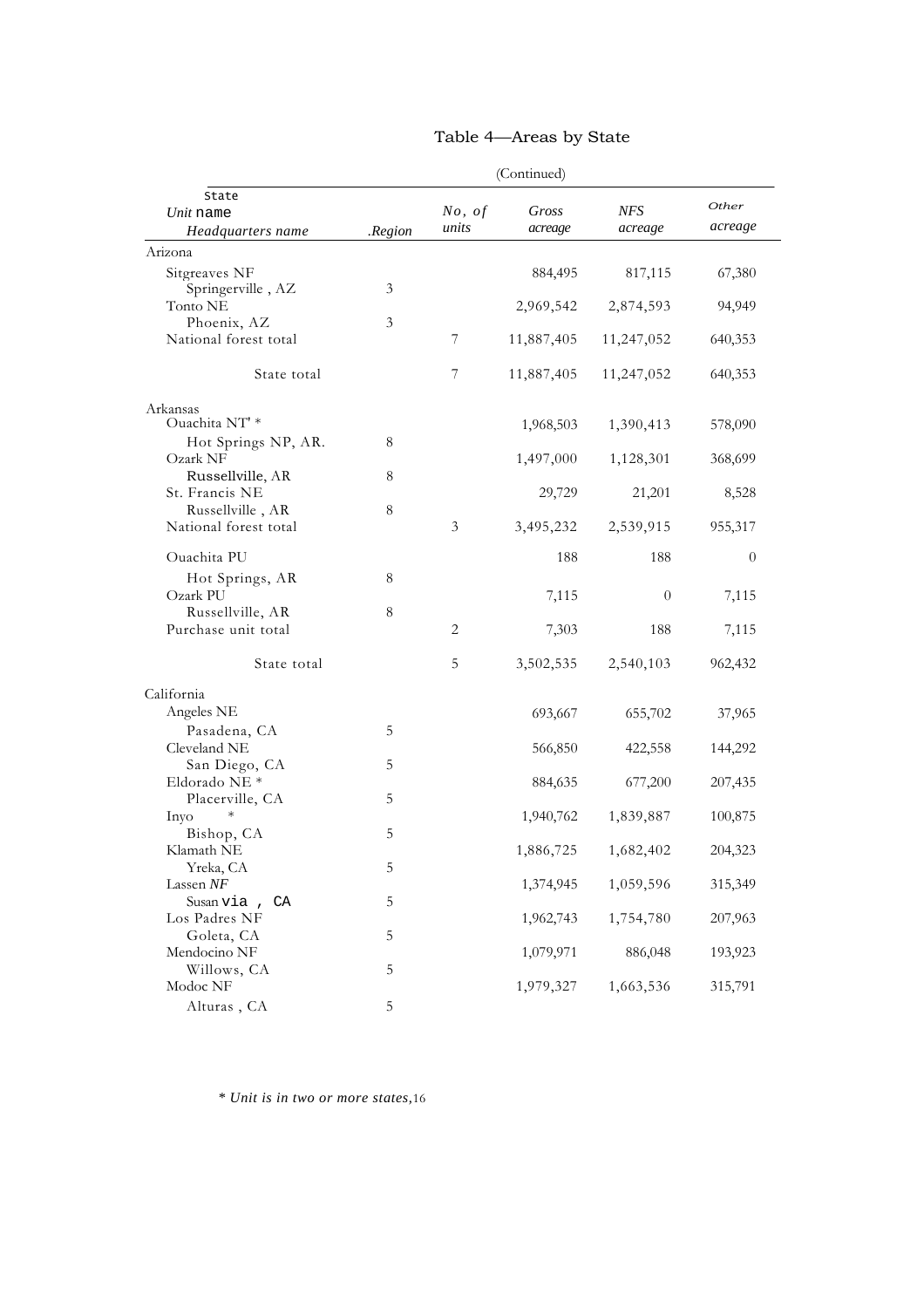|                                             | (Continued) |                |            |            |                |
|---------------------------------------------|-------------|----------------|------------|------------|----------------|
| <b>State</b><br>Unit name                   |             | No. of         | Gross      | NFS        | <i>Other</i>   |
| Headquarters name                           | Region      | units          | acreage    | acreage    | acreage        |
| California                                  |             |                |            |            |                |
| Plamas NE<br>Quincy, CA                     | 5           |                | 1,400,895  | 1,171,093  | 229,802        |
| Rogue River NE<br>Medford, OR               |             |                | 61,031     | 53,796     | 7,235          |
| San Bernardino NE<br>San Bernardino, CA     | 5           |                | 818,999    | 670,381    | 148,618        |
| Sequoia NF<br>Porterville, CA               | 5           |                | 1,192,680  | 1,141,734  | 50,946         |
| Shasta NE<br>Redding, CA                    | 5           |                | 1,634,896  | 1,160,005  | 474,891        |
| Sierra NE<br>Fresno, CA                     | 5           |                | 1,412,801  | 1,309,013  | 103,788        |
| Siskiyou NE <sup>*</sup><br>Grants Pass, OR | 6           |                | 39,574     | 33,260     | 6,314          |
| Six Rivers NE<br>Eureka, CA                 | 5           |                | 1,118,247  | 988,951    | 129,296        |
| Stanislaus NF<br>Sonora, CA                 | 5           |                | 1,090,039  | 897,712    | 192,327        |
| Tahoe NE<br>Nevada City, CA                 | 5           |                | 1,211,425  | 830,376    | 381,049        |
| Toiyabe NE <sup>*</sup><br>Reno, NV         | 4           |                | 696,071    | 646,977    | 49,094         |
| Trinity NF<br>Redding, CA                   | 5           |                | 1,179,098  | 1,043,677  | 135,421        |
| National forest total                       |             | 21             | 24,225,381 | 20,588,684 | 3,636,697      |
| Eldorado PU<br>Placerville, CA              | 5           |                | 180        | 180        | $\overline{0}$ |
| Guatay Mtn PU<br>San Diego, CA              | 5           |                | 522        | 522        | $\theta$       |
| Northern Redwood PU<br>Eureka, CA           | 5           |                | 145,290    | 1,597      | 143,693        |
| Sur Sur PU<br>Goleta, CA                    | 5           |                | 1,697      | 1,697      | 0              |
| Purchase unit total                         |             | $\overline{4}$ | 147,689    | 3,996      | 143,693        |
| Butte Valley NGL                            |             |                | 18,425     | 18,425     | $\mathbf{0}$   |
| Yreka, CA<br>National grassland total       | 5           | 1              | 18,425     | 18,425     | 0              |

Lander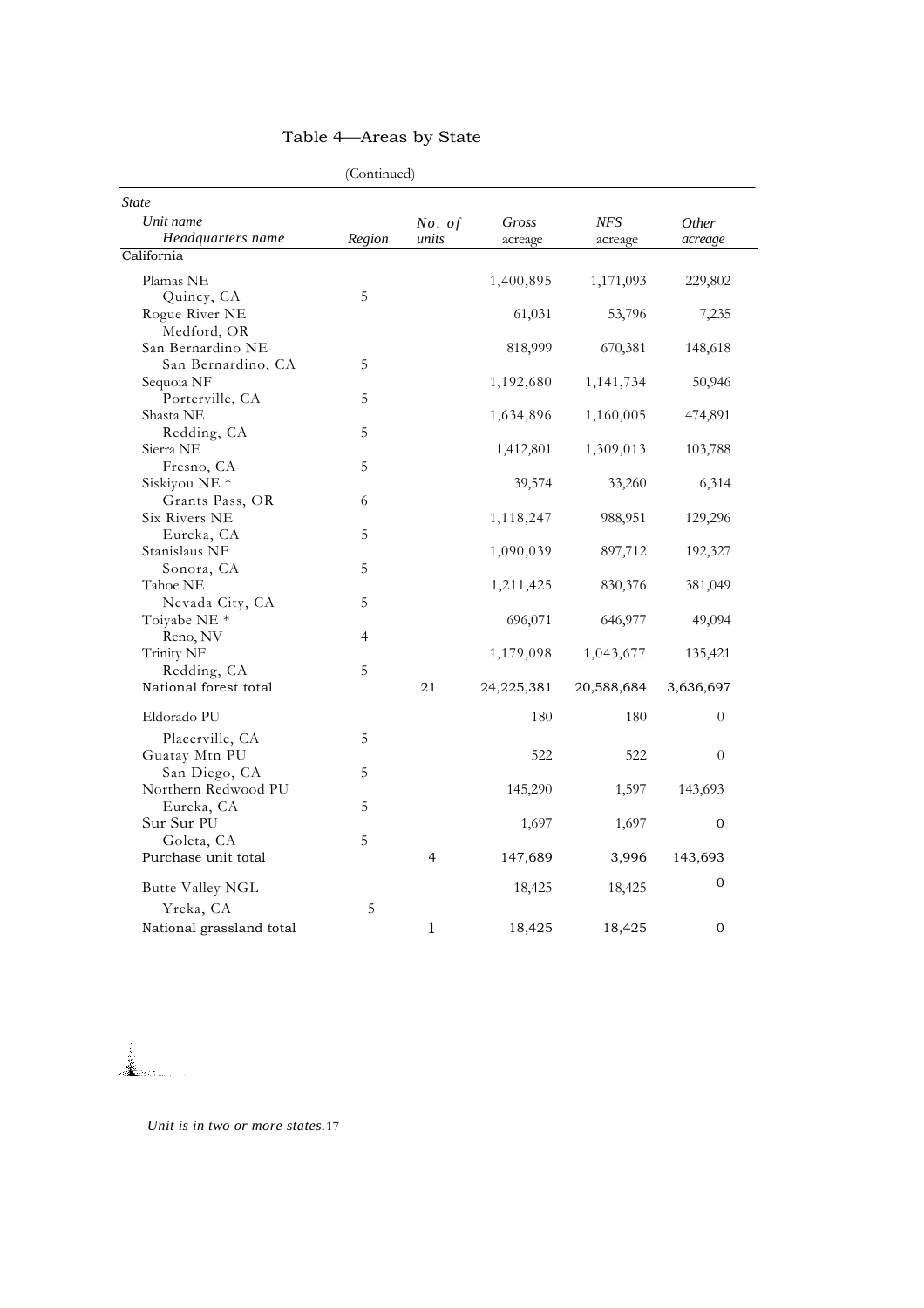|                                           | <del>(Continued)</del> |        |         |         |                  |
|-------------------------------------------|------------------------|--------|---------|---------|------------------|
| <b>State</b>                              |                        |        |         |         |                  |
| Unit name                                 |                        | No. of | Gross   | NFS     | Other            |
| Headquarters name<br>California           | Region                 | units  | acreage | acreage | acreage          |
|                                           |                        |        |         |         |                  |
| Fire Res. Lab. EA                         | 5                      |        | 9       | 9       |                  |
| Riverside, CA<br>Inst. Forest Genetics EA |                        |        | 194     | 194     | $\theta$         |
| Placerville, CA                           | 5                      |        |         |         |                  |
| San Joaquin EA                            |                        |        | 4,580   | 4,580   |                  |
| O'Neals, CA                               | 5                      |        |         |         |                  |
| Res. & exp. areas total                   |                        | 3      | 4,783   | 4,783   | $\mathbf{0}$     |
|                                           |                        |        |         |         |                  |
| Angeles 0TH                               |                        |        | 468     | 468     | $\theta$         |
| Pasadena, CA                              | 5                      |        |         |         |                  |
| Cleveland 0TH                             |                        |        | 16      | 16      | $\overline{0}$   |
| San Diego, CA                             | 5                      |        |         |         |                  |
| Eldorado OTH                              |                        |        | 1,683   | 1,683   | $\theta$         |
| Placerville, CA                           | 5                      |        |         |         |                  |
| Felton Forest Sta, 0TH                    |                        |        | 43      | 43      |                  |
| San Francisco, CA                         | 5                      |        |         |         |                  |
| Humboldt Nurs. Site 0TH                   |                        |        | 223     | 223     |                  |
| Eureka, CA                                | 5                      |        |         |         |                  |
| Inyo OTH                                  |                        |        | 9       | 9       |                  |
| Bishop, CA                                | 5                      |        |         |         |                  |
| Klamath 0TH                               |                        |        | 716     | 716     | 0                |
| Yreka, CA                                 | 5                      |        |         |         | $\overline{0}$   |
| Lassen O'rif                              |                        |        | 267     | 267     |                  |
| Susanvilie, CA                            | 5                      |        |         |         |                  |
| Los Padres OTH                            | 5                      |        | 355     | 355     |                  |
| Santa Barbara, CA<br>Mendocino 0TH        |                        |        | 12      | 12      |                  |
| Willows, CA                               | 5                      |        |         |         |                  |
| Modoc 0TH                                 |                        |        | 95      | 95      |                  |
| Aituras, CA                               | 5                      |        |         |         |                  |
| Plant intro. Station 0TH                  |                        |        | 209     | 209     |                  |
| Willows, CA                               | 5                      |        |         |         |                  |
| Piumas 0TH                                |                        |        | 521     | 521     |                  |
| Quincy, CA                                | 5                      |        |         |         |                  |
| San Bernardino 0TH                        |                        |        | 707     | 707     |                  |
| San Bernardino, CA                        | 5                      |        |         |         |                  |
| Sequoia 0TH                               |                        |        | 29      | 29      |                  |
| Porterville, CA                           | 5                      |        |         |         |                  |
| Shasta OTH                                |                        |        | 84      | 84      | $\overline{0}$   |
| Redding, CA.                              | 5                      |        |         |         |                  |
| Sierra OTH                                |                        |        | 134     | 134     |                  |
| Fresno, CA                                | 5                      |        |         |         |                  |
| Stanislaus OTH                            |                        |        | 279     | 279     | $\boldsymbol{0}$ |
| Sonora, CA                                | 5                      |        |         |         |                  |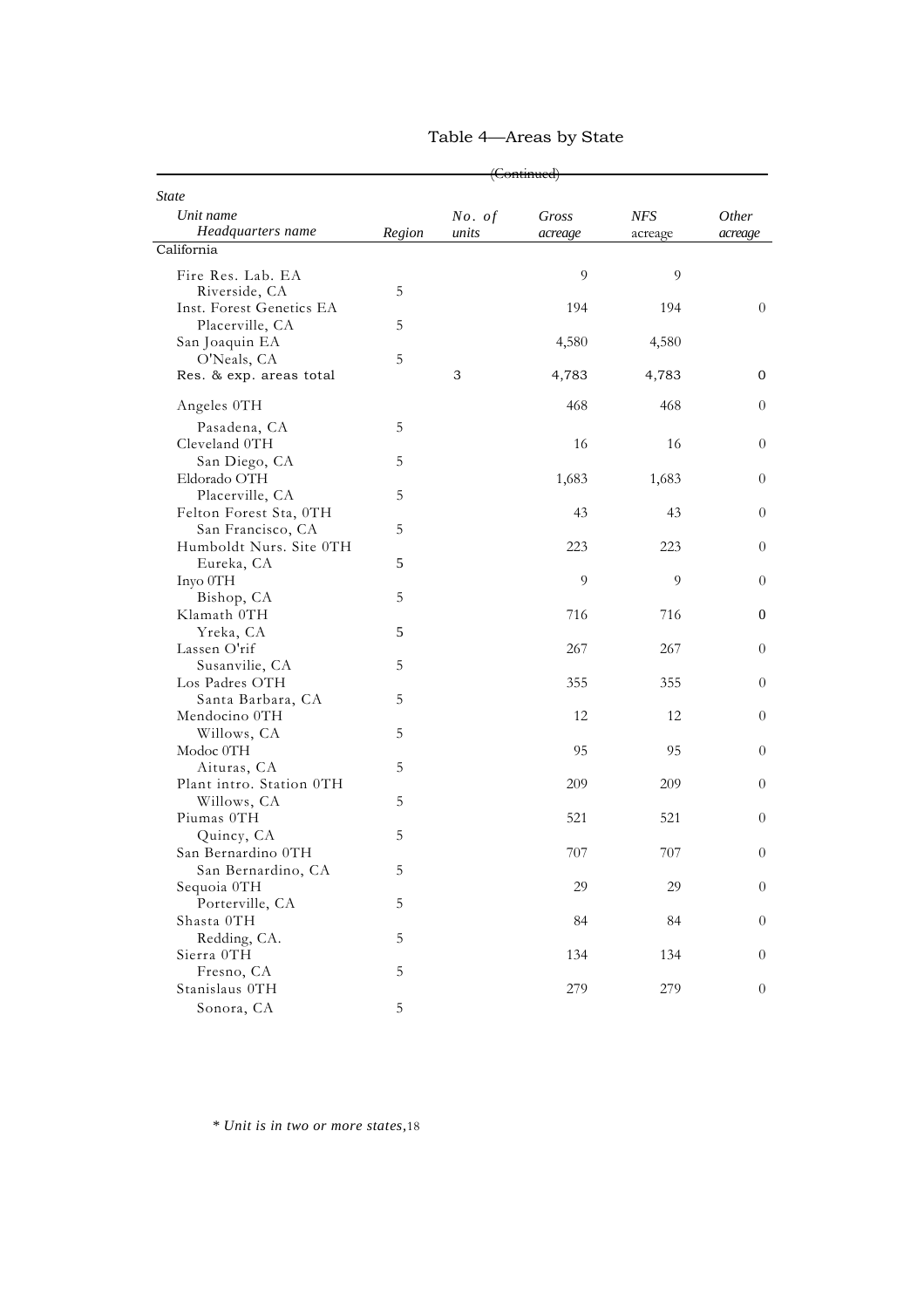(Continued)

| <b>State</b>                   |                |                 |                  |                |                  |
|--------------------------------|----------------|-----------------|------------------|----------------|------------------|
| Unit name<br>Headquarters name | Region         | No. of<br>units | Gross<br>acreage | NFS<br>acreage | Other<br>acreage |
|                                |                |                 |                  |                |                  |
| California                     |                |                 |                  |                |                  |
| Tahoe OTH<br>Nevada City, CA.  |                |                 | 123              | 123            | $\theta$         |
| Trinity 0TH                    |                |                 | 33               | 33             | $\mathbf{O}$     |
| Redding, CA                    | 5              |                 |                  |                |                  |
| Other areas total              |                | 20              | 6,006            | 6,006          | $\mathbf{0}$     |
|                                |                |                 |                  |                |                  |
| State total                    |                | 49              | 24,402,284       | 20,621,894     | 3,780,390        |
| Colorado                       |                |                 |                  |                |                  |
| Arapaho NF                     |                |                 | 1,155,474        | 1,020,687      | 134,787          |
| Fort Collins, CO               | 2              |                 |                  |                |                  |
| Grand Mesa NT                  |                |                 | 351,704          | 346,219        | 5,485            |
| Delta, CO                      | 2              |                 |                  |                |                  |
| Gunnison NT                    |                |                 | 1,766,945        | 1,665,121      | 101,824          |
| Delta, CO                      | 2              |                 |                  |                |                  |
| Manti-La Sal NF                |                |                 | 27,145           | 27,105         | 40               |
| Price, •UT                     | $\overline{4}$ |                 |                  |                |                  |
| Pike $NF \cdot$                |                |                 | 1,288,381        | 1,110,097      | 178,284          |
| Pueblo, CO                     | 2              |                 |                  |                |                  |
| Rio Grande NF                  |                |                 | 1,962,917        | 1,859,324      | 103,593          |
| Monte Vista, CO                | 2              |                 |                  |                |                  |
| Roosevelt NF                   |                |                 | 1,082,050        | 789,514        | 292,536          |
| "Fort Collins, CO              | 2              |                 |                  |                |                  |
| Routt NF                       |                |                 | 1,247,292        | 1,125,487      | 121,805          |
| Steamboat Springs, CO          | $\overline{2}$ |                 |                  |                |                  |
| San Isabel. NF                 |                |                 | 1,245,304        | 1,117,131      | 128,173          |
| Pueblo, CO                     | 2              |                 |                  |                |                  |
| San Juan NF                    |                |                 | 2,107,644        | 1,876,327      | 231,317          |
| Durango, CO                    | 2              |                 |                  |                |                  |
| Uncompahgre NF                 |                |                 | 1,044,475        | 944,928        | 99,547           |
| Delta, CO                      | 2              |                 |                  |                |                  |
| White River NF                 |                |                 | 2,088,227        | 1,961,492      | 126,735          |
| Glenwood Springs, CO           | $\overline{2}$ |                 |                  |                |                  |
| National forest total          |                | 12              | 15,367,558       | 13,843,432     | 1,524,126        |
| Comanche NGL                   |                |                 | 460,211          | 435,319        | 24,892           |
| Pueblo, CO                     | 2              |                 |                  |                |                  |
| Pawnee NGL                     |                |                 | 214,328          | 193,060        | 21,268           |
| Fort Collins, CO               | 2              |                 |                  |                |                  |
| National grassland total       |                | $\overline{2}$  | 674,539          | 628,379        | 46,160           |
|                                |                |                 |                  |                |                  |
| State total                    |                | 14              | 16,042,097       | 14,471,811     | 1,570,286        |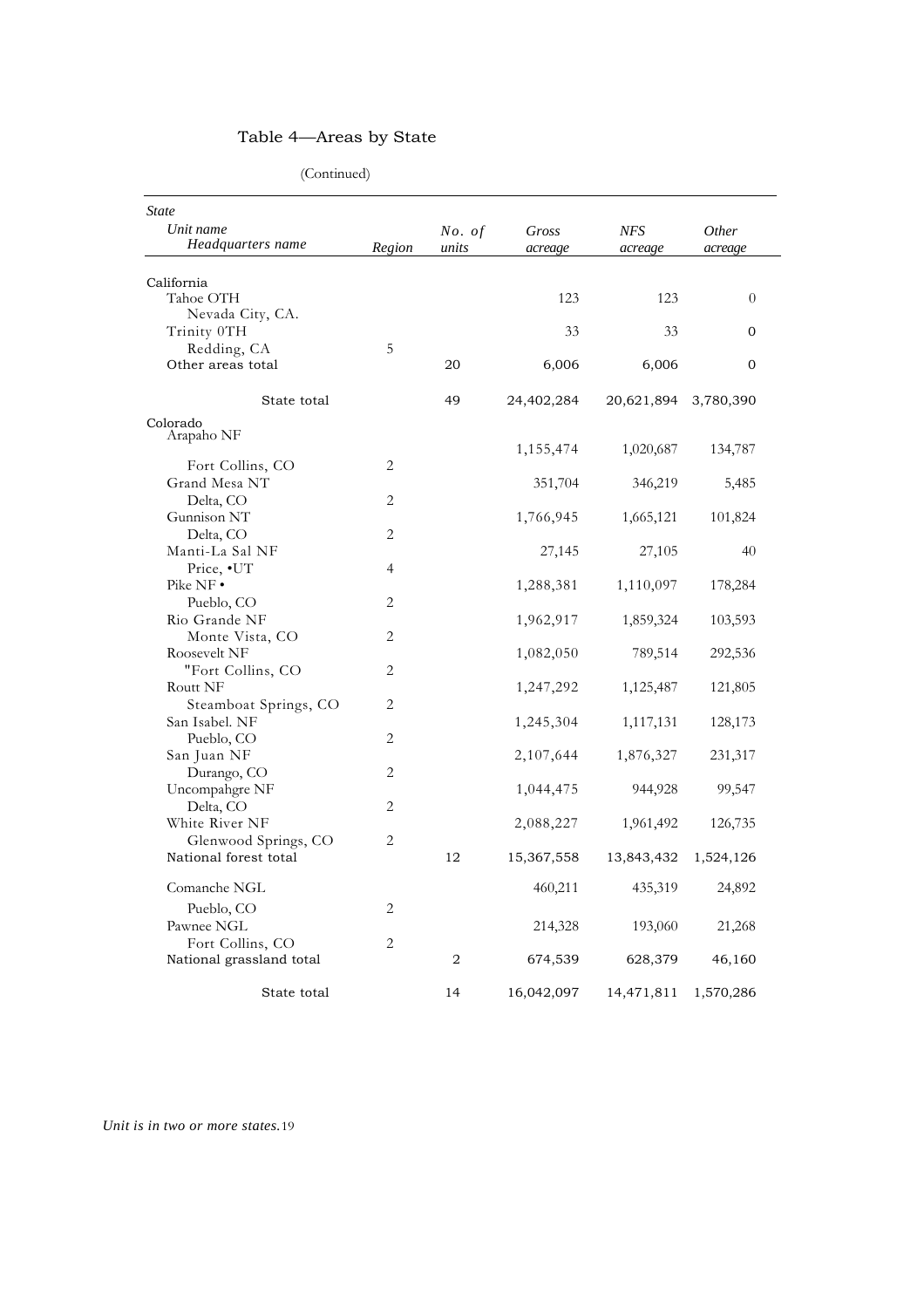|                                          | (Continued) |                 |                  |                |                  |
|------------------------------------------|-------------|-----------------|------------------|----------------|------------------|
| <b>State</b>                             |             |                 |                  |                |                  |
| Unit name<br>Headquarters name           | Region      | No. of<br>units | Gross<br>acreage | NFS<br>acreage | Other<br>acreage |
| Connecticut                              |             |                 |                  |                |                  |
| Forest I&D CN Lab. EA<br>Radnor, PA.     | 9           |                 | 24               | 24             |                  |
| Res. & exp. areas total                  |             | $\mathbf{1}$    | 24               | 24             |                  |
| State total                              |             | $\mathbf{1}$    | 24               | 24             | $\mathbf{0}$     |
| Florida<br>Apalachicola NP               |             |                 | 632,890          | 564,961        | 67,929           |
| Tallahassee, FL                          | 8           |                 |                  |                |                  |
| Choctawhatchee NF<br>Tallahassee, FL     | 8           |                 | 1,152            | 1,152          | $\theta$         |
| Ocala NF<br>Tallahassee, FL              | 8           |                 | 430,446          | 383,180        | 47,266           |
| Osceola NF                               |             |                 | 190,932          | 187,503        | 3,429            |
| Tallahassee, FL<br>National forest total | 8           | $\overline{4}$  | 1,255,420        | 1,136,796      | 118,624          |
| Nekoosa PU                               |             |                 | 674              | $\theta$       | 674              |
| Tallahassee, FL<br>Purchase unit total   | 8           | $\mathbf{1}$    | 674              | $\mathbf{0}$   | 674              |
| State total                              |             | 5               | 1,256,094        | 1,136,796      | 119,298          |
| Georgia                                  |             |                 |                  |                |                  |
| Chattahoochee NF<br>Gainesville, GA      | 8           |                 | 1,515,885        | 749,274        | 766,611          |
| Oconee NF                                |             |                 | 260,884          | 114,506        | 146,378          |
| Gainesville, GA<br>National forest total | 8           | $\overline{2}$  | 1,776,769        | 863,780        | 912,989          |
| Chattahoochee PU                         |             |                 | 69,302           | 196            | 69,106           |
| Gainesville, GA<br>Purchase unit total   | 8           | $\mathbf{1}$    | 69,302           | 196            | 69,106           |
| Forestry Sci. Lab. EA                    |             |                 | $\overline{4}$   | $\overline{4}$ |                  |
| Athens, GA                               | 8           |                 |                  |                |                  |
| Res. & exp. areas total                  |             | 1               | 4                | 4              |                  |
| State total                              |             | 4               | 1,846,075        | 863,980        | 982,095          |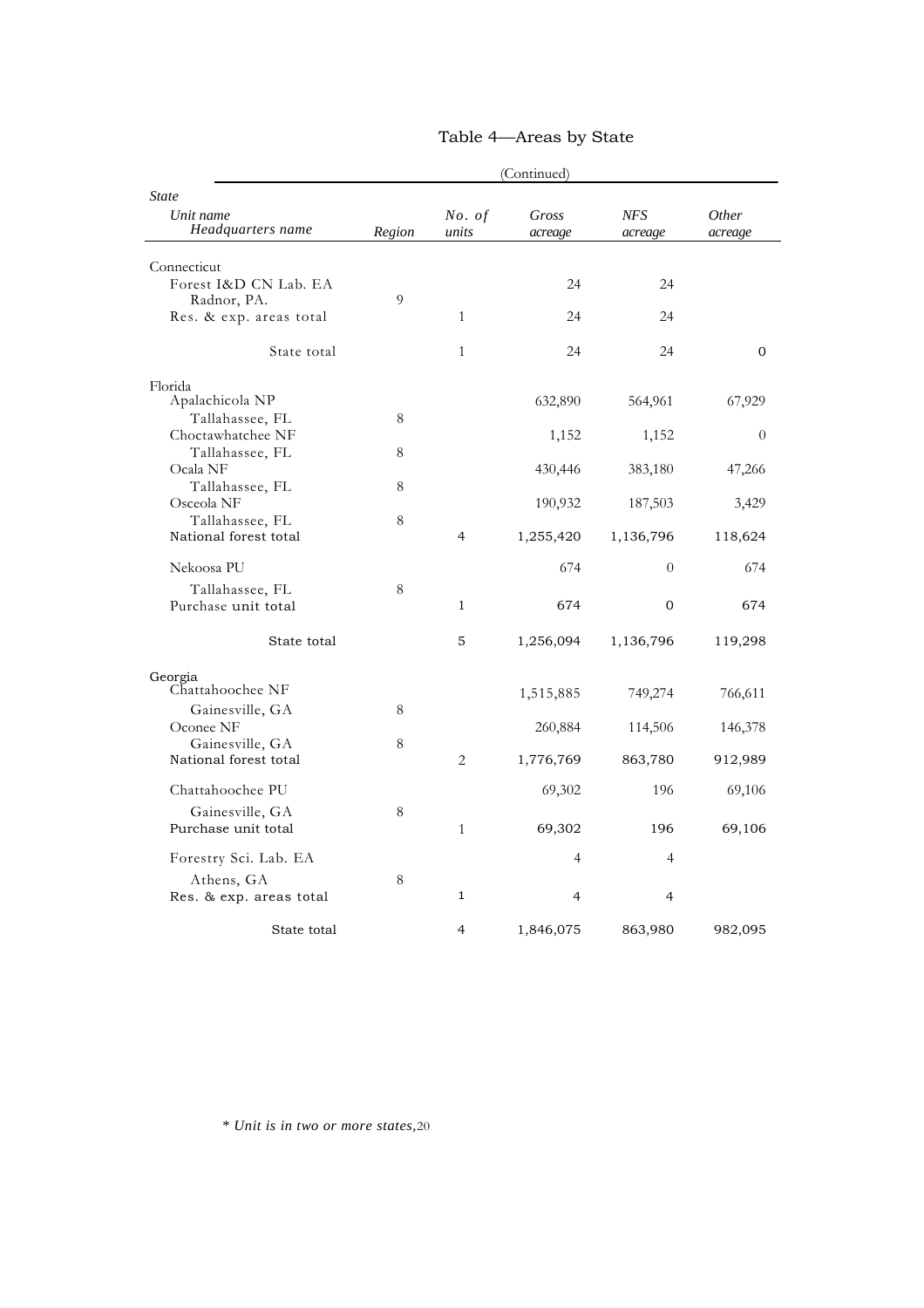(Continued)

| Hawaii<br>Fire Res. Lab. EA<br>1<br>Riverside, CA<br>5<br>$\overline{0}$<br>1<br>Res. & exp. areas total<br>State total<br>$\overline{0}$<br>Idaho<br>Bitterroot NF <sup>*</sup><br>464,160<br>464,108<br>52<br>Hamilton, MT | State<br>Unit name<br>Headquarters name | Region | $No$ of<br>units | Gross<br>acreage | NES<br>acreage | Other<br>acreage |
|------------------------------------------------------------------------------------------------------------------------------------------------------------------------------------------------------------------------------|-----------------------------------------|--------|------------------|------------------|----------------|------------------|
|                                                                                                                                                                                                                              |                                         |        |                  |                  |                |                  |
|                                                                                                                                                                                                                              |                                         |        |                  |                  |                |                  |
|                                                                                                                                                                                                                              |                                         |        |                  |                  |                |                  |
|                                                                                                                                                                                                                              |                                         |        |                  |                  |                |                  |
|                                                                                                                                                                                                                              |                                         |        |                  |                  |                |                  |
|                                                                                                                                                                                                                              | <b>Boise NF</b>                         |        |                  | 2,958,665        | 2,647,740      | 310,925          |
| Boise, ID<br>4                                                                                                                                                                                                               |                                         |        |                  |                  |                |                  |
| Cache NF*<br>264,441<br>263,941<br>500                                                                                                                                                                                       |                                         |        |                  |                  |                |                  |
| Pocatello, ID<br>4<br>Caribou NF <sup>*</sup><br>1,067,400<br>972,565<br>94,844                                                                                                                                              |                                         |        |                  |                  |                |                  |
| Pocatello, ID<br>4                                                                                                                                                                                                           |                                         |        |                  |                  |                |                  |
| Challis NF<br>2,464,524<br>23,581<br>2,488,105                                                                                                                                                                               |                                         |        |                  |                  |                |                  |
| Challis, ID<br>4                                                                                                                                                                                                             |                                         |        |                  |                  |                |                  |
| Clearwater NF<br>1,738,758<br>$-1,671,485$<br>67,273                                                                                                                                                                         |                                         |        |                  |                  |                |                  |
| Orofino, ID                                                                                                                                                                                                                  |                                         |        |                  |                  |                |                  |
| Coeur D'Alene. NF<br>804,799<br>724,425<br>80;374                                                                                                                                                                            |                                         |        |                  |                  |                |                  |
| Coeur D'Alene, ID<br>Kaniksu NF *<br>1,051,175<br>905,997<br>145,178                                                                                                                                                         |                                         |        |                  |                  |                |                  |
| Coeur D'Alene, ID<br>i.                                                                                                                                                                                                      |                                         |        |                  |                  |                |                  |
| Kootenai NF<br>464480<br>46,480<br>$\theta$                                                                                                                                                                                  |                                         |        |                  |                  |                |                  |
| Libby, MT                                                                                                                                                                                                                    |                                         |        |                  |                  |                |                  |
| Nee Perce NF<br>2,258,542<br>2,224,017<br>34,525                                                                                                                                                                             |                                         |        |                  |                  |                |                  |
| Grangeville, ID                                                                                                                                                                                                              |                                         |        |                  |                  |                |                  |
| Payette NF<br>2,424,892<br>2,323,232<br>101,660                                                                                                                                                                              |                                         |        |                  |                  |                |                  |
| McCall, ID<br>4                                                                                                                                                                                                              |                                         |        |                  |                  |                |                  |
| Salmon NF<br>1,795,241<br>1,772,114<br>23,127                                                                                                                                                                                |                                         |        |                  |                  |                |                  |
| Salmon, ID<br>4                                                                                                                                                                                                              |                                         |        |                  |                  |                |                  |
| Sawtooth NF*<br>1,802,376<br>1,732,419<br>69,957                                                                                                                                                                             |                                         |        |                  |                  |                |                  |
| Twin Falls, ID<br>4                                                                                                                                                                                                          |                                         |        |                  |                  |                |                  |
| St. Joe NF<br>1,072,305<br>866,362<br>205,943                                                                                                                                                                                |                                         |        |                  |                  |                |                  |
| Coeur D'Alene, ID<br>1.                                                                                                                                                                                                      |                                         |        |                  |                  |                |                  |
| Targliee NE' *<br>1,312,548<br>1,355,076<br>42,528                                                                                                                                                                           |                                         |        |                  |                  |                |                  |
| St. Anthony, ID<br>4<br>Wallowa NF                                                                                                                                                                                           |                                         |        |                  |                  |                |                  |
| 3,208<br>2,346<br>5;554<br>Baker, OR<br>6                                                                                                                                                                                    |                                         |        |                  |                  |                |                  |
| 1,202,813<br>National forest total<br>16<br>21,597,978<br>20,395,165                                                                                                                                                         |                                         |        |                  |                  |                |                  |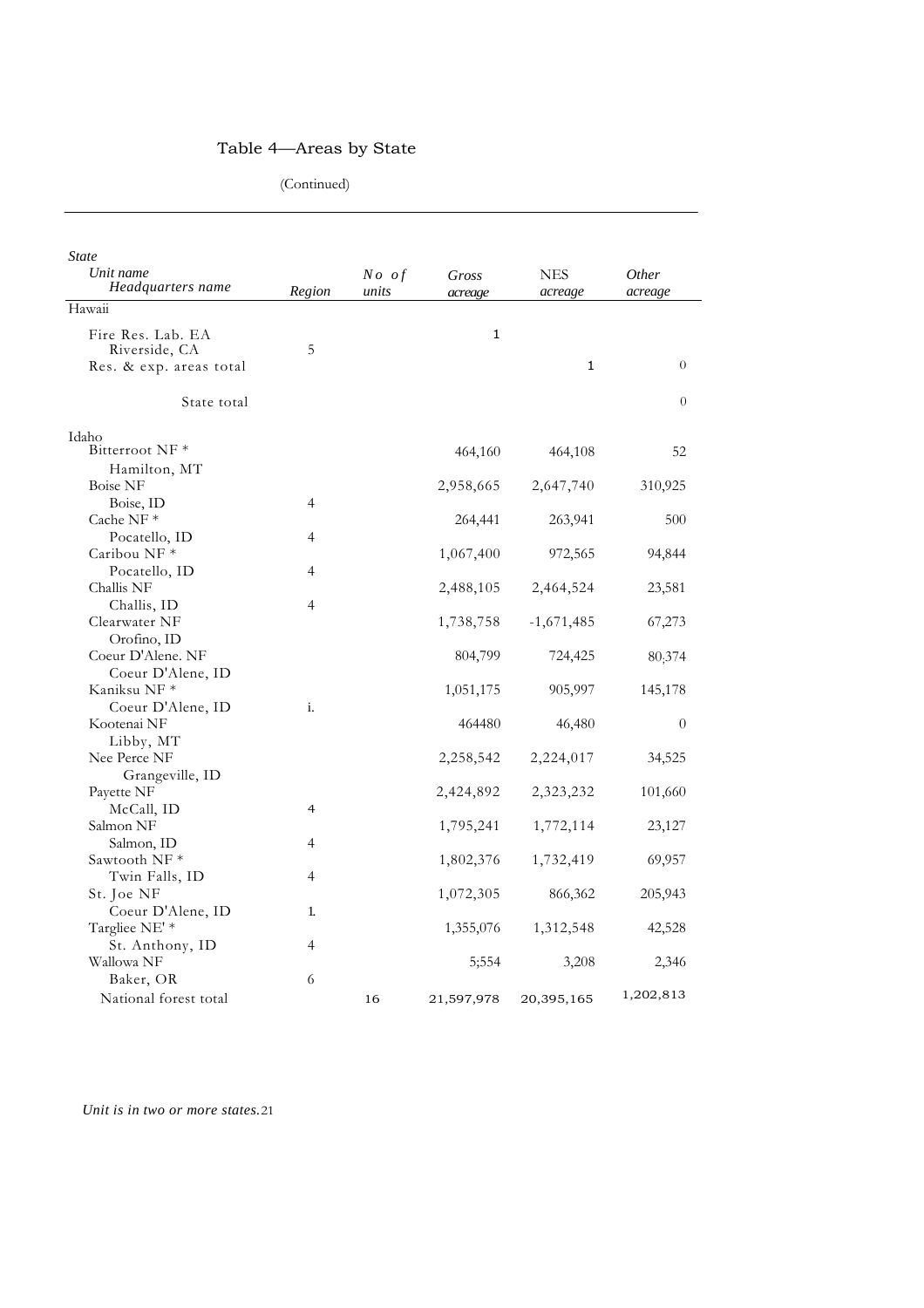|                                           | (Continued)              |                 |                  |                       |                   |
|-------------------------------------------|--------------------------|-----------------|------------------|-----------------------|-------------------|
| <b>State</b>                              |                          |                 |                  |                       |                   |
| Unit name<br>Headquarters name            | Region                   | No. of<br>units | Gross<br>acreage | <b>NFS</b><br>acreage | Other.<br>acreage |
| Idaho                                     |                          |                 |                  |                       |                   |
| Curlew NGL                                |                          |                 | 75,248           | 47,749                | 27,999            |
| Pocatello, ID<br>National grassland total | $\overline{\mathcal{L}}$ | $\mathbf{1}$    | 75,248           | 47,749                | 27,499            |
| State total                               |                          | 17              | 21,673,226       | 20,442,914            | 1,230,312         |
| Illinois                                  |                          |                 |                  |                       |                   |
| Shawnee NF                                | 9                        |                 | 714,890          | 262,441               | 452,449           |
| Harrisburg, IL<br>National forest total   |                          | $\mathbf{1}$    | 714,890          | 262,441               | 452,449           |
| Shawnee PU                                |                          |                 | 125,106          | 8,309                 | 11.6,797.         |
| Harrisburg, IL                            | 9                        |                 |                  |                       |                   |
| Purchase unit total                       |                          | $\mathbf{1}$    | 125,106          | 8,309                 | 116,79            |
| Shawnee OTH                               |                          |                 | 10               | 10                    |                   |
| Harrisburg, IL<br>Other areas total       | 9                        | $\mathbf{1}$    | 10               | 10                    |                   |
| State total                               |                          | 3               | 840,006          | 270,760               | 569,246           |
| Indiana<br>Hoosier NF                     |                          |                 |                  |                       |                   |
| Bedford, IN                               | 9                        |                 | 644,128          | 191,381               | 452,747           |
| National forest total                     |                          | $\mathbf{1}$    | 644,128          | 191,381               | 452,747           |
| Hoosier PU                                |                          |                 | 212              | 212                   |                   |
| Bedford, IN                               | 9                        |                 |                  |                       |                   |
| Purchase unit total                       |                          | $\mathbf{1}$    | 212              | 212                   |                   |
| State total                               |                          | $\overline{2}$  | 644,340          | 191,593               | 452,747           |
| Kansas                                    |                          |                 |                  |                       |                   |
| Cimarron NGL                              |                          |                 | 116,319          | 108,175               | 8,144             |
| Pueblo, CO<br>National grassland total    | $\overline{2}$           | $\mathbf{1}$    | 116,319          | 108,175               | 8,144             |
| State total                               |                          | $\mathbf{1}$    | 116,319          | 108,175               | 8,144             |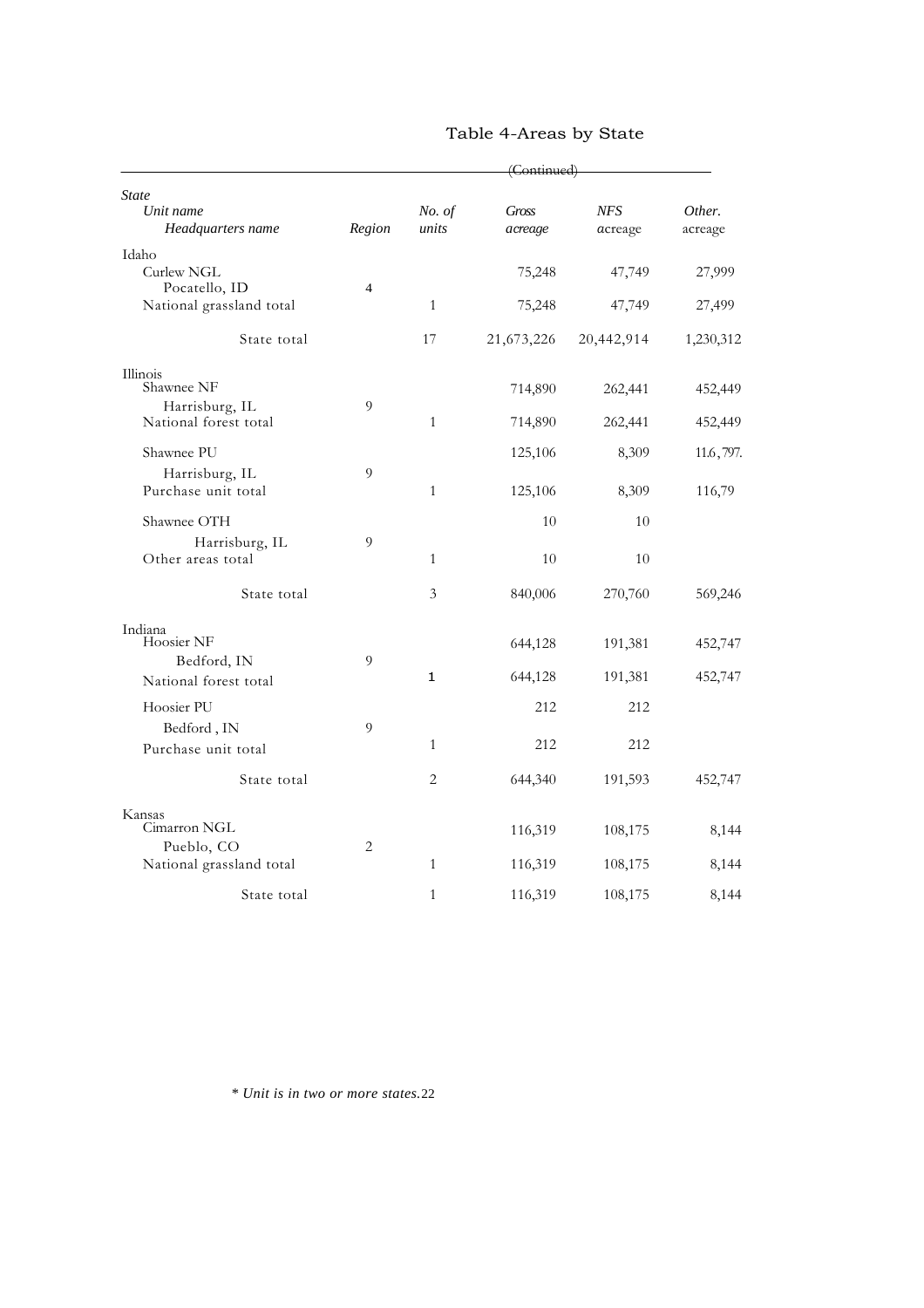| (Continued)                                                                     |                |                 |                  |                       |                  |
|---------------------------------------------------------------------------------|----------------|-----------------|------------------|-----------------------|------------------|
| <b>State</b><br>Unit name<br><i>Headquarters</i> name                           | Region         | No. of<br>units | Gross<br>acreage | <b>NFS</b><br>acreage | Other<br>acreage |
| Kentucky                                                                        |                |                 |                  |                       |                  |
| Daniel Boone NE<br>Winchester, KY                                               | 8              |                 | 1,360,692        | 537,655               | 823,037          |
| Jefferson NF *<br>Roanoke, VA                                                   | $\,8\,$        |                 | 54.614           | 961                   | 53,653           |
| National forest total                                                           |                | 2               | 1,415,306        | 538,616               | 876,690          |
| Redbird PU                                                                      |                |                 | 686,399          | 144,063               | 542,336          |
| Winchester, KY                                                                  | 8              |                 |                  |                       |                  |
| Purchase unit total                                                             |                | 1               | 686,399          | 144,063               | 542,336          |
| State total                                                                     |                | 3               | 2,101,705        | 682,679               | 1,419,026        |
| Louisiana<br>Kisatchie NF<br>Pineville, LA                                      | $\,8\,$        |                 | 1,022,373        | 602,090               | 420,283          |
| National forest total                                                           |                |                 | 1,022,373        | 602,090               | 420,283          |
| Bayou Beouf PU                                                                  |                |                 | 2,264            | $\overline{0}$        | 2,264            |
| Pineville, LA<br>Purchase unit total                                            | 8              | 1               | 2,264            | $\theta$              | 2,264            |
| State total                                                                     |                | 1               | 1,024,637        | 802,090               | 422,547          |
| Maine<br>White Mountain NE <sup>*</sup><br>Laconia, NH<br>National forest total | $\overline{9}$ | $\mathbf{1}$    | 53,561<br>53,561 | 42,363<br>42,363      | 11,198<br>11,198 |
| White Mountain PU *                                                             |                |                 | 27,755           | 6,983                 | 20,772           |
| Laconia, NH<br>Purchase unit total                                              | 9              | $\mathbf{1}$    | 27,755           | 6,983                 | 20,772           |
| Massabesic Exp. Forest                                                          |                |                 | 11,977           | 3,694                 | 8,283            |
| Radnor, PA<br>Res. & exp. areas total                                           | 9              | 1               | 11,977           | 3,694                 | 8,283            |
| State total                                                                     |                | $\mathfrak{Z}$  | 93,293           | 53,040                | 40,253           |
| Michigan<br>Hiawatha NE<br>Escanaba, NH                                         | 9              |                 | 1,294,642        | 893,447               | 401,195          |
| Huron NF<br>Cadillac, M1                                                        | 9              |                 | 694,057          | 433,116               | 260,941          |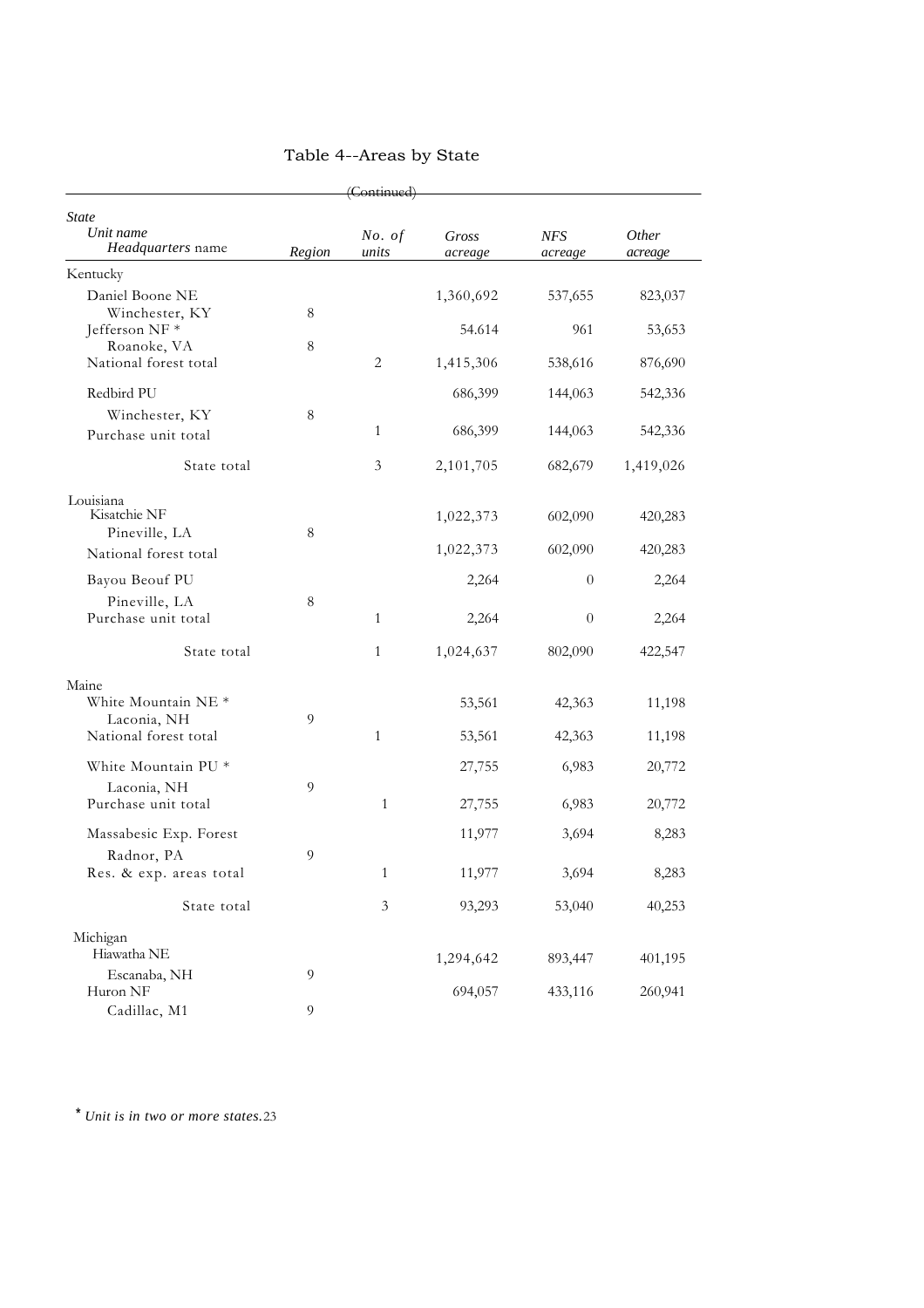|                              | (Continued)    |        |                |            |                |
|------------------------------|----------------|--------|----------------|------------|----------------|
| State                        |                |        |                |            |                |
| Unit name                    |                | No. of | Gross          | <b>NFS</b> | Other          |
| Headquarters name            | Region         | units  | acreage        | acreage    | acreage        |
| Michigan                     |                |        |                |            |                |
| Manistee NP                  |                |        | 1,331,669      | 532,699    | 798,970        |
| Cadillac, MI                 | 9              |        |                |            |                |
| Ottawa NE                    |                |        | 1,559,906      | 982,736    | 577,170        |
| Ironwood, MI                 | $\overline{9}$ |        |                |            |                |
| National forest total        |                | 4      | 4,880,274      | 2,841,998  | 2,038,276      |
| Alpena S. F. PU              |                |        | 120            | 120        | $\overline{0}$ |
| Cadillac, MI                 | 9              |        |                |            |                |
| Huron PU                     |                |        | 3,489          | 3,480      |                |
| Cadillac, MI                 | 9              |        |                |            |                |
| Manistee PU                  |                |        | 656            | $\theta$   | 656            |
| Cadillac, MI                 | 9              |        |                |            |                |
| Military Hill PU             |                |        | 3,458          | 1,494      | 1,964          |
| Ironwood, MI                 | 9              |        |                |            |                |
| North Ewen PU                |                |        | 1,339          | 926        | 413            |
| Ironwood, MI                 | 9              |        |                |            |                |
| Paynesyille P11              |                |        | 2,470          | 1,594      | 876            |
| Ironwood, MI                 | 9              |        |                |            |                |
| South Ewen. PU               |                |        | 2,535          | 1,594      | 941            |
| Ironwood, MI                 | 9              |        |                |            |                |
| Purchase unit total          |                | 7      | 14,058         | 9,208      | 4,850          |
| Au Sable LUP                 |                |        | 2              | 2          | 0              |
| Cadillac, MI                 | 9              |        |                |            |                |
| No. Muskegon Sand. Dune LITP |                |        | 397            | 397        | $\theta$       |
| Cadillac, MI                 | 9              |        |                |            |                |
| So. Muskegon Sand Dune LITP  |                |        | 560            | 560        |                |
| Cadillac, MI                 | 9              |        |                |            |                |
| Utilization proj. total      |                | 3      | 959            | 959        |                |
| Northern Hardwood Lab . EA   |                |        | 7              | 7          | 0              |
| St. Paul, MN                 | 9              |        |                |            |                |
| lies. & exp. areas total     |                | 1      | $\overline{7}$ | 7          | o              |
| State total                  |                | 15     | 4,895,298      | 2,852,172  | 2,043,126      |
| Minnesota                    |                |        |                |            |                |
| Chippewa NE                  |                |        | 1,599,650      | 664,966    | 934,684        |
| Cass Lake, MN                | 9              |        |                |            |                |
| Superior NF                  |                |        | 3,260,634      | 2,074,796  | 1,185,838      |
| Duluth, MN                   | 9              |        |                |            |                |
| National forest total        |                | 2      | 4,860,284      | 2,739,762  | 2,120,522      |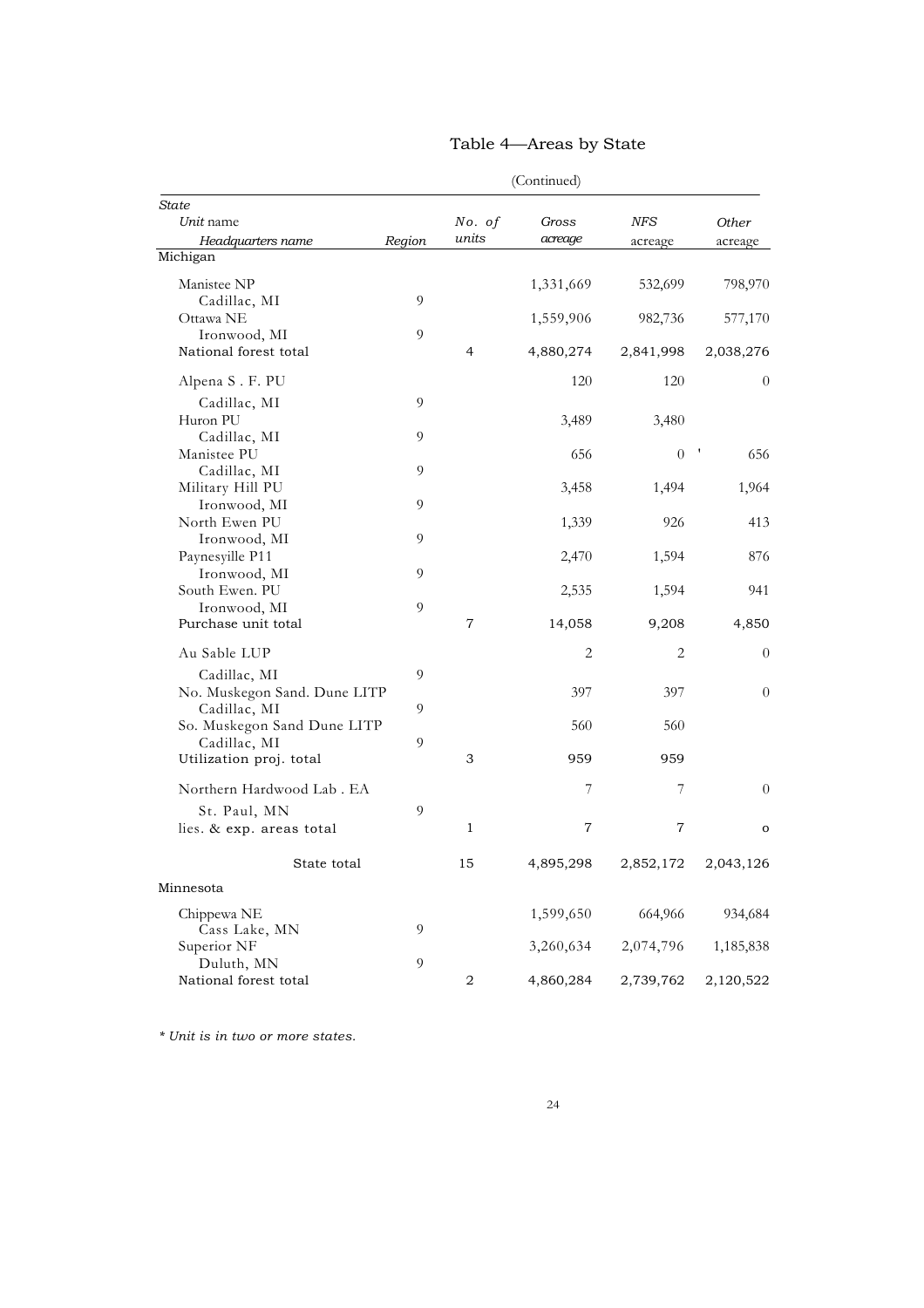|                                                          | (Continued)         |                      |                        |                        |                        |
|----------------------------------------------------------|---------------------|----------------------|------------------------|------------------------|------------------------|
| <b>State</b><br>Unit name<br>Headquarters name           | Region              | No. of<br>units      | Gross<br>acreage       | <b>NFS</b><br>acreage  | Other<br>acreage       |
| Minnesota<br>.Kabetogama PI.J                            |                     |                      | 519,222                | 69,318                 | 449,904                |
| Duluth, MN<br>Pigeon River P15<br>Duluth., MN            | $\overline{9}$<br>9 |                      | 87,290                 | 11,113                 | 76,177                 |
| Purchase unit total                                      |                     | 2                    | 606,512                | 80,431                 | 526,981                |
| State total                                              |                     | $\overline{4}$       | 5,466,796              | 2,829,193              | 2,646,603              |
| Mississippi<br>Bien.vill.e NE<br>Jackson., MS            | 8                   |                      | 382,821                | 178,333                | 204,488                |
| Delta NF<br>Jackson, MS                                  | 8                   |                      | 118,150                | 59,534                 | 58,616                 |
| Desoto NE<br>Jackson, MS<br>Holly Springs NE             | $\,8\,$             |                      | 796,072<br>519,943     | 504,455<br>154,437     | 291,617<br>365,506     |
| Jackson; MS<br>Homochitto <sup>.</sup>                   | $\,8\,$             |                      | 373.497                | 189,897                | 183,600                |
| Jackson, MS<br>Tombigbee NE<br>Jackson, MS               | $8\phantom{1}$      |                      | 119,155                | 66,576                 | 52,579                 |
| National forest total                                    |                     | 6                    | 2,309,638              | 1,153,232              | 1,156,406              |
| Desoto PIT<br>Jackson, MS<br>Purchase unit total         | 8                   | $\mathbf{1}$         | 240<br>240             | 240<br>240             | $\boldsymbol{0}$<br>0  |
| Forest Hydro. Lab. EA                                    |                     |                      | 15                     | 15                     | $\overline{0}$         |
| Oxford, MS<br>Forestry Sci. Lab. HA<br>State College, MS |                     |                      | 7                      | 7                      | $\theta$               |
| Forestry Sci. Lab. EA<br>Gulfport, MS                    | $8\phantom{1}$      |                      | 10                     | 10                     | $\theta$               |
| So. Hardwood Lab. EA<br>Stoneville, MS                   | $\,8\,$             |                      | 3                      | 3                      | $\boldsymbol{0}$       |
| Res. Jr exp. areas total<br>State total                  |                     | $\overline{4}$<br>11 | 35<br>2,309,913        | 35<br>1,153,507        | 9<br>1,156,406         |
| Missouri                                                 |                     |                      |                        |                        |                        |
| Mark Twain NE<br>Rolla, MO<br>National forest total      | 9                   | $\mathbf{1}$         | 3,012,121<br>3,012,121 | 1,486,113<br>1,486,113 | 7,526,008<br>1,526,008 |
|                                                          |                     |                      |                        |                        |                        |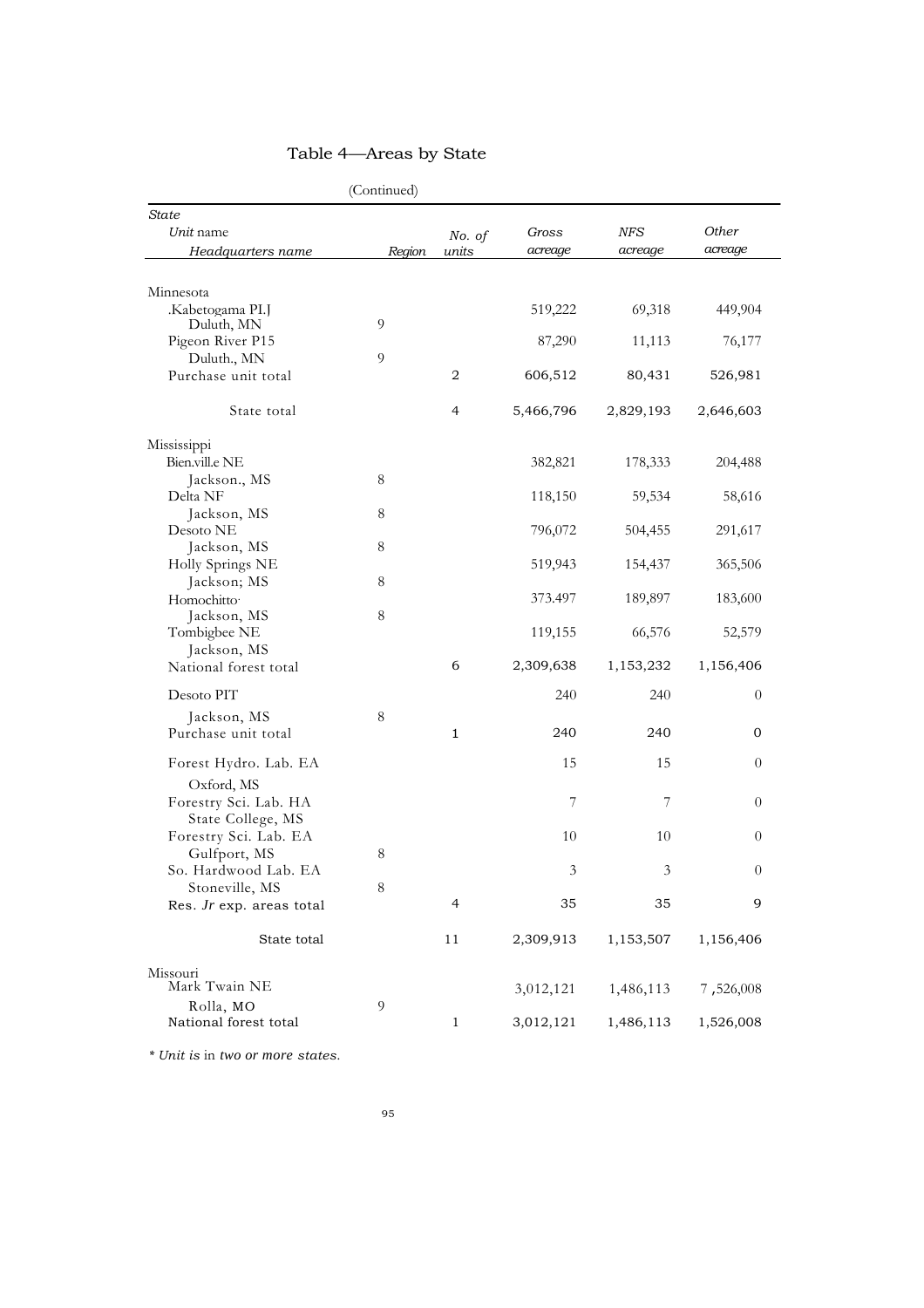|                                            | (Continued)  |              |              |            |            |
|--------------------------------------------|--------------|--------------|--------------|------------|------------|
| State<br>Unit name                         |              | No. of       | Gross        | <b>NFS</b> | Other      |
| Headquarters name                          | Region       | units        | acreage      | acreage    | acreage    |
| Missouri                                   |              |              |              |            |            |
| Mark Twain. KJ                             |              |              | 47,658       | 909        | 46,749     |
| Rolla, MO                                  | 9            |              |              |            |            |
| Purchase unit total                        |              | $\mathbf{1}$ | 47,658       | 909        | 46,749     |
| State total                                |              | 2            | 3,059,779    | 1,487,022  | , 572, 757 |
| Montana                                    |              |              |              |            |            |
| Beaverhead NE                              |              |              | 2,198,806    | 2,128,743  | 70,063     |
| Dillon, MT                                 |              |              |              |            |            |
| Bitterroot NP <sup>*</sup><br>Hamilton, MT | $\mathbf{1}$ |              | 1,191,557    | 1,115,871  | 75,686     |
| Custer NF $*$                              |              |              | 1,200,437    | 1,112,379  | 88,058     |
| Billings, MT                               |              |              |              |            |            |
| Deerlodge NF                               |              |              | 1,358,183    | 1,194,124  | 164,059    |
| Butte, MT                                  |              |              |              |            |            |
| Flathead NT                                |              |              | 2,629,088    | 2,354,511  | 274,577    |
| Kalispell, MT                              | Ι            |              |              |            |            |
| Gallatin NP                                |              |              | 2, 151, 171  | 1,762,738  | 388,433    |
| Bozeman, MT                                | $\mathbf{1}$ |              |              |            |            |
| Helena NP<br>Helena, MT                    | $\mathbf{1}$ |              | 1,164,662    | 976,747    | 187,915    |
| Kaniksu NP                                 |              |              | 489,752      | 447,120    | 42,632     |
| Coeur D'Alene, ID                          |              |              |              |            |            |
| Kootenai NF                                |              |              | 2,099,137    | 1,778,072  | 321,065    |
| Libby, MT                                  |              |              |              |            |            |
| Lewis & Clark NE                           |              |              | 1,999,253    | 1,862,314  | 136,939    |
| Great Falls, MT                            |              |              |              |            |            |
| Lobo NF                                    |              |              | 2,622,097    | 2,114,416  | 507,681    |
| Missoula, MT<br>National forest total      |              | 11           | 19,104,143   | 16,847,035 | 2,257,108  |
|                                            |              |              |              |            |            |
| Aerial Fire Depot 0TH                      |              |              | 73           | 73         | 0          |
| Missoula, MT                               |              |              |              |            |            |
| Auto Repair 0TH                            |              |              | 13           | 13         | 0          |
| Missoula, MT                               | $\mathbf{1}$ |              |              |            |            |
| Missoula Eq. Ctr, 0TH<br>Missoula, MT      |              |              | 71           | 71         | $\theta$   |
| - Other areas total                        |              | 3            | 157          | 157        | 0          |
|                                            |              |              |              |            |            |
| State total                                |              | 14           | 19, 104, 300 | 16,847,192 | 2,257,108  |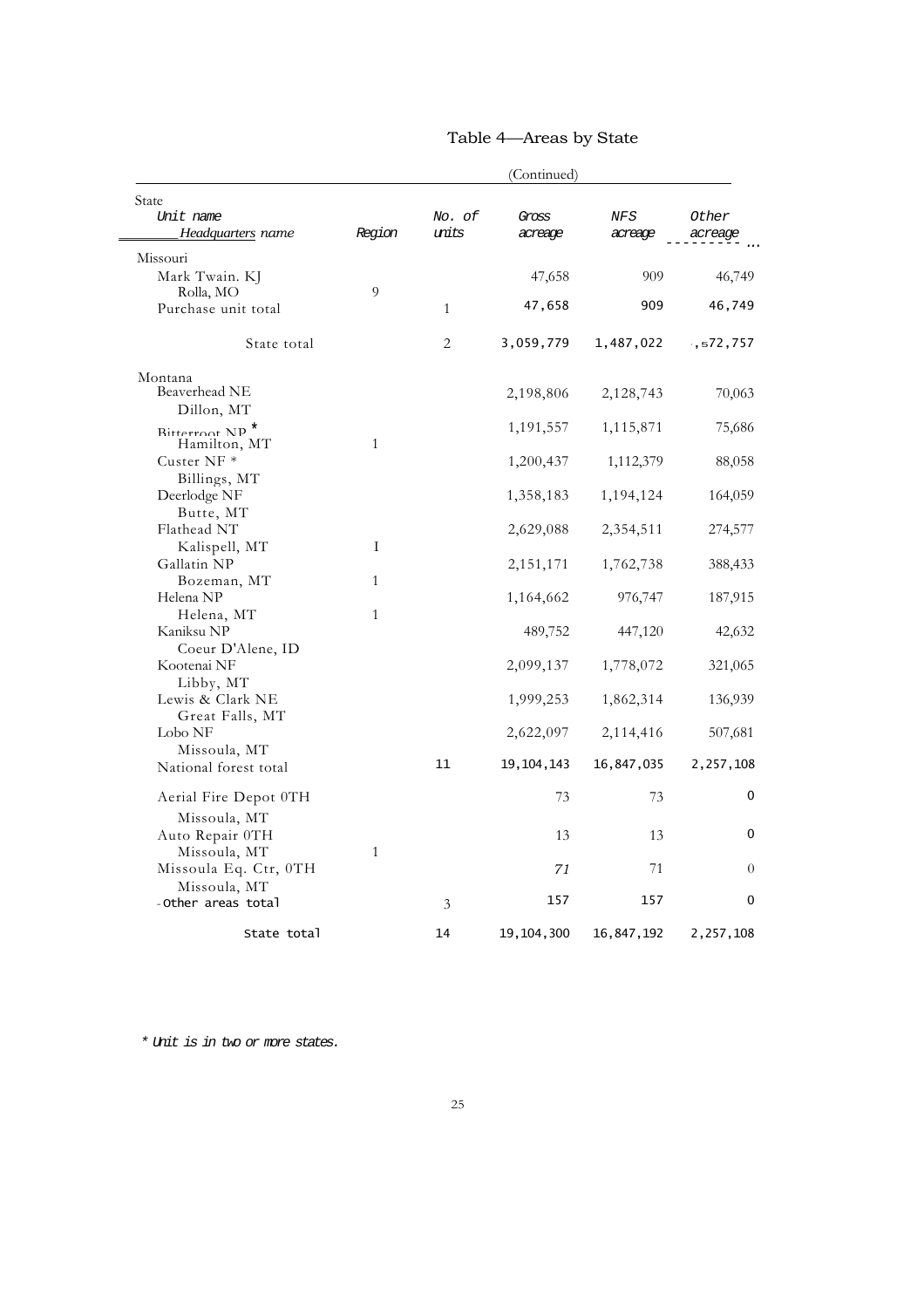| <b>State</b><br>Unit name<br>Headquarters name | Region         | No. of<br>units | U acreage | <b>NFS</b><br>acreage | Other<br>acreage |
|------------------------------------------------|----------------|-----------------|-----------|-----------------------|------------------|
| Nebraska                                       |                |                 |           |                       |                  |
| Nebraska NE<br>Chadron, N.E.                   | $\overline{2}$ |                 | 229,600   | 141,549               | 88,051           |
| Samuel H. McKelvie NE<br>Chadron, NE           | $\overline{2}$ |                 | 116,885   | 115,800               | 1,085            |
| National forest total                          |                | 2               | 346,485   | 257,349               | 89,136           |
| Oglala NGL                                     |                |                 | 95,863    | 94;480                | 1,383            |
| Chadron, NE<br>National grassland total        | 2              |                 | 95,863    | 94,480                | 1,383            |
| Hastings Shelterbeit                           |                |                 | 144       | 144                   | $\theta$         |
| Fort Collins, CO<br>Res. & exp. areas total    | $\overline{2}$ |                 | 144       | 144                   | $\mathbf 0$      |
| State total                                    |                | 4               | 442,492   | 351,973               | 90,519           |
| Nevada                                         |                |                 |           |                       |                  |
| Eldorado NE <sup>*</sup><br>Placerville, CA    |                |                 | 53        | 53                    | $\theta$         |
| Humboldt NE                                    |                |                 | 2,618,165 | 2,478,102             | 140,063          |
| Elko. NV<br>lnyo $NE*$                         | 4              |                 | 62,348    | 60,656                | 1,692            |
| Bishop, CA                                     |                |                 |           |                       |                  |
| Inyo Special Area                              |                |                 | 45,345    | 45,345                | $\theta$         |
| Bishop, CA<br>Toiyabe NE <sup>*</sup>          | 5              |                 | 2,668,880 | 2,565,252             | 103,628          |
| Reno, NV                                       | 4              |                 |           |                       |                  |
| Toiyabe Special Area<br>Reno, NV               | $\overline{4}$ |                 | 880,522   | 656,521               | 224,001          |
| National forest total                          |                | 6               | 6,275,313 | 5,805,929             | 469,384          |
| State total                                    |                | 6               | 6,275,313 | 5,805,929             | 469,384          |
| New Hampshire                                  |                |                 |           |                       |                  |
| White Mountain NF <sup>*</sup><br>Laconia, NH  | 9.             |                 | 798,397   | 698,478               | 99,919           |
| National forest total                          |                |                 | 798,397   | 698,478               | 99,919           |
| White Mountain PIT *                           |                |                 | 26,664    | 24,275                | 2,389            |
| Laconia, NH<br>Purchase unit total             | 9              |                 | 26,664    | 24,275                | 2,389            |
| State total                                    |                | 2               | 825,061   | 722,753               | 102,308          |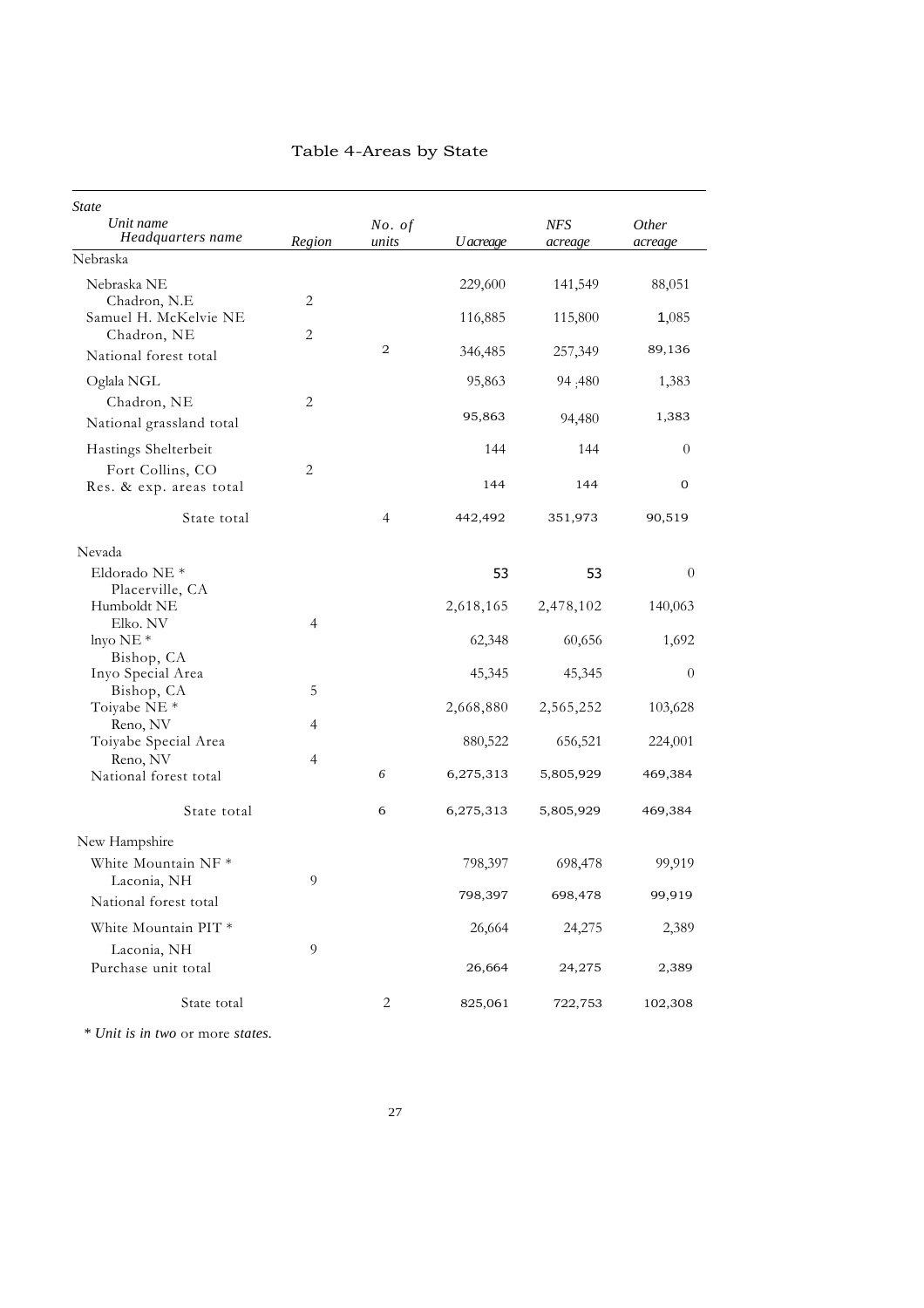|                                         |        |                 | (Continued)      |                       |                         |
|-----------------------------------------|--------|-----------------|------------------|-----------------------|-------------------------|
| State<br>Unit name<br>Headquarters name | Region | No. of<br>units | Gross<br>acreage | <b>NFS</b><br>acreage | <i>Other</i><br>acreage |
| New Mexico                              |        |                 |                  |                       |                         |
| Apache NF *                             |        |                 | 650,219          | 614,202               | 36,017:                 |
| Springerville, AZ                       | 3      |                 |                  |                       |                         |
| Carson. NE                              | 3      |                 | 1,490,468        | 1,391,494             | 98,974.,                |
| Taos, NM                                |        |                 |                  |                       |                         |
| Cibola NE                               |        |                 | 2,103,528        | 1,630,709             | 472,819                 |
| Albuquerque, NM                         | 3      |                 |                  |                       |                         |
| Coronado NF                             |        |                 | 71,541           | 68,936                | 2,605                   |
| Tucson, AZ<br>Gila NF                   |        |                 | 2,797,628        | 2,704,812             | 92,816                  |
| Silver City, NM                         | 3      |                 |                  |                       |                         |
| Lincoln. NF                             |        |                 | 1,271,064        | 1,103,636             | 167,428                 |
| Alamogordo, NM                          | 3      |                 |                  |                       |                         |
| Santa Fe NF                             |        |                 | 1,734,800        | 1,569,481             | 165,319:                |
| Santa Fe, NM                            | 3      |                 |                  |                       |                         |
| National forest total                   |        | 7               | 10,119,248       | 9,083,270             | 1,035,978               |
| Kiowa NGL                               |        |                 | 143,497          | 136,417               |                         |
| Albuquerque, NM                         | 3      |                 |                  |                       |                         |
| National grassland total                |        | $\mathbf 1$     | 143,497          | 136,417               | 7,080                   |
| Cuba-Rio Puerco LUP                     |        |                 | 240              | 240                   | $\overline{0}$          |
| Santa Fe, NM                            | 3      |                 |                  |                       |                         |
| Utilization proj. total                 |        |                 | 240              | 240                   |                         |
| Baca Location No, 1 0TH                 |        |                 | 970              | 970                   |                         |
| Santa Fe, NM                            | 3      |                 |                  |                       |                         |
| Bruns Hospital. Area OTH                |        |                 | 9                | 7                     |                         |
| Santa Fe, NM                            | 3      |                 |                  |                       |                         |
| Carson 0TH                              |        |                 | 100,550          | 100,000               | 550                     |
| Taos, NM                                | 3      |                 |                  |                       |                         |
| Cont. Divide TC 0TH                     |        |                 | 66               | 66                    | $\theta$                |
| Albuquerque, NM                         | 3      |                 |                  |                       |                         |
| Ft. Bayard Mil. Res. OTH                |        |                 | 2,118            | 2,078                 | 40                      |
| Silver City, NM                         | 3      |                 |                  |                       |                         |
| Ramon Vigil. Grant 0TH                  |        |                 | 6                | 6                     |                         |
| Santa Fe, NM                            | 3      |                 |                  |                       |                         |
| U.S. Army Reserve TC 0TH                |        |                 | 5                | 5                     |                         |
| Santa Fe, NM                            | 3      | 7               |                  |                       |                         |
| Other areas total                       |        |                 | 103,724          | 103,132               | 592                     |
| State total                             |        | 16              | 10,366,709       | 9,323,059             | 1,043,650               |

### Table 4—Areas by State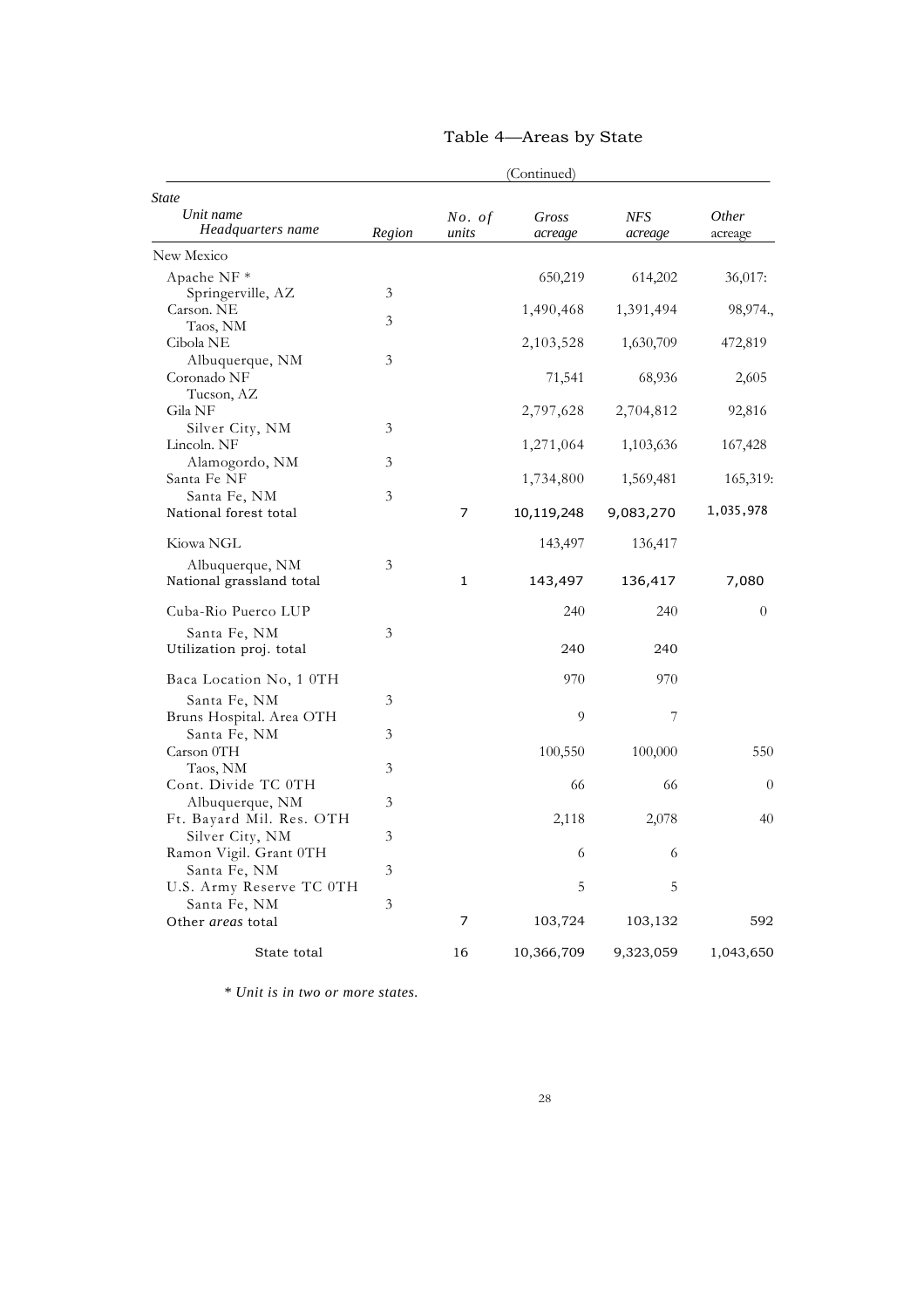|                                | (Continued) |                 |                  |                 |                         |
|--------------------------------|-------------|-----------------|------------------|-----------------|-------------------------|
| <b>State</b>                   |             |                 |                  |                 |                         |
| Unit name<br>Headquarters name | Region      | No. of<br>units | Gross<br>acreage | tVFS<br>acreage | <i>Other</i><br>acreage |
|                                |             |                 |                  |                 |                         |
| New York                       |             |                 |                  |                 |                         |
| Finger Lakes NE                |             |                 | 13,446           | 13,446          | $\overline{0}$          |
| Rutland, VT                    | 9           |                 |                  |                 |                         |
| National forest total          |             | $\mathbf{1}$    | 13,446           | 13,446          | $\overline{0}$          |
| State total                    |             |                 | 13,446           | 13,446          | $\mathbf{0}$            |
| North Carolina                 |             |                 |                  |                 |                         |
| Cherokee NF                    |             |                 | 327              | 327             | $\overline{0}$          |
| Cleveland, TN                  | 8           |                 |                  |                 |                         |
| Croatan NF                     |             |                 | 308,234          | 159,182         | 149,052                 |
| Asheville, NC                  | 8           |                 |                  |                 |                         |
| Nantahala NF<br>$\sim$         |             |                 | 1,349,000        | 525,341         | 823,659                 |
| Asheville, NC                  | 8           |                 |                  |                 |                         |
| Pisgah NF                      |             |                 | 1,076,511        | 504,044         | 572,467                 |
| Asheville, NC                  | 8           |                 |                  |                 |                         |
| Uwharrie NF                    |             |                 | 219,757          | 49,660          | 170,097                 |
| Asheville, NC                  | 8           |                 |                  |                 |                         |
| National forest total          |             |                 | 2,953,829        | 1,238,554       | 1,715,275               |
| Nantahala PU                   |             |                 | 17,027           | 737             | 16,290                  |
| Asheville, NC                  | 8           |                 |                  |                 |                         |
| Yadkin FIJ                     |             |                 | 194,496          | $\theta$        | 194,496                 |
| Asheville, NC                  | 8           |                 |                  |                 |                         |
| Purchase unit total            |             | $\overline{c}$  | 211,523          | 737             | 210,786                 |
| Forestry Sci. Lab. EA          |             |                 | 27               | 27              | $\mathbf{0}$            |
| Res. Tri. Park, NC             | 8           |                 |                  |                 |                         |
| Res. Sc exp. areas total       |             |                 | 27               | 27              | $\mathbf{0}$            |
| State total                    |             | 8               | 3,165,379        | 1,239,318       | 1,926,061               |
| North Dakota                   |             |                 |                  |                 |                         |
| Denbigh PU                     |             |                 | 600              | 596             | $\overline{4}$          |
| 13ottinean, ND                 |             |                 |                  |                 |                         |
| Souris PU                      |             |                 | 107              | 107             | $\mathbf{0}$            |
| Billings, MT                   | 1           |                 |                  |                 |                         |
| Purchase unit total            |             | $\mathfrak{2}$  | 707              | 703             | $\overline{4}$          |
|                                |             |                 |                  |                 |                         |

### Table 4--Areas by State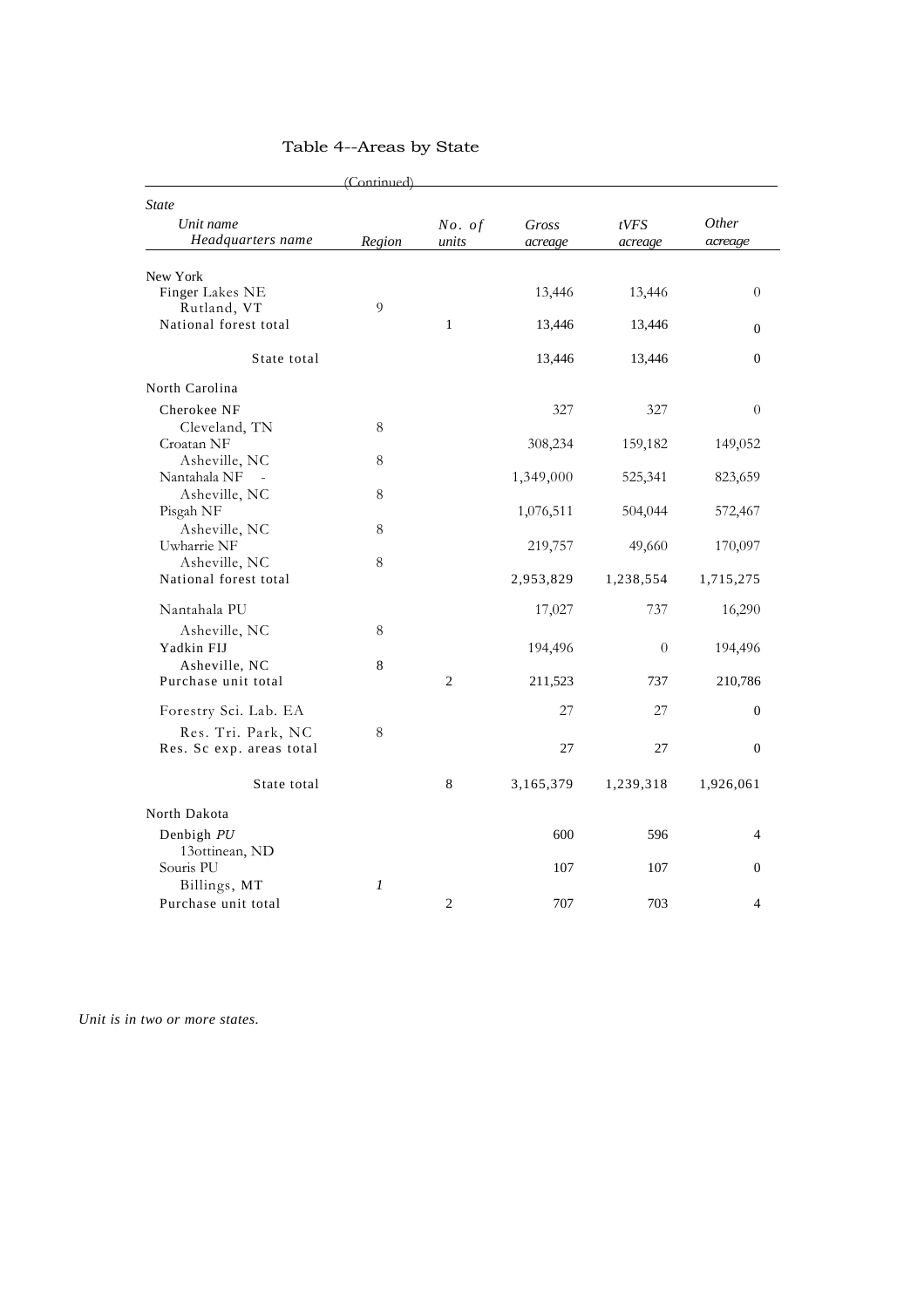| State<br>Unit name           |        | No. of         | Gross     | NE'S      | Other            |
|------------------------------|--------|----------------|-----------|-----------|------------------|
| <i>Headquarters</i> name     | Region | units          | acreage   | acreage   | acreag           |
| North Dakota                 |        |                |           |           |                  |
| Cedar River NGL              |        |                | 6,717     | 6,717     |                  |
| Billings, MT                 | 1      |                |           |           |                  |
| Little Missouri NGL          |        |                | 1,028,061 | 1,028,061 |                  |
| Billings, MT<br>Sheyenne NGL |        |                | 70,268    | 70,268    |                  |
| Billings, MT                 | 1      |                |           |           |                  |
| National grassland total     |        | $\mathfrak{Z}$ | 1,105,046 | 1,105,046 |                  |
|                              |        |                |           |           |                  |
| Denbigh EF                   |        |                | 40        | 40        |                  |
| Bottineau, ND                |        |                |           |           |                  |
| Res. & exp. areas total      |        | $\mathbf{1}$   | 40        | 40        |                  |
| State total                  |        | 6              | 1,105,793 | 1,105,789 |                  |
|                              |        |                |           |           |                  |
| Ohio                         |        |                |           |           |                  |
| Wayne NF                     |        |                | 832,147   | 216,731   | 615,416          |
| Bedford<br>IN                | 9      |                |           |           |                  |
| National forest total        |        | $\mathbf{1}$   | 832,147   | 216,731   | 615,416          |
| Wayne PIT                    |        |                | 1,843     | 1,027     | 816              |
| Bedford, IN                  | 9      |                |           |           |                  |
| Purchase unit total          |        | $\mathbf{1}$   | 1,843     | 1,027     | 816              |
|                              |        |                |           |           |                  |
| Forest .f&D OH Lab . BA.     |        |                | 184       | 184       | $\boldsymbol{0}$ |
| Radnor. PA                   | 9      |                |           |           |                  |
| Res. & exp. areas total      |        | $\mathbf{1}$   | 184       | 184       |                  |
| State total                  |        | $\mathfrak{Z}$ | 834,174   | 217,942   | 616,232          |
| Oklahoma                     |        |                |           |           |                  |
| Ouachita NF *                |        |                | 416,590   | 255,162   | 161,428          |
| Hot Springs NP, AR           | 8      |                |           |           |                  |
| National forest total        |        | $\mathbf{1}$   | 416,590   | 255,162   | 161,428          |
|                              |        |                |           |           |                  |
| Black Kettle NGL *           |        |                | 32,537    | 30,710    | 1,827            |
| Albuquerque, NM              | 3      |                |           |           |                  |
| Rita Blanca NGL *            |        |                | 15,816    | 15,576    | 240              |

#### Table 4-Areas by State (Continued)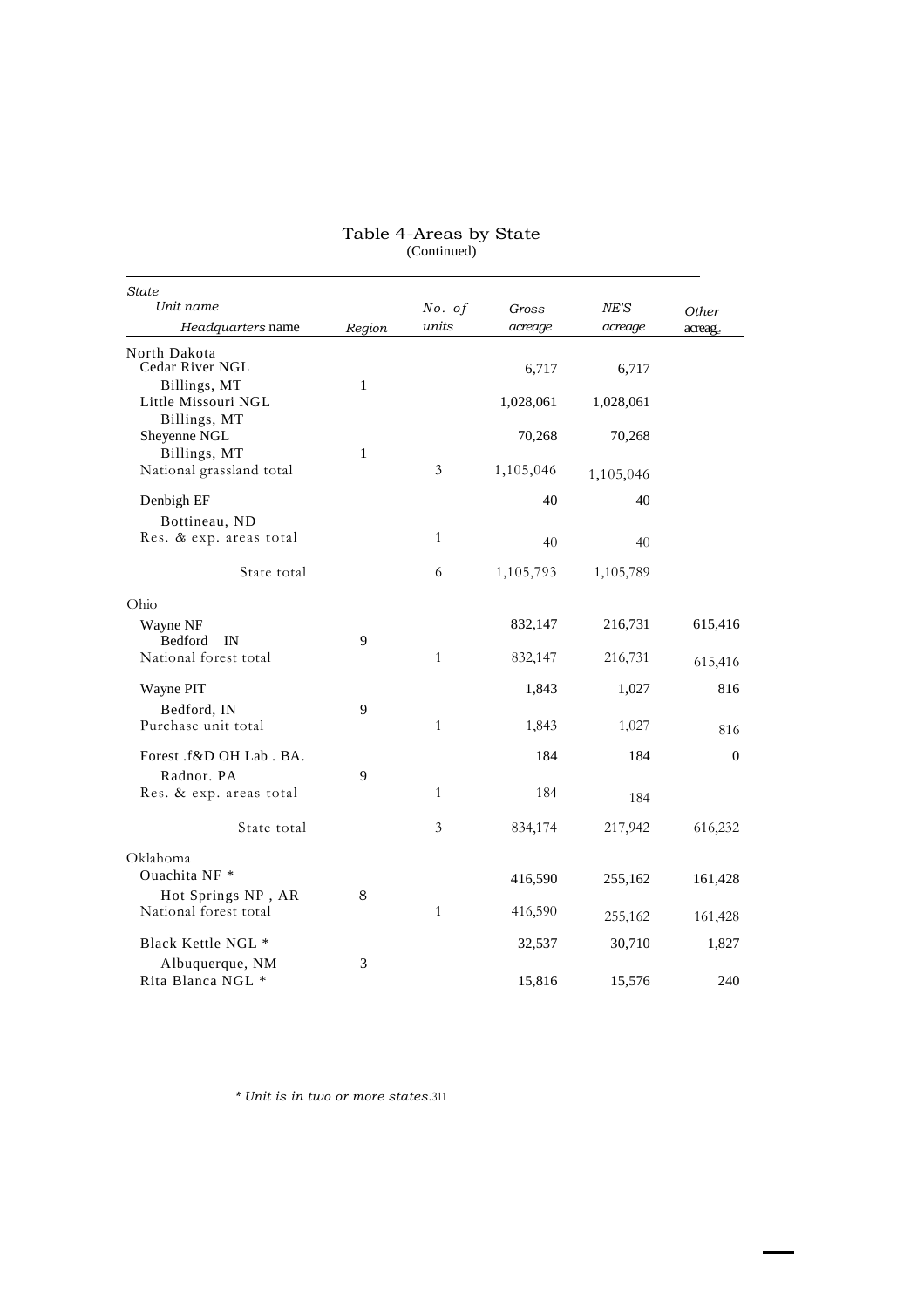### Table 4-Areas by State

| Albuquerque, NM          |  |         |         |         |
|--------------------------|--|---------|---------|---------|
| National grassland total |  | 48.353  | 46.286  | 2,067   |
| State total              |  | 464,943 | 301,448 | 163,495 |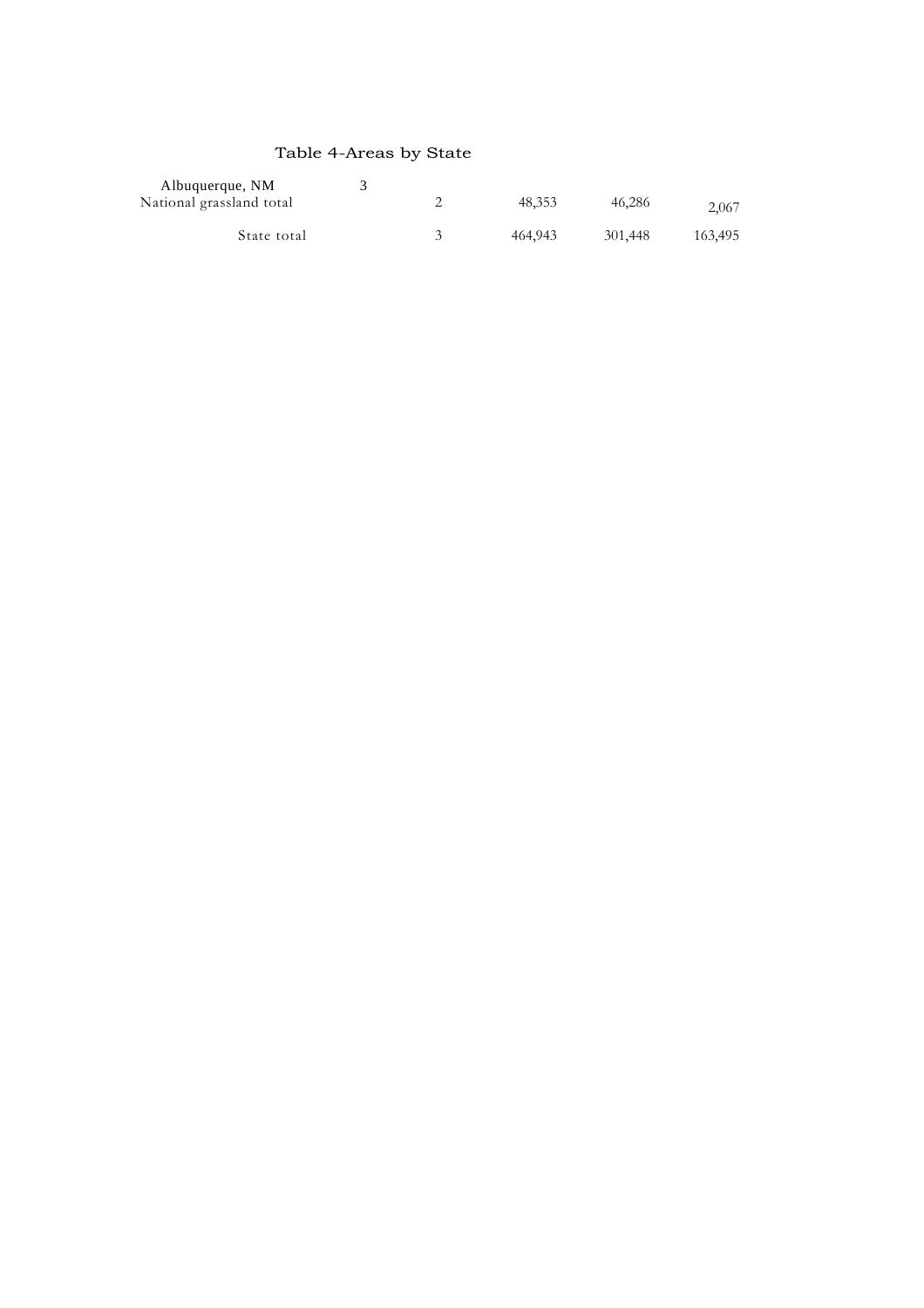| State                                      |        |                |            |            |           |
|--------------------------------------------|--------|----------------|------------|------------|-----------|
| Unit name                                  |        | No. of         | Gross      | <b>NPS</b> | Other     |
| Headquarters name                          | Region | units          | acreage    | acreage    | acreage   |
| Oregon                                     |        |                |            |            |           |
| Deschutes NF                               |        |                | 1,852,497  | 1,605,297  | 247,200   |
| Bend, OR                                   | 6      |                |            |            |           |
| Fremont NF                                 |        |                | 1,714,693  | 1,201,194  | 513,499   |
| Lakeview, OR                               | 6      |                |            |            |           |
| Klarna.th NF                               |        |                | 26,539     | 26,334     | 205       |
| Yreka, CA                                  | 5      |                |            |            |           |
| Malheur NF                                 |        |                | 1,541,082  | 1,465,396  | 75,686    |
| John Day, OR                               | 6      |                |            |            |           |
| Mt. Hood NF                                |        |                | 1,116,269  | 1,066,869  | 49,400    |
| Portland, OR                               | 6      |                |            |            |           |
| Ochoco NF                                  |        |                | 978,987    | 847,898    | 131,089   |
| Prineville, OR                             | 6      |                |            |            |           |
| Rogue River NF<br>Medford, OR              | 6      |                | 624,955    | 575,445    | 49,510    |
| Siskiyou NF *                              |        |                | 1,124,412  | 1,061,395  | 63,017    |
| Grants Pass, OR                            | 6      |                |            |            |           |
| Sinsfaw                                    |        |                | 835,875    | 630,257    | 205,618   |
| Corvallis, OR                              | 6      |                |            |            |           |
| Umatilla NF <sup>*</sup>                   |        |                | 1,193,439  | 1,094,981  | 98,458    |
| Pendleton<br><b>OR</b>                     |        |                |            |            |           |
| Umpqua NF                                  |        |                | 1,028,870  | 984,602    | 44,268    |
| Roseburg, OR                               | 6      |                |            |            |           |
| Wallowa NP                                 |        |                | 1,073,723  | 994,906    | 78,817    |
| Baker<br>OR                                | 6      |                |            |            |           |
| Whitman NF                                 |        |                | 1,317,342  | 1,266,241  | 51,101    |
| Baker, OR                                  | 6      |                |            |            |           |
| Willamette NI'                             |        |                | 1,800,381  | 1,686,418  | 113,963   |
| Eugene, OR                                 |        |                |            |            |           |
| Winema <sub>NF</sub>                       |        |                | 1,097,324  | 1,040,437  | 56,887    |
| Klamath Falls, OR<br>National forest total | 6      | 15             | 17,326,388 | 15,547,670 | 1,778,718 |
|                                            |        |                |            |            |           |
| Mt. Hood PU                                |        |                | 980        | 354        | 626       |
| Portland,                                  | 6      |                |            |            |           |
| Yacha,ts PU                                |        |                | 5,838      | 593        | 5,245     |
| Corvallis, OR                              | 6      |                |            |            |           |
| Purchase unit total                        |        | $\overline{a}$ | 6,818      | 947        | 5,871     |
|                                            |        |                |            |            |           |
| Crooked River NCI,                         |        |                | 173,629    | 111,352    | 62,277    |
| Prineville, OR.                            | 6      |                |            |            |           |
| National grassland total                   |        |                | 173,629    | 111,352    | 62,277    |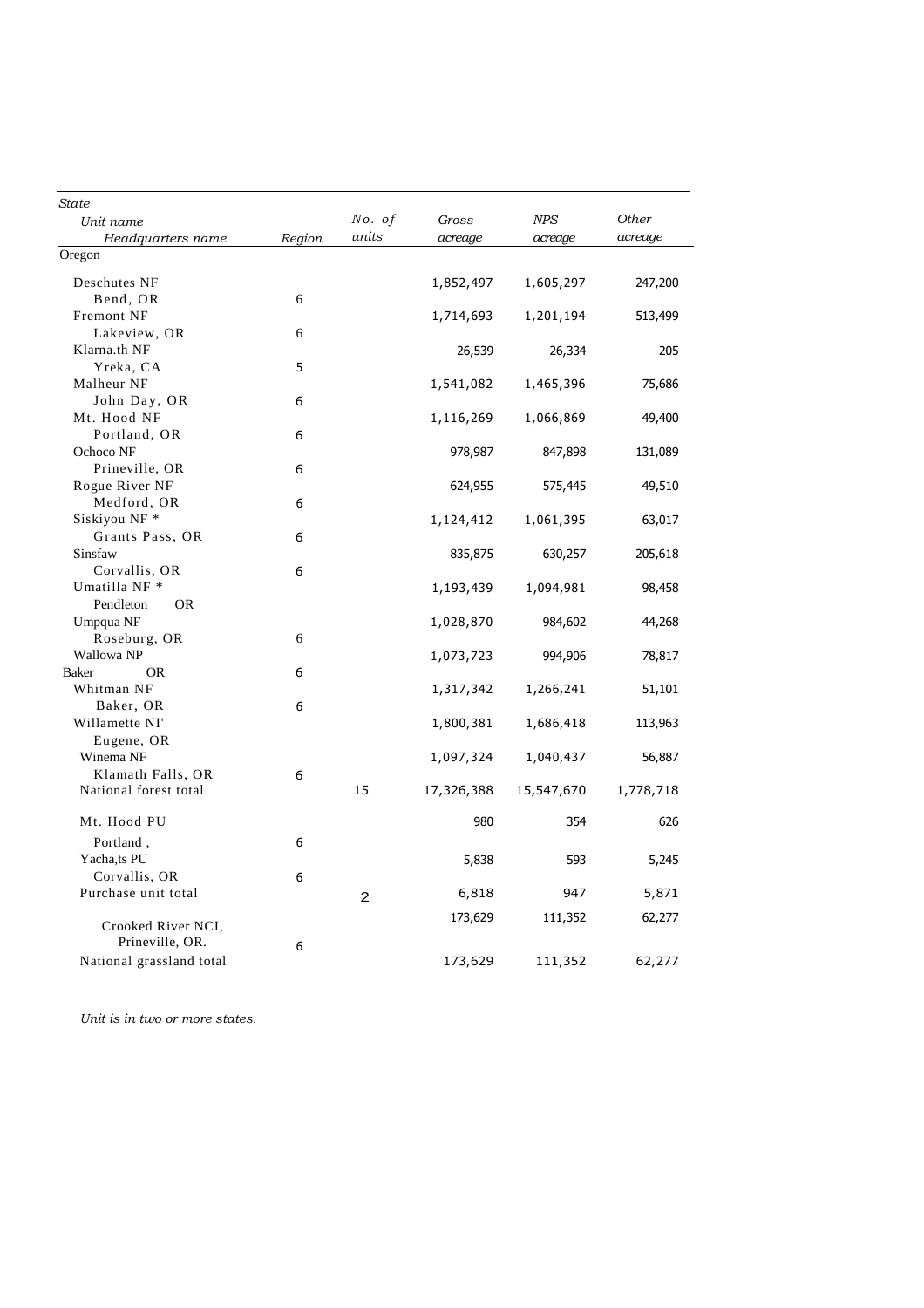|                                |        | $($ Comunica $)$ |            |            |              |
|--------------------------------|--------|------------------|------------|------------|--------------|
| <b>State</b>                   |        |                  |            |            |              |
| Unit name                      |        | No. of           | Gross      | NFS        | <b>Other</b> |
| Headquarters name              | Region | units            | acreage    | acreage    | acreage      |
|                                |        |                  |            |            |              |
| Oregon                         |        |                  |            |            |              |
| Western Oregon LUP             |        |                  | 856        | 856        |              |
| Corvallis, OR                  | 6      |                  |            |            |              |
| Utilization prof. total        |        | 1                | 856        | 856        |              |
| State total                    |        | 19               | 17,507,691 | 15,660,825 | 1,846,866    |
| Pennsylvania                   |        |                  |            |            |              |
| Allegheny NF                   |        |                  | 742,693    | 512,927    | 229,766      |
| Warren, PA                     | 9      |                  |            |            |              |
| National forest total          |        | $\mathbf{1}$     | 742,693    | 512,927    | 229,766      |
| Allegheny PU                   |        |                  | 141        | 141        |              |
| Warren, PA                     | 9      |                  |            |            |              |
| Purchase unit total            |        | $\mathbf{1}$     | 141        | 141        |              |
|                                |        |                  |            |            |              |
| Pinchot Inst . OTH             |        |                  | 102        | 102        |              |
| Radnor, PA                     | 9      |                  |            |            |              |
| Other areas total              |        | $\mathbf{1}$     | 102        | 102        | $\Omega$     |
| State total                    |        | 3                | 742,936    | 513,170    | 229,766      |
| South Carolina                 |        |                  |            |            |              |
| Francis Marion. NF             |        |                  |            |            |              |
| Columbia, SC                   | 8      |                  | 414,700    | 250,947    | 163,753      |
| Sumter NP                      |        |                  | 960,805    | 359,720    | 601,085      |
| Columbia, SC                   | 8      |                  |            |            |              |
| National forest total          |        | $\overline{2}$   | 1,375,505  | 610,667    | 764,838      |
| Sily . Watershed Lab EA        |        |                  | 15         | 15         | $\theta$     |
| Charleston, SC                 | 8      |                  |            |            |              |
| Res. & exp. areas total        |        | 1                | 15         | 15         |              |
|                                |        |                  |            |            |              |
| State total                    |        | 3                | 1,375,520  | 610,682    | 764,838      |
| South Dakota<br>Black Hills NF |        |                  |            |            |              |
|                                |        |                  | 1,326,843  | 1,071,324  | 255,519      |
| Custer, SD                     | 2      |                  |            |            |              |

#### Table 4—Areas by State (Continued)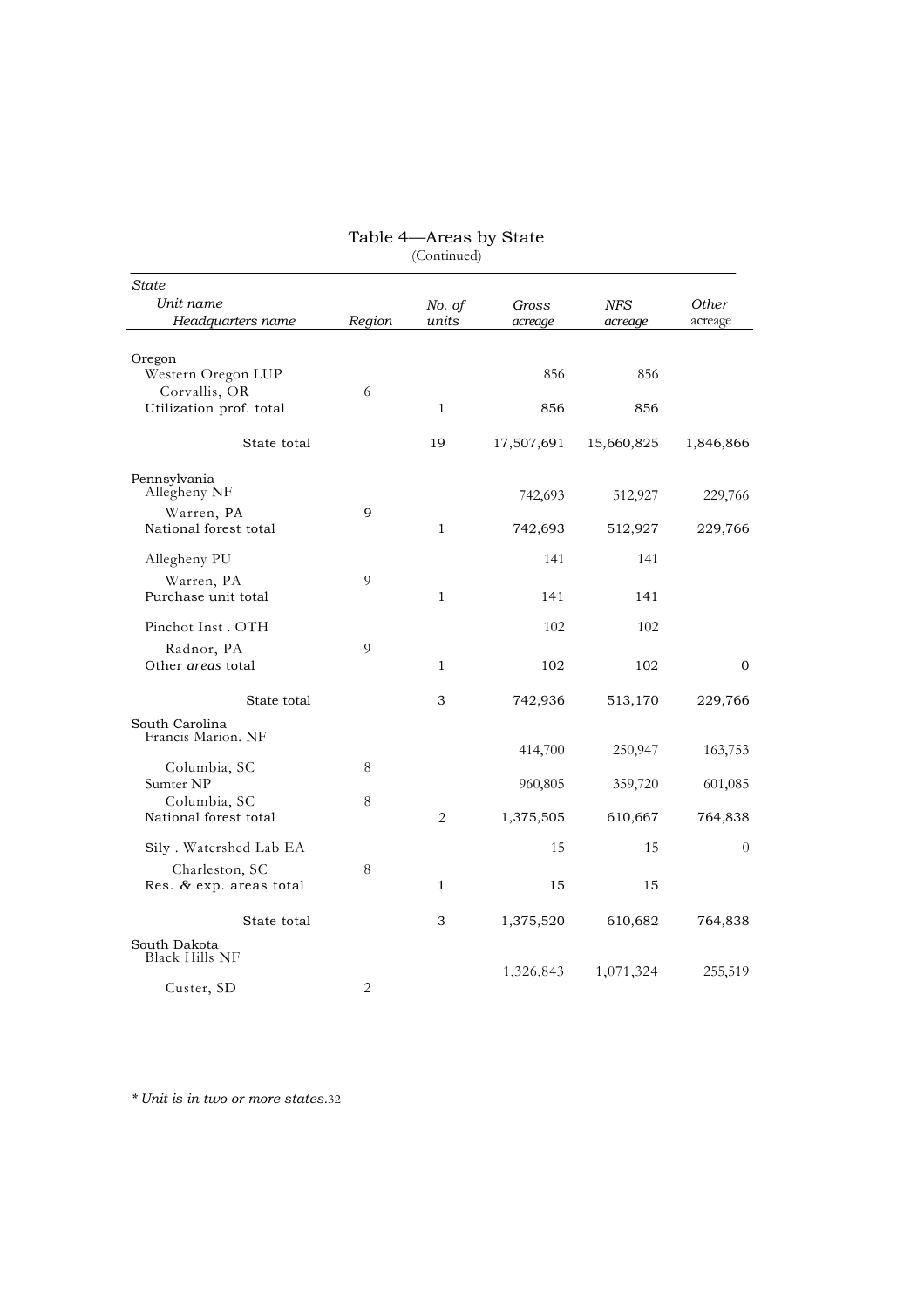# Table 4-Areas by State

| Custer NF             |  | 77.833    | 73.535    | 4.298   |
|-----------------------|--|-----------|-----------|---------|
| Billings, MT          |  |           |           |         |
| National forest total |  | 1.404.676 | 1.144.859 | 259.817 |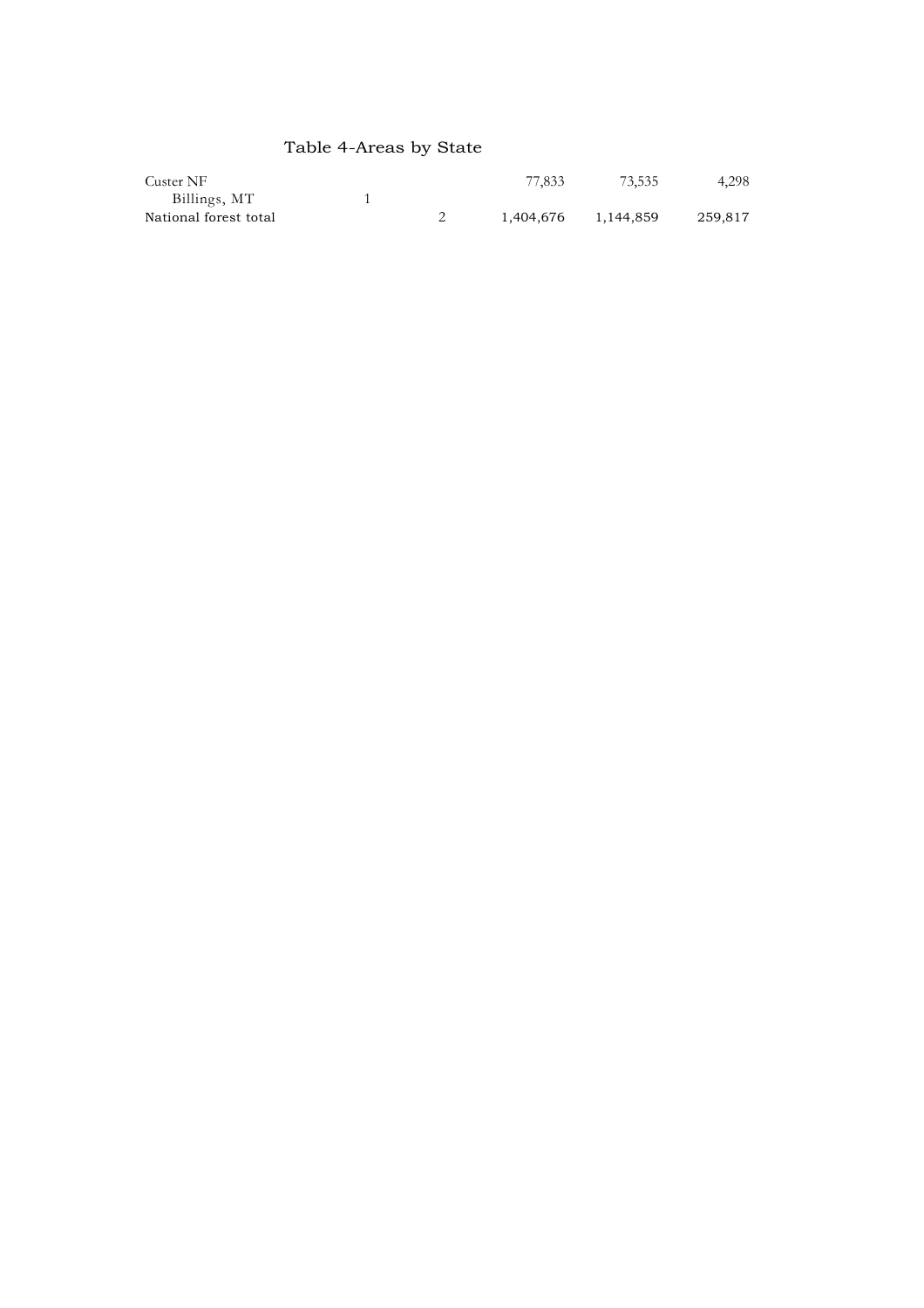| State<br>Unit name                     |        | No, of         | Gross     | $N\!P\!S$ | Other          |
|----------------------------------------|--------|----------------|-----------|-----------|----------------|
| Headauarters name                      | Region | units          | acreage   | acreage   | acreage        |
| South Dakota                           |        |                |           |           |                |
| <b>Buffalo Gap NGL</b><br>Chadron, NE  | 2      |                | 679,525   | 595,673   | 83,852         |
| Fort Pierre NGL<br>Chadron, NE         | 2      |                | 124,758   | 115,997   | 8,761          |
| <b>Grand River NGL</b><br>Billings, MT |        |                | 155,075   | 155,075   | $\theta$       |
| National grassland total               |        | 3              | 959,358   | 868,745   | 92,813         |
| State total                            |        | 5              | 2,364,034 | 2,011,604 | 352,430        |
| Tennessee<br>Cherokee NE               |        |                | 1,204,520 | 628,265   | 576,255        |
| Cleveland, TN                          | 8      | $\mathbf{1}$   | 1,204,520 | 628,265   | 576,255        |
| National forest total                  |        |                |           |           |                |
| Cherokee PU<br>Cleveland, TN           | 8      |                | 7.712     | 325       | 7,387          |
| Purchase unit total                    |        | 1              | 7,712     | 325       | 7,387          |
| State total                            |        | $\overline{2}$ | 1,212,232 | 628,590   | 583,642        |
| Texas<br>Angelina NF                   |        |                | 402,231   | 153,176   | 249,055        |
| Lufkin, TX<br>Davy Crockett NE         | 8      |                | 394,200   | 162,021   | 232,179        |
| Lufkin, TX<br>Sabine, NE<br>Lufkin, TX |        |                | 442,705   | 160,608   | 282,097        |
| Sam Houston NE<br>Lufkin, TX           | 8      |                | 491,800   | 161,507   | 330,293        |
| National forest total                  |        | 4              | 1,730,936 | 637,312   | 1,093,624      |
| Black Kettle NGL *                     |        |                | 576       | 576       | $\overline{0}$ |
| Albuquerque,<br>Caddo NGL              | 3      |                | 68,661    | 17,784    | 50,877         |
| Lufldn, TX<br>Lyndon B<br>Johnson NGL  | 8      |                | 115,438   | 20,309    | 95,129         |
| Lufkin, TX                             | 8      |                |           |           |                |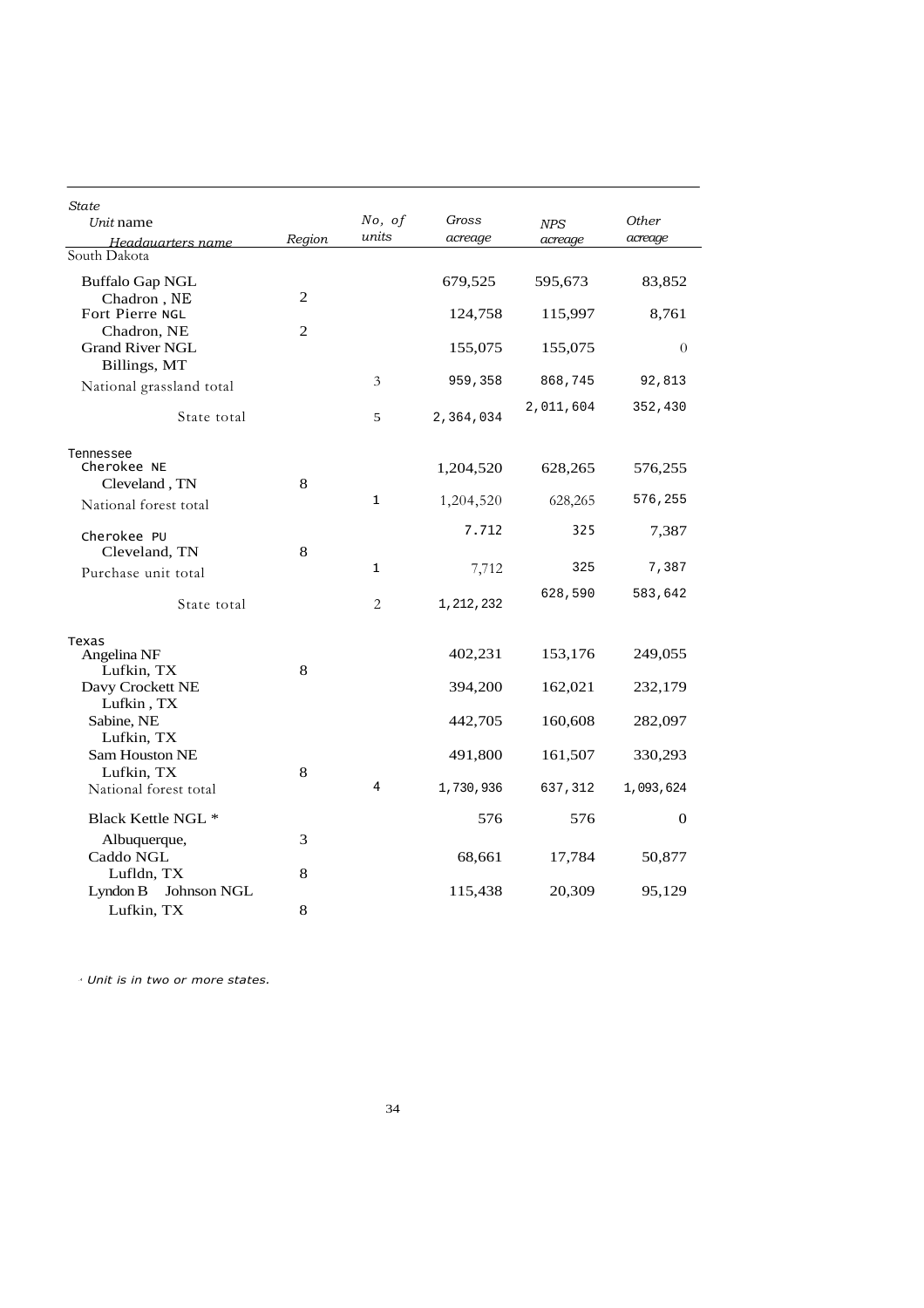|                                                  |                |              | Table 4-Areas by State |           |                |
|--------------------------------------------------|----------------|--------------|------------------------|-----------|----------------|
| Texas<br>McClelland Creek NGL<br>Albuquerque, NM | 3              |              | 1,449                  | 1:449     |                |
| Rita Blanca NGL                                  |                |              | 77,413                 | 77,413    |                |
| Albuquerque, NM<br>National grassland total      | 3              | 5            | 263,537                | 117,531   | 146,006        |
| State total                                      |                | 9            | 1,994,473              | 754,843   | 1,239,630      |
| Utah                                             |                |              |                        |           |                |
| Ashley NF <sup>*</sup>                           |                |              | 1,300,388              | 1,287,909 | 12,479         |
| Vernal, UT<br>Cache NF $*$                       | $\overline{4}$ |              |                        |           |                |
| Pocatello, II)                                   | $\overline{4}$ |              | 952,343                | 411,121   | 541,222        |
| Caribou NF <sup>*</sup>                          |                |              | 8,940                  | 6,955     | 1,985          |
| Pocatello, ID<br>Dixie NF                        | 4              |              | 1,967,190              | 1,883,895 | 83,295         |
| Cedar City, UT                                   | $\overline{4}$ |              |                        |           |                |
| Fishlake NF                                      |                |              | 1,539,737              | 1,434,592 | 105,145        |
| Richfield,<br>UT<br>Manti-La Sal NF              | 4              |              | 1,310,921              | 1,238,425 | 72,496         |
| . Price, UT                                      | 4              |              |                        |           |                |
| Sawtooth NF*<br>Twin Falls, ID                   | 4              |              | 92,404                 | 71,183    | 21,221         |
| Uinta NP                                         |                |              | 947,390                | 870,506   | 76,884         |
| Provo, UT                                        | 4              |              |                        |           |                |
| Wasatch NI'*<br>Salt Lake City, UT               | $\overline{4}$ |              | 1.024,739              | 848,086   | 176,653        |
| National forest total                            |                | 9            | 9,144,052              | 8,052,672 | 1,091,380      |
| Desert Range Exp. Sta.                           |                |              | 55,630                 | 55,630    | $\overline{0}$ |
| Milford, UT                                      | $\overline{4}$ |              |                        |           |                |
| Res. & exp. areas total                          |                | 1            | 55,630                 | 55,630    | 0              |
| State total                                      |                | 10           | 9,199,682              | 8,108,302 | 1,091,380      |
| Vermont                                          |                |              |                        |           |                |
| Green Mountain NP                                |                |              | 815,000                | 349,545   | 465,455        |
| Rutland, VT<br>National forest total             | 9              | $\mathbf{1}$ | 815,000                | 349,545   | 465,455        |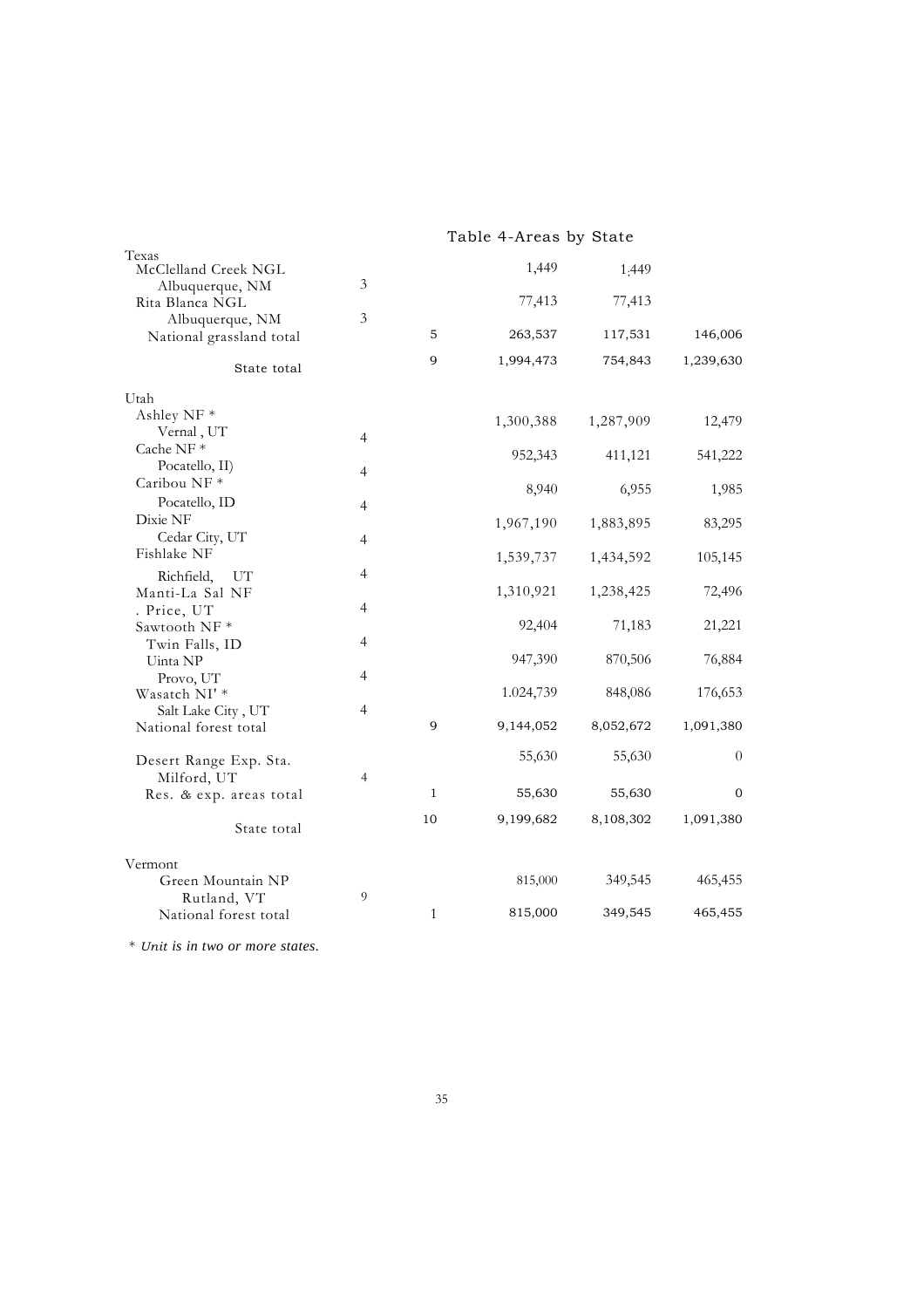### (Continued)

*State*

*Headquarters name* 

*Unit name No. of Gross NFS Other*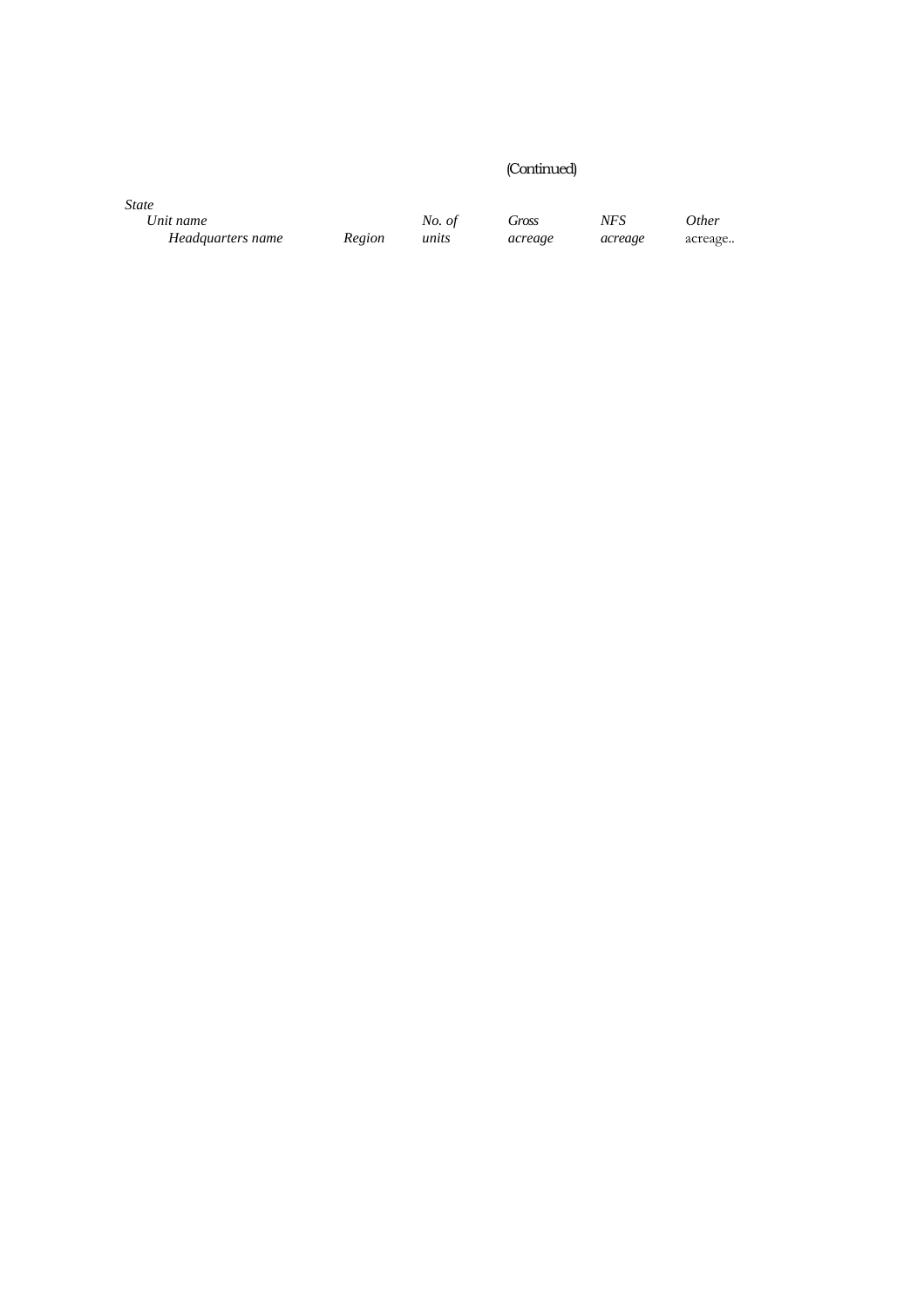|                                                |         | (Continued)     |                  |                  |                  |
|------------------------------------------------|---------|-----------------|------------------|------------------|------------------|
| <b>State</b><br>Unit name<br>Headquarters name | Region, | No. of<br>units | Gross<br>acreage | N FS<br>acreage  | Other<br>acreage |
| Vermont<br>Green Mountain PIT<br>Rutland<br>VT | 9       |                 | 749              | 749              | $\theta$         |
| Purchase unit total                            |         |                 | 749              | 749              | $\theta$         |
| State. total                                   |         |                 | 815,749          | 350,294          | 465,455          |
| Virginia<br>George Washington NF *             |         |                 | 1,635,566        | 959,418          | 676,148          |
| Harrisonburg, VA<br>Jefferson NF*              | 8       |                 | 1,586,343        | 690,106          | 896,237          |
| Roanoke, VA<br>National forest total           | 8       | 2               | 3,221,909        | 1,649,524        | 1,572,385        |
| Jefferson MT*                                  |         |                 | 1,145            | $\boldsymbol{0}$ | 1,145            |
| Roanoke, VA                                    | 8       |                 |                  |                  |                  |
| Purchase unit total                            |         | $\mathbf{1}$    | 1,145            | $\boldsymbol{0}$ | 1,145            |
| State total                                    |         | $\mathfrak{Z}$  | 3,223,054        | 1,649,524        | 1,573,530        |
| Washington<br>Colville NF<br>Colville, WA      |         |                 | 1,030,742        | 952,651          | 78,091           |
| Gifford Pinchot NY                             |         |                 | 1,396,185        | 1,307,091        | 88,194           |
| Vancouver, WA<br>Kaniksu NP                    | 6       |                 | 298,113          | 267,191          | 30,922           |
| Coeur D'Alene, ID<br>Mt.:Baker NF              | 1       |                 | 1,312,746        | 1,282,115        | 30.631           |
| Seattle, WA<br>Okanogan NP                     |         |                 | 1,536,958        | 1,499,366        | 37,092           |
| Okanogan, WA<br>Olympic NF<br>Olympia, WA      | 6       |                 | 692,688          | 627,213          | 65,475           |
| Quinault Spec. Mgmt Area                       |         |                 | 5,460            | 5,460            | $\overline{0}$   |
| Olympia, WA<br>Snoqualmie NP                   | 6       |                 | 1,560,260        | 1,239,673        | 320,587          |
| Seattle, WA<br>Umatilla NF                     | 6       |                 | 319,349          | 311,197          | 8,152            |
| Pendleton, OR<br>Wenatchee NF                  |         |                 | 1,908,006        | 1,671,952        | 236,054          |
| Wenatchee, WA<br>National forest total         | 6       | 10              | 10,060,507       | 9,165,309        | 895,198          |

### Table 4-Areas by State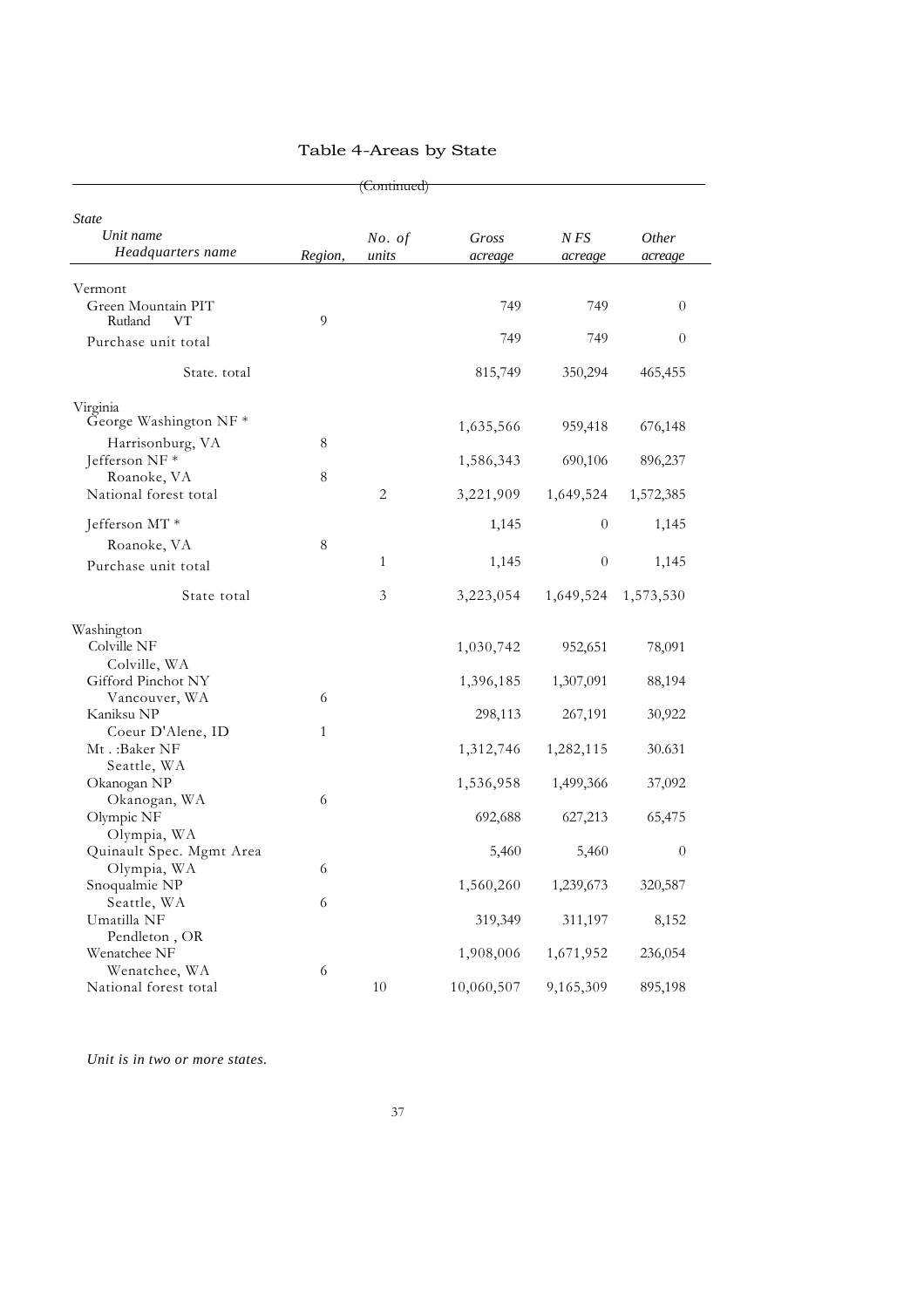| <b>State</b>                          |        |                |            |           |                |
|---------------------------------------|--------|----------------|------------|-----------|----------------|
| Unit name                             |        | No, of         | Gross      | NE'S      | Other          |
| Headquarters name                     | Region | units          | acreage    | acreage   | acreage        |
| Washington                            |        |                |            |           |                |
| Bogachiel PU                          |        |                | 951        | 242       | 709            |
| Olympia, WA                           | 6      |                |            |           |                |
| Brazier PU                            |        |                | 320        | 220       | 100            |
| Seattle, WA<br>Golden Phoenix PU      | 6      |                | 274        | 274       | $\theta$       |
| Seattle, WA                           | 6      |                |            |           |                |
| Skagit PU                             |        |                | 820        | 579       | 241            |
| Seattle, WA                           | 6      |                |            |           |                |
| Purchase unit total                   |        | 4              | 2,365      | 1,315     | 1,050          |
| Northeast Washington LUP              |        |                | 738        | 738       | $\overline{0}$ |
| Coeur D'Alene, ID                     | 1      |                |            |           |                |
| Utilization proj. total               |        | $\mathbf{1}$   | 738        | 738       | $\mathbf{0}$   |
| State total                           |        | 15             | 10,063,610 | 9,167,362 | 896,248        |
| West Virginia<br>George Washington NF |        |                | 159,519    | 104,866   | 54,653         |
| Harrisonburg, VA                      | 8      |                |            |           |                |
| Jefferson NF *                        |        |                | 29,888     | 18,526    | 11,362         |
| Roanoke, VA                           | 8      |                |            |           |                |
| Monongahela NE                        |        |                | 1,650,951  | 896,382   | 754,569        |
| Elkins, WV<br>National forest total   | 9      | 3              |            |           | 820,584        |
|                                       |        |                | 1,840,358  | 1,019,774 |                |
| Dolly Sods No. PU                     |        |                | 6,169      | 6,169     | $\theta$       |
| Elkins, WV                            | 9      |                |            |           |                |
| Monongahela PU                        |        |                | 22,639     | 5,986     | 16,653         |
| Elkins, WV                            | 9      |                |            |           |                |
| Purchase unit total                   |        | $\overline{2}$ | 28,808     | 12,155    | 16,653         |
| Forest Prod. Mkt. Lab. EA             |        |                | 83         | 83        | $\theta$       |
| Broomall, PA                          | 9      |                |            |           |                |
| Res. & exp. area total                |        | $\mathbf{1}$   | 83         | 83        | $\mathbf{0}$   |
| Monongahela OTB                       |        |                | 109        | 109       | $\Omega$       |
| Elkins, WV                            | 9      |                |            |           |                |
| Other areas total                     |        | $\mathbf{1}$   | 109        | 109       | $\Omega$       |
| State total                           |        | 6              | 1,869,358  | 1,032,121 | 837,237        |

#### Table 38—Areas by State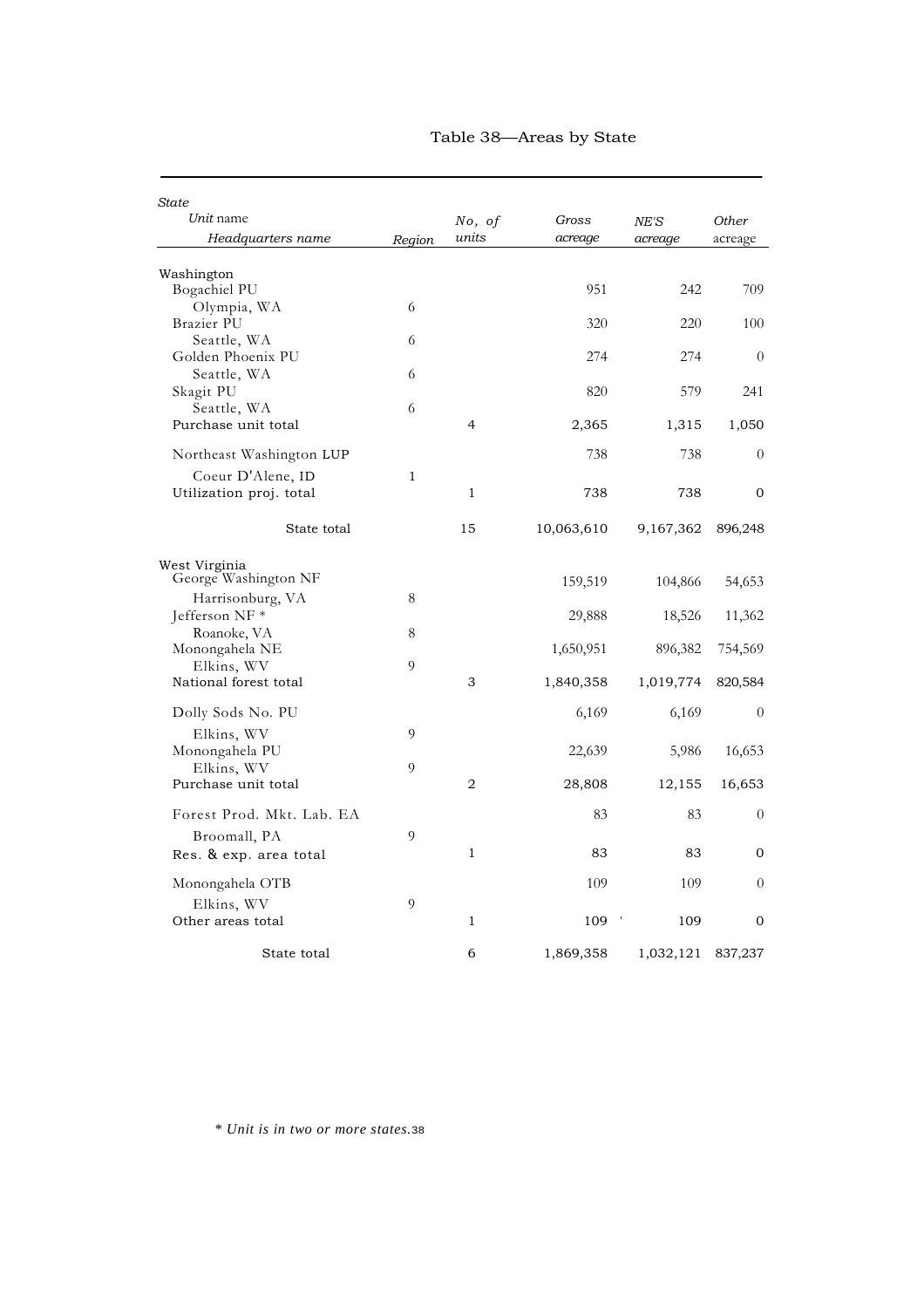|                                                | $($ Comunica $)$ |                 |                  |                 |                         |
|------------------------------------------------|------------------|-----------------|------------------|-----------------|-------------------------|
| <b>State</b><br>Unit name<br>Headquarters name | Region           | No. of<br>units | Gross<br>acreage | NO'S<br>acreage | <i>Other</i><br>acreage |
|                                                |                  |                 |                  |                 |                         |
| Wisconsin<br>Chequamegon ND'                   |                  |                 | 1,049,539        | 857,782         | 191,757                 |
| Park Falls, WI<br>Nicolet HF                   | 9                |                 | 973,402          | 661,268         | 312,134                 |
| Rhinelander, WI<br>National forest total       | 9                | 2               | 2,022,941        | 1,519,050       | 503,891                 |
| Forest Prod. Lab. FA                           |                  |                 | 39               | 39              | $\overline{0}$          |
| Madison, WI<br>Res. & exp. area total          | $\overline{9}$   | $\mathbf{1}$    | 39               | 39              | $\theta$                |
| State total                                    |                  | 3               | 2,022,980        | 1,519,089       | 503,891                 |
| Wyoming                                        |                  |                 |                  |                 |                         |
| Ashley NF*                                     |                  |                 | 104,701          | 96,223          | 8,478                   |
| Vernal, UT                                     | $\overline{4}$   |                 |                  |                 |                         |
| Bighorn NT                                     |                  |                 | 1,115,161        | 1,107,671       | 7,490                   |
| Sheridan, WY                                   | 2                |                 |                  |                 |                         |
| Black Hills HF <sup>*</sup>                    |                  |                 | 201,135          | 175,391         | 25,744                  |
| Custer, SD                                     | 2                |                 |                  |                 |                         |
| Bridger NIT                                    |                  |                 | 1,744,705        | 1,733,629       | 11,076                  |
| Jackson, WY                                    | $\overline{4}$   |                 |                  |                 |                         |
| Caribou NF <sup>*</sup>                        |                  |                 | 9,612            | 7,831           | 1,781                   |
| Pocatello, ID                                  | $\overline{4}$   |                 |                  |                 |                         |
| Medicine Bow NF                                |                  |                 | 1,402,623        | 1,093,618       | 309,005                 |
| Laramie, WY                                    | $\overline{c}$   |                 |                  |                 |                         |
| Shoshone HF                                    |                  |                 | 2,466,555        | 2,436,834       | 29,721                  |
| Cody, WY                                       | 2                |                 |                  |                 |                         |
| $\ast$<br>Targhee                              |                  |                 | 333,704          | 331,258         | 2,446                   |
| St. Anthony, ID                                | $\overline{4}$   |                 |                  |                 |                         |
| Teton NF                                       |                  |                 | 1,694,531        | 1,666,291       | 28,24.0                 |
| Jackson, WY                                    | $\overline{4}$   |                 |                  |                 |                         |
| Wasatch HF                                     |                  |                 | 47,704           | 37,762          | 9,942                   |
| Salt Lake City, UT                             | $\overline{4}$   |                 |                  |                 |                         |
| National forest total                          |                  | 10              | 9,120,431        | 8,686,508       |                         |
|                                                |                  |                 |                  |                 | 433,923                 |
| Thunder Basin NGI,                             |                  |                 | 583,116          | 572,211         |                         |
| Laramie, WY                                    | $\overline{2}$   |                 |                  |                 | 10,905                  |
|                                                |                  | $\mathbf{1}$    |                  |                 |                         |
| National grassland total                       |                  |                 | 583,116          | 572,211         | 10,905                  |
| State total                                    |                  | 11              | 9,703,547        | 9,258,719       | 444,828                 |

# Table 4-Areas by State

(Continued)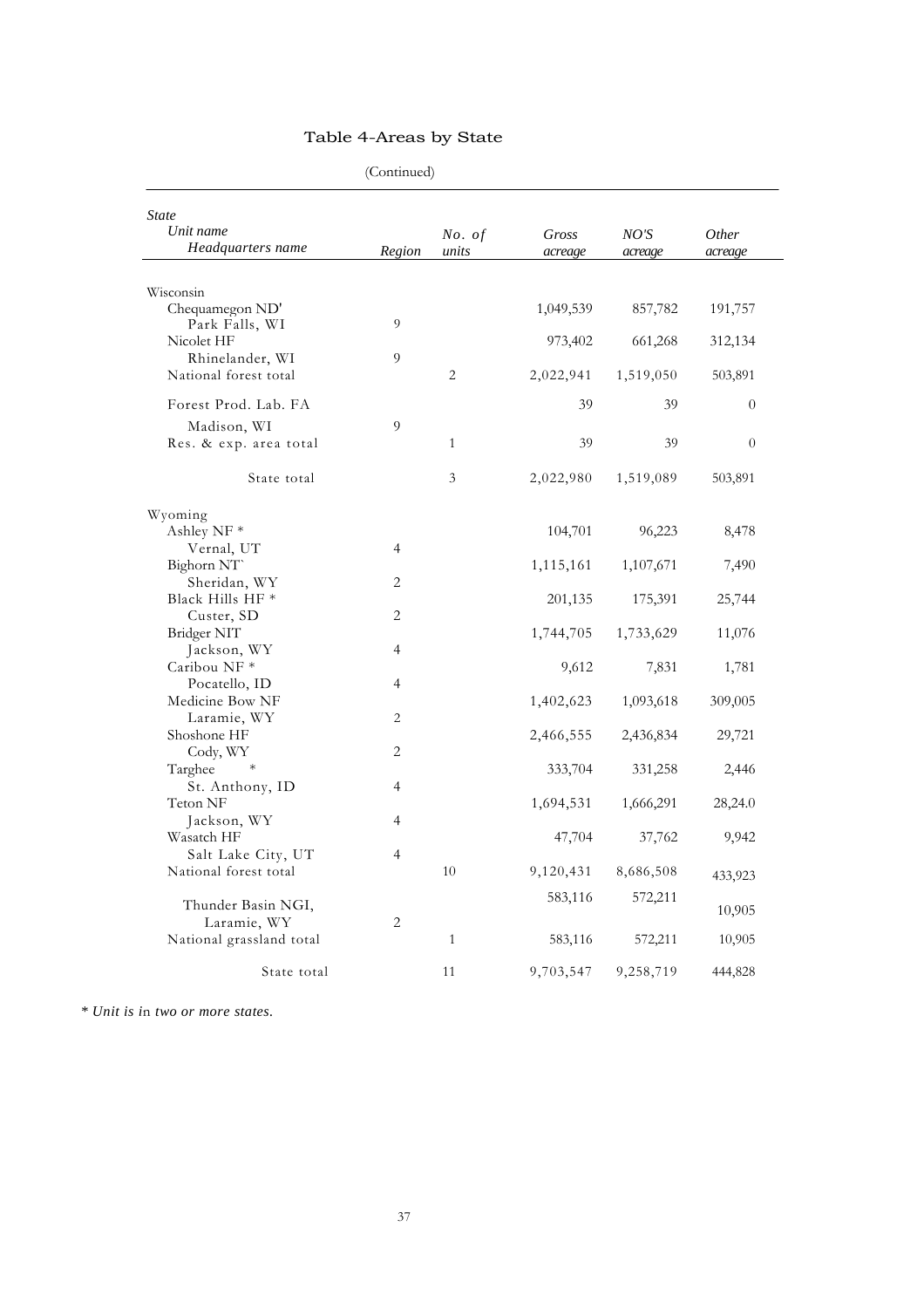| <b>State</b>                   |        |                 |                  |                       |                         |
|--------------------------------|--------|-----------------|------------------|-----------------------|-------------------------|
| Unit name<br>Headquarters name | Region | No. of<br>units | Gross<br>acreage | <b>NFS</b><br>acreage | <i>Other</i><br>acreage |
| Puerto Rico                    |        |                 |                  |                       |                         |
| Caribbean NF                   |        |                 | 55,665           | 27,831                | 27,834                  |
| Rio Piedras, PR                | 8      |                 |                  |                       |                         |
| National forest total          |        | 1               | 55,685           | 27,831                | 27,834                  |
| State total                    |        | 1               | 55,665           | 27,831                | 27,834                  |
| Virgin Islands                 |        |                 |                  |                       |                         |
| Estate Thomas EF               |        |                 | 147              | 147                   | $\Omega$                |
| St<br>Croix, V1                | 8      |                 |                  |                       |                         |
| Res. & exp. areas total        |        |                 | 147              | 147                   | $\Omega$                |
| State total                    |        |                 | 147              | 147                   | $\Omega$                |

### Table 4—Areas by State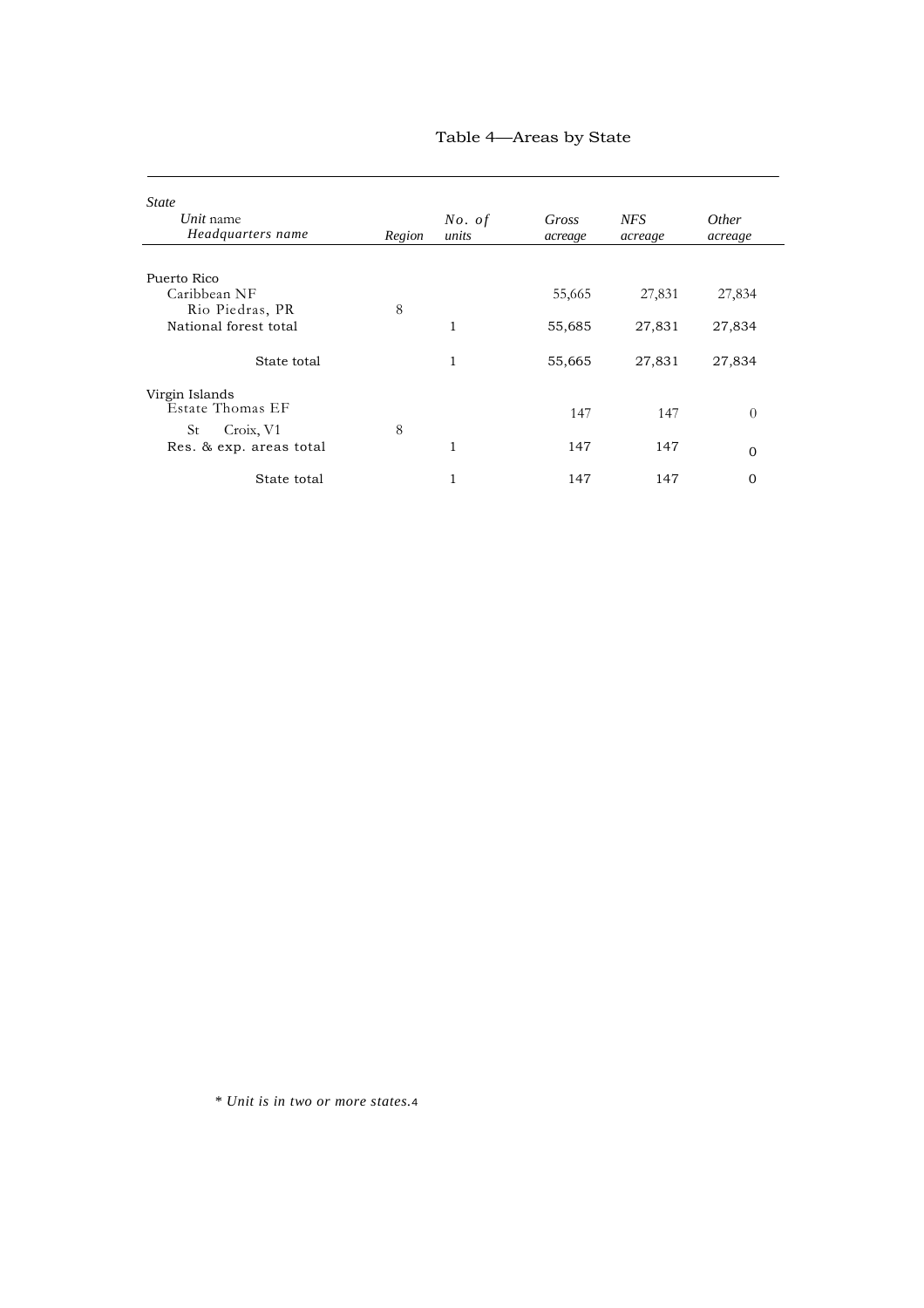| Unit name             | Gross     | <b>NFS</b> | Other   |
|-----------------------|-----------|------------|---------|
| <b>State</b>          | acreage   | acreage    | acreage |
| Apache NF             | 1,876,892 | 1,808,542  | 68,350  |
| Arizona               | 1,226,673 | 1,194;340  | 32,333  |
| New Mexico            | 650,219   | 614,202    | 36,017  |
| Ashley NF             | 1,405.089 | 1,384,132  | 20,957  |
| Utah                  | 1,300,388 | 1,287,909  | 12,479  |
| Wyoming               | 104,701   | 96,223     | 8,478   |
| Bitterroot NF         | 1,655,717 | 1,579.979  | 75,738  |
| Idaho                 | 464,160   | 464,108    | 52      |
| Montana               | 1,191,557 | 1,115,871  | 75,686  |
| <b>Black Hills NF</b> | 1,527,978 | 1,246,715  | 281,263 |
| South Dakota          | 1,326,843 | 1,071,324  | 255,519 |
| Wyoming               | 201,135   | 175,391    | 25,744  |
| Cache NF              | 1,216,784 | 675,062    | 541,722 |
| Idaho                 | 264,441   | 263,941    | 500     |
| Utah                  | 952.343   | 411,121    | 541,222 |
| Caribou NF            | 1,085,961 | 987,351    | 98,610  |
| Idaho                 | 1,067,409 | 972,565    | 94,844  |
| Utah                  | 8,940     | 6,955      | 1,985   |
| Wyoming               | 9,612     | 7,831      | 1,781   |
| Cherokee NF           | 1,204,847 | 628,592    | 576,225 |
| North Carolina        | 327       | 327        | 0       |
| Tennessee             | 1,204,520 | 628,265    | 576,225 |
| Coronado NF           | 1,859,799 | 1,788,079  | 71,720  |
| Arizona               | 1,788,258 | 1,719,143  | 69,115  |
| New Mexico            | 71,541    | 68,936     | 2,605   |
| Custer NI'            | 1,278,270 | 1,185.914  | 92,356  |
| Montana               | 1,200,437 | 1,112,379  | 88,058  |
| South Dakota          | 77,833    | 73,535     | 4,298   |
| Eldorado NF           | 884,688   | 677,253    | 207,435 |
| California            | 884,635   | 677,200    | 207,435 |
| Nevada                | 53        | 53         | 0       |
| George Washington NF  | 1,795,085 | 1,064,284  | 730,801 |
| Virginia              | 1,635,566 | 959,418    | 676,148 |
| West Virginia         | 159,519   | 104,866    | 54,653  |
| Ingo NF               | 2,003,110 | 1,900,543  | 102,567 |
| California            | 1,940,762 | 1,839,887  | 100,875 |
| Nevada                | 62,348    | 60,656     | 1,692   |

Table 5-Areas in Multiple States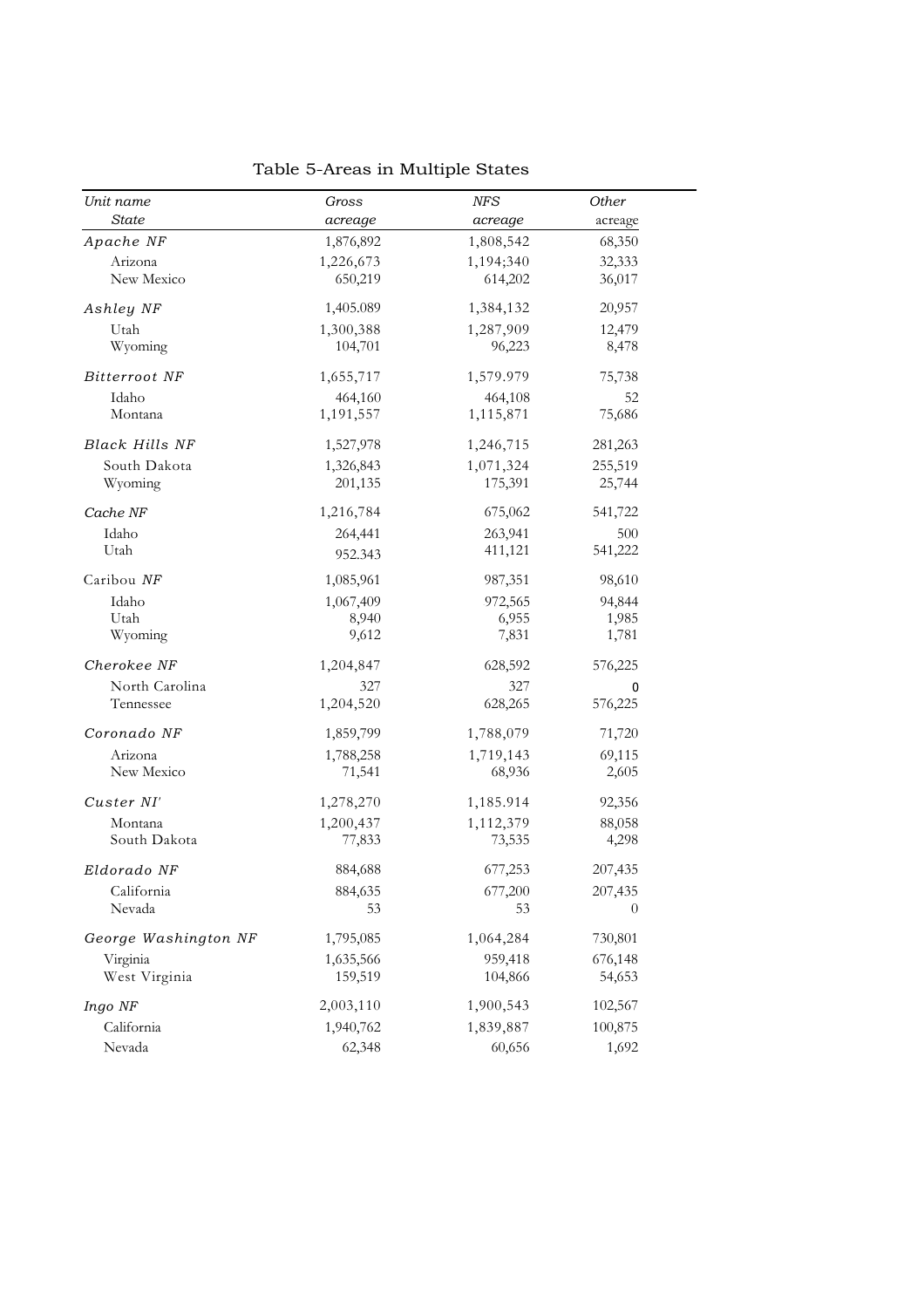| Unit name       | Gross     | <b>NFS</b> | Other       |
|-----------------|-----------|------------|-------------|
| <b>State</b>    | acreage   | acreage    | acreage     |
| Jefferson NF    | 1,670,845 | 709,593    | 961,252     |
| Kentucky        | 54,614    | 961        | 53,653      |
| Virginia        | 1 586,343 | 690,106    | 896,237     |
| West Virginia   | 29,888    | 18,526     | 11,362      |
| Kaniksu NE      | 1,839,040 | 1,620,308  | 218,732     |
| Idaho           | 1,051,175 | 905,997    | 145,178     |
| Montana         | 489,752   | 447,120    | 42,632      |
| Washington      | 298,113   | 267,191    | 30,922      |
| Klamath NE      | 1,913,264 | 1,708,736  | 204,528     |
| California      | 1,886,725 | 1,682,402  | 204,323     |
| Oregon          | 26,539    | 26,334     | 205         |
| Kootenai NE     | 2,145,617 | 1,824,552  | 321,065     |
| Idaho           | 46,480    | 46,480     | $\mathbf 0$ |
| Montana         | 2,099,137 | 1,778,072  | 321,065     |
| Manti-La Sal NF | 1,338,066 | 1,265,530  | 72,536      |
| Colorado        | 27,145    | 27,105     | 40          |
| Utah            | 1,310,921 | 1,238,425  | 72,496      |
| Ouachita NE     | 2,385,093 | 1,645,575  | 739,518     |
| Arkansas        | 1,968,503 | 1,390,413  | 578,090     |
| Oklahoma        | 416,590   | 255,162    | 161,428     |
| Rogue River NE  | 685,986   | 629,241    | 56,745      |
| California,     | 61,031    | 53,796     | 7,235       |
| Oregon          | 624,955   | 575,445    | 49,510      |
| Salotooth NF    | 1,894,780 | 1,803,602  | 91,178      |
| Idaho           | 1,802,376 | 1,732,419  | 69,957      |
| Utah            | 92,404    | 71,183     | 21,221      |
| Sukiyou NE      | 1,163,986 | 1,094,655  | 69,331      |
| California      | 39,574    | 33,260     | 6,314       |
| Oregon          | 1,124,412 | 1,061,395  | 63,017      |
| Targhee NE      | 1,688,780 | 1,643,806  | 44,974      |
| Idaho           | 1,355,076 | 1,312,548  | 42,528      |
| Wyoming         | 333,704   | 331,258    | 2,446       |
| Toiyabe NE      | 3,364,951 | 3,212,229  | 152,722     |
| California      | 696,071   | 646,977    | 49,094      |
| Nevada          | 2,668,880 | 2,565,252  | 103,628     |

# Table 5-Areas in Multiple States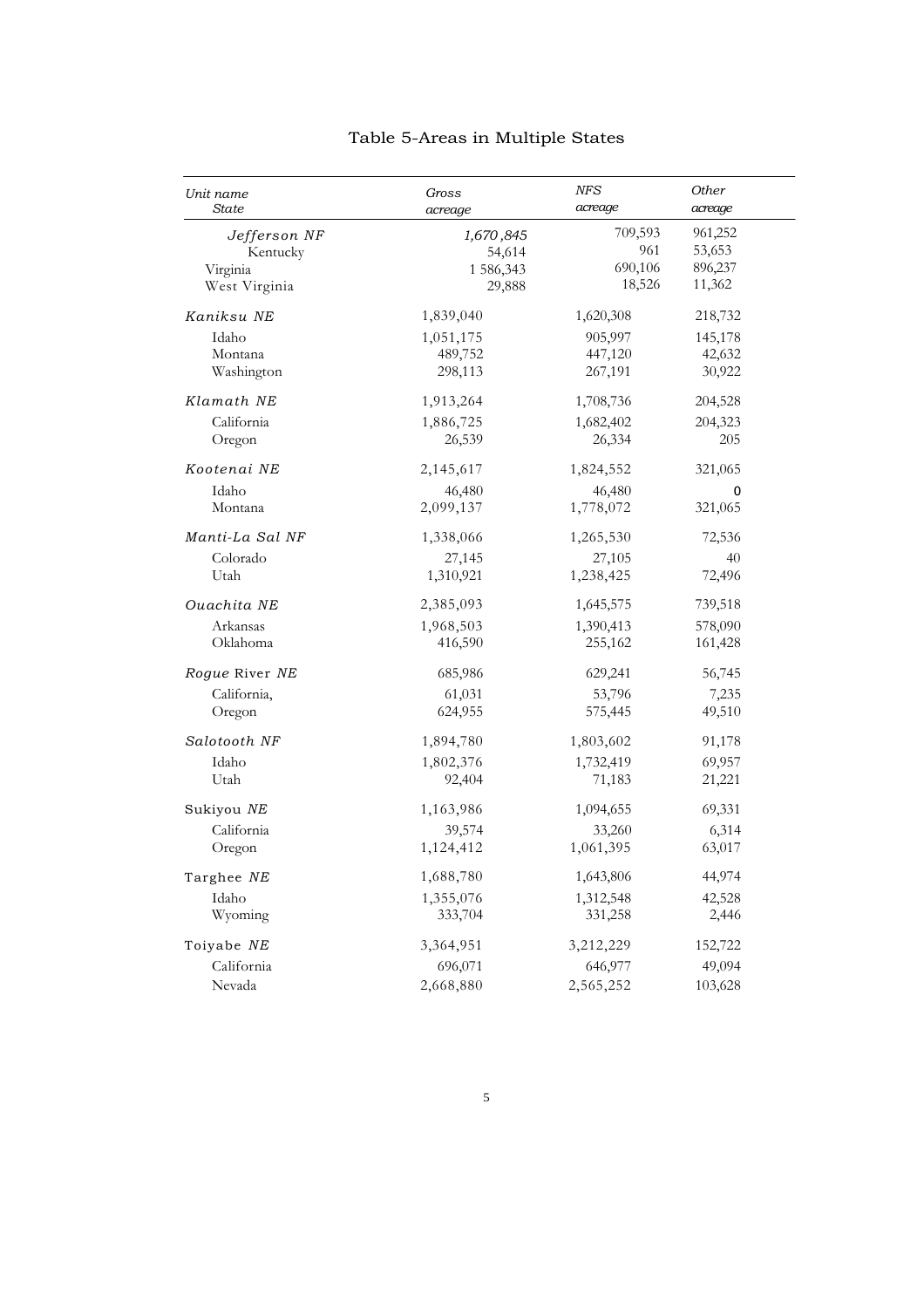| Unit name         | Gross     | <b>NFS</b> | Other          |
|-------------------|-----------|------------|----------------|
| <b>State</b>      | acreage   | acreage    | acreage        |
| Umatilla NF       | 1,512,788 | 1,406,178  | 106,610        |
| Oregon            | 1,193,439 | 1,094,981  | 98,458         |
| Washington        | 319,349   | 311,197    | 8,152          |
| Wallowa NF        | 1,079,277 | 998,114    | 81,163         |
| Idaho             | 5,554     | 3,208      | 2,346          |
| Oregon            | 1,073,723 | 994,906    | 78,817         |
| Wasatch NF        | 1,072,443 | 885,848    | 186,595        |
| Utah              | 1,024,739 | 848,086    | 176,653        |
| Wyoming           | 47,704    | 37,762     | 9,942          |
| White Mountain NF | 851,958   | 740,841    | 111,117        |
| Maine             | 53,561    | 42,363     | 11,198         |
| New Hampshire     | 798,397   | 698,478    | 99,919         |
| White Mountain BU | 54,419    | 31,258     | 23,161         |
| Maine             | 27,755    | 6,983      | 20,772         |
| New Hampshire     | 26,664    | 24,275     | 2,389          |
| Black Kettle NGL  | 33,113    | 31,286     | 1,827          |
| Oklahoma          | 32,537    | 30,710     | 1,827          |
| Texas             | 576       | 576        | $\theta$       |
| Rita Blanca NGL   | 93,229    | 92,989     | 240            |
| Oklahoma          | 15,816    | 15,576     | 240            |
| Texas             | 77,413    | 77,413     | $\overline{0}$ |

5

# Table 5-Areas in Multiple States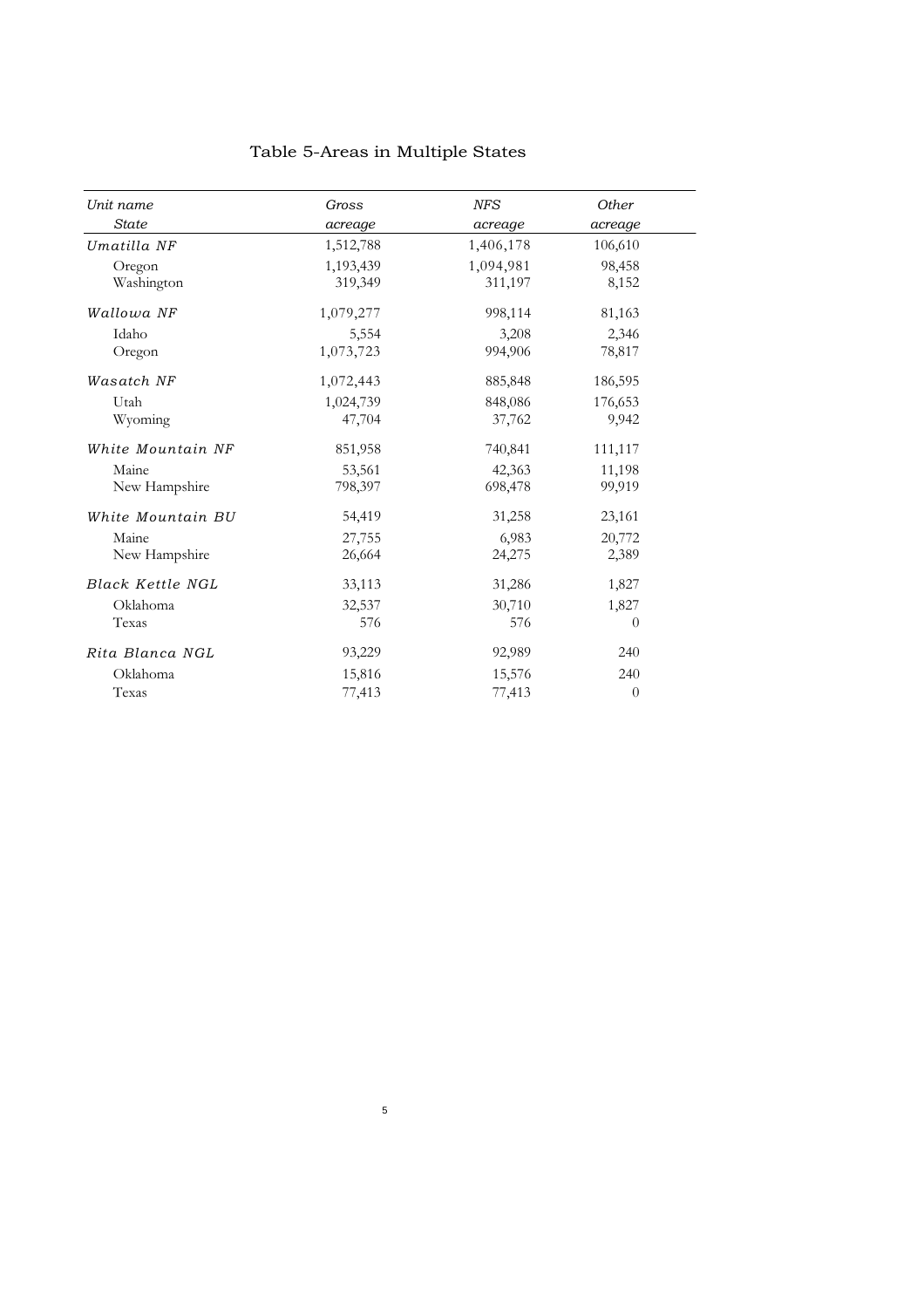| State           | $\frac{1}{2}$<br>Congressional District<br>County | baae, congressional Bistricts, and countres<br><b>National Forest</b><br>(unless otherwise noted) | <b>NFS</b><br>acreage | National<br>Grasslands<br>acreage |
|-----------------|---------------------------------------------------|---------------------------------------------------------------------------------------------------|-----------------------|-----------------------------------|
| Alabama         |                                                   |                                                                                                   |                       |                                   |
| 1st             | Escambia                                          | Conecuh NF                                                                                        | 29.246                | $\overline{0}$                    |
|                 |                                                   | 1st District Total                                                                                | 29,246                | $\theta$                          |
| 2 <sub>nd</sub> | Coffee                                            | Pea River LUP                                                                                     | $\theta$              | 40                                |
|                 | Covington                                         | Conecuh NY                                                                                        | 54.546                | $\overline{0}$                    |
|                 |                                                   | 2nd District Total                                                                                | 54,546                | 40                                |
| 3rd             | Calhoun                                           | Talladega NF                                                                                      | 23,603                | $\theta$                          |
|                 | Chilton                                           | Talladega NF                                                                                      | 22,869                | $\boldsymbol{0}$                  |
|                 | Clay                                              | Talladega NP                                                                                      | 63,828                | $\theta$                          |
|                 | Cleburne                                          | Talladega NP                                                                                      | 94,365                | $\theta$                          |
|                 | Macon                                             | Tuskegee NF                                                                                       | 11,092                | $\theta$                          |
|                 | Talladega                                         | Talladega NF                                                                                      | 44,618                | $\theta$                          |
|                 |                                                   | 3rd District Total                                                                                | 260,375               | $\theta$                          |
| 4th             | Cherokee                                          | Talladega NF                                                                                      | 2,190                 | $\theta$                          |
|                 | Franklin                                          | William B. Bankhead NF                                                                            | 1,227                 | $\theta$                          |
|                 | Winston                                           | William B. Bankhead NF                                                                            | 88,818                | $\theta$                          |
|                 |                                                   | 4th District Total                                                                                | 92,235                | 0                                 |
| 5th             | Lawrence                                          | William B. Bankhead NF                                                                            | 90,332                | $\theta$                          |
|                 |                                                   | 5th District Total                                                                                | 90,332                |                                   |
| 7th             | Bibb                                              | Talladega NI?                                                                                     | 60,648                | $\overline{0}$                    |
|                 | Dallas                                            | Talladega NF                                                                                      | 2,214                 | $\overline{0}$                    |
|                 | Hale                                              | Talladega NF                                                                                      | 28,398                | $\theta$                          |
|                 | Perry                                             | Talladega NF                                                                                      | 32,630                | $\theta$                          |
|                 | Tuscaloosa                                        | Talladega NF                                                                                      | 10.645                | $\theta$                          |
|                 |                                                   | 7th District Total                                                                                | 134,535               | $\theta$                          |
|                 | State total                                       |                                                                                                   | 661,269               | 40                                |
|                 | Alaska AT LARGE                                   |                                                                                                   |                       |                                   |
|                 | Anchorage                                         | Chugach NF                                                                                        | 275,074               | $\boldsymbol{0}$                  |
|                 | Haines                                            | Tongass NF                                                                                        | 918,072               | $\boldsymbol{0}$                  |
|                 | Juneau                                            | Tongass NF                                                                                        | 1,654,532             | $\boldsymbol{0}$                  |
|                 | Kenai Peninsula                                   | Chugach. NF                                                                                       | 1,130,804             | $\overline{0}$                    |
|                 | Ketchikan Gateway                                 | Tongass NF                                                                                        | 746,577               | $\theta$                          |
|                 | Kodiak Island                                     | Chugach NY                                                                                        | 19,657                | $\theta$                          |
|                 | Matanuska-Susitna                                 | Chugach NF                                                                                        | 43,386                | $\boldsymbol{0}$                  |
|                 | Sitka,                                            | Tongass NY                                                                                        | 1,814,901             | $\theta$                          |
|                 | Yakutat                                           | Tongass NY                                                                                        | 1,226,997             | $\boldsymbol{0}$                  |
|                 | Unorganized                                       | Chugach NY                                                                                        | 3,935,493             | $\boldsymbol{0}$                  |
|                 |                                                   | Tongass NF                                                                                        | 10,358,795            | $\theta$                          |
|                 |                                                   | At Large District Total                                                                           | 22, 124, 288          | 0                                 |
|                 | State total                                       |                                                                                                   | 22,124,288            | $\theta$                          |

Table 6—Areas by State, Congressional Districts, and Counties

 $\sim \frac{100}{3}$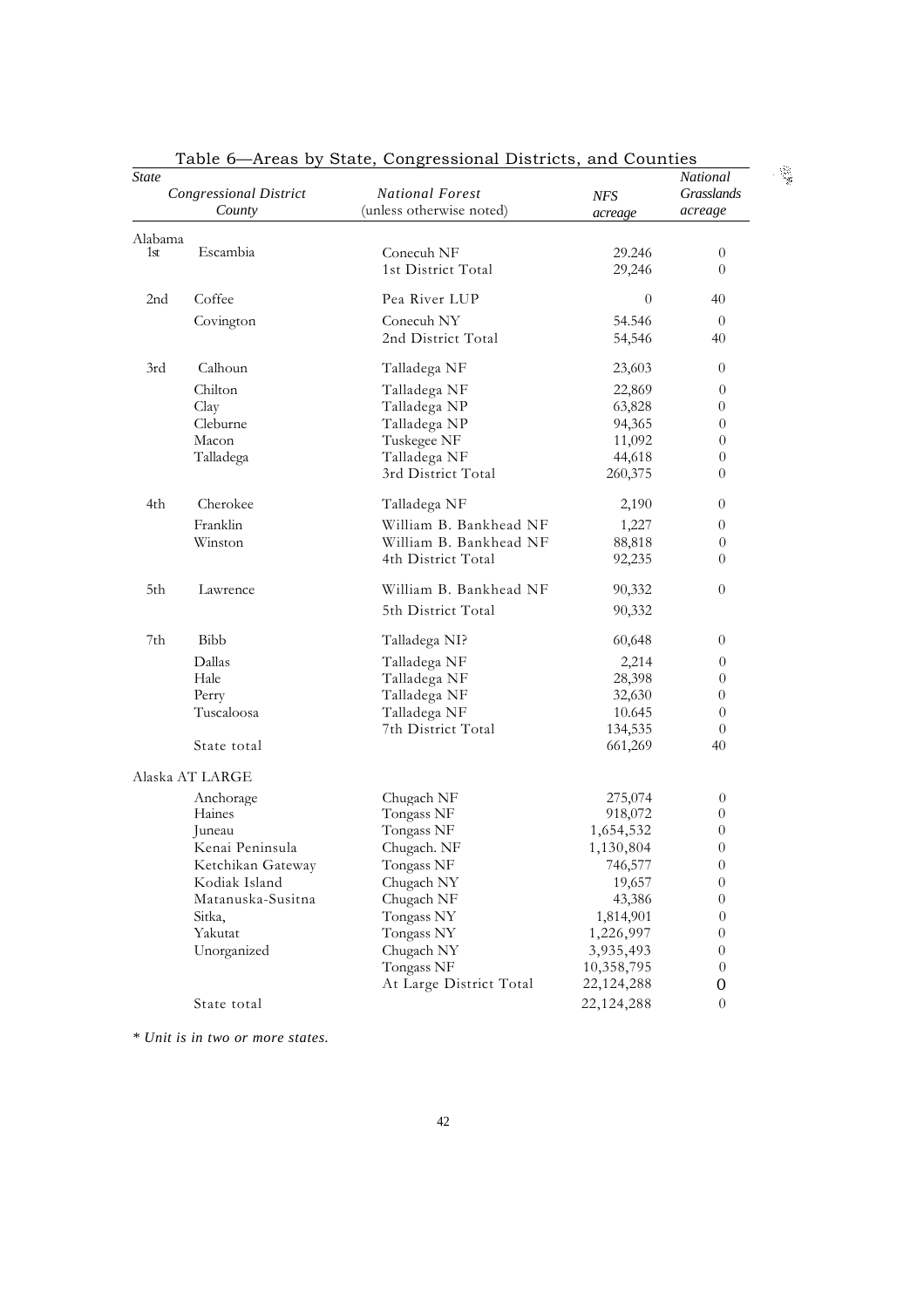|          |                        | (Continued)              |            |                        |
|----------|------------------------|--------------------------|------------|------------------------|
| State    | Congressional District | National Forest          | NTS        | National<br>Grasslands |
|          | County                 | (unless otherwise noted) | acreage    | acreage                |
| Arizona  |                        |                          |            |                        |
| 2nd      | Pima                   | Coronado NF <sup>*</sup> | 42,999     | $\boldsymbol{0}$       |
|          | Santa Cruz             | Coronado NF *            | 419,487    | $\theta$               |
|          |                        | 2nd District Total       | 462,486    | 0                      |
| 3rd      | Coconino               | Coconino NF              | 1,415,168  | $\theta$               |
|          |                        | Kaibab NF                | 1,527,495  | $\theta$               |
|          |                        | Prescott NF              | 43,695     | $\theta$               |
|          | Mohave                 | Kaibab NF                | 5,468      | 0                      |
|          | Yavapai                | Coconino NF              | 427,105    | 0                      |
|          |                        | Kaibab NF                | 25,119     | $\overline{0}$         |
|          |                        | Prescott NF              | 1,194,459  | 0                      |
|          |                        | Tonto NF                 | 317,051    | 0                      |
|          |                        | 3rd District Total       | 4,955,560  | 0                      |
| 5th      | Cochise                | Coronado NF *            | 489,744    | $\overline{0}$         |
|          | Graham                 | Coronado NF <sup>*</sup> | 396,174    | $\theta$               |
|          | Pima                   | Coronado NF*             | 347,427    | $\theta$               |
|          |                        | 5th District Total       | 1,233,345  | $\theta$               |
| 6th      | Apache                 | Apache NF *              | 443,565    | $\overline{0}$         |
|          |                        | Sitgreaves NF            | 45,313     | 0                      |
|          | Coconino               | Sitgreaves NF            | 284,325    | $\theta$               |
|          | Gila                   | Coconino NF              | 3,352      | $\theta$               |
|          |                        | Tonto NF                 | 1,700,033  | 0                      |
|          | Greenlee               | Apache NI' *             | 750,775    | 0                      |
|          | Maricopa               | Tonto NF                 | 657,695    | 0                      |
|          | Navajo                 | Sitgreaves NF            | 487,477    | $\theta$               |
|          | Final                  | Coronado NF *            | 23,312     | 0                      |
|          |                        | Tonto NF                 | 199,814    | $\theta$               |
|          |                        | 6th District Total       | 4,595,661  | 0                      |
|          | State total            |                          | 11,247,052 | $\theta$               |
| Arkansas |                        |                          |            |                        |
| 1st      | Lee                    | St. Francis NF           | 11,653     | $\boldsymbol{0}$       |
|          | Phillips               | St. Francis NF           | 9,548      | $\overline{0}$         |
|          | Searcy                 | Ozark NF                 | 31,286     | $\theta$               |
|          | Stone                  | Ozark NF                 | 61,275     | $\theta$               |
|          |                        | 1st District Total       | 113,762    | $\theta$               |
| 2nd      | Conway                 | Ozark NF                 | 6,840      | $\overline{0}$         |
|          | Perry                  | Ouachita, NF*            | 96,750     | $\overline{0}$         |
|          | Saline                 | Ouachita NF*             | 53,703     | $\overline{0}$         |
|          |                        |                          |            |                        |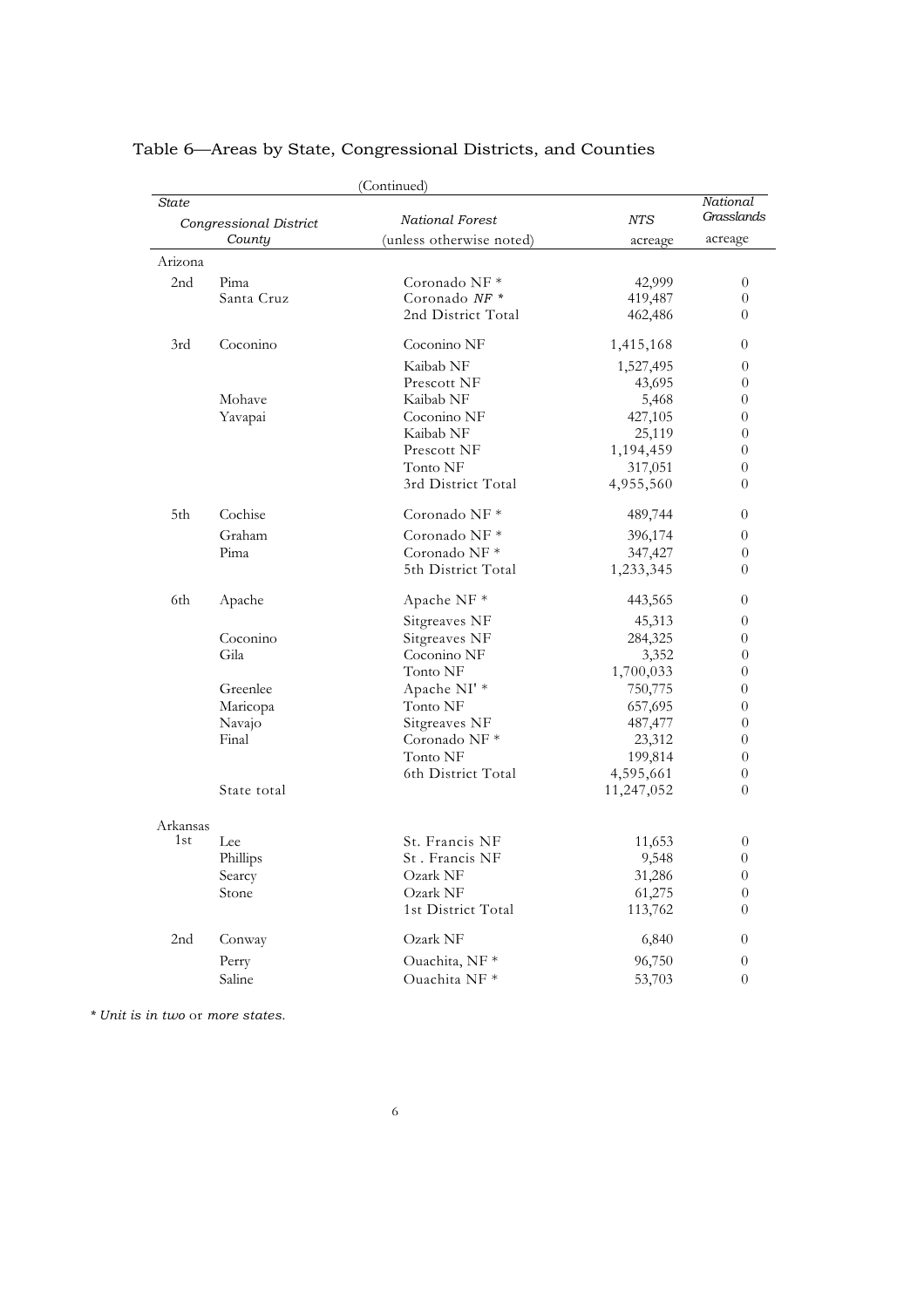|                                            |                   | (Continued)                                                |                                        |                                          |  |
|--------------------------------------------|-------------------|------------------------------------------------------------|----------------------------------------|------------------------------------------|--|
| State<br>Congressional District,<br>County |                   | <b>National Forest</b><br>(unless otherwise noted)         | acreage                                | National<br><b>Grasslands</b><br>acreage |  |
| Arkansas                                   |                   |                                                            |                                        |                                          |  |
| 2 <sub>nd</sub>                            | Van Buren<br>Yell | Ozark NF<br>Ouachita NF*<br>Ozark NP<br>2nd District Total | 32,006<br>188,295<br>32,597<br>410,191 | $\overline{0}$<br>0<br>0<br>$\theta$     |  |
| 3rd                                        | Baxter            | Ozark NF                                                   | 62,990                                 | 0                                        |  |
|                                            | Benton            | Ozark NF                                                   | 8,197                                  | $\overline{0}$                           |  |
|                                            | Crawford          | Ozark NF                                                   | 86,262                                 | 0                                        |  |
|                                            | Franklin          | Ozark NF                                                   | 103,962                                | 0                                        |  |
|                                            | Johnson           | Ozark NF                                                   | 178,380                                | 0                                        |  |
|                                            | Logan             | Ouachita NE <sup>*</sup>                                   | 18,584                                 | 0                                        |  |
|                                            |                   | Ozark NE                                                   | 67,680                                 | $\theta$                                 |  |
|                                            | Madison           | Ozark NF                                                   | 48,046                                 | 0                                        |  |
|                                            | Marion            | Ozark NF                                                   | 3,360                                  | $\theta$                                 |  |
|                                            | Newton            | Ozark NP                                                   | 197,515                                | 0                                        |  |
|                                            | Polk              | Ouachita, NE <sup>*</sup>                                  | 201,856                                | $\overline{0}$                           |  |
|                                            |                   | Ouachita PU                                                | 188                                    | $\theta$                                 |  |
|                                            | Pope              | Ozark NP                                                   | 186,104                                | $\theta$                                 |  |
|                                            | Scott             | Ouachita NF <sup>*</sup>                                   | 362,675                                | $\theta$                                 |  |
|                                            | Sebastian         | Ouachita NF <sup>*</sup>                                   | 14,888                                 | 0                                        |  |
|                                            | Washington.       | Ozark NP                                                   | 21,801                                 | $\theta$                                 |  |
|                                            |                   | 3rd District Total                                         | 1,562,488                              | 0                                        |  |
| 4th                                        | Ashley            | Ouachita NF <sup>*</sup>                                   | 1,675                                  | 0                                        |  |
|                                            | Garland           | Ouachita NF*                                               | 113,601                                | 0                                        |  |
|                                            | Hot Spring        | Ouachita NF <sup>*</sup>                                   | 320                                    | $\overline{0}$                           |  |
|                                            | Howard            | Ouachita NF <sup>*</sup>                                   | 1,246                                  | 0                                        |  |
|                                            | Montgomery        | Ouachita NF <sup>*</sup>                                   | 334,041,                               | $\overline{0}$                           |  |
|                                            | Pike              | Ouachita NF <sup>*</sup>                                   | 2,779                                  | 0                                        |  |
|                                            |                   | 4th District Total                                         | 453,662                                | 0                                        |  |
|                                            | State total       |                                                            | 2,540,103                              | 0                                        |  |
| California                                 |                   |                                                            |                                        |                                          |  |
| 1st                                        | Del Norte         | Northern Redwood PU                                        | 1,597                                  | $\theta$                                 |  |
|                                            |                   | Siskivon $NP$ <sup>*</sup>                                 | 33,260                                 | $\theta$                                 |  |
|                                            |                   | Six Rivers NF                                              | 418,276                                | $\theta$                                 |  |
|                                            | Humboldt          | Humboldt Nursery OTH                                       | 223                                    | 0                                        |  |
|                                            |                   | Six Rivers NE                                              | 334,613                                | $\theta$                                 |  |
|                                            |                   | Trinity NF                                                 | 2,430                                  | $\theta$                                 |  |
|                                            | Lake              | Mendocino NF                                               | 255,432                                | 0                                        |  |
|                                            |                   | Mendocino OTH                                              | 4                                      | $\theta$                                 |  |
|                                            | Mendocino         | Mendocino NF                                               | 179,075                                | 0                                        |  |
|                                            |                   | Mendocino OTH                                              | 8                                      | $\overline{0}$                           |  |
|                                            |                   | 1st District Total                                         | 1,224,018                              | 0                                        |  |
|                                            |                   |                                                            |                                        |                                          |  |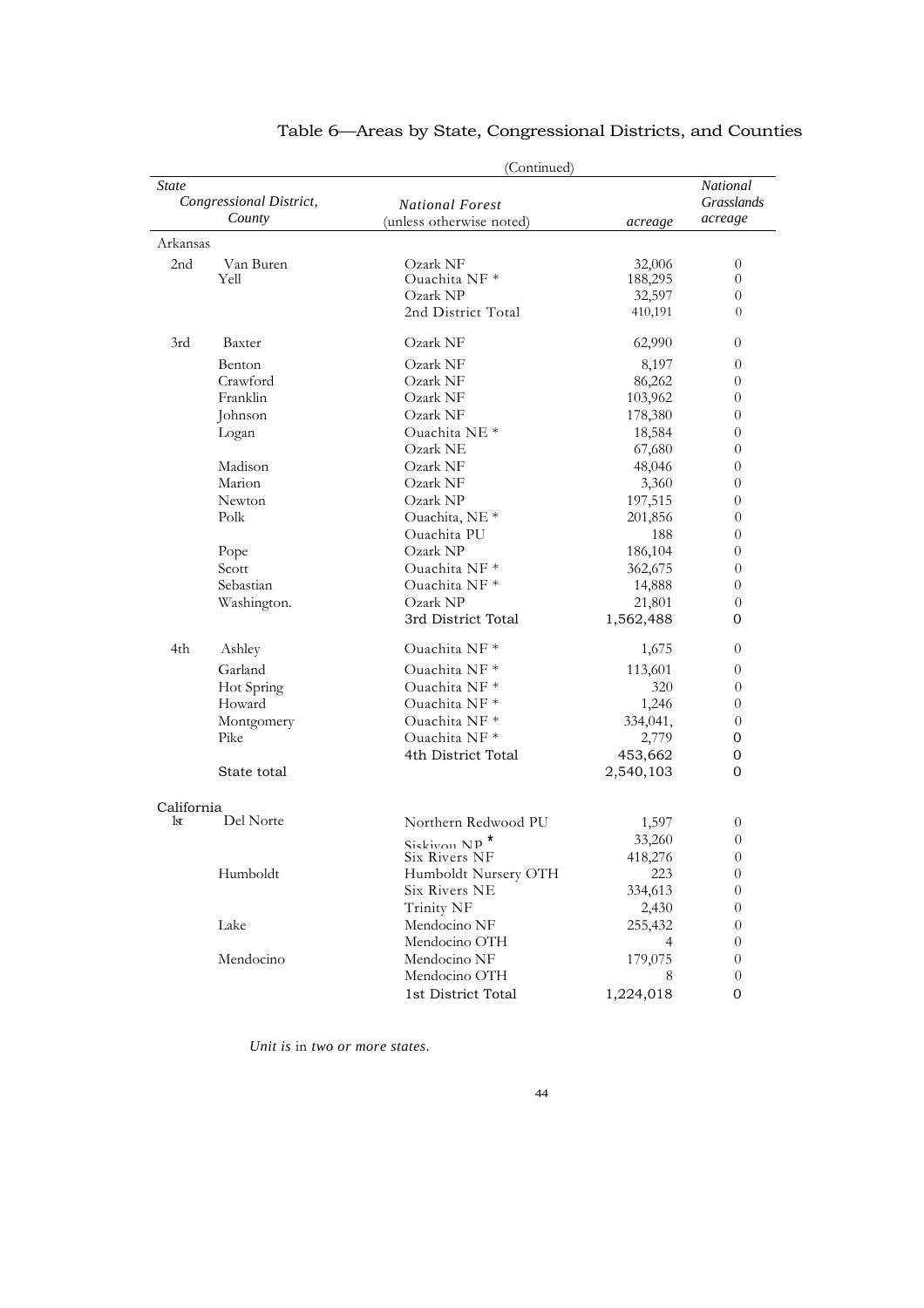| National<br>Grasslands<br>NFS<br>National Forest<br>Congressional District<br>acreage<br>County<br>(unless otherwise noted)<br>acreage<br>California<br>2 <sub>nd</sub><br>Lassen NF<br><b>Butte</b><br>51,178<br>$\overline{0}$<br>Plant Intro. Sta.<br>0TH<br>209<br>$\theta$<br>82,299<br>Plumas NF<br>0<br>Lassen NT<br>Lassen<br>423,136<br>0<br>Lassen OTH<br>172<br>0<br>Modoc NI'<br>156,375<br>$\theta$<br>Plumas NF<br>29,303<br>$\theta$<br>1,323<br>Toiyabe NF*<br>$\theta$<br>Modoc<br>Modoc NF<br>1,379,129<br>0<br>Modoc OTH<br>95<br>0<br>Shasta NP<br>4,495<br>$\theta$<br>Nevada<br>Tahoe NF<br>169,686<br>$\theta$<br>Tahoe OTH<br>48<br>$\theta$<br>Toiyabe NF *<br>2,574<br>0<br>Plumas<br>Lassen NF<br>147,860<br>$\theta$<br>Lassen OTH<br>15<br>0<br>Plumas NF<br>995,560<br>$\theta$<br>Plumas OTH<br>44<br>$\theta$<br>Tahoe $NIE7$<br>11,403<br>$\theta$<br>Shasta<br>Lassen NF<br>248,007<br>$\boldsymbol{0}$<br>Shasta NF<br>470,018<br>0<br>Shasta OTH<br>47<br>$\theta$<br>Trinity NF<br>30,626<br>$\theta$<br>Sierra<br>Plumas NF<br>39,845<br>0<br>Tahoe NF<br>353,084<br>0<br>Tahoe 0TH<br>5<br>$\overline{0}$<br>Toiyabe NF *<br>28,386<br>0<br>Siskiyou<br>Butte Valley NGL<br>$\theta$<br>18,425<br>Klamath NF <sup>*</sup><br>1,682,402<br>$\theta$<br>Klamath 0TH<br>716<br>$\theta$<br>Modoc NF<br>128,032<br>0<br>Shasta NF<br>463,509<br>0<br>Shasta OTH<br>37<br>0<br>Six Rivers NF<br>6,521<br>$\overline{0}$<br>Mendocino NF<br>76,522<br>Trinity<br>$\theta$<br>221,983<br>Shasta NT<br>$\theta$<br>Six Rivers NF<br>229,541<br>$\theta$<br>Trinity NF<br>933,674<br>$\theta$<br>Trinity 0TH<br>33<br>0<br>Yuba<br>Plumas NF<br>24,086<br>$\theta$<br>Plumas 0TH<br>477<br>$\theta$<br>Tahoe NF<br>20,334<br>$\theta$<br>Tahoe 0TH<br>60<br>$\theta$<br>2nd District Total<br>8,412,849<br>18,425 | (Continued) |  |  |  |
|-------------------------------------------------------------------------------------------------------------------------------------------------------------------------------------------------------------------------------------------------------------------------------------------------------------------------------------------------------------------------------------------------------------------------------------------------------------------------------------------------------------------------------------------------------------------------------------------------------------------------------------------------------------------------------------------------------------------------------------------------------------------------------------------------------------------------------------------------------------------------------------------------------------------------------------------------------------------------------------------------------------------------------------------------------------------------------------------------------------------------------------------------------------------------------------------------------------------------------------------------------------------------------------------------------------------------------------------------------------------------------------------------------------------------------------------------------------------------------------------------------------------------------------------------------------------------------------------------------------------------------------------------------------------------------------------------------------------------------------------------------------------------------------------------------------------------------------------------|-------------|--|--|--|
|                                                                                                                                                                                                                                                                                                                                                                                                                                                                                                                                                                                                                                                                                                                                                                                                                                                                                                                                                                                                                                                                                                                                                                                                                                                                                                                                                                                                                                                                                                                                                                                                                                                                                                                                                                                                                                                 | State       |  |  |  |
|                                                                                                                                                                                                                                                                                                                                                                                                                                                                                                                                                                                                                                                                                                                                                                                                                                                                                                                                                                                                                                                                                                                                                                                                                                                                                                                                                                                                                                                                                                                                                                                                                                                                                                                                                                                                                                                 |             |  |  |  |
|                                                                                                                                                                                                                                                                                                                                                                                                                                                                                                                                                                                                                                                                                                                                                                                                                                                                                                                                                                                                                                                                                                                                                                                                                                                                                                                                                                                                                                                                                                                                                                                                                                                                                                                                                                                                                                                 |             |  |  |  |
|                                                                                                                                                                                                                                                                                                                                                                                                                                                                                                                                                                                                                                                                                                                                                                                                                                                                                                                                                                                                                                                                                                                                                                                                                                                                                                                                                                                                                                                                                                                                                                                                                                                                                                                                                                                                                                                 |             |  |  |  |
|                                                                                                                                                                                                                                                                                                                                                                                                                                                                                                                                                                                                                                                                                                                                                                                                                                                                                                                                                                                                                                                                                                                                                                                                                                                                                                                                                                                                                                                                                                                                                                                                                                                                                                                                                                                                                                                 |             |  |  |  |
|                                                                                                                                                                                                                                                                                                                                                                                                                                                                                                                                                                                                                                                                                                                                                                                                                                                                                                                                                                                                                                                                                                                                                                                                                                                                                                                                                                                                                                                                                                                                                                                                                                                                                                                                                                                                                                                 |             |  |  |  |
|                                                                                                                                                                                                                                                                                                                                                                                                                                                                                                                                                                                                                                                                                                                                                                                                                                                                                                                                                                                                                                                                                                                                                                                                                                                                                                                                                                                                                                                                                                                                                                                                                                                                                                                                                                                                                                                 |             |  |  |  |
|                                                                                                                                                                                                                                                                                                                                                                                                                                                                                                                                                                                                                                                                                                                                                                                                                                                                                                                                                                                                                                                                                                                                                                                                                                                                                                                                                                                                                                                                                                                                                                                                                                                                                                                                                                                                                                                 |             |  |  |  |
|                                                                                                                                                                                                                                                                                                                                                                                                                                                                                                                                                                                                                                                                                                                                                                                                                                                                                                                                                                                                                                                                                                                                                                                                                                                                                                                                                                                                                                                                                                                                                                                                                                                                                                                                                                                                                                                 |             |  |  |  |
|                                                                                                                                                                                                                                                                                                                                                                                                                                                                                                                                                                                                                                                                                                                                                                                                                                                                                                                                                                                                                                                                                                                                                                                                                                                                                                                                                                                                                                                                                                                                                                                                                                                                                                                                                                                                                                                 |             |  |  |  |
|                                                                                                                                                                                                                                                                                                                                                                                                                                                                                                                                                                                                                                                                                                                                                                                                                                                                                                                                                                                                                                                                                                                                                                                                                                                                                                                                                                                                                                                                                                                                                                                                                                                                                                                                                                                                                                                 |             |  |  |  |
|                                                                                                                                                                                                                                                                                                                                                                                                                                                                                                                                                                                                                                                                                                                                                                                                                                                                                                                                                                                                                                                                                                                                                                                                                                                                                                                                                                                                                                                                                                                                                                                                                                                                                                                                                                                                                                                 |             |  |  |  |
|                                                                                                                                                                                                                                                                                                                                                                                                                                                                                                                                                                                                                                                                                                                                                                                                                                                                                                                                                                                                                                                                                                                                                                                                                                                                                                                                                                                                                                                                                                                                                                                                                                                                                                                                                                                                                                                 |             |  |  |  |
|                                                                                                                                                                                                                                                                                                                                                                                                                                                                                                                                                                                                                                                                                                                                                                                                                                                                                                                                                                                                                                                                                                                                                                                                                                                                                                                                                                                                                                                                                                                                                                                                                                                                                                                                                                                                                                                 |             |  |  |  |
|                                                                                                                                                                                                                                                                                                                                                                                                                                                                                                                                                                                                                                                                                                                                                                                                                                                                                                                                                                                                                                                                                                                                                                                                                                                                                                                                                                                                                                                                                                                                                                                                                                                                                                                                                                                                                                                 |             |  |  |  |
|                                                                                                                                                                                                                                                                                                                                                                                                                                                                                                                                                                                                                                                                                                                                                                                                                                                                                                                                                                                                                                                                                                                                                                                                                                                                                                                                                                                                                                                                                                                                                                                                                                                                                                                                                                                                                                                 |             |  |  |  |
|                                                                                                                                                                                                                                                                                                                                                                                                                                                                                                                                                                                                                                                                                                                                                                                                                                                                                                                                                                                                                                                                                                                                                                                                                                                                                                                                                                                                                                                                                                                                                                                                                                                                                                                                                                                                                                                 |             |  |  |  |
|                                                                                                                                                                                                                                                                                                                                                                                                                                                                                                                                                                                                                                                                                                                                                                                                                                                                                                                                                                                                                                                                                                                                                                                                                                                                                                                                                                                                                                                                                                                                                                                                                                                                                                                                                                                                                                                 |             |  |  |  |
|                                                                                                                                                                                                                                                                                                                                                                                                                                                                                                                                                                                                                                                                                                                                                                                                                                                                                                                                                                                                                                                                                                                                                                                                                                                                                                                                                                                                                                                                                                                                                                                                                                                                                                                                                                                                                                                 |             |  |  |  |
|                                                                                                                                                                                                                                                                                                                                                                                                                                                                                                                                                                                                                                                                                                                                                                                                                                                                                                                                                                                                                                                                                                                                                                                                                                                                                                                                                                                                                                                                                                                                                                                                                                                                                                                                                                                                                                                 |             |  |  |  |
|                                                                                                                                                                                                                                                                                                                                                                                                                                                                                                                                                                                                                                                                                                                                                                                                                                                                                                                                                                                                                                                                                                                                                                                                                                                                                                                                                                                                                                                                                                                                                                                                                                                                                                                                                                                                                                                 |             |  |  |  |
|                                                                                                                                                                                                                                                                                                                                                                                                                                                                                                                                                                                                                                                                                                                                                                                                                                                                                                                                                                                                                                                                                                                                                                                                                                                                                                                                                                                                                                                                                                                                                                                                                                                                                                                                                                                                                                                 |             |  |  |  |
|                                                                                                                                                                                                                                                                                                                                                                                                                                                                                                                                                                                                                                                                                                                                                                                                                                                                                                                                                                                                                                                                                                                                                                                                                                                                                                                                                                                                                                                                                                                                                                                                                                                                                                                                                                                                                                                 |             |  |  |  |
|                                                                                                                                                                                                                                                                                                                                                                                                                                                                                                                                                                                                                                                                                                                                                                                                                                                                                                                                                                                                                                                                                                                                                                                                                                                                                                                                                                                                                                                                                                                                                                                                                                                                                                                                                                                                                                                 |             |  |  |  |
|                                                                                                                                                                                                                                                                                                                                                                                                                                                                                                                                                                                                                                                                                                                                                                                                                                                                                                                                                                                                                                                                                                                                                                                                                                                                                                                                                                                                                                                                                                                                                                                                                                                                                                                                                                                                                                                 |             |  |  |  |
|                                                                                                                                                                                                                                                                                                                                                                                                                                                                                                                                                                                                                                                                                                                                                                                                                                                                                                                                                                                                                                                                                                                                                                                                                                                                                                                                                                                                                                                                                                                                                                                                                                                                                                                                                                                                                                                 |             |  |  |  |
|                                                                                                                                                                                                                                                                                                                                                                                                                                                                                                                                                                                                                                                                                                                                                                                                                                                                                                                                                                                                                                                                                                                                                                                                                                                                                                                                                                                                                                                                                                                                                                                                                                                                                                                                                                                                                                                 |             |  |  |  |
|                                                                                                                                                                                                                                                                                                                                                                                                                                                                                                                                                                                                                                                                                                                                                                                                                                                                                                                                                                                                                                                                                                                                                                                                                                                                                                                                                                                                                                                                                                                                                                                                                                                                                                                                                                                                                                                 |             |  |  |  |
|                                                                                                                                                                                                                                                                                                                                                                                                                                                                                                                                                                                                                                                                                                                                                                                                                                                                                                                                                                                                                                                                                                                                                                                                                                                                                                                                                                                                                                                                                                                                                                                                                                                                                                                                                                                                                                                 |             |  |  |  |
|                                                                                                                                                                                                                                                                                                                                                                                                                                                                                                                                                                                                                                                                                                                                                                                                                                                                                                                                                                                                                                                                                                                                                                                                                                                                                                                                                                                                                                                                                                                                                                                                                                                                                                                                                                                                                                                 |             |  |  |  |
|                                                                                                                                                                                                                                                                                                                                                                                                                                                                                                                                                                                                                                                                                                                                                                                                                                                                                                                                                                                                                                                                                                                                                                                                                                                                                                                                                                                                                                                                                                                                                                                                                                                                                                                                                                                                                                                 |             |  |  |  |
|                                                                                                                                                                                                                                                                                                                                                                                                                                                                                                                                                                                                                                                                                                                                                                                                                                                                                                                                                                                                                                                                                                                                                                                                                                                                                                                                                                                                                                                                                                                                                                                                                                                                                                                                                                                                                                                 |             |  |  |  |
|                                                                                                                                                                                                                                                                                                                                                                                                                                                                                                                                                                                                                                                                                                                                                                                                                                                                                                                                                                                                                                                                                                                                                                                                                                                                                                                                                                                                                                                                                                                                                                                                                                                                                                                                                                                                                                                 |             |  |  |  |
|                                                                                                                                                                                                                                                                                                                                                                                                                                                                                                                                                                                                                                                                                                                                                                                                                                                                                                                                                                                                                                                                                                                                                                                                                                                                                                                                                                                                                                                                                                                                                                                                                                                                                                                                                                                                                                                 |             |  |  |  |
|                                                                                                                                                                                                                                                                                                                                                                                                                                                                                                                                                                                                                                                                                                                                                                                                                                                                                                                                                                                                                                                                                                                                                                                                                                                                                                                                                                                                                                                                                                                                                                                                                                                                                                                                                                                                                                                 |             |  |  |  |
|                                                                                                                                                                                                                                                                                                                                                                                                                                                                                                                                                                                                                                                                                                                                                                                                                                                                                                                                                                                                                                                                                                                                                                                                                                                                                                                                                                                                                                                                                                                                                                                                                                                                                                                                                                                                                                                 |             |  |  |  |
|                                                                                                                                                                                                                                                                                                                                                                                                                                                                                                                                                                                                                                                                                                                                                                                                                                                                                                                                                                                                                                                                                                                                                                                                                                                                                                                                                                                                                                                                                                                                                                                                                                                                                                                                                                                                                                                 |             |  |  |  |
|                                                                                                                                                                                                                                                                                                                                                                                                                                                                                                                                                                                                                                                                                                                                                                                                                                                                                                                                                                                                                                                                                                                                                                                                                                                                                                                                                                                                                                                                                                                                                                                                                                                                                                                                                                                                                                                 |             |  |  |  |
|                                                                                                                                                                                                                                                                                                                                                                                                                                                                                                                                                                                                                                                                                                                                                                                                                                                                                                                                                                                                                                                                                                                                                                                                                                                                                                                                                                                                                                                                                                                                                                                                                                                                                                                                                                                                                                                 |             |  |  |  |
|                                                                                                                                                                                                                                                                                                                                                                                                                                                                                                                                                                                                                                                                                                                                                                                                                                                                                                                                                                                                                                                                                                                                                                                                                                                                                                                                                                                                                                                                                                                                                                                                                                                                                                                                                                                                                                                 |             |  |  |  |
|                                                                                                                                                                                                                                                                                                                                                                                                                                                                                                                                                                                                                                                                                                                                                                                                                                                                                                                                                                                                                                                                                                                                                                                                                                                                                                                                                                                                                                                                                                                                                                                                                                                                                                                                                                                                                                                 |             |  |  |  |
|                                                                                                                                                                                                                                                                                                                                                                                                                                                                                                                                                                                                                                                                                                                                                                                                                                                                                                                                                                                                                                                                                                                                                                                                                                                                                                                                                                                                                                                                                                                                                                                                                                                                                                                                                                                                                                                 |             |  |  |  |
|                                                                                                                                                                                                                                                                                                                                                                                                                                                                                                                                                                                                                                                                                                                                                                                                                                                                                                                                                                                                                                                                                                                                                                                                                                                                                                                                                                                                                                                                                                                                                                                                                                                                                                                                                                                                                                                 |             |  |  |  |
|                                                                                                                                                                                                                                                                                                                                                                                                                                                                                                                                                                                                                                                                                                                                                                                                                                                                                                                                                                                                                                                                                                                                                                                                                                                                                                                                                                                                                                                                                                                                                                                                                                                                                                                                                                                                                                                 |             |  |  |  |
|                                                                                                                                                                                                                                                                                                                                                                                                                                                                                                                                                                                                                                                                                                                                                                                                                                                                                                                                                                                                                                                                                                                                                                                                                                                                                                                                                                                                                                                                                                                                                                                                                                                                                                                                                                                                                                                 |             |  |  |  |
|                                                                                                                                                                                                                                                                                                                                                                                                                                                                                                                                                                                                                                                                                                                                                                                                                                                                                                                                                                                                                                                                                                                                                                                                                                                                                                                                                                                                                                                                                                                                                                                                                                                                                                                                                                                                                                                 |             |  |  |  |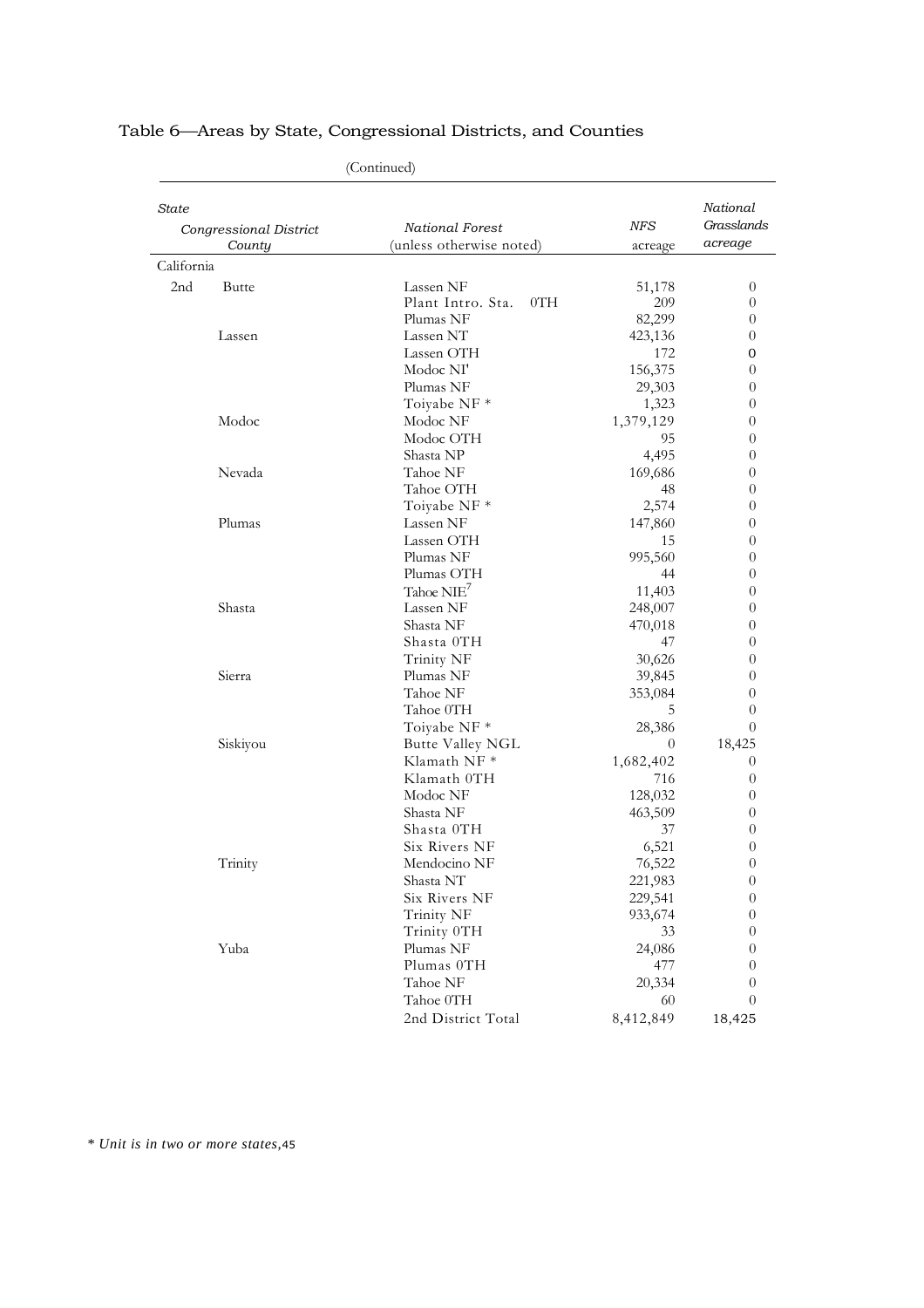| State      | Congressional District<br>County | <b>National Forest</b><br>(unless otherwise noted) | NFS<br>acreage                  | National<br>Grasslands<br>acreage    |
|------------|----------------------------------|----------------------------------------------------|---------------------------------|--------------------------------------|
| California |                                  |                                                    |                                 |                                      |
| 3rd        | Colusa<br>Glenn                  | Mendocino NF<br>Mendocino NF                       | 64,785<br>182,642               | 0<br>0                               |
|            | Teham a                          | Lassen NP<br>Lassen OTH<br>Mendocino NF            | 189,415<br>80<br>127,592        | 0<br>$\theta$<br>0                   |
|            |                                  | Trinity NE<br>3rd District Total                   | 76,947<br>641,461               | 0<br>0                               |
| 4th        | Alpine                           | Eldorado NF *                                      | 53,836                          | 0                                    |
|            |                                  | Stanislaus NE<br>Toiyabe                           | 119,805<br>232,673              | 0<br>0                               |
|            | Amador<br>Calaveras              | Eldorado NE <sup>*</sup><br>Stanislaus NF          | 77,955<br>80,297                | 0<br>0                               |
|            | El Dorado                        | Eldorado NF *<br>Eldorado OTH                      | 496,127<br>1,683                | 0<br>0                               |
|            |                                  | Eldorado PIT<br>Inst. /Forest Genetics EA          | 180<br>194                      | 0<br>0                               |
|            | Mono                             | Tahoe NF<br>Toiyabe NF *<br>Inyo NF                | $\overline{4}$<br>31<br>816,472 | 0<br>0<br>0                          |
|            | Placer                           | Toiyabe NE <sup>*</sup><br>Eldorado NF *           | 381,990<br>49,282               | 0<br>0                               |
|            |                                  | Tahoe NE<br>Tahoe 0TH                              | 275,865<br>10                   | 0<br>$\theta$                        |
|            | Tuolumne                         | Stanislaus NE<br>Stanislaus OTH                    | 612,324                         | 0<br>0                               |
|            |                                  | 4th District Total                                 | 3,198,735                       | 0                                    |
| 12th       | Santa Clara                      | Felton For . Sta. OTH<br>12th District Total       | 43<br>43                        | $\overline{0}$<br>$\theta$           |
| 14th       | Siskiyou                         | Rogue River NF *                                   | 53,796                          | 0                                    |
|            |                                  | 14th District Total                                | 53,796                          | 0                                    |
| 15th       | Madera                           | Inyo $NF *$                                        | 52,241                          | $\theta$                             |
|            |                                  | San Joaquin EA<br>Sierra NF<br>15th District Total | 4,580<br>362,049<br>418,870     | $\theta$<br>$\boldsymbol{0}$         |
| 16th       | San Luis Obispo                  | Los Padres NE                                      | 7,335                           | $\theta$<br>0                        |
|            |                                  | Sur Sur PIT<br>16th District Total                 | 1,137<br>8,472                  | $\boldsymbol{0}$<br>$\boldsymbol{0}$ |

*\* Unit is in two or more states.*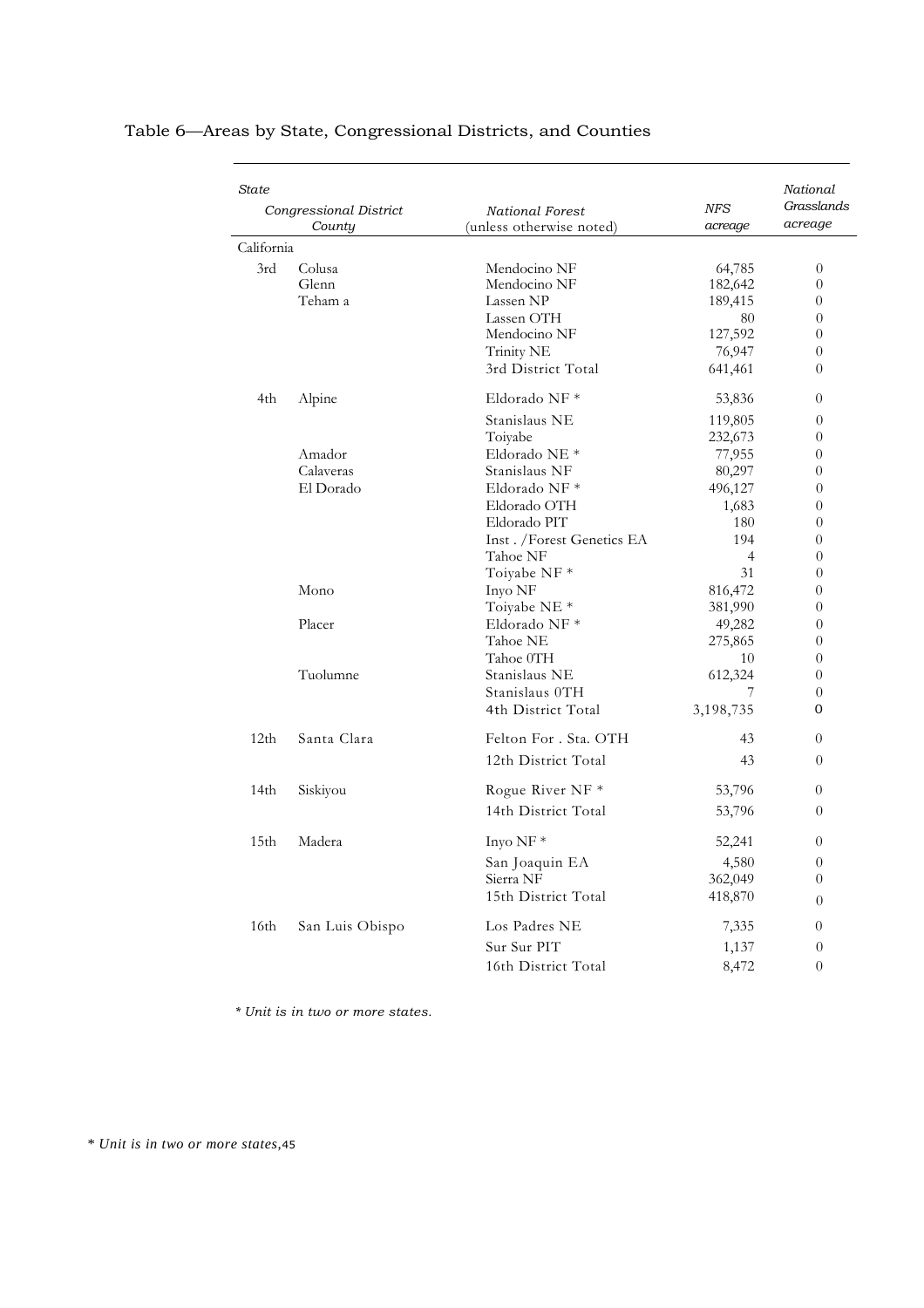| <b>State</b>     | <b>Congressional District</b><br>County | <b>National Forest</b><br>(unless otherwise noted) | NFS<br>acreage | National<br>Grasslands<br>acreage |
|------------------|-----------------------------------------|----------------------------------------------------|----------------|-----------------------------------|
| California       |                                         |                                                    |                |                                   |
| 17 <sub>th</sub> | Fresno                                  | Sequoia NF                                         | 130,757        | $\overline{0}$                    |
|                  |                                         | Sierra NP                                          | 40,161         | 0                                 |
|                  | Kern                                    | Sequoia NF                                         | 71,733         | $\overline{0}$                    |
|                  | Monterey                                | Los Padres NP                                      | 305,907        | 0                                 |
|                  |                                         | Los Padres OTH                                     | 326            | 0                                 |
|                  |                                         | Sur Sur PU                                         | 560            | 0                                 |
|                  | Tulare                                  | Inyo NP*                                           | 190,798        | 0                                 |
|                  |                                         | Sequoia NF                                         | 698,977        | 0                                 |
|                  |                                         | Sequoia 0Th                                        | 17             | 0                                 |
|                  |                                         | 17th District Total                                | 1,439,236      | 0                                 |
| 18 <sub>th</sub> | Fresno                                  | Inyo NP"                                           | 55             | $\theta$                          |
|                  |                                         | Sierra NF                                          | 815,785        | 0                                 |
|                  |                                         | 18th District Total                                | 815,840        | 0                                 |
| 19 <sub>th</sub> | Mariposa                                | Sierra NF                                          | 91,018         | $\theta$                          |
|                  |                                         | Sierra OTH                                         | 134            | $\theta$                          |
|                  |                                         | Stanislaus NF                                      | 85,286         | 0                                 |
|                  |                                         | Stanislaus 0TH                                     | 272            | 0                                 |
|                  | Santa Barbara                           | Los Padres $Nr$                                    | 629,118        | 0                                 |
|                  |                                         | Los Padres 0TH                                     | $\overline{4}$ | 0                                 |
|                  | Ventura                                 | Angeles NF                                         | 1,474          | 0                                 |
|                  |                                         | Los Padres NF                                      | 526,410        | $\theta$                          |
|                  |                                         | Los Padres 0TH                                     | 8              | 0                                 |
|                  |                                         | 19th District Total                                | 1,333,724      | 0                                 |
| 20th             | Kern                                    | Los Padres NF                                      | 64,803         | $\theta$                          |
|                  |                                         | Sequoia NI'                                        | 240,267        | $\overline{0}$                    |
|                  |                                         | Sequoia 0TH                                        | 12             | $\theta$                          |
|                  | Los Angeles                             | Angeles NF                                         | 17,835         | 0                                 |
|                  | San Luis Obispo                         | Los Padres NP                                      | 181,609        | 0                                 |
|                  |                                         | Los Padres 0TH                                     | 16             | $\overline{0}$                    |
|                  |                                         | 20th Ditrict Total                                 | 504,542        | 0                                 |
| 21st             | Los Angeles                             | Angeles NF                                         | 15,700         | 0                                 |
|                  |                                         | Angeles 0TH                                        | 161            | $\boldsymbol{0}$                  |
|                  | Ventura                                 | Los Padres NF                                      | 30,822         | 0                                 |
|                  |                                         | Los Padres 0TH                                     | 1              | $\theta$                          |
|                  |                                         | 21st District Total                                | 46,384         | 0                                 |
| 22 <sub>nd</sub> | Los Angeles                             | Angeles NF                                         | 283,720        | $\theta$                          |
|                  |                                         | Angeles 0 TH                                       | 273            | $\theta$                          |
|                  |                                         | Los Padres NF                                      | 8,776          | $\theta$                          |
|                  |                                         | 22nd District Total                                | 292,769        | $\boldsymbol{0}$                  |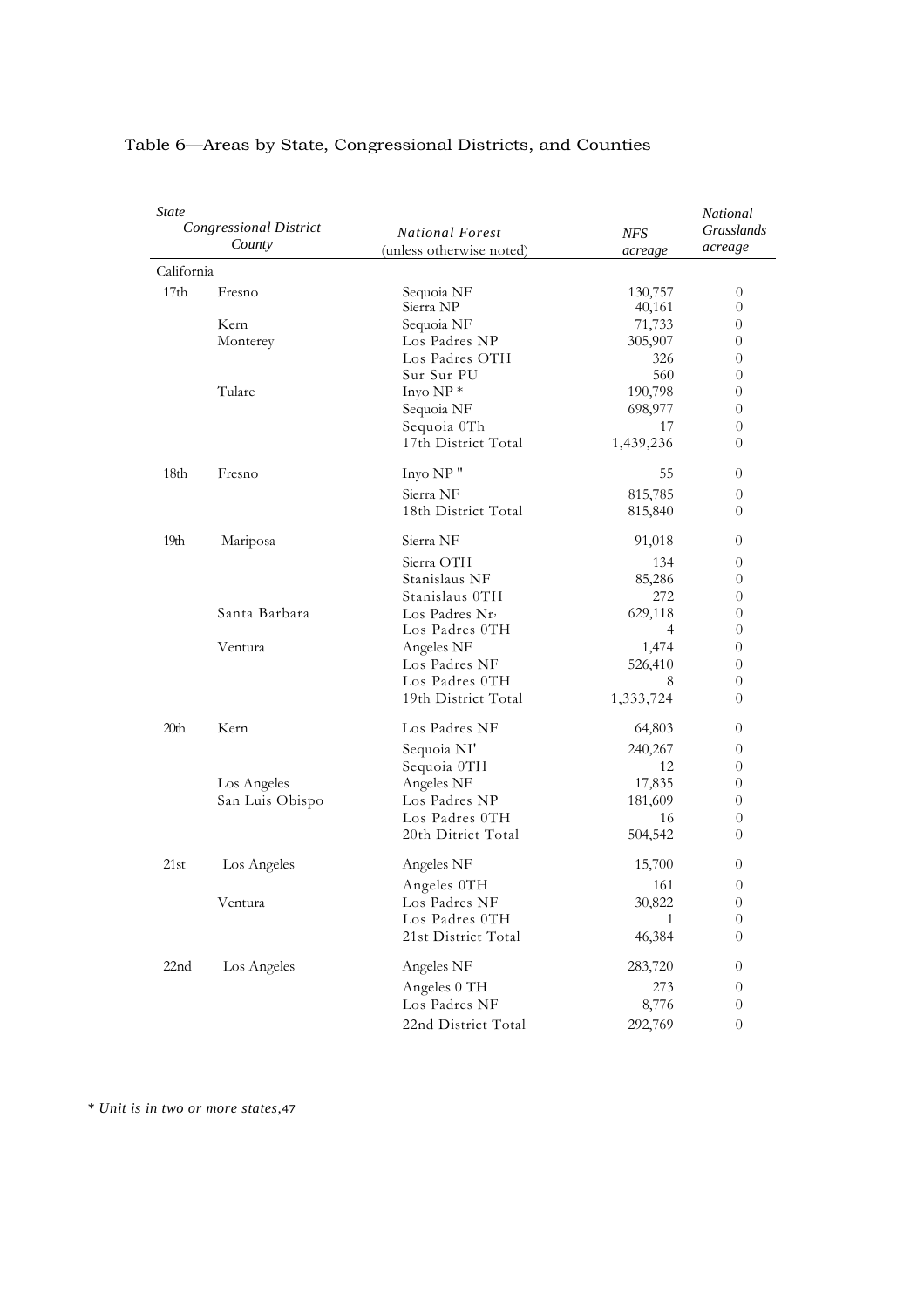| <i>State</i>     | <b>Congressional District</b><br>County | <b>National Forest</b><br>(unless otherwise noted) |            | National<br>Grasslands<br>acreage |
|------------------|-----------------------------------------|----------------------------------------------------|------------|-----------------------------------|
| California       |                                         |                                                    |            |                                   |
| 25 <sub>th</sub> | Los Angeles                             | Angeles NF<br>25th District Total                  | 442<br>442 | $\theta$<br>$\theta$              |
| 33rd             | Los Angeles                             | Angeles NF                                         | 325,875    | $\theta$                          |
|                  |                                         | Angeles OTH                                        | 34         | $\theta$                          |
|                  |                                         | 33rd District Total                                | 325,909    | $\theta$                          |
| 35th             | San Bernardino                          | Angeles NF                                         | 10,656     | $\theta$                          |
|                  |                                         | San Bernardino NF                                  | 456,587    | $\theta$                          |
|                  |                                         | 35th District Total                                | 467,243    | 0                                 |
| 36th             | San Bernardino                          | San Bernardino NF                                  | 643        | $\theta$                          |
|                  |                                         | 36th District Total                                | 643        | $\theta$                          |
| 37 <sub>th</sub> | Riverside                               | Cleveland NF                                       | 78,293     | $\theta$                          |
|                  |                                         | Cleveland OTH                                      | 3          | $\theta$                          |
|                  |                                         | Fire Res. Lab. EA                                  | 9          | $\theta$                          |
|                  |                                         | San Bernardino NF                                  | 213,151    | $\theta$                          |
|                  |                                         | San Bernardino OTH                                 | 707        | $\theta$                          |
|                  |                                         | 37th District Total                                | 292,163    | $\overline{0}$                    |
| 40th             | Inyo                                    | Inyo NF*                                           | 780,321    | $\theta$                          |
|                  |                                         | Inyo OTH                                           | 9          | $\theta$                          |
|                  | Orange                                  | Cleveland NF                                       | 21,720     | $\overline{0}$                    |
|                  |                                         | Cleveland OTH                                      | 4          | $\theta$                          |
|                  |                                         | 40th District Total                                | 802,054    | 0                                 |
| 43rd             | Orange                                  | Cleveland NF                                       | 32,623     | $\theta$                          |
|                  |                                         | Cleveland OTH                                      | 2          | $\theta$                          |
|                  |                                         | 43rd District Total                                | 32,625     | $\theta$                          |
| 45th             | San Diego                               | Cleveland NF                                       | 289,922    | $\theta$                          |
|                  |                                         | Cleveland OTH                                      | 7          | $\theta$                          |
|                  |                                         | Guatay Mtn PLC                                     | 522        | $\overline{0}$                    |
|                  |                                         | 45th District Total                                | 290,451    | $\Omega$                          |
|                  | State total                             |                                                    | 20,603,469 | 18,425                            |
| Colorado         |                                         |                                                    |            |                                   |
| 2nd              | Boulder                                 | Roosevelt NP                                       | 137,287    | $\overline{0}$                    |
|                  | Clear Creek                             | Arapaho NF                                         | 152,028    | $\theta$                          |
|                  |                                         | Pike NF                                            | 14,009     | $\boldsymbol{0}$                  |
|                  | Gilpin                                  | Arapaho NP                                         | 12,999     | $\boldsymbol{0}$                  |
|                  |                                         | Roosevelt NF                                       | 26,015     | $\overline{0}$                    |
|                  |                                         | 2nd District Total                                 | 342,338    | $\theta$                          |

#### (Continued)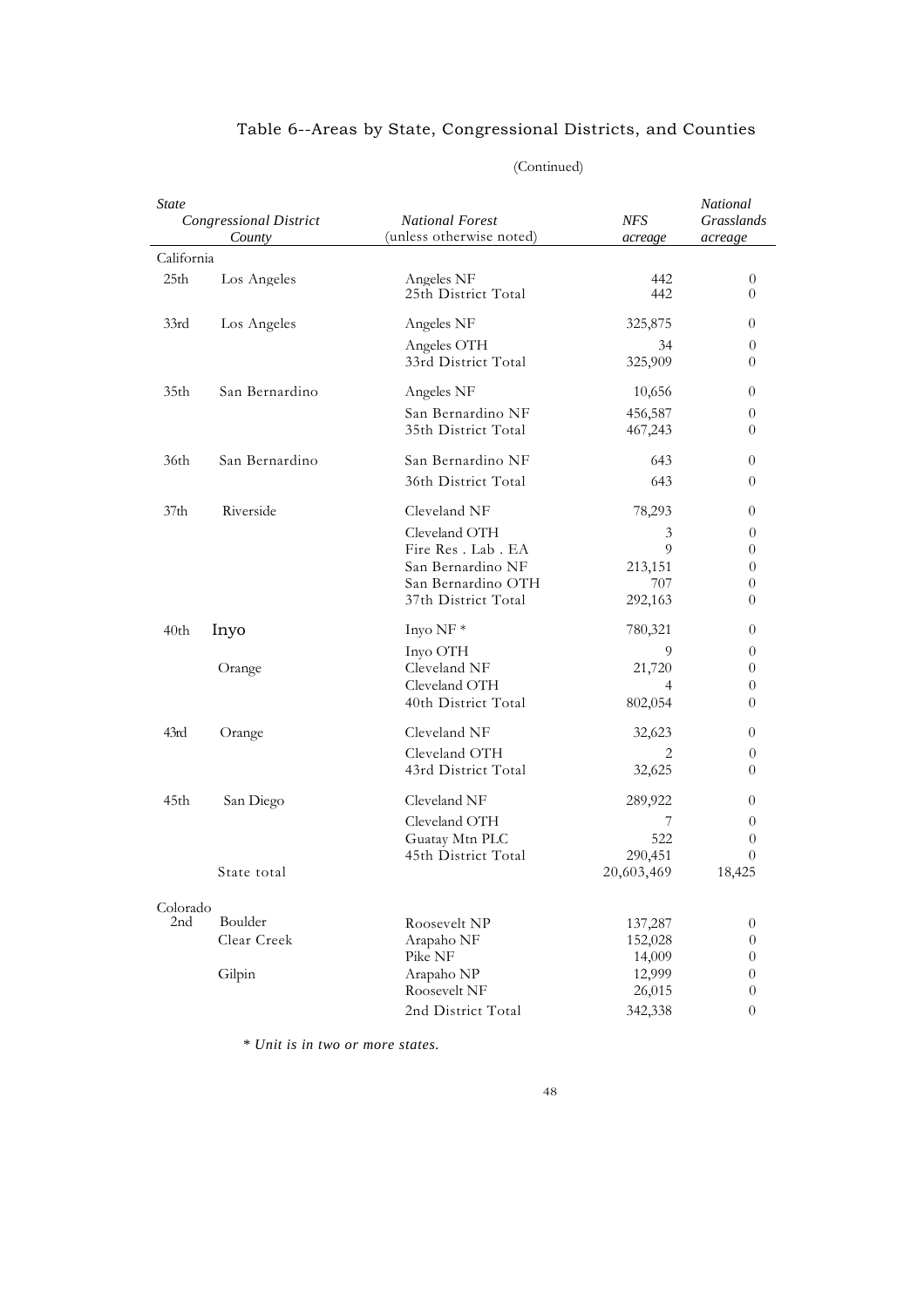| (Continued)                     |                            |           |                        |
|---------------------------------|----------------------------|-----------|------------------------|
| State<br>Congressional District | National Forest            | NFS       | National<br>Grasslands |
| County                          | (unless otherwise noted)   | acreage   | acreage                |
| Colorado                        |                            |           |                        |
| 3rd<br>Alamosa,                 | Rio Grande NE              | 27,099    | $\overline{0}$         |
| Archuleta                       | Rio Grande NF              | 22,792    | $\overline{0}$         |
|                                 | San Juan NE                | 406,506   | $\overline{0}$         |
| Chaffee                         | San Isabel NE              | 455,804   | $\theta$               |
| Conejos                         | Rio Grande NF              | 295,056   | $\theta$               |
|                                 | San Juan NE                | 4,242     | $\theta$               |
| Costilla                        | San Isabel NE              | 565       | $\theta$               |
| Custer                          | Rio Grande NF              | 34        | $\theta$               |
|                                 | San Isabel NE              | 161,914   | $\theta$               |
| Delta                           | Grand Mesa NF              | 91,529    | $\theta$               |
|                                 | Gunnison NE                | 100,141   | $\theta$               |
|                                 | Uncompahgre NE             | 3         | $\theta$               |
| Dolores                         | San Juan NE                | 334,406   | $\theta$               |
| Eagle                           | White River NE             | 595,815   | $\theta$               |
| Fremont                         | San Isabel NF              | 76,126    | $\theta$               |
| Garfield                        | Grand Mesa NE              | 2,043     | $\theta$               |
|                                 | Routt NE                   | 35,267    | $\theta$               |
|                                 | White River NE             | 478,555   | $\theta$               |
| Grand                           | Arapaho NF                 | 528,111   | $\theta$               |
|                                 | Routt NF                   | 40,422    | $\theta$               |
| Gunnison                        | Gunnison NF                | 1,132,367 | $\theta$               |
|                                 | Uncompahgre NF             | 74,660    | $\theta$               |
|                                 | White River NE             | 60,298    | $\theta$               |
| Hinsdale                        | Gunnison NE                | 108,516   | $\theta$               |
|                                 | Rio Grande NE              | 201,975   | $\theta$               |
|                                 | San Juan NE                | 179,427   | $\theta$               |
|                                 | Uncompahgre NE             | 68,994    | $\theta$               |
| Huerfano                        | San Isabel NE              | 140,239   | $\theta$               |
| Jackson                         | Arapaho NE                 | 4,658     | $\theta$               |
|                                 | Routt NE                   | 328,430   | $\theta$               |
| Lake                            | San Isabel NE              | 161,656   | $\theta$               |
| La Plata                        | San Juan NE                | 403,172   | $\theta$               |
| Mesa                            | Grand Mesa NF              | 252,647   | $\theta$               |
|                                 | Manti-La Sal NF *          | 4,542     | $\theta$               |
|                                 | Uncompahgre NF             | 207,256   | $\theta$               |
|                                 | White River NF             | 81,289    | $\theta$               |
| Mineral                         | Rio Grande NE              | 385,734   | $\boldsymbol{0}$       |
|                                 | San Juan NE                | 139,005   | $\theta$               |
| Moffat                          | Routt NE                   | 38,084    | $\boldsymbol{0}$       |
|                                 | White River NF             | 3,679     | $\theta$               |
| Montezuma                       | San Juan NE<br>Gunnison NF | 256,803   | $\theta$               |
| Montrose                        | Manti-La Sal NF *          | 11,610    | $\boldsymbol{0}$       |
|                                 |                            | 22,563    | $\boldsymbol{0}$       |
|                                 | Uncompahgre NE             | 292,997   | $\theta$               |
| Ouray                           | Uncompahgre NE             | 127,138   | $\boldsymbol{0}$       |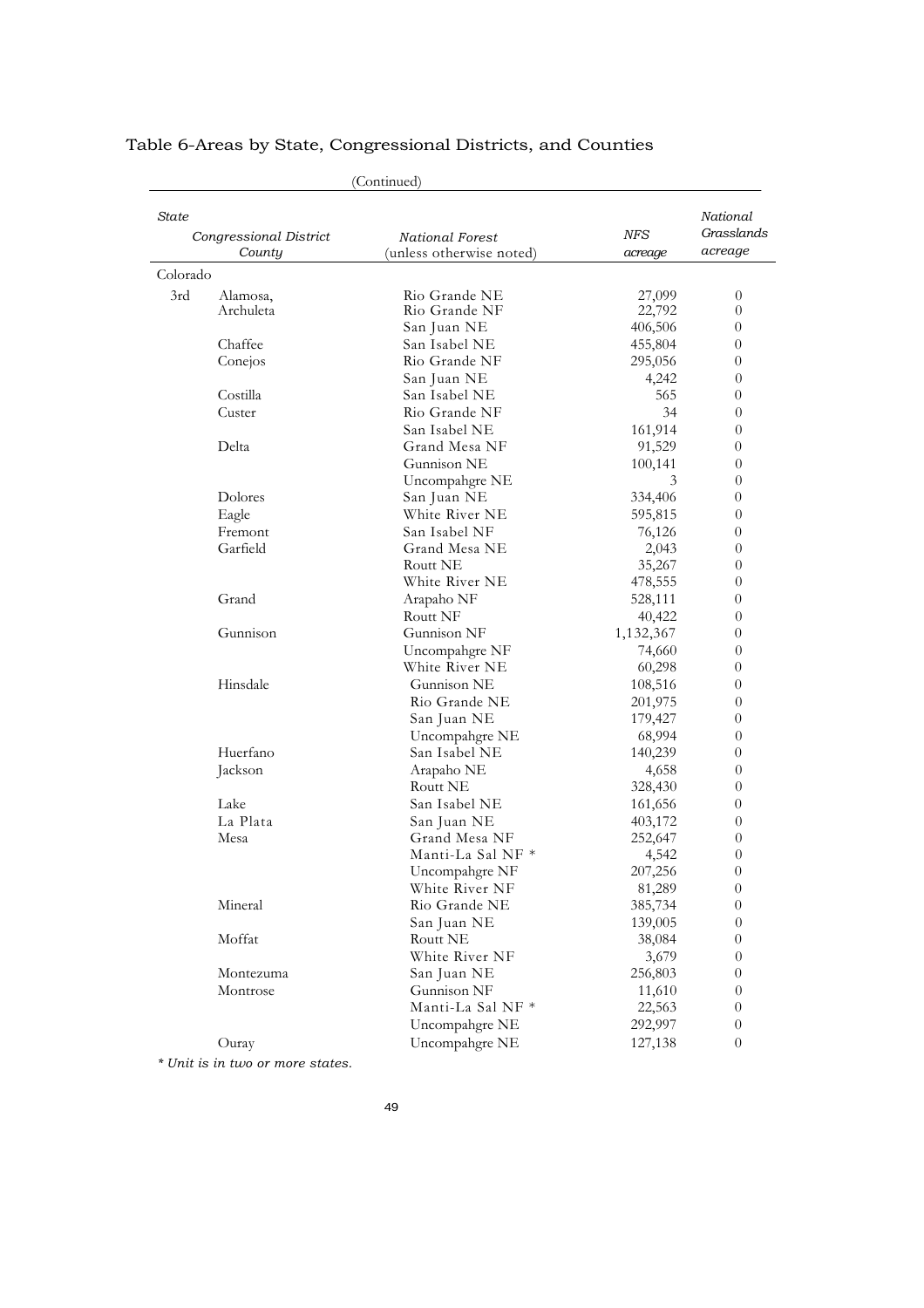#### Counties

| State    |                        |                          |                | National       |
|----------|------------------------|--------------------------|----------------|----------------|
|          | Congressional District | <b>National Forest</b>   | <b>NFS</b>     | Grasslands     |
|          | County                 | (unless otherwise noted) | acreage        | acreage        |
| Colorado |                        |                          |                |                |
| 3rd      | Park                   | Arapaho NF               | 6,176          | $\overline{0}$ |
|          |                        | Pike NF                  | 626,217        | $\theta$       |
|          |                        | San Isabel NP            | 17,642         | $\theta$       |
|          | Pitkin                 | White River NF           | 488,412        | $\theta$       |
|          | Pueblo                 | San Isabel NF            | 32,761         | $\theta$       |
|          | Rio Blanco             | Routt NP                 | 111,178        | $\theta$       |
|          |                        | White River NF           | 247,316        | $\theta$       |
|          | Rio Grande             | Rio Grande NF            | 273,995        | $\overline{0}$ |
|          |                        | San Juan NF              | 5,237          | $\theta$       |
|          | Routt                  | Arapaho NF               | 5,414          | $\theta$       |
|          |                        | Routt NF                 | 572,106        | $\theta$       |
|          |                        | White River NF           | 6,128          | $\theta$       |
|          | Saguache               | Gunnison NF              | 312,487        | $\overline{0}$ |
|          |                        | Rio Grande NF            | 628,960        | $\theta$       |
|          |                        | San Isabel NF            | 24,779         | $\theta$       |
|          | San Juan               | Rio Grande NF            | 23,679         | 1)             |
|          |                        | San Juan NF              | 147,529        | $\theta$       |
|          |                        | Uncompahgre NF           | 2,007          | $\overline{0}$ |
|          | San Miguel             | Uncompahgre NF           | 171,873        | $\theta$       |
|          | Summit                 | Arapaho NF               | 309,244        | $\theta$       |
|          |                        | San Isabel NF            | 57             | $\overline{0}$ |
|          |                        | 3rd District Total       | 12,357,366     | $\Omega$       |
| 4th      | Baca                   | Comanche NGL             | $\overline{0}$ | 205,040        |
|          | Larimer                | Roosevelt NF             | 626,052        | 0              |
|          | Las Animas             | Comanche NGL             | $\overline{0}$ | 61,015         |
|          |                        | San Isabel NF            | 21,859         | $\theta$       |
|          | Otero                  | Comanche NGL             | $\theta$       | 169,264        |
|          | Weld                   | Pawnee NGL               | $\theta$       | 193,060        |
|          |                        | 4th District Total       | 647,911        | 628,379        |
| 5th      | Douglas                | Pike NF                  | 141,852        | $\theta$       |
|          | El Paso                | Pike NE                  | 100,597        | $\theta$       |
|          | Fremont                | San Isabel NF            | 23,729         | $\theta$       |
|          | Jefferson              | Arapaho NF               | 2,057          | $\theta$       |
|          |                        | Pike NF                  | 102,385        | $\overline{0}$ |
|          |                        | Roosevelt NF             | 160            | $\theta$       |
|          | Teller                 | Pike NF                  | 125,037        | $\theta$       |
|          |                        | 5th District Total       | 495,817        | $\theta$       |
|          | State total            |                          | 13,843,432     | 628,379        |

### (Continued)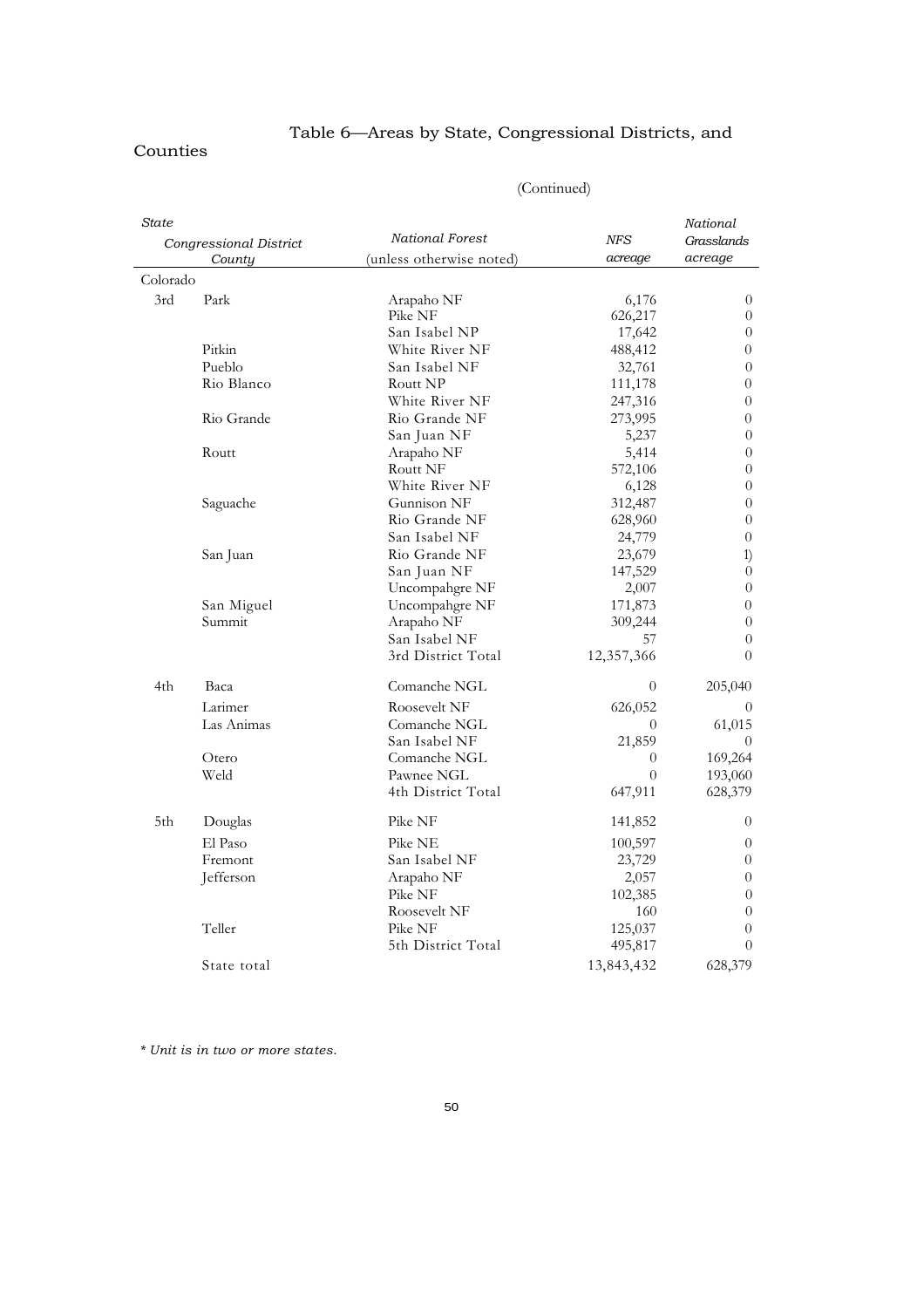|                 |                                                              | (Continued)                                                                                                                |                                                                         |                                                                                        |
|-----------------|--------------------------------------------------------------|----------------------------------------------------------------------------------------------------------------------------|-------------------------------------------------------------------------|----------------------------------------------------------------------------------------|
| <b>State</b>    | <b>Congressional District</b><br>County                      | <b>National Forest</b><br>(unless otherwise noted)                                                                         | <b>NFS</b><br>acreage                                                   | <b>National</b><br><b>Grasslands</b><br>acreage                                        |
| Connecticut     |                                                              |                                                                                                                            |                                                                         |                                                                                        |
| 3rd             | New Haven.                                                   | Forest I&D CN Lab. EA<br>3rd District Total                                                                                | 10<br>10                                                                | $\theta$<br>$\Omega$                                                                   |
| 5th             | New Haven                                                    | Forest I&i) CN Lab. EA                                                                                                     | 14                                                                      | $\theta$                                                                               |
|                 | State total                                                  | 5th District Total                                                                                                         | 14<br>24                                                                | 0<br>$\Omega$                                                                          |
| Florida<br>1st  | Okaloosa<br>Santa Rosa<br>Walton                             | Choctawhatchee NF<br>Choctawhatchee NF<br>Choctawhatchee NF<br>1st District Total                                          | 523<br>108<br>521<br>1,152                                              | 0<br>$\theta$<br>$\theta$<br>$\theta$                                                  |
| 2 <sub>nd</sub> | Baker<br>Columbia<br>Franklin<br>Leon<br>Liberty<br>Wa,kulla | Osceola NF<br>Osceola NF<br>Apalachicola NF<br>Apalachicola NF<br>Apalachicola NF<br>Apalachicola NF<br>2nd District Total | 102,561<br>84,942<br>21,816<br>104,490<br>266,792<br>171,863<br>752,464 | $\theta$<br>$\theta$<br>$\theta$<br>$\theta$<br>$\theta$<br>$\theta$<br>$\overline{0}$ |
| 4th             | Putman                                                       | Ocala NF<br>4th District Total                                                                                             | 23,612<br>13,612                                                        | $\theta$<br>$\theta$                                                                   |
| 5th             | Lake                                                         | Ocala NF<br>5th District Total                                                                                             | 84,065<br>84,065                                                        | $\theta$<br>$\theta$                                                                   |
| 6th.            | Marion<br>State total                                        | Ocala NF<br>6th District Total                                                                                             | 275,503<br>275,503<br>1,136,796                                         | $\Omega$<br>0<br>$\overline{0}$                                                        |
| Georgia<br>7th  | Ch attooga<br>Floyd                                          | Chattahoochee NF<br>Chattahoochee NF<br>7th District Total                                                                 | 19,390<br>6,621<br>26,011                                               | $\theta$<br>$\theta$<br>$\Omega$                                                       |
| 8th             | Jones                                                        | Oconee NF<br>8th District Total                                                                                            | 16,103<br>16,103                                                        | $\theta$<br>$\theta$                                                                   |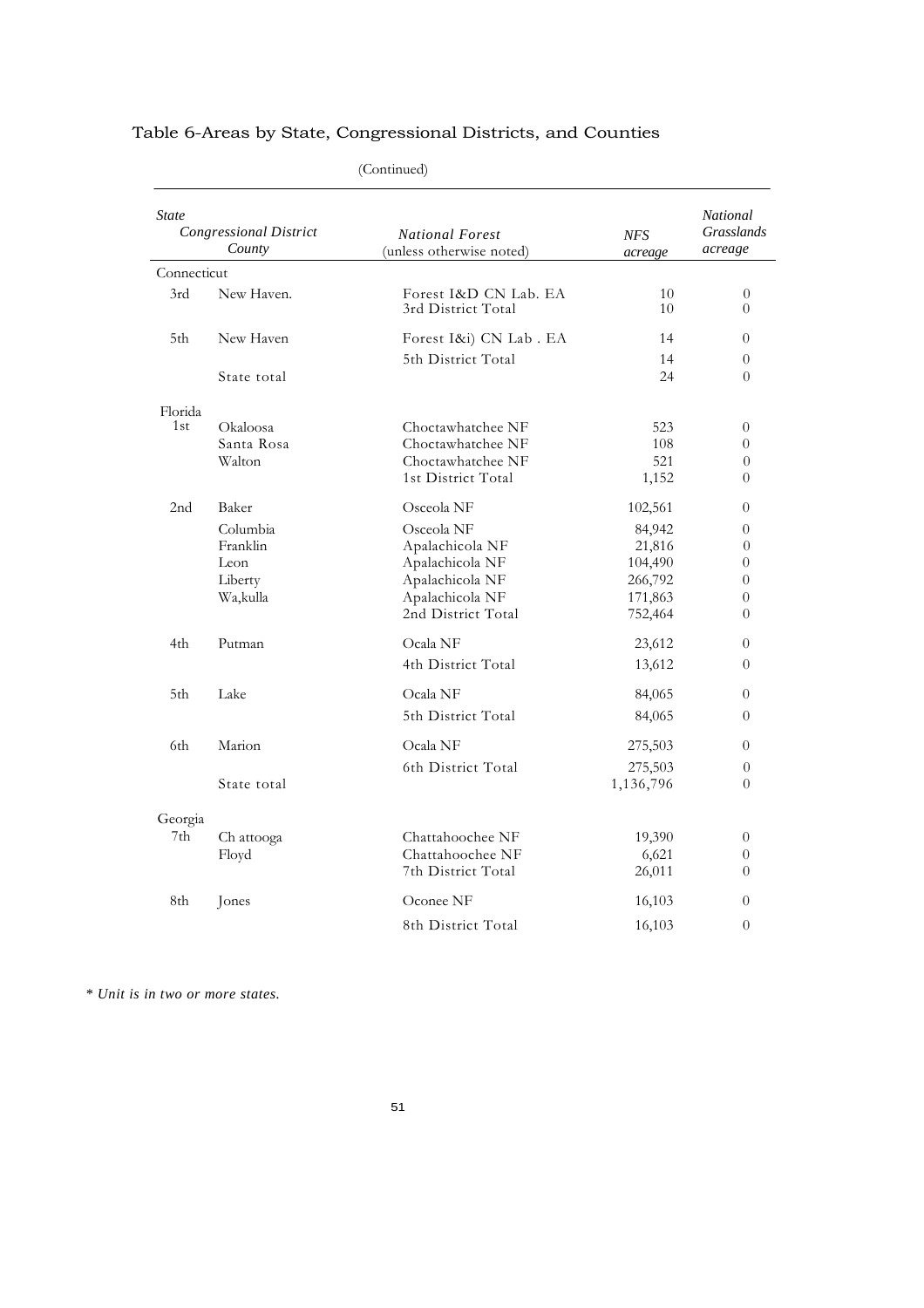#### Counties

# Table 6—Areas by State, Congressional Districts, and

| State            | Congressional District<br>County | <b>National Forest</b><br>(unless otherwise noted) | NFS<br>acreage | National<br>Grasslands<br>acreage |
|------------------|----------------------------------|----------------------------------------------------|----------------|-----------------------------------|
| Georgia          |                                  |                                                    |                |                                   |
| 9th              | Catoosa                          | Chattahoochee NF                                   | 6              | 0                                 |
|                  | Dawson                           | Chattahoochee NF                                   | 6,760          | 0                                 |
|                  | Fannin                           | Chattahoochee NF                                   | 106,238        | 0                                 |
|                  | Gilmer                           | Chattahoochee NF                                   | 54,856         | $\theta$                          |
|                  | Gordon                           | Chattahoochee NF                                   | 8,076          | 0                                 |
|                  | Habersham                        | Chattahoochee NF                                   | 39,864         | 0                                 |
|                  | Lumpkin                          | Chattahoochee NF                                   | 56,958         | 0                                 |
|                  | Murray                           | Chattahoochee NF                                   | 50,927         | 0                                 |
|                  | Rabun                            | Chattahoochee NF                                   | 148,720        | 0                                 |
|                  | Stephens                         | Chattahoochee NF                                   | 23,304         | 0                                 |
|                  | Towns                            | Chattahoochee NE                                   | 57,503         | $\theta$                          |
|                  | Union                            | Chattahoochee NF                                   | 97,657         | $\overline{0}$                    |
|                  |                                  | Chattahoochee PU                                   | 196            | 0                                 |
|                  | Walker                           | Chattahoochee NF                                   | 18,774.        | 0                                 |
|                  | White                            | Chattahoochee NE                                   | 41,251         | 0                                 |
|                  | Whitfield                        | Chattahoochee NF                                   | 11,719         | 0                                 |
|                  |                                  | 9th District Total                                 | 722,809        | 0                                 |
| 10 <sub>th</sub> | <b>Banks</b>                     | Chattahoochee NF                                   | 650            | 0                                 |
|                  | larke                            | Forestry Sci. GA Lab. EA                           | $\overline{4}$ | 0                                 |
|                  | Morgan                           | Oconee NF                                          | 429            | 0                                 |
|                  | Oconee                           | Oconee NF                                          | 157            | 0                                 |
|                  | Oglethorpe                       | Oconee NE                                          | 3,762          | 0                                 |
|                  |                                  | 10th District Total                                | 5,002          | 0                                 |
| 11 <sub>th</sub> | Greene                           | Oconee NE                                          | 27,701         | 0                                 |
|                  | Jasper                           | Oconee NF.                                         | 29,234         | $\theta$                          |
|                  | Putnam                           | Oconee NF                                          | 37,120         | 0                                 |
|                  |                                  | 11th District Total                                | 94,055         | 0                                 |
|                  | State total                      |                                                    | 863,980        | 0                                 |
| Hawaii           |                                  |                                                    |                |                                   |
| 1st              | Honolulu                         | Fire Res, Lab. EA                                  | 1              |                                   |
|                  |                                  | 1st District Total                                 | $\mathbf{1}$   |                                   |
|                  | State total                      |                                                    | 1              | 0                                 |
| Idaho            |                                  |                                                    |                |                                   |
| 1st              | Ada                              | <b>Boise NF</b>                                    | 3,611          | 0                                 |
|                  | Adams                            | Payette NF                                         | 511,042        | $\mathbf{0}$                      |
|                  | Benewah                          | St. Joe NF                                         | 38,738         | $\boldsymbol{0}$                  |
|                  | Boise                            | <b>Boise NF</b>                                    | 871,846        | $\boldsymbol{0}$                  |
|                  | Bonner                           | Coeur D'Alene NE                                   | 14,027         | $\boldsymbol{0}$                  |
|                  |                                  | Kaniksu. NF *                                      | 425,691        | $\boldsymbol{0}$                  |
|                  |                                  | Kootenai NF*                                       | 35,909         | $\theta$                          |
|                  | Boundary                         | Kaniksu NF <sup>*</sup>                            | 476,704        | $\boldsymbol{0}$                  |

(Continued)

 $\mathbb{R}^n$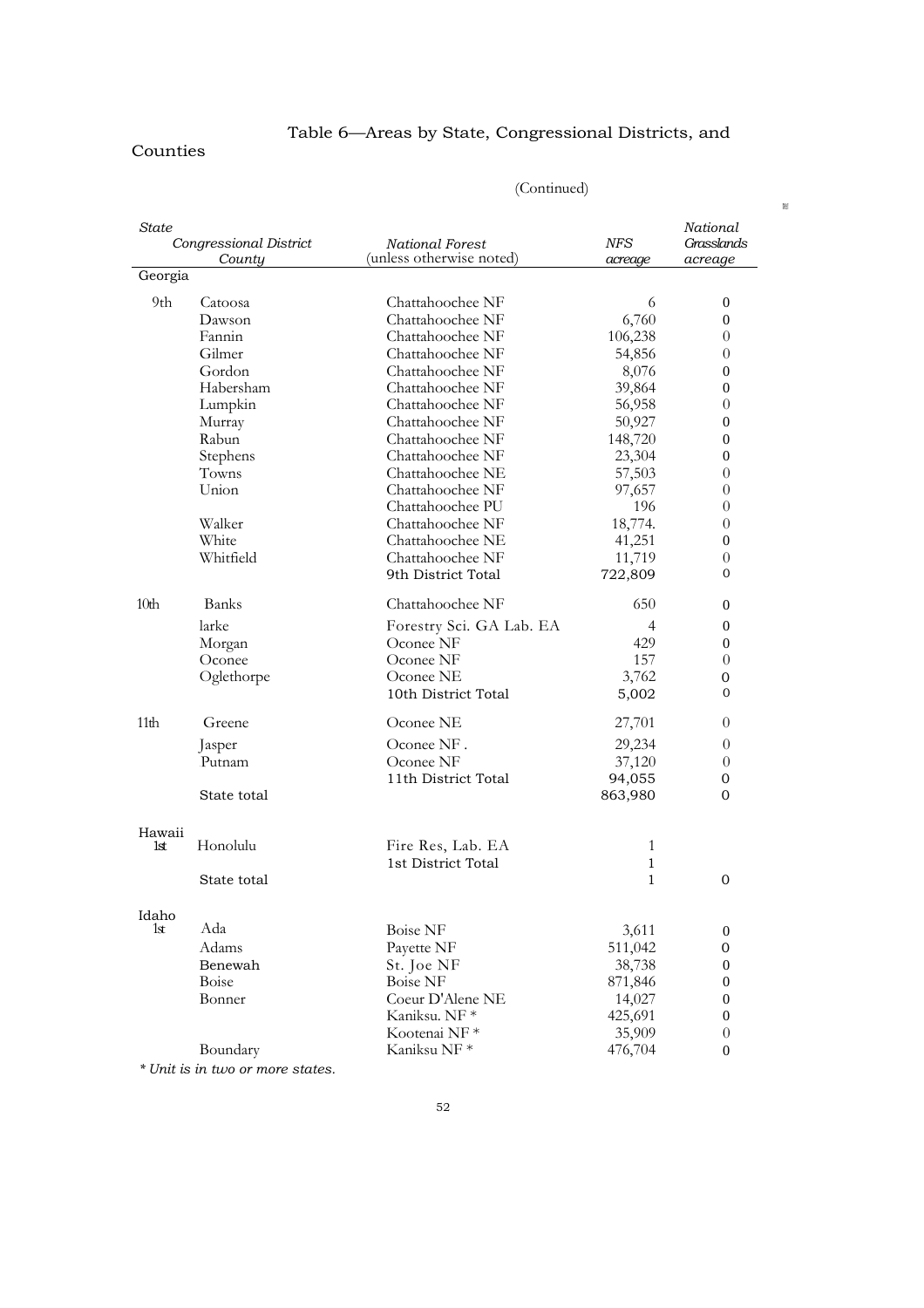|                 |                                         | (Continued)                                        |                       |                                   |
|-----------------|-----------------------------------------|----------------------------------------------------|-----------------------|-----------------------------------|
| <b>State</b>    | <b>Congressional District</b><br>County | <b>National Forest</b><br>(unless otherwise noted) | <b>NFS</b><br>acreage | National<br>Grasslands<br>acreage |
| Idaho           |                                         |                                                    |                       |                                   |
| 1st             | Boundary                                | Kootenai NE <sup>*</sup>                           | 10,571                | $\overline{0}$                    |
|                 | Clearwater                              | Clearwater NE                                      | 754,100               | $\theta$                          |
|                 |                                         | St. Joe NE                                         | 38,091                | 0                                 |
|                 | Gem                                     | <b>Boise NF</b>                                    | 60,968                | $\overline{0}$                    |
|                 | Idaho                                   | Bitterroot NE <sup>*</sup>                         | 464,108               | 0                                 |
|                 |                                         | Clearwater NE                                      | 869,205               | $\theta$                          |
|                 |                                         | Nezperce NE                                        | 2,224,017             | $\theta$                          |
|                 |                                         | Payette NE                                         | 804,328               | $\theta$                          |
|                 |                                         | Salmon NE                                          | 66,074                | $\theta$                          |
|                 |                                         | Wallowa NE <sup>*</sup>                            | 1,664                 | $\theta$                          |
|                 | Kootenai                                | Coeur D'Alene NP                                   | 241,462               | 0                                 |
|                 |                                         | Kaniksu NE <sup>*</sup>                            | 3,602                 | $\theta$                          |
|                 | Latah                                   | St. Joe NE                                         | 114,454               | 0                                 |
|                 | Lewis                                   | Clearwater NE                                      | 10                    | $\theta$                          |
|                 | Nez Perce                               | Clearwater NE                                      | 156                   | 0                                 |
|                 |                                         | Wallowa NP*                                        | 1,544                 | $\theta$                          |
|                 | Shoshone                                | Clearwater NE                                      | 48,014                | 0                                 |
|                 |                                         | Coeur D'Alene NE                                   | 468,936               | $\theta$                          |
|                 |                                         | St. Joe NE                                         | 675,079               | $\theta$                          |
|                 | Valley                                  | <b>Boise NE</b>                                    | 1,073,921             | 0                                 |
|                 |                                         | Payette NE                                         | 884,187               | $\theta$                          |
|                 |                                         | Salmon. NF                                         | 71,616                | $\theta$                          |
|                 | Washington                              | <b>Boise NE</b>                                    | 78                    | 0                                 |
|                 |                                         | Payette NE<br>1st District Total                   | 123,675<br>11,377,428 | $\theta$<br>$\Omega$              |
| 2 <sub>nd</sub> | Bannock                                 | Caribou NE <sup>*</sup>                            | 119,377               | 0                                 |
|                 | Bear Lake                               | Cache NE $*$                                       | 136,067               | $\theta$                          |
|                 |                                         | Caribou $NP^*$                                     | 93,911                | $\theta$                          |
|                 | Blaine                                  | Challis NE                                         | 2,449                 | 0                                 |
|                 |                                         | Sawtooth NF <sup>*</sup>                           | 488,667               | $\theta$                          |
|                 | Bonneville                              | Caribou NF                                         | 307,349               | 0                                 |
|                 |                                         | Targhee NE <sup>*</sup>                            | 175,568               | $\theta$                          |
|                 | Butte                                   | Challis NE                                         | 222,742               | $\theta$                          |
|                 |                                         | Targhee NF *                                       | 48,320                | $\theta$                          |
|                 | Camas                                   | Sawtooth NE <sup>*</sup>                           | 323,546               | $\theta$                          |
|                 | Caribou                                 | Cache NF*                                          | 22,511                | 0                                 |
|                 |                                         | Caribou NE <sup>*</sup>                            | 352,976               | $\overline{0}$                    |
|                 | Cassia                                  | Sawtooth NE <sup>*</sup>                           | 387,475               | $\theta$                          |
|                 | Clark                                   | Challis NE                                         | 2,912                 | $\boldsymbol{0}$                  |
|                 |                                         | Targhee NE <sup>*</sup>                            | 356,507               | $\theta$                          |
|                 | Custer                                  | Challis NF                                         | 1,874,116             | 0                                 |
|                 |                                         | Sawtooth NF*                                       | 249,501               | $\theta$                          |
|                 | Elmore                                  | <b>Boise NE</b>                                    | 637,316               | $\boldsymbol{0}$                  |
|                 |                                         | Sawtooth NE <sup>*</sup>                           | 145,753               | $\theta$                          |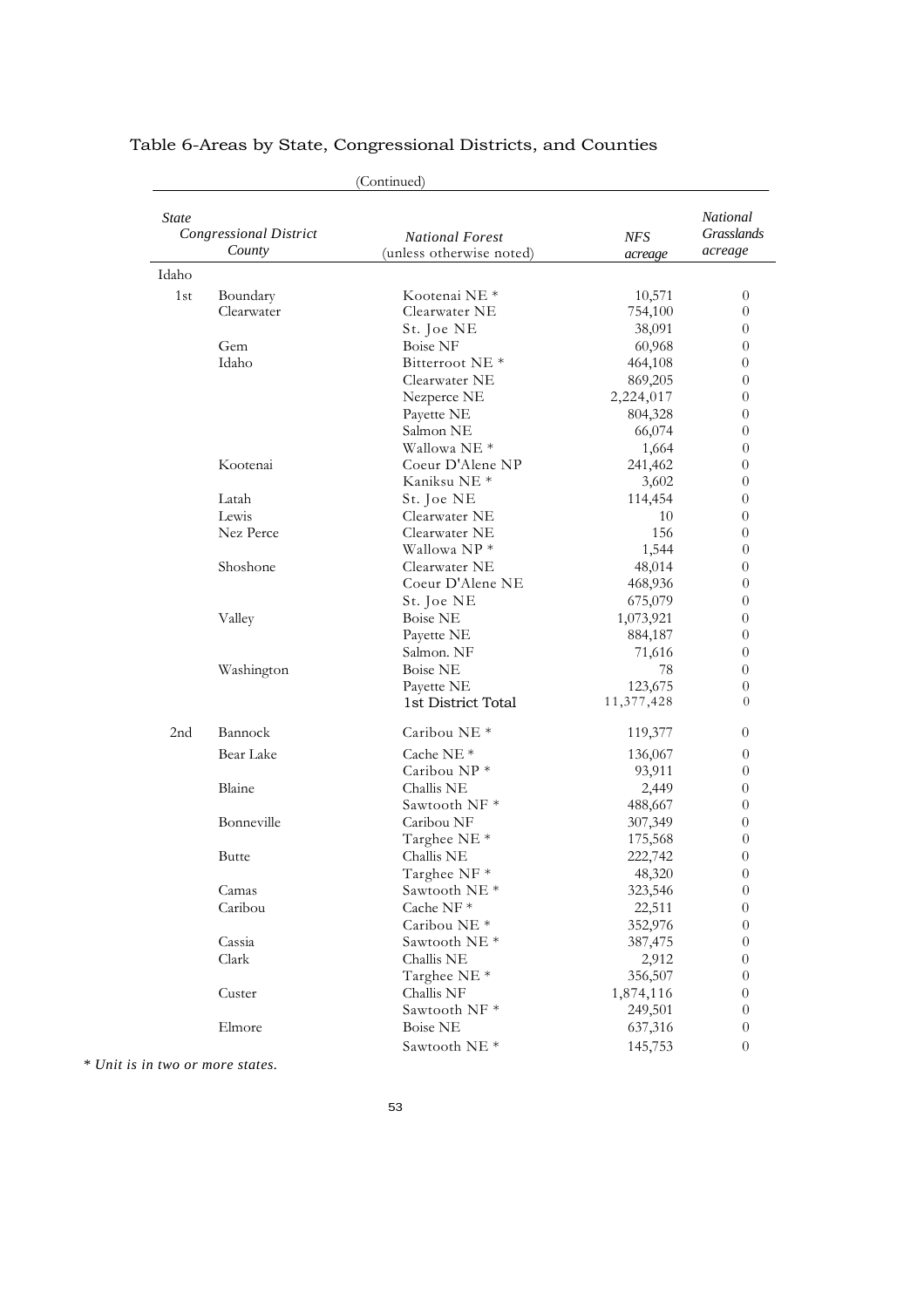|                  | (Continued)            |                          |              |                        |
|------------------|------------------------|--------------------------|--------------|------------------------|
| State            |                        |                          |              | National<br>Grassland, |
|                  | Congressional District | National Forest          | <b>NFS</b>   | acreage                |
| Idaho            | County                 | (unless otherwise noted) | acreage      |                        |
|                  |                        |                          |              |                        |
| 2 <sub>nd</sub>  | Franklin               | Cache NF $*$             | 105,363      | $\theta$               |
|                  |                        | Caribou NF*              | 16,298       | $\theta$               |
|                  | Fremont                | Targhee NF*              | 526,189      | $\theta$               |
|                  | Jefferson              | Targhee NF *             | 1            | $\theta$               |
|                  | Lemhi                  | Challis NF               | 362,305      | $\theta$               |
|                  |                        | Salmon. NE               | 1,634,424    | $\theta$               |
|                  |                        | Targhee NF *             | 76,490       | $\theta$               |
|                  | Madison                | Targhee NF *             | 41,460       | $\theta$               |
|                  | Oneida                 | Caribou NF*              | 76,520       | $\theta$               |
|                  |                        | Curlew NGL               | $\theta$     | 47,589                 |
|                  |                        | Sawtooth NE <sup>*</sup> | 15,069       | $\theta$               |
|                  | Power                  | Caribou NF <sup>*</sup>  | 6,134        | $\theta$               |
|                  |                        | Curlew NGL               | $\theta$     | 160                    |
|                  |                        | Sawtooth NE <sup>*</sup> | 29,753       | $\overline{0}$         |
|                  | Teton                  | Targhee NF *             | 88,013       | $\theta$               |
|                  | Twin Falls             | Sawtooth NF*             | 92,655       | $\theta$               |
|                  |                        | 2nd District Total       | 9,017,737    | 47,749                 |
|                  | State total            |                          | 20,395,165   | 47,749                 |
| Illinois         |                        |                          |              |                        |
| 12th             |                        |                          |              |                        |
|                  | Alexander              | Shawnee NF<br>Shawnee PU | 25,797       | $\theta$               |
|                  | Jackson                | Shawnee NF               | 45,623       | $\theta$<br>$\theta$   |
|                  |                        | Shawnee PU               | 156          |                        |
|                  | Union                  | Shawnee NF               |              | $\theta$               |
|                  |                        | Shawnee OTH              | 35,122<br>10 | $\theta$               |
|                  |                        | 12th District Total      | 106,715      | $\theta$<br>0          |
|                  |                        |                          |              |                        |
| 19 <sub>th</sub> | Gallatin.              | Shawnee NP               | 11,232       | $\theta$               |
|                  |                        | Shawnee PU               | 40           | $\theta$               |
|                  | Hardin.                | Shawnee NF               | 27,025       | $\theta$               |
|                  |                        | Shawnee P U              | 47           | $\overline{0}$         |
|                  | Johnson                | Shawnee NF               | 11,293       | $\theta$               |
|                  |                        | Shawnee PU               | 7,646        | $\theta$               |
|                  | $\rm Massac$           | Shawnee NF               | 2,703        | $\boldsymbol{0}$       |
|                  | Pope                   | Shawnee NP               | 89,717       | $\theta$               |
|                  | Saline                 | Shawnee NF               | 13,929       | $\theta$               |
|                  |                        | Shawnee PU               | 88           | $\theta$               |
|                  |                        | 19th District Total      | 163,720      | 0                      |
| 22nd             | Williamson             | Shawnee PU               | 325          | $\theta$               |
|                  |                        | 22nd District Total      | 325          | 0                      |
|                  | State total            |                          | 270,760      | 0                      |
|                  |                        |                          |              |                        |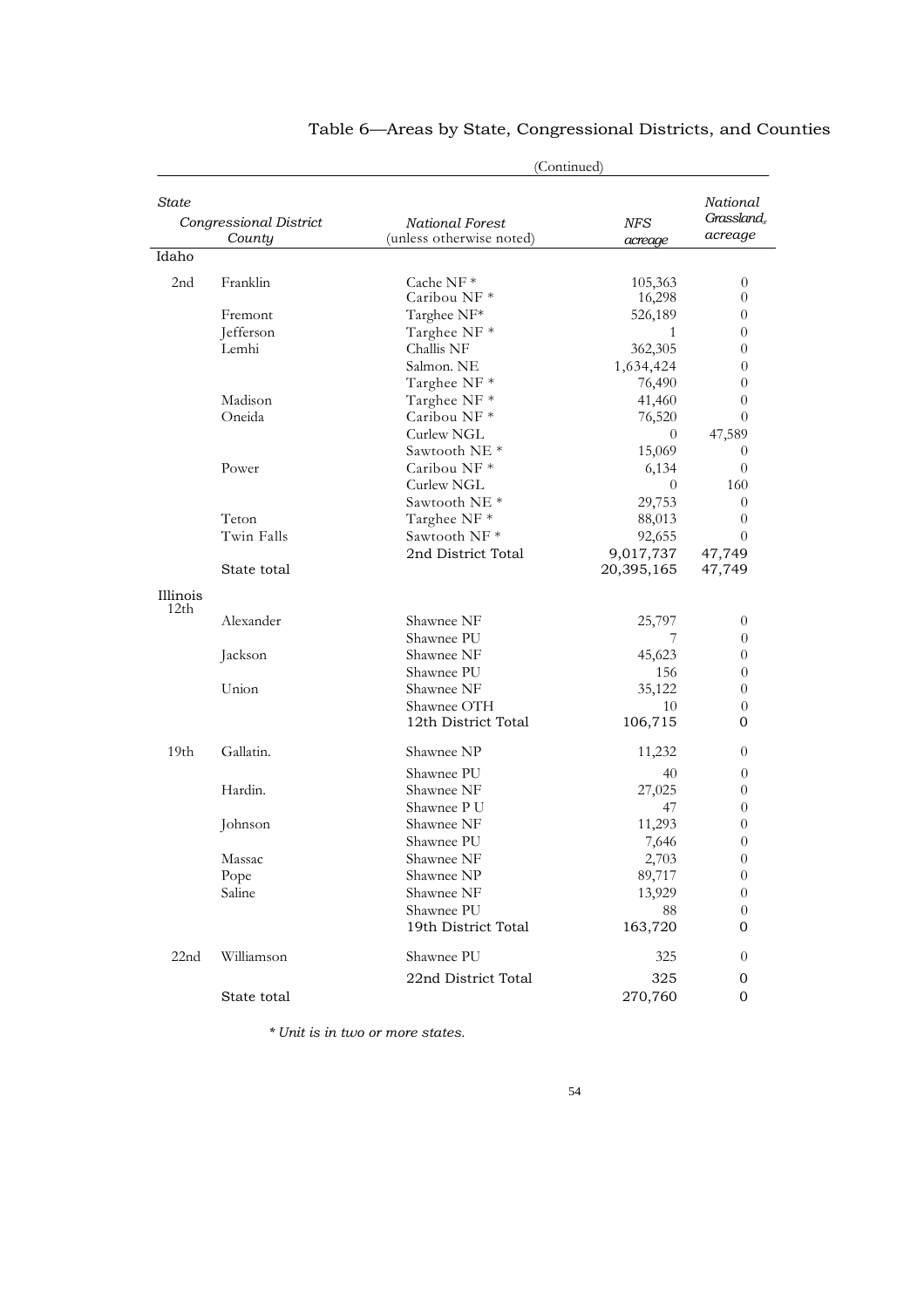|          |                                         | (Continued)               |                |                                          |
|----------|-----------------------------------------|---------------------------|----------------|------------------------------------------|
| State    | <b>Congressional District</b><br>County | <b>National Forest</b>    | <b>NFS</b>     | National<br><b>Grasslands</b><br>acreage |
|          |                                         | (unless otherwise noted)  | acreage        |                                          |
| Indiana  |                                         |                           |                |                                          |
| 8th      | Lawrence                                | Hoosier NE                | 15,098         | $\overline{0}$                           |
|          | Martin                                  | Hoosier NF                | 8,847          | $\theta$                                 |
|          | Monroe                                  | Hoosier NF                | 18,840         | $\theta$                                 |
|          |                                         | Hoosier PU                | 2              | $\theta$                                 |
|          | Orange                                  | Hoosier NIT               | 28,782         | $\theta$                                 |
|          |                                         | Hoosier PU                | 177            | $\mathbf{0}$                             |
|          |                                         | 8th District Total        | 71,746         | $\Omega$                                 |
| 9th      | Brown                                   | Hoosier NP                | 17,308         | $\theta$                                 |
|          | Crawford                                | Hoosier NF                | 20,170         | $\theta$                                 |
|          |                                         | Hoosier PU                | 13             | $\theta$                                 |
|          | Dubois                                  | Hoosier NF                | 303            | $\theta$                                 |
|          | Jackson                                 | Hoosier NF                | 22,456         | $\theta$                                 |
|          | Perry                                   | Hoosier NE                | 57,577         | $\theta$                                 |
|          |                                         | Hoosier PU                | 20             | $\theta$                                 |
|          |                                         | 9th District Total        | 119,847        | 0                                        |
|          | State total                             |                           | 191,593        | $\Omega$                                 |
| Kansas   |                                         |                           |                |                                          |
| 1st      | Morton                                  | Cimarron NGL              | $\overline{0}$ | 107,255                                  |
|          | Stevens                                 | Cimarron NGL              | $\theta$       | 920                                      |
|          |                                         | 1st District Total        | $\mathbf{0}$   | 108,175                                  |
|          | State total                             |                           | $\Omega$       | 108,175                                  |
| Kentucky |                                         |                           |                |                                          |
| 4th      | Rowan                                   | Daniel Boone NF           | 62,020         | $\mathbf{0}$                             |
|          |                                         | 4th District Total        | 62,020         |                                          |
| 5th      | Clay                                    | Redbird PU                | 76,578         | $\theta$                                 |
|          | Harlan                                  | Redbird PU                | 803            | $\theta$                                 |
|          | Jackson                                 | Daniel Boone NF           | 57,208         | 0                                        |
|          | Knox                                    | Redbird OTE               | 74             | $\theta$                                 |
|          | Laurel                                  | Daniel Boone NF           | 60,498         | 0                                        |
|          | Lee                                     | Daniel Boone NF           | 8,115          | $\theta$                                 |
|          | Leslie                                  | Redbird PU                | 52,112         | $\theta$                                 |
|          | Mc Creary                               | Daniel Boone NT           | 140,854        | $\overline{0}$                           |
|          | Menifee                                 | Daniel Boone NF           | 45,619         | $\theta$                                 |
|          | Morgan                                  | Daniel Boone NF           | 12,948         | $\overline{0}$                           |
|          | Owsley                                  | Daniel Boone NF           | 3,848          | $\theta$                                 |
|          |                                         | Redbird PU                | 12,305         | $\theta$                                 |
|          | Perry                                   | Redbird PIT               | 2,191          | $\theta$                                 |
|          | Pike                                    | Jefferson NE <sup>*</sup> | 116            | $\theta$                                 |
|          | Pulaski                                 | Daniel Boone NF           | 35,824         | $\theta$                                 |
|          | Rockcastle                              | Daniel Boone NF           | 13,952         | $\boldsymbol{0}$                         |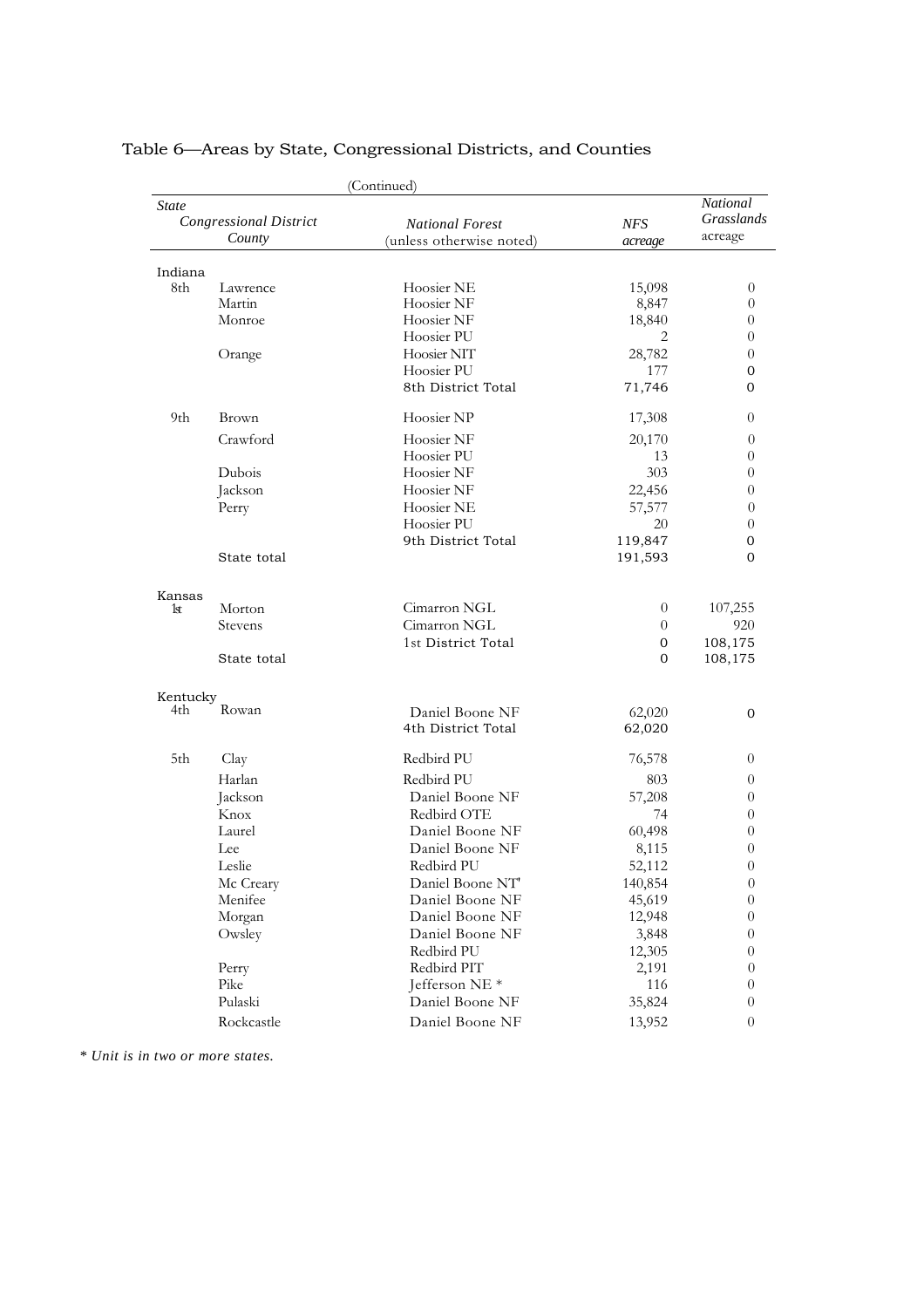|                  |                                         | (Continued)                                        |                       |                                      |  |  |
|------------------|-----------------------------------------|----------------------------------------------------|-----------------------|--------------------------------------|--|--|
| State            | <b>Congressional District</b><br>County | <b>National Forest</b><br>(unless otherwise noted) | <b>NFS</b><br>acreage | National<br>Grasslands<br>acreage    |  |  |
|                  |                                         |                                                    |                       |                                      |  |  |
| Kentucky         |                                         |                                                    |                       |                                      |  |  |
| 5th              | Wayne                                   | Daniel Boone NF                                    | 642                   | 0                                    |  |  |
|                  | Whitley<br>Wolfe                        | Daniel Boone NF<br>Daniel Boone NF                 | 43,069<br>15,896      | 0<br>0                               |  |  |
|                  |                                         | 5th District Total                                 | 582,652               | 0                                    |  |  |
|                  |                                         |                                                    |                       |                                      |  |  |
| 6th              | Bath                                    | Daniel Boone NE                                    | 18,468                | 0                                    |  |  |
|                  | Estill                                  | Daniel Boone NP                                    | 4,458                 | $\overline{0}$                       |  |  |
|                  | Powell                                  | Daniel Boone NF                                    | 14,236                | 0                                    |  |  |
|                  |                                         | 6th District Total                                 | 37,162                | 0                                    |  |  |
| 7th              | Fetcher                                 | Jefferson NF*                                      | 845                   | $\theta$                             |  |  |
|                  |                                         | 7th District Total                                 | 845                   | 0                                    |  |  |
|                  | State total                             |                                                    | 682,679               | 0                                    |  |  |
|                  |                                         |                                                    |                       |                                      |  |  |
| Louisiana<br>4th | Claiborne                               | Kisatchie NF                                       | 19,907                | 0                                    |  |  |
|                  | Webster                                 | Kisatchie NF                                       | 12,246                | 0                                    |  |  |
|                  |                                         | 4th District Total                                 | 32,153                | 0                                    |  |  |
| 5th              | Natchitoches                            | Kisatchie NF                                       | 128,622               | $\overline{0}$                       |  |  |
|                  | Winn                                    | Kisatchie NF                                       | 110,664               | 0                                    |  |  |
|                  |                                         | 5th District Total                                 | 234,286               | 0                                    |  |  |
| 6th              | Grant                                   | Kisatchie NF                                       | 143,210               | 0                                    |  |  |
|                  | Vernon                                  | Kisatchie NF                                       | 85,125                | 0                                    |  |  |
|                  |                                         | 6th District Total                                 | 228,335               | 0                                    |  |  |
| 8th              | Rapides                                 | Kisatchie NF                                       | 102,316               | 0                                    |  |  |
|                  |                                         | 8th District Total                                 | 102,316               | 0                                    |  |  |
|                  | State total                             |                                                    | 602,090               | 0                                    |  |  |
| Maine            |                                         |                                                    |                       |                                      |  |  |
| 1st              | York                                    | Massabesic Esp. Forest                             | 3,694                 |                                      |  |  |
|                  |                                         | 1st District Total                                 | 3,694                 | 0                                    |  |  |
| 2nd              | Oxford                                  | White Mountain NF "'                               | 42,363                | $\boldsymbol{0}$                     |  |  |
|                  |                                         | White Mountain Pli *                               | 6,983                 | 0                                    |  |  |
|                  |                                         | 2nd District Total                                 | 49,346                | 0                                    |  |  |
|                  | State total                             |                                                    | 53,040                | 0                                    |  |  |
| Michigan         |                                         |                                                    |                       |                                      |  |  |
| 1st              | Alger                                   |                                                    |                       |                                      |  |  |
|                  |                                         | Hiawatha NF                                        | 127,541               | $\boldsymbol{0}$                     |  |  |
|                  | Baraga                                  | Ottawa NF<br>Hiawatha NF                           | 44,913<br>32          | $\boldsymbol{0}$                     |  |  |
|                  | Cheboygan<br>Chippewa                   | Hiawatha NF                                        | 244,156               | $\boldsymbol{0}$<br>$\boldsymbol{0}$ |  |  |
|                  |                                         | Hiawatha NF                                        |                       |                                      |  |  |
|                  | Delta                                   | * Unit is in two or more states.                   | 241,640               | $\theta$                             |  |  |
|                  |                                         |                                                    |                       |                                      |  |  |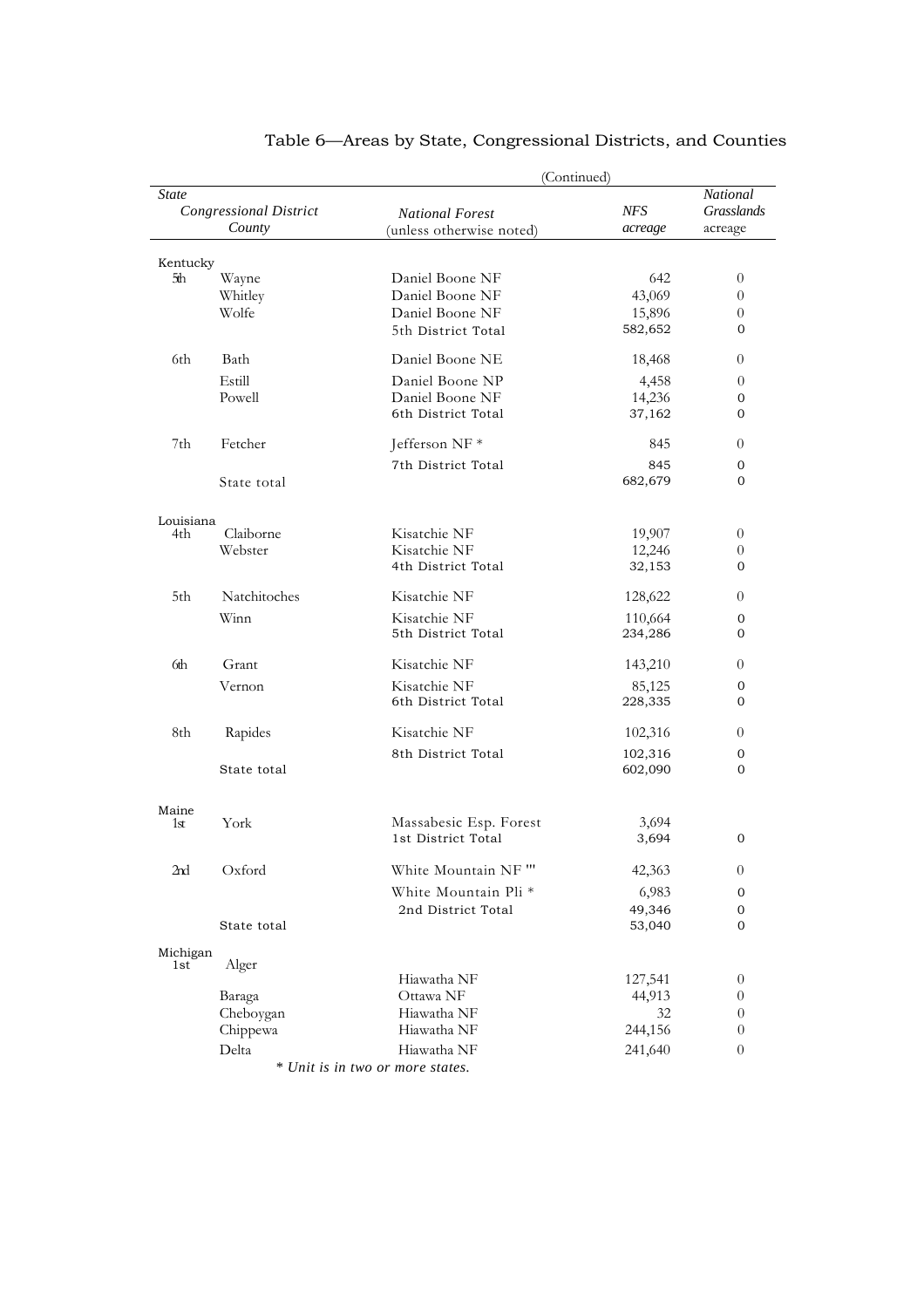|                  |                               | (Continued)                |            |                        |
|------------------|-------------------------------|----------------------------|------------|------------------------|
| State            | <b>Congressional District</b> | <b>National Forest</b>     | <b>NFS</b> | National<br>Grasslands |
|                  | County                        | (unless otherwise noted)   | acreage    | acreage                |
| Michigan         |                               |                            |            |                        |
| 1 <sub>st</sub>  | Gogebic                       | Ottawa NF                  | 310,898    |                        |
|                  | Houghton                      | Ottawa NF                  | 156,605    |                        |
|                  | Iron                          | Ottawa NP                  | 178,824    |                        |
|                  | Mackinac                      | Hiawatha NP                | 151,744    |                        |
|                  | Marquette                     | Hiawatha NF                | 5,866      |                        |
|                  |                               | No. Hardwood. Lab. EA      | 7          |                        |
|                  |                               | Ottawa NF                  | 12,211     |                        |
|                  | Ontonagon                     | Military Hill P11          | 1,494      |                        |
|                  |                               | North Ewen PU              | 926        |                        |
|                  |                               | Ottawa NF                  | 279,285    |                        |
|                  |                               | Paynesvale PU              | 1,594      |                        |
|                  |                               | South Ewen P11             | 1,594      |                        |
|                  | Otsego                        | Manistee NF                | 4          |                        |
|                  | Schoolcraft                   | Hiawatha NP                | 122,468    | 0                      |
|                  |                               | 1st District Total         | 1,881,802  | $\Omega$               |
|                  |                               |                            |            |                        |
| 2nd              | Lake                          | Manistee NF                | 112,236    | $\overline{0}$         |
|                  | !Manistee                     | Manistee NF                | 86,873     | $\overline{0}$         |
|                  | Mason                         | Manistee NP                | 60,040     | 0                      |
|                  | Muskegon                      | Manistee NP                | 12,446     | $\overline{0}$         |
|                  |                               | N. Muskegon Sand, Dune LUP | $\theta$   | 397                    |
|                  |                               | S. Muskegon Sand Dune DIP  | $\theta$   | 560                    |
|                  | Newaygo                       | Manistee NT                | 108,772    | $\theta$               |
|                  | Oceana                        | Manistee NP                | 52,646     | 0                      |
|                  | Wexford                       | Manistee NF                | 95,407     | 0                      |
|                  |                               | 2nd District Total         | 528,420    | 957                    |
| 3rd              | Barry                         | Manistee NF                | 11         | 0                      |
|                  |                               | 3rd District Total         | 11         | 0                      |
| 4th              | Mecosta                       | Manistee NF                | 2,494      | 0                      |
|                  | moutcalm                      | Manistee NF                | 1,760      | $\overline{0}$         |
|                  | Ogemaw                        | Huron NP                   | 20,143     | 0                      |
|                  |                               | 4th District Total         | 24,397     | 0                      |
| 5th              | Alcona                        | Alpena S.F. PU             | 120        | $\theta$               |
|                  |                               | Huron. NF                  | 112,590    | $\theta$               |
|                  |                               | Huron PU                   | 1,240      | $\overline{0}$         |
|                  |                               | 5th District Total         | 113,950    | 0                      |
|                  |                               |                            |            |                        |
| 7th              | Genesee                       | Manistee NI'               | 8          | $\overline{0}$         |
|                  |                               | 7th District Total         | 8          | $\theta$               |
| 10 <sub>th</sub> | Crawford                      | Au Sable LUP               | $\theta$   | 2                      |
|                  |                               | Huron NP                   | 37,833     | $\theta$               |
|                  | G. Traverse                   | Manistee NF                | 2          | 0                      |
|                  |                               |                            |            |                        |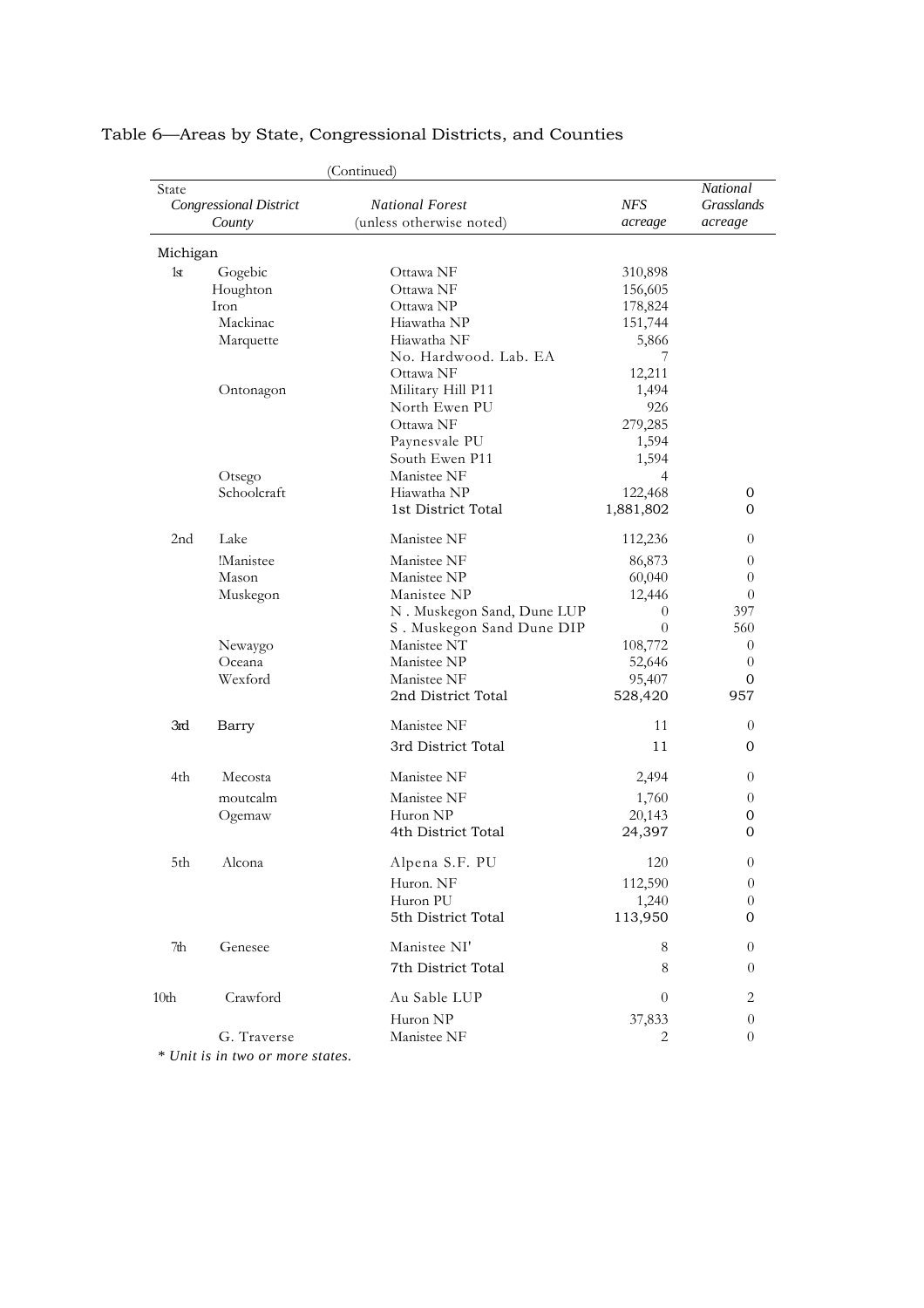|                  |                        |                                        | (Continued)       |                        |
|------------------|------------------------|----------------------------------------|-------------------|------------------------|
| <b>State</b>     | Congressional District | National Forest                        | <b>NFS</b>        | National<br>Grassland, |
|                  | County                 | (unless otherwise noted)               | acreage           | acreage                |
|                  |                        |                                        |                   |                        |
| Michigan<br>10th | Oscoda                 | Huron NE                               | 142,178           |                        |
|                  |                        | Huron PU                               | 40                |                        |
|                  |                        | 10th District Total                    | 180,053           |                        |
|                  |                        |                                        |                   | 2                      |
| 11 <sub>th</sub> | Tosco                  | Huron NE                               | 111,749           | $\theta$               |
|                  |                        | Huron PU                               | 2,200             | $\overline{0}$         |
|                  | Oscoda                 | Huron NF                               | 8,623             | $\theta$               |
|                  |                        | 11th District Total                    | 122,572           | $\theta$               |
|                  | State total            |                                        | 2,851,213         | 959                    |
| Minnesota        |                        |                                        |                   |                        |
| 7th              | Beltrami               | Chippewa NE                            | 64,214            | $\theta$               |
|                  |                        | 7th District Total                     | 64,214            | $\theta$               |
| 8th              | Cass                   | Chippewa NE                            | 290,004           | $\theta$               |
|                  | Cook                   | Pigeon River PU                        | 11,113            | $\theta$               |
|                  |                        | Superior NE                            | 636,620           | $\theta$               |
|                  | Itasca                 | Chippewa NE                            | 310,748           | $\theta$               |
|                  | Koochiching            | Superior NF                            | 247               | $\theta$               |
|                  | Lake                   | Superior NF                            | 755,700           | $\theta$               |
|                  | St. Louis              | Kab et ogarna PU                       | 69,318            | $\theta$               |
|                  |                        | Superior NF                            | 682,229           | $\theta$               |
|                  |                        | 8th District Total                     | 2,755,979         | 0                      |
|                  | State total            |                                        | 2,826,193         | 0                      |
| Mississippi      |                        |                                        |                   |                        |
| 1st              | Benton                 | Holly Springs NE                       | 55,314            | $\theta$               |
|                  | Chickasaw              | Tombigbee NE                           | 26,091            | $\theta$               |
|                  | Choctaw                | Tombigbee NE                           | 11,665            | $\theta$               |
|                  | Lafayette              | EA<br>Forest Hydro. Lab                | 15                | $\theta$               |
|                  |                        | Holly Springs NE                       | 39,840            | $\theta$               |
|                  | Marshall               | Holly Springs NF                       | 21,304            | $\theta$               |
|                  | Pontotoc               | Tombigbee NF                           | 530               | $\theta$               |
|                  | Tippah                 | Holly Springs NF                       | 9,308             | $\theta$               |
|                  | Union<br>Yalobusha     | Holly Springs NE                       | 7,895             | $\overline{0}$         |
|                  |                        | Holly Springs NF<br>1st District Total | 20,776<br>192,738 | $\theta$<br>$\theta$   |
| 2nd              | Jefferson              | Homochitto NF                          | 7,819             | $\theta$               |
|                  | Sharkey                | Delta NE                               | 59,534            | $\theta$               |
|                  | Washington             | S. Hardwoods Lab EA                    | 3                 | 0                      |
|                  |                        | 2nd District Total                     | 67,356            | 0                      |
| 3rd              | Jasper                 | Bienville NF                           | 17,156            | $\theta$               |
|                  | Jones                  | Desoto NF                              | 32,952            | $\boldsymbol{0}$       |
|                  |                        |                                        |                   |                        |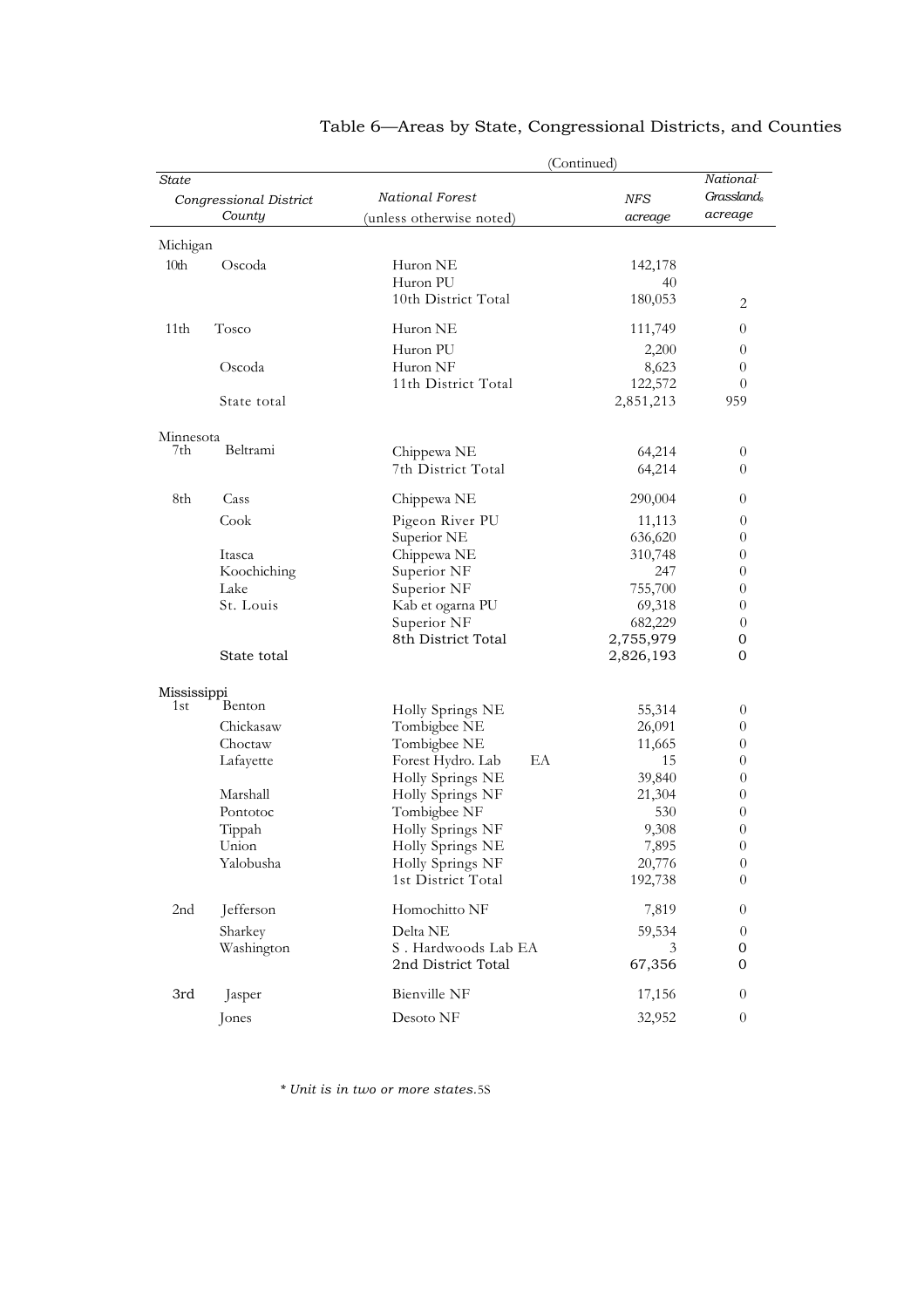|             |                                         | (Continued)                                        |                |                                          |
|-------------|-----------------------------------------|----------------------------------------------------|----------------|------------------------------------------|
| State       | <b>Congressional District</b><br>County | <b>National Forest</b><br>(unless otherwise noted) | NFS<br>acreage | National<br><b>Grasslands</b><br>acreage |
| Mississippi |                                         |                                                    |                |                                          |
| 3rd         | <b>Newton</b>                           | <b>Bienville NF</b>                                | 3,341          | $\theta$                                 |
|             | Oktibbeha                               | Forestry Sci. Lab. EA                              | 7              | $\theta$                                 |
|             |                                         | Tombigbee NF                                       | 117            | $\theta$                                 |
|             | Scott                                   | <b>Bienville NF</b>                                | 85,159         | 0                                        |
|             | Smith                                   | Bienville NF                                       | 72,677         | $\theta$                                 |
|             | Winston                                 | Tombigbee NF                                       | 28,173         | 0                                        |
|             |                                         | 3rd District Total                                 | 239,582        | 0                                        |
| 4th         | Adams                                   | Homochitto NF                                      | 14,203         | $\theta$                                 |
|             | Amite                                   | Homochitto NF                                      | 35,642         | 0                                        |
|             | Copiah                                  | Homochitto NF                                      | 7,305          | 0                                        |
|             | Franklin                                | Homochitto NF                                      | 94,268         | $\theta$                                 |
|             | Lincoln                                 | Homochitto NF                                      | 7,936          | $\theta$                                 |
|             | Wilkinson                               | Homochitto NF                                      | 22,724         | 0                                        |
|             |                                         | 4th District Total                                 | 182,078        | 0                                        |
| 5th         | Forrest                                 | Desoto NF                                          | 50,030         | $\theta$                                 |
|             |                                         | Desoto PU                                          | 240            | $\theta$                                 |
|             | George                                  | Desoto NF                                          | 8,781          | 0                                        |
|             | Greene                                  | Desoto NF                                          | 33,191         | 0                                        |
|             | Harrison                                | Desoto NF                                          | 62,556         | $\theta$                                 |
|             |                                         | Forestry Sci. Lab. EA                              | 10             | 0                                        |
|             | Jackson                                 | Desoto NF                                          | 18,795         | 0                                        |
|             | Pearl River                             | Desoto NF                                          | 3,809          | 0                                        |
|             | Perry                                   | Desoto NF                                          | 162,206        | $\theta$                                 |
|             | Stone                                   | Desoto NF                                          | 41.989         | $\theta$                                 |
|             | Wayne                                   | Desoto NF                                          | 90,146         | 0                                        |
|             |                                         | 5th District Total                                 | 471,753        | $\mathbf 0$                              |
|             | State total                             |                                                    | 1,153,507      | 0                                        |
| Missouri    |                                         |                                                    |                |                                          |
| 4th         | Laclede                                 | Mark Twain NF                                      | 28,769         | $\boldsymbol{0}$                         |
|             | Pulaski                                 | Mark Twain NF                                      | 47,799         | $\theta$                                 |
|             | St. Genevieve                           | Mark Twain NF                                      | 10,254         | 0                                        |
|             |                                         | 4th District Total                                 | 86,822         | $\mathbf{0}$                             |
| 7th         | Barry                                   | Mark Twain NF                                      | 54,308         | 0                                        |
|             | Christian                               | Mark Twain NF                                      | 51,696         | $\boldsymbol{0}$                         |
|             | Douglas                                 | Mark Twain NF                                      | 40,946         | $\boldsymbol{0}$                         |
|             | Ozark                                   | Mark Twain NF                                      | 38,827         | 0                                        |
|             | Stone                                   | Mark Twain NP                                      | 15,960         | $\boldsymbol{0}$                         |
|             | Taney                                   | Mark Twain NF                                      | 63,781         | $\theta$                                 |
|             |                                         | 7th District Total                                 | 265,518        | $\boldsymbol{0}$                         |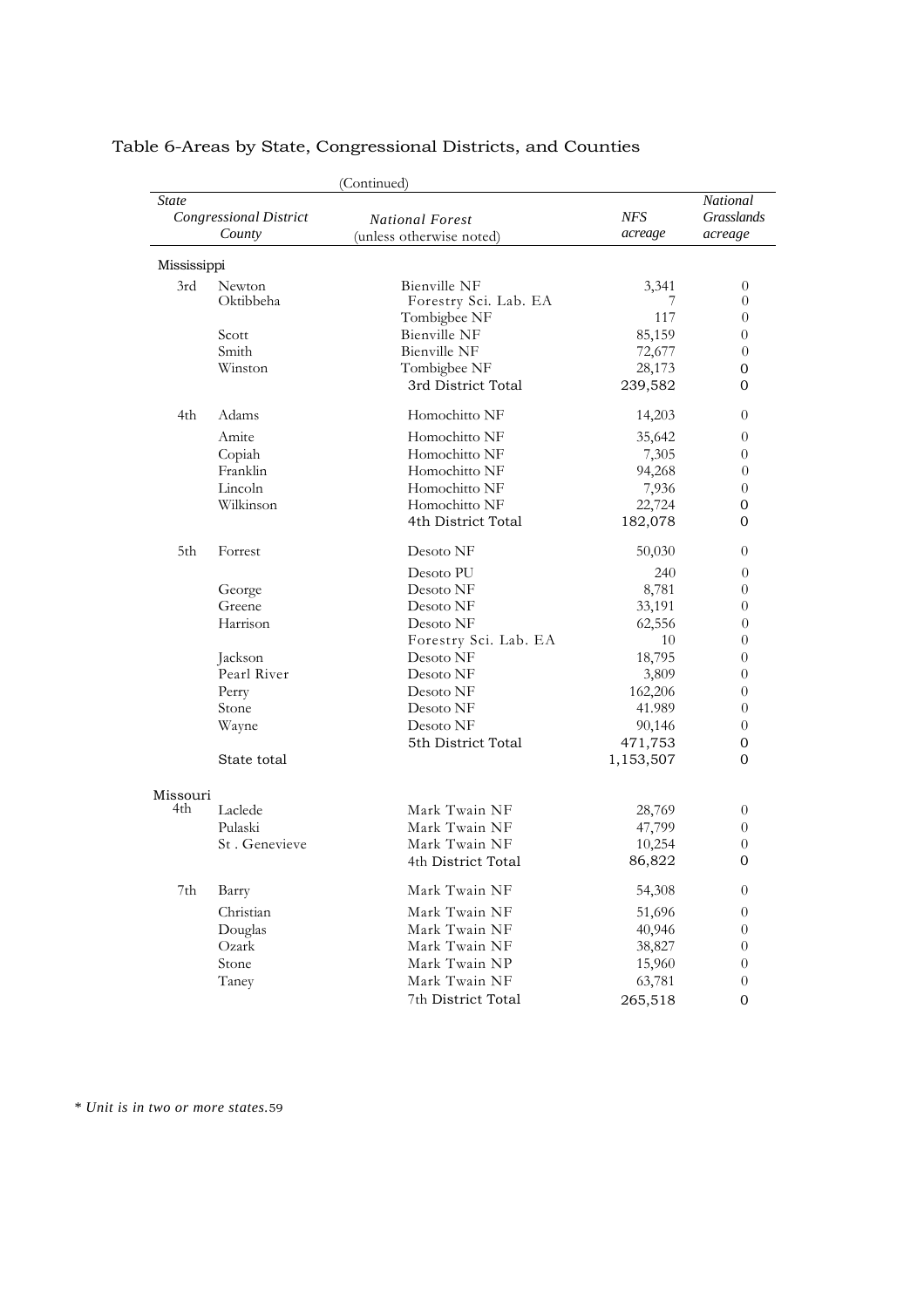| (Continued) |                        |                          |            |                  |
|-------------|------------------------|--------------------------|------------|------------------|
| State       |                        |                          |            | National         |
|             | Congressional District | <b>National Forest</b>   | <b>NFS</b> | Grassla4         |
|             | County                 | (unless otherwise noted) | acreage    | acreage          |
| Missouri    |                        |                          |            |                  |
| 8th         | <b>Bollinger</b>       | Mark Twain NE            | 1,566      | 8                |
|             | <b>Butler</b>          | Mark Twain NE            | 48,151     | 0                |
|             | Carter                 | Mark Twain NF            | 90,954     | $\boldsymbol{0}$ |
|             | Crawford               | Mark Twain NE            | 49,816     | 0                |
|             | Dent                   | Mark Twain NE            | 71,521     | 0                |
|             | Howell                 | Mark Twain NE            | 48,966     | $\overline{0}$   |
|             | Iron                   | Mark Twain NF            | 94,797     | $\boldsymbol{0}$ |
|             | Madison                | Mark Twain NE            | 50,098     | 0                |
|             | Oregon                 | Mark Twain NF            | 104,334    | 0                |
|             |                        | Mark Twain PU            | 909        | $\overline{0}$   |
|             | Phelps                 | Mark Twain NE            | 64,314     | $\overline{0}$   |
|             | Reynolds               | Mark Twain NF            | 89,069     | $\boldsymbol{0}$ |
|             | Ripley                 | Mark Twain NF            | 95,481     | $\overline{0}$   |
|             | 5t. Francois           | Mark Twain NE            | 813        | 0                |
|             | Shannon.               | Mark Twain NF            | 83,385     | 0                |
|             | Texas                  | Mark Twain NE            | 48,807     | $\overline{0}$   |
|             | Washington             | Mark Twain NF            | 81,951     | $\overline{0}$   |
|             | Wayne                  | Mark Twain NE            | 87,321     | $\boldsymbol{0}$ |
|             | Wright                 | Mark Twain NF            | 7,159      | $\overline{0}$   |
|             |                        | 8th District Total       | 1,119,412  |                  |
| 9th.        | Boone                  | Mark Twain, NE           | 3,322      | 0                |
|             | Callaway               | Mark Twain NE            | 11,948     | $\boldsymbol{0}$ |
|             |                        | 9th District Total       | 15,270     | 0                |
|             | State total            |                          | 1,487,022  |                  |
|             | Montana AT LARGE       |                          |            |                  |
|             | Beaverhead             | Beaverhead NE            | 1,370,363  |                  |
|             | <b>Broadwater</b>      | Helena NY'               | 186,491    | $\boldsymbol{0}$ |
|             | Carbon                 | Custer NE <sup>*</sup>   | 285,130    | $\boldsymbol{0}$ |
|             |                        | Gallatin NF              | 39,688     | 0                |
|             | Carter                 | Custer NE <sup>*</sup>   | 89,384     | 0                |
|             | Cascade                | Lewis & Clark NP         | 178,658    | 0                |
|             | Choutean               | Lewis & Clark NE         | 30,713     | $\overline{0}$   |
|             | Deer Lodge             | Beaverhead NE            | 105,008    | $\overline{0}$   |
|             |                        | Deer] odge NE            | 72,442     | $\boldsymbol{0}$ |
|             | Flathead               | Flathead NF              | 1,718,226  | $\boldsymbol{0}$ |
|             |                        | Kootenai NF*             | 51,749     | $\overline{0}$   |
|             |                        | Lola NE                  | 17,404     | $\boldsymbol{0}$ |
|             | Gallatin.              | Beaverhead NF            | 35         | $\boldsymbol{0}$ |
|             |                        | Gallatin NF              | 607,357    | 0                |
|             | Glacier                | Lewis & Clark NE         | 28,688     | $\boldsymbol{0}$ |
|             | Golden Valley          | Lewis & Clark NE         | 23,693     | $\overline{0}$   |
|             | Granite                | Deeriodge NE             | 444,386    | 0                |
|             |                        | $\rm NE$<br>Lob          | 218,080    | 0                |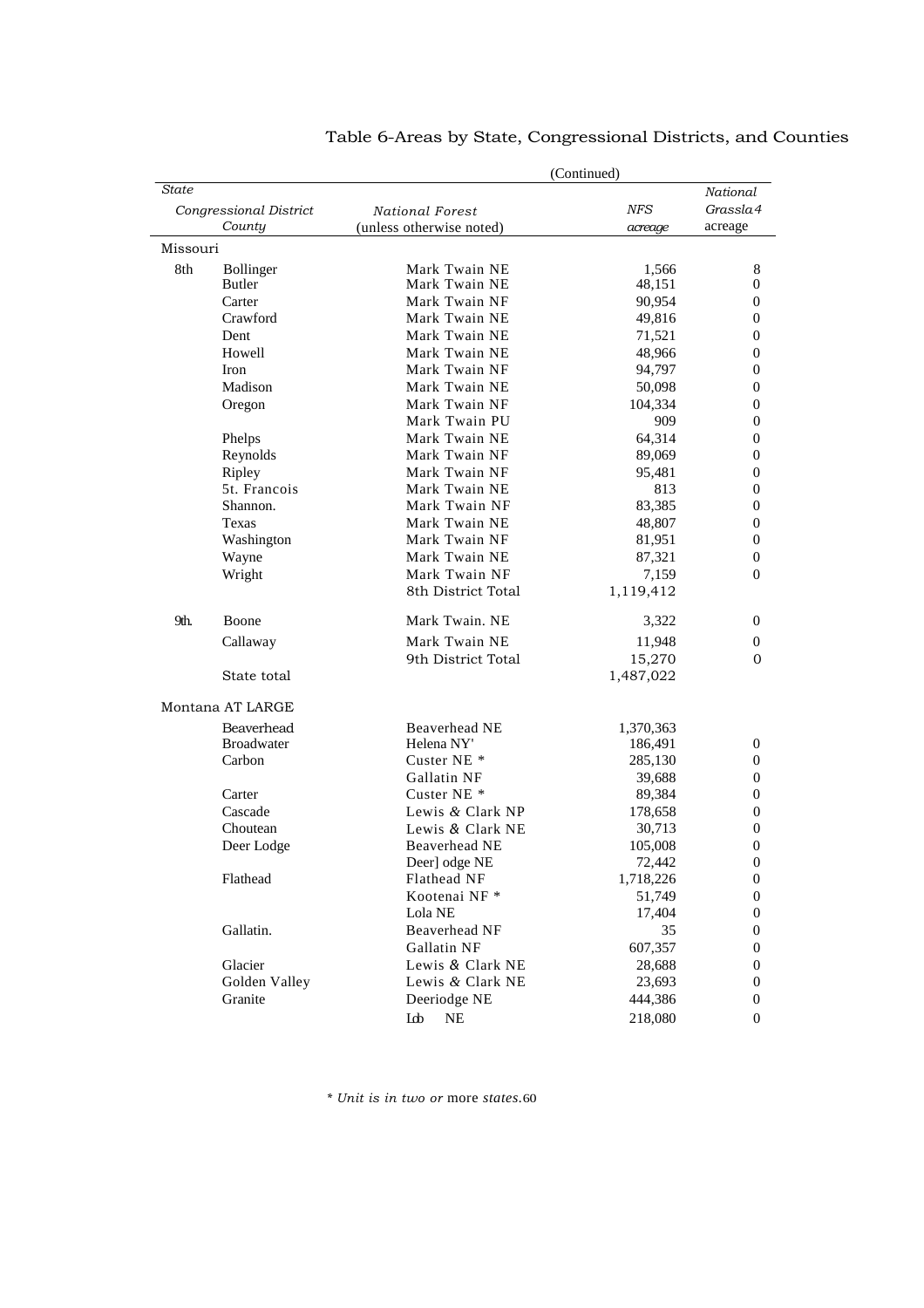| (Continued)                                      |                                                    |                       |                                          |  |
|--------------------------------------------------|----------------------------------------------------|-----------------------|------------------------------------------|--|
| State<br><b>Congressional District</b><br>County | <b>National Forest</b><br>(unless otherwise noted) | <b>NFS</b><br>acreage | National<br><b>Grasslands</b><br>acreage |  |
| Montana AT LARGE                                 |                                                    |                       |                                          |  |
| Jefferson                                        | Deerlodge NI'                                      | 362,910               | 0                                        |  |
|                                                  | Helena NF                                          | 100,597               | 0                                        |  |
| Judith Basin                                     | Lewis & Clark NF                                   | 297,427               | 0                                        |  |
| Lake                                             | Flathead NF                                        | 156,602               | 0                                        |  |
| Lewis & Clark                                    | Flathead NF                                        | 40,818                | 0                                        |  |
|                                                  | Helena NF                                          | 465,681               | 0                                        |  |
|                                                  | Lewis & Clark NF                                   | 406,133               | 0                                        |  |
|                                                  | Lc) lo NF                                          | 74,332                | 0                                        |  |
| Lincoln                                          | Flathead NF                                        | 15,805                | 0                                        |  |
|                                                  | Kaniksu NF *                                       | 22,177                | 0                                        |  |
|                                                  | Kootenai NF <sup>*</sup>                           | 1,724,191             | 0                                        |  |
| Madison                                          | Beaverhead NF                                      | 61.4,625              | 0                                        |  |
|                                                  | Deerlodge NF                                       | 77,822                | 0                                        |  |
|                                                  | Gallatin NF                                        | 112,191               | 0                                        |  |
| Meagher                                          | Gallatin NF                                        | 20,118                | 0                                        |  |
|                                                  | Helena NI?                                         | 68,212                | 0                                        |  |
|                                                  | Lewis & Clark NF                                   | 390,717               | 0                                        |  |
| Mineral                                          | Lola NF                                            | 646,889               | 0                                        |  |
| Missoula                                         | Aerial Fire Depot OTH                              | 73                    | 0                                        |  |
|                                                  | Auto Repair OTH                                    | 13                    | 0                                        |  |
|                                                  | Bitterroot NF <sup>*</sup>                         | 7,840                 | 0                                        |  |
|                                                  | Flathead. NF                                       | 169,670               | 0                                        |  |
|                                                  | Lobe NF                                            | 515,360               | 0                                        |  |
|                                                  | Missoula Equip. Ctr. OTH                           | 71                    | 0                                        |  |
| Park                                             | Custer $NF *$                                      | 34,415                | 0                                        |  |
|                                                  | Gallatin NF                                        | 780,517               | 0                                        |  |
|                                                  | Lewis & Clark NF                                   | 1,700                 | 0                                        |  |
| Pondera                                          | Lewis & Clark NF                                   | 106,630               | 0                                        |  |
| Powder River                                     | Custer NF <sup>*</sup>                             | 339,689               | 0                                        |  |
| Powell.                                          | Deerlodge NF                                       | 85, 23.1.             | 0                                        |  |
|                                                  | Flathead NF                                        | 253,390               | 0                                        |  |
|                                                  | Helena NF                                          | 155,766               | 0                                        |  |
|                                                  | Lobo NF                                            | 146,581               | 0                                        |  |
| Ravalli                                          | Bitterroot NF <sup>*</sup>                         | 1,108,031             | 0                                        |  |
|                                                  | Lcdo NF                                            | 8,131                 | 0                                        |  |
| Rosebud                                          | Custer NF*                                         | 95,822                | $\boldsymbol{0}$                         |  |
| Sanders                                          | Kaniksu NF *                                       | 424,943               | $\boldsymbol{0}$                         |  |
|                                                  | Kootenai NF*                                       | 2,132                 | 0                                        |  |
|                                                  | Loi.o NF                                           | 487,639               | 0                                        |  |
| Silver Bow                                       | Beaverhead NF                                      | 38,712                | 0                                        |  |
|                                                  | Deerlodge NF                                       | 151,333               | 0                                        |  |
| Stillwater                                       | Custer NF*                                         | 186,320               | 0                                        |  |
| Sweet Grass                                      | Custer NF <sup>*</sup>                             | 81,619                | 0                                        |  |
|                                                  | Gallatin. NF                                       | 202,867               | 0                                        |  |
|                                                  | Lewis & Clark NF                                   | 3,077                 | 0                                        |  |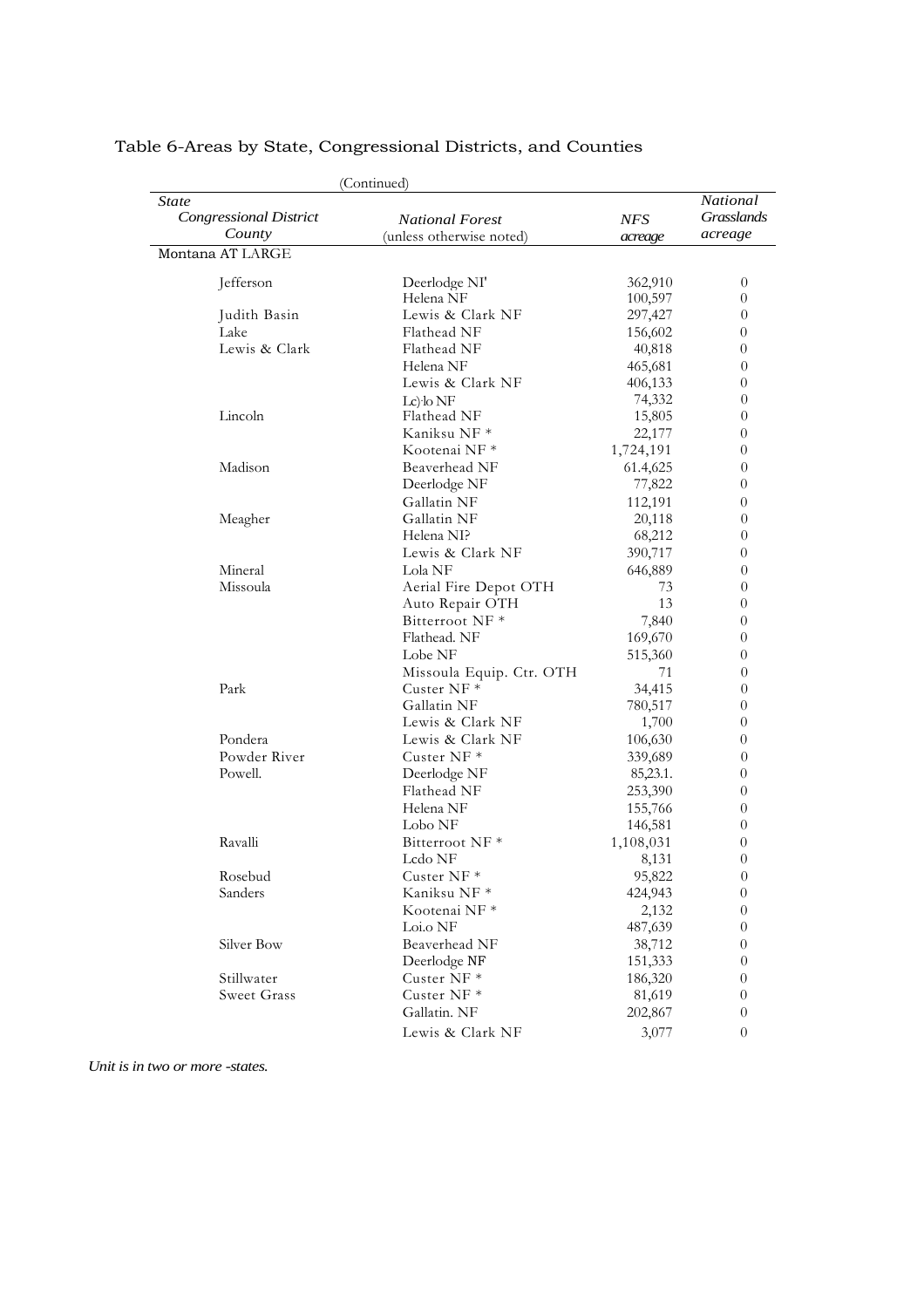| State                  |                  | (Continued)              |            | National         |  |
|------------------------|------------------|--------------------------|------------|------------------|--|
| Congressional District |                  | National Forest          | <b>NFS</b> | Grasslands       |  |
|                        | County           | (unless otherwise noted) | acreage    | acreage          |  |
|                        | Montana AT LARGE |                          |            |                  |  |
|                        | Teton            | Lewis & Clark NF         | 234,988    | $\theta$         |  |
|                        | Wheatland        | Lewis & Clark NF         | 64,919     | $\Omega$         |  |
|                        |                  | AT LARGE District Total  | 16,847,192 |                  |  |
|                        | State total      |                          | 16,847,192 | $\overline{0}$   |  |
| Nebraska               |                  |                          |            |                  |  |
| 3rd                    | Adams            | Hastings Shelterbelt     | 144        | $\theta$         |  |
|                        | Blaine           | Nebraska NE              | 10,547     | $\theta$         |  |
|                        | Cherry           | Samuel R., McKelvie NE   | 115;800    | $\overline{0}$   |  |
|                        | Dawes            | Nebraska NF              | 41,282     | $\theta$         |  |
|                        |                  | Oglala NGL               | $\theta$   | 19,536           |  |
|                        | Sioux            | Nebraska NF              | 9,802      | $\theta$         |  |
|                        |                  | Oglala, NGL              | $\theta$   | 74,944           |  |
|                        | Thomas           | Nebraska NF              | 79,918     | $\overline{0}$   |  |
|                        |                  | 3rd District Total       | 257,493    | 94,480           |  |
|                        | State total      |                          | 257,493    | 94,480           |  |
| Nevada                 |                  |                          |            |                  |  |
| 2nd                    | Clark            | Toiyabe NF *             | 59,218     | 0                |  |
|                        |                  | Toiyabe Special Area     | 241,704    | $\theta$         |  |
|                        | Douglas          | Eldorado NF *            | 53         | $\theta$         |  |
|                        |                  | Toiyabe NF *             | 62,999     | $\boldsymbol{0}$ |  |
|                        |                  | Toiyabe Special Area     | 20,765     | $\theta$         |  |
|                        | Elko             | Humboldt NE'             | 1,068,148  | $\theta$         |  |
|                        | Esmeralda        | Inyo NE *                | 43,737     | $\overline{0}$   |  |
|                        |                  | Inyo Special Area        | 17,783     | $\theta$         |  |
|                        | Eureka           | Toiyabe NE *             | 144,139    | $\theta$         |  |
|                        | Humboldt         | Humboldt NF              | 271,532    | $\theta$         |  |
|                        | Lander           | Toiyabe NF *             | 296,187    | $\overline{0}$   |  |
|                        | Lincoln          | Humboldt NE              | 30,672     | $\theta$         |  |
|                        | Lyon             | Toiyabe NE *             | 179,007    | 0                |  |
|                        |                  | Toiyabe Special Area     | 94,193     | $\theta$         |  |
|                        | Mineral          | Inyo NF *                | 16,919     | $\theta$         |  |
|                        |                  | Inyo Special Area        | 27,562     | $\theta$         |  |
|                        |                  | Toiyabe NE *             | 242,141    | 0                |  |
|                        |                  | Toiyabe Special Area     | 94,918     | $\theta$         |  |
|                        | Nye              | Humboldt NF              | 248,321    | 0                |  |
|                        |                  | Toiyabe NE *             | 1,501,601  | 0                |  |
|                        |                  | Toiyabe Special Area     | 193,061    | $\boldsymbol{0}$ |  |
|                        | Washoe           | Toiyabe NE *             | 71,290     | $\theta$         |  |
|                        |                  | Toiyabe Special Area     | 9,649      | $\overline{0}$   |  |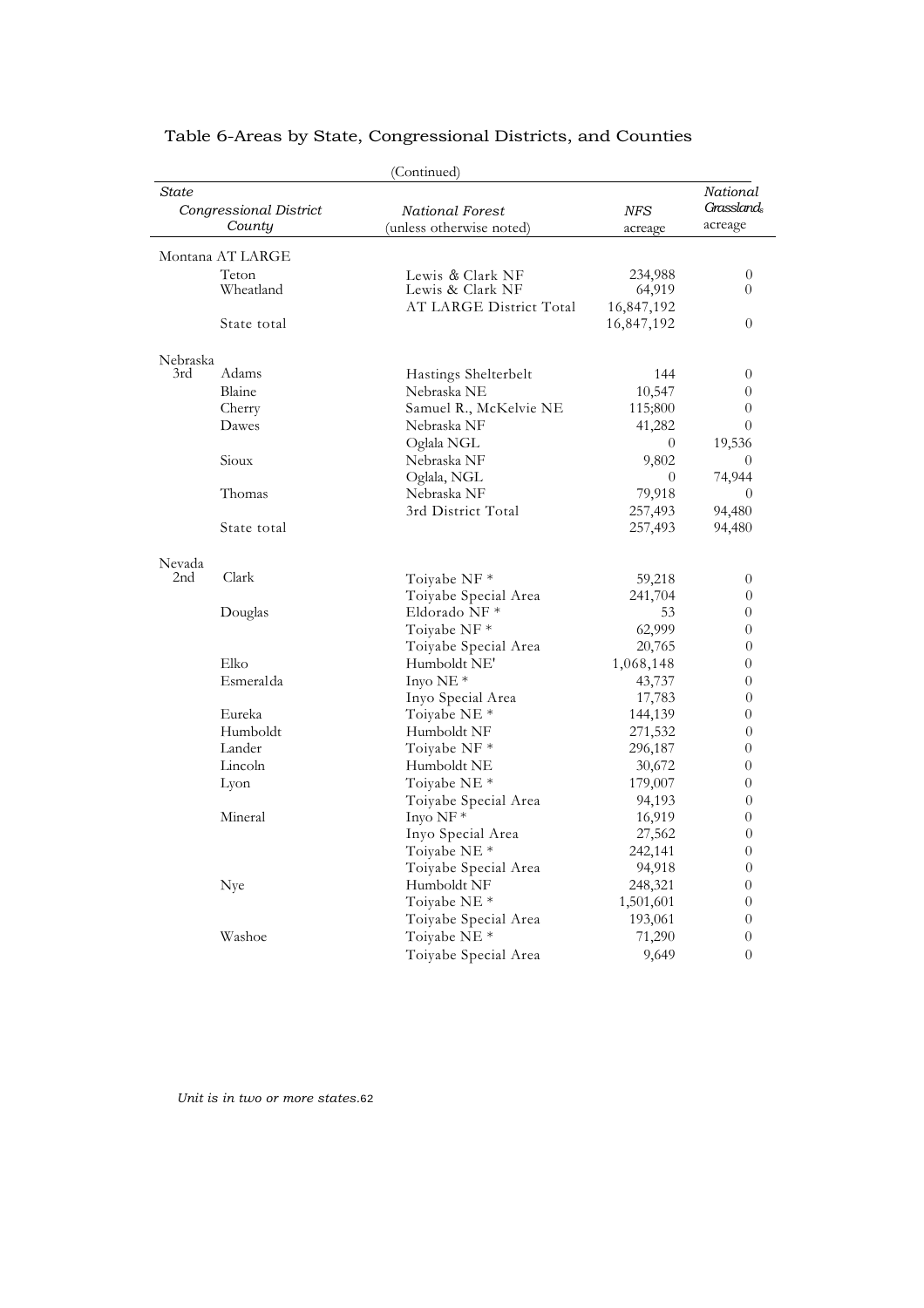| State<br><b>Congressional District</b><br>County |               | National .Forest<br>(unless otherwise noted) | NFL'<br>acreage | National<br>Grasslands<br>acreage |
|--------------------------------------------------|---------------|----------------------------------------------|-----------------|-----------------------------------|
| Nevada                                           |               |                                              |                 |                                   |
| 2 <sub>rd</sub>                                  | White Pine    | Humboldt NF                                  | 859,429         | $\theta$                          |
|                                                  | Carson City   | Toiya, be NE *                               | 8,670           | $\Omega$                          |
|                                                  |               | Toiyabe Special Area                         | 2,231           | $\theta$                          |
|                                                  |               | 2nd District Total                           | 5,805,929       | $\theta$                          |
|                                                  | State total   |                                              | 5,805,929       | $\theta$                          |
|                                                  | New Hampshire |                                              |                 |                                   |
| let                                              | Carroll       | White Mountain NE                            | 145,019         | $\theta$                          |
|                                                  |               | White Mountain PU *                          | 8,403           | $\theta$                          |
|                                                  |               | 1st District Total                           | 153,422         |                                   |
| 2nd                                              | Coos          | White Mountain NE <sup>*</sup>               | 210,537         | $\theta$                          |
|                                                  |               | White Mountain. PU *                         | 14,832          | $\theta$                          |
|                                                  | Grafton       | White Mountain NE <sup>*</sup>               | 342,922         | $\theta$                          |
|                                                  |               | White Mountain PU *                          | 1,040           | $\theta$                          |
|                                                  |               | 2nd District Total                           | 569,331         | $\theta$                          |
|                                                  | State total   |                                              | 722,753         | $\theta$                          |
| New Mexico                                       |               |                                              |                 |                                   |
| 1st                                              | -Bernalillo   | Cibola NE                                    | 75,951          | $\overline{0}$                    |
|                                                  | Torrance      | Cibola NE                                    | 154,529         | $\theta$                          |
|                                                  |               | 1st District Total                           | 230,480         | $\theta$                          |
| 2 <sub>nd</sub>                                  | Catron        | Apache NE <sup>*</sup>                       | 614,202         | $\theta$                          |
|                                                  |               | Cibola NF                                    | 158,908         | $\overline{0}$                    |
|                                                  |               | Gila NF                                      | 1,449,056       | $\theta$                          |
|                                                  | Chaves        | Lincoln NE                                   | 40,332          | $\overline{0}$                    |
|                                                  | Eddy          | Lincoln NE                                   | 135,013         | $\theta$                          |
|                                                  | Grant         | Ft. Bayard MU. Res. 0Th                      | 2,078           | 1)                                |
|                                                  |               | Gila NE                                      | 883,394         | $\theta$                          |
|                                                  | Hidalgo       | Coronado NE <sup>*</sup>                     | 68,936          | $\theta$                          |
|                                                  |               | Gila NI'                                     | 7,653           | $\overline{0}$                    |
|                                                  | Lincoln       | Cibola NE                                    | 34,336          | $\overline{0}$                    |
|                                                  |               | Lincoln NE                                   | 364,579         | $\theta$                          |
|                                                  | Otero         | Lincoln. NE                                  | 563,712         | $\theta$                          |
|                                                  | Sierra        | Cibola NE                                    | 18,963          | $\theta$                          |
|                                                  |               | Gila NE                                      | 364,709         | $\theta$                          |
|                                                  | Socorro       | Cibola NE                                    | 620,180         | $\overline{0}$                    |
|                                                  | Valencia      | Cibola NE                                    | 15,865          | $\overline{0}$                    |
|                                                  |               | 2nd District Total                           | 5,341,916       | $\overline{0}$                    |
|                                                  |               |                                              |                 |                                   |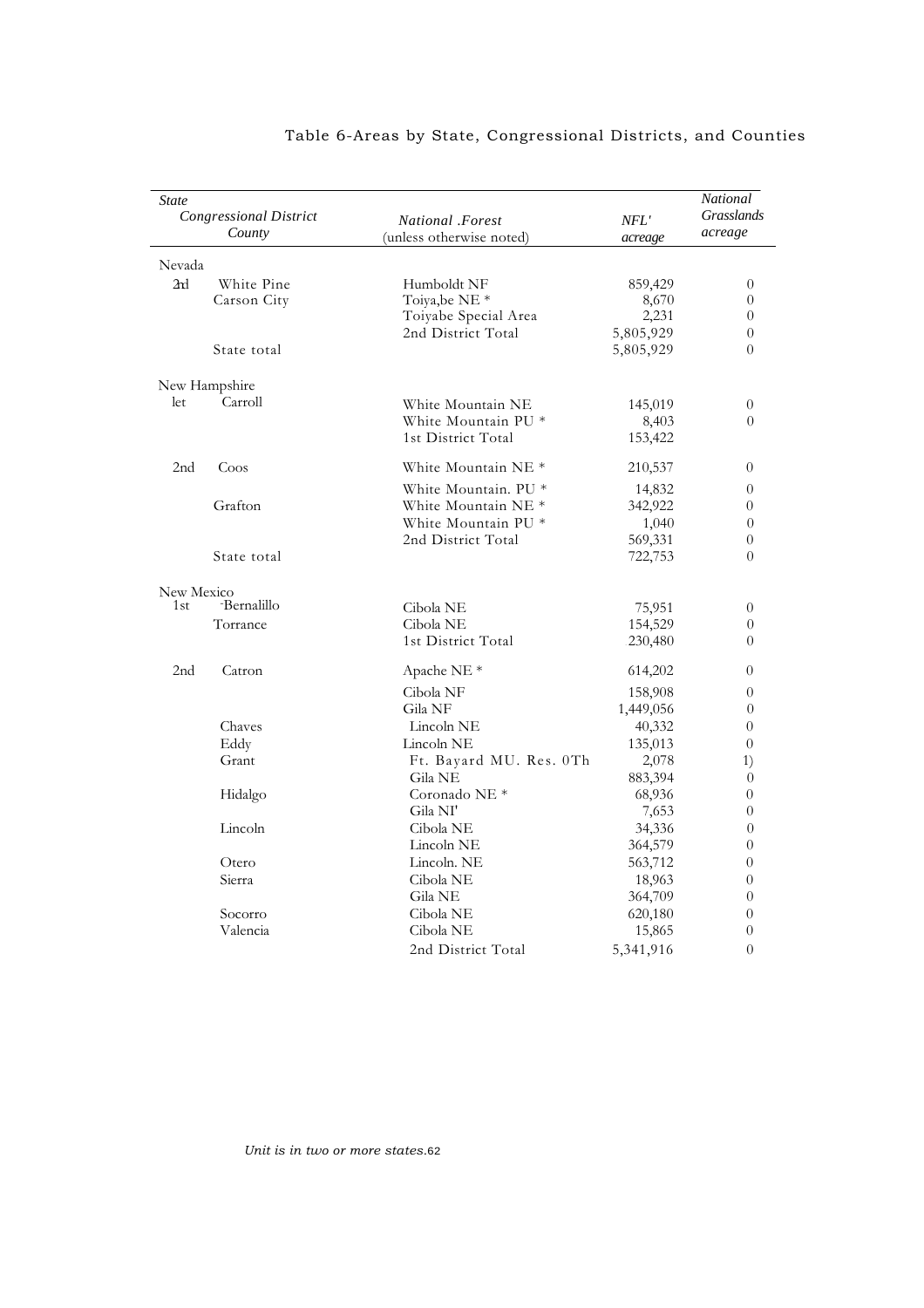|              |                               | (Continued)                    |                |                |
|--------------|-------------------------------|--------------------------------|----------------|----------------|
| <b>State</b> |                               |                                |                | National.      |
|              | <b>Congressional District</b> | <b>National Forest</b>         | <b>NFS</b>     | $Grassland_s$  |
|              | County                        | (unless otherwise tote         | acreage        | acreage        |
| New Mexico   |                               |                                |                |                |
| 3rd          | Cibola                        | Cibola NF                      | 317,019        | 0              |
|              | Colfax                        | Carson NF                      | 9,061          | $\theta$       |
|              |                               | Carson OTH                     | 61,000         | $\theta$       |
|              |                               | Kiowa NGL                      | $\overline{0}$ | 2,560          |
|              | Harding                       | Kiowa NGL                      | $\theta$       | 70,545         |
|              | Los Alamos                    | Ramon. Vigil Grant OTH         | 6              | 0              |
|              |                               | Santa Fe NF                    | 30,030         | $\sigma$       |
|              | McKinley                      | Cibola NF                      | 189,821        | 0              |
|              |                               | Cont. Divide TC 0TH            | 66             | $\theta$       |
|              | Mora                          | Carson NF                      | 17,713         | $\theta$       |
|              |                               | Kiowa NGL                      | $\theta$       | 5,773          |
|              |                               | Santa Fe NF                    | 83,280         | 0              |
|              | Rio Arriba                    | Baca Location No. 1 OTH        | 777            | 0              |
|              |                               | Carson NF                      | 881,694        | 0              |
|              |                               | Santa Fe NF                    | 531,047        | $\overline{0}$ |
|              | Sandoval                      | Baca Location. No. 1 OTH       | 193            | $\theta$       |
|              |                               | Cibola NF                      | 45,137         | $\sigma$       |
|              |                               | Cuba-Rio Puerco UP             | $\theta$       | 240            |
|              |                               | Santa Fe NF                    | 339,094        | $\sigma$       |
|              | San Miguel                    | Santa Fe NF                    | 340,436        | 0              |
|              |                               | U.S. Army Reserve TC 0TH       | 5              | 0              |
|              | Santa. Fe                     | Brims Hospital Area OTH        | 7              | $\theta$       |
|              |                               | Santa Fe NF                    | 245,594        | 0              |
|              | Taos                          | Carson NF                      | 483,026        | 0              |
|              |                               | Carson 0TH                     | 39,000         | $\sigma$       |
|              | Union                         | Kiowa NGL                      | $\theta$       | 57,539         |
|              |                               | 3rd District Total             | 3,614,006      | 136,657        |
|              | State total                   |                                | 9,186,402      | 136,657        |
| New York     |                               |                                |                |                |
| 29th         | Seneca                        | Finger Lakes NF                | 3,629          |                |
|              |                               | 29th District Total            | 3,629          | 0              |
|              |                               |                                |                |                |
| 31st         | Schuyler                      | Finger Lakes NF                | 9,817          | 0              |
|              |                               | 34th District Total            | 9,817          | 0              |
|              | State total                   |                                | 13,446         | 0              |
|              | North Carolina                |                                |                |                |
| 1st          | Craven                        | Croatan NF                     | 62,569         |                |
|              |                               | 1st District Total             | 62,569         |                |
| 2nd          |                               | Durham Forestry Sci, NC Lab EA | 27             | $\theta$       |
|              |                               | 2nd District Total             | 27             | 0              |
|              |                               |                                |                |                |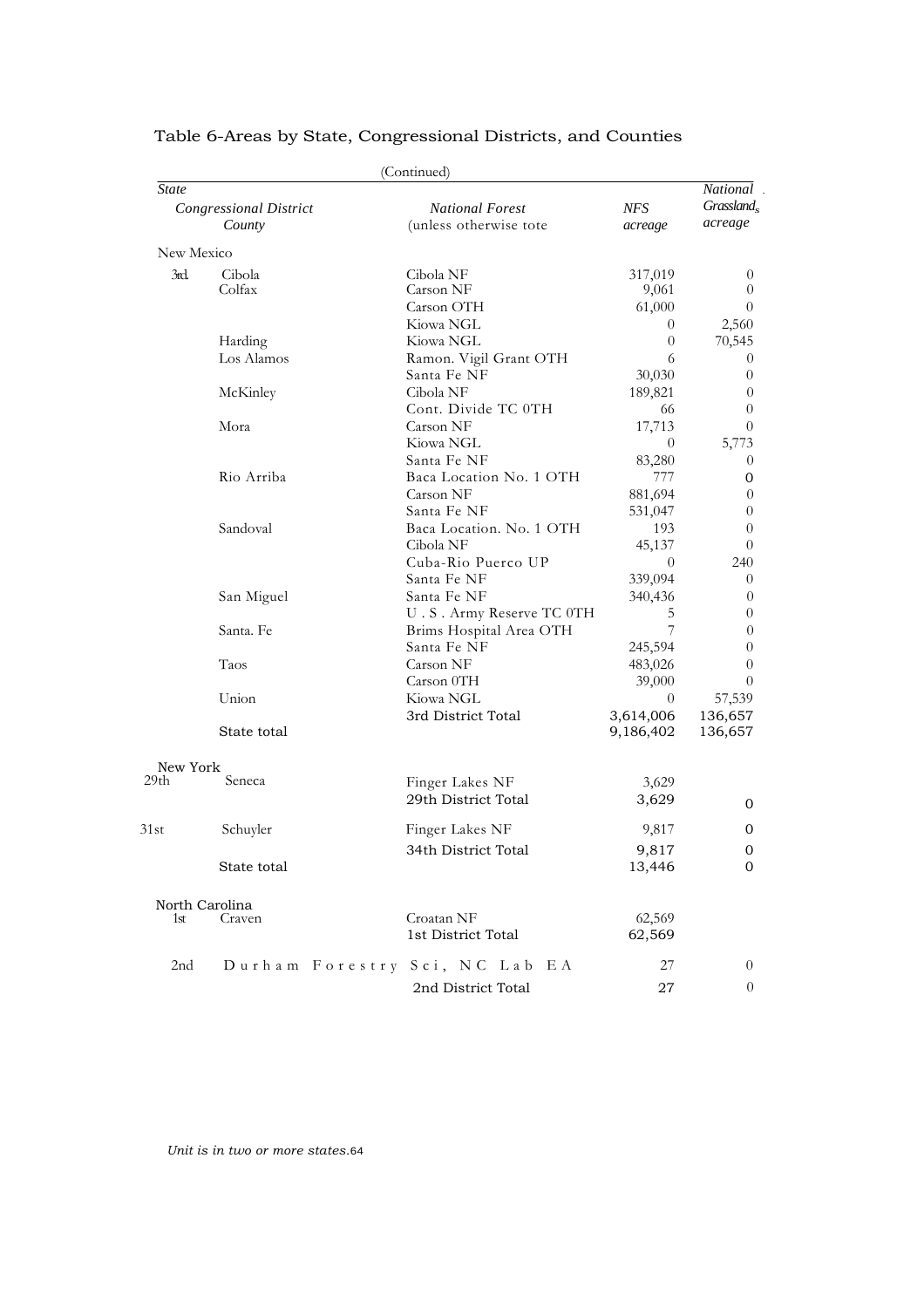| State            | <b>Congressional District</b><br>County | <b>National Forest</b><br>(unless otherwise noted)         | <b>NFS</b><br>acreage                 | National<br>Grasslands<br>acreage                      |
|------------------|-----------------------------------------|------------------------------------------------------------|---------------------------------------|--------------------------------------------------------|
|                  | North Carolina                          |                                                            |                                       |                                                        |
| 3rd              | Carteret<br>Jones                       | Croatan NF<br>Croatan NF<br>3rd District Total             | 56,624<br>39,989<br>96,813            | $\overline{0}$<br>0<br>0                               |
| 5th              | Ashe                                    | Cherokee NF $*$                                            | 327                                   | 0                                                      |
|                  | Watauga                                 | Pisgah NF<br>5th District Total                            | 393<br>720                            | $\theta$<br>0                                          |
| 6th              | Davidson                                | Uwharrie NF                                                | 958                                   | $\theta$                                               |
|                  | Randolph                                | Uwharrie NF<br><b>Sth District Total</b>                   | 9,179<br>10,137                       | $\overline{0}$<br>0                                    |
| 8th              | Montgomery                              | Uwharrie NF<br>Sth. District Total                         | 39,523<br>39,523                      | 0<br>0                                                 |
| 10 <sub>th</sub> | Avery                                   | Pisgah NF                                                  | 28,064                                | $\theta$                                               |
|                  | Burke<br>Caldwell<br>Mitchell           | Pisgah NF<br>Pisgah NF<br>Pisgah NF<br>10th District Total | 47,946<br>49,315<br>18,490<br>143,815 | $\theta$<br>$\theta$<br>0<br>0                         |
| 11th             | Buncombe                                | Pisgah NF                                                  | 31,464                                | $\theta$                                               |
|                  | Cherokee<br>Clay                        | Nantahala NF<br>Nantahala NF<br>Nantahala PU               | 93,163<br>65,053<br>737               | $\theta$<br>$\theta$<br>$\overline{0}$                 |
|                  | Graham<br>Haywood<br>Henderson          | Nantahala NF<br>Pisgah NF<br>Pisgah NF                     | 113,112<br>68,281<br>17,295           | $\overline{0}$<br>$\boldsymbol{0}$<br>$\boldsymbol{0}$ |
|                  | Jackson<br>McDowell                     | Nantahala NF<br>Pisgah NF                                  | 76,005<br>68,102                      | $\boldsymbol{0}$<br>$\theta$                           |
|                  | Macon<br>Madison<br>Swain               | Nantahala NF<br>Pisgah NF<br>Nantahala NF                  | 152,030<br>54,396<br>21,445           | $\theta$<br>$\theta$<br>$\overline{0}$                 |
|                  | Transylvania                            | Nantahala NF<br>Pisgah NF                                  | 4,533<br>82,154                       | $\boldsymbol{0}$<br>$\theta$                           |
|                  | Yancey                                  | Pisgah NF<br>11th District Total                           | 38,144<br>885,914                     | $\theta$<br>$\overline{0}$                             |
|                  | State total                             |                                                            | 1,239,318                             |                                                        |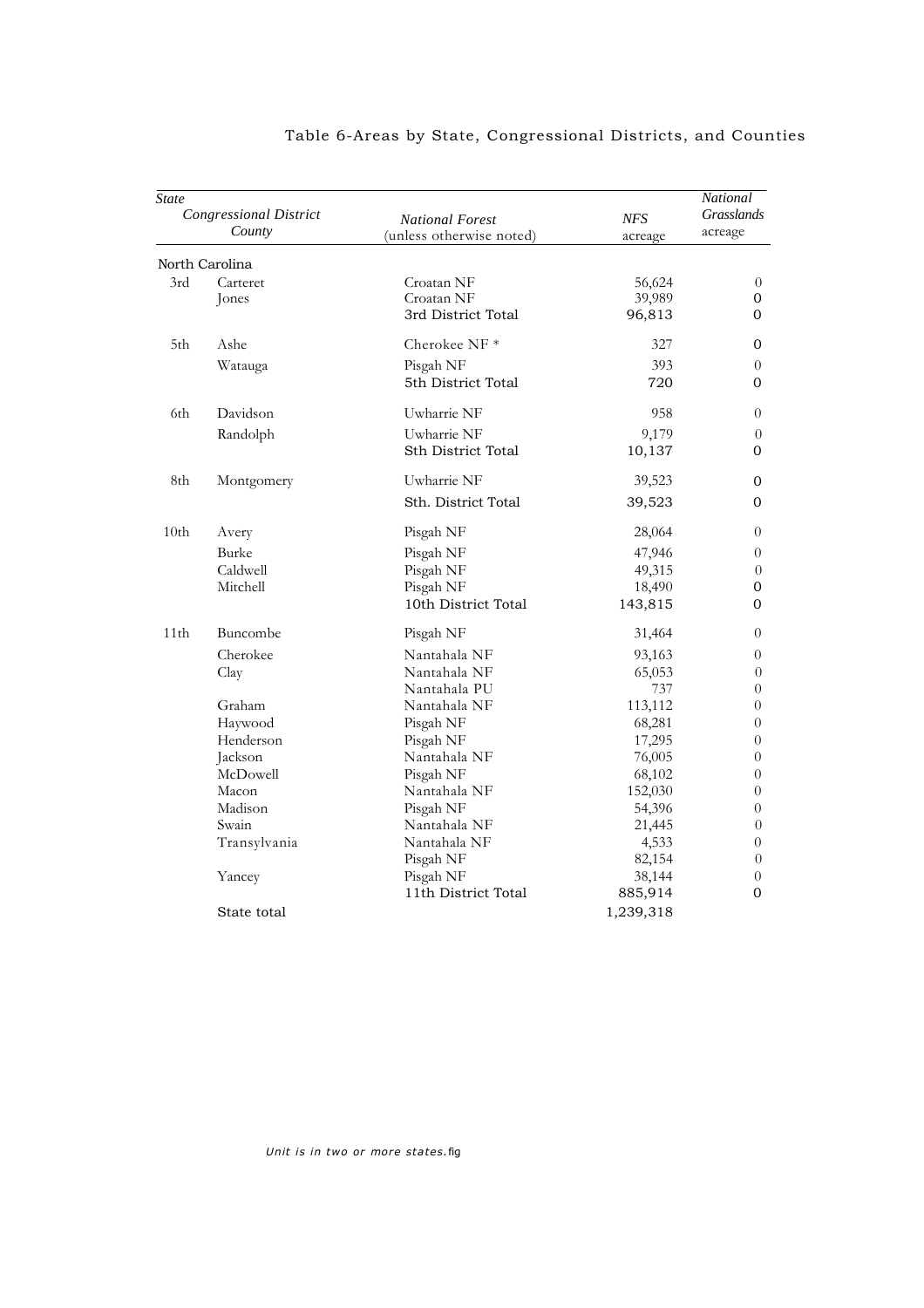|                               |                       | (Continued)                 |                  |                  |
|-------------------------------|-----------------------|-----------------------------|------------------|------------------|
| <b>State</b>                  |                       |                             |                  | National         |
| <b>Congressional District</b> |                       | <b>National Forest</b>      | <b>IVFS</b>      | Grassland,       |
|                               | County                | (unless otherwise noted)    | acreage          | acreage          |
|                               | North Dakota AT LARGE |                             |                  |                  |
|                               | <b>Billings</b>       | Little Missouri NGL         | $\boldsymbol{0}$ | 290,072          |
|                               | Golden Valley         | Little Missouri NGL         | $\mathbf{0}$     | 96,262           |
|                               | Grant                 | Cedar River. NGL            |                  | 480              |
|                               | McHenry               | Denbigh EF                  | 40               | $\boldsymbol{0}$ |
|                               |                       | Denbigh Pli                 | 596              | 0                |
|                               |                       | Souris PU                   | 107              | $\overline{0}$   |
|                               | McKenzie              | Little Missouri NGL         | $\mathbf{0}$     | 503.141          |
|                               | Ransom                | Sheyenne NGL                | $\mathbf{0}$     | 42,063           |
|                               | Richland              | Sheyenne NGL                | $\mathbf{0}$     | 28,205           |
|                               | Sioux                 | Cedar River NGL             | $\mathbf{0}$     | 6,237            |
|                               | Slope                 | Little Missouri NGL         | $\mathbf{0}$     | 138,586          |
|                               |                       | AT LARGE District Total     | 743              | 1,105,046        |
|                               | State total           |                             | 743              | 1,105,046        |
| Ohio                          |                       |                             |                  |                  |
| ·6th                          | Gallia                | Wayne NP                    | 16,581           |                  |
|                               | Hocking               | Wayne NE                    | 21,757           | 0.               |
|                               | Jackson               | Wayne NF                    | 1,701            | $0$ .:           |
|                               | Lawrence              | Wayne NI'                   | 63,755           | 0.               |
|                               | Scioto                | Wayne NF                    | 10,527           | $\boldsymbol{0}$ |
|                               | Vinton                | Wayne NP                    | 1,729            | 0                |
|                               |                       | 6th District Total          | 116,050          |                  |
| 10th                          | Athens                | Wayne NF                    | 16,628           |                  |
|                               |                       | Wayne PU                    | 811              |                  |
|                               | Washington            | Wayne PI                    | 216              | 0                |
|                               |                       | 10th District Total         | 17,655           | 0                |
| 12 <sub>th</sub>              | Delaware              | Forest 181-, D OH. Lab. EA. | 184              | $\boldsymbol{0}$ |
|                               |                       | 12th District Total         | 184              | $\overline{0}$   |
| 18th                          | Monroe                | Wayne NF                    | 23,130           | $\theta$         |
|                               | Morgan                | Wayne NP                    | 3,328            | $\mathbf{0}$     |
|                               | Noble                 | Wayne NP                    | 388              | 0                |
|                               | Perry                 | Wayne NT                    | 19,725           | $\boldsymbol{0}$ |
|                               | Washington            | Wayne NF                    | 37,482           | $\boldsymbol{0}$ |
|                               |                       | 18th District Total         | 84,053           | 0                |
|                               | State total           |                             | 217,942          |                  |
| Oklahoma                      |                       |                             |                  |                  |
| 3rd                           | Le Fiore              | Ouachita NP"                | 211,972          | $\theta$         |
|                               | McCurtain             | Ouachita-NF*                | 43,190           | $\overline{0}$   |
|                               |                       | 3rd District Total          | 255,162          | $\overline{0}$   |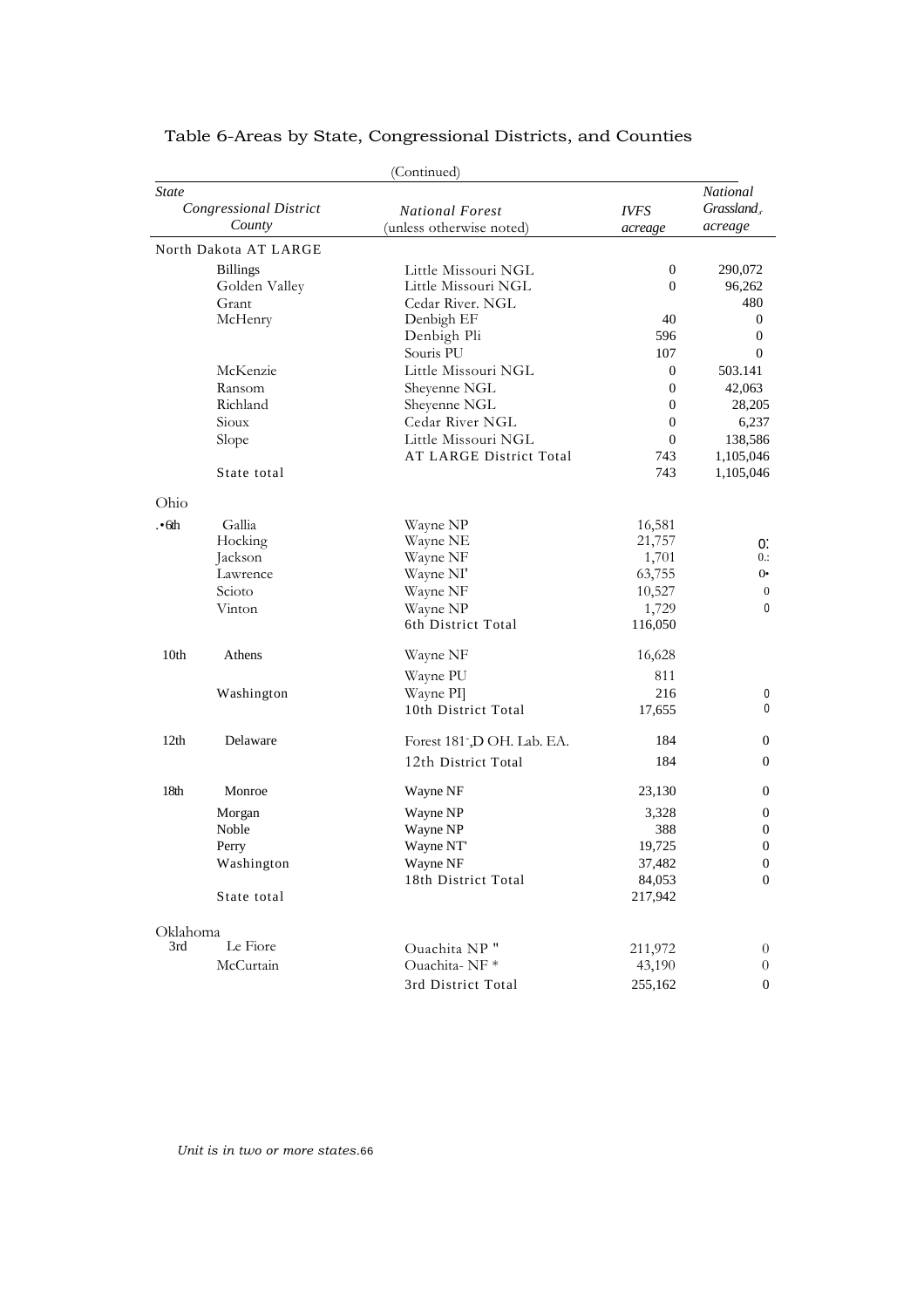| State           | <b>Congressional District</b><br>County | <b>National Forest</b><br>(unless otherwise noted)            | NFS<br>acreage                  | National<br>Grasslands<br>acreage_ |
|-----------------|-----------------------------------------|---------------------------------------------------------------|---------------------------------|------------------------------------|
|                 |                                         |                                                               |                                 |                                    |
| Oklahoma<br>6th | Cimarron<br>Roger Mills                 | Rita Blanca NGL 4<br>Black Kettle NGL *<br>6th District Total | $\theta$<br>$\overline{0}$<br>0 | 15,576<br>30,710<br>46,286         |
|                 | State total                             |                                                               | 255,162                         | 46,286                             |
| Oregon<br>1st   | Polk                                    |                                                               |                                 |                                    |
|                 | Yamhill                                 | Siuslaw NE<br>Siuslaw NE<br>1st District Total                | 1,479<br>25,500<br>26,979       | $\theta$<br>0<br>0                 |
|                 |                                         |                                                               |                                 |                                    |
| 2nd             | Baker                                   | Malheur NE                                                    | 45,786                          | 0                                  |
|                 |                                         | Umatilla NE <sup>*</sup>                                      | 3                               | $\overline{0}$                     |
|                 | Crook                                   | Whitman NF<br>Ochoco NE                                       | 604,927                         | $\boldsymbol{0}$                   |
|                 | Deschutes                               |                                                               | 434,009                         | 0                                  |
|                 |                                         | Deschutes NF                                                  | 979,553                         | $\overline{0}$                     |
|                 | Grant                                   | Malheur NE                                                    | 1,123,270                       | $\theta$                           |
|                 |                                         | Ochoco NF                                                     | 59,397                          | $\overline{0}$                     |
|                 |                                         | Umatilla NF *                                                 | 309,884                         | $\theta$                           |
|                 |                                         | Whitman NF                                                    | 82,610                          | $\boldsymbol{0}$                   |
|                 | Harney                                  | Malheur NP                                                    | 295,741                         | 0                                  |
|                 |                                         | Ochoco NE                                                     | 225,677                         | $\boldsymbol{0}$                   |
|                 | Hood River                              | Mt. Hood NP                                                   | 210,763                         | 0                                  |
|                 |                                         | Mt. Hood PU                                                   | 354                             | $\boldsymbol{0}$                   |
|                 | Jackson                                 | Klamath NE <sup>*</sup>                                       | 26,334                          | 0                                  |
|                 |                                         | Rogue River NY <sup>*</sup>                                   | 411,681                         | $\theta$                           |
|                 | Jefferson                               | Crooked River NGL                                             | $\theta$                        | 111,352                            |
|                 |                                         | Deschutes NF                                                  | 160,573                         | $\theta$                           |
|                 |                                         | MT. Hood NP                                                   | 3,627                           | $\theta$                           |
|                 |                                         | Willamette NE                                                 | 632                             | $\boldsymbol{0}$                   |
|                 | Josephine                               | Rogue River NF *                                              | 31,236                          | $\overline{0}$                     |
|                 |                                         | Siskiyou NF *                                                 | 374,022                         | $\overline{0}$                     |
|                 | Klamath                                 | Deschutes NF                                                  | 291,864                         | $\overline{0}$                     |
|                 |                                         | Fremont NE                                                    | 344,402                         | $\overline{0}$                     |
|                 |                                         | Rogue River NF *                                              | 68,826                          | $\overline{0}$                     |
|                 |                                         | Winema NE                                                     | 1,040,437                       | $\theta$                           |
|                 | Lake                                    | Deschutes NE                                                  | 173,307                         | 0                                  |
|                 |                                         | Fremont NY                                                    | 856,792                         | $\boldsymbol{0}$                   |
|                 | Malheur                                 | Malheur NF                                                    | 599                             | 0                                  |
|                 |                                         | Whitman NE                                                    | 3,193                           | 0                                  |
|                 | Morrow                                  | Umatilla NF *                                                 | 143,305                         | 0                                  |
|                 | Umatilla                                | Umatilla NF *                                                 | 375,631                         | 0                                  |
|                 |                                         | Whitman NF                                                    | 26,023                          | 0                                  |
|                 | Union                                   | Umatilla NI; *                                                | 102,299                         | 0                                  |
|                 |                                         | Wallowa NE *                                                  | 8,239                           | $\theta$                           |
|                 |                                         | Whitman NF                                                    | 508,363                         | 0                                  |

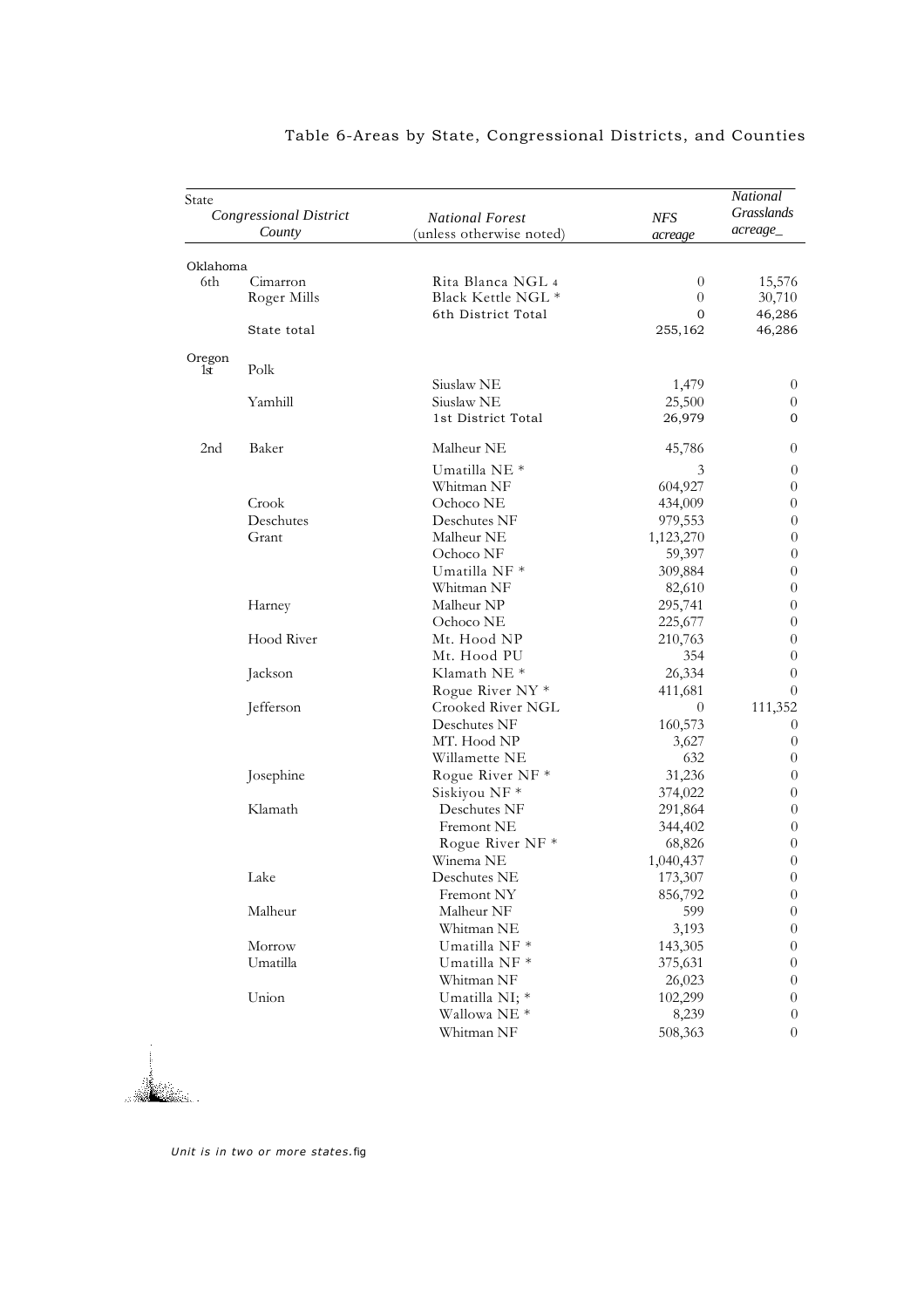|              |                                  | (Continued)                                         |                      |                                  |
|--------------|----------------------------------|-----------------------------------------------------|----------------------|----------------------------------|
| State        | Congressional District<br>County | National Forest<br>(unless otherwise noted)         | NFS<br>acreage       | National<br>Grassland<br>acreage |
| Oregon       |                                  |                                                     |                      |                                  |
| 2nd          | Wallowa                          | Umatilla NE <sup>*</sup><br>Wallowa NE <sup>*</sup> | 123,510<br>986,667   | $\theta$<br>$\overline{0}$       |
|              |                                  | Whitman NF                                          | 41,125               | 0                                |
|              | Wasco                            | Mt. Hood NE                                         | 170,360              | $\theta$                         |
|              | Wheeler                          | Ochoco NE<br>Umatilla NF *                          | 128,815              | 0<br>$\theta$                    |
|              |                                  | 2nd District Total                                  | 40,349<br>10,814,185 | 111,352                          |
| 3rd          | Multnomah                        | Mt. Hood NF                                         | 78,188               |                                  |
|              |                                  | 3rd District Total                                  | 78,188               |                                  |
| 4th          | Benton                           | Siuslaw <sub>NF</sub>                               | 18,030               |                                  |
|              | Coos                             | Siskiyou NE <sup>*</sup>                            | 69,682               | $\theta$                         |
|              |                                  | Siuslaw <sub>NF</sub>                               | 10,866               | $\overline{0}$                   |
|              | Curry                            | Siskiyou NF*                                        | 617,691              | $\overline{0}$                   |
|              | Douglas                          | Rogue River NF *                                    | 63,702               | 0                                |
|              |                                  | Siuslaw <sub>NE</sub>                               | 65,578               | $\overline{0}$                   |
|              |                                  | Umpqua NE                                           | 822,725              | $\boldsymbol{0}$                 |
|              |                                  | Willamette NE                                       | 50,327               | $\theta$                         |
|              | Jackson                          | Umpqua NT                                           | 10,628               | 0                                |
|              | Lane                             | Siuslaw NE                                          | 245,761              | 0                                |
|              |                                  | Umpqua NE                                           | 151,249              | $\theta$                         |
|              | Linn                             | Willamette NE<br>Willamette NE                      | 1,032,260            | 0                                |
|              |                                  | 4th District Total                                  | 466,968<br>3,625,467 | 0<br>$\mathbf{0}$                |
| 5th          | Clackamas                        | Mt. Hood NF                                         | 538,016              | $\theta$                         |
|              |                                  | Willamette NF                                       | 856                  | $\boldsymbol{0}$                 |
|              | Lincoln                          | Siuslaw <sub>NF</sub>                               | 171,660              | $\theta$                         |
|              |                                  | Western Oregon. LUP                                 | 0                    | 850                              |
|              |                                  | Yachats PU                                          | 593                  | $\theta$                         |
|              | Marion                           | Mt, Hood NE                                         | 65,915               | $\overline{0}$                   |
|              |                                  | Willamette NE                                       | 135,375              | $\overline{0}$                   |
|              | Tillamook                        | Siuslaw NF                                          | 91,383               | $\theta$                         |
|              |                                  | 5th District Total                                  | 1,003,798            | 856                              |
|              | State total                      |                                                     | 15,648,617           | 112,208                          |
| Pennsylvania |                                  |                                                     |                      |                                  |
| 5th          | Elk                              | Allegheny NF                                        | 111,825              | $\boldsymbol{0}$                 |
|              | Forest                           | Allegheny NE                                        | 118,922              | $\overline{0}$                   |
|              |                                  | Allegheny PU                                        | 2                    | $\overline{0}$                   |
|              | McKean                           | Allegheny NF                                        | 135,346              | $\theta$                         |
|              | Warren                           | Allegheny NE                                        | 146,834              | $\overline{0}$                   |
|              |                                  | Allegheny PU                                        | 139                  | $\mathbf{0}$                     |
|              |                                  | 5th District Total                                  | 513,068              | $\mathbf{0}$                     |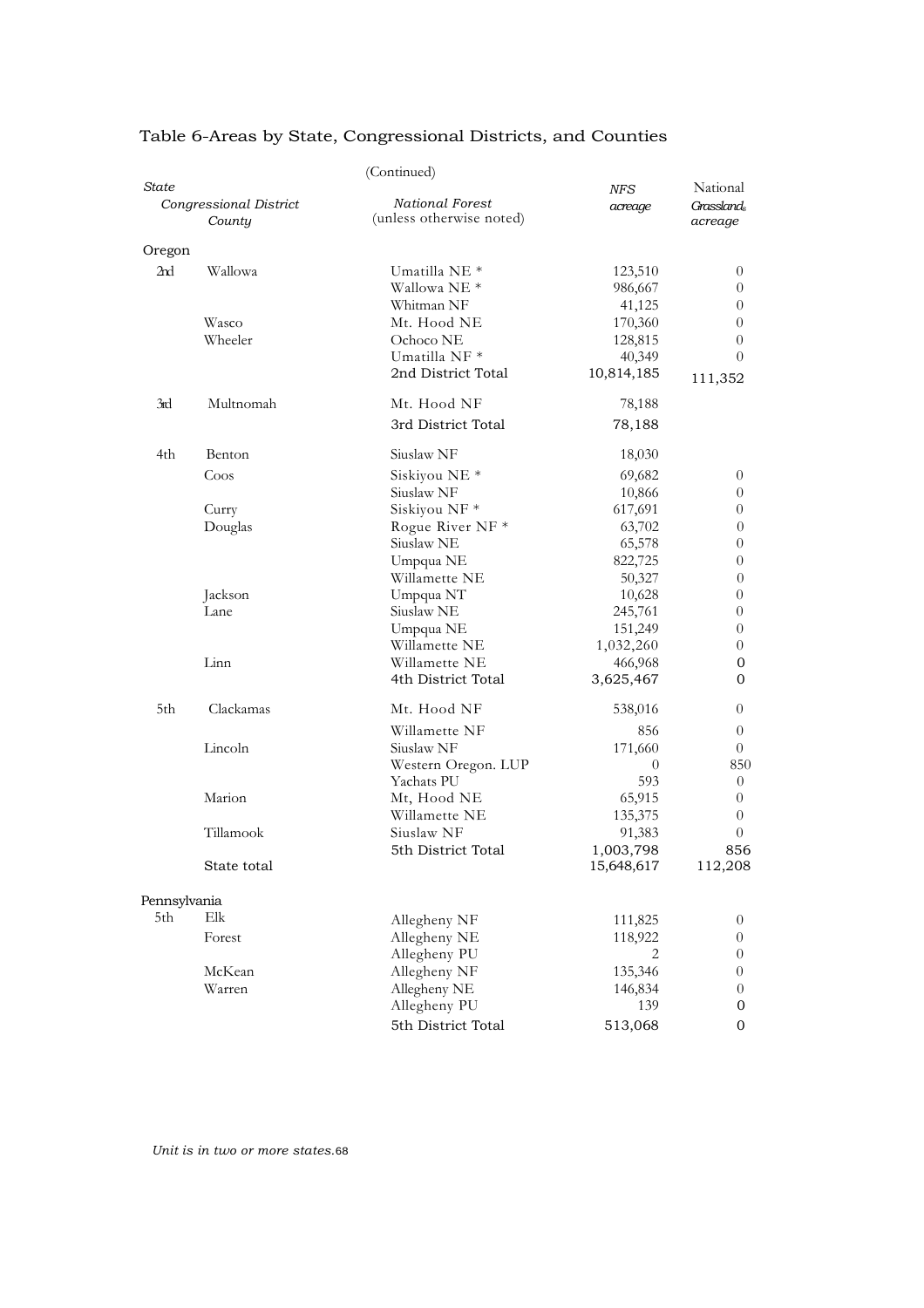| <b>State</b>     | Congressional District | <b>National Forest</b>                     | N.FS                     | National<br>Grasslands |
|------------------|------------------------|--------------------------------------------|--------------------------|------------------------|
|                  | County                 | (unless otherwise noted)                   | acreage                  | acreage                |
| Pennsylvania     |                        |                                            |                          |                        |
| 10 <sub>th</sub> | Pike                   | Pinchot Inst, OTI-1<br>10th District Total | 102<br>102               | $\theta$               |
|                  | State total            |                                            | 513,170                  | 9                      |
|                  | South Carolina         |                                            |                          |                        |
| 1st              | Charleston             | Francis Marion NT                          | 60,602                   | 0                      |
|                  |                        | Silt'. Watershed Lab EA                    | 15                       | 0                      |
|                  |                        | 1st District Total                         | 60,617                   | 0                      |
| 3rd              | Abbeville              | Sumter NP                                  | 23,349                   | 0                      |
|                  | Edge:field             | Sumter NF                                  | 30,91.6                  | 0                      |
|                  | Greenwood              | Sumter NP                                  | 10,951                   | 0                      |
|                  | McCormick              | Sumter NF                                  | 49,183                   | 0                      |
|                  | Oconee                 | Sumter NF                                  | 79,856                   | $\theta$               |
|                  | Saluda                 | Sumter NF                                  | 4,480                    | 0                      |
|                  |                        | 3rd District Total                         | 198,735                  | 0                      |
| 4th              | Union                  | Sumter NF                                  | 59,735                   | 0                      |
|                  |                        | 4th District Total                         | 59,735                   | $\theta$               |
| 5th.             | Chester                | Sumter NT                                  | 12,647                   | $\overline{0}$         |
|                  | Fairfield              | Sumter NP                                  | 11,080                   | 0                      |
|                  | Laurens                | Sumter NF                                  | 20,928                   | 0                      |
|                  | Newberry               | Sumter NF                                  | 56,595                   |                        |
|                  |                        | 5th District Total                         | 101,250                  |                        |
| 6th              | Berkeley               | Francis Marion NT                          | 190,345                  | $\theta$               |
|                  |                        | 6th District Total                         | 190,345                  | 0                      |
|                  | State total            |                                            | 610,082                  |                        |
|                  | South Dakota AT LARGE  |                                            |                          |                        |
|                  | Carson                 | Gran.d River NGL                           | 0                        | 31,139                 |
|                  | Custer                 | Black Hills NP <sup>*</sup>                | 311,495                  | $\theta$               |
|                  |                        | Buffalo Gap .NGL                           | $\Omega$                 | 57,333                 |
|                  | Fall River             | Black Hills NF <sup>*</sup>                | 46,876                   | 0                      |
|                  |                        | Buffalo Gap NGL                            | $\overline{0}$           | 232,130                |
|                  | Harding                | Custer NF*                                 | 73,535                   | $\theta$               |
|                  | Jackson                | Buffalo Gap NGL                            | 0                        | 106,565                |
|                  | Jones                  | Fort Pierre NGL                            | $\overline{0}$           | 19,952                 |
|                  | Lawrence               | Black Hills NF *<br>Fort Pierre NGL        | 272,699                  | 0                      |
|                  | Lyman<br>Meade         | Black Hills NF *                           | $\overline{0}$<br>45,220 | 60,620<br>0            |
|                  | Pennington.            | Black Hills NF $^\ast$                     | 395,034                  | $\theta$               |
|                  |                        |                                            |                          |                        |
|                  |                        | Buffalo Gap NGL                            | $\overline{0}$           | 199,645                |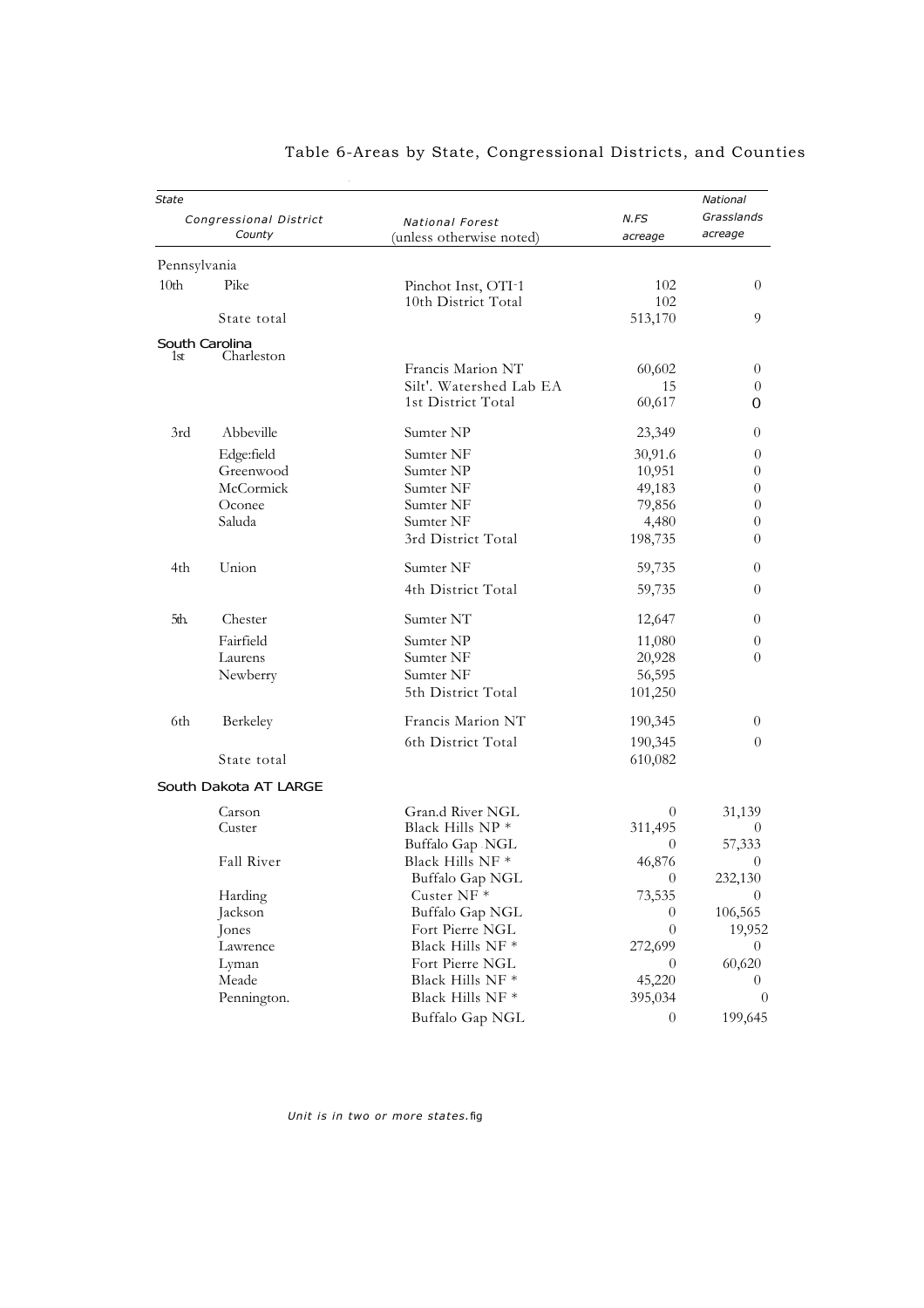| State     | Congressional District<br>County | National Forest<br>(unless otherwise noted) | NFS<br>acreage   | National<br>Grassland,<br>acreage |
|-----------|----------------------------------|---------------------------------------------|------------------|-----------------------------------|
|           | South Dakota AT LARGE            |                                             |                  |                                   |
|           | Perkins                          | Grand River NGL                             | $\theta$         | 123,818                           |
|           | Stanley                          | Fort Pierre NGL                             | $\overline{0}$   | 35,425                            |
|           | Ziebach                          | Grand River NGL                             | $\theta$         | 118                               |
|           |                                  | AT LARGE District Total                     | 1,144,859        | 866,745                           |
|           | State total                      |                                             | 1,144,859        | 866,745                           |
| Tennessee |                                  |                                             |                  |                                   |
| 1st       | Carter                           | Cherokee $NP *$                             | 84,502           |                                   |
|           | Cocke                            | Cherokee NF*                                | 46,160           | $\overline{0}$                    |
|           | Greene                           | Cherokee NF $*$                             | 38,040           | 0                                 |
|           | Johnson                          | Cherokee NF $*$                             | 51,397           | $\boldsymbol{0}$                  |
|           | Sullivan                         | Cherokee NF <sup>*</sup>                    | 37,403           | $\overline{0}$                    |
|           | Unicoi                           | Cherokee NF $*$                             | 54,875           | 0                                 |
|           | Washington                       | Cherokee NF $*$                             | 16,890           | 0                                 |
|           |                                  | Cherokee PU                                 | 325              | $\boldsymbol{0}$                  |
|           |                                  | 1st District Total                          | 329,592          | 0                                 |
| 2nd       | McMinn                           | Cherokee NF                                 | 2,191            | 0                                 |
| Monroe    |                                  | Cherokee NF                                 | 145,380          | 0                                 |
|           |                                  | 2nd District Total                          | 147,571          | 0                                 |
| 3rd       | Polk                             | Cherokee NF <sup>*</sup>                    | 151,427          | $\theta$                          |
|           |                                  | 3rd District Total                          | 151,427          | 0                                 |
|           | State total                      |                                             | 628,590          | 0                                 |
| Texas     |                                  |                                             |                  |                                   |
| 2nd       | Angelina                         | Angelina NF                                 | 58,530           | 0                                 |
|           | Houston                          | Davy Crockett NF                            | 94,673           | $\overline{0}$                    |
|           | Jasper                           | Angelina NF                                 | 21,006           | 0                                 |
|           |                                  | Sabine NF                                   | 64               | $\boldsymbol{0}$                  |
|           | Nacogdoches                      | Angelina NF                                 | 9,238            | $\overline{0}$                    |
|           | Newton                           | Sabine NF                                   | 1,780            | 0                                 |
|           | Sabine                           | Sabine NF                                   | 95,410           | 0                                 |
|           | San Augustine                    | Angelina NF                                 | 64,402           | $\boldsymbol{0}$                  |
|           |                                  | Sabine NF                                   | 4,317            | $\boldsymbol{0}$                  |
|           | San Jacinto                      | Sam Houston NP                              | 59,745           | 0                                 |
|           | Shelby                           | Sabine NP                                   | 59,037           | 0                                 |
|           | Trinity                          | Davy Crockett NF                            | 67,348           | 0                                 |
|           | Walker                           | Sam Houston NI?                             | 54,153           | 0                                 |
|           |                                  | 2nd District Total                          | 589,703          | 0                                 |
| 4th       | Fannin                           | Caddo NGL                                   | $\theta$         | 17,784                            |
|           |                                  | 4th District Total                          | $\boldsymbol{0}$ | 17,784                            |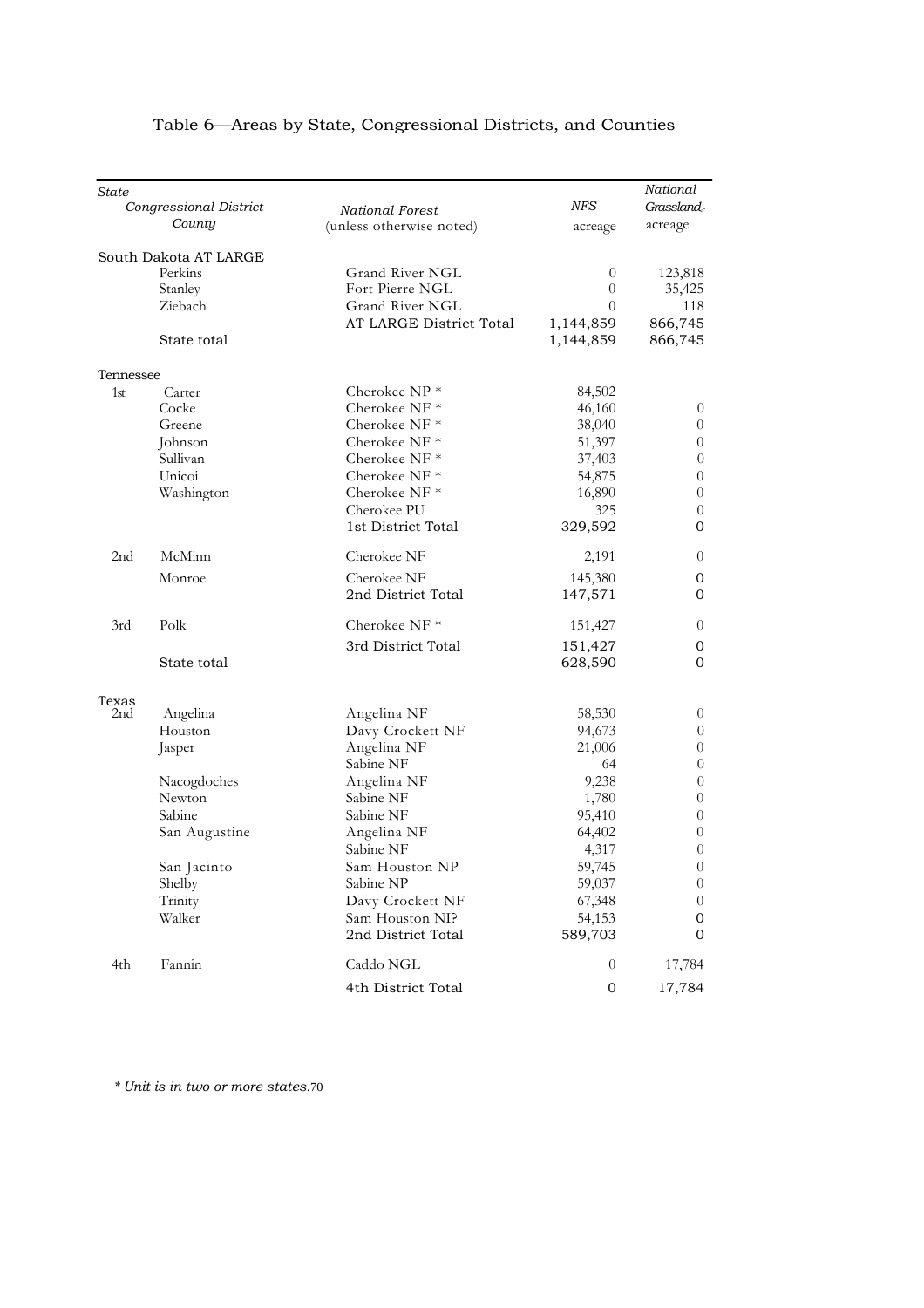| <i>State</i>     | <b>Congressional District</b><br>County | <b>National Forest</b><br>(unless otherwise noted) | <b>NFS</b><br>acreage | National<br><b>Grasslands</b><br>acreage |
|------------------|-----------------------------------------|----------------------------------------------------|-----------------------|------------------------------------------|
| Texas            |                                         |                                                    |                       |                                          |
| 6th              | Montgomery                              | Sam Houston NF<br>6th District Total               | 47,609<br>47,609      | 0<br>$\theta$                            |
| 13 <sub>th</sub> | Gray                                    | McClelland Creek NGL                               | $\theta$              | 1,449                                    |
|                  | Hemphill                                | Black Kettle NGL *                                 | $\theta$              | 576                                      |
|                  | Montague                                | Lyndon B. Johnson NGL<br>13th District Total       | $\theta$<br>$\theta$  | 61<br>2,086                              |
|                  |                                         |                                                    |                       |                                          |
| 17 <sub>th</sub> | Wise                                    | Lyndon B. Johnson NGL<br>17th District Total       | $\theta$<br>$\theta$  | 20,248<br>20,248                         |
|                  |                                         |                                                    |                       |                                          |
| 19 <sub>th</sub> | Dallam                                  | Rita Blanca NGL *                                  | $\theta$              | 77,413                                   |
|                  | State total                             | 19th District Total                                | 0<br>637,312          | 77,413<br>117,531                        |
| Utah             |                                         |                                                    |                       |                                          |
| 1st              | Beaver                                  | Fishlake NF                                        | 138,469               | 0                                        |
|                  | Box Elder                               | Cache NF*                                          | 24,098                | 0                                        |
|                  |                                         | Caribou NF*                                        | 5,393                 | $\overline{0}$                           |
|                  |                                         | Sawtooth NF <sup>*</sup>                           | 71,183                | $\theta$                                 |
|                  | Cache                                   | Cache NF $*$                                       | 267,827               | 0                                        |
|                  | Davis                                   | Caribou NF <sup>*</sup>                            | 1,562                 | $\theta$                                 |
|                  | Iron                                    | Wasatch NF *<br>Dixie NF                           | 37,521                | 0                                        |
|                  |                                         | Fishlake NF                                        | 241,166<br>2,297      | 0                                        |
|                  | Juab                                    | Fishlake NF                                        | 20,983                | 0                                        |
|                  |                                         | Uinta NF                                           | 96,994                | 0                                        |
|                  |                                         | Wasatch NF *                                       | 35                    | 0                                        |
|                  | Millard                                 | Desert Range Exp, Sta.                             | 55,630                | $\theta$                                 |
|                  |                                         | Fishlake NF                                        | 306,504               | $\theta$                                 |
|                  | Rich                                    | Cache NF*                                          | 49,398                | 0                                        |
|                  | Tooele                                  | Wasatch NI'*                                       | 150,234               | 0                                        |
|                  | Washington                              | Dixie NF                                           | 394,556               | 0                                        |
|                  | Weber                                   | Cache NF*                                          | 67,707                | 0                                        |
|                  |                                         | Wasatch NF *                                       | 98                    | $\theta$                                 |
|                  |                                         | 1st District Total                                 | 1,931,655             | $\theta$                                 |
| 2nd              | Salt Lake                               | Wasatch NF *                                       | 95,533                | 0                                        |
|                  |                                         | 2nd District Total                                 | 95,533                | $\theta$                                 |
| 3rd              | Carbon                                  | Manti-La Sal NF *                                  | 30,199                | 0                                        |
|                  | Daggett                                 | Ashley NF *                                        | 260,256               | 0                                        |
|                  | Duchesne                                | Ashley NF *                                        | 697,926               | 0                                        |
|                  |                                         | Wasatch NF*                                        | 29,709                | $\boldsymbol{0}$                         |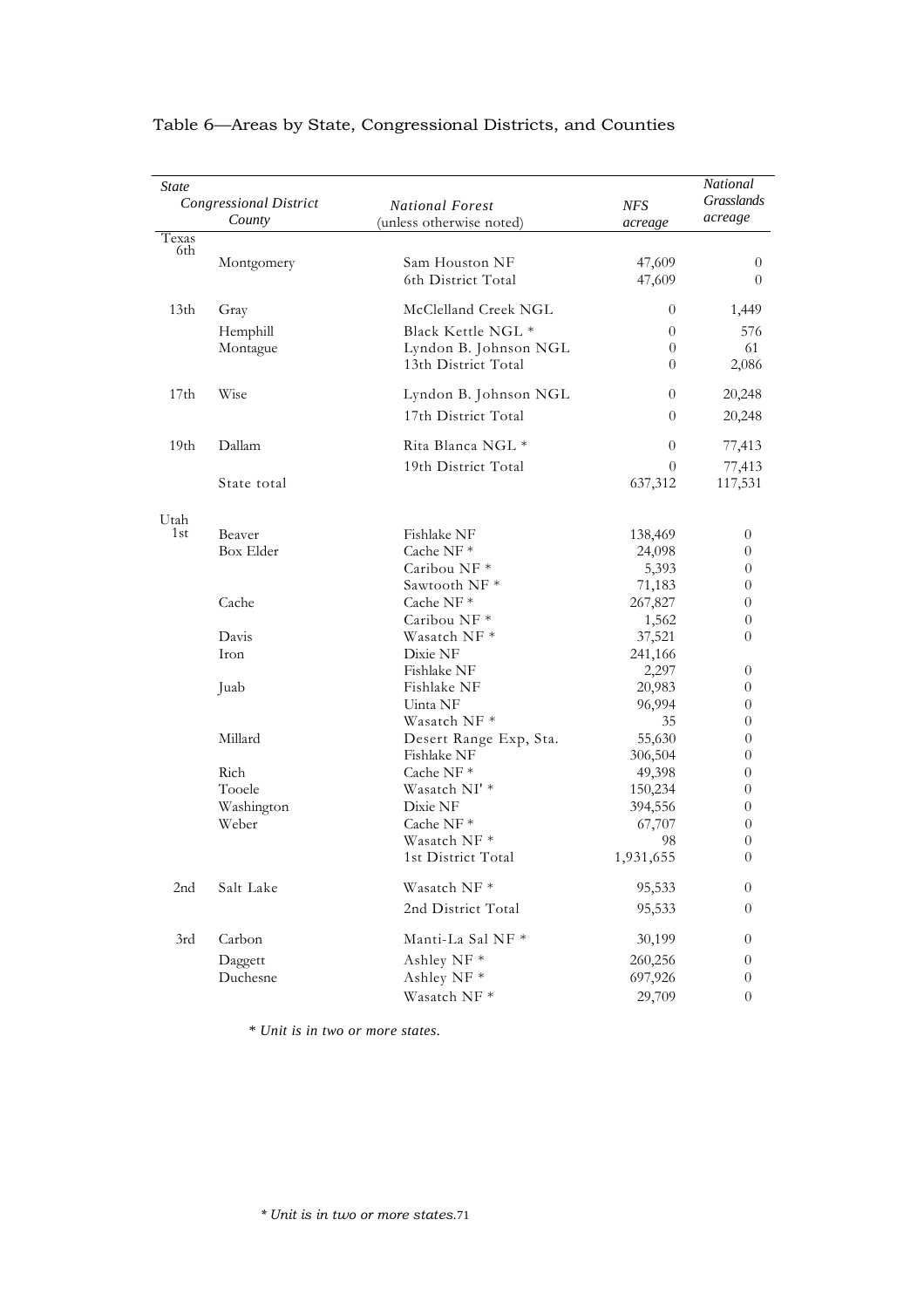| State       |                         |                          |                   | National       |
|-------------|-------------------------|--------------------------|-------------------|----------------|
|             | Congressional District. | National Forest          | <b>NFS</b>        | Grasslands     |
| County      |                         | (unless otherwise noted) | acreage           | acreage        |
|             |                         |                          |                   |                |
| Utah<br>3rd | Emery                   | Manti-La Sal NF *        | 212,888           | $\theta$       |
|             | Garfield                | Dixie NF                 | 1,042,233         | $\overline{0}$ |
|             |                         | Fishlake NT              | 3,344             | $\theta$       |
|             | Grand                   | Manti-La Sal NF *        | 57,527            | $\theta$       |
|             | Kane                    | Dixie NF                 | 124,283           | $\theta$       |
|             | Morgan                  | Cache NF <sup>*</sup>    | 2,091             | $\theta$       |
|             |                         | Wasatch NF *             | 11,905            | $\overline{0}$ |
|             | Piute                   | Dixie NF                 | 2,080             | $\theta$       |
|             |                         | Fishiake NF              | 188,720           | $\theta$       |
|             | San Juan                | Manti-La Sal NF *        | 450,707           | $\theta$       |
|             | Sanpete                 | Fishlake NF              | 1,907             | $\theta$       |
|             |                         | Manti-La Sal NF *        | 366,021           | $\theta$       |
|             |                         | Uinta NF                 | 21,230            | $\theta$       |
|             | Sevier                  | Fishlake NF              | 691,596           | $\theta$       |
|             |                         | Manti-La Sal NF *        | 29,790            | $\theta$       |
|             | Summit                  | Ashley NF <sup>*</sup>   | 12,644            | $\theta$       |
|             |                         | Wasatch NF *             | 501,878           | $\theta$       |
|             | Uintali                 | Ashley NF *              | 268,864           | $\theta$       |
|             | Utah.                   | Ashley NF *              | 3,797             | $\theta$       |
|             |                         | Manti-La Sal NF *        | 91,293            | $\theta$       |
|             |                         | Uinta NF                 |                   | $\theta$       |
|             | Wasatch                 | Ashley NI' *             | 391,324           | $\theta$       |
|             |                         | Uinta NF                 | 44,422<br>360,958 | $\theta$       |
|             |                         | Wasatch NF *             | 21,173            | $\theta$       |
|             |                         |                          |                   |                |
|             | Wayne                   | Dixie NF<br>Fishlake NF  | 79,577            | $\theta$       |
|             |                         |                          | 80,772            | $\theta$       |
|             |                         | 3rd District Total       | 6,081,114         | 0              |
|             | State total             |                          | 8,108,302         | 0              |
|             | Vermont AT LARGE        |                          |                   |                |
|             | Addison                 | Green Mountain NIT       | 87,240            | $\theta$       |
|             |                         | Green Mountain PU        | 19                | $\theta$       |
|             | Bennington              | Green Mountain NF        | 136,531           | $\overline{0}$ |
|             | Rutland                 | Green Mountain NF        | 65,552            | $\theta$       |
|             | Washington              | Green Mountain NF        | 5,868             | $\theta$       |
|             |                         | Green Mountain PU        | 480               | $\theta$       |
|             | Windham                 | Green Mountain NT        | 32,210            | $\theta$       |
|             | Windsor                 | Green Mountain NF        | 22,144            | $\theta$       |
|             |                         | Green Mountain PU        | 250               | $\theta$       |
|             |                         | AT LARGE District Total  | 350,294           | 0              |
|             |                         |                          | 350,294           |                |
|             | State total             |                          |                   | 0              |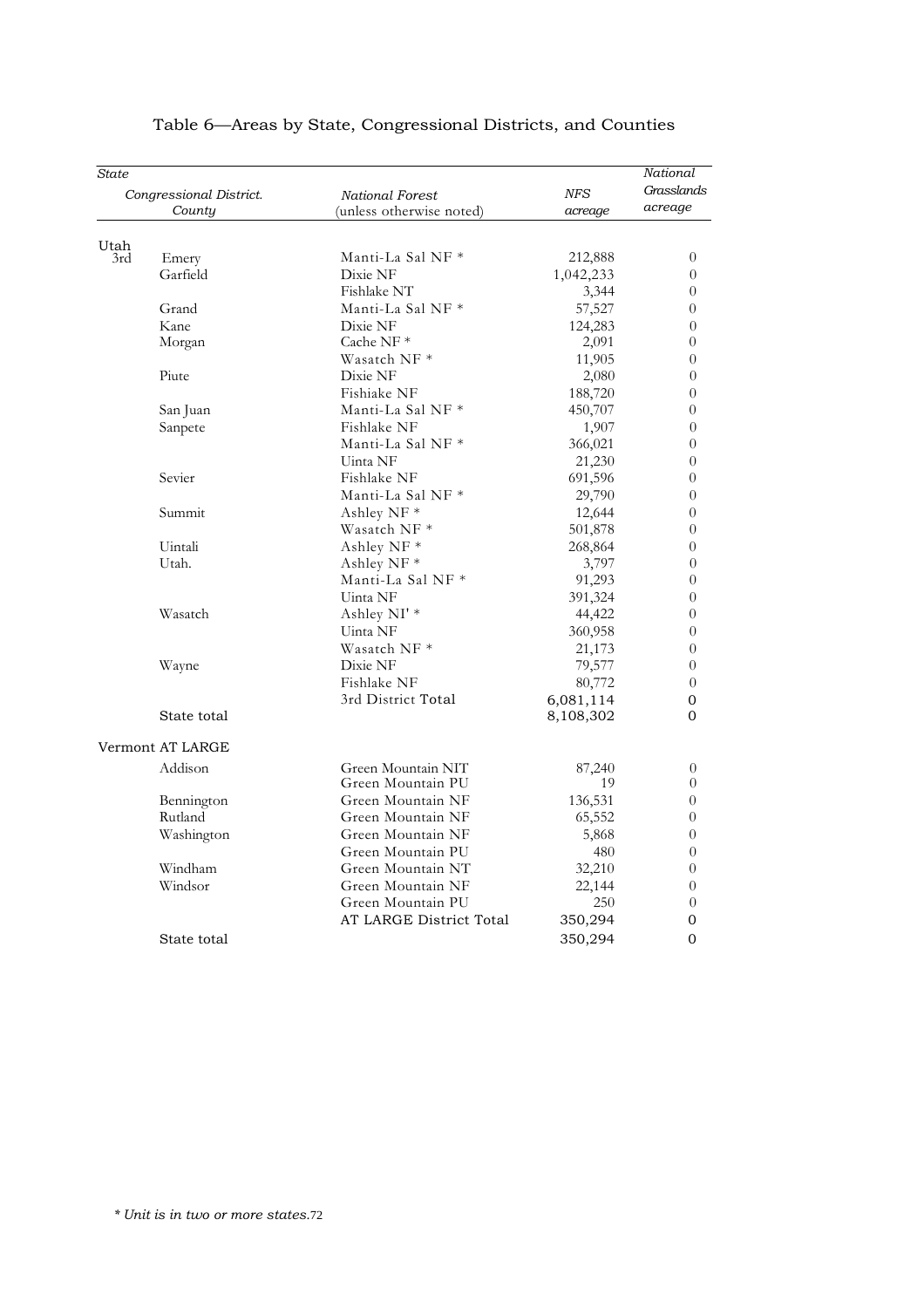| <b>State</b>     | <b>Congressional District</b> | National T'orest                  | <b>NFS</b> | National<br>Grasslands |
|------------------|-------------------------------|-----------------------------------|------------|------------------------|
|                  | Count?)                       | (unless otherwise noted)          | acreage    | acreage                |
| Virginia         |                               |                                   |            |                        |
| 5th              | Bedford                       | Jefferson NF                      | 18,810     | $\theta$               |
|                  | Nelson                        | George Washington NF              | 19,411     | $\boldsymbol{0}$       |
|                  |                               | 5th District Total                | 38,221     | 0                      |
| 6th              | Allegh any                    | George Washington NF <sup>*</sup> | 142,122    | $\boldsymbol{0}$       |
|                  | Amherst                       | George Washington NF*             | 57,728     | $\theta$               |
|                  | Augusta                       | George Washington NF*             | 195,707    | 0                      |
|                  | Bath                          | George Washington NF*             | 173,710    | 0                      |
|                  | <b>Botetourt</b>              | George Washington NF*             | 13,032     | $\boldsymbol{0}$       |
|                  |                               | Jefferson NI' *                   | 65,435     | 0                      |
|                  | Highland                      | George Washington NF*             | 58,267     | $\boldsymbol{0}$       |
|                  | Roanoke                       | Jefferson NF*                     | 3,079      | 0                      |
|                  | Rockbridge                    | George Washington NF*             | 45,520     | 0                      |
|                  |                               | Jefferson NF'                     | 21,205     | $\theta$               |
|                  | Rockingham                    | George Washington NI? 4           | 139,884    | $\boldsymbol{0}$       |
|                  |                               | 6th District Total                | 915,689    | 0                      |
| 9th              | Bland                         | Jefferson NF *                    | 72,296     | $\boldsymbol{0}$       |
|                  | Carroll                       | Jefferson NF*                     | 7,208      | $\theta$               |
|                  | Craig                         | Jefferson NF*                     | 115,310    | 0                      |
|                  | Dickenson                     | Jefferson NF *                    | 8,235      | $\boldsymbol{0}$       |
|                  | Giles                         | Jefferson NF $*$                  | 63,139     | $\theta$               |
|                  | Grayson                       | Jefferson NF*                     | 32,871     | 0                      |
|                  | Lee                           | Jefferson NF*                     | 11,303     | 0                      |
|                  | Montgomery                    | Jefferson NF <sup>*</sup>         | 19,070     | $\theta$               |
|                  | Pulaski                       | Jefferson NI? $*$                 | 19,288     | $\theta$               |
|                  | Scott                         | Jefferson NF*                     | 34,122     | $\boldsymbol{0}$       |
|                  | Smyth                         | Jefferson NP*                     | 73,804     | $\boldsymbol{0}$       |
|                  | Tazewell                      | Jefferson NI? *                   | 9,804      | $\boldsymbol{0}$       |
|                  | Washington                    | Jefferson. NF <sup>4'</sup>       | 22,224     | $\theta$               |
|                  | <b>Wise</b>                   | Jefferson NF <sup>*</sup>         | 35,868     | $\theta$               |
|                  | Wythe                         | Jefferson NF*                     | 57,035     | $\theta$               |
|                  |                               | 9th District Total                | 581,577    | 0                      |
| 10 <sub>th</sub> | Frederick                     | George Washington NF*             | 4,931      | $\boldsymbol{0}$       |
|                  | Page                          | George Washington NU' *           | 27,087     | $\boldsymbol{0}$       |
|                  | Shenandoah                    | George Washington NF*             | 75,749     | $\theta$               |
|                  | Warren                        | George Washington NF*             | 6,270      | $\boldsymbol{0}$       |
|                  |                               | 7th District Total                | 114,037    | $\boldsymbol{0}$       |
|                  | State total                   |                                   | 1,649,524  | $\theta$               |
| Washington       |                               |                                   |            |                        |
| 2nd              | Grays Harbor                  | Olympic NI?                       | 133,800    | $\theta$               |
|                  |                               | Quinault Spec . Mgmt . Area       | 5,460      | $\theta$               |
|                  | King                          | Snoqualmie NF                     | 52,140     | $\boldsymbol{0}$       |
|                  |                               |                                   |            |                        |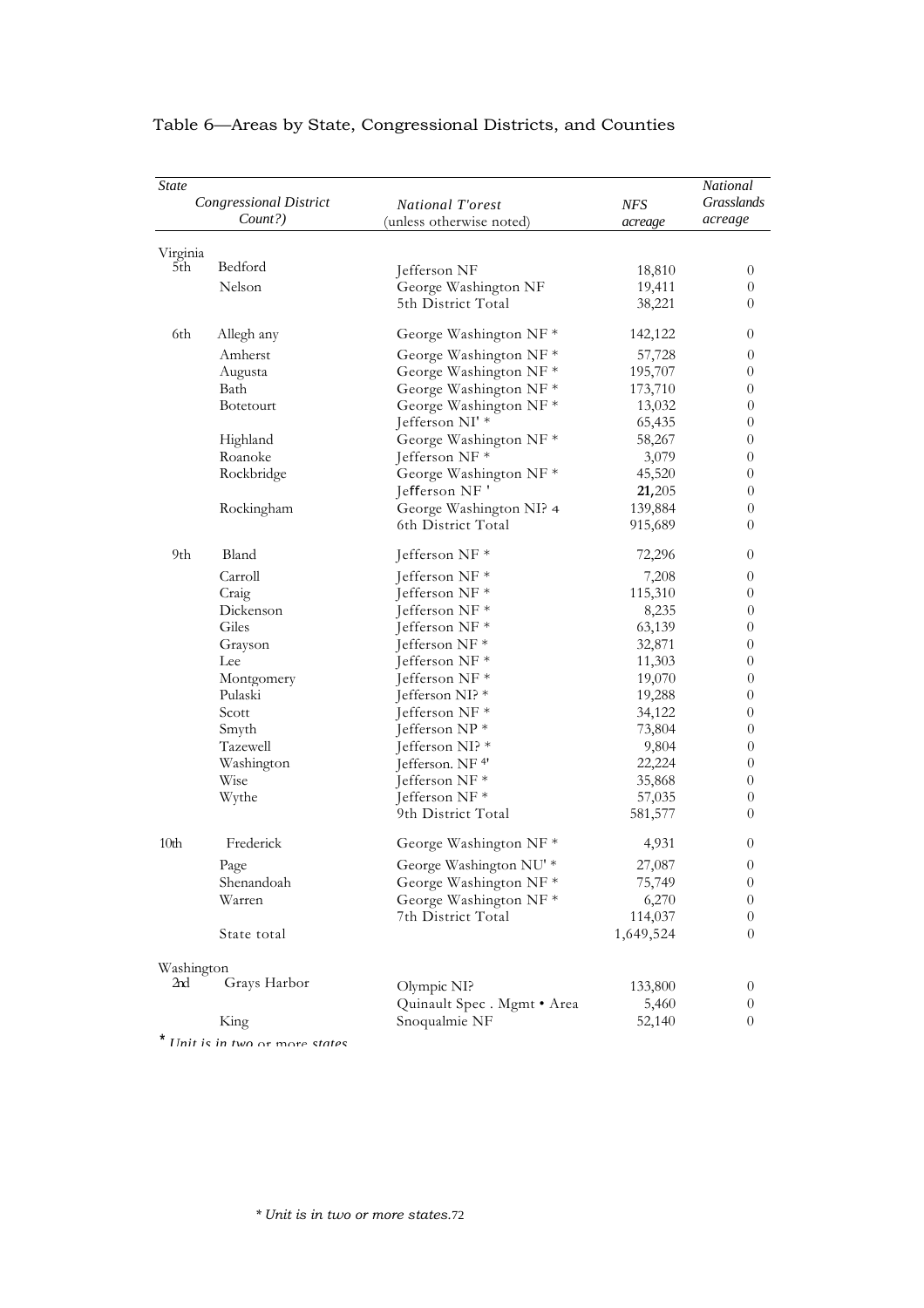| State      |                                  |                                             |                       | National<br><b>Grasslands</b> |
|------------|----------------------------------|---------------------------------------------|-----------------------|-------------------------------|
|            | Congressional District<br>County | National Forest<br>(unless otherwise noted) | <b>NFS</b><br>acreage | acreage                       |
| Washington |                                  |                                             |                       |                               |
| 2nd        | Skagit                           | <b>Brazier PU</b>                           | 220                   | $\theta$                      |
|            |                                  | Golden Phoenix PU                           | 274.                  | $\theta$                      |
|            |                                  | Mt. Baker NE                                | 366,398               | $\theta$                      |
|            |                                  | Skagit PU                                   | 579                   | $\theta$                      |
|            | Snohomish                        | Mt. Baker NF                                | 462,981               | $\theta$                      |
|            |                                  | Snoqualmie NE                               | 168,727               | $\overline{0}$                |
|            | Whatcom                          | Mt. Baker NP                                | 452,736               | $\theta$                      |
|            |                                  | 2nd District Total                          | 1,643,315             | $\Omega$                      |
| 3rd        | Clark                            | Gifford Pinchot NE                          | 1,180                 |                               |
|            | Cowlitz                          | Gifford Pinchot NE                          | 34,225                | $\theta$                      |
|            | Lewis                            | Gifford Pinchot NF                          | 373,718               | $\theta$                      |
|            |                                  | Snoqualmie NF                               | 72,769                | $\theta$                      |
|            | Pierce                           | Snoqualmie NE                               | 9,349                 | $\Omega$                      |
|            | Skamania                         | Gifford Pinchot NE                          | 847,184               | $\theta$                      |
|            | Thurston                         | Olympic NE                                  | 10                    | $\overline{0}$                |
|            |                                  | Snoqualmie NE                               | 612                   | $\theta$                      |
|            |                                  | 3rd District Total                          | 1,330,047             | 0                             |
| 4th        | Chelan.                          | Wenatchee NP                                | 1,315,296             | $\theta$                      |
|            | Douglas                          | Wenatchee NF                                | 2                     | $\theta$                      |
|            | Kittitas                         | Snoqualmie NE                               | 56,440                | $\theta$                      |
|            |                                  | Wenatchee NE                                | 356,654               | $\theta$                      |
|            | Klickitat                        | Gifford Pinchot NE                          | 14,132                | $\theta$                      |
|            | Okanogan                         | Okanogan NP                                 | 1,499,866             | $\theta$                      |
|            | Yakima                           | Gifford Pinchot                             | 37,552                | $\theta$                      |
|            |                                  | Snoqualmie NE                               | 466,543               | $\theta$                      |
|            |                                  | 4th District Total                          | 3,746,485             | 0                             |
| 5th        | Asotin                           | Umatilla NE <sup>*</sup>                    | 53,797                | $\theta$                      |
|            | Columbia                         | Umatilla NE <sup>*</sup>                    | 159,500               | $\theta$                      |
|            | Ferry                            | Colville NE                                 | 475,834               | $\theta$                      |
|            | Garfield                         | Umatilla NF *                               | 95,467                | $\overline{0}$                |
|            | Pend Oreille                     | Colville NF                                 | 267,732               | $\theta$                      |
|            |                                  | Kaniksu NF *                                | 255,417               | $\theta$                      |
|            |                                  | NE Washington LUP                           | $\Omega$              | 400                           |
|            | Stevens                          | Colville NP                                 | 209,085               | $\Omega$                      |
|            |                                  | Kaniksu NE *                                | 11,774                | $\theta$                      |
|            |                                  | NE Washington LUP                           | $\theta$              | 338                           |
|            | Walla Walla                      | Umatilla NE <sup>*</sup>                    | 2,433                 | $\mathbf{0}$                  |
|            |                                  | 5th District Total                          | 1,531,039             | 738                           |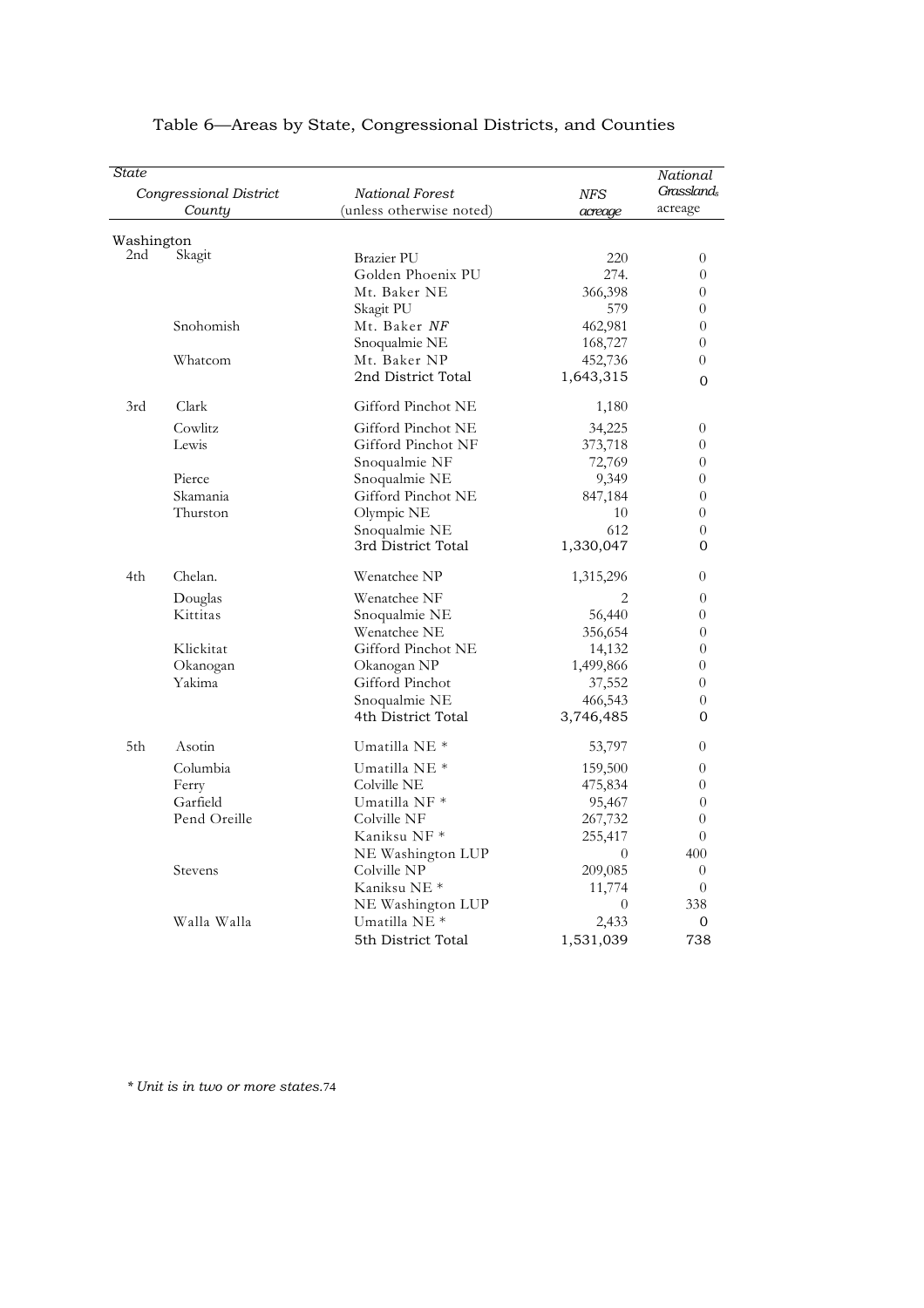| <b>State</b>    | Congressional District<br>County | <b>National Forest</b><br>(unless otherwise noted) | NE'S<br>acreage | National<br>Grasslands<br>acreage |
|-----------------|----------------------------------|----------------------------------------------------|-----------------|-----------------------------------|
|                 |                                  |                                                    |                 |                                   |
| 6th.            | Washington<br>Clallam            | Olympic NF                                         | 199,333         | $\overline{0}$                    |
|                 | Jefferson                        | Bogachiel PU                                       | 242             | $\theta$                          |
|                 |                                  | Olympic NF                                         | 166,961         | $\theta$                          |
|                 | Mason                            | Olympic NF                                         | 127,109         | 0                                 |
|                 |                                  | 6th District Total                                 | 493,645         | $\theta$                          |
| 8th             | King                             | Snoqualmie NF                                      | 297,863         | 0                                 |
|                 | Pierce                           | Snoqualmie NF                                      | 115,230         | $\overline{0}$                    |
|                 |                                  | 8th District Total                                 | 413,093         | $\theta$                          |
|                 | State total                      |                                                    | 9,166,624       | 738                               |
|                 | West Virginia                    |                                                    |                 |                                   |
| 1st             | Barbour                          | Monongahela PU                                     | 11              | $\theta$                          |
|                 | Grant                            | Monongahela NF                                     | 19,952          | 0                                 |
|                 | Preston                          | Monongahela NF                                     | 3,897           | $\theta$                          |
|                 | Tucker                           | Dolly Sods North PU                                | 6,169           | $\theta$                          |
|                 |                                  | Monongahela NF                                     | 95,204          | $\theta$                          |
|                 |                                  | 1st District Total                                 | 125,233         | $\theta$                          |
| 2 <sub>nd</sub> | Hampshire                        | George Washington NT                               | 3,518           | 0                                 |
|                 | Hardy                            | George Washington NP                               | 51,814          | $\overline{0}$                    |
|                 | Nicholas                         | Monongahela NT                                     | 23,540          | $\boldsymbol{0}$                  |
|                 | Pendleton                        | George Washington NP                               | 49,106          | $\theta$                          |
|                 |                                  | Monongahela NP                                     | 77,967          | $\theta$                          |
|                 |                                  | ;Monongahela OTH                                   | 109             | $\theta$                          |
|                 |                                  | Monongahela PU                                     | 3,654           |                                   |
|                 | Randolph                         | Monongahela NF                                     | 202,372         | $\overline{0}$                    |
|                 |                                  | Monongahela PU                                     | 49              | $\theta$                          |
|                 |                                  | 2nd District Total                                 | 412,129         | $\theta$                          |
| 3rd             | Greenbrier                       | Monongahela NP                                     | 101,301         | 0                                 |
|                 | Mercer                           | Forest Prod. Mrk. Lab. EA                          | 83              | 0                                 |
|                 | Monroe                           | George Washington NP*                              | 428             | 0                                 |
|                 |                                  | Jefferson NF*                                      | 18,526          | $\theta$                          |
|                 | Pocahontas                       | Monongahela NF                                     | 306,409         | $\theta$                          |
|                 |                                  | Monongahela PU                                     | 2,272           | $\boldsymbol{0}$                  |
|                 | Webster                          | Monongahela NF                                     | 65,740          | $\boldsymbol{0}$                  |
|                 |                                  | 3rd District Total                                 | 494,759         | $\theta$                          |
|                 | State total                      |                                                    | 1,032,121       | $\theta$                          |
| Wisconsin       |                                  |                                                    |                 |                                   |
| 2nd             | Dane                             | Forest Products Lab. EA                            | 39              | $\boldsymbol{0}$                  |
|                 |                                  | 2nd District Total                                 | 39              | $\theta$                          |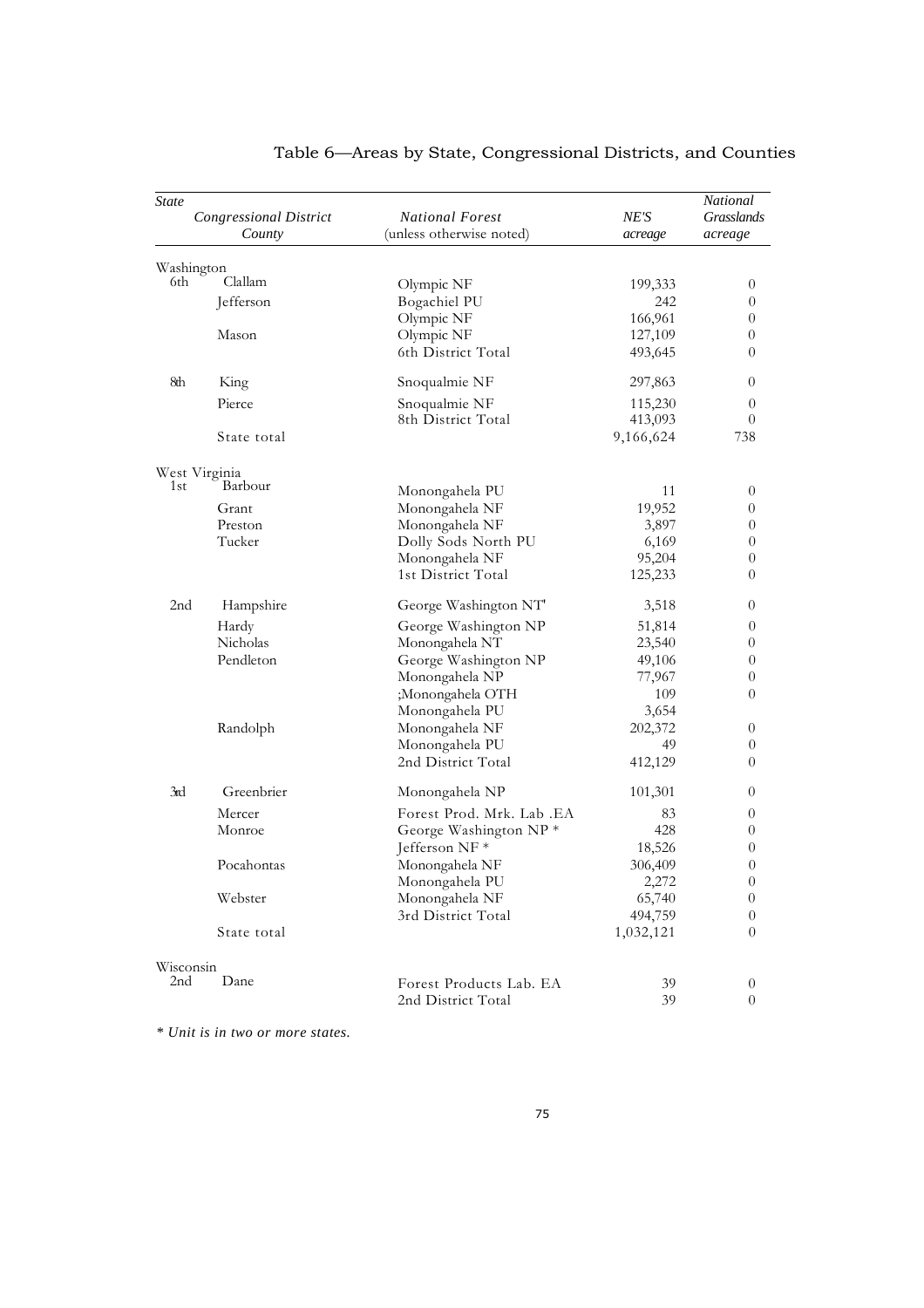| State     | Congressional District | <b>National Forest</b>      | NFS            | National<br>Grasslands::: |
|-----------|------------------------|-----------------------------|----------------|---------------------------|
|           | County                 | (unless otherwise noted)    | acreage        | acreage                   |
|           |                        |                             |                |                           |
| Wisconsin |                        |                             |                |                           |
| 7th       | Ashland                | Chequamegon. NF             | 180,435        |                           |
|           | Bayfield               | Chequamegon NF              | 269,738        | $\theta$                  |
|           | Oneida                 | Nicolet NE                  | 288            | $\theta$                  |
|           | Price                  | Chequamegon NF              | 150,643        | $\theta$                  |
|           | Sawyer                 | Chequamegon NF              | 126,687        | $\overline{0}$            |
|           | Taylor                 | Chequamegon NF              | 123,792        | $\theta$                  |
|           |                        | 7th District Total          | 851,583        | $\overline{0}$            |
| 8th       | Florence               | Nicolet NF                  | 85,012         |                           |
|           | Forest                 | Nicolet NF                  | 343,793        | $\theta$                  |
|           | Langlade               | Nicolet NF                  | 32,247         | $\theta$                  |
|           | Oconto                 | Nicolet NF                  | 141,026        | $\overline{0}$            |
|           | Oneida                 | Nicolet NF                  | 10,892         | $\theta$                  |
|           | Vilas                  | Chequamegon                 | 6,487          | $\theta$                  |
|           |                        | Nicolet NE                  | 48,010         | $\boldsymbol{0}$          |
|           |                        | 8th District Total          | 667,467        | $\theta$                  |
|           | State total            |                             | 1,519,089      | $\theta$                  |
|           |                        |                             |                |                           |
|           | Wyoming AT LARGE       |                             |                |                           |
|           | Albany                 | Medicine Bow NF             | 379,204        |                           |
|           | Big Horn               | Bighorn NF                  | 351,160        | $\theta$                  |
|           | Campbell'              | Thunder Basin NGL           | $\theta$       | 158,660                   |
|           | Carbon                 | Medicine Bow NE             | 632,743        | $\overline{0}$            |
|           | Converse               | Medicine Bow NF             | 74,913         | $\overline{0}$            |
|           |                        | Thunder Basin NGL           | $\theta$       | 185,142                   |
|           | Crook                  | Black Hills NE <sup>*</sup> | 168,892        | $\overline{0}$            |
|           |                        | Thunder Basin NGL           | $\overline{0}$ | 302                       |
|           | Fremont                | Bridger NF                  | 34,415         | $\theta$                  |
|           |                        | Shoshone NF                 | 845,745        | $\theta$                  |
|           |                        | Teton NF                    | 100,757        | 0                         |
|           | Hot Springs            | Shoshone NE'                | 54,386         | $\theta$                  |
|           | Johnson                | Bighorn NE                  | 326,881        | $\theta$                  |
|           | Lincoln                | Bridger NF                  | 781,020        | $\theta$                  |
|           |                        | Caribou NF <sup>*</sup>     | 7,831          | $\theta$                  |
|           |                        | Targhee NE <sup>*</sup>     | 60,110         | $\theta$                  |
|           |                        | Teton NE                    | 52,097         | $\boldsymbol{0}$          |
|           | Natrona                | Medicine Bow NE             | 5,615          | $\theta$                  |
|           | Niobrara               | Thunder Basin NGL           | $\theta$       | 840                       |
|           | Park                   | Shoshone NE                 | 1,524,324      | $\overline{0}$            |
|           |                        | Teton NF                    | 175,453        | $\theta$                  |
|           | Platte                 | Medicine Bow NF             | 1,143          | $\overline{0}$            |
|           | Sheridan               | Bighorn NE                  | 393,627        | $\theta$                  |
|           | Sublette               | Bridger NF                  |                | $\overline{0}$            |
|           |                        |                             | 911,635        |                           |
|           |                        | Shoshone NF                 | 9,697          | $\overline{0}$            |
|           |                        | Teton NE                    | 248,042        | $\overline{0}$            |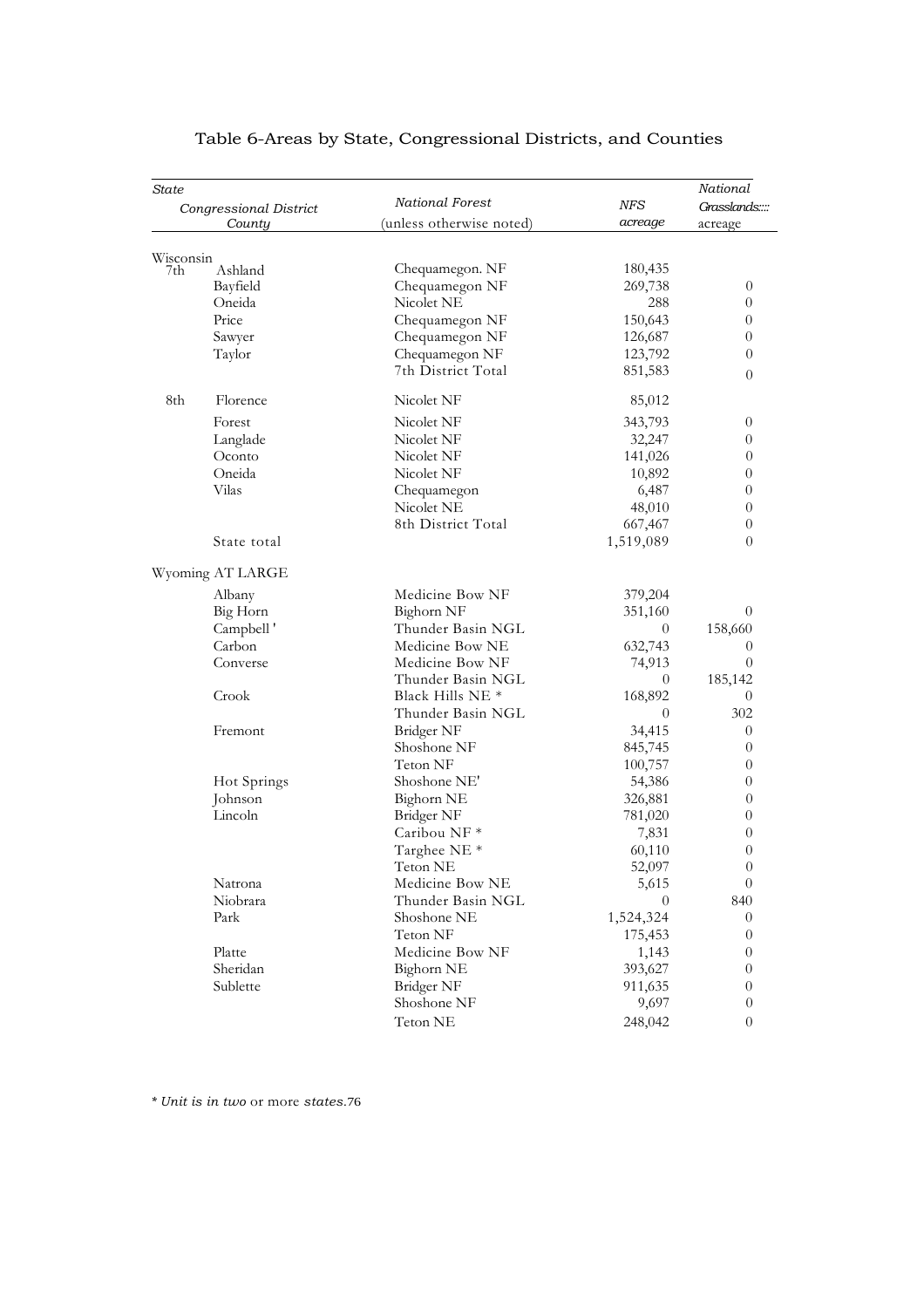| is             | State<br>Congressional District | National Forest          | NES       | National<br>Grasslands |
|----------------|---------------------------------|--------------------------|-----------|------------------------|
|                | County                          | (unless otherwise noted) | acreage   | acreage                |
|                | Wyoming AT LARGE                |                          |           |                        |
|                | Sweetwater                      | Ashley NY' *             | 96,223    | $\overline{0}$         |
|                | Teton                           | Bridger NI'              | 6,559     | $\theta$               |
|                |                                 | Shoshone NF              | 2,682     | $\theta$               |
|                |                                 | Targliee NF *            | 271,148   | $\overline{0}$         |
|                |                                 | Teton NF                 | 1,089,942 | $\Omega$               |
|                | Uinta                           | Wasatch NT"              | 37,762    | $\theta$               |
|                | Was naki e                      | 'Bighorn NI'             | 36,003    | $\theta$               |
|                | Weston                          | Black Hills NF *         | 6,499     | $\theta$               |
|                |                                 | Thunder Basin NC-L       | $\theta$  | 227,267                |
|                |                                 | AT LARGE District Total  | 8,686,508 | 572,211                |
|                | State total                     |                          | 8,686,508 | 572,211                |
|                |                                 |                          |           |                        |
|                | Puerto Rico AT LARGE            |                          |           |                        |
|                | Canovanas                       | Caribbean NF             | 2,042     | $\theta$               |
|                | Ceiba                           | Caribbean SF             | 2,135     | $\theta$               |
|                | Fajardo                         | Caribbean NF             | 608       | $\theta$               |
|                | Juncos                          | Caribbean NI'            | 21        | $\theta$               |
|                | Las Piedras                     | Caribbean NF             | 1,268     |                        |
|                | Luquillo                        | Caribbean NF             | 3,428     |                        |
|                | Naguabo                         | Caribbean NI'            | 5,360     | $\overline{0}$         |
|                | Rio Grande                      | Caribbean Nr             | 12,969    |                        |
|                |                                 | AT LARGE District Total  | 27,831    | $\overline{0}$         |
|                | State total                     |                          | 27,831    |                        |
|                | Virgin Islands AT LARGE         |                          |           |                        |
|                | Virgin Islands                  | <b>Estate Thomas EF</b>  | 147       | $\theta$               |
| $\overline{c}$ |                                 | AT LARGE District Total  | 147       | $\Omega$               |
| 3              | State total                     |                          | 147       |                        |
| $\theta$       |                                 |                          |           |                        |
| 0              |                                 |                          |           |                        |
| $\theta$       |                                 |                          |           |                        |
| $\theta$       |                                 |                          |           |                        |
| $\theta$       |                                 |                          |           |                        |
| $\overline{0}$ |                                 |                          |           |                        |
| $\overline{0}$ |                                 |                          |           |                        |

0 \* *Unit is* in *two* or *more states.*

 $\begin{matrix}0\\0\end{matrix}$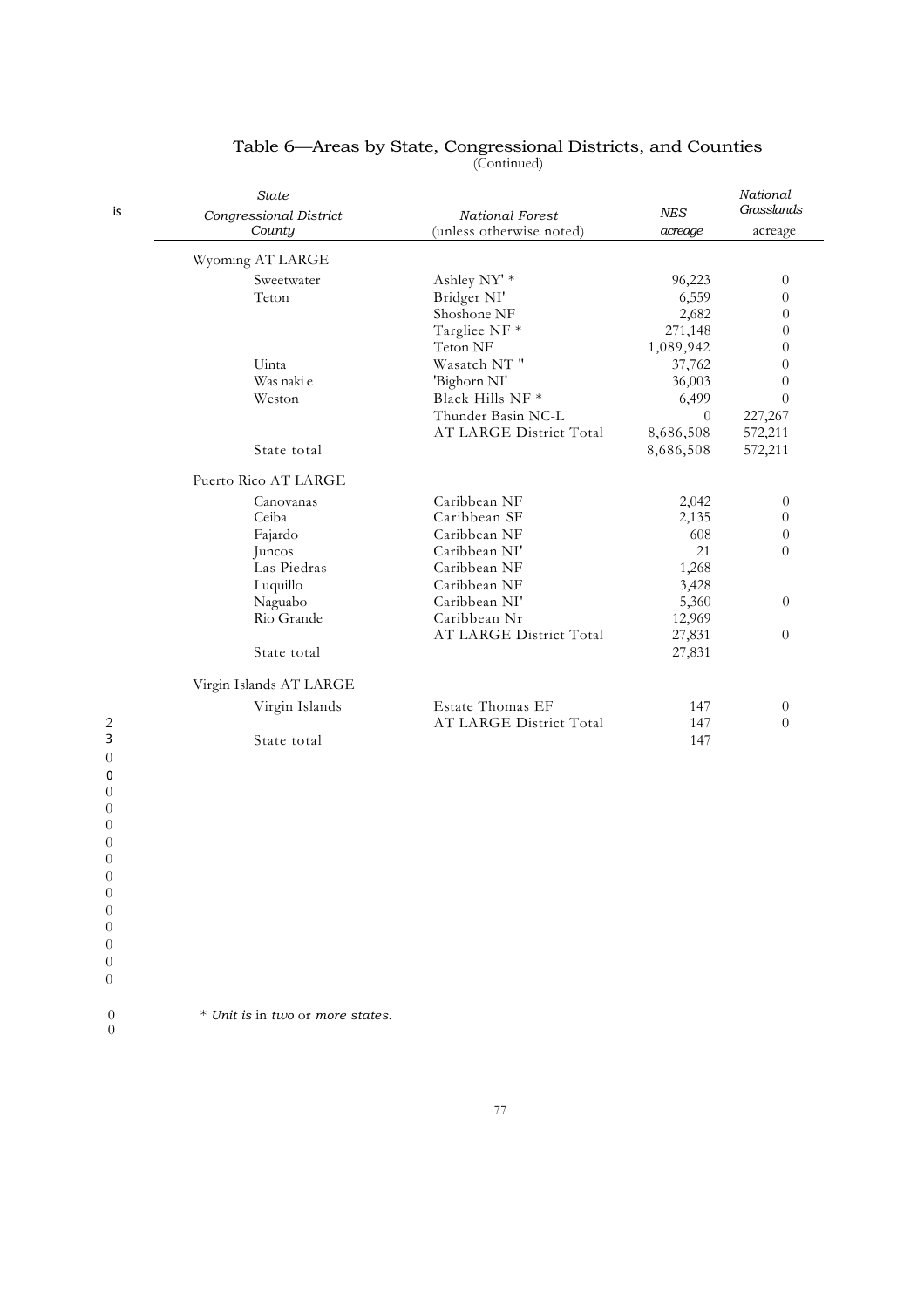| State<br>National Wilderness Areas<br>Unit name | <b>ATS</b><br>acreage | Other<br>acreage | Total<br>acreage |
|-------------------------------------------------|-----------------------|------------------|------------------|
| Alabama                                         |                       |                  |                  |
| Chealia                                         |                       |                  |                  |
| Talladega NF                                    | 7,245                 | 0                | 7,245            |
| Sipsey<br>William B. Bankhead NF                | 25.906                | 80               | 25,986           |
| State total                                     | 33,151                | 80               | 33,231           |
| Alaska                                          |                       |                  |                  |
| Chuck River **                                  |                       |                  |                  |
| Tongass NF                                      | 74,298                | 692              | 74,990           |
| Coronation Island                               |                       |                  |                  |
| Tongass NF                                      | 19,232                | $\theta$         | 19,232           |
| <b>Endicott River</b>                           |                       |                  |                  |
| Tongass NT                                      | 98,729                | $\overline{0}$   | 98,729           |
| Karta **                                        |                       |                  |                  |
| Tongass NT                                      | 39,889                | 5                | 39,894           |
| Kootznoowoo                                     |                       |                  |                  |
| Tongass NF                                      | 955,694               | 32,293           | 987,987          |
| Kirin **                                        |                       |                  |                  |
| Tongass NF                                      | 60,581                | $\theta$         | 60,581           |
| Maurelle Islands                                |                       |                  |                  |
| Tongass NY                                      | 4,937                 | $\boldsymbol{0}$ | 4,937            |
| Misty Fiords                                    |                       |                  |                  |
|                                                 |                       |                  |                  |
| Tongass NF                                      | 2,142,243             | 664              | 2,142,907        |
| Petersburg Creek-Duncan Creek                   |                       |                  |                  |
| Tongass NF                                      | 46,777                | 72               | 46,849           |
| Pleasant-Lemusurier-Inian                       |                       |                  |                  |
| Tongass NF                                      | 23,096                | 55               | 23,151           |
| Russell Fiord                                   |                       |                  |                  |
| Tongass NF                                      | 348,701               | $\boldsymbol{0}$ | 348,701          |
| South Baranof                                   |                       |                  |                  |
| Tongass NP                                      | 319,568               | $\boldsymbol{0}$ | 319,568          |
| South Etolin **                                 |                       |                  |                  |
| Tongass NP                                      | 83,371                | $\theta$         | 83,371           |
| South Prince Of Wales<br>Tongass N F            |                       |                  |                  |
|                                                 | 90,996                | 22               | 91,018           |
| Stikine-Leconte                                 |                       |                  |                  |
| Tongass NF                                      | 448,841               | 1,110            | 449,951          |
| Tebenkof Bay                                    | 66,839                |                  |                  |
| Tongass NF                                      |                       | $\theta$         | 66,839           |

*+ Class I Areas under the Clean Air Act.*

*\* Unit is in two or more states.*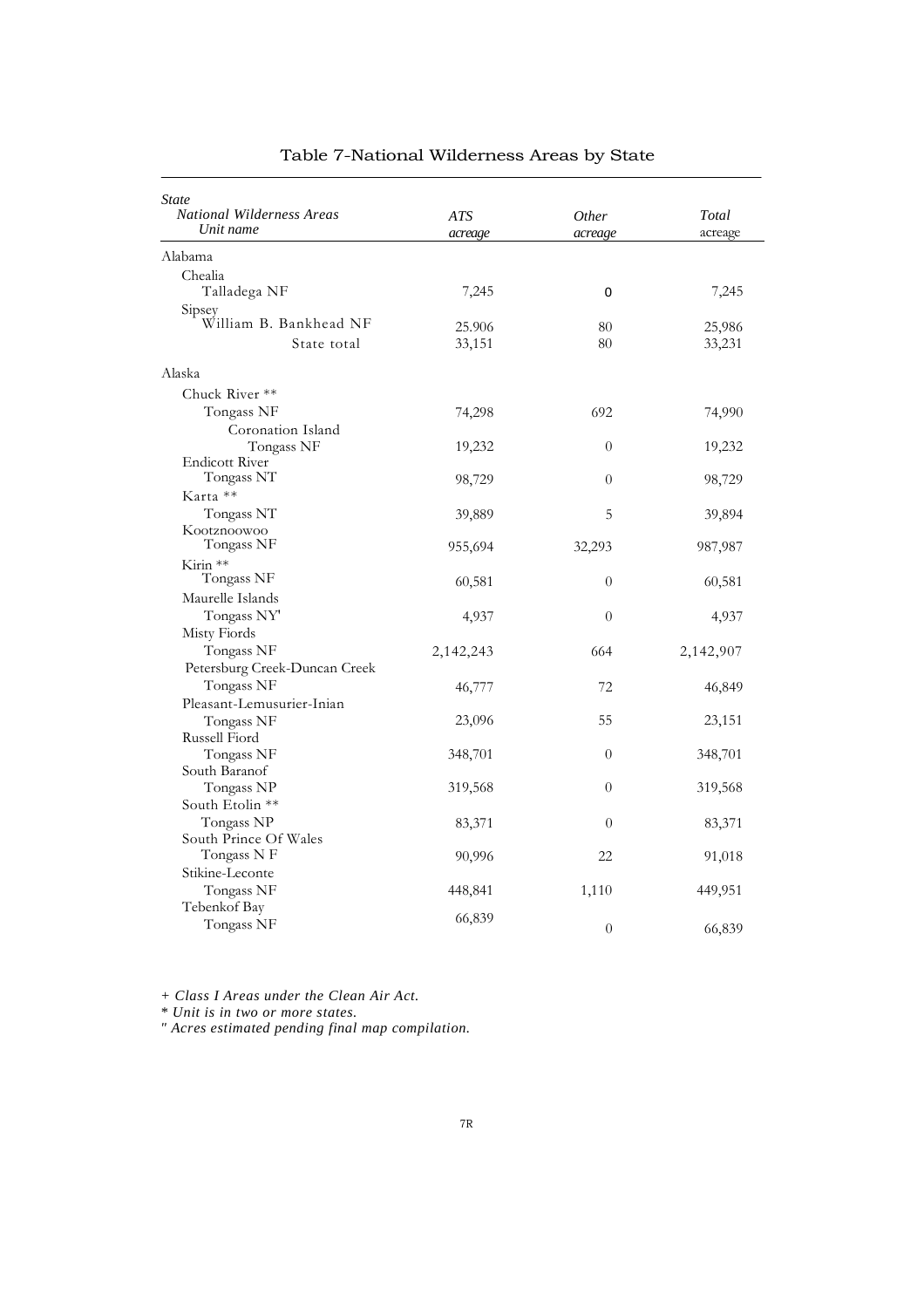| Stale<br><b>National Wilderness Areas</b> | <b>NFS</b> | <i>Other</i>     | Total     |
|-------------------------------------------|------------|------------------|-----------|
| Unit name                                 | acreage    | acreage          | acreage   |
| Alaska                                    |            |                  |           |
| Tracy Arm-Fords Terror                    |            |                  |           |
| Tongass NF                                | 653,179    | $\theta$         | 653,179   |
| Warren Island                             |            |                  |           |
| Tongass NF                                | 11,181     | $\overline{0}$   | 11,181    |
| West Chichagof-Yakohi                     |            |                  |           |
| Tongass NF                                | 264,747    | 782              | 265,529   |
| State total                               | 5,752,899  | 35,695           | 5,788,594 |
| Arizona                                   |            |                  |           |
| Apache Creek                              |            |                  |           |
| Prescott NP                               | 5,666      | $\theta$         | 5,666     |
| Bear Wallow **                            |            |                  |           |
| Apache NF $*$                             | 11,080     | $\theta$         | 11,080    |
| Castle Creek                              |            |                  |           |
| Prescott NF                               | 25,215     | $\theta$         | 25,215    |
| Cedar Bench <sup>**</sup>                 |            |                  |           |
| Prescott NF                               | 14,950     | $\theta$         | 14,950    |
| Chiricahua                                |            |                  |           |
| Coronado NF*                              | 87,700     | $\theta$         | 87,700    |
| Escudilla **                              |            |                  |           |
| Apache NF                                 | 5,200      | $\boldsymbol{0}$ | 5,200     |
| Fossil Springs **                         |            |                  |           |
| Coconino NP                               | 22,149     | $\theta$         | 22,149    |
| Four Peaks                                |            |                  |           |
| Tonto NF                                  | 61,074     | $\theta$         | 61,074    |
| Gaul. $\circ$ +                           |            |                  |           |
| Coronado NF                               | 76,317     | $\theta$         | 76,317    |
| Granite Mountain                          |            |                  |           |
| Prescott NF                               | 9,762      | 0                | 9,762     |
| Hellsgate                                 |            |                  |           |
| Tonto NF                                  | 37,440     | $\theta$         | 37,440    |
| Juniper Mesa                              |            |                  |           |
| Prescott NP                               | 7,406      | fl               | 7,406     |
| Kachina Peaks **                          |            |                  |           |
| Coconino NF                               | 18,616     | $\theta$         | 18,616    |
| Kauai] Creek **                           |            |                  |           |
| Kaihab NF                                 | 63,760     | $\overline{0}$   | 63,760    |
|                                           |            |                  |           |

*+ Class I Areas under the Clean Air Act.*

*\* Unit is in two or more states.*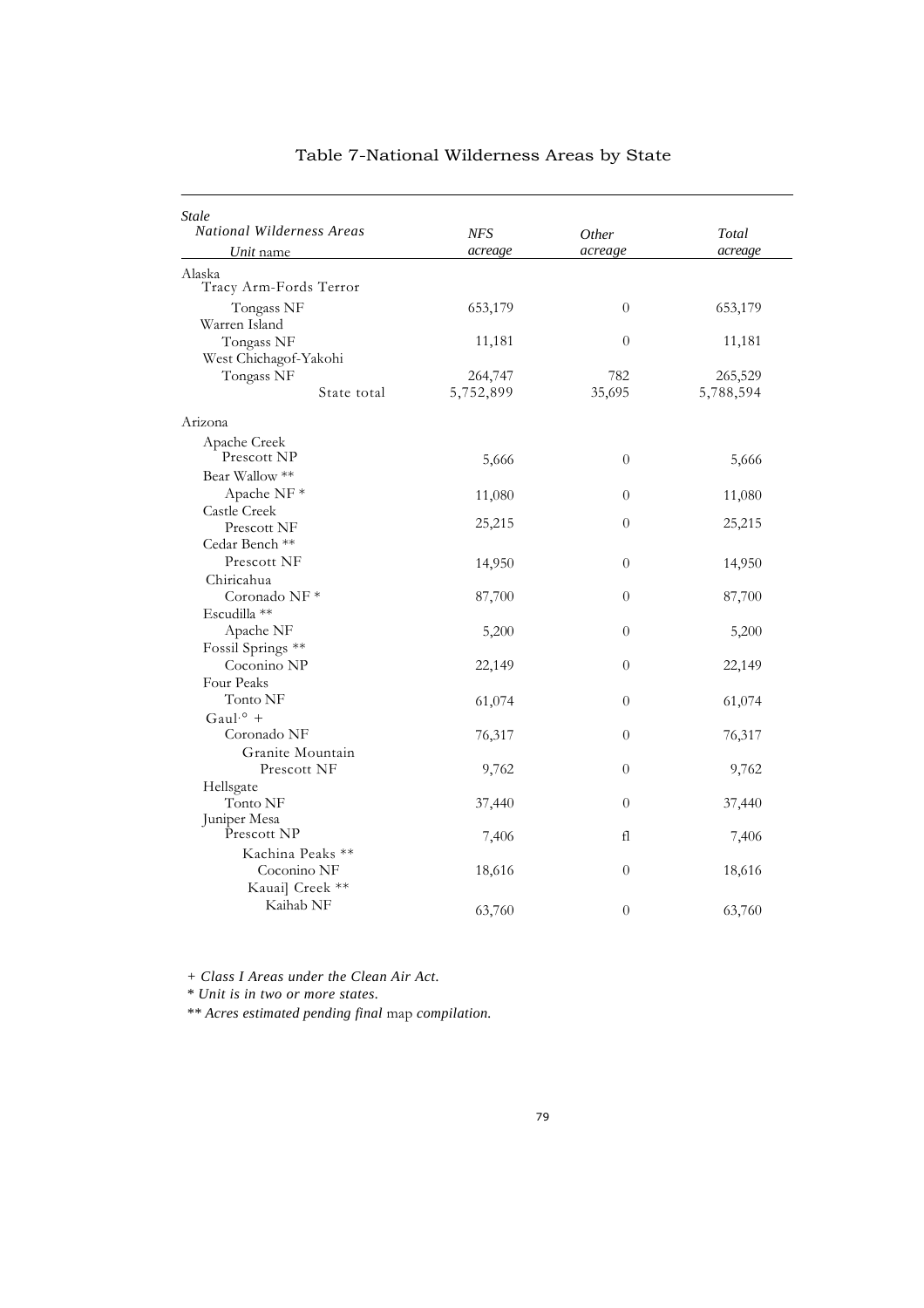| State<br><b>National Wilderness Areas</b> | NFS     | Other        | Total   |
|-------------------------------------------|---------|--------------|---------|
| Unit name                                 | acreage | acreage      | acreage |
| Arizona                                   |         |              |         |
| Kendrick Mountain **                      |         |              |         |
| Coconino NF                               | 1,510   | 0            | 1,510   |
| Kaibab NF                                 | 5,000   | $\Omega$     | 5,000   |
| Mazatzal                                  |         |              |         |
| Coconino NF                               | 4,275   | $\mathbf{0}$ | 4,275   |
| Tonto NF                                  | 248,115 | 104          | 248,219 |
| Miller Peak **                            |         |              |         |
| Coronado NF*                              | 20,190  |              | 20,190  |
| Mount Bald.y                              |         |              |         |
| Apache NF *                               | 7,079   |              | 7,079   |
| Mount Wrightson **                        |         |              |         |
| Coronado NF*                              | 25,260  | 0            | 25,260  |
| Munds Mountain **                         |         |              |         |
| Coconino NF                               | 24,411  | 0            | 24,411  |
| Pajarita                                  |         |              |         |
| Coronado NF*                              | 7,553   | 0            | 7,553   |
| Pine Mountain +                           |         |              |         |
| Prescott NF                               | 8,609   | 0            | 8,609   |
| Tonto NF                                  | 11,452  | 0            | 11,452  |
| Pusch Ridge **                            |         |              |         |
| Coronado NF                               | 56,933  | 0            | 56,933  |
| Red Rock-Secret Mountain                  |         |              |         |
| Coconino NF                               | 47,194  | 0            | 47,194  |
| Rincon Mountain                           |         |              |         |
| Coronado NF <sup>*</sup>                  | 38,590  | $\Omega$     | 38,590  |
| Saddle Mountain                           |         |              |         |
| Kaibab NF                                 | 40,539  | $\Omega$     | 40,539  |
| Salome                                    |         |              |         |
| Tonto NF                                  | 18,531  | $\mathbf{0}$ | 18,531  |
| Salt River Canyon                         |         |              |         |
| Tonto NF                                  | 32,101  | $\mathbf{0}$ | 32,101  |
| Santa Teresa **                           |         |              |         |
| Coronado NF*                              | 26,780  | 0            | 26,780  |
| Sierra Ancha                              |         |              |         |
| Tonto NF                                  | 20,850  | 0            | 20,850  |
| <b>Strawberry Crater</b>                  |         |              |         |
| Coconino NP                               | 10,743  | 0            | 10,743  |

#### Table 7-National Wilderness Areas by State (Continued)

*+ Class I Areas under the* Clean Air Act.

*\* Unit is in two or more states.*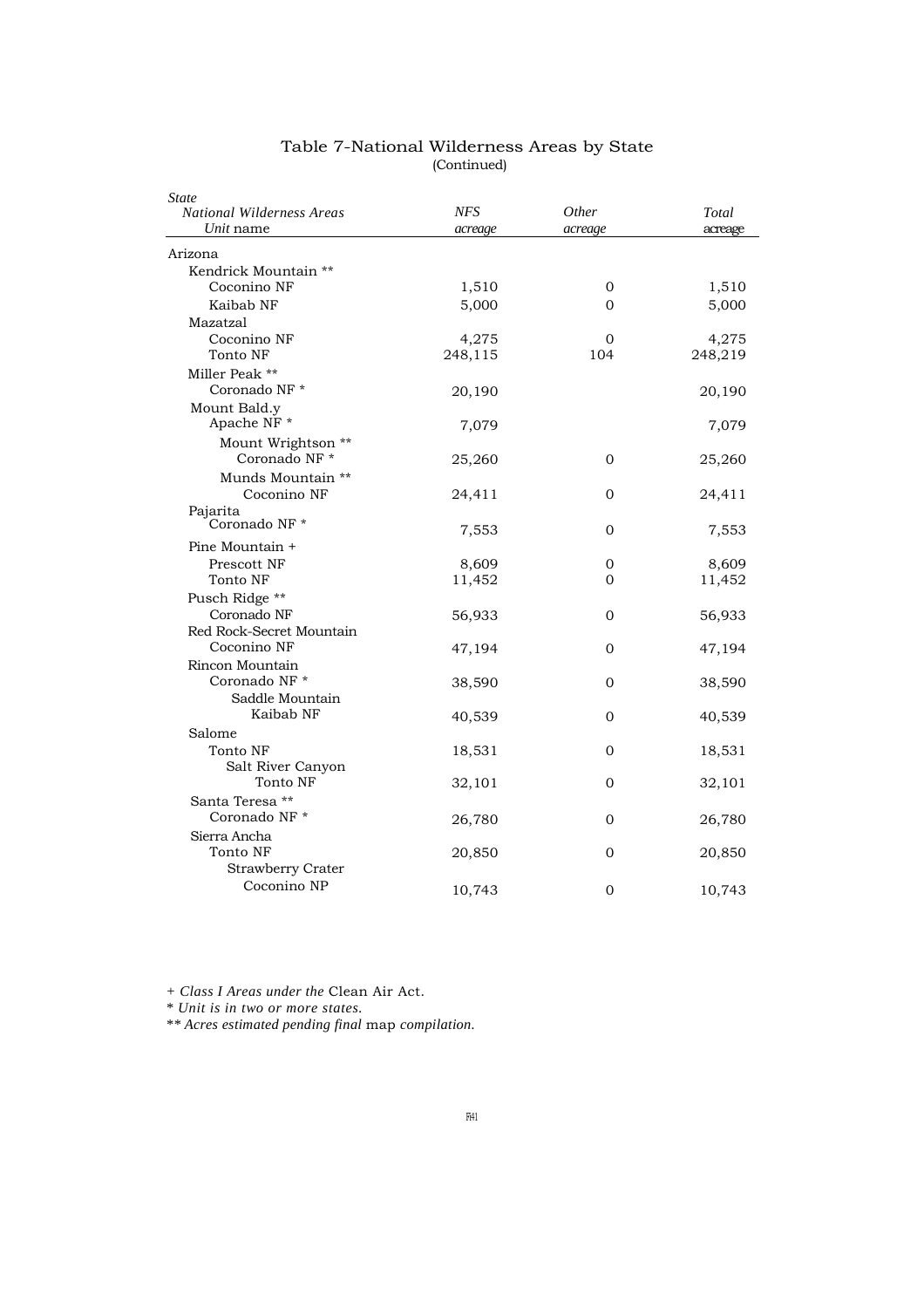| (Continued)                      |            |                |           |  |  |
|----------------------------------|------------|----------------|-----------|--|--|
| <b>State</b>                     |            |                |           |  |  |
| <i>National Wilderness Areas</i> | <b>NFS</b> | Other          | Total     |  |  |
| Unit name                        | acreage    | acreage        | acreage   |  |  |
| Arizona                          |            |                |           |  |  |
| Superstition +                   |            |                |           |  |  |
| Tonto NF                         | 159,757    | 23             | 159,780   |  |  |
| Sycamore Canyon +                |            |                |           |  |  |
| Coconino NF                      | 23,325     | 5              | 23,330    |  |  |
| Kaihab NF                        | 7,125      | $\theta$       | 7,125     |  |  |
| Prescott NF                      | 25,487     | $\overline{0}$ | 25,487    |  |  |
| West Clear Creek **              |            |                |           |  |  |
| Coconino NF                      | 15,238     | $\theta$       | 15,238    |  |  |
| Wet Beaver                       |            |                |           |  |  |
| Coconino NF                      | 6,155      | $\overline{0}$ | 6,155     |  |  |
| Woodchute                        |            |                |           |  |  |
| Prescott NF                      | 5,833      | $\Omega$       | 5,833     |  |  |
| State total                      | 1,344,970  | 132            | 1,345,102 |  |  |
| Arkansas                         |            |                |           |  |  |
| <b>Black Fork Mountain</b>       |            |                |           |  |  |
| Ouachita NF                      | 8,350      | 80             | 8,430     |  |  |
| Caney Creek +                    |            |                |           |  |  |
| Ouachita NF *                    | 14,460     | $\overline{0}$ | 14,460    |  |  |
| Dry Creek                        |            |                |           |  |  |
| Ouachita NF                      | 6,310      | $\theta$       | 6,310     |  |  |
| East Fork                        |            |                |           |  |  |
| Ozark NF                         | 10,688     | $\theta$       | 10,688    |  |  |
| Flatside                         |            |                |           |  |  |
| Ouachita NF *                    | 9,507      | $\overline{0}$ | 9,507     |  |  |
| Hurricane Creek                  |            |                |           |  |  |
| Ozark NF                         | 15,307     | 120            | 15,427    |  |  |
| Leatherwood                      |            |                |           |  |  |
| Ozark NF                         | 16,838     | 142            | 16,980    |  |  |
| Poteau Mountain                  |            |                |           |  |  |
| Ouachita NP*                     | 11,299     | $\theta$       | 11,299    |  |  |
| Richland Creek                   |            |                |           |  |  |
| Ozark NF                         | 11,801     | $\overline{0}$ | 11,801    |  |  |
| Upper Buffalo +                  |            |                |           |  |  |
| Ozark NE                         | 12,000     | 35             | 12,035    |  |  |
| State total                      | 116,560    | 377            | 116,937   |  |  |
|                                  |            |                |           |  |  |

*+ Class I Areas under the Clean Air Act.*

*Unit is in two or more states.*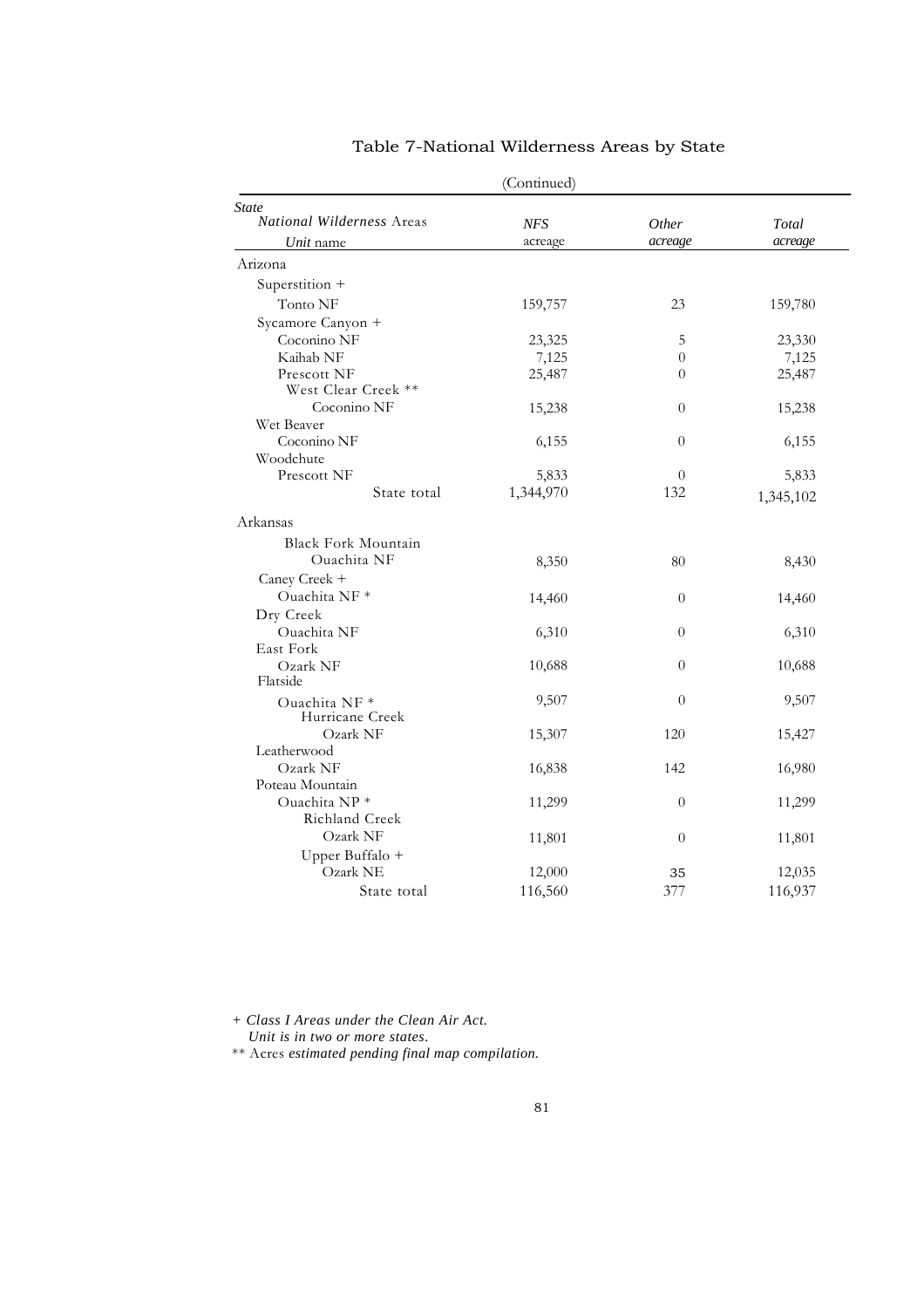| <b>State</b><br><b>National Wilderness Areas</b><br>Unit name | acreage | <i>Other</i><br>acreage | Total<br>acreage |
|---------------------------------------------------------------|---------|-------------------------|------------------|
| California                                                    |         |                         |                  |
| Agua Tibia +                                                  |         |                         |                  |
| Cleveland NE                                                  | 15,933  | 0                       | 15,933           |
| Ansel Adams +                                                 |         |                         |                  |
| buy() $NP$                                                    | 78,775  | $\overline{c}$          | 78,777           |
| Sierra NE                                                     | 151,483 | $\theta$                | 151,483          |
| Bucks Lake **                                                 |         |                         |                  |
| Piumas NE'                                                    | 23,958  | 65                      | 24,023           |
| Caribou <sup>**</sup> +                                       |         |                         |                  |
| Lassen NP                                                     | 20,546  | $\theta$                | 20546            |
| Carson-Iceberg                                                |         |                         |                  |
| Stanislaus NE                                                 | 77,993  | 320                     | 78,313           |
| Toivabe NP                                                    | 83,188  | $\theta$                | 83,188           |
| Castle Crags **                                               |         |                         |                  |
| Shasta. NF                                                    | 8,627   | 2,421                   | 11,048           |
| Chanchelulla                                                  |         |                         |                  |
| Trinity NP                                                    | 8,200   | $\theta$                | 8,200            |
| Chumash                                                       |         |                         |                  |
| Los Padres NE                                                 | 38,150  | 50                      | 38,200           |
| Cucamonga +                                                   |         |                         |                  |
| Angeles NF                                                    | 4,200   | $\theta$                | 4,200            |
| San Bernardino NE                                             | 8,581   | $\overline{0}$          | 8,581            |
| Desolation +                                                  |         |                         |                  |
| Eldorado NF*                                                  | 63,475  | 0                       | 63,475           |
| Dick Smith **                                                 |         |                         |                  |
| Los Padres NE                                                 | 67,800  | 200                     | 68,000           |
| Dinkey Lakes                                                  |         |                         |                  |
| Sierra NF                                                     | 30,000  | $\boldsymbol{0}$        | 30,000           |
| Dome Land +                                                   |         |                         |                  |
| Sequoia. NF                                                   | 93,781  | 80                      | 93,861           |
| Emigrant +                                                    |         |                         |                  |
| Stanislaus NT'                                                | 112,277 | 61                      | 112,338          |
| Garcia **                                                     |         |                         |                  |
| Los Padres NP                                                 | 14,100  | $\theta$                | 14,100           |
| Golden Trout                                                  |         |                         |                  |
| Inyo $NP *$                                                   | 192,765 | 1,553                   | 194,318          |
| Sequoia NF                                                    | 110,746 | 400                     | 111,146          |
| Granite Chief                                                 |         |                         |                  |
| Tahoe NF                                                      | 19,048  | 6,700                   | 25,748           |

*+ Class I Areas under the Clean Air Act.*

*\* Unit is in two or more states.*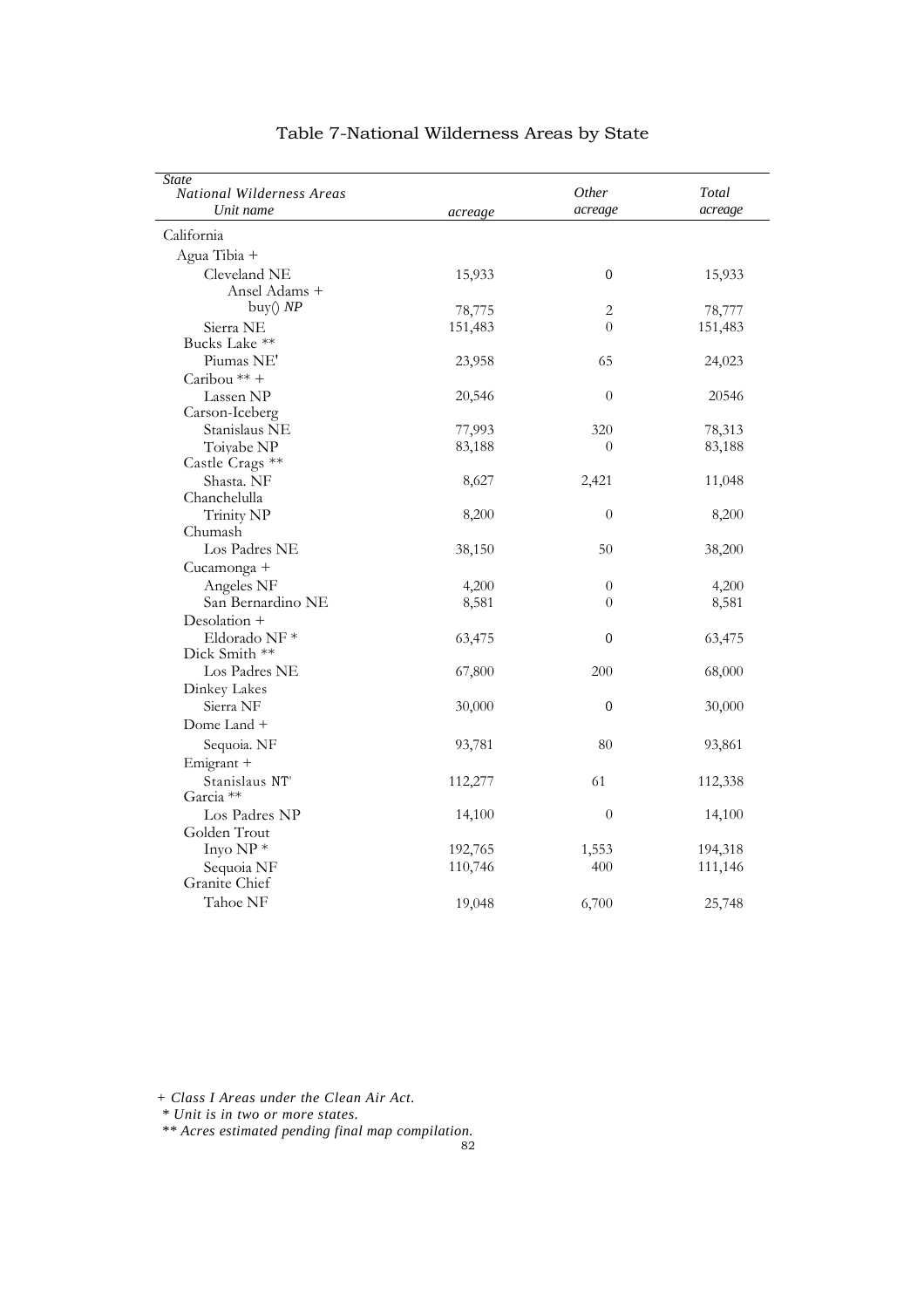|                                                  |                | (Continued)      |                  |
|--------------------------------------------------|----------------|------------------|------------------|
| <b>State</b><br><b>National Wilderness Areas</b> | NFS<br>acreage | Other<br>acreage | Total<br>acreage |
| Unit name                                        |                |                  |                  |
| California                                       |                |                  |                  |
| Hauser                                           |                |                  |                  |
| Cleveland NF                                     | 7,547          | 544              | 8,091            |
| $Hoover +$                                       |                |                  |                  |
| InynNF *                                         | 9,507          | 21               | 9,528            |
| Toiyabe NF                                       | 39,094         | $\theta$         | 39,094           |
| Ishi                                             |                |                  |                  |
| Lassen NF                                        | 41,099         | 1,767            | 42,866           |
| Jennie Lakes                                     |                |                  |                  |
| Sequoia NF                                       | 10,289         | $\theta$         | 10,289           |
| John Muir +                                      |                |                  |                  |
| inyo NF                                          | 228,366        | 178              | 228,544          |
| Sierra NF                                        | 351,957        | 642              | 352,599          |
| Kaiser +                                         |                |                  |                  |
| Sierra NF                                        | 22,700         | $\overline{0}$   | 22,700           |
| Machesna Mountain                                |                |                  |                  |
| Los Padres NF                                    | 19,760         | 240              | 20,000           |
| Mantilija **                                     |                |                  |                  |
| Los Padres NF                                    | 29,600         | $\theta$         | 29,600           |
| Marble Mountain** +                              |                |                  |                  |
| Klamath NF $*$                                   | 241,744        | 720              | 242,464          |
| Mokelumne<br>$^{+}$                              |                |                  |                  |
| Eldorado NF *                                    | 60,154         | 1,677            | 61,831           |
| Stanislaus NP                                    | 22,267         | 10               | 22,277           |
| Toiyabe NF                                       | 16,740         | $\theta$         | 16,740           |
| Monarch                                          |                |                  |                  |
| Sequoia NF                                       | 24,152         | $\boldsymbol{0}$ | 24,152           |
| Sierra NF                                        | 20,744         | $\overline{0}$   | 20,744           |
| Mount Shasta**                                   |                |                  |                  |
| Shasta NF                                        | 33,845         | 3,865            | 37,710           |
| North Fork                                       |                |                  |                  |
| Six Rivers NF                                    | 7,999          | 101              | 8,100            |
| Pine Creek                                       |                |                  |                  |
| Cleveland NF                                     | 13,480         | 206              | 13,686           |
| Red Buttes **                                    |                |                  |                  |
| Rogue River. NF *                                |                | 0                |                  |
| Russian **                                       | 16,150         |                  | 16,150           |
| Klamath NF <sup>*</sup>                          |                |                  |                  |
|                                                  | 12,000         | $\boldsymbol{0}$ | 12,000           |
| San Gabriel +                                    |                |                  |                  |
| Angeles NF                                       | 36,118         | $\theta$         | 36,118           |

*+ Class I Areas* under *the Clean Air Act.*

*\* Unit is in two* or more *states.*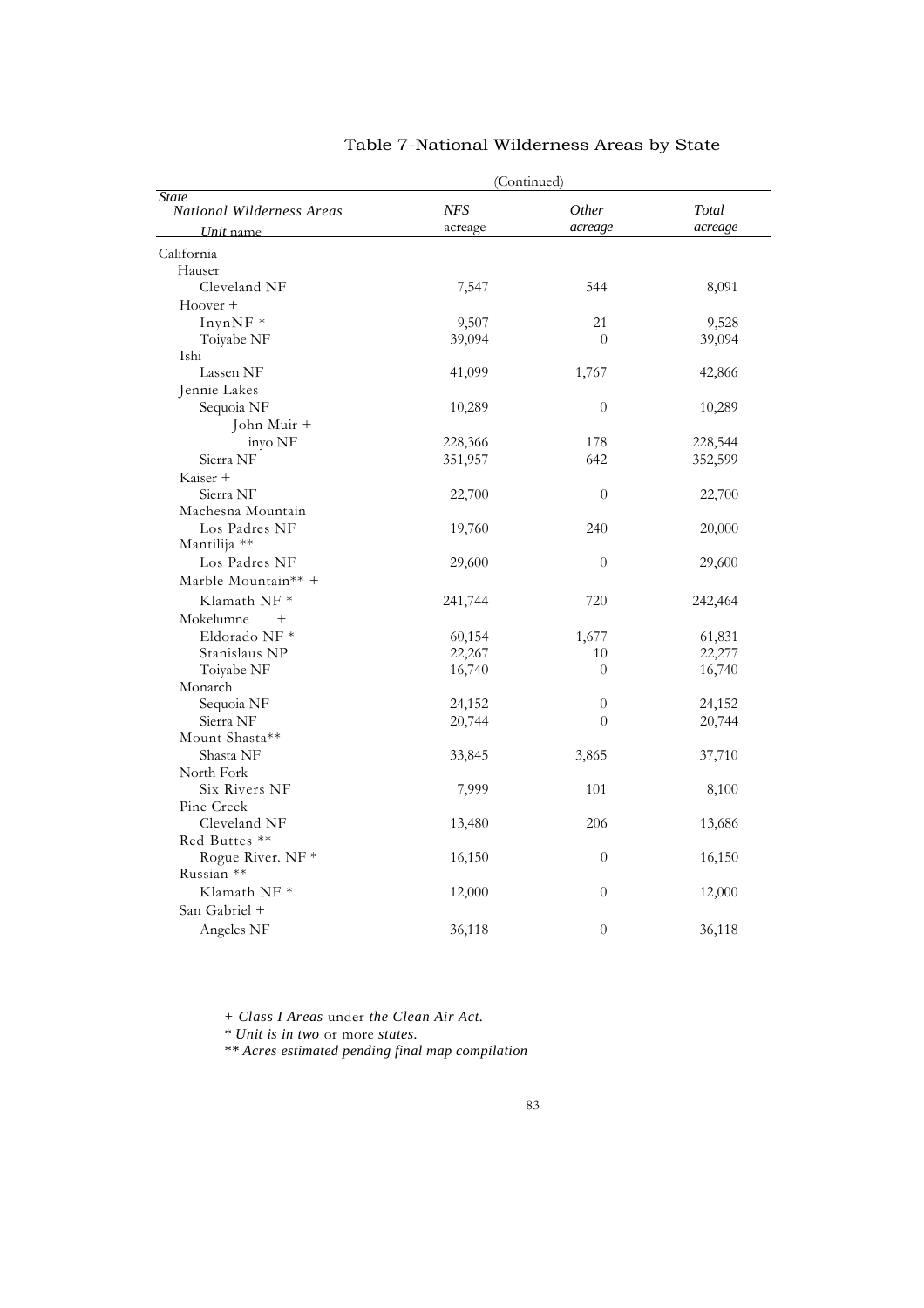|                                                        | (Continued)    |                         |                  |
|--------------------------------------------------------|----------------|-------------------------|------------------|
| <i>State</i><br>National Wilderness Areas<br>Unit name | NFS<br>acreage | <i>Other</i><br>acreage | Total<br>acreage |
| California.<br>San Gorgonio** +                        |                |                         |                  |
| San Bernardino NE                                      | 56,722         | 1,947                   | 58,669           |
| San Jacinto +<br>San Bernardino NF                     | 32,248         | 1,160                   | 33,408           |
| San Mateo Canyon<br>Cleveland NE                       | 38,484         | 1,056                   | 39,540           |
| San Rafael **<br>Los Padres NE<br>Santa Lucia          | 197,380        | 190                     | 197,570          |
| Los Padres NE<br>Santa Rosa                            | 18,679         | 3,025                   | 21,704           |
| San Bernardino NE<br>Sespe                             | 13,787         | 6,016                   | 19,803           |
| Los Padres NF                                          | 219,700        | $\theta$                | 219,700          |
| Sheep Mountain                                         |                |                         |                  |
| Angeles NF                                             | 39,482         | 484                     | 39,966           |
| San Bernardino NF<br>Silver Peak **                    | 2,401          | $\Omega$                | 2,401            |
| Los Padres NE                                          | 14,500         | $\theta$                | 14,500           |
| Siskiyou **                                            |                |                         |                  |
| Klamath. NE *                                          | 75,680         | 320                     | 76,000           |
| Siskiyou NE <sup>*</sup>                               | 5,300          | $\theta$                | 5,300            |
| <b>Six Rivers NE</b>                                   | 71,700         | $\theta$                | 71,700           |
| Snow Mountain **                                       |                |                         |                  |
| Mendocino NE                                           | 36,370         | 630                     | 37,000           |
| South Sierra                                           |                |                         |                  |
| Inyo NE <sup>*</sup>                                   | 31,865         | $\theta$                | 31,865           |
| Sequoia NE                                             | 28,219         | 240                     | 28,459           |
| South Warner +                                         |                |                         |                  |
| Modoc NE                                               | 70,614         | 115                     | 70,729           |
| Thousand Lakes +<br>Lassen NP                          | 16,335         | $\theta$                | 16,335           |
| Trinity Alps **                                        |                |                         |                  |
| Klamath NE <sup>*</sup>                                | 77,860         | 1,840                   | 79,700           |
| Shasta NE                                              | 102,821        | 12,179                  | 115,000          |
| Six. Rivers NE                                         | 25,400         | $\theta$                | 25,400           |
| Trinity NE                                             | 292,060        | 940                     | 293,000          |

*-IL Class I Areas under the Clean Air Act.*

*\* Unit is in two or more states.*

*\*\* Acres estimated pending final map compilation.*

84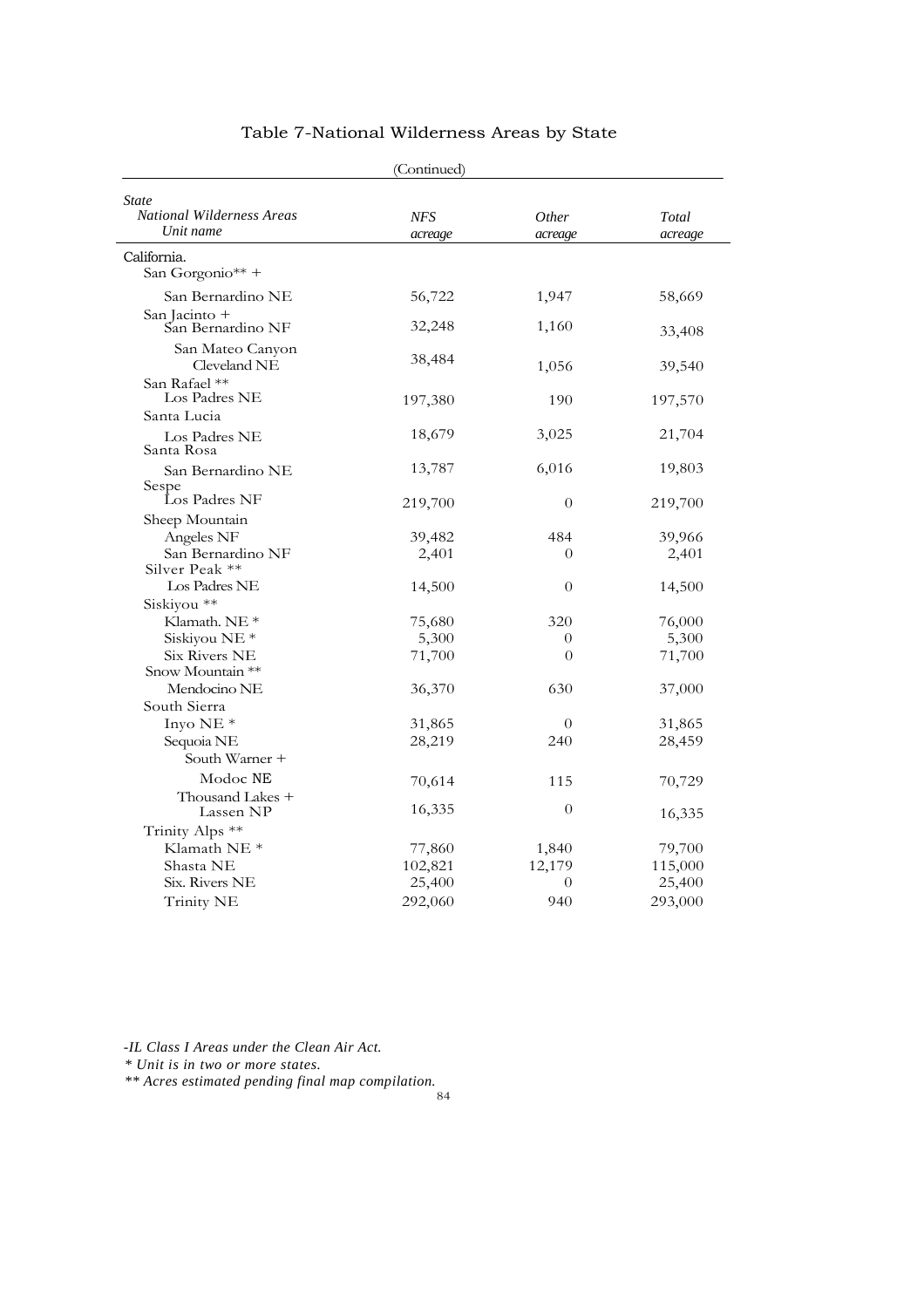| <i>State</i><br><b>National Wilderness Areas</b> | <b>NFS</b> | Other            | Total     |
|--------------------------------------------------|------------|------------------|-----------|
| Unit name                                        | acreage    | acreage          | acreage   |
| California                                       |            |                  |           |
| Ventana **                                       |            |                  |           |
|                                                  |            |                  |           |
| Los Padres NF                                    | 202,178    | 3,311            | 205,489   |
| Yolla Boily-Middle Eel *                         |            |                  |           |
| Mendocino NF                                     | 98,323     | 3,230            | 101,553   |
| Six Rivers NF                                    | 10,813     | 620              | 11,433    |
| Trinity NF                                       | 37,560     | 1,080            | 38,640    |
| State total                                      | 4,305,419  | 60,206           | 4,365,625 |
|                                                  |            |                  |           |
| Colorado                                         |            |                  |           |
| Buffalo Peaks **                                 |            |                  |           |
| Pike NF                                          | 22,810     | $\boldsymbol{0}$ | 22,810    |
| San Isabel NF                                    | 20,600     | $\overline{0}$   | 20,600    |
| Byers Peak **                                    |            |                  |           |
| Arapaho NF                                       | 8,095      | 0                | 8,095     |
| Cache La Poudre                                  |            |                  |           |
| Roosevelt NF                                     | 9,238      | 70               | 9,308     |
| Collegiate Peaks<br>Gunnison NF                  |            | 108              |           |
| San Isabel NF                                    | 48,986     | 983              | 49,094    |
| White River NF                                   | 82,248     | 189              | 83,231    |
| Comanche Peak                                    | 35,482     |                  | 35,671    |
| Roosevelt NP                                     | 66,791     | 110              |           |
|                                                  |            |                  | 66,901    |
| $F$ agles Nest $+$<br>Arapaho NF                 | 82,324     | 67               | 82,391    |
| White River NF                                   | 50,582     | 523              | 51,105    |
| Flat Tops +                                      |            |                  |           |
| Rout t NP                                        | 38,870     | $\overline{0}$   | 38,870    |
| White River NP                                   | 196,165    | 195              | 196,360   |
| Fossil Ridge **                                  |            |                  |           |
| Gunnison NF<br>$* *$                             | 32,838     | 222              | 33,060    |
| Greenhorn Mountain                               |            |                  |           |
| San Isabel NF                                    | 22,040     | $\boldsymbol{0}$ | 22,040    |
| Holy Cross                                       |            |                  |           |
| San Isabel NF                                    | 9,489      | 79               | 9,568     |
| White River NP                                   | 112,899    | 943              | 113,842   |
| Hunter Fryingpan **                              |            |                  |           |
| White River NF                                   | 82,729     | 200              | 82,929    |
| Indian Peaks                                     |            |                  |           |
| Arapaho NF                                       | 40,109     | 71               | 40,180    |
| Roosevelt NF                                     | 30,265     | 449              | 30,714    |

*+ Class I Areas under the Clean Air Act.*

*\* Unit is in two* or *more states,*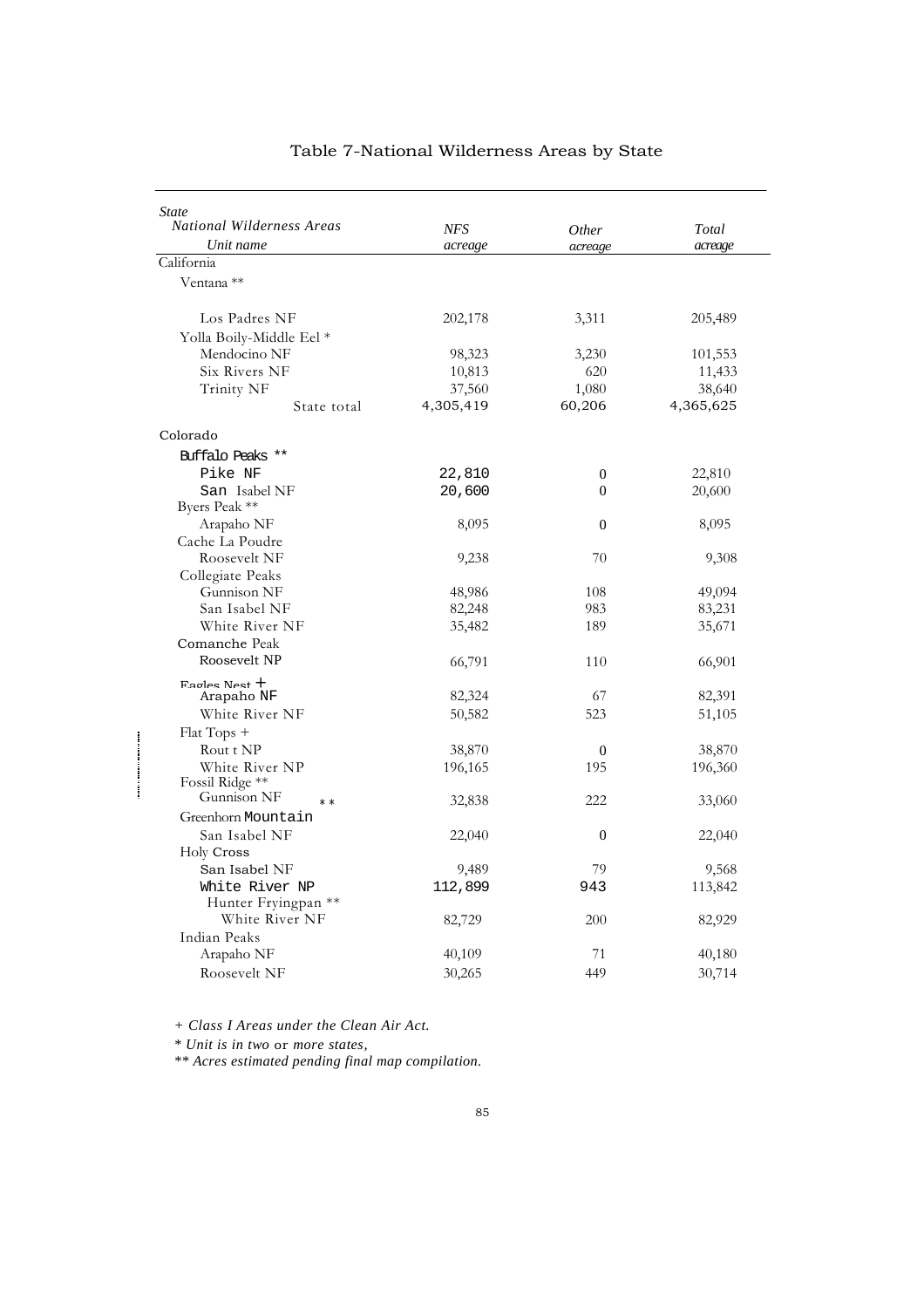| <b>State</b>                     |            |              |         |
|----------------------------------|------------|--------------|---------|
| <b>National Wilderness Areas</b> | <b>NFS</b> | <i>Other</i> | Total   |
| Unit name                        | acreage    | acreage      | acreage |
| Colorado                         |            |              |         |
| La Garita +                      |            |              |         |
| Gunnison. NF                     | 79,822     | $\theta$     | 79,822  |
| Rio Grande NF                    | 49,804     | $\theta$     | 49,804  |
| Lizard Head                      |            |              |         |
| San Juan NF                      | 20,802     | 157          | 20,959  |
| Uncompahgre NF                   | 20,391     | 146          | 20,537  |
| Lost Creek                       |            |              |         |
| Pike NF                          | 119,790    | 361          | 120,151 |
| Maroon Bells-Snowrnass           |            |              |         |
| Gunnison NF                      | 19,194     | 1,170        | 20,364  |
| White River NF                   | 161,768    | 1,715        | 163,483 |
| Mount Evans                      |            |              |         |
| Arapaho NF                       | 40,274     | $\theta$     | 40,274  |
| Pike NF                          | 34,127     | $\theta$     | 34,127  |
| Mount Massive                    |            |              |         |
| San Isabel NF                    | 27,980     | 67           | 28,047  |
| Mount Sneffels                   |            |              |         |
| Uncompahgre NF                   | 16,565     | 22           | 16,587  |
| Mount Zirkel                     |            |              |         |
| Routt NP                         | 160,568    | 80           | 160,648 |
| Neota                            |            |              |         |
| Roosevelt NF                     | 9,657      | $\theta$     | 9,657   |
| Routt NF                         | 267        | $\theta$     | 267     |
| Never Summer                     |            |              |         |
| Arapaho NF                       | 14,088     | 343          | 14,431  |
| Routt NP                         | 6,659      | $\theta$     | 6,659   |
| Platte River                     |            |              |         |
| Routt NF                         | 743        | $\theta$     | 743     |
| Powderhorn                       |            |              |         |
| Gunnison NF                      | 13,599     | $\theta$     | 13,599  |
| Ptarmigan. Peak "                |            |              |         |
| Arapaho NF                       | 13,175     | $\theta$     | 13,175  |
| Raggeds                          |            |              |         |
| Gunnison NF                      | 48,471     | 127          | 48,598  |
| White River NF                   | 16,457     | 375          | 16,832  |
| Rawah                            |            |              |         |
| Roosevelt NF                     | 71,606     | 866          | 72,472  |
| Routt NF                         | 1,462      | $\theta$     | 1,462   |
|                                  |            |              |         |

*+ Class I Areas under the Clean Air Act.*

*\* Unit is in two or more states.*

*\*\* Acres estimated pending final map compilation.*

g6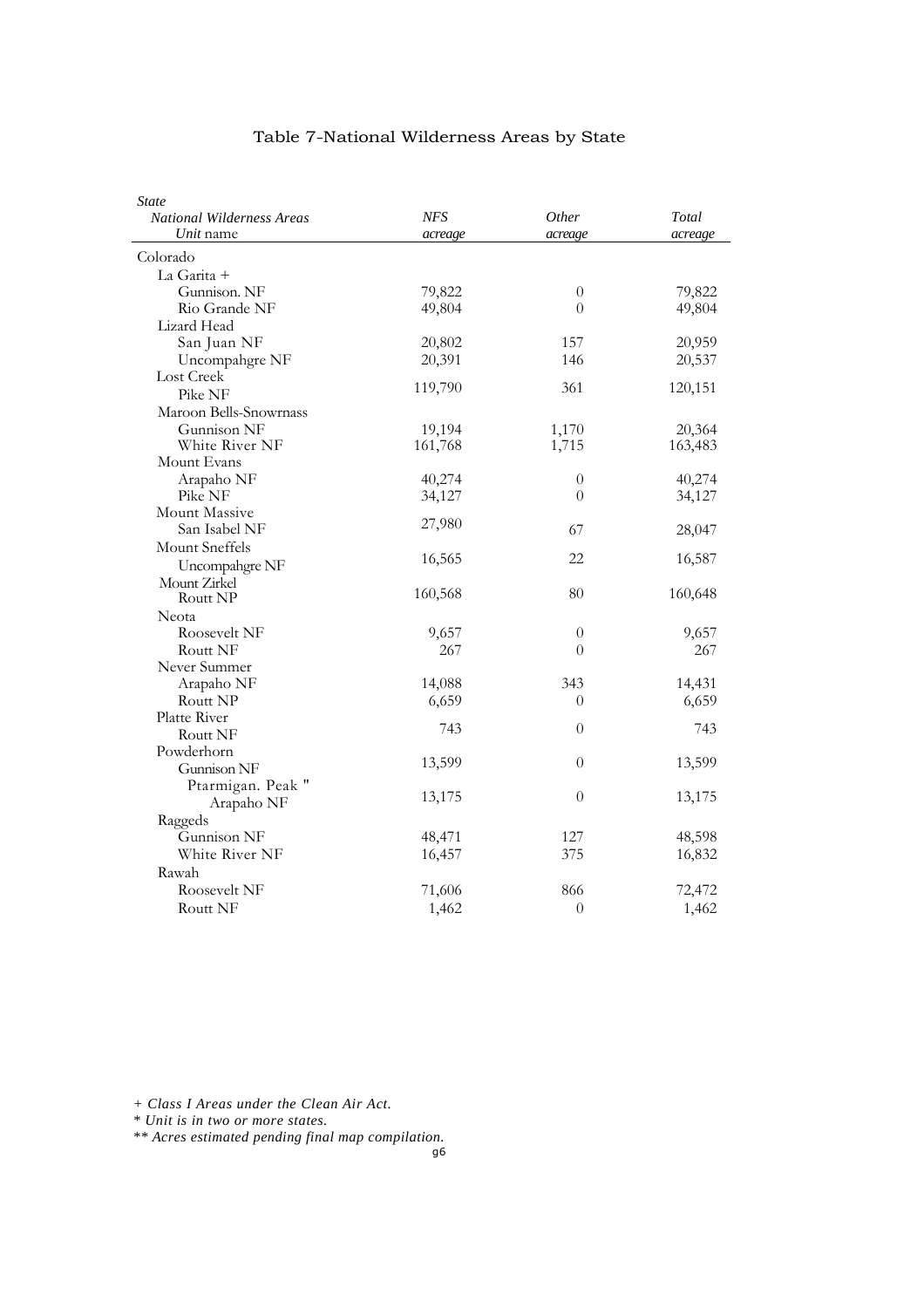|                                  | (Comunica) |                |           |
|----------------------------------|------------|----------------|-----------|
| <b>State</b>                     |            |                |           |
| <b>National Wilderness Areas</b> | <b>NFS</b> | Other          | Total     |
| Unit name                        | acreage    | acreage        | acreage   |
|                                  |            |                |           |
| Colorado                         |            |                |           |
| Sangre De Cristo **              |            |                |           |
| Rio Grande NF                    | 133,780    | 35             | 133,815   |
| San Isabel NF'                   | 92,540     | $\theta$       | 92,640    |
| Sarvis Creek **                  |            |                |           |
| Routt NF                         | 47,140     | $\theta$       | 47,140    |
| South San Juan                   |            |                |           |
| Rio Grande NF                    | 87,847     | $\theta$       | 87,847    |
| San Juan NF                      | 70,943     | $\theta$       | 70,943    |
| Uncompahgre<br>Uncompahgre NF    |            |                |           |
|                                  | 99,331     | 68             | 99,399    |
| Vasquez Peak **                  |            |                |           |
| Arapaho NF                       | 12,300     | $\theta$       | 12,300    |
| Weminuche                        |            |                |           |
| Rio Grande NF                    | 164,715    | 52             | 164,767   |
| San Juan NF                      | 322,989    | 4,662          | 327,651   |
| West Elk +                       | 176,172    | 240            | 176,412   |
| Gunnison NF                      |            |                |           |
| State total                      | 3,147,686  | 14,695         | 3,162,381 |
| Florida                          |            |                |           |
| Alexander Springs                |            |                |           |
| Ocala NF                         | 7,941      | $\theta$       | 7,941     |
| Big Gum. Swamp                   |            |                |           |
| Osceola NF                       | 13,660     | $\theta$       | 13,660    |
| <b>Billies Bay</b>               |            |                |           |
| Ocala NF                         | 3,092      | $\overline{0}$ | 3,092     |
| Bradwell Bay +-I-                |            |                |           |
| Apalachicola NF                  | 24,602     | $\overline{0}$ | 24,602    |
| Juniper Prairie                  |            |                |           |
| Ocala NF                         | 14,277     | 4              | 14,281    |
| Little Lake George               |            |                |           |
| Ocala NF                         | 2,833      | $\overline{0}$ | 2,833     |
| Mud Swamp / New River            |            |                |           |
| Apalachicola NF                  | 8,090      | $\theta$       | 8,090     |
| State total                      |            | $\overline{4}$ | 74,499    |
|                                  | 74,495     |                |           |

#### Table 7-National Wilderness Areas by State (Continued)

*+ Class I Areas* under *the Clean Air Act.*

*++Class I without visibility protection.*

*Unit is in two or* more *states.*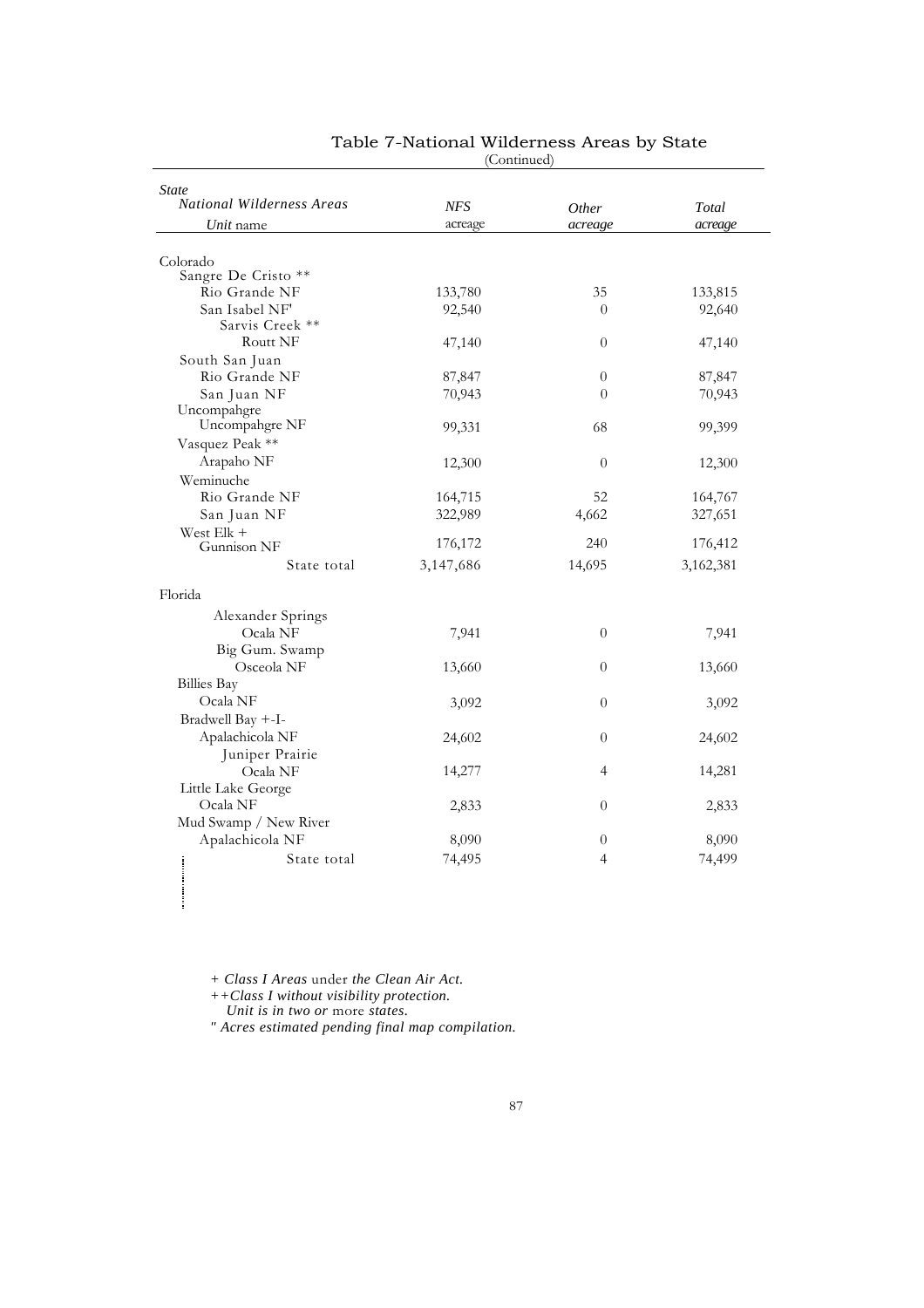| State                                |            |                       |         |
|--------------------------------------|------------|-----------------------|---------|
| <b>National Wilderness Areas</b>     | <b>NFS</b> | <i>Other</i>          | Total   |
| Unit name                            | acreage    | acreage               | acreage |
| Georgia                              |            |                       |         |
| <b>Big Frog</b>                      |            |                       |         |
| Chattahoochee NF                     | 89         | $\overline{0}$        | 89      |
| Blood Mountain **                    |            |                       |         |
| Chattahoochee NT                     | 7,800      | $\overline{0}$        | 7,800   |
| Brasstown **                         |            |                       |         |
| Chattahoochee NT                     | 12,338     | 227                   | 12,565  |
| $Cohutta +$                          |            |                       |         |
| Chattahoochee NT                     | 35,265     | 3                     | 35,268  |
| <b>Ellicott Rock</b>                 |            |                       | 2,021   |
| Chattahoochee NT                     | 2,021      | $\overline{0}$        |         |
| Mark Trail **                        |            |                       |         |
| Chattahoochee NT                     | 16,400     | $\overline{0}$        | 16,400  |
| Raven Cliffs <sup>**</sup>           |            |                       |         |
| Chattahoochee NT                     | 8,562      | $\overline{0}$        | 8,562   |
| Rich Mountain **                     |            |                       |         |
| Chattahoochee NF                     | 9,476      | 173                   | 9,649   |
| Southern Nantahala                   |            |                       | 11,770  |
| Chattahoochee NT<br>Tray Mountain ** | 11,770     | $\boldsymbol{0}$      |         |
| Chattahoochee NF                     |            |                       |         |
|                                      | 9,702      | $\overline{0}$<br>403 | 9,702   |
| State total                          | 113,423    |                       | 113,826 |
| Idaho                                |            |                       |         |
| F. Church-River of No Return         |            |                       |         |
| Bitterroot NT <sup>*</sup>           | 193,703    | $\boldsymbol{0}$      | 193,703 |
| <b>Boise NF</b>                      | 332,891    | 1,822                 | 334,713 |
| Challis NT                           | 515,421    | 434                   | 515,855 |
| Nez Perce NF                         | 110,698    | 213                   | 110,911 |
| Payette NF                           | 791,675    | 3,840                 | 795,515 |
| Salmon. NT                           | 421,433    | 1,201                 | 422,634 |
| Gospel Hump                          |            |                       |         |
| Nez Perce NT                         | 205,764    | 236                   | 206,000 |
| Hells Canyon* +                      |            |                       |         |
| Nez Perce NF                         | 59,900     | 0                     | 59,900  |
| Payette NT                           | 23,911     | 289                   | 24,200  |
| Sawtooth +                           |            |                       |         |
| <b>Boise NF</b>                      | 150,071    | $\boldsymbol{0}$      | 150,071 |
| Challis NT                           | 12,020     | $\theta$              | 12,020  |
| Sawtooth NT*                         | 54,997     | $\theta$              | 54,997  |
|                                      |            |                       |         |

*+ Class I Areas under the Clean Air Act.*

*\* Unit is in two or more states.*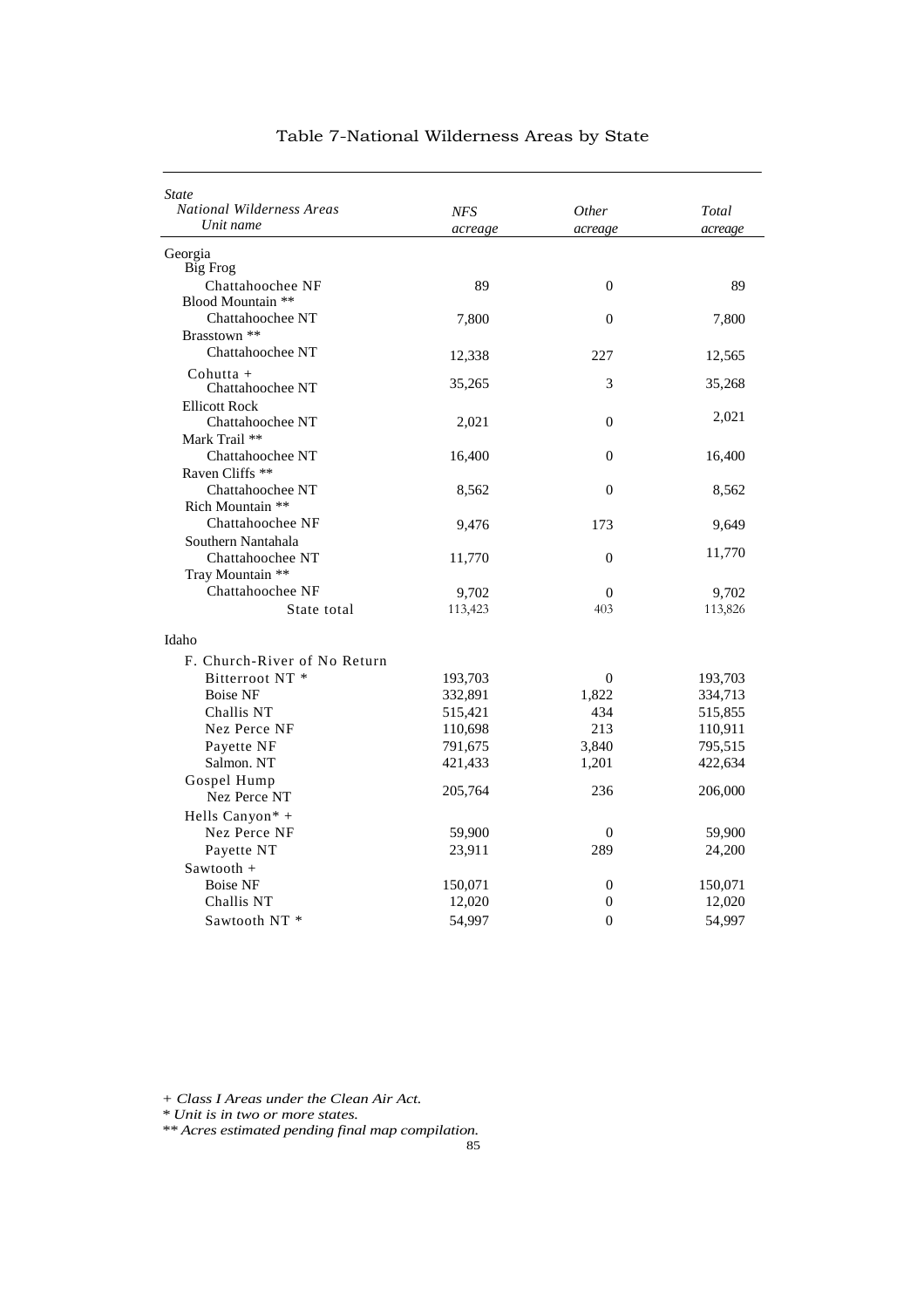| <b>State</b>                     |           |          |           |
|----------------------------------|-----------|----------|-----------|
| <b>National Wilderness Areas</b> | . NFS     | Other    | Total     |
| Unit name                        | acreage   | acreage  | acreage   |
| Idaho                            |           |          |           |
| Selway-Bitterroot * 5* +         |           |          |           |
| Bitterroot NF <sup>*</sup>       | 270,321   | 53       | 270,374   |
| Clearwater NF                    | 259,165   | $\theta$ | 259,165   |
| Net Perce NF                     | 559,531   | 168      | 559,699   |
| State total                      | 3,961,501 | 8,256    | 3,969,757 |
| Illinois                         |           |          |           |
| Bald Knob <sup>**</sup>          |           |          |           |
| Shawnee NF                       | 5,863     | 55       | 5,918     |
| <b>Bay Creek</b>                 |           |          |           |
| Shawnee NF                       | 2,866     | $\theta$ | 2,866     |
| Burden Falls **                  |           |          |           |
| Shawnee NF                       | 3,671     | 52       | 3,723     |
| Clear Springs **                 |           |          |           |
| Shawnee NF                       | 4,730     | $\theta$ | 4,730     |
| Garden of the Gods **            |           |          | 3,293     |
| Shawnee NF                       | 3,268     | 25       |           |
| Lusk Creek **                    |           |          | 4,796     |
| Shawnee NF                       | 4,466     | 330      |           |
| Panther Den <sup>**</sup>        |           |          | 940       |
| Shawnee NF                       | 685       | 255      |           |
| State total                      | 25,549    | 717      | 26,266    |
| Indiana                          |           |          |           |
| Charles C. Deam                  |           |          |           |
| Hoosier NF                       | 12,935    | 18       | 12,953    |
| State total                      | 12,935    | 18       | 12,953    |
| Kentucky                         |           |          |           |
| Beaver Creek                     |           |          |           |
| Daniel Boone NF                  | 4,753     | 38       | 4.791     |
| Clifty                           |           |          |           |
| Daniel Boone NF                  | 11,662    | 984      | 12,646    |
| State total                      | 16,415    | 1,022    | 17,437    |
| Louisiana                        |           |          |           |
| Kisatchie Hills                  |           |          |           |
| Kisatchie NF                     | 8,679     | $\theta$ | 8,679     |
| State total                      | 8,679     | $\theta$ | 8,679     |
|                                  |           |          |           |

*+ Class I Areas under the Clean Air Act.*

*\* Unit is in two or more states.*

*\*\* Acres estimated pending final map compilation.*

86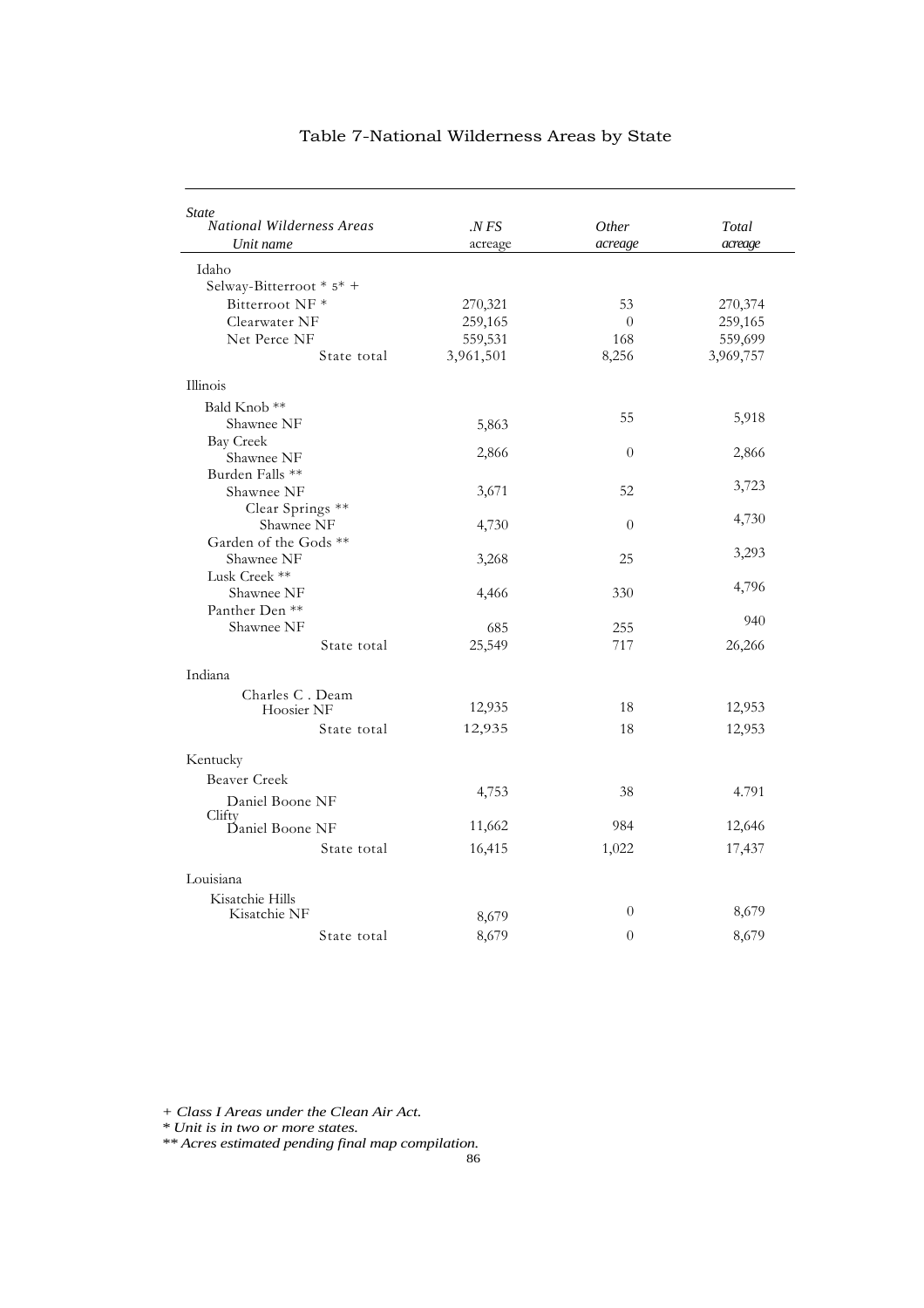| <i>State</i><br>National Wilderness Areas<br>Unit name      | <b>NFS</b><br>acreage | <i>Other</i><br>acreage | Total<br>acreage       |
|-------------------------------------------------------------|-----------------------|-------------------------|------------------------|
| Maine<br>Caribou-Speckled Mtn. **                           |                       |                         |                        |
| White Mountain NP<br>State total                            | 12,000<br>12,000      | $\theta$<br>$\Omega$    | 12,000<br>12,000       |
| Michigan                                                    |                       |                         |                        |
| Big Island Lake **<br>Hiawatha NF<br>Delirium **            | 5,856                 | 152                     | 6,008                  |
| Hiawatha NF                                                 | 11,870                | 130                     | 12,000                 |
| Horseshoe Bay **<br>Hiawatha NP<br>Mackinac **              | 3,790                 | 159                     | 3,949                  |
| Hiawatha NF<br>McCormick **                                 | 12,230                | 158                     | 12,388                 |
| Ottawa NF<br>Nordhouse Dunes **                             | 16,850                | $\theta$                | 16,850                 |
| Manistee NF                                                 | 3,450                 | $\theta$                | 3,450                  |
| Rock River Canyon<br>Hiawatha•NF                            | 4,640                 | 645                     | 5,285                  |
| Round Island **<br>Hiawatha NF<br>Sturgeon River Gorge **   | 378                   | $\theta$                | 378                    |
| Ottawa NF<br>Sylvania **                                    | 14,500                | 350                     | 14,850                 |
| Ottawa NIT<br>State total                                   | 18,327<br>91,891      | $\theta$<br>1,594       | 18,327<br>93,485       |
| Minnesota                                                   |                       |                         |                        |
| Boundary Waters Canoe Area +<br>Superior NI?<br>State total | 807,451<br>807,451    | 279,503<br>279,503      | 1,086,954<br>1,086,954 |
| Mississippi                                                 |                       |                         |                        |
| <b>Black Creek</b><br>Desoto NF                             | 5,052                 | $\overline{0}$          | 5,052                  |
| Leaf<br>Desoto NF                                           | 994                   | $\theta$                | 994                    |
| State total                                                 | 6,046                 | 0                       | 6,046                  |

*+ Class I Areas under the Clean Air Act.*

*\* Unit is in two or more states.*

*\*\* Acres estimated pending final map compilation.*

90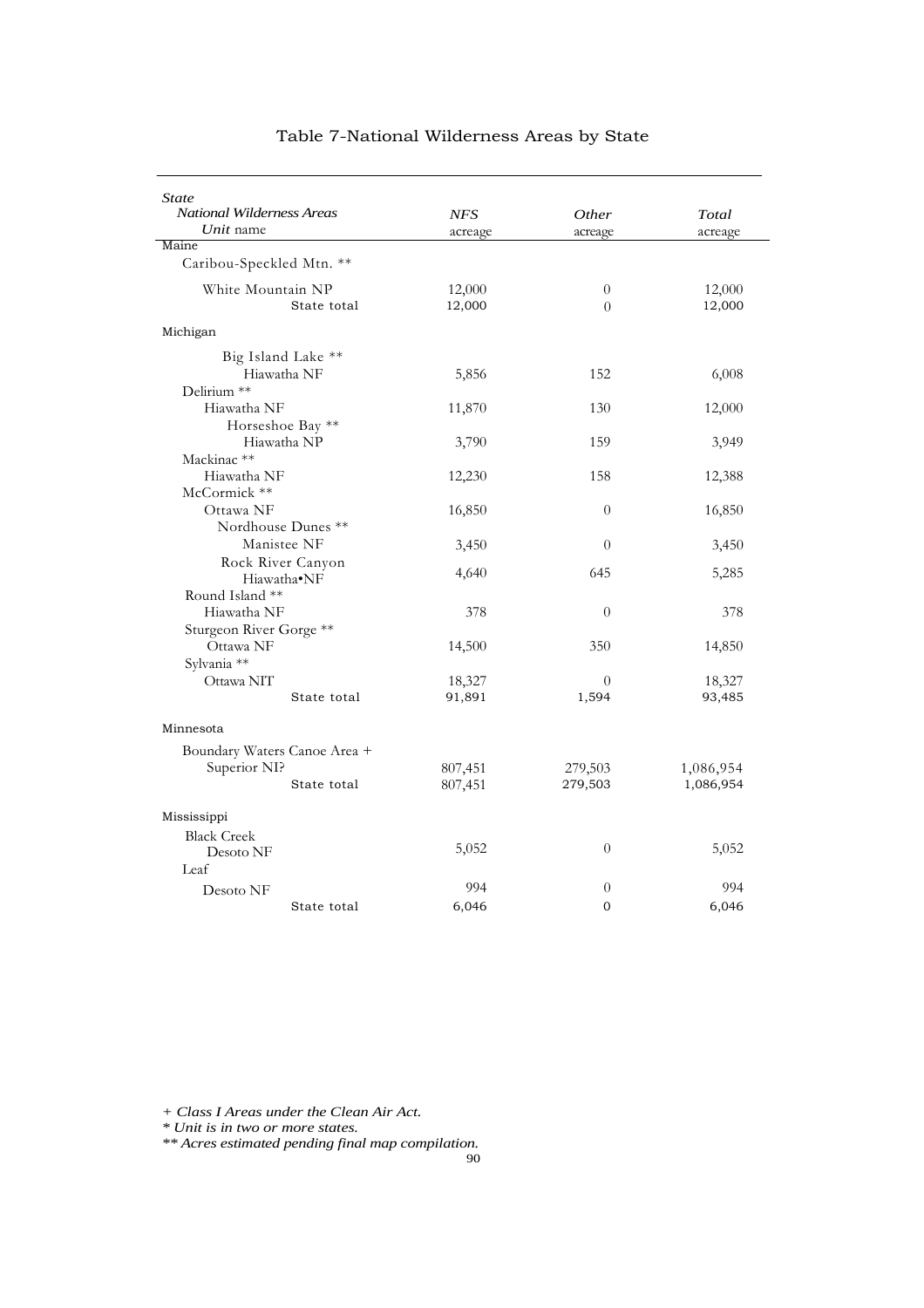| <b>National Wilderness Areas</b><br>Unit name | NFS<br>acreage | <i>Other</i><br>acreage | . Total |
|-----------------------------------------------|----------------|-------------------------|---------|
|                                               |                |                         |         |
|                                               |                |                         | acreage |
| Missouri                                      |                |                         |         |
| Bell Mountain                                 |                |                         |         |
| Mark Twain INT                                | 8,977          | 50                      | 9,027   |
| Devils Backbone                               |                |                         |         |
| Mark Twain NF                                 | 6,595          | $\theta$                | 6,595   |
| Hercules-Glades +<br>Mark Twain NF            | 12,314         | 1                       | 12,315  |
| Irish $**$                                    |                |                         |         |
| Mark Twain NF                                 | $1\_6,117$     | 241                     | 1.6,358 |
| Paddy Creek<br>Mark Twain. NF                 | 7,019          | 40                      | 7,059   |
| Piney Creek                                   |                |                         |         |
| Mark Twain NF                                 | 8,087          | 55                      | 8,142   |
| Rockpile Mountain                             |                |                         |         |
| Mark Twain NF                                 | 4,089          | 42                      | 4,131   |
| State total                                   | 63,198         | 429                     | 63,627  |
| Montana                                       |                |                         |         |
| Absaroka-Beartooth                            |                |                         |         |
| Custer NP                                     | 345,589        | 105                     | 345,694 |
| Gallatin NF                                   | 574,738        | 1,033                   | 575,771 |
| Anaconda-Pintler                              |                |                         |         |
| Beaverhead NF                                 | 72,677         | $\theta$                | 72,677  |
| Bitterroot NF <sup>*</sup>                    | 41,162         | $\theta$                | 41,162  |
| Deerlodge NF                                  | 44,175         | 642                     | 44,817  |
| Bob Marshall -I-                              |                |                         |         |
| Flath.ea.d NT                                 | 709,356        | $\theta$                | 709,356 |
| Lewis & Clark NP                              | 300,000        | $\theta$                | 300,000 |
| Cabinet Mountains -I-                         |                |                         |         |
| Kaniksu NE' *                                 | 44,320         | $\theta$                | 44,320  |
| Kootenai NF                                   | 49,952         | 0                       | 49,952  |
| Gates of the Mountains +                      |                |                         |         |
| Helena NF                                     | 28,562         | $\theta$                | 28,562  |
| Great Bear                                    |                |                         |         |
| Flathead NF                                   | 286,700        | $\theta$                | 286,700 |
| Lee Metcalf **                                |                |                         |         |
| Beaverhead NF                                 | 108,350        | 1,353                   | 109,703 |
| Gallatin NF<br>Mission Mountains +            | 140,594        | $\theta$                | 140,594 |
| Flathead NF                                   | 73,377         | $\theta$                | 73,877  |
| Rattlesnake **                                |                |                         |         |
| Lola NP                                       | 32,844         | 156                     | 33,000  |

*+ Class [* Areas *under the Clean Air Act.*

*\* Unit is in two or more states.*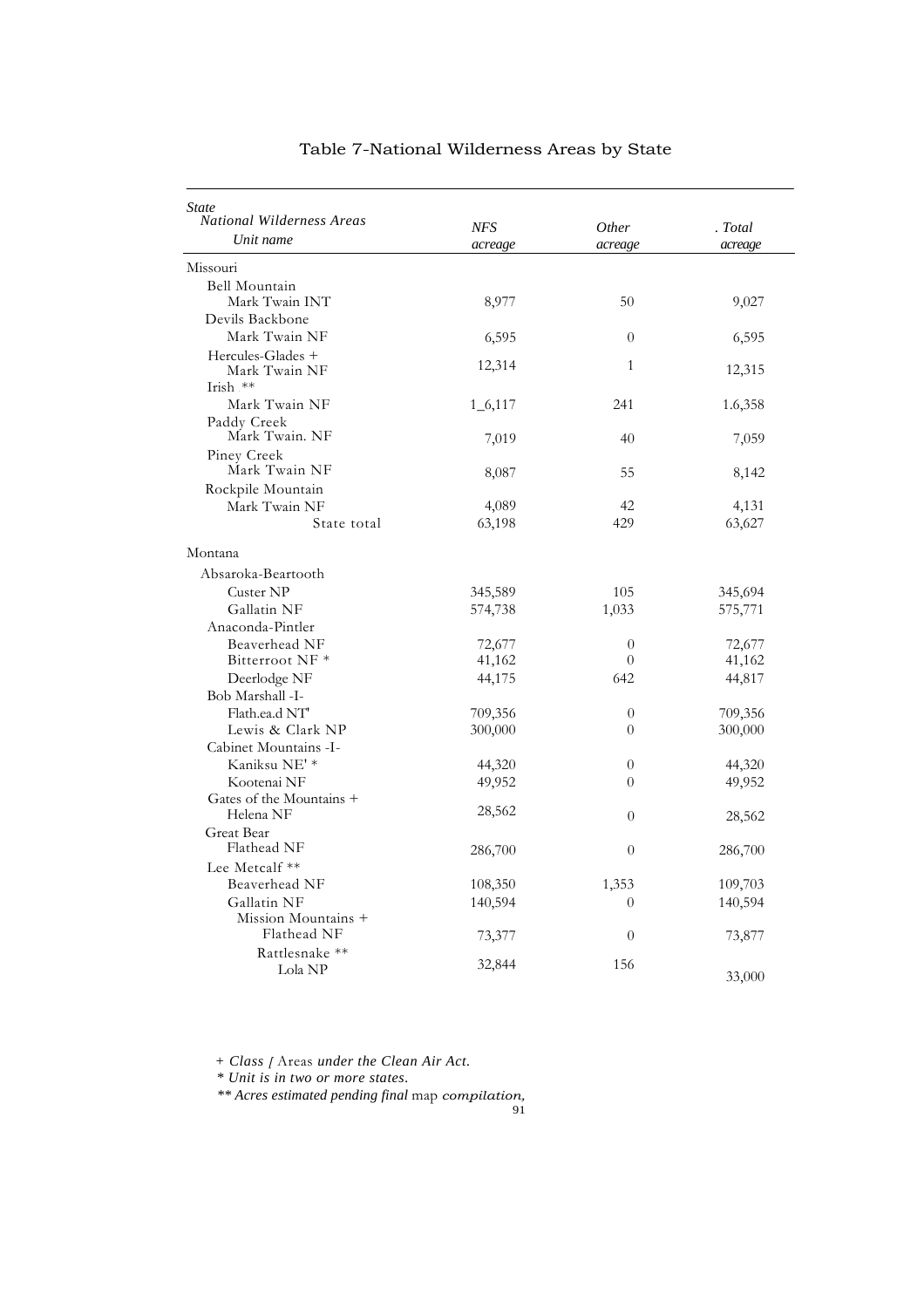| State<br><b>National Wilderness Areas</b> | IVFS      |          | Other          | Total     |
|-------------------------------------------|-----------|----------|----------------|-----------|
| Unit name                                 | acreage   |          | acreage        | acreage   |
| Montana                                   |           |          |                |           |
| Scapegoat +                               |           |          |                |           |
| Helena NF                                 | 80,697    |          | $\theta$       | 80,697    |
| Lewis & Clark NV                          | 84,407    |          | $\theta$       | 84,407    |
| Loin NF                                   | 74,192    |          | 640            | 74,832    |
| Seiway-Bitterroot * ** +                  |           |          |                |           |
| Bitterroot NI'                            | 241,676   |          | $\theta$       | 241,676   |
| Loin NP                                   | 9,767     | $\theta$ |                | 9,767     |
| Welcome Creek                             |           |          |                |           |
| Loin NF                                   | 28,135    |          | $\theta$       | 28,135    |
| State total                               | 3,371,776 |          | 3,929          | 3,375,699 |
| Nebraska                                  |           |          |                |           |
| Soldier Creek                             |           |          |                |           |
| Nebraska NF                               | 7,794     |          | $\overline{0}$ | 7,794     |
| State total                               | 7,794     |          | $\Omega$       | 7,794     |
| Nevada                                    |           |          |                |           |
| Alta Toquirna                             |           |          |                |           |
| Toiyabe NF *                              | 38,000    |          | $\overline{0}$ | 38,000    |
| Arc Dome **                               |           |          |                |           |
| Toiyabe NP                                | 115,000   |          | $\overline{0}$ | 115,000   |
| Boundary Peak                             |           |          |                |           |
| inyo NF *                                 | 10,000    |          | $\theta$       | 1.0,000   |
| Currant Mountain **                       |           |          |                |           |
| Humboldt NV                               | 36,000    |          | $\overline{0}$ | 36,000    |
| East Humboldts **                         |           |          |                |           |
| Humboldt NF                               | 36,900    |          | $\overline{0}$ | 36,900    |
| Grant Range **                            |           |          |                |           |
| Humboldt NP                               | 50,000    |          | $\theta$       | 50,000    |
| Jarbidge                                  |           |          |                |           |
| Humboldt NF                               | 113,167   |          | 160            | 113,327   |
| Mt. Charleston **                         |           |          |                |           |
| Toiyabe NP                                | 43,000    |          | $\theta$       | 43,000    |
| Mt. Rose **                               |           |          |                |           |
| Toivabe NY *                              | 28,000    |          | $\theta$       | 28,000    |
| Mt. Modal) **                             |           |          |                |           |
| Humboldt NF                               | 70,000    |          | $\theta$       | 70,000    |
| Quinn Canyon **                           |           |          |                |           |
| Humboldt NF                               | 27,000    |          | $\theta$       | 27,000    |
| Ruby Mountains **                         |           |          |                |           |
| Humboldt NE                               | 90.000    |          | $\overline{0}$ | 90,000    |

(Continued)

*4- Class I Areas under the Clean Air Act.*

*'` Unit is in two or more states.*

*\*\* Acres estimated pending final map compilation.*

02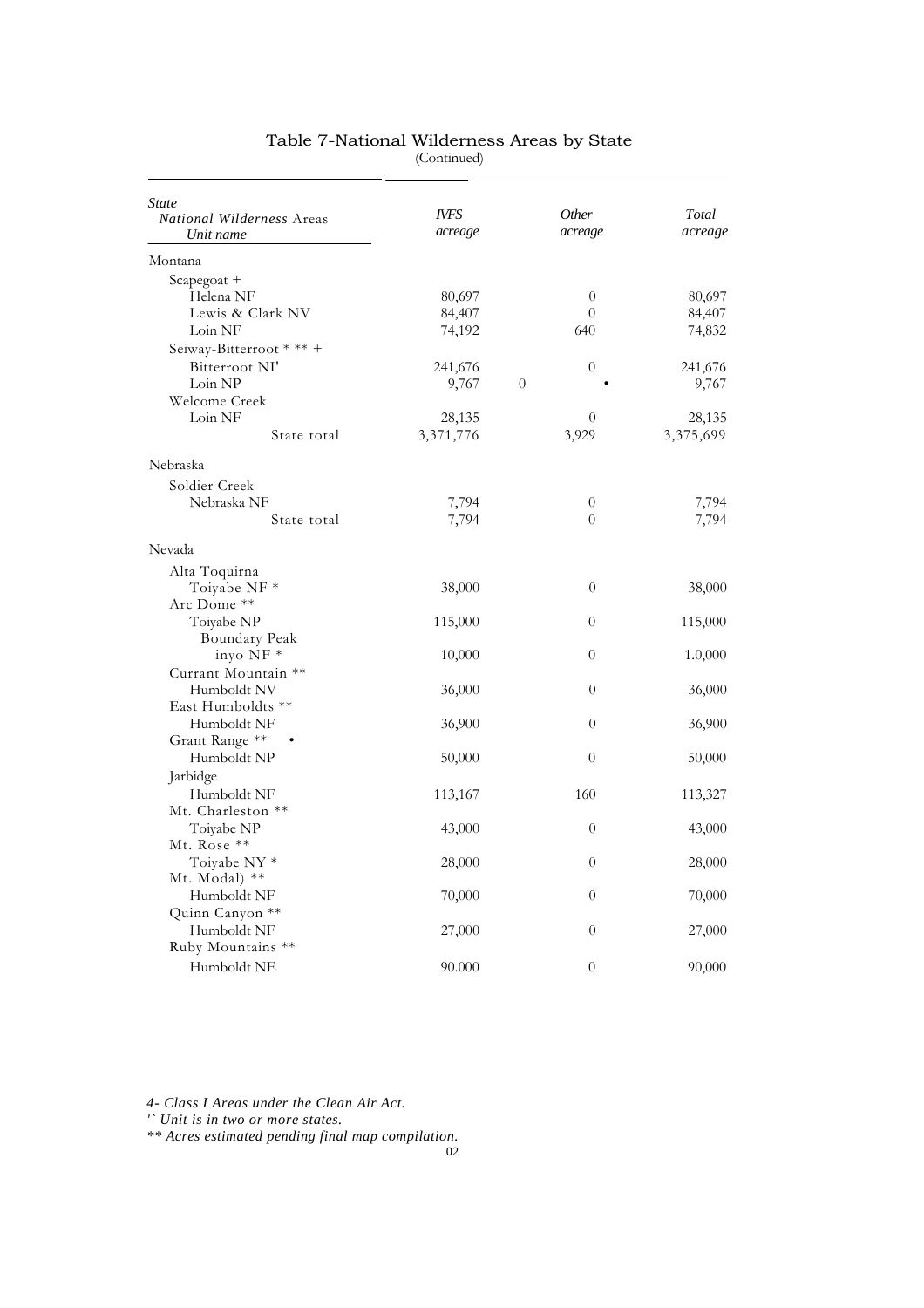| <b>NFS</b> | Other            | Total    |
|------------|------------------|----------|
| acreage    | acreage          | acreage  |
|            |                  |          |
| 31,000     | $\theta$         | 31,000   |
| 98,000     | $\overline{0}$   | 98,000   |
| 786,067    | 160              | 786,227  |
|            |                  |          |
| 5,552      | $\theta$         | 5,552    |
| 45,000     | $\theta$         | 45,000   |
| 27,380     | $\theta$         | 27,380   |
| 25,000     | $\theta$         | 25,000   |
| 102,932    | $\theta$         | 102,932  |
|            |                  |          |
|            |                  |          |
| 202,016    | $\theta$         | 202,016  |
|            | $\theta$         | 44,626   |
|            |                  |          |
| 28,10.4    | $\theta$         | 28,104   |
| 1,200      | $\Omega$         | 1,200    |
|            |                  |          |
| 34,658     | 1,309            | 35,967   |
|            |                  |          |
| 2,900      | $\theta$         | 2,900    |
| 47,400     | $\theta$         | 47,400   |
|            |                  |          |
|            |                  | 18,000   |
|            |                  |          |
| 5,200      | $\theta$         | 5,200    |
| 557,873    | 192              | 558,065  |
|            | $\theta$         |          |
|            |                  | 20,000   |
|            | 44,626<br>18,000 | $\theta$ |

4- *Class I Areas* under *the Clean Air Act.*

*\* Unit is* in *two* or *more states.*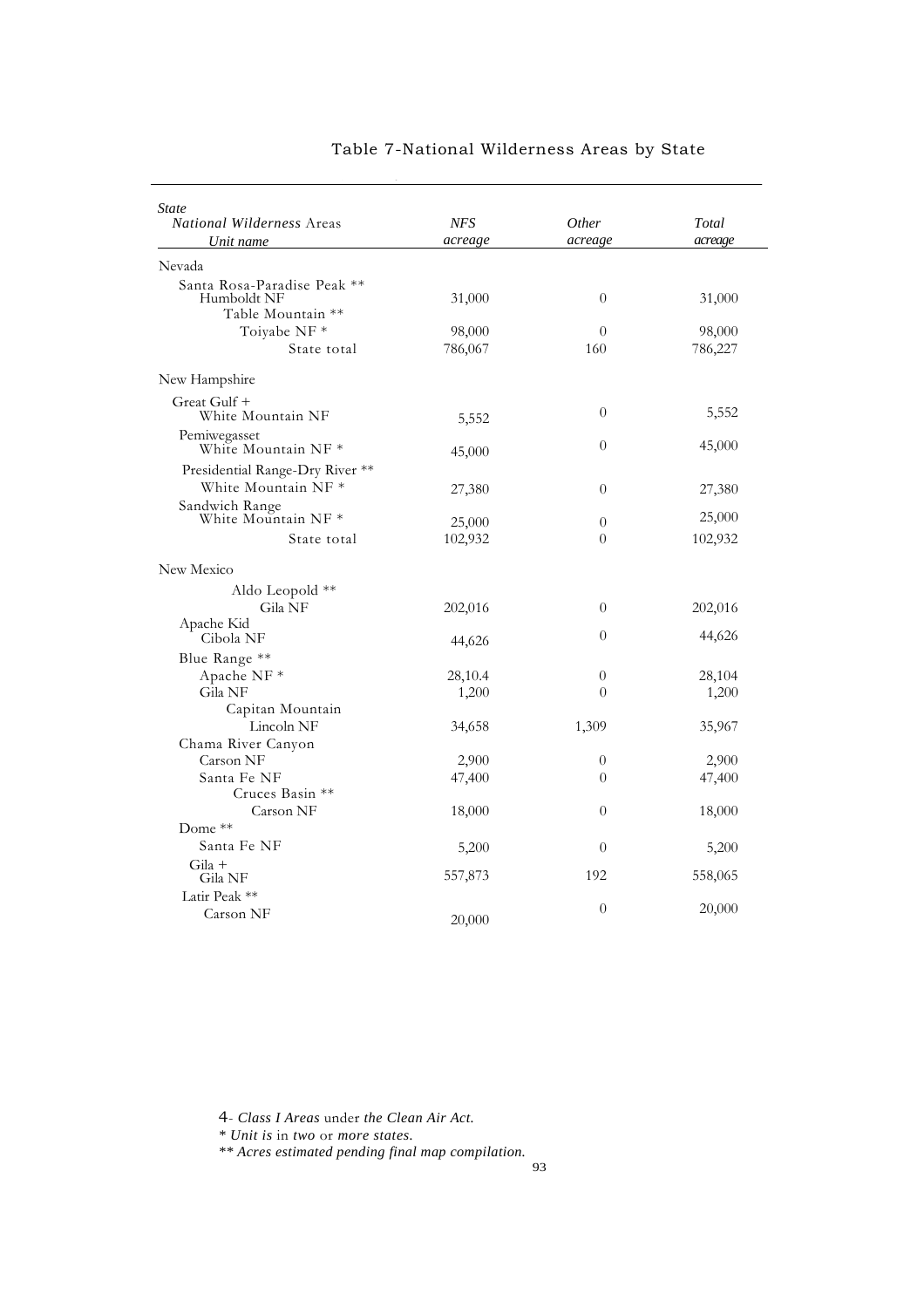| State<br>National Wilderness Areas | <b>NFS</b> | <b>Other</b>     | Total     |
|------------------------------------|------------|------------------|-----------|
| Unit name                          | acreage    | acreage          | acreage   |
| New Mexico                         |            |                  |           |
| Manzano Mountain **                |            |                  |           |
| Cibola NF                          | 36,875     | 320              | 37,195    |
| Pews **                            |            |                  |           |
| Carson NF                          | 24,736     | $\boldsymbol{0}$ | 24,736    |
| Santa Fe NF                        | 198,597    | $\theta$         | 198,597   |
| San Pedro Parks +                  |            |                  |           |
| Santa Fe NF                        | 41,132     | $\theta$         | 41,132    |
| Sandia Mountain                    |            |                  |           |
| Cibola NF                          | 37,877     | 480              | 38,357    |
| Wheeler Peak **                    |            |                  |           |
| Carson NF                          | 19,661     | $\sqrt{2}$       | 19,663    |
| White Mountain +                   |            |                  |           |
| Lincoln NF                         | 48,208     | 677              | 48,885    |
| Withington **                      |            |                  |           |
| Cibola NF                          | 19,000     | $\theta$         | 19,000    |
| State total                        | 1,388,063  | 2,980            | 1,391,043 |
| North Carolina                     |            |                  |           |
| <b>Birkhead Mountains</b>          |            |                  |           |
| ljwharrie NF                       | 5,025      | 135              | 5,160     |
| Catfish Lake South                 |            |                  |           |
| Croatan NF                         | 8,530      | $\boldsymbol{0}$ | 8,530     |
| <b>Ellicott Rock</b>               |            |                  |           |
| Nantahala NF                       | 3,394      | $\theta$         | 3,394     |
| Joyce Kilmer-Slickroc              |            |                  |           |
| Nantahala NF                       | 13,562     | 0                | 13,562    |
| Linville Gorge +                   |            |                  |           |
| Pisgah NF                          | 11,786     | 216              | 12,002    |
| Middle Prong                       |            |                  |           |
| Pisgah NF                          | 7,460      | $\theta$         | 7,460     |
| Pocosin                            |            |                  |           |
| Croatan NF                         | 11,709     | $\theta$         | 11,709    |
| Pond Pine                          |            |                  |           |
| Croatan NF                         | 1,685      | $\boldsymbol{0}$ | 1,685     |
| Sheep Ridge                        |            |                  |           |
| Croatan NT                         | 9,297      | $\theta$         | 9,297     |

*+ Class I Areas under the Clean Air Act*

*\* Unit is in two or* more *states.*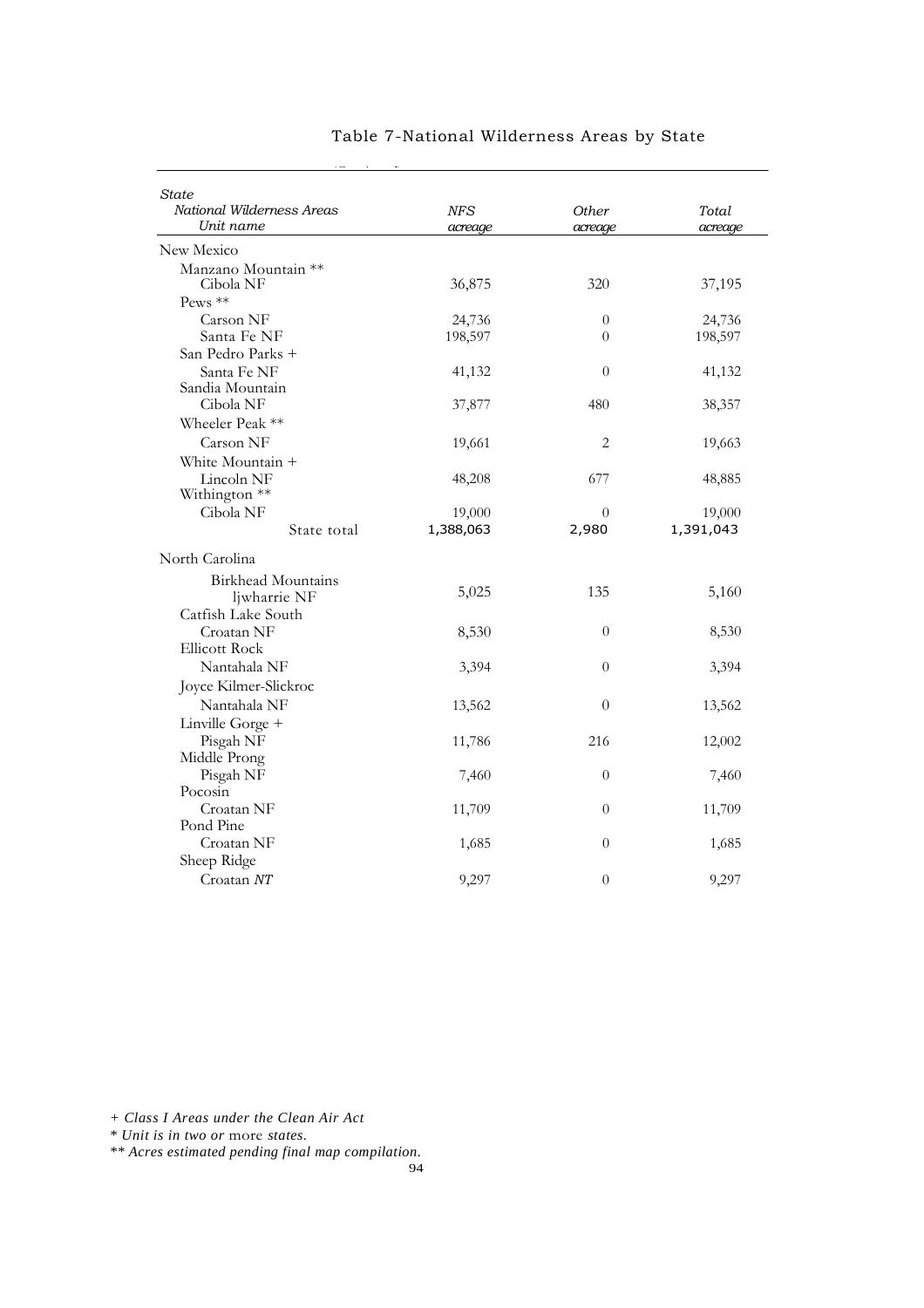| <b>State</b><br><b>National Wilderness Areas</b> | <b>NFS</b> | <i>Other</i>     | Total   |
|--------------------------------------------------|------------|------------------|---------|
| Unit name                                        | acreage    | acreage          | acreage |
| North Carolina                                   |            |                  |         |
| Shining Rock +                                   |            |                  |         |
| Pisgah NF                                        | 18,483     | $\theta$         | 18,483  |
| Southern .Nanta,hala                             |            |                  |         |
| Nantahaia NF                                     | 11,703     | 241              | 11,944  |
| State total                                      | 102,334    | 592              | 103,226 |
| Oklahoma                                         |            |                  |         |
| <b>Black Fork Mountain</b>                       |            |                  |         |
| Ouachita NF *                                    | 4,629      | 520              | 5,149   |
| Upper Kiamichi                                   |            |                  |         |
| Ouachita NF*                                     | 9,802      | 1,017            | 10,819  |
| State total                                      | 1.4,431    | 1,537            | 15,968  |
| Oregon                                           |            |                  |         |
| Badger Creek **                                  |            |                  |         |
| Mt. Hood NP                                      | 24,000     | $\theta$         | 24,000  |
| Black Canyon **                                  |            |                  |         |
| Ochoco NF                                        | 13,400     | $\theta$         | 13,400  |
| Boulder Creek **                                 |            |                  |         |
| Umpqua NF<br>Bridge Creek **                     | 19,100     | $\theta$         | 19,100  |
| Ochoco NF                                        | 5,400      | $\theta$         | 5,400   |
| <b>Bull Of The Woods</b>                         |            |                  |         |
| Mt. Hood NF                                      | 27,427     | $\overline{0}$   | 27,427  |
| Willamette NF<br>Columbia **                     | 7,473      | $\theta$         | 7,473   |
| Mt. Hood NF<br>Cummins Creek                     | 39,000     | $\overline{0}$   | 39,000  |
| Siuslaw NF                                       | 9,173      | $\theta$         | 9,173   |
| Diamond Peak +                                   |            |                  |         |
| Deschutes NF                                     | 34,413     | $\theta$         | 34,413  |
| Willamette NF                                    | 19,772     | $\theta$         | 19,772  |
| Drift Creek                                      |            |                  |         |
| Siuslaw <sub>NF</sub>                            | 5,798      | $\boldsymbol{0}$ | 5,798   |
| Eagle Cap <sup>**</sup>                          |            |                  |         |
| Wallowa, NF *                                    | 212,699    | 1,149            | 213,848 |
| Whitman NF                                       | 145,762    | 665              | 146,427 |

 $\zeta(\omega)$  (continued)

4- *Class I Areas* under *the Clean Air Act.*

*\* Unit is* in *two* or *more states.*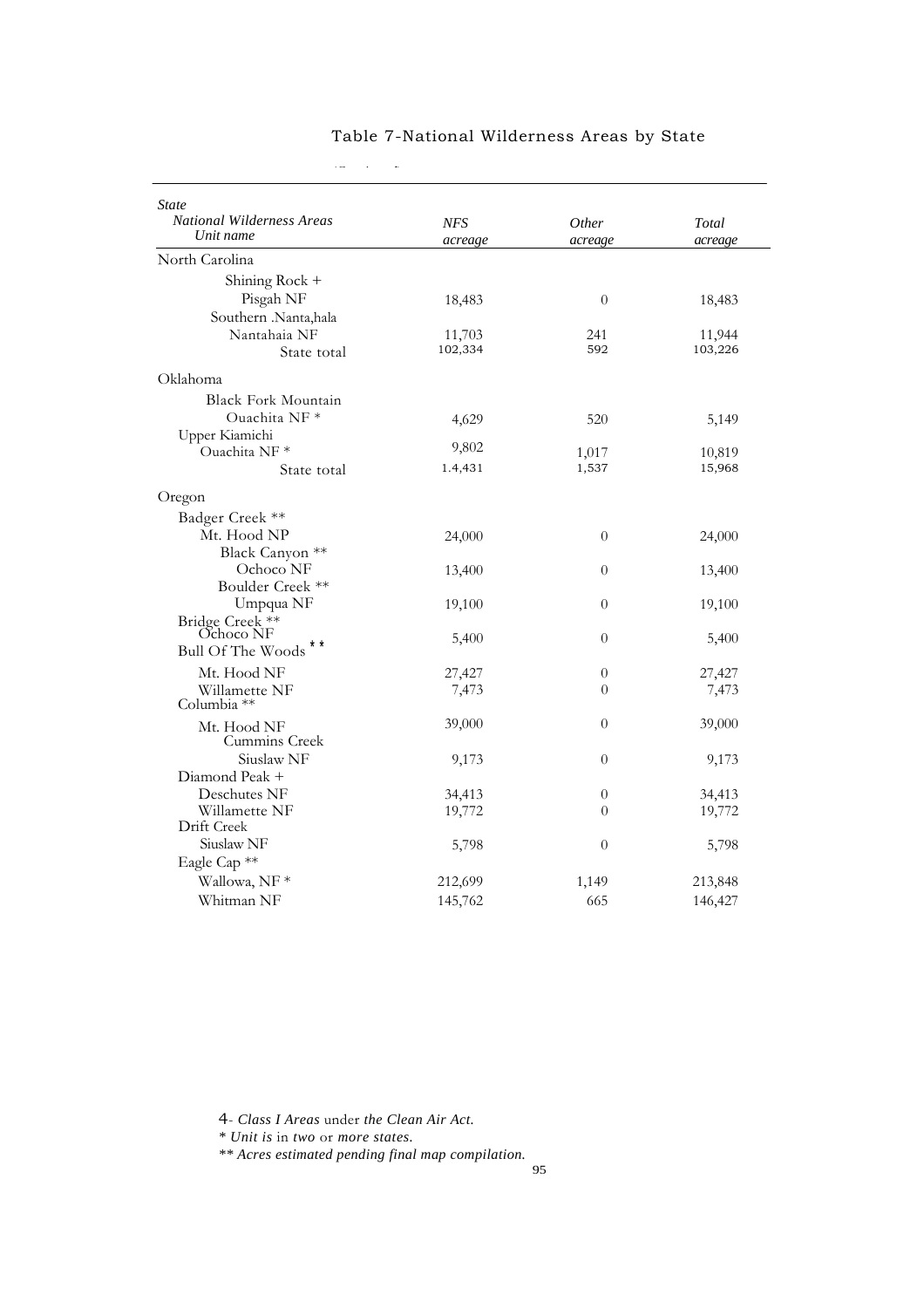| <b>State</b><br><b>National Wilderness Areas</b> | NFS     | <i>Other</i>     | Total   |
|--------------------------------------------------|---------|------------------|---------|
| Unit name                                        | acreage | acreage          | acreage |
| Oregon                                           |         |                  |         |
| Gearhart Mountain ** +                           |         |                  |         |
| Fremont NF                                       | 22,809  | $\theta$         | 22,809  |
| Grassy Knob **                                   |         |                  |         |
| Siskiyou NF*                                     | 17,200  | $\boldsymbol{0}$ | 17,200  |
| Hells Canyon * +                                 |         |                  |         |
| Wallowa NF                                       | 118,247 | $\theta$         | 118,247 |
| Whitman. NF                                      | 11,848  | 1,038            | 12,886  |
| Kalmiopsis +                                     |         |                  |         |
| Siskiyou NF <sup>*</sup>                         | 179,655 | 45               | 179,700 |
| Menagerie **                                     |         |                  |         |
| Willamette NY                                    | 4,800   | $\boldsymbol{0}$ | 4,800   |
| Middle Santiam **                                |         |                  |         |
| Willamette NF                                    | 7,500   | $\boldsymbol{0}$ | 7,500   |
| Mill Creek **                                    |         |                  |         |
| Ochoco NF                                        | 17,400  | $\overline{0}$   | 17,400  |
| Monument Rock **                                 |         |                  |         |
| Malheur NY                                       | 12,620  | $\theta$         | 12,620  |
| Whitman NF                                       | 7.030   | $\theta$         | 7,030   |
| Mount Hood +                                     |         |                  |         |
| Mt. Hood NF                                      | 46,520  | 640              | 47,160  |
| Mount Jefferson +                                |         |                  |         |
| Deschutes NF                                     | 32,734  | $\boldsymbol{0}$ | 32,734  |
| Mt. Hood NF                                      | 5,021   | $\theta$         | 5,021   |
| Willamette NF                                    | 69,253  | $\theta$         | 69,253  |
| Mount Thielsen                                   |         |                  |         |
| Deschutes NF                                     | 7,107   | $\theta$         | 7,107   |
| Umpqua NY                                        | 21,593  | 0                | 21,593  |
| Winema NF                                        | 25,567  | $\overline{0}$   | 25,567  |
| Mount Washington +                               |         |                  |         |
| Deschutes NF                                     | 14,116  | $\theta$         | 14,116  |
| Willamette NF                                    | 38,622  | $\theta$         | 38,622  |
| Mountain Lakes ** +                              |         |                  |         |
| Winema NF                                        | 23,071  | $\overline{0}$   | 23,071  |
| North Fork John Day                              |         |                  |         |
| Umatilla NF <sup>*</sup>                         | 107,058 | $\theta$         | 107,058 |
| Whitman NF                                       | 14,294  | $\theta$         | 14,294  |
| North Fork Umatilla<br>Umatilla NF *             | 20,435  | $\overline{0}$   | 20,435  |

*+ Class I Areas under the Clean Air Act*

*\* Unit is in two or* more *states.*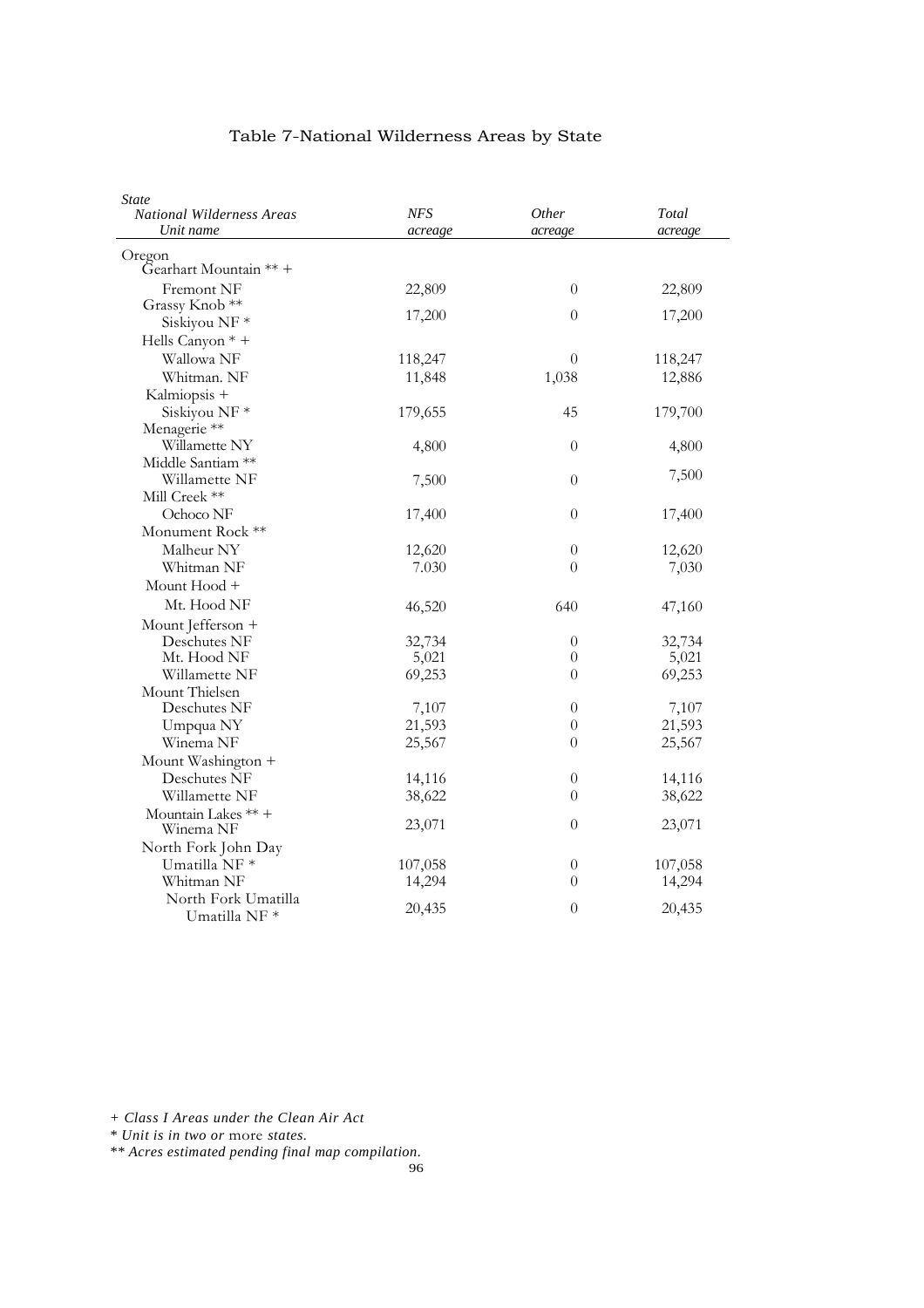| National Wilderness Areas<br>Unit name | <b>NFS</b><br>acreage | <b>Other</b><br>acreage | Total<br>acreage |
|----------------------------------------|-----------------------|-------------------------|------------------|
| Oregon<br>Red Buttes **                |                       |                         |                  |
| Rogue River NF <sup>*</sup>            | 350                   | $\theta$                | 350              |
| Siskiyou NF*                           | 3.400                 | $\theta$                | 3,400            |
| Rock Creek                             |                       |                         |                  |
| Siuslaw NF                             | 7,486                 | $\Omega$                | 7,486            |
| Rogue-Umpqua Divide **                 |                       |                         |                  |
| Rogue River NF <sup>*</sup>            | 6,850                 | $\mathbf{0}$            | 6,850            |
| Umpqua NF                              | 26,350                | $\overline{0}$          | 26,350           |
| Salmon-Huckleberry **<br>Mt. Hood NF   | 44,560                | 40                      | 44,600           |
| Sky Lakes **                           |                       |                         |                  |
| Rogue River. NF *                      | 75,695                | $\overline{0}$          | 75,695           |
| Winema NF                              | 40,605                | $\theta$                | 40,605           |
| Strawberry Mountain **                 |                       |                         |                  |
| Malheur NF                             |                       |                         |                  |
| Three Sisters +                        | 68,700                | 650                     | 69,350           |
| Deschutes NF                           | 94,370                | $\boldsymbol{0}$        | 94,370           |
| Willamette NF                          | 192,338               | $\overline{0}$          | 192,338          |
| Waldo Lake **                          |                       |                         |                  |
| Willamette NF                          | 39,200                | $\overline{0}$          | 39,200           |
| Wenaha-Tucannon                        |                       |                         |                  |
| Umatilla NF                            | 66,375                | 42                      | 66,417           |
| Wild Rogue                             |                       |                         |                  |
| Siskiyou NF*                           | 25,658                | 10,842                  | 36,500           |
| State total                            | 2,079,894             | 15,071                  | 2,094,965        |
| Pennsylvania                           |                       |                         |                  |
| Allegheny Islands                      |                       |                         |                  |
| Allegheny NI"                          | 368                   | $\theta$                | 368              |
| Hickory Creek                          |                       |                         |                  |
| Allegheny NF                           | 8,570                 | $\theta$                | 8,570            |
| State total                            | 8,938                 | $\theta$                | 8,938            |
| South Carolina                         |                       |                         |                  |
| <b>Ellicott Rock</b>                   |                       |                         |                  |
| Sumter NF                              | 2,859                 | $\theta$                | 2,859            |
| Hell Hole Bay                          |                       |                         |                  |
| Francis Marion NF                      | 2,125                 | $\theta$                | 2,125            |

 $\mathcal{C}(\omega)$  (  $\mathcal{C}(\omega)$ 

4- *Class I Areas* under *the Clean Air Act.*

*\* Unit is* in *two* or *more states.*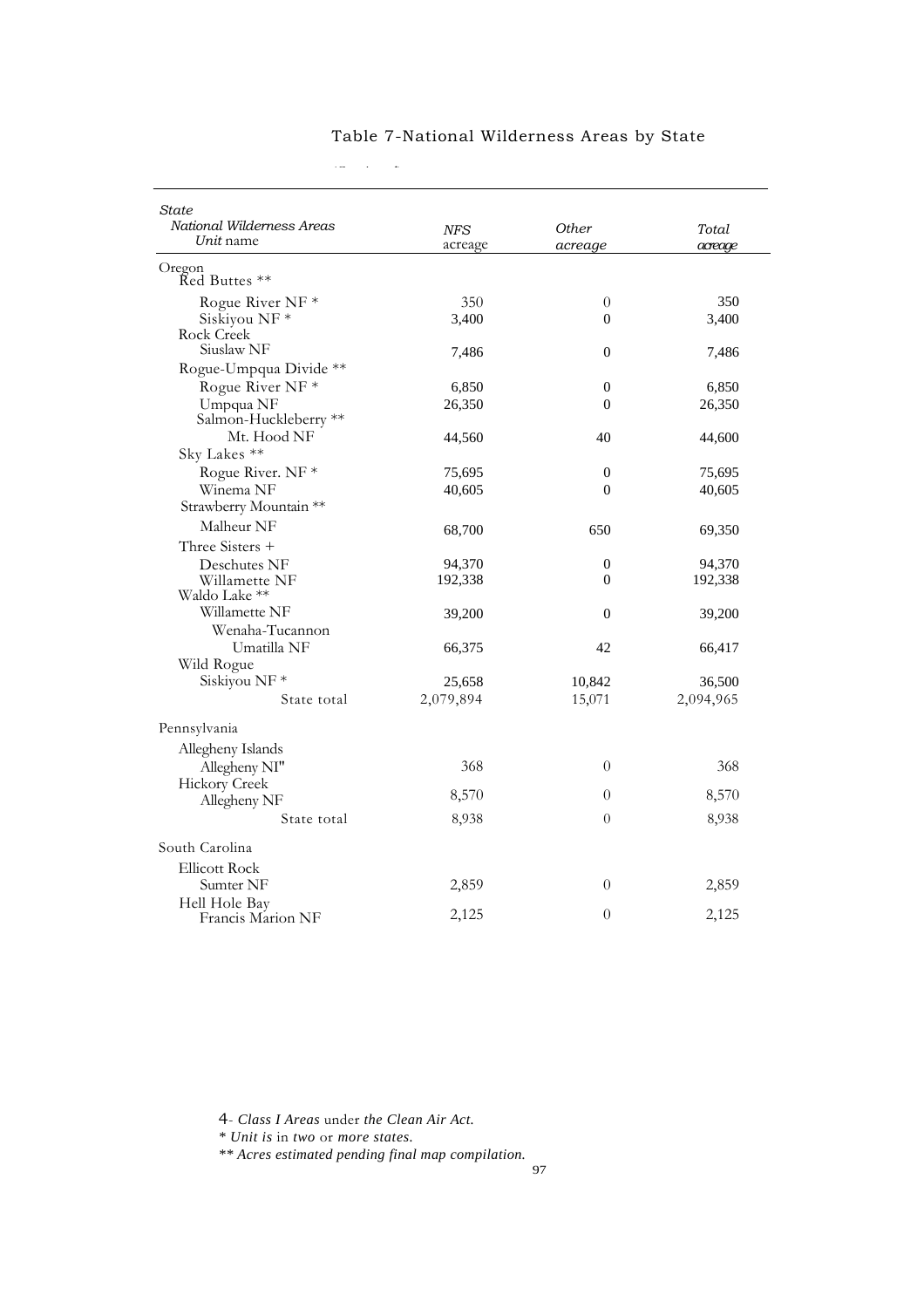| <b>State</b><br><b>National Wilderness Areas</b> | NFS             | <i>Other</i>     | Total           |
|--------------------------------------------------|-----------------|------------------|-----------------|
| Unit name                                        | acreage         | acreage          | acreage         |
| South Carolina<br>Little Wambaw Swamp            |                 |                  |                 |
| Francis Marion NF<br>Wambaw Creek                | 5,047           | $\theta$         | 5,047           |
| Francis Marion NE<br>Wambaw Swamp                | 1,825           | $\overline{0}$   | 1,825           |
| Francis Marion NF<br>State total                 | 4,815<br>16,671 | $\theta$<br>0    | 4,815<br>16,671 |
| South Dakota                                     |                 |                  |                 |
| <b>Black Elk</b>                                 |                 |                  |                 |
| Black Hills $NE*$                                | 9,826           |                  | 9,826           |
| State total                                      | 9,826           | $\Omega$         | 9,826           |
| Tennessee                                        |                 |                  |                 |
| <b>Bald River Gorge</b>                          |                 |                  |                 |
| Cherokee NF                                      | 3,721           | $\theta$         | 3,721           |
| Big Frog                                         |                 |                  |                 |
| Cherokee NF                                      | 7,993           |                  | 7,993           |
| Big Laurel Branch **                             |                 |                  |                 |
| Cherokee NE <sup>*</sup>                         | 6,251           | $\theta$         | 6,251           |
| Citico Creek **                                  |                 |                  |                 |
| Cherokee NE <sup>*</sup>                         | 16,226          | $\theta$         | 16,226          |
| Cohutta,                                         |                 |                  |                 |
| Cherokee NF                                      | 1,709           | $\overline{0}$   | 1,709           |
| Gee Creek                                        |                 |                  |                 |
| Cherokee NE $*$                                  | 2,493           | $\theta$         | 2,493           |
| Joyce Kilmer-Slickrock                           |                 |                  |                 |
| Cherokee NE <sup>*</sup>                         | 3,832           | $\boldsymbol{0}$ | 3,832           |
| Little Frog Mountain<br>Cherokee NF*             |                 | $\theta$         |                 |
| Pond Mountain **                                 | 4,666           |                  | 4,666           |
| Cherokee NE <sup>*</sup>                         | 6,626           | 39               | 6,665           |
| Sampson Mountain                                 |                 |                  |                 |
| Cherokee NF                                      | 7,991           | 1                | 7,992           |
| tinaka Mountain **                               |                 |                  |                 |
| Cherokee NE $*$                                  | 4,700           | $\theta$         | 4,700           |
| State total                                      | 66,208          | 40               | 66,248          |

 $\mathbb{C}^{\mathbb{C}}$  (Continued)

*+ Class I Areas under the Clean Air Act*

*\* Unit is in two or* more *states.*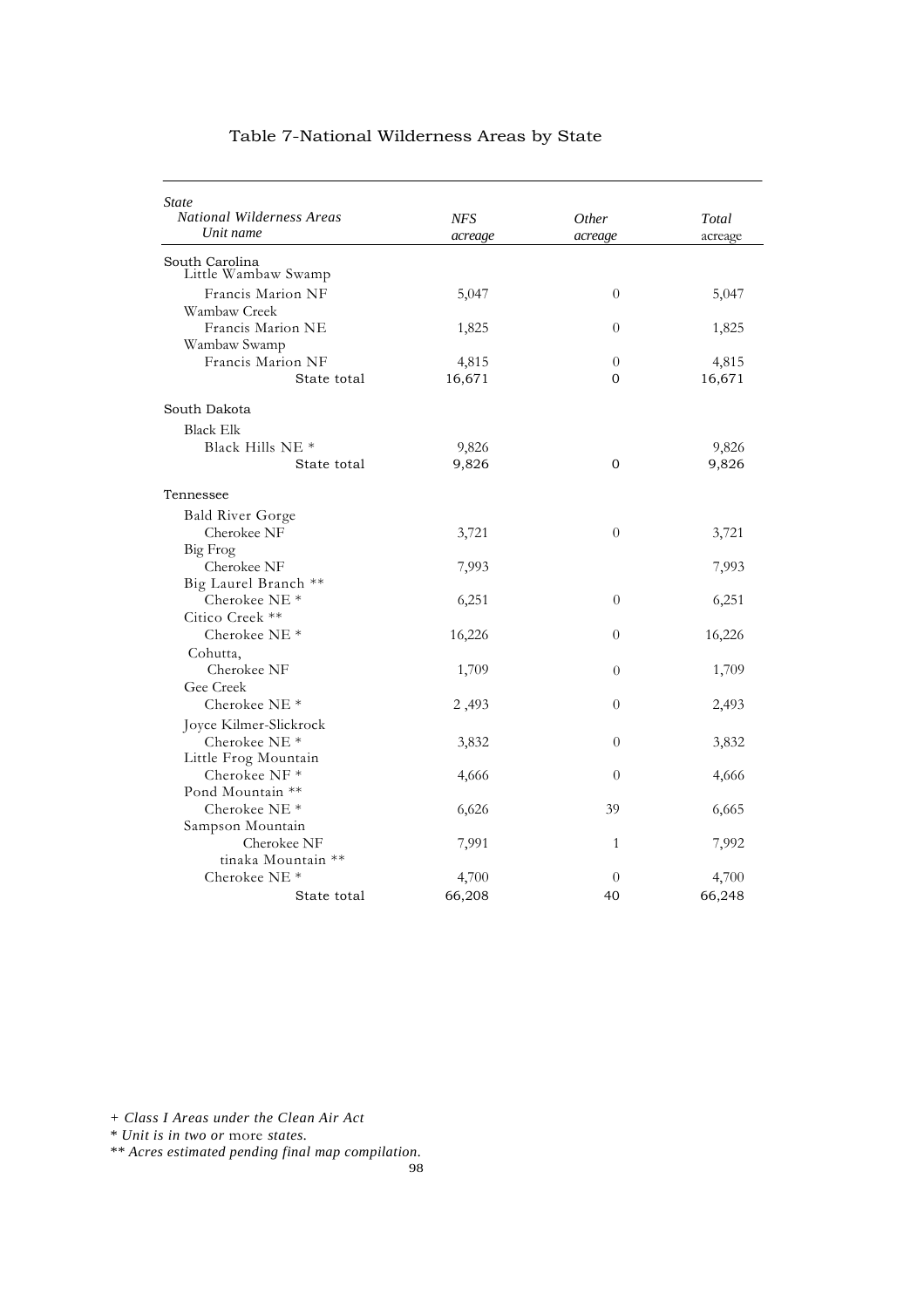| <b>State</b><br><b>National Wilderness Areas</b> | <b>NFS</b>            | Other                   | Total      |
|--------------------------------------------------|-----------------------|-------------------------|------------|
| Unit name                                        | acreage               | acreage                 | acreage    |
| Texas                                            |                       |                         |            |
| <b>Big Slough</b>                                |                       |                         |            |
| Davy Crockett NF                                 | 3,455                 | $\theta$                | 3,455      |
| Indian Mounds **                                 |                       |                         |            |
| Sabine NF                                        | 10,917                | $\theta$                | $10,917$ • |
| Little Lake Creek                                |                       |                         |            |
| Sam Houston NF                                   | 3,855                 | $\overline{0}$          | 3,855      |
| Turkey Hill                                      |                       |                         |            |
| Angelina NF                                      | 5,473                 | $\theta$                | 5,473      |
| Upland Island                                    |                       |                         |            |
| Angelina NF                                      | 13,330                | 1.                      | 13,331     |
| State total                                      | 37,030                | $\mathbf{1}$            | 37,031     |
|                                                  |                       |                         |            |
| Utah                                             |                       |                         |            |
| Ashdown Gorge                                    |                       |                         |            |
| Dixie NF                                         | 7,000                 | $\Omega$                | 7,000      |
| Box-Death Hollow<br>Dixie NF                     |                       |                         |            |
|                                                  | 25,751                | 63                      | 25,814     |
| Dark Canyon **                                   |                       |                         |            |
| Manti-La Sal NF *                                | 45,000                | $\theta$                | 45,000     |
| Deseret Peak **                                  |                       |                         |            |
| Wasatch NF                                       | 25,500                | $\theta$                | 25,500     |
| High Uintas                                      |                       |                         |            |
| Ashley NF <sup>*</sup>                           | 276,175               | $\overline{0}$          | 276,175    |
| Wasatch NF *                                     | 180,530               | $\Omega$                | 180,530    |
| Lone Peak                                        |                       |                         |            |
| Uinta NF                                         | 21,166                | $\overline{0}$          | 21,166     |
| Wasatch NF *                                     | 8,922                 | $\Omega$                | 8,922      |
| Mount Naomi **                                   |                       |                         |            |
| Cache NF                                         | 44,350                | $\theta$                | 44,350     |
| Mount Nebo <sup>**</sup>                         |                       |                         |            |
| Uinta NF                                         | 28,000                | $\theta$                | 28,000     |
| Mount Olympus<br>Wasatch NF *                    |                       |                         |            |
|                                                  | 16,000                | $\theta$                | 16,000     |
| Mount Timpanogos **                              |                       | $\theta$                |            |
| $U$ ilita 191<br>$\approx$                       | 10,750                |                         | 10,750     |
| Pine Valley Mountain                             |                       |                         |            |
| Dixie NF                                         | 50,000                | $\theta$                | 50,000     |
|                                                  |                       |                         |            |
| <b>State</b><br><b>National Wilderness Areas</b> |                       |                         | Total      |
| Unit name                                        | <b>NFS</b><br>acreage | <i>Other</i><br>acreage | acreage    |

Utah

Twin Peaks

*+ Class I Areas under the Clean Air Act*

*\* Unit is in two or* more *states.*

*\*\* Acres estimated pending final map compilation.*

100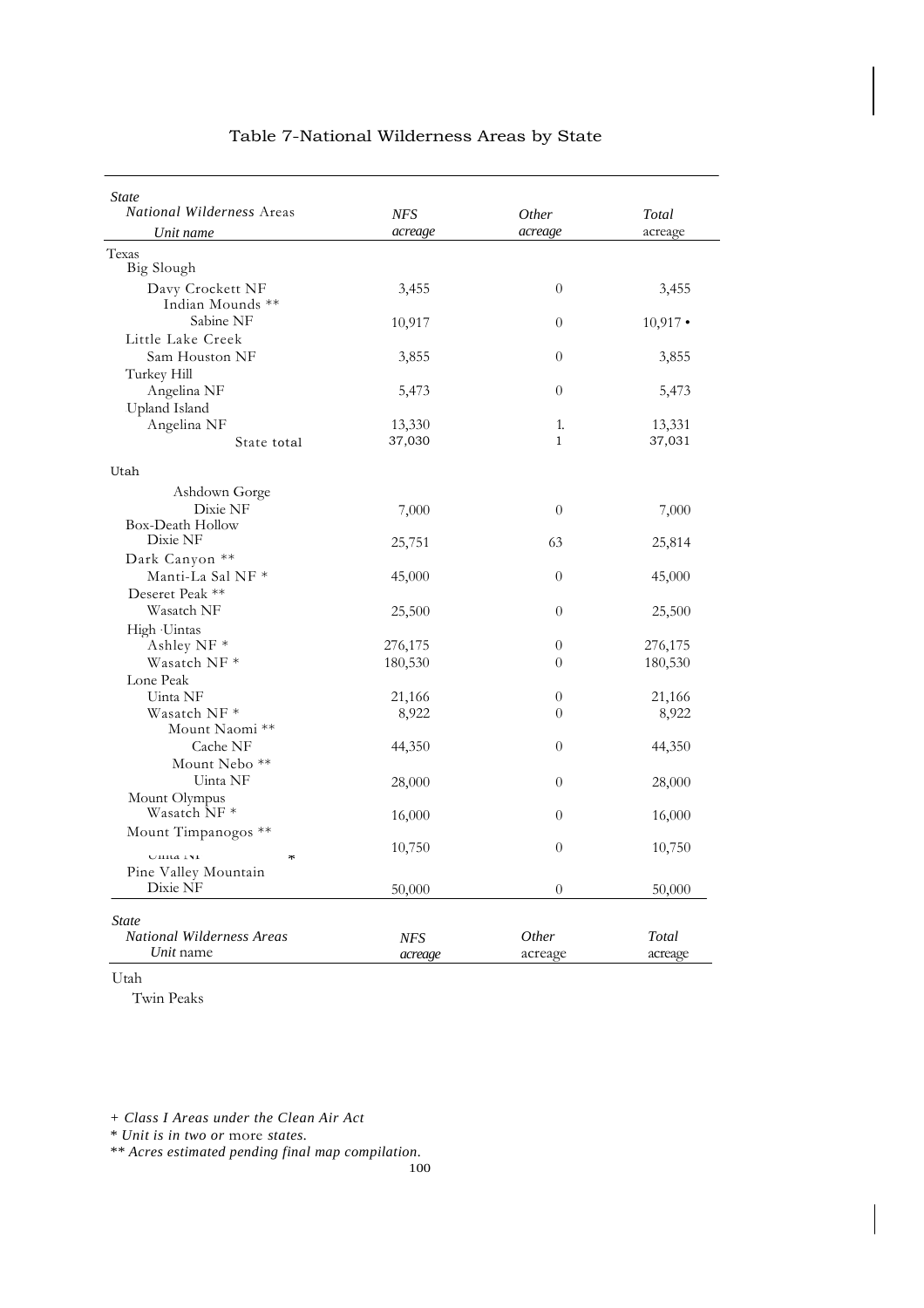| Wasatch NF*                                 | 11,334  | 129            | 11,463    |
|---------------------------------------------|---------|----------------|-----------|
| Wellsville Mountain **                      |         |                |           |
| Cache NF <sup>*</sup>                       | 23,850  | $\theta$       | 23,850    |
| State total                                 | 774,328 | 192            | 774,520   |
| Vermont                                     |         |                |           |
| Big Branch                                  |         |                |           |
| Green Mountain NF                           | 6,720   | $\theta$       | 6,720     |
| Breadloaf                                   |         |                |           |
| Greer! Mountain NF<br><b>Bristol Cliffs</b> | 21,480  | $\theta$       | 21,480    |
| Green Mountain NF<br>George D. Aiken        | 3,738   | $\theta$       | 3,738     |
| Green Mountain NF                           | 5,060   | $\overline{0}$ | 5,060     |
| Lye Brook **                                |         |                |           |
| Green Mountain. NF                          | 15,503  | 177            | 15,680    |
| Peru Peak                                   |         |                |           |
| Green Mountain NF                           | 6,920   | $\overline{0}$ | 6,920     |
| State total                                 | 59,421  | 177            | 59,598    |
| Virginia                                    |         |                |           |
| Barbours Creek **                           |         |                |           |
| George Washington NF*                       | 5       | $\theta$       |           |
| Jefferson. NF *                             | 5,695   | $\theta$       | $5,695^5$ |
| Beartown                                    |         |                |           |
| Jefferson NF                                | 5,609   | $\theta$       | 5,609     |
| James River Face +                          |         |                |           |
| Jefferson NF*                               | 8,886   | $\theta$       | 8,886     |
| Kimberling Creek                            |         |                |           |
| Jefferson NF <sup>*</sup>                   | 5,542   | $\overline{0}$ | 5,542     |
| Lewis Fork                                  |         |                |           |
| Jefferson NF*                               | 5,618   | $\overline{0}$ | 5,618     |
| Little Dry Run                              | 2,858   | $\theta$       |           |
| Jefferson NF                                |         |                | 2,858     |
| Little Wilson Creek                         | 3,613   | $\overline{0}$ | 3,613     |
| Jefferson NF*                               |         |                |           |
| Mountain Lake<br>Jefferson NF*              | 8,187   | 205            | 8,392     |

4- *Class I Areas* under *the Clean Air Act.*

*\* Unit is* in *two* or *more states.*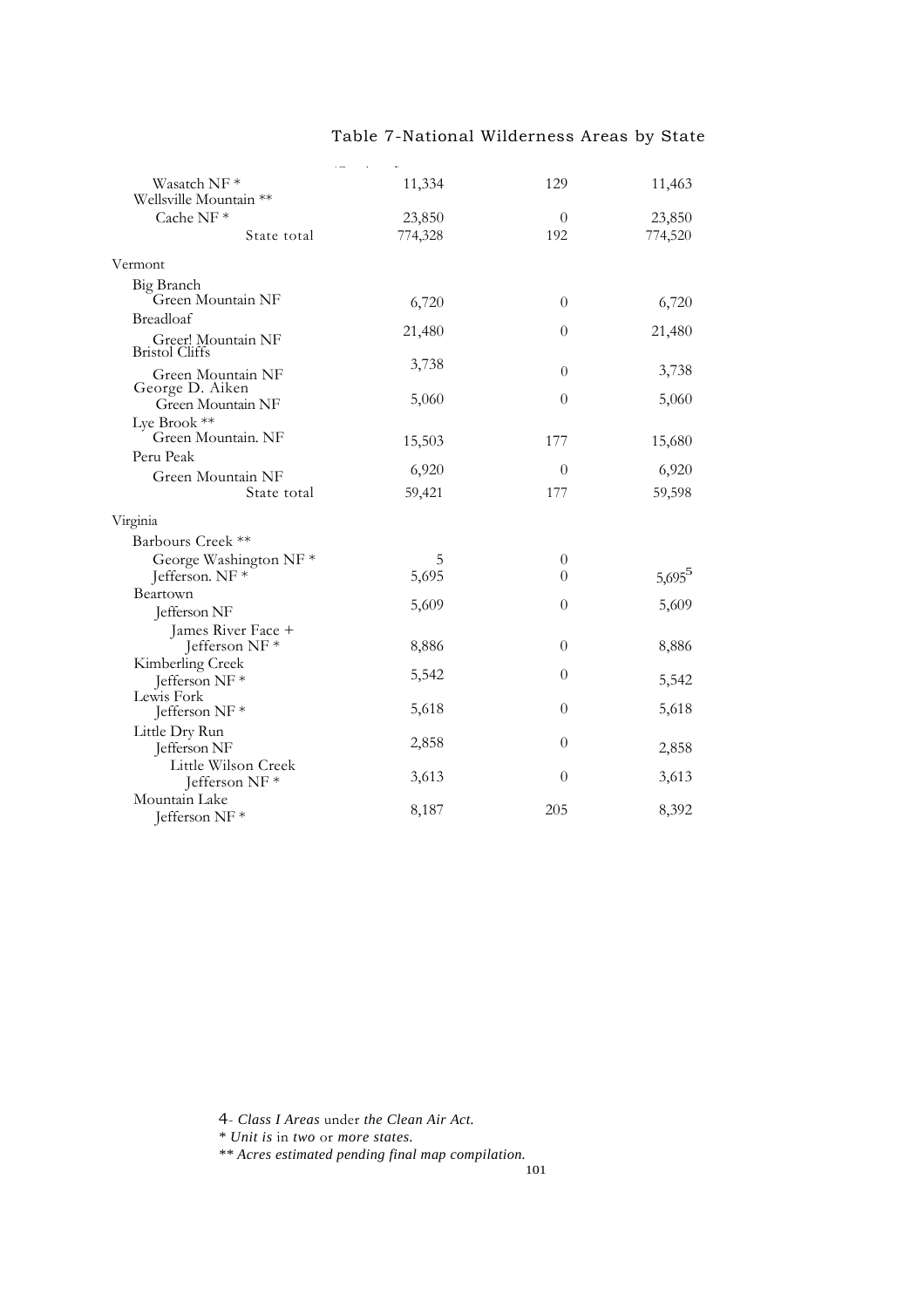| <i>State</i><br><b>National Wilderness Areas</b> | <b>NFS</b> | <i>Other</i>     | Total   |
|--------------------------------------------------|------------|------------------|---------|
| Unit name                                        | acreage    | acreage          | acreage |
| Virginia<br>Peters Mountain                      |            |                  |         |
| Jefferson NF *<br>Ramseys Draft                  | 3,328      | $\theta$         | 3,328   |
| George Washington $NF *$<br>Rich Hole **         | 6,518      | $\boldsymbol{0}$ | 6,518   |
| George Washington NF*                            | 6,450      | $\boldsymbol{0}$ | 6,450   |
| Rough Mountain **<br>George Washington NF        | 9,300      | $\boldsymbol{0}$ | 9,300   |
| Saint Mary's<br>George Washington NF*            | 9,835      | $\overline{0}$   | 9,835   |
| Shawyers Run                                     |            |                  |         |
| George Washington NF                             | 101        | $\overline{0}$   | 101     |
| Jefferson NF *                                   | 3,366      | $\theta$         | 3,366   |
| Thunder Ridge                                    |            |                  |         |
| Jefferson NF *                                   | 2,344      | 0                | 2,344   |
| State total                                      | 87,255     | 205              | 87,460  |
| Washington                                       |            |                  |         |
| Alpine Lakes 4-                                  |            |                  |         |
| Snoqualmie NF                                    | 117,776    | 123              | 117,899 |
| Wenatchee NF                                     | 244,845    | 1,485            | 246,330 |
| Boulder River **                                 |            |                  |         |
| Mt. Baker NF                                     | 48,674     | $\theta$         | 48,674  |
| Buckhorn **                                      |            |                  |         |
| Olympic NF                                       | 44,258     | 216              | 44,474  |
| Clearwater                                       |            |                  |         |
| Snoqualmie NF                                    | 14,374     | 0                | 14,374  |
| Colonel Bob **                                   |            |                  |         |
| Olympic NT                                       | 11,961     | 0                | 11,961  |
| Glacier Peak **                                  |            |                  |         |
| Mt. Baker NF                                     | 283,252    | 252              | 283,504 |
| Wenatchee NF                                     | 289,086    | 148              | 289,234 |
| Glacier View                                     |            |                  |         |
| Snoqualmie NF                                    | 3,123      | 0                | 3,123   |
| Goat Rocks +                                     |            |                  |         |
| Gifford Pinchot NF                               | 71,203     | $\theta$         | 71,203  |
| Snoqualmie NF                                    | 37,076     | 160              | 37,236  |

 $\zeta(\omega)$  (Continued)

4- *Class I Areas* under *the Clean Air Act.*

*\* Unit is* in *two* or *more states.*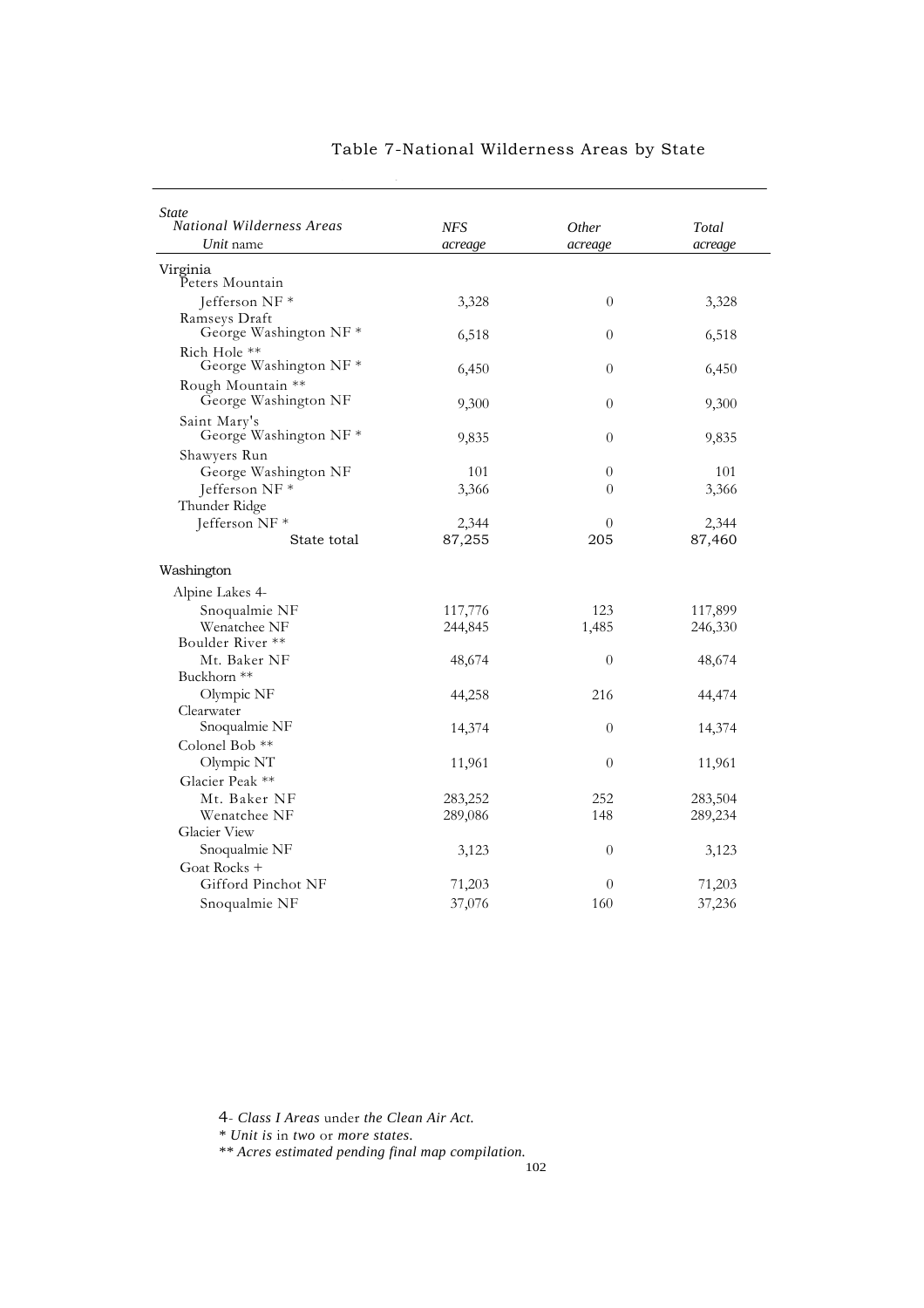| State<br>National Wilderness Areas |                       |                         |                  |
|------------------------------------|-----------------------|-------------------------|------------------|
| Unit name                          | <b>NFS</b><br>acreage | <b>Other</b><br>acreage | Total<br>acreage |
| Washington                         |                       |                         |                  |
| Henry M. Jackson                   |                       |                         |                  |
| Mt. Baker NE                       | 27,052                | 810                     | 27,862           |
| Snoqualmie NF                      | 47,504                | 85                      | 47,589           |
| Wenatchee NF                       | 25,416                | $\theta$                | 25,416           |
| Indian Heaven **                   |                       |                         |                  |
| Gifford Pinchot NF                 | 20,960                | $\overline{0}$          | 20,960           |
| Lake Chelan-Sawtooth **            |                       |                         |                  |
| Okanogan. NF                       | 95,021                | 87                      | 95,108           |
| Wenatchee NE                       | 56,414                | 42                      | 56,456           |
| Mount Adams **                     |                       |                         |                  |
| Gifford Pinchot NE                 | 46,626                | 10,055                  | 56,681           |
| Mount Baker **                     |                       |                         |                  |
| Mt. Baker NE                       | 117,528               | 320                     | 117,848          |
| Mount Skokomish **                 |                       |                         |                  |
| Olympic NE                         | 13015                 | $\theta$                | 13,015           |
| Noisy-Diobsud                      |                       |                         |                  |
| Mt. Baker NF                       | 14,133                | $\theta$                | 1.4,133          |
| Norse Peak                         |                       |                         |                  |
| Snoqualmie NE                      | 52,180                | $\overline{0}$          | 52,180           |
| Pasayten                           |                       |                         |                  |
| Mt, Baker NE                       | 107,039               | $\overline{0}$          | 107,039          |
| Okanogan NF                        | 422,992               | $\theta$                | 422,992          |
| Salmo-Priest **                    |                       |                         |                  |
| Colville NE                        | 29,386                | $\overline{0}$          | 29,386           |
| Kaniksu NE <sup>*</sup>            | 11,949                | $\theta$                | 11,949           |
| Tatoosh **                         |                       |                         |                  |
| Gifford Pinchot NF                 | 15,750                | $\theta$                | 15,750           |
| The Brothers **                    |                       |                         |                  |
| Olympic NF                         | 16,682                | $\overline{0}$          | 16,682           |
| Trapper Creek **                   |                       |                         |                  |
| Gifford Pinchot NF                 | 5,970                 | $\theta$                | 5,970            |
| Wenaha-rucanuon                    |                       |                         |                  |
| Umatilla NE *                      | 111,048               | $\theta$                | 111,048          |
| William 0. Douglas                 |                       |                         |                  |
| Gifford Pinchot NE                 | 15,469                | $\boldsymbol{0}$        | 15,469           |
| Snoqualmie NF                      | 152,688               | $\theta$                | 152,688          |
| Wonder Mountain **                 |                       |                         |                  |
| Olympic NF                         | 2,349                 | $\theta$                | 2,349            |
| State total                        | 2,572,798             | 13,783                  | 2,586,582        |

*+ Class I Areas under the Clean Air Act.*

*\* Unit is in two or more states.*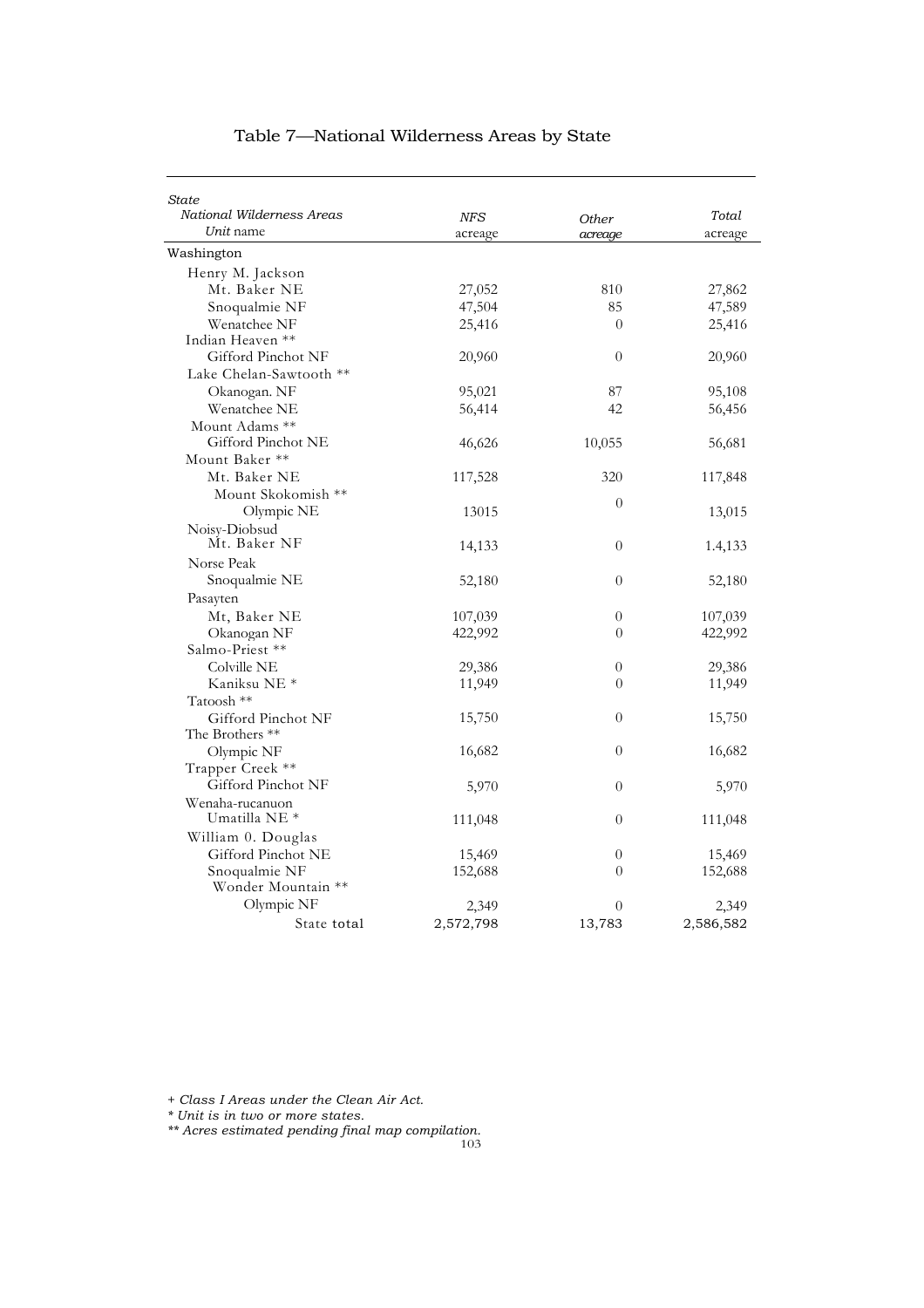| Table 7-National Wilderness Areas by State |  |  |
|--------------------------------------------|--|--|
|--------------------------------------------|--|--|

| <i>State</i><br><b>National Wilderness Areas</b> | <b>NTS</b> | <i>Other</i>   | Total   |
|--------------------------------------------------|------------|----------------|---------|
| Unit name                                        | acreage    | acreage        | acreage |
| West Virginia                                    |            |                |         |
| Cranberry **                                     |            |                |         |
| Monongahela NF                                   | 35,864     | $\theta$       | 35,864  |
| Doily Sods +                                     |            |                |         |
| Monongahela NP                                   | 10,215     | $\theta$       | 10,215  |
| Laurel Fork North                                |            |                |         |
| Monongahela NF                                   | 6,055      | 0              | 6,055   |
| Laurel Fork South                                |            |                |         |
| Monongahela NF                                   | 5,997      | $\theta$       | 5,997   |
| Mountain Lake.                                   |            |                |         |
| Jefferson NF*                                    | 2,721      | $\overline{0}$ | 2,721   |
| Otter Creek +                                    |            |                |         |
| Monongahela NF                                   | 20.000     | $\theta$       | 20,000  |
| State total                                      | 80,852     | 0              | 80,852  |
| Wisconsin                                        |            |                |         |
| <b>Blackjack Springs</b>                         |            |                |         |
| Nicolet NF                                       | 5,886      | $\overline{0}$ | 5,886   |
| Headwaters <sup>**</sup>                         |            |                |         |
| Nicolet NF                                       | 18,188     | 1,916          | 20,104  |
| Porcupine Lake                                   |            |                |         |
| Chequamegon NF                                   | 4,292      | 154            | 4,446   |
| Rainbow Lake ++                                  |            |                |         |
| Chequamegon NF                                   | 6,583      | $\overline{0}$ | 6,583   |
| Whisker Lake                                     |            |                |         |
| Nicolet NF                                       | 7,345      | 83             | 7,428   |
| State total                                      | 42,294     | 2,153          | 44,447  |
| Wyoming                                          |            |                |         |
| Absaroka-Beartooth                               |            |                |         |
| Shoshone NF                                      | 23,283     | $\theta$       | 23,283  |
| Bridger +                                        |            |                |         |
| Bridger NF                                       | 428,087    | $\theta$       | 428,087 |
| Cloud Peak                                       |            |                |         |
| Bighorn NF                                       | 189,039    | 0              | 189,039 |
| <b>Encampment River</b>                          |            |                |         |
| Medicine Bow NF                                  | 10,124     | $\theta$       | 10,124  |
| Fitzpatrick +                                    |            |                |         |
| Shoshone NF                                      | 198,525    | $\theta$       | 198,525 |

*+ Class I Areas under the Clean Air Act.*

*++ Class I without visibility protection.*

*\* Unit is in two or more states.*

\*\* Acres *estimated pending final map compilation.*

104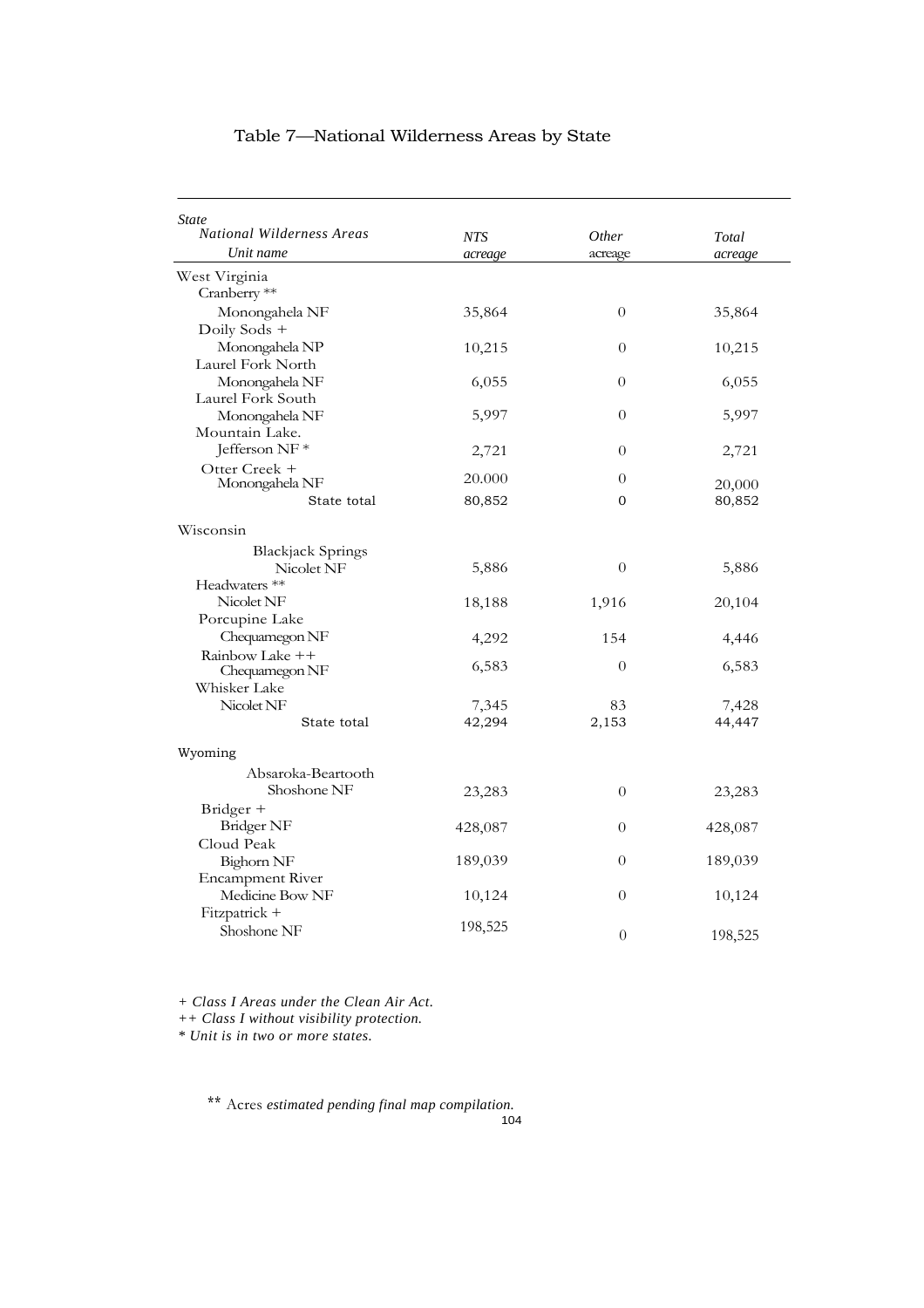| State<br><b>National Wilderness Areas</b><br>Unit name | <b>NFS</b><br>acreage | <i>Other</i><br>acreage | Total<br>acreage |
|--------------------------------------------------------|-----------------------|-------------------------|------------------|
| Wyoming<br>Gros Ventre                                 |                       |                         |                  |
| Teton NF                                               | 287,000               | $\theta$                | 287,000          |
| Huston Park                                            |                       |                         |                  |
| Medicine Bow NF                                        | 30,588                | 138                     | 30,726           |
| Jedediah Smith                                         |                       |                         |                  |
| Targhee NE <sup>*</sup>                                | 123,451               | $\theta$                | 123,451          |
| North Absaroka +<br>Shoshone NF                        | 350,488               | $\theta$                | 350,488          |
| Platte River                                           |                       | $\Omega$                |                  |
| Medicine Bow NF                                        | 22,749                |                         | 22,749           |
| Popo Agie                                              |                       |                         |                  |
| Shoshone NE                                            | 101,870               | $\overline{0}$          | 101,870          |
| Savage Run<br>Medicine Bow NF                          | 14,927                | 3                       | 14,930           |
| $Teton +$                                              |                       |                         |                  |
| Teton NE                                               | 585,238               | $\overline{0}$          | 585,238          |
| Washakie<br>Shoshone NF                                | 704,274               | 548                     | 704,822          |
| Winegar Hole                                           |                       |                         |                  |
| Targhee NF <sup>*</sup>                                | 10,715                | $\Omega$                | 10,715           |
| State total                                            | 3,080,358             | 689                     | 3,081,047        |
| <b>Grand Total</b>                                     | 34,583,833            | 444,640                 | 35,028,473       |

*+ Class I Areas under the Clean Air* Act.

\* Unit *is in two* or *more states.*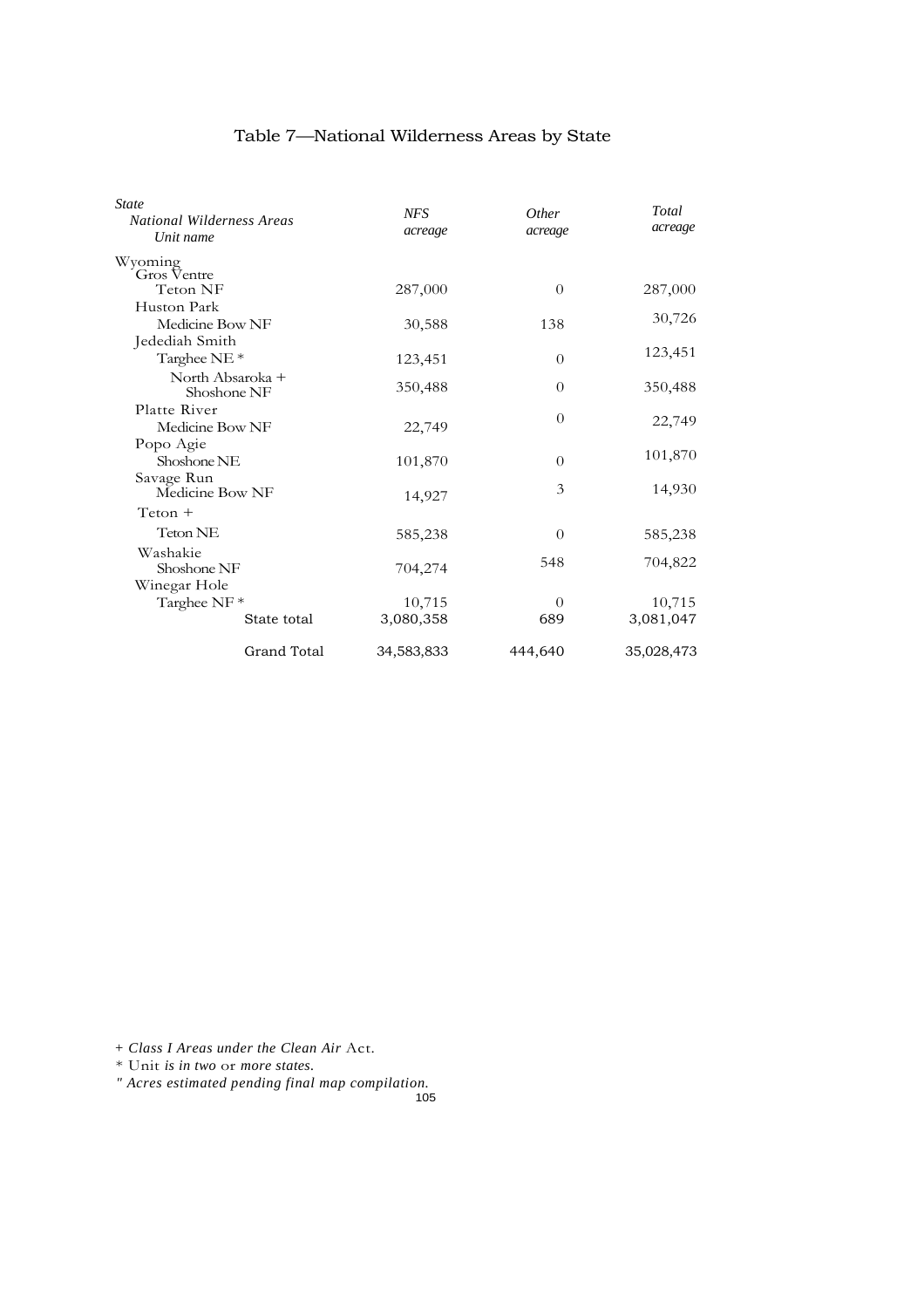| <b>National Wilderness Areas</b><br>in more than one state | NFS<br>acreage     | <i>Other</i><br>acreage | Total<br>acreage   |
|------------------------------------------------------------|--------------------|-------------------------|--------------------|
| Absaroka-Beartooth                                         |                    |                         |                    |
| Montana                                                    |                    |                         |                    |
| Custer NF<br>Gallatin NF                                   | 345,589<br>574,738 | 105<br>1,033            | 345,694<br>575,771 |
| Wyoming<br>Shoshone NF                                     | 23,283             | $\theta$                | 23,283             |
| Total for area                                             | 943,610            | 1,138                   | 944,748            |
| <b>Big Frog is</b>                                         |                    |                         |                    |
| Georgia                                                    |                    |                         |                    |
| Chattahoochee NF                                           | 89                 | $\theta$                | 89                 |
| Tennessee<br>Cherokee NF                                   | 7,993              | $\theta$                | 7,993              |
| Total for area                                             | 8,082              | 0                       | 8,082              |
| Cohutta ===== -1-                                          |                    |                         |                    |
| Georgia                                                    |                    |                         |                    |
| Chattahoochee NF                                           | 35,265             | 3                       | 35,268             |
| Tennessee<br>Cherokee NF                                   | 1,709              | $\theta$                | 1,709              |
| Total for area                                             | 36,974             | 4                       | 36,977             |
| <b>Ellicott Rock</b>                                       |                    |                         |                    |
| Georgia                                                    |                    |                         |                    |
| Chattahoochee NF                                           | 2,021              | $\theta$                | 2,021              |
| North Carolina                                             |                    |                         |                    |
| Nantahala NF                                               | 3,394              | $\theta$                | 3,394              |
| South Carolina<br>Sumter NF                                | 2,859              | $\overline{0}$          | 2,859              |
| Total for area                                             | 8,274              | 0                       | 8,274              |
| Hells Canyon +                                             |                    |                         |                    |
| Idaho                                                      |                    |                         |                    |
| Nezperce NF                                                | 59,900             | $\boldsymbol{0}$        | 59,900             |
| Payette NF                                                 | 23,911             | 289                     | 24,200             |
| Oregon                                                     |                    |                         |                    |
| Wallowa NF                                                 | 118,247            | $\theta$                | 118,247            |
| Whitman NI?                                                | 11,848             | 1,038                   | 12,886             |
| Total for area                                             | 213,906            | 1,327                   | 215,233            |

Table 8-National Wilderness Areas in Multiple States

*+ Class I Areas under the Clean Air Act.*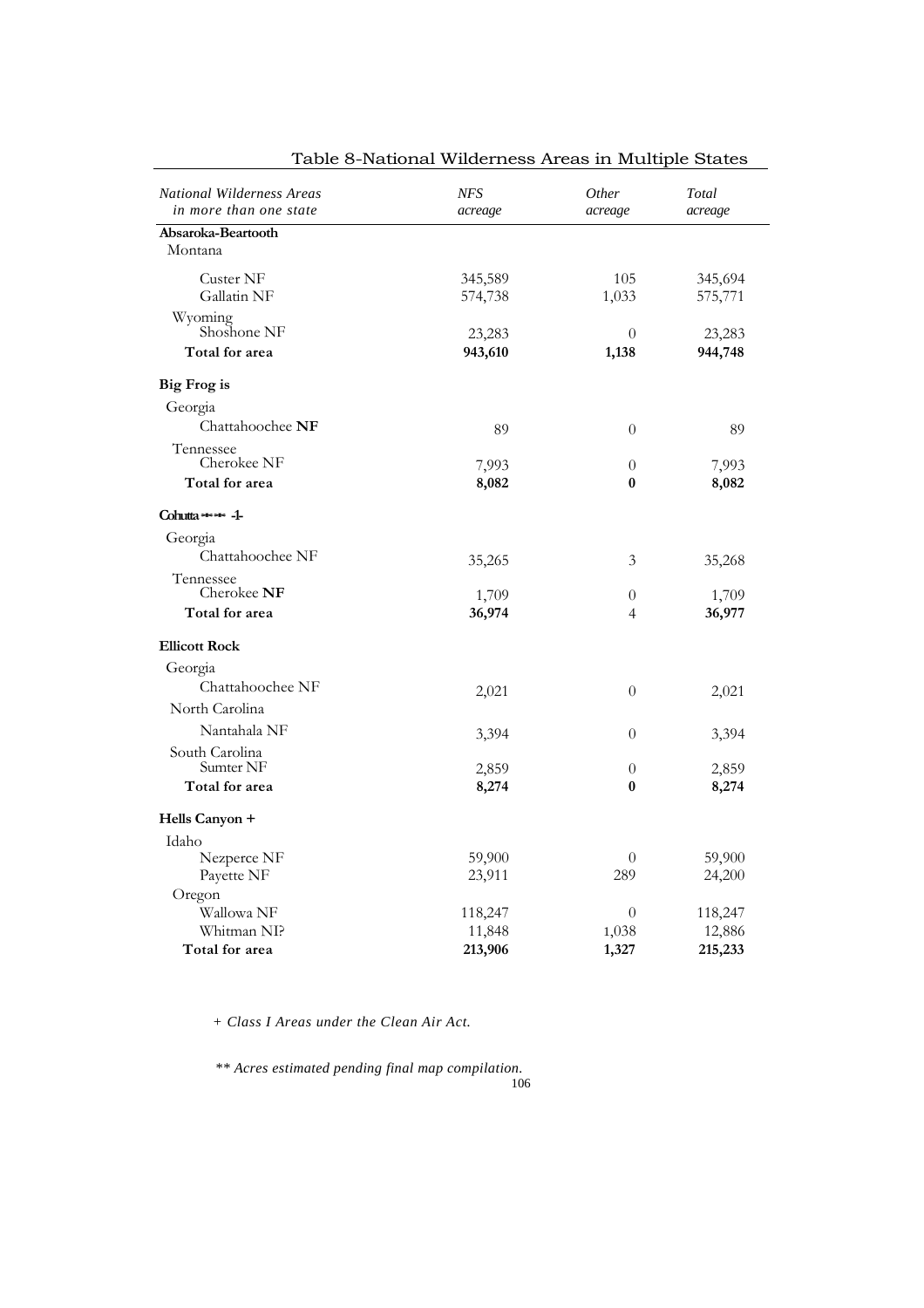| <b>National Wilderness Areas</b><br>in more than one state | <b>NFS</b><br>acreage | <i>Other</i><br>acreage | Total<br>acreage |
|------------------------------------------------------------|-----------------------|-------------------------|------------------|
| Joyce Kilmer-Sliekroek                                     |                       |                         |                  |
| North Carolina                                             |                       |                         |                  |
| Nantahala NF                                               | 13,562                | $\theta$                | 13,562           |
| Tennessee                                                  |                       |                         |                  |
| Cherokee NF                                                | 3,832                 | $\theta$                | 3,832            |
| Total for area                                             | 17,304                | 0                       | /7,394           |
| Platte River                                               |                       |                         |                  |
| Colorado                                                   |                       |                         |                  |
| <b>Routt NF</b>                                            | 743                   | $\theta$                | 743              |
| Wyoming                                                    |                       |                         |                  |
| Medicine Bow NF                                            | 22,749                | 0                       | 22,749           |
| Total for area                                             | 23,492                | 0                       | 23,492           |
|                                                            |                       |                         |                  |
| Red Buttes **                                              |                       |                         |                  |
| California                                                 |                       |                         |                  |
| Rogue River Nr                                             | 16,150                | $\overline{0}$          | 16,150           |
| Oregon.                                                    |                       |                         |                  |
| Rogue River NF                                             | 350                   | $\theta$                | 350              |
| Siskiyou NF                                                | 3,400                 |                         | 3,400            |
| Total for area                                             | 19,900                | $\bf{0}$                | 19,900           |
| Seiway-Bitterroot " +                                      |                       |                         |                  |
| Idaho                                                      |                       |                         |                  |
| Bitterroot NF                                              | 270,321               | 53                      | 270,374          |
| Clearwater NY                                              | 259,165               | $\overline{0}$          | 259,165          |
| Nezperce NF                                                | 559,531               | 168                     | 559,699          |
| Montana                                                    |                       |                         |                  |
| Bitterroot NY                                              | 241,676               | $\overline{0}$          | 241,676          |
| Lobo NF                                                    | 9,767                 | $\theta$                | 9,767            |
| Total for area                                             | 1,340,460             | 221                     | 1,340,681        |
| Southern Nantahala                                         |                       |                         |                  |
| Georgia                                                    |                       |                         |                  |
| Chattahoochee NY                                           | 11,770                | 0                       | 11,770           |
| North Carolina                                             |                       |                         |                  |
| Nantahala NY                                               | 11,703                | 241                     | 11,944           |
| Total for area                                             | 23,473                | 241                     | 23,714           |
| Wenaha-Tucannon                                            |                       |                         |                  |
| Oregon                                                     |                       |                         |                  |
| <b>Umatilla NF</b>                                         | 66,375                | 42                      | 66,417           |
| Washington                                                 |                       |                         |                  |
| Umatilla NF                                                | 111,048               | $\theta$                | 111,048          |
| Total for area                                             | 177,423               | 42                      | 177,465          |

#### Table 8-National Wilderness Areas in Multiple States

(Continued)

*+ Class T* Areas *under the Clean Air Act.*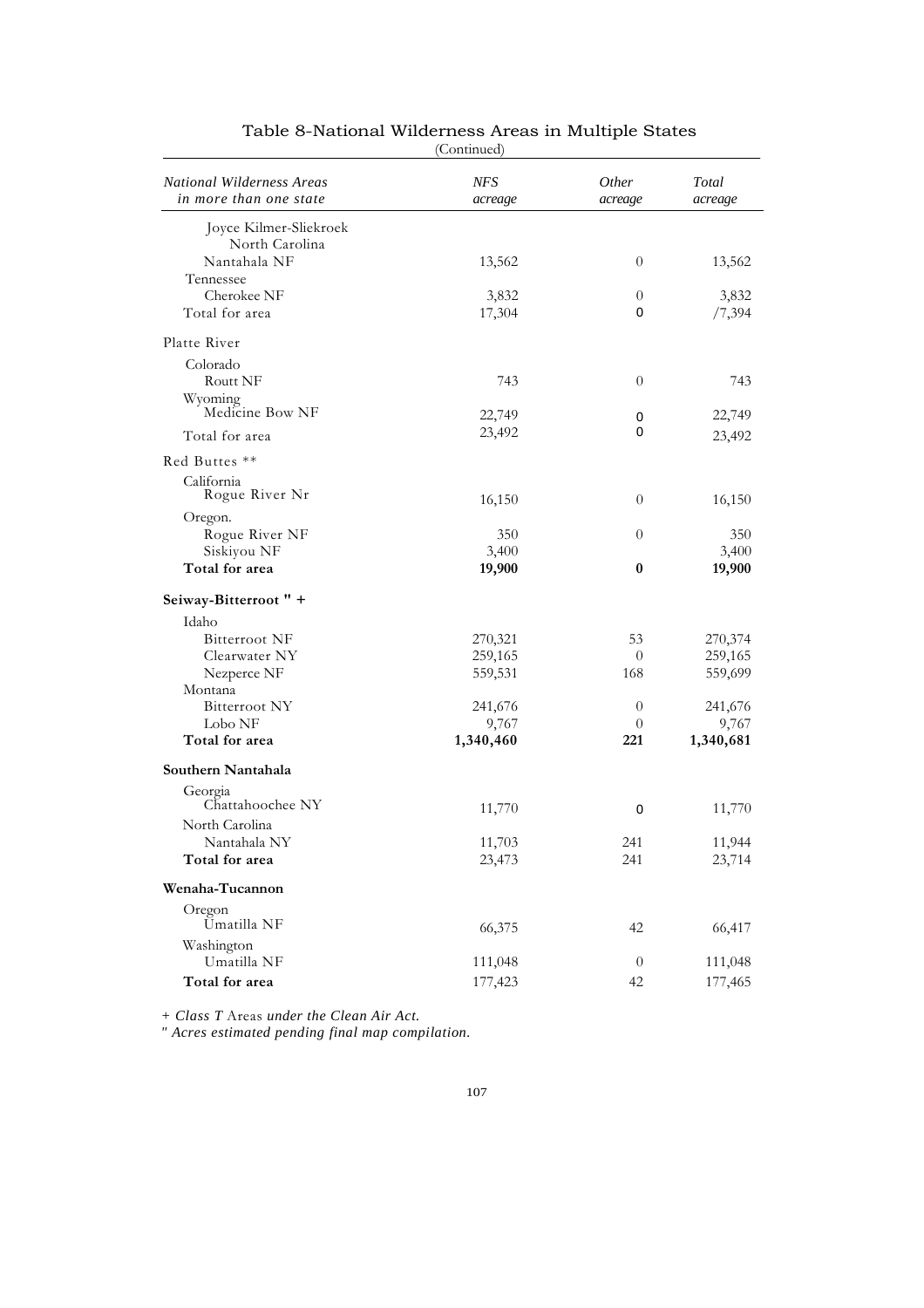|                |             | NFS        | Other            | Total      |
|----------------|-------------|------------|------------------|------------|
| <b>State</b>   |             | acreage    | acreage          | acreage    |
| Alaska         |             | 5,753,106  | 35,531           | 5,788,637  |
| California     |             | 4,305,419  | 60,206           | 4,365,625  |
| Idaho          |             | 3,961,501  | 8,256            | 3,969,757  |
| Montana        |             | 3,371,770  | 3,929            | 3,375,699  |
| Wyoming        |             | 3,080,358  | 689              | 3,081,047  |
| Colorado       |             | 2,586,835  | 13,707           | 2,600,542  |
| Washington     |             | 2,575,500  | 13,808           | 2,589,308  |
| Oregon         |             | 2,079,854  | 15,111           | 2,094,965  |
| New Mexico     |             | 1,388,063  | 2,980            | 1,391,043  |
| Arizona        |             | 1,344,970  | 132              | 1,345,102  |
| Minnesota      |             | 803,050    | 283,904          | 1,086,954  |
| Nevada         |             | 786,067    | 160              | 786,227    |
| Utah           |             | 774,328    | 192              | 774,520    |
| Arkansas       |             | 116,560    | 377              | 116,937    |
| Georgia        |             | 113,455    | 404              | 113,859    |
| North Carolina |             | 103,262    | 592              | 103,854    |
| New Hampshire  |             | 102,932    | $\theta$         | 102,932    |
| Michigan       |             | 91,891     | 1,594            | 93,485     |
| Virginia       |             | 87,453     | 205              | 87,658     |
| West Virginia  |             | 80,852     | $\theta$         | 80,852     |
| Florida        |             | 74,495     | $\overline{4}$   | 74,499     |
| Tennessee      |             | 66,305     | 40               | 66,345     |
| Missouri       |             | 63,198     | 429              | 63,627     |
| Vermont        |             | 59,421     | 177              | 59,598     |
| Wisconsin      |             | 42,294     | 2,153            | 44,447     |
| Texas          |             | 34,712     | 1,638            | 36,350     |
| Alabama        |             | 33,151     | 80               | 33,231     |
| Illinois       |             | 25,549     | 717              | 26,266     |
| Kentucky       |             | 16,415     | 1,022            | 17,437     |
| South Carolina |             | 16,847     | $\theta$         | 16,847     |
| Oklahoma       |             | 14,151     | 1,817            | 15,968     |
| Indiana        |             | 12,935     | 18               | 12,953     |
| Maine          |             | 12,000     | $\boldsymbol{0}$ | 12,000     |
| South Dakota   |             | 9,826      | $\theta$         | 9,826      |
| Pennsylvania   |             | 8,938      | $\theta$         | 8,938      |
| Louisiana      |             | 8,679      | $\theta$         | 8,679      |
| Nebraska       |             | 7,794      | $\theta$         | 7,794      |
| Mississippi    |             | 6,046      | $\overline{0}$   | 6,046      |
|                | Grand total | 34,583,833 | 444,640          | 35,028,473 |

Table 9-National Wilderness Areas Summary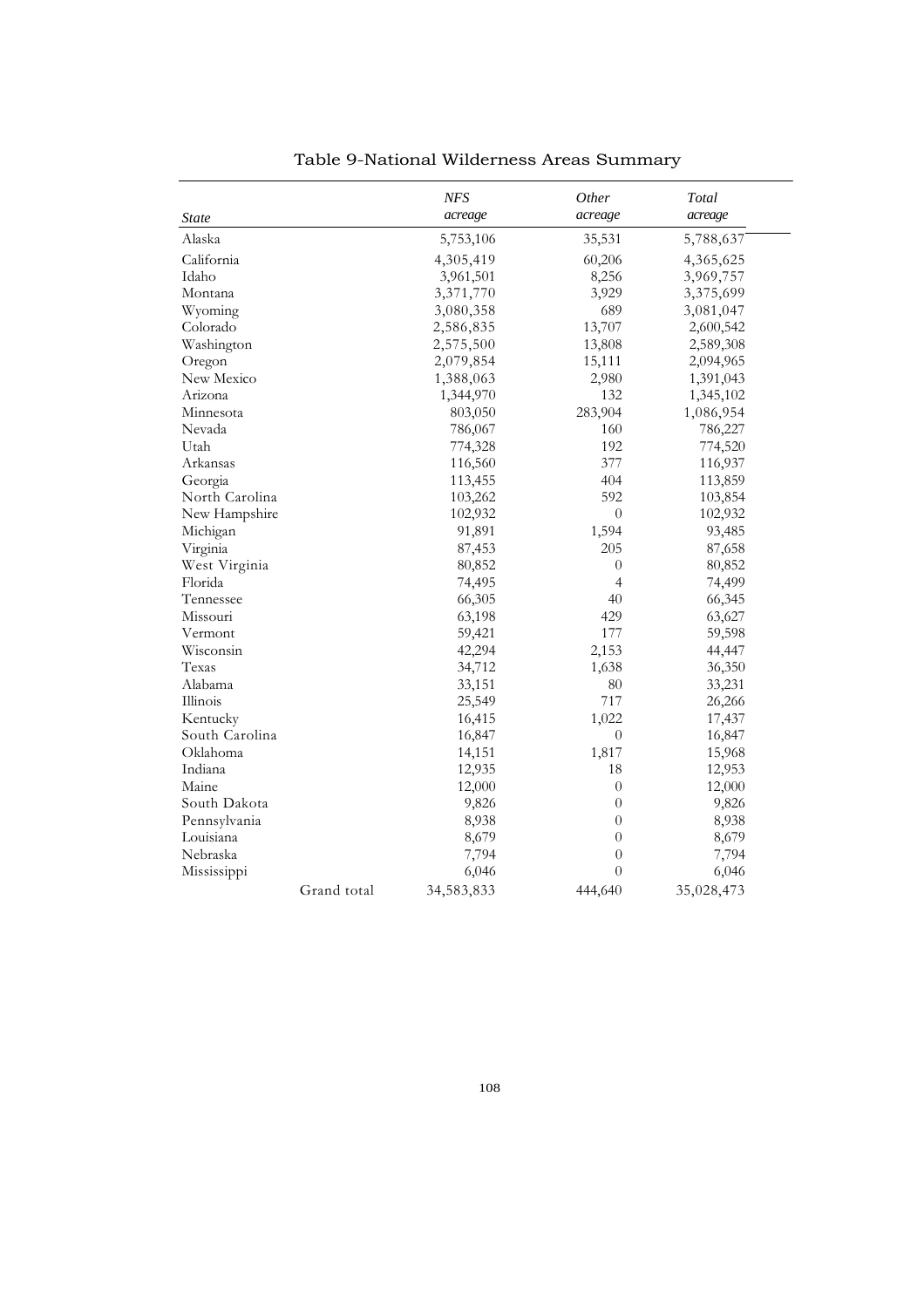| <b>State</b>              |         |              |         |
|---------------------------|---------|--------------|---------|
| National Primitive Area   | NFS     | <i>Other</i> | Total   |
| Unit name                 | acreage | acreage      | acreage |
| Arizona                   |         |              |         |
|                           |         |              |         |
| Blue Range<br>Apache NF * | 173,762 | 1,350        | 175,112 |
| State total               | 173,762 | 1,350        | 175,112 |
| Grand total               | 173,762 | 1,350        | 175,112 |

# Table 10—National Primitive Areas by State

| Table 1I-National Scenic-Research Areas by State |         |              |         |
|--------------------------------------------------|---------|--------------|---------|
| <b>State</b>                                     |         |              |         |
| National Scenic—Research Area                    |         | <i>Other</i> | Total   |
| Unit name                                        | acreage | acreage      | acreage |
| Oregon<br>Cascade Head                           |         |              |         |
| Siuslaw NF                                       | 6,630   | 3,040        | 9,670   |
| State total                                      | 6,630   | 3,040        | 9,670   |
| Grand total                                      | 6,630   | 3,040        | 9,670   |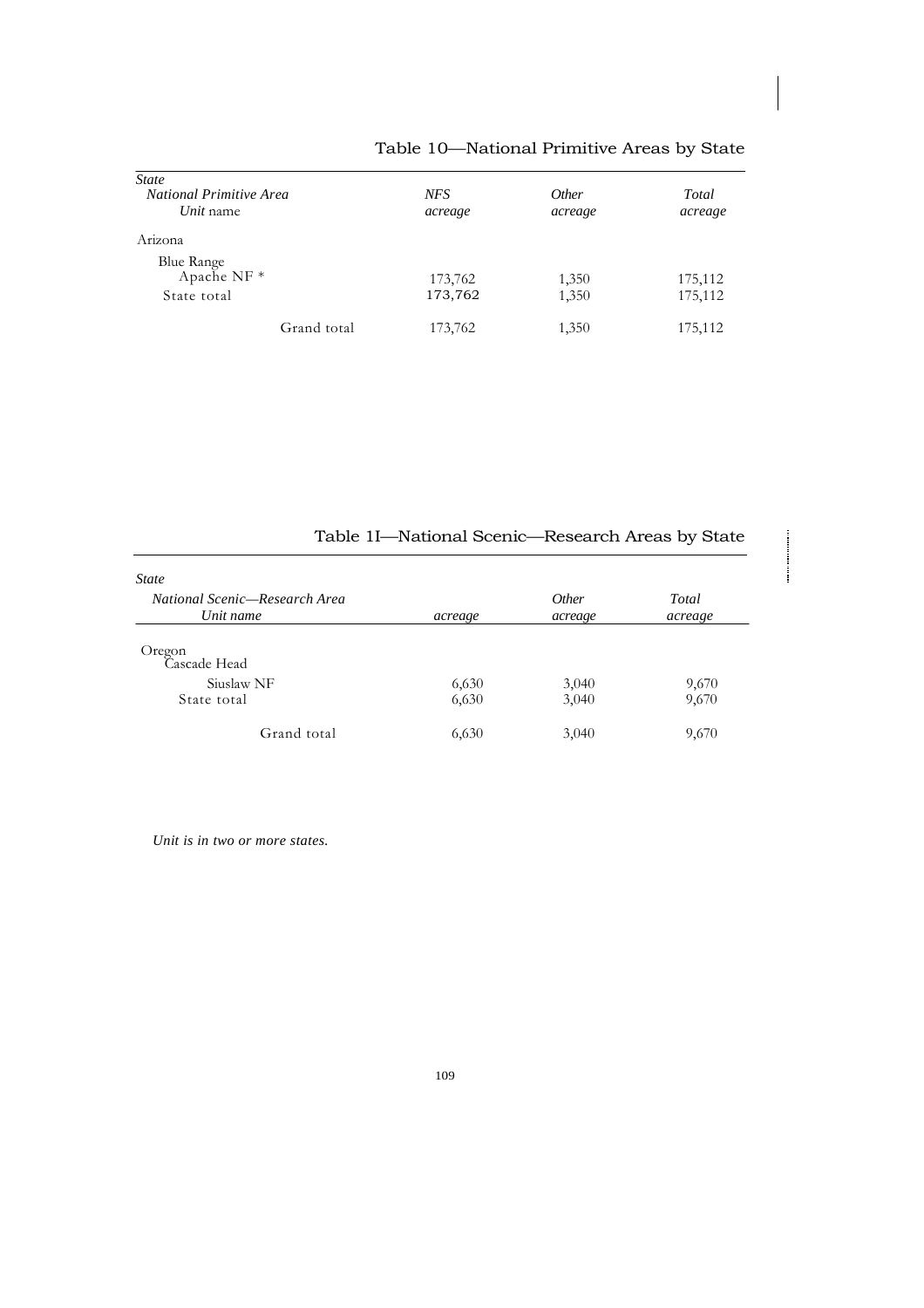| <b>State</b><br>National Wild and Scenic Rivers |            |                |         |
|-------------------------------------------------|------------|----------------|---------|
|                                                 | <b>NFS</b> | Other          | Total   |
| <i>Unit</i> name                                | acreage    | acreage        | acreage |
| Alabama                                         |            |                |         |
| Sipsey                                          |            |                |         |
| William B<br>Bankhead NF                        | 8,780      | 688            | 9,468   |
| State total                                     | 8,780      | 688            | 9,468   |
| Arizona                                         |            |                |         |
| Verde                                           |            |                |         |
| Coconino NE                                     | 3,088      | 0              | 3,088   |
| Prescott NF                                     | 1,960      | 40             | 2,000   |
| Tonto NF                                        | 6,592      | $\theta$       | 6,592   |
| State total                                     | 11,640     | 40             | 11,680  |
| California                                      |            |                |         |
| Big Sur River                                   |            |                |         |
| Los Padres NE                                   | 6,240      | $\theta$       | 6,240   |
| Kings River                                     |            |                |         |
| Sequoia NE                                      | 960        | $\theta$       | 960     |
| Sierra NF                                       | 960        | $\theta$       | 960     |
| Merced River                                    |            |                |         |
| Sierra NE                                       | 8,173      | 172            | 8,345   |
| Stanislaus NF                                   | 3,605      | 260            | 3,865   |
| Middle Fork Feather                             |            |                |         |
| Plumas NE                                       | 18,851     | 4,924          | 23,775  |
| Middle Fork Kings River                         |            |                |         |
| Sierra NF                                       | 2,560      | $\theta$       | 2,560   |
| North Fork Kern                                 |            |                |         |
| Inyo NE <sup>*</sup>                            | 16,243     | 237            | 16,480  |
| Sequoia NF                                      | 14,473     | 167            | 14,640  |
| North Fork of the American                      |            |                |         |
| Tahoe NF                                        | 5,769      | 7,226          | 12,995  |
| Sespe Creek River                               |            |                |         |
| Los Padres NF                                   | 10,080     | $\overline{0}$ | 10,080  |
| Sisquoc River                                   |            |                |         |
| Los Padres NF                                   | 10,560     | $\theta$       | 10,560  |
| South Fork Kern                                 |            |                |         |
| Inyo NF $*$                                     | 11,266     | 286            | 11,552  |
| Sequoia NF                                      | 11,438     | 15             | 11,453  |
| South Fork Kings River                          |            |                |         |
| Sequoia NF                                      | 3,040      | $\theta$       | 3,040   |
| Sierra NE                                       | 800        | $\theta$       | 800     |
| South Fork Trinity                              |            |                |         |
| Shasta NF                                       | 11,933     | $\overline{0}$ | 11,933  |
| Six Rivers NF                                   | 5,062      | $\theta$       | 5,062   |
| Tuolumne                                        |            |                |         |
| Stanislaus NF                                   | 6,480      | 145            | 6,625   |
| State total                                     | 148,493    | 13,432         | 161,925 |

## Table 12-National Wild and Scenic Rivers by State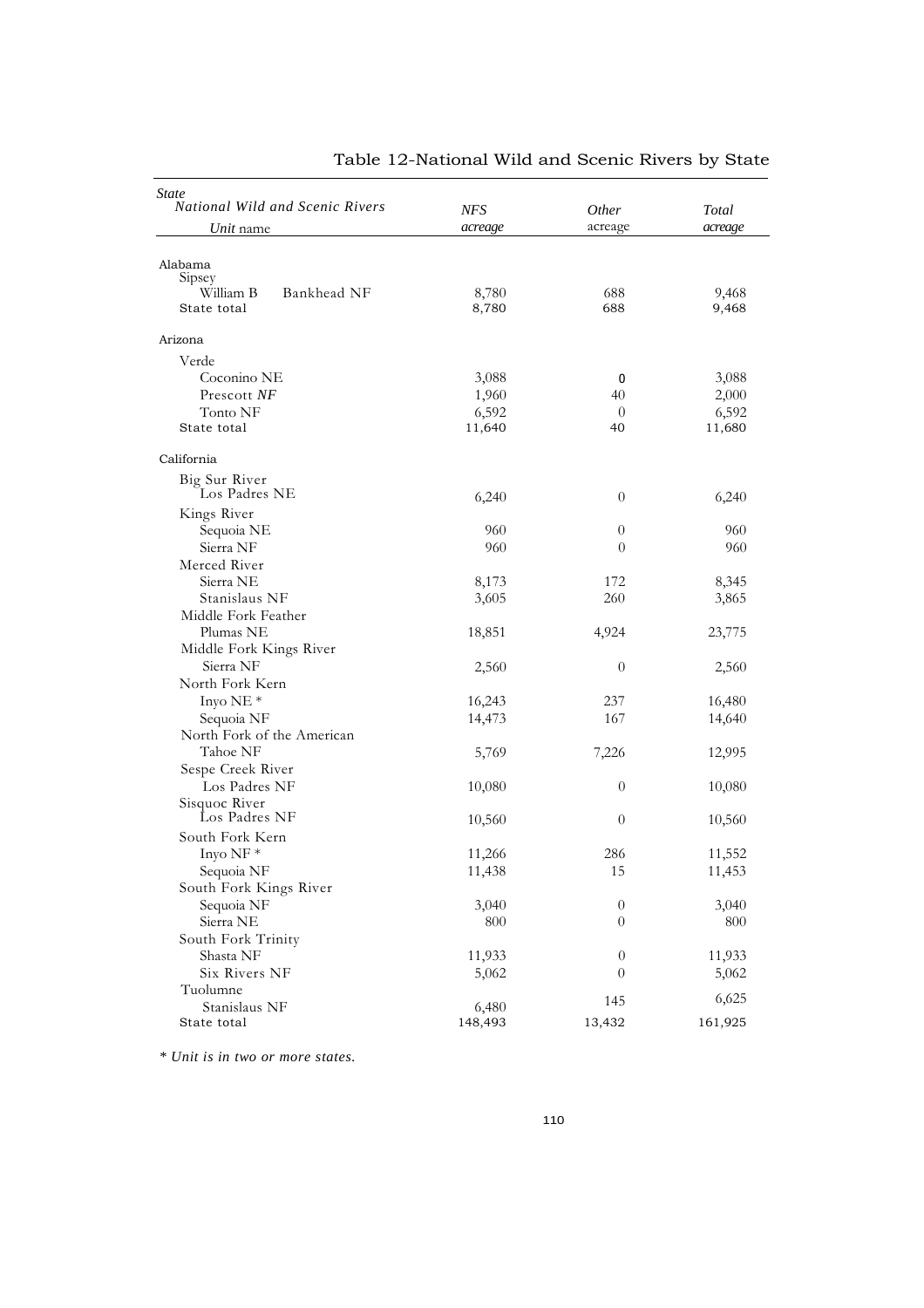| State                           |            |                |         |
|---------------------------------|------------|----------------|---------|
| National Wild and Scenic Rivers | <b>NFS</b> | Other          | Total   |
| Unit name                       | acreage    | acreage        | acreage |
|                                 |            |                |         |
| Colorado                        |            |                |         |
| Cache La Poudre                 |            |                |         |
| Roosevelt NF                    | 15,099     | $\theta$       | 15,099  |
| State total                     | 15,099     | $\mathbf{0}$   | 15,099  |
| Georgia                         |            |                |         |
| Chattooga                       |            |                |         |
| Chattahoochee NF                | 7,550      | 187            | 7,737   |
| State total                     | 7,550      | 187            | 7,737   |
| Idaho                           |            |                |         |
| Middle Fork Clearwater          |            |                |         |
| Bitterroot NE <sup>*</sup>      | 12,800     | $\theta$       | 12,800  |
| Clearwater NE                   | 25,540     | 5,738          | 31,278  |
| Nezperce NE                     | 11,550     | 969            | 12,519  |
| Middle Fork Salmon              |            |                |         |
| <b>Boise NF</b>                 | 9,007      | 912            | 9,919   |
| Challis NE                      | 9,660      | 437            | 10,097  |
| Payette NF                      | 626        | $\overline{0}$ | 626     |
| Salmon NF                       | 12,932     | 522            | 13,454  |
| Rapid River                     |            |                |         |
| Nez Perce NF                    | 4,371      | 129            | 4,500   |
| Payette NE                      | 4,105      | $\theta$       | 4,105   |
| Salmon                          |            |                |         |
| Bitterroot NF <sup>*</sup>      | 3,035      | $\overline{0}$ | 3,035   |
| Nez Perce NE                    | 8,449      | 336            | 8,785   |
| Payette NE                      | 11,047     | 370            | 11,417  |
| Salmon NE                       | 16,185     | 195            | 16,380  |
| Snake River                     |            |                |         |
| Nez Perce NF                    | 8,699      | $\mathbf{1}$   | 8,700   |
| Payette NE                      | 395        | $\theta$       | 395     |
| St. Joe                         |            |                |         |
| St, Joe NF                      | 20,857     | $\theta$       | 20,857  |
| State total                     | 159,258    | 9,609          | 168,867 |
| Louisiana                       |            |                |         |
| Saline Bayou                    |            |                |         |
| Kisatchie NF                    | 5,150      | 880            | 6,030   |
| State total                     | 5,150      | 880            | 0,030   |
|                                 |            |                |         |

#### Table 12-National Wild and Scenic Rivers by State (Continued)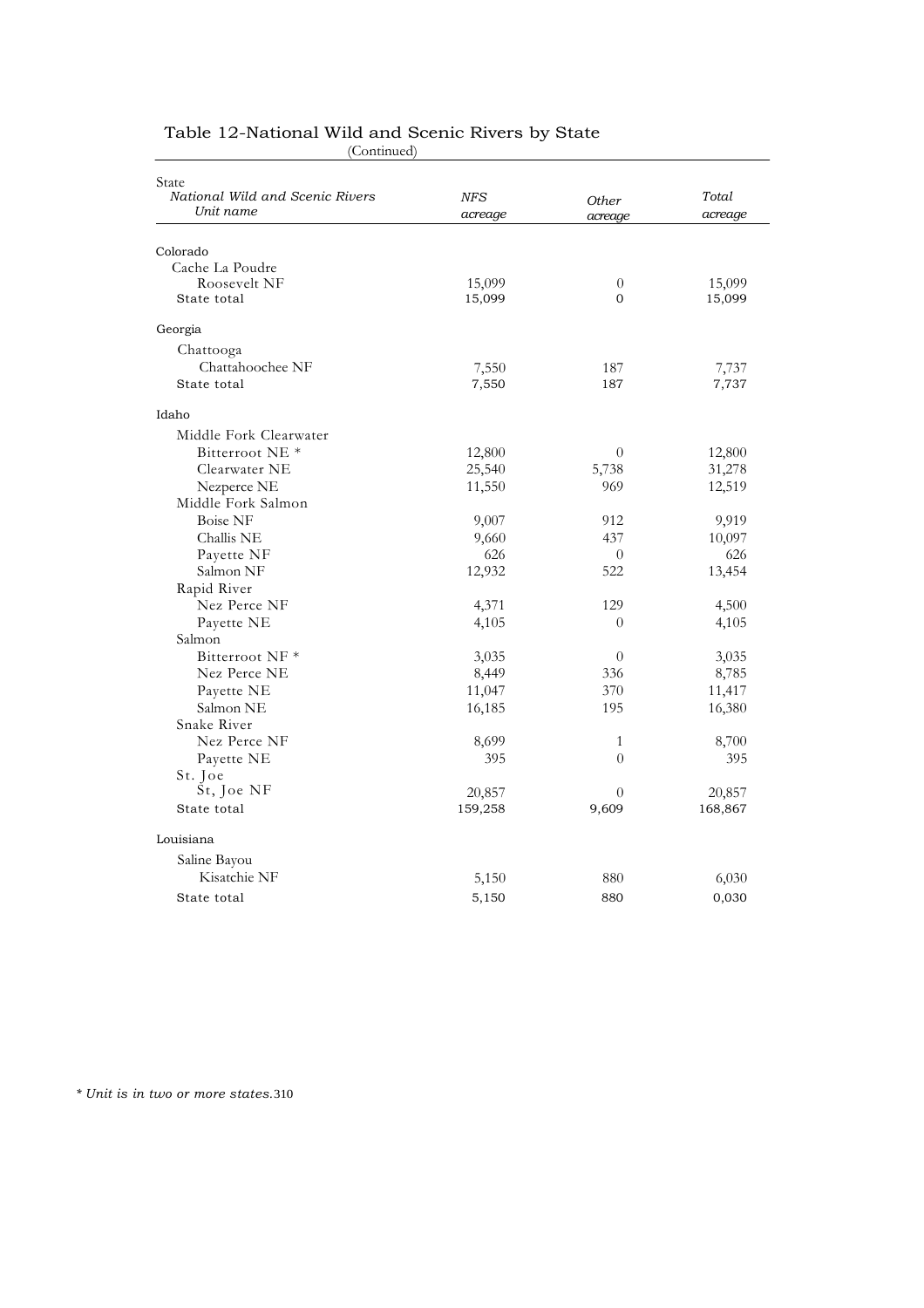| (Continued) |                                                    |                               |
|-------------|----------------------------------------------------|-------------------------------|
|             |                                                    |                               |
| <b>NFS</b>  | Other                                              | Total                         |
| acreage     | acreage                                            | acreage                       |
|             |                                                    |                               |
|             |                                                    |                               |
| 2,980       | $\theta$                                           | 2,980                         |
|             |                                                    |                               |
|             | 10,861                                             | 13,054                        |
|             |                                                    | 16,034                        |
|             |                                                    |                               |
|             |                                                    |                               |
|             |                                                    | 5,144                         |
|             |                                                    | 5,144                         |
|             |                                                    |                               |
|             |                                                    |                               |
| 6,025       | 8,170                                              | 14,195                        |
|             |                                                    | 14,195                        |
|             |                                                    |                               |
|             |                                                    |                               |
| 38,214      | 19,186                                             | 57,400                        |
| 38,214      | 19,186                                             | 57,400                        |
|             |                                                    |                               |
|             |                                                    |                               |
| 1,521       | 14,815                                             | 16,336                        |
| 1,521       | 14,815                                             | 16,336                        |
|             |                                                    |                               |
|             |                                                    |                               |
| 946         | 642                                                | 1,588                         |
|             |                                                    |                               |
| 980         | 382                                                | 1,362                         |
|             | 1,024                                              | 2,950                         |
|             | 2,193<br>5,173<br>4,599<br>4,599<br>6,025<br>1,926 | 10,861<br>545<br>545<br>8,170 |

## Table 12-National Wild and Scenic Rivers by State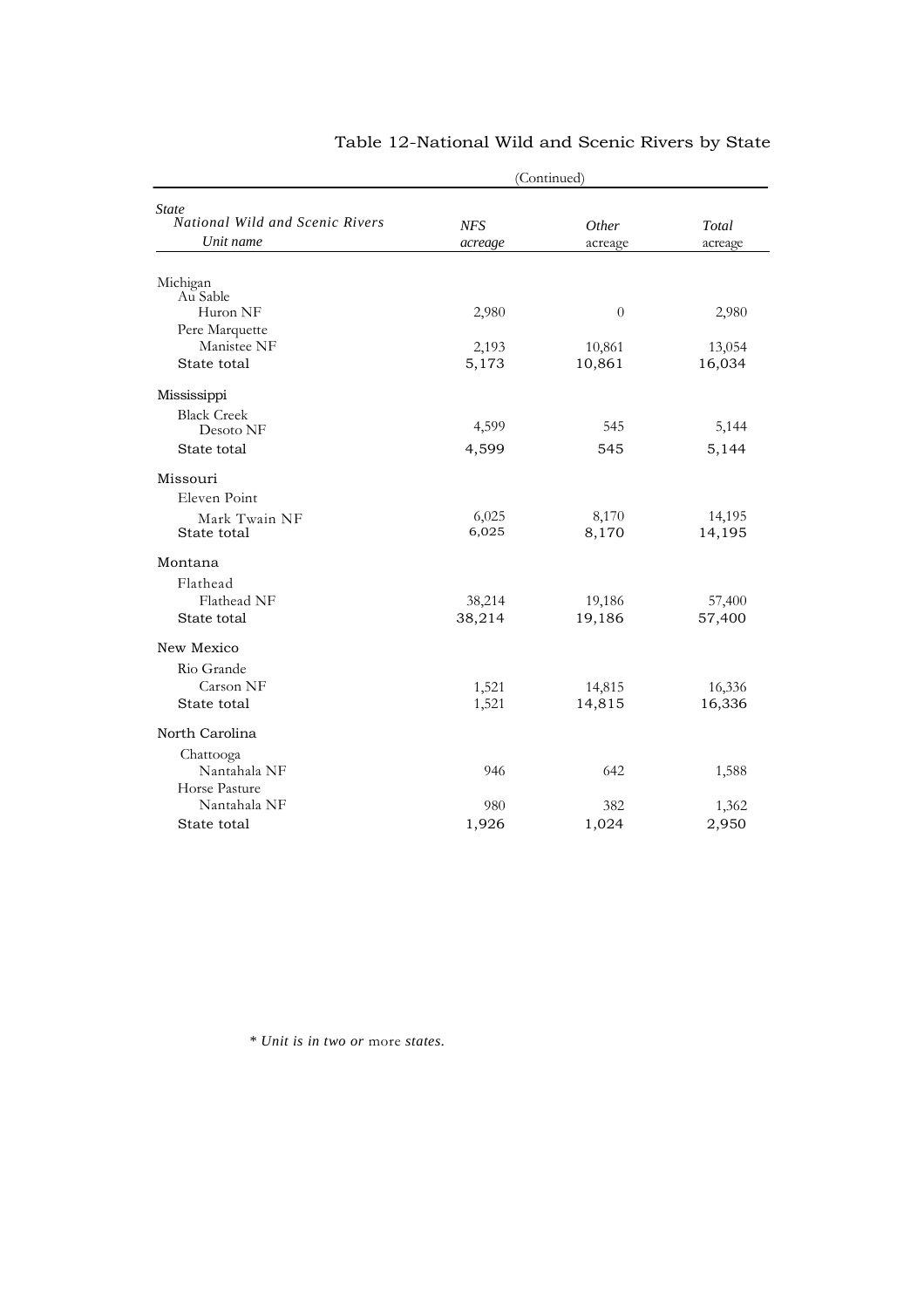| (Continued)                              |            |          |         |
|------------------------------------------|------------|----------|---------|
| State<br>National Wild and Scenic Rivers | <b>NFS</b> | Other    | Total   |
| Unit name                                | acreage    | acreage  | acreage |
| Oregon                                   |            |          |         |
| Chetco                                   |            |          |         |
| Siskiyou NF *                            | 241        | $\theta$ | 241     |
| Grande Ronde River                       |            |          |         |
| Umatilla NF <sup>*</sup>                 | 421        | $\theta$ | 421     |
| Wallowa NF*<br>Illinois                  | 219        | $\theta$ | 219     |
| Siskiyou NE <sup>*</sup>                 | 15,036     | 1,023    | 16,059  |
| Rogue<br>Siskiyou NE <sup>*</sup>        | 11,845     | 14,154   | 25,999  |
| Snake River                              |            |          |         |
| Wallowa NE <sup>*</sup>                  | 12,000     | 0        | 12,000  |
| State total                              | 39,762     | 15,177   | 54,939  |
| South Carolina                           |            |          |         |
| Chattooga                                |            |          |         |
| Sumter NF                                | 6,319      | 60       | 6,379   |
| State total                              | 6,319      | 60       | 6,379   |
| Washington                               |            |          |         |
| Skagit                                   |            |          |         |
| Golden Phoenix PU                        | 74         | $\theta$ | 74      |
| Mt. Baker NE                             | 17,176     | 17,447   | 34,263  |
| White Salmon                             |            |          |         |
| Gifford Pinchot NE                       | 15         | 2,872    | 2,887   |
| State total                              | 17,265     | 20,319   | 37,584  |
| Wisconsin                                |            |          |         |
| St. Croix-Namekegon                      |            |          |         |
| Chequaraegon NE                          | 826        | 62,012   | 62,838  |
| State total                              | 826        | 62,012   | 62,838  |
| Wyoming                                  |            |          |         |
| Clarks Fork Canyon.                      |            |          |         |
| Shoshone NE                              | 9,605      | $\theta$ | 9,605   |
| State total                              | 9,605      | f1       | 9,605   |
| Grand total                              | 487,205    | 177,005  | 664,210 |

# Table 12-National Wild and Scenic Rivers by State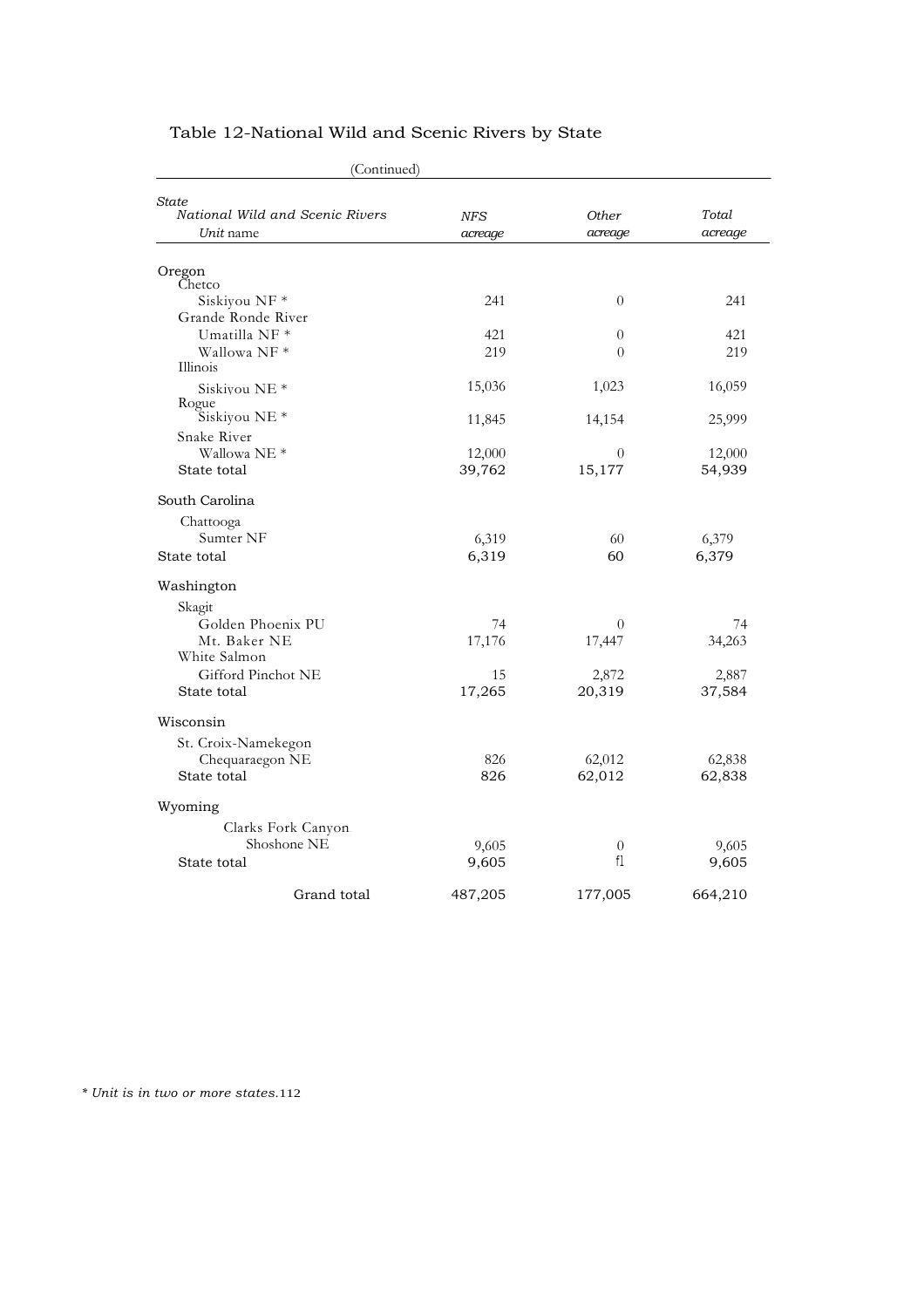| National Wild and Scenic River |            |              |         |
|--------------------------------|------------|--------------|---------|
| <b>State</b>                   | <b>NFS</b> | <i>Other</i> | Total   |
| Unit name                      | acreage    | acreage      | acreage |
|                                |            |              |         |
| Chattooga                      |            |              |         |
| Georgia                        |            |              |         |
| Chattahoochee NF               | 7,550      | 187          | 7,737   |
| North Carolina                 |            |              |         |
| Nantahala NF                   | 946        | 642          | 1,588   |
| South Carolina<br>Sumter NF    | 6,319      | 60           | 6,379   |
| Total for area                 | 14,815     | S89          | 15,704  |
| Snake River                    |            |              |         |
| Idaho                          |            |              |         |
| Nez Perce NF                   | 8,699      | 1            | 8,700   |
| Payette NF                     | 395        | $\theta$     | 395     |
| Oregon                         |            |              |         |
| Wallowa NF                     | 12,000     | $\theta$     | 12,000  |
| Total for area                 | 21,094     | 1            | 21,095  |

## Table 13—National Wild and Scenic Rivers in Multiple States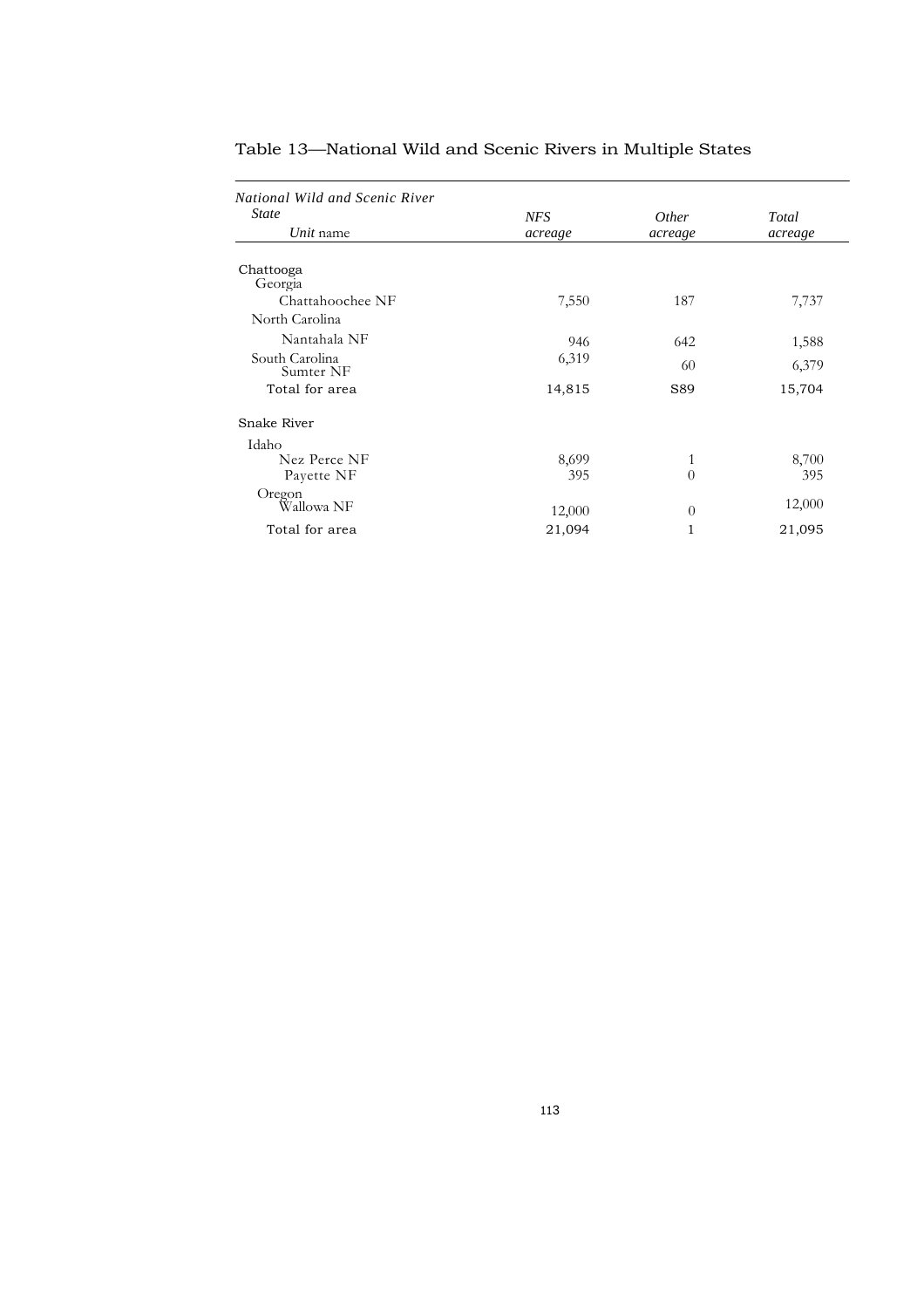| State                      |              |          |         |
|----------------------------|--------------|----------|---------|
| <b>Recreation Areas</b>    | <b>NFS</b>   | Other    | Total   |
| Unit name                  | acreage      | acreage  | acreage |
| California                 |              |          |         |
| Smith River.               |              |          |         |
| Six Rivers NE              | 305,169      | 26,060   | 331,229 |
| Whiskeytown Shasta-Trinity |              |          |         |
| Shasta NE                  | 141,165      | 19,642   | 160,807 |
| Trinity NP                 | 35,202       | 7,578    | 42,780  |
| State total                | 481,536      | 53,280   | 534,816 |
| Colorado                   |              |          |         |
| Arapaho                    |              |          |         |
| Arapaho NE                 | 30,690       | 4,241    | 34,931  |
| State total                | 30,690       | 4,241    | 34,931  |
| Georgia                    |              |          |         |
| Springer Mountain **       |              |          |         |
| Chattahoochee NE           | 23,166       | 164      | 23,330  |
| State total                | 23,166       | 164      | 23,330  |
| Idaho                      |              |          |         |
| Hells Canyon               |              |          |         |
| Nez Perce NF               | 103,660      | 440      | 104,100 |
| Payette NE                 | ,<br>29,211. | $\Omega$ | 29,211  |
| Wallowa NF <sup>*</sup>    | 3,208        | 2,346    | 5,554   |
| Sawtooth                   |              |          |         |
| Boise NP                   | 155,984      | $\theta$ | 155,984 |
| Challis NE                 | 253,863      | 8,899    | 262,762 |
| Sawtooth NE <sup>*</sup>   | 319,475      | 17,798   | 337,273 |
| State total                | .865,401     | 29,483   | 894,884 |
| Michigan                   |              |          |         |
| Grand Island               |              |          |         |
| Hiawatha NF                | 12,957       | $\theta$ | 12,957  |
| State total                | 12,957       | 0        | 12,957  |
| Montana                    |              |          |         |
| Rattlesnake                |              |          |         |
| $\text{Lobo} \text{NF}$    | 59,1].9      | 1,881    | 61,000  |
| State total                | 59,119       | 1,881    | 61,000  |

# Table 14-National Recreation Areas by State

*\* Unit is in two or more states.*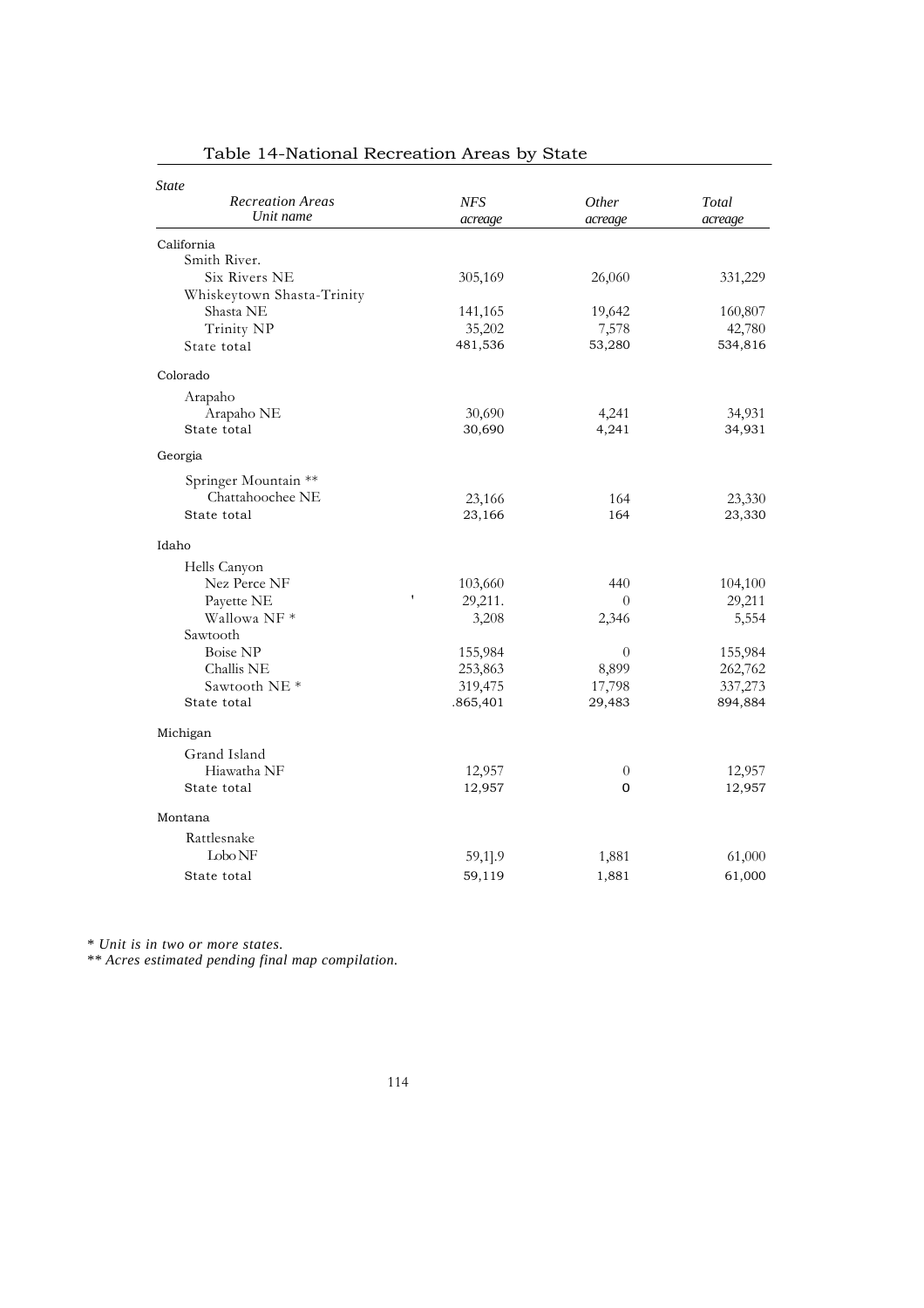|                           | (Continued) |                  |         |
|---------------------------|-------------|------------------|---------|
| <b>State</b>              |             |                  |         |
| <b>Recreation Areas</b>   | NO'S        | Other            | Total   |
| Unit name                 | acreage     | acreage          | acreage |
| Nebraska<br>Pine Ridge    |             |                  |         |
| Nebraska NF               | 6,600       | $\boldsymbol{0}$ | 6,600   |
| State total               | 6,600       | $\overline{0}$   | 6,600   |
| Oklahoma                  |             |                  |         |
| Winding Stair Mountain    |             |                  |         |
| Ouachita. NF              | 25,890      | 555              | 26,445  |
| State total               | 25,890      | 555              | 26,445  |
| Oregon                    |             |                  |         |
| Hells Canyon              |             |                  |         |
| Wallowa NF*               | 355,109     | 0                | 355,109 |
| Whitman NF                | 45,460      | 1,902            | 47,362  |
| Oregon Dunes              |             |                  |         |
| Siuslaw NF                | 27,205      | 4,361            | 31,566  |
| State total               | 427,774     | 6,263            | 434,037 |
| Pennsylvania              |             |                  |         |
| Allegheny                 |             |                  |         |
| Allegheny NF              | 23,063      | $\theta$         | 23,063  |
| State total               | 23,063      | $\overline{0}$   | 23,063  |
| Utah                      |             |                  |         |
| Flaming Gorge             |             |                  |         |
| Ashley NF <sup>*</sup>    | 94,308      | 2,105            | 96,413  |
| State total               | 94,308      | 2,105            | 96,413  |
| Vermont                   |             |                  |         |
| White Rocks               |             |                  |         |
| Green Mountain NF         | 36,400      | $\theta$         | 36,400  |
| State total               | 36,400      | $\overline{0}$   | 36,400  |
| Virginia                  |             |                  |         |
| Mount Rogers              |             |                  |         |
| Jefferson NT <sup>*</sup> | 114,141     | 40,675           | 154,816 |
| State total               | 114,141     | 40,675           | 154,816 |
| Washington                |             |                  |         |
| Mount Baker               |             |                  |         |
| Mt. Baker NF              | 8,473       | 0                | 8,473   |
| State total               | 8,473       | $\mathbf{0}$     | 8,473   |

## Table 14-National Recreation Areas by State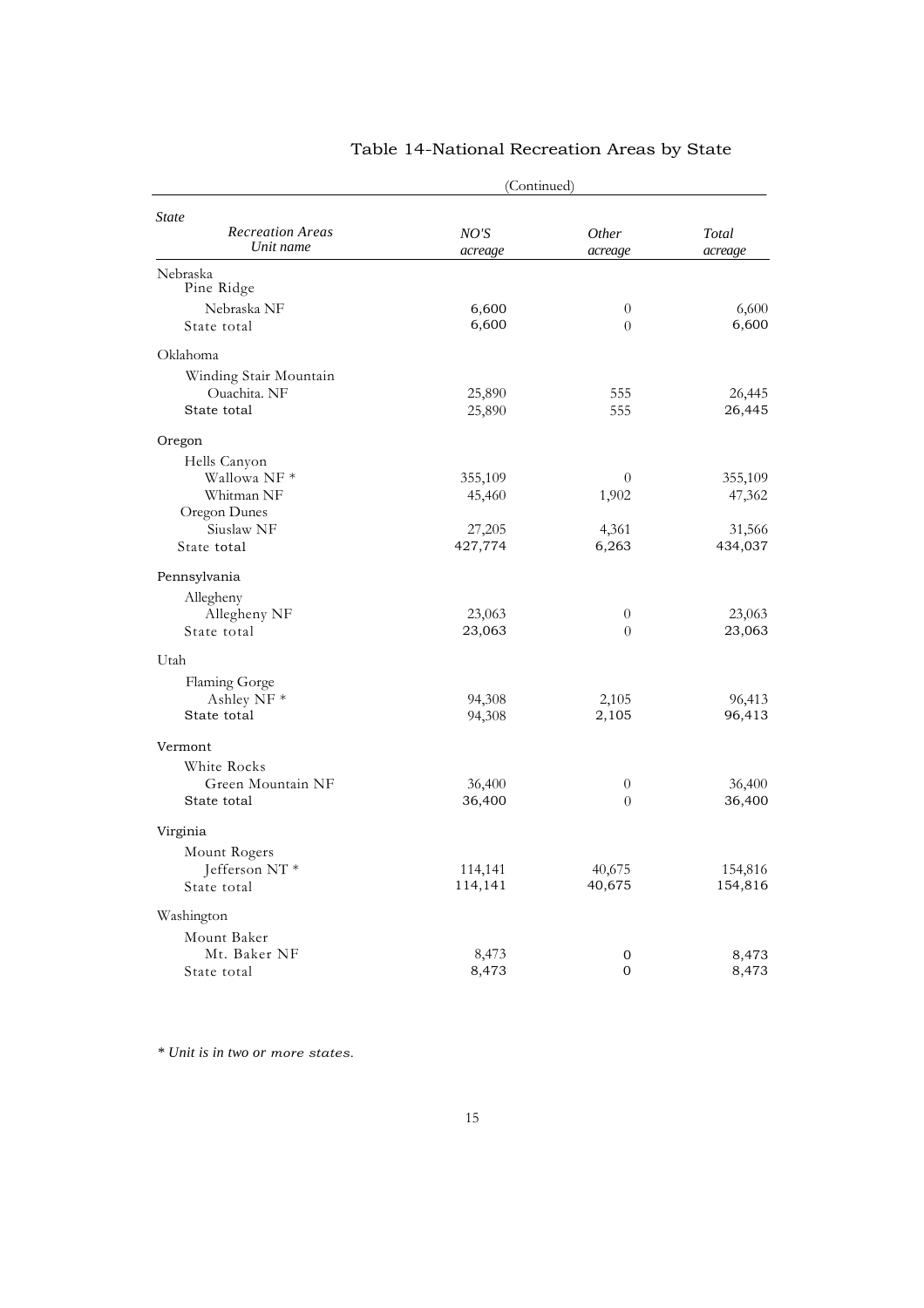| (Continued)                               |                       |                         |                  |
|-------------------------------------------|-----------------------|-------------------------|------------------|
| <b>State</b>                              |                       |                         |                  |
| <b>Recreation Areas</b><br>Unit name      | <b>NFS</b><br>acreage | <i>Other</i><br>acreage | Total<br>acreage |
| West Virginia<br>Spruce Knob-Seneca Rocks |                       |                         |                  |
| Monongahela NF                            | 57,173                | 42,827                  | 100,000          |
| State total                               | 57,173                | 42,827                  | 100,000          |
| Wyoming                                   |                       |                         |                  |
| Flaming Gorge                             |                       |                         |                  |
| Ashley NF                                 | 95,517                | 9,184                   | 104,701          |
| State total                               | 95,517                | 9,184                   | 104,701          |
| Grand total                               | 2,362,208             | 190,658                 | 2,552,866        |

# Table 14—National Recreation Areas by State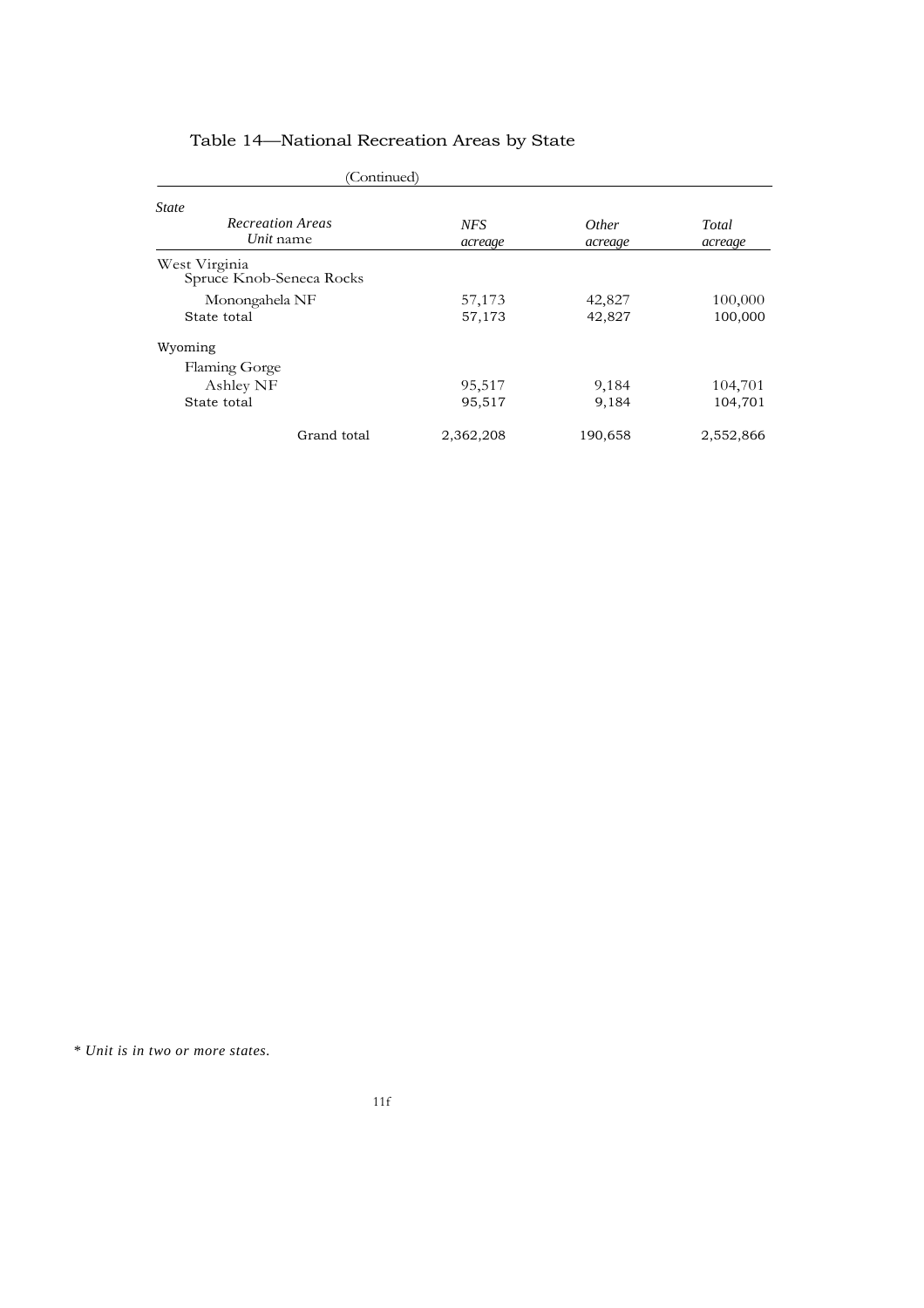| NTS     | Other    | Total   |
|---------|----------|---------|
| acreage | acreage  | acreage |
|         |          |         |
|         |          |         |
| 94,308  | 2,105    | 96,413  |
|         |          |         |
| 95,517  |          | 104,701 |
| 189,825 | 11,289   | 201,114 |
|         |          |         |
|         |          |         |
| 103,660 | 440      | 104,100 |
| 29,211  | $\theta$ | 29,211  |
| 3,208   | 2,346    | 5,554   |
|         |          |         |
| 355,109 | $\Omega$ | 355,109 |
| 45,460  | 1,902    | 47,362  |
| 536,648 | 4,688    | 541,336 |
|         |          | 9,184   |

Table 15—National Recreation Areas in Multipe States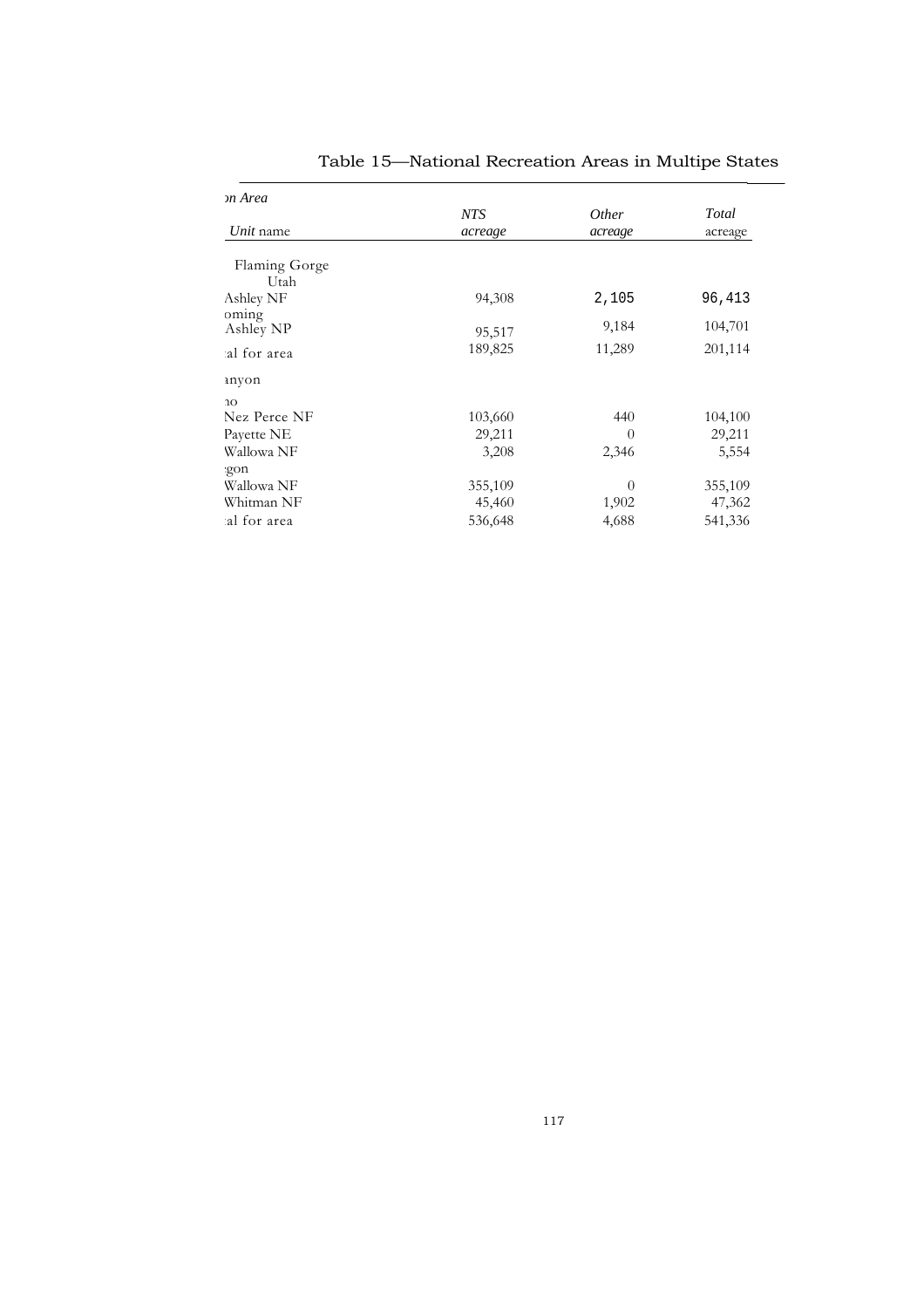|                  | National Game Refuge              |                          | NFS       |
|------------------|-----------------------------------|--------------------------|-----------|
| <b>State</b>     | National Wildlife Preserve        | Unit name                | acreage   |
| Arizona          | Grand Canyon Preserve             | Kaibab NF                | 612,736   |
|                  |                                   | State total              | 612,736   |
| <b>Arkansas</b>  | Ouachita #1 (Pigeon Creek)        | Ouachita NF <sup>*</sup> | 8,440     |
|                  | Ouachita, #2 (Oak Mountain)       | Ouachita NF              | 8,500     |
|                  | Ouachita #4 (Caney Creek)         | Ouachita NF <sup>*</sup> | 8,300     |
|                  | Ozark #2 (Barkshead)              | Ozark NF                 | 5,927     |
|                  | Ozark #5 (Black Mountain)         | Ozark NIT                | 19,074    |
|                  | Ozark #4 (Raw Creek)              | Ozark NT'                | 4,108     |
|                  | Ozark #1 (Livingston)             | Ozark NF                 | 9,122     |
|                  | Ozark #3 (Moccasin)               | Ozark NF                 | 3,932     |
|                  | <b>Ouachita Wildlife Preserve</b> | Ouachita NF              | 78,000    |
|                  |                                   | State total              | 145,403   |
| California       | Tahquitz Game Preserve            | San Bernardino NF        | 27,573    |
|                  |                                   | State total              | 27,573    |
| Florida          | Ocala National Game Refuge        | Ocala NF                 | 79,735    |
|                  |                                   | State total              | 79,735    |
| Georgia          | Noontootly Game Preserve          | Chattahoochee NE'        | 24,670    |
|                  |                                   | State total              | 24,670    |
| Louisiana        | Red Dirt Wildlife Preserve        | Kisatchie NF             | 40,112    |
|                  | Catahoula Wildlife Preserve       | Kisatchie NF             | 36,117    |
|                  |                                   | State total              | 70,229    |
| North Carolina   | Pisgah National Game Refuge       | Pisgah. NF               | 97,408    |
|                  |                                   | State total              | 97,408    |
| South Carolina   | Francis Marion Preserve           | Francis Marion NF        | 50,600    |
|                  |                                   | State total              | 50,600    |
| South Dakota     | Norbeck Wildlife Preserve         | <b>Black Bills NF</b>    | 33,656    |
|                  |                                   | State total              | 33,656    |
| <b>Tennessee</b> | Cherokee Game Refuge #1           | Cherokee $NP*$           | 10,900    |
|                  |                                   |                          |           |
|                  |                                   | State total              | 10,900    |
| Virginia         | Big Levels Game Refuge            | George Washington NF     | 31,725    |
|                  |                                   | State total              | 31,725    |
| Wyoming          | Sheep Mountain. Game Refuge       | Medicine Bow NF          | 28,318    |
|                  |                                   | State total              | 28,318    |
|                  |                                   | Grand total              | 1,218,953 |

Table 16-National Game Refuges and Wildlife Preserves by State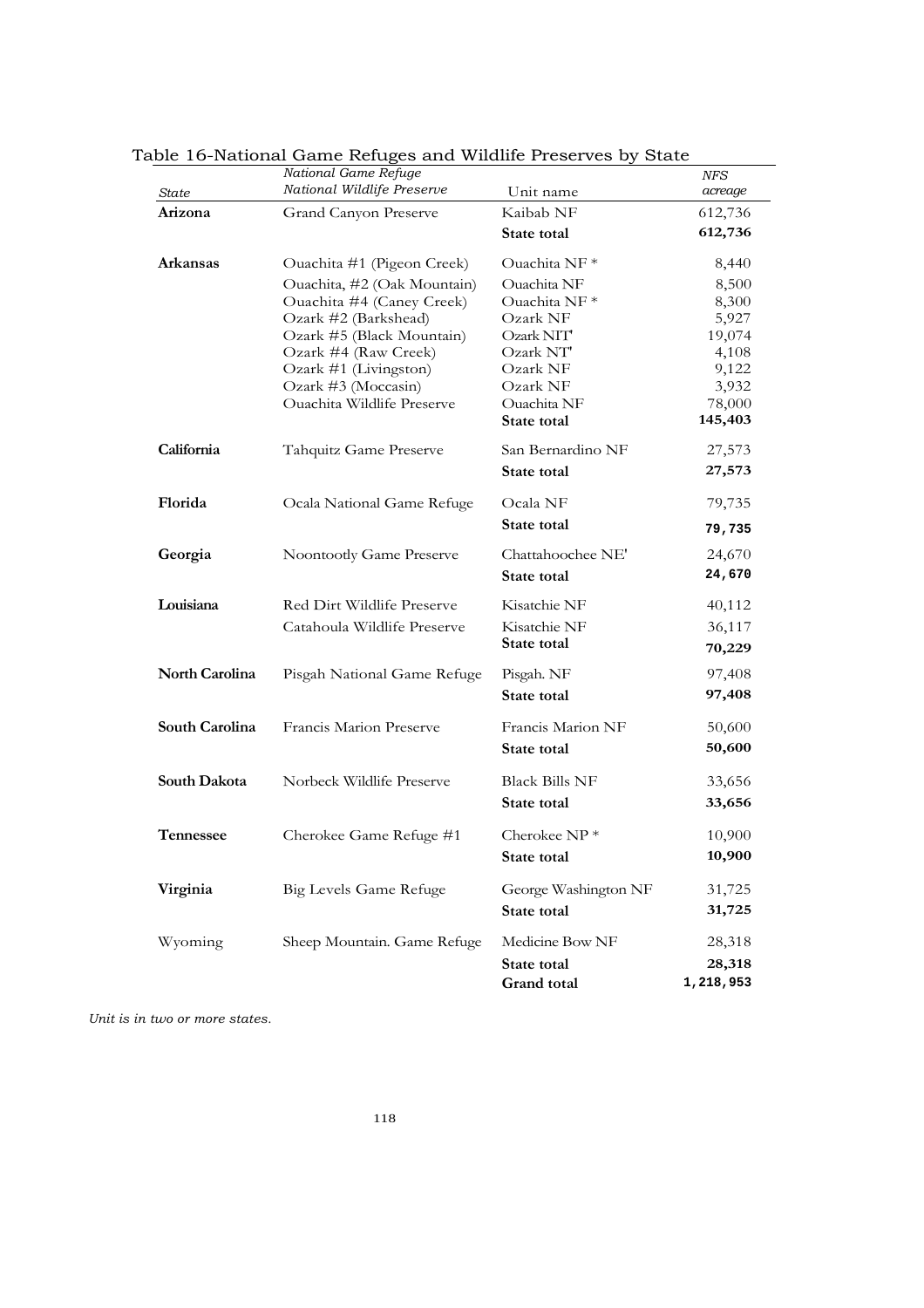| State<br><b>National Monument</b><br>Unit name |             | N'S<br>acreage | <i>Other</i><br>acreage | Total<br>acreage |
|------------------------------------------------|-------------|----------------|-------------------------|------------------|
|                                                |             |                |                         |                  |
| Alaska                                         |             |                |                         |                  |
| Admiralty Island                               |             |                |                         |                  |
| Tongass NF                                     |             | 973,881        | 32,489                  | 1,006,370        |
| Misty Fiords                                   |             |                |                         |                  |
| Tongass NF                                     |             | 2,293,428      | 1,311                   | 2,294,739        |
| State total                                    |             | 3,267,309      | 33,800                  | 3,301,109        |
|                                                | Grand total | 3,267,309      | 33,800                  | 3,301,109        |

# Table 17-National Monument Areas by State

## Table 18-National Volcanic Monument Areas by State

| <b>State</b>                              |            |              |         |
|-------------------------------------------|------------|--------------|---------|
| National <i>Volcanic</i> Monument         | <b>NFS</b> | <i>Other</i> | Total   |
| Unit name                                 | acreage    | acreage      | acreage |
| Oregon                                    |            |              |         |
| Newberry **                               |            |              |         |
| Deschutes NI'                             | 54,822     | 678          | 55,500  |
| State total                               | 54,822     | 678          | 55,500  |
| Washington                                |            |              |         |
| Mount St. Helens **                       |            |              |         |
| Gifford Pinchot NF                        | 82,113     | 28,915       | 111,028 |
| State total                               | 82,113     | 28,915       | 111,028 |
| Grand total                               | 136,935    | 29,593       | 166,528 |
| Table 19-National Historic Areas by State |            |              |         |
| <i>State</i>                              |            |              |         |

| State<br>National Historic Area<br>Unit name | $NI^{-7}S$<br>acreage | <i>Other</i><br>acreage | Total<br>acreage |
|----------------------------------------------|-----------------------|-------------------------|------------------|
| North Carolina                               |                       |                         |                  |
| Cradle of Forestry                           |                       |                         |                  |
| Pisgah NF                                    | 6,540                 | 0                       | 6,540            |
| State total                                  | 6,540                 | 0                       | 6,540            |
| Grand total                                  | 6,540                 | 0                       | 6,540            |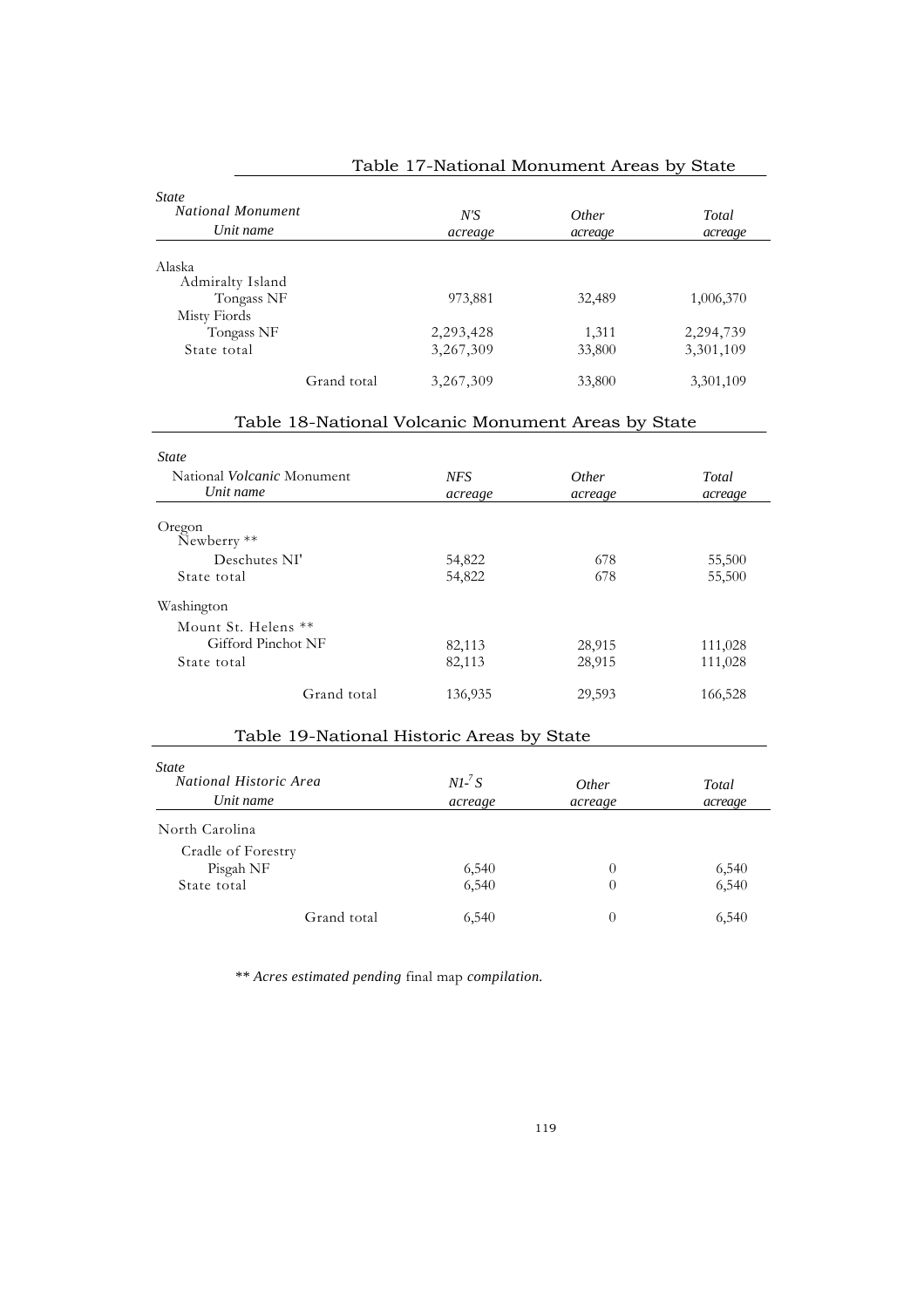|        | Total   | $N\!E$        |      | Total   | NE            |
|--------|---------|---------------|------|---------|---------------|
| Year   | forests | acreage       | Year | forests | acreage       |
| 1891** | 1       | 1,239,000     | 1925 | 159     | 158,395,056   |
| $92**$ | 6       | 3,254,000     | 26   | 160     | 158,759,210   |
| $93**$ | 15      | 13, 417, 000  | 27   | 159     | 158,800,424   |
| $94**$ | 17      | 17,928,000    | 28   | 151     | 159,480,856   |
|        |         |               | 29   | 150     | 159,750,520   |
| 1895** | 17      | 17,928,000    | 1930 | 149     | 160,090,817   |
| $96**$ | 17      | 17,928,000    | 31   | 151     | 160, 787, 687 |
| $97**$ | 29      | 39,103,000    | 32   | 148     | 161, 360, 691 |
| $98**$ | 31      | 40,866,000    | 33   | 148     | 162,009,145   |
| $99**$ | 37      | 46,168,000    | 34   | 145     | 162,591,124   |
| 1900** | 38      | 46,515,000    | 1935 | 142     | 163, 310, 002 |
| $01**$ | 41      | 46, 324, 000  | 36   | 147     | 165, 978, 691 |
| $02**$ | 54      | 51,896,000    | 37   | 157     | 171,403,306   |
| $03**$ | 53      | 63, 211, 000  | 38   | 158     | 172, 451, 394 |
| $04**$ | 59      | 62,611,000    | 39   | 158     | 173, 225, 983 |
| 1905** | 83      | 75,352,000    | 1940 | 160     | 174,769,543   |
| 06     | 106     | 94, 1.59, 000 | 41   | 1.60    | 175, 763, 793 |
| 07     | 159     | 132,732,000   | 42   | 160     | 176, 593, 251 |
| 08     | 165     | 147,820,000   | 43   | 160     | 176,925,027   |
| 09     | 150     | 172,230,000   | 44   | 158     | 177, 422, 436 |
| 1910   | 149     | 168,029,000   | 1945 | 155     | 177,641,903   |
| 11     | 153     | 168, 165, 000 | 46   | 152     | 177,768,552   |
| 12     | 163     | 165,027,000   | 47   | 153     | 178, 165, 104 |
| 13     | 163     | 165, 516, 518 | 48   | 152     | 178,595,882   |
| 14     | 163     | 163,848,524   | 49   | 152     | 179, 339, 893 |
| 1915   | 162     | 162,773,280   | 1950 | 151     | 179,685,328   |
| 16     | 153     | 155, 399, 809 | 51   | 151     | 179,947,794   |
| 17     | 152     | 155, 166, 619 | 52   | 153     | 180, 168, 800 |
| 18     | 151     | 155, 374, 602 | 53   | 153     | 180, 386, 928 |
| 19     | 151     | 153,933,460   | 54   | 152     | 180,358,491   |
| 1920   | 152     | 156,032,053   | 1955 | 149     | 180, 302, 398 |
| 21     | 149     | 156,666,045   | 56   | 149     | 180, 354, 267 |
| 22     | 148     | 156,837,282   | 57   | 149     | 180, 335, 417 |
| 23     | 146     | 157,236,807   | 58   | 148     | 180, 378, 544 |
| 24     | 146     | 157,502,793   | 59   | 148     | 1.80,468,001  |

#### Table 20—National Forest Lands—Annual Acreage (1891-1992)

*\*\* Gross acreage for* years *1891-1905.*